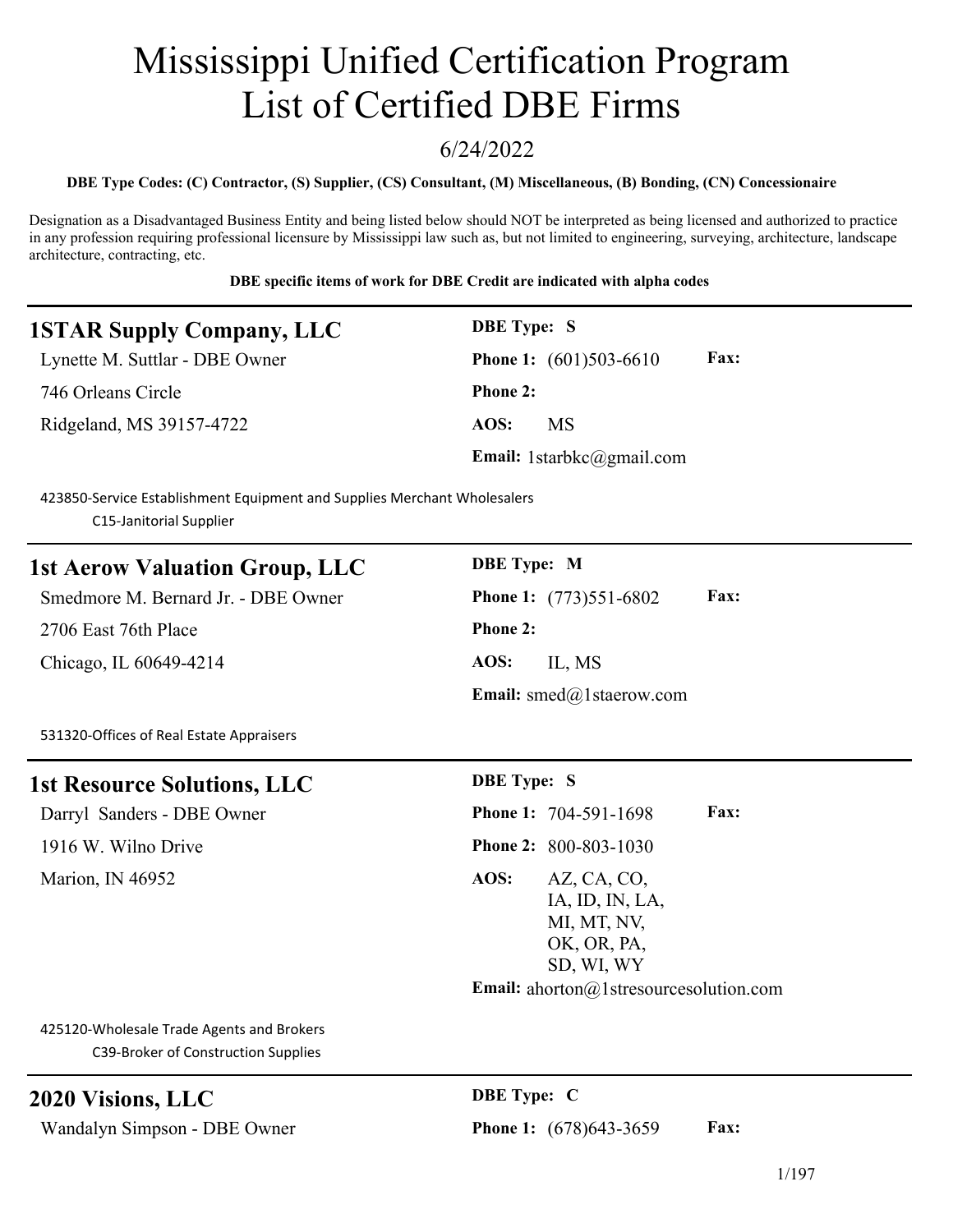6001 Kipling Road **Phone 2:** DeKalb, MS 39328-6217 **AOS:** MS

484121-General Freight Trucking, Long 561720-Janitorial Services

## **2KB Energy Services, LLC DBE Type: CS**

**Email:**

George M. Buchanan, Jr. - DBE Owner **Phone 1:** (404)398-4430 **Fax:** 1372 Peachtree Street NE **Phone 2:** (440)927-8357 Atlanta, GA 30309 **AOS:** MS, GA

**Email:** georgeb@2kbenergyservices.com

541350-Energy Audit/Inspection Services D126-Energy Audit/Inspection Services 541690-Other Scientific and Technical Consulting Services D127-Energy Consulting Services

#### **3G Chemical Solutions, LLC DBE Type: S**

PO Box 888 **Phone 2:** (205)767-6276 Alabaster, AL 35107 **AOS:** AL, MS

Aleia Shipman - DBE Owner **Phone 1:** (205)253-4345 **Fax: Email:** aleia@3gchemicalsolutions.com

423840-Industrial Supplies Merchant Wholesalers 424690-Other Chemical and Allied Products Merchant Wholesalers

## **4-D Construction, Inc. DBE Type: C** Sandra Dempsey - DBE Owner **Phone 1:** 662-773-4739 **Fax:** (662)773-2095 PO Box 127 **Phone 2:** 662-773-8052 Louisville, MS 39339-0127 **AOS:** MS Email: fourdconst@yahoo.com

221310-Water Supply and Irrigation Systems 221320-Sewage Treatment Facilities 237110-Water and Sewer Line and Related Structures Construction A10-Gas main and services A11-Installation of water main and services

A16-Water and Sewage Treatment

# **5x Environmental, LLC DBE Type: C** Kendra Nix - DBE Owner **Phone 1:** (334)269-7470 **Fax:** 216 S 8th Ste 178 **Phone 2:**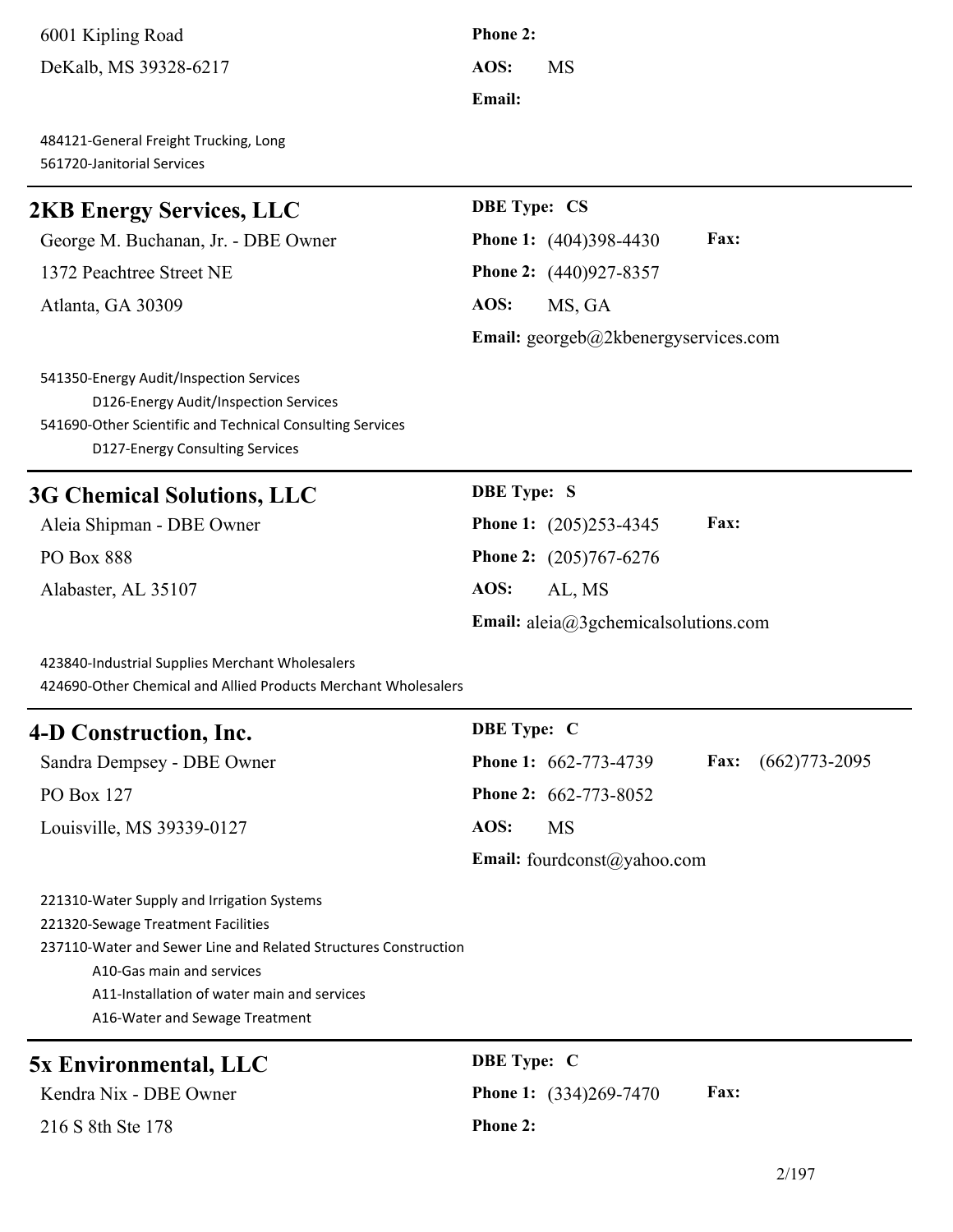Opelika, AL 36801 **AOS:** AL, MS

**Email:** kendra.nix@5xenvironmental.com

541620-Environmental Consulting Services 541690-Other Scientific and Technical Consulting Services 562112-Hazardous Waste Collection 562910-Remediation Services 611430-Professional and Management Development Training

### **A & E Enterprise Management, LLC DBE Type: CS**

La Place, LA 70068-6485 **AOS:** LA, MS

Andrea P. Lowe - DBE Owner **Phone 1:** (504)355-1512 **Fax:** 78 Sawgrass Drive **Phone 2:** (504)496-1672

**Email:** andrea@aandeenterprise.com

541611-Administrative Management and General Management Consulting 541690-Other Scientific and Technical Consulting Services 541720-Research and Development in the Social Sciences and Humanities 561110-Office Administrative Services 561410-Document Preparation Services D105-Grant Writing 561499-All Other Business Support Services 561790-Other Services to Buildings and Dwellings 611430-Professional and Management Development Training 921190-Other General Government Support

## **A & J Electric, LLC DBE Type: C**

40 Snuggs Circle **Phone 2:** Mayfield, AR 72106 **AOS:** AR, MS

Ayodele OJO, Sr. - DBE Owner **Phone 1:** (501)472-8645 **Fax:**

**Email:** ajelectric@aj-electricllc.com

238210-Electrical Contractors and Other Wiring Installation Contractors

| A & S Construction            | <b>DBE</b> Type: C                           |
|-------------------------------|----------------------------------------------|
| Jimmie L. Stovall - DBE Owner | <b>Fax:</b><br><b>Phone 1:</b> (601)892-4037 |
| 413 McPherson St.             | <b>Phone 2:</b> (601)953-5854                |
| Crystal Spring, MS 39059      | AOS:<br>MS                                   |
|                               | Email: aandsconstruction@yahoo.com           |

238110-Poured Concrete Foundation and Structure Contractors 238990-All Other Specialty Trade Contractors

A110-Residential/Commercial Parking Lot and Driveway 484220-Specialized Freight (except used good) Trucking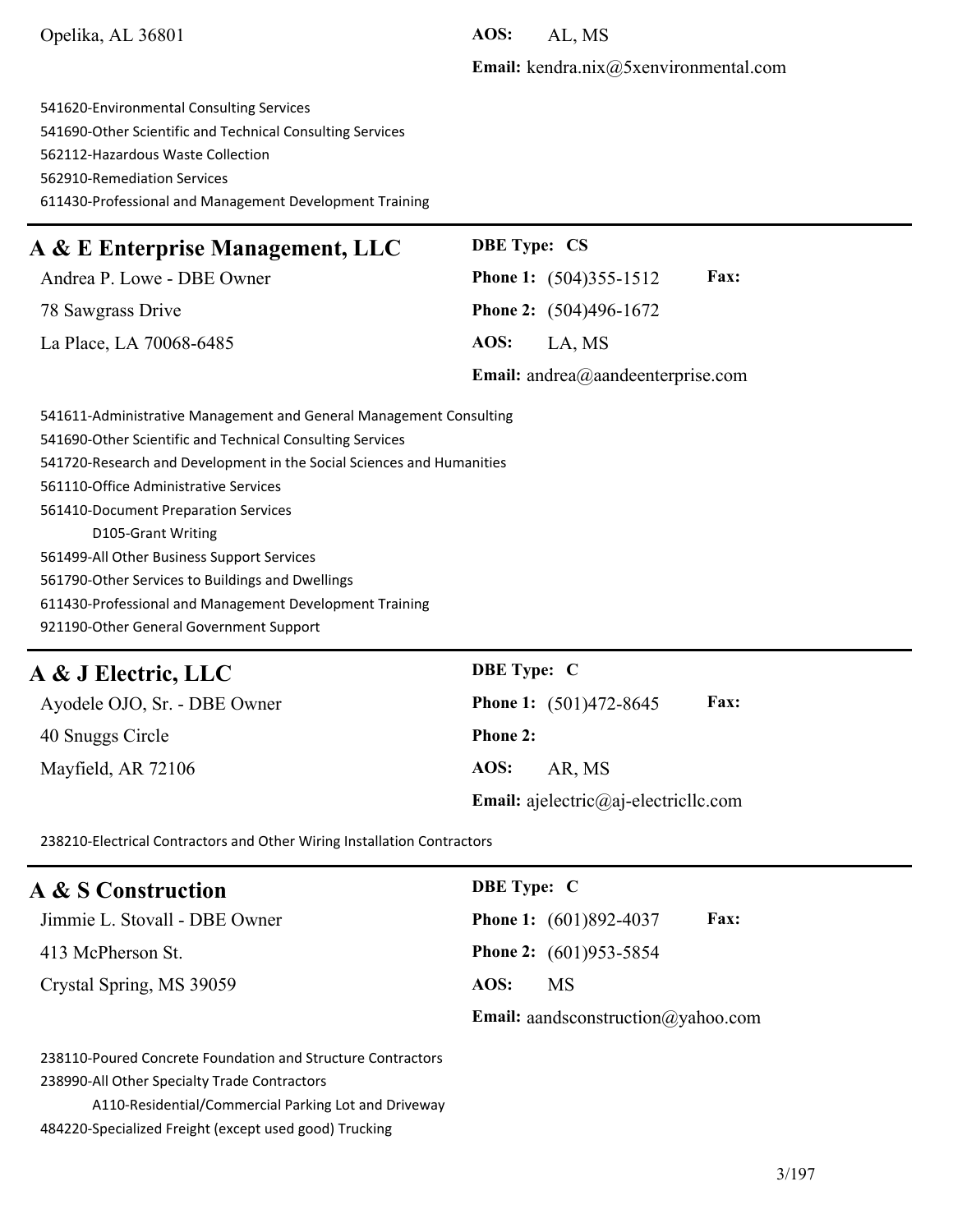| A Massage, Inc.                                                                                                                                                                                                                                                                                                                                               | <b>DBE</b> Type: M                     |
|---------------------------------------------------------------------------------------------------------------------------------------------------------------------------------------------------------------------------------------------------------------------------------------------------------------------------------------------------------------|----------------------------------------|
| Anita Zimmerman - DBE Owner                                                                                                                                                                                                                                                                                                                                   | Fax:<br><b>Phone 1:</b> (720)550-7046  |
| 8900 Pena Boulevard                                                                                                                                                                                                                                                                                                                                           | Phone 2:                               |
| Denver, CO 80249-6363                                                                                                                                                                                                                                                                                                                                         | AOS:                                   |
|                                                                                                                                                                                                                                                                                                                                                               | Email: $anita@massageinc.com$          |
| 812990-All Other Personal Services<br>G9-Therapeutic Massage Parlor                                                                                                                                                                                                                                                                                           |                                        |
| A Rock Construction Co, Inc.                                                                                                                                                                                                                                                                                                                                  | <b>DBE</b> Type: C                     |
| Percy L. McDonald, Jr. - DBE Owner                                                                                                                                                                                                                                                                                                                            | Fax:<br>Phone 1: (662)392-3312         |
| 316 Ione St.                                                                                                                                                                                                                                                                                                                                                  | Phone 2: (662)455-3522                 |
| Greenwood, MS 38930                                                                                                                                                                                                                                                                                                                                           | AOS:<br><b>MS</b>                      |
|                                                                                                                                                                                                                                                                                                                                                               | <b>Email:</b> mcdonaldrock15@yahoo.com |
| 238910-Site Preparation Contractors<br>A107-Bank Stabilization                                                                                                                                                                                                                                                                                                |                                        |
| A. Leblanc Enterprise, Inc.                                                                                                                                                                                                                                                                                                                                   | <b>DBE</b> Type: C                     |
| Antoine J. Le Blanc - DBE Owner                                                                                                                                                                                                                                                                                                                               | Phone 1: 985-966-2894<br>Fax:          |
| P.O. Box 521                                                                                                                                                                                                                                                                                                                                                  | Phone 2:                               |
| Mandeville, LA 70448                                                                                                                                                                                                                                                                                                                                          | AOS:<br>LA, MS                         |
|                                                                                                                                                                                                                                                                                                                                                               | Email: leblancei@tx.rr.com             |
| 237110-Water and Sewer Line and Related Structures Construction<br>237310-Highway, Street and Bridge Construction<br>237990-Other Heavy and Civil Engineering Construction<br>238110-Poured Concrete Foundation and Structure Contractors<br>238140-Masonry Contractor<br>238910-Site Preparation Contractors<br>238990-All Other Specialty Trade Contractors |                                        |
| A. W. Painting & Contracting                                                                                                                                                                                                                                                                                                                                  | DBE Type: C                            |
| Wanda Faye Harris - DBE Owner                                                                                                                                                                                                                                                                                                                                 | Fax:<br><b>Phone 1:</b> (601)906-1106  |
| P O Box 16304                                                                                                                                                                                                                                                                                                                                                 | Phone 2:                               |
| Jackson, MS 39211                                                                                                                                                                                                                                                                                                                                             | AOS:<br><b>MS</b>                      |
|                                                                                                                                                                                                                                                                                                                                                               | <b>Email:</b> awpainting09@yahoo.com   |
| 238310-Drywall and Insulation Contractors<br>238320-Painting and Wall Covering Contractors                                                                                                                                                                                                                                                                    |                                        |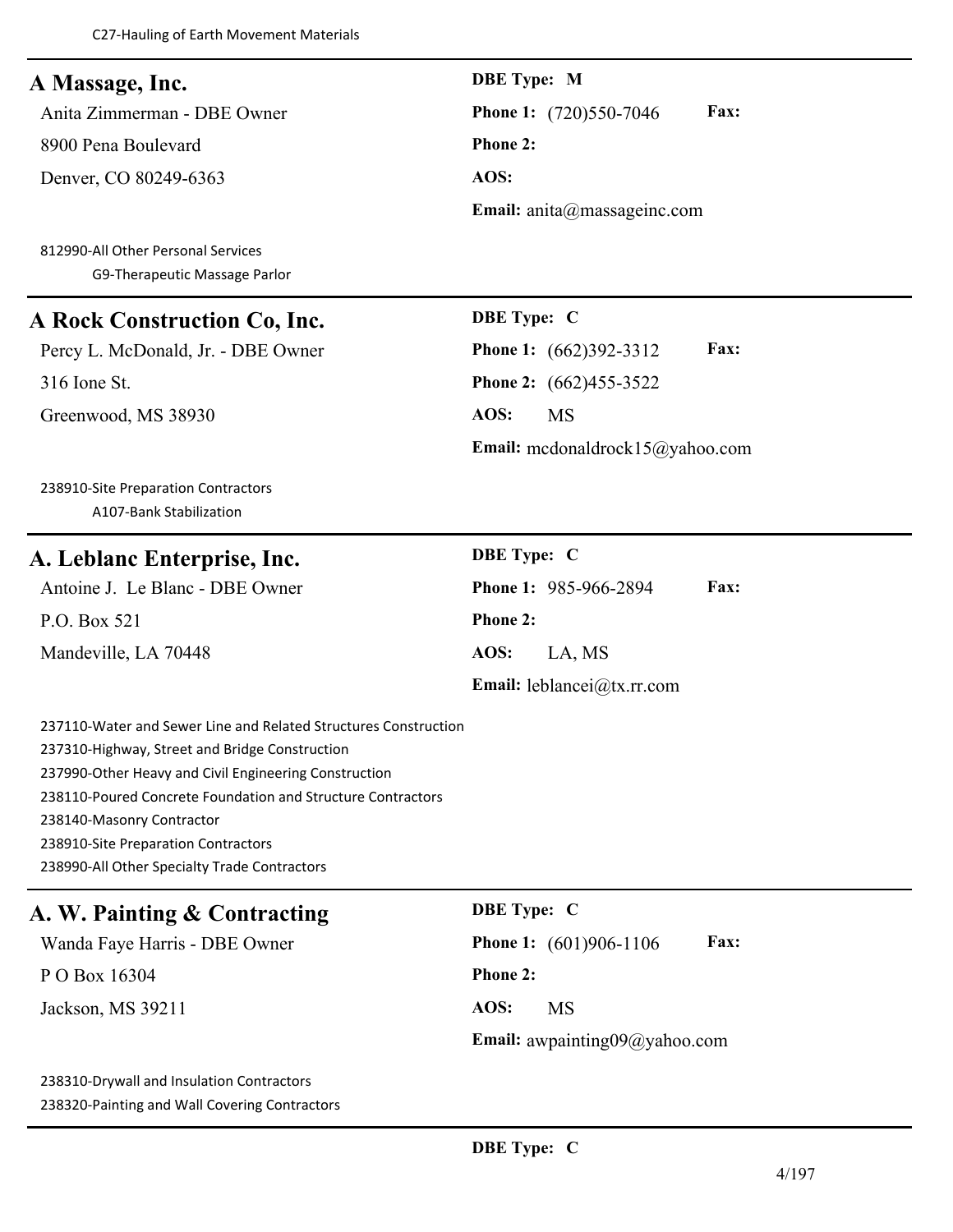#### **A.C. Concrete Fax:**

Aaron Ferguson - DBE Owner **Phone 1:** (904)768-2394 5430 Dakota Drive **Phone 2:** Jacksonville, FL 32209-2130 **AOS:** FL, MS

**Email:** acconcrete@bellsouth.net

238110-Poured Concrete Foundation and Structure Contractors 238120-Structural Steel and Precast Concrete Contractors 238140-Masonry Contractor 561730-Landscaping Services D110-Landscape care (only)

## **A.L. Jackson & Company P.A. DBE Type: CS**

1221 Brickell Ave 9th Floor **Phone 2:** (954)444-4841 Miami, FL 33131-3800 **AOS:** MS

Anthony L. Jackson - DBE Owner **Phone 1:** (305)623-3032 **Fax: Email:** alj@aljacksonco.com

541211-Offices of Certified Public Accountants 541213-Tax Preparation Services 541214-Payroll Services 541219-Other Accounting Services 541618-Other Management Consulting Services

## **AA Calibration Services DBE Type: M**

111 Roosevelt Hudson Dr. **Phone 2:** (662)716-3011 Yazoo City, MS 39194 **AOS:** MS

Larry W. White - DBE Owner **Phone 1:** (662)716-0202 **Fax: Email:** larrywhite@aacalibrationservices.com

**Email:** etuombe@abesengineering.com

541380-Testing Laboratories 811219-Other Electronic and Precision Equipment and Maintenance

## **ABES Engineering, Inc. DBE Type: CS**

Emmanuel Tuombe - DBE Owner **Phone 1:** (901)340-3011 **Fax:** 5796 Shelby Oaks Drive, Suite 16A **Phone 2:** Memphis, TN 38134-7333 **AOS:** TN, MS

237310-Highway, Street and Bridge Construction A2-Construction Management 541330-Engineering Services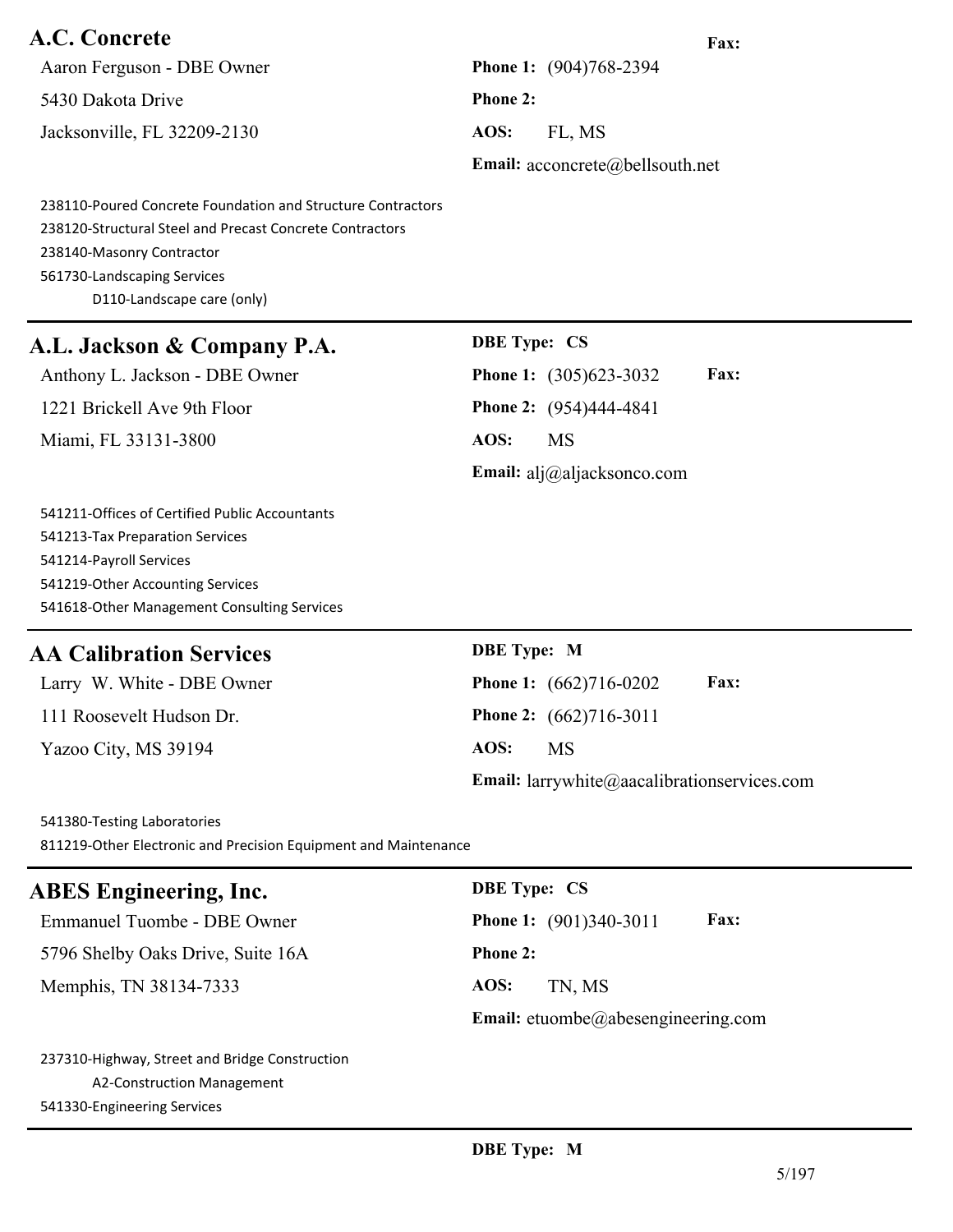#### **AC Sweepers and Maintenance, Inc. Fax:**

Latasha Crenshaw - DBE Owner **Phone 1:** 678-807-9337

1923 Brackendale Rd NW **Phone 2:**

Kennesaw, GA 30152 **AOS:** GA, MS

561790-Other Services to Buildings and Dwellings C37-Street Cleaning Services

## **ACE of Delaware, Inc/(dba) ACE DBE Type: C**

Orlando, FL 32808 **AOS:** FL, MS

238120-Structural Steel and Precast Concrete Contractors A70-Rebar Installation

## **ACOT Associates Grp. LLC DBE Type: CS**

D. Solomon Akinduro - DBE Owner **Phone 1:** 901-266-1653 **Fax:** 5796 Shelby Oaks Drive, Suite 16A **Phone 2:** 901-490-7055 Memphis, TN 38134 **AOS:** MS, TN

**Email:** latasha@acsweepers.com

JaJa Wade - DBE Owner **Phone 1:** (407)704-7803 **Fax:** 1434 Pine Hill Rd. **Phone 2:** (321)689-2680 **Email:** jwade@acecm.biz

**Email:** dsa@acotassociates.com

236220-Commercial and Institutional Building Construction A124-Construction Cost Estimating A2-Construction Management

#### **ADEPT Public Relations, LLC DBE Type: CS**

Julie Ruffolo - DBE Owner **Phone 1:** (954)769-1533 **Fax:** 5300 Powerline Road, Suite 207 **Phone 2:**

Fort Lauderdale, FL 33309-3187 **AOS:** FL, MS

541613-Marketing Consulting Services 541618-Other Management Consulting Services 541810-Advertising Agencies 541820-Public Relations Agencies 541910-Marketing Research and Public Opinion Polling 561410-Document Preparation Services

## **ADSwailes, LLC dba A & A Premium Paint Distributor**

**DBE Type: S**

**Email:** julie@adept.co

**Fax:**

6/197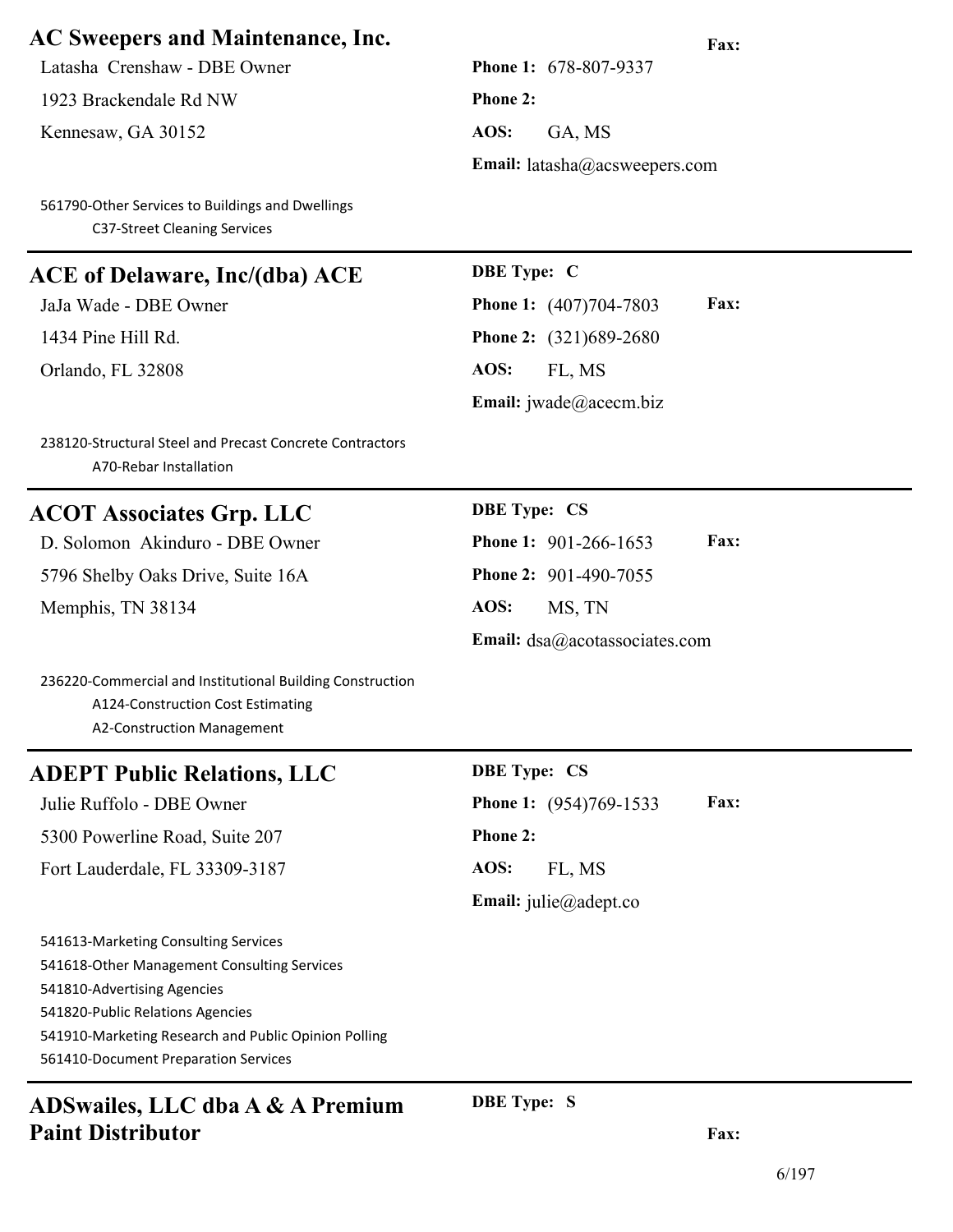Alfred D. Swailes - DBE Owner **Phone 1:** (202)409-5173 5661 3rd Street NE # 233 **Phone 2:** Washington, DC 20011-2560 **AOS:** DC, MS

**Email:** alfred.swailes1@verizon.net

424950-Paint, Varnish, and Supplies Merchant Wholesalers C63-Broker of Paint and Paint Supplies

#### **AGF Enterprise, LLC DBE Type: CS**

Anthony Fairley - DBE Owner **Phone 1:** 877-216-1186 **Fax:** 104 Brookhill Cove **Phone 2:** 601-500-2325 Ridgeland, MS 39157 **AOS:** MS

**Email:** anthonygf@agfenterprise.com

541611-Administrative Management and General Management Consulting

541612-Human Resources Consulting Services

D141-Personnel Management Consulting Services

611430-Professional and Management Development Training

## **AHRMDCO International LLC DBE Type: CS**

14405 Walters Rd #1002 **Phone 2:** (936)443-4874 Houston, TX 77014 **AOS:** AL, CA, CO,

# Roderick Lemon - DBE Owner **Phone 1:** (713)589-3688 **Fax:** FL, GA, MS, SC, TX **Email:** rlemon@ahrmdcoint.com

541611-Administrative Management and General Management Consulting

## **AJ Smith Appraisal Services, Inc. DBE Type: M**

228 Holmes Avenue Suite 600 **Phone 2:** 256-509-5611

Huntsville, AL 35801 **AOS:** AL, MS

A.J. Smith - DBE Owner **Phone 1:** 266-538-1850 **Fax: Email:** ajsmith@hsvappraisalgroup.com

531320-Offices of Real Estate Appraisers D155-Right of Way Services

D156-Appraisal and Acquisition Services

#### **AJA Management & Technical Services, Inc.**

Andrew Jenkins - DBE Owner **Phone 1:** (601)352-6800

**DBE Type: CN, CS**

**Fax:** (601)352-6807

7/197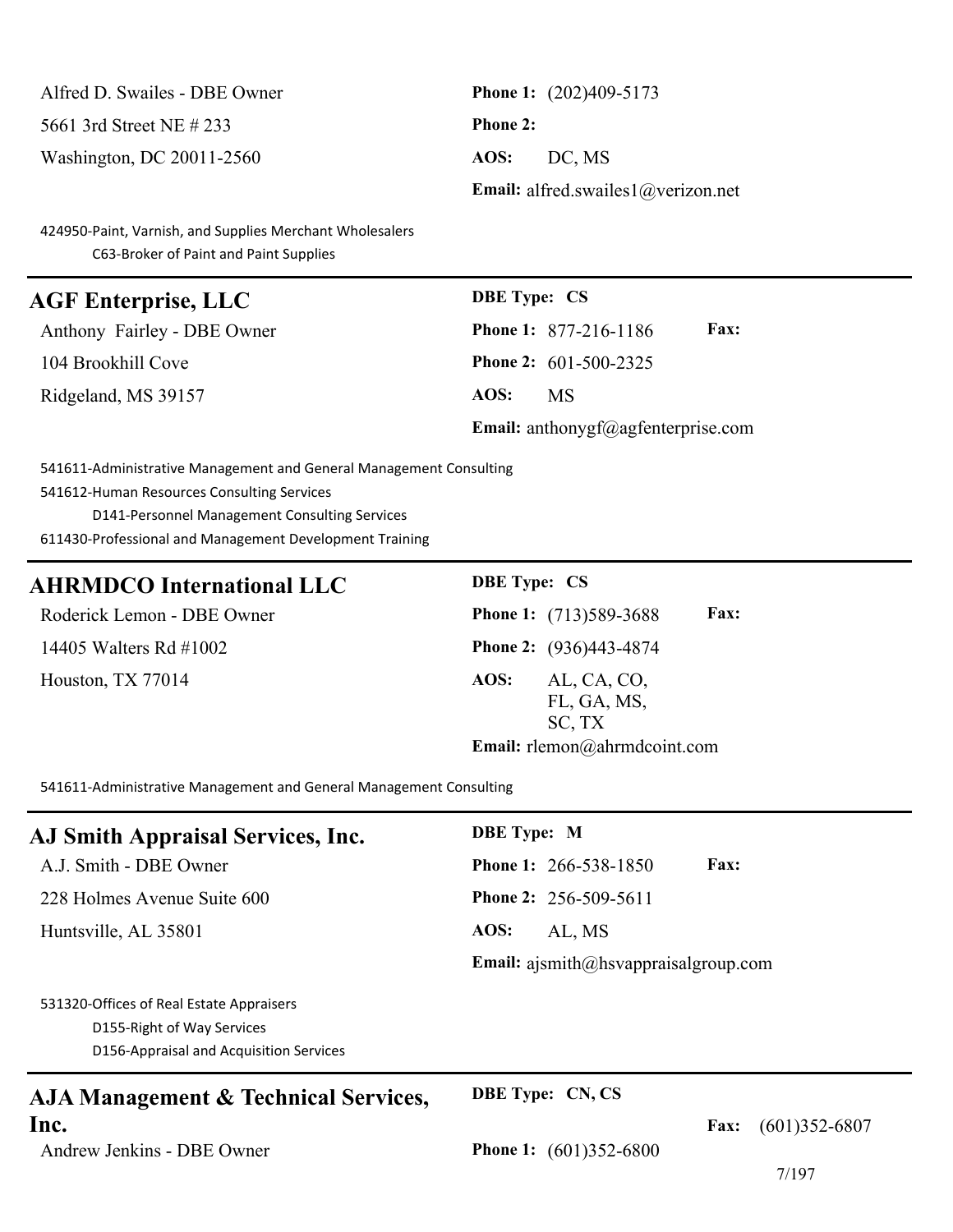912 North West Street **Phone 2:** Jackson, MS 39202-2566 **AOS:** AR, FL, GA,

LA, MS, TN

#### **Email:**

237310-Highway, Street and Bridge Construction A2-Construction Management 453220-Gift, Novelty, and Souvenir Stores 541330-Engineering Services 812930-Parking Lots and Garages

#### **ALL N1 Security Services, Inc. DBE Type: M**

3915 Cascade Rd. SW, Ste. 340 **Phone 2:** Atlanta, GA 30331 **AOS:** GA, MS

Mary H. Parker - DBE Owner **Phone 1:** (404)691-4915 **Fax: Email:** maryparker@alln1security.com

561612-Security Guard and Patrol Services 561621-Security Systems Services (except Locksmiths)

## **APC Construction, LLC DBE Type: C**

Keith Porta - DBE Owner 400 Lafayette Street, Suite 100 New Orleans, LA 70130

| рры турсе с |                        |             |
|-------------|------------------------|-------------|
|             | Phone 1: (504)539-4260 | <b>Fax:</b> |
|             | Phone 2: (504)275-9588 |             |
|             | AOS: LA, MS            |             |

**Email:** keith.porta@apcconstruction.com

236118-Residential Remodelers 236220-Commercial and Institutional Building Construction 237310-Highway, Street and Bridge Construction A30-Concrete cutting, sealing A32-Crack and Joint Sealing 238210-Electrical Contractors and Other Wiring Installation Contractors 238310-Drywall and Insulation Contractors 238320-Painting and Wall Covering Contractors 238390-Other Building Finishing Contractors A134-Concrete Coating, Glazing or Sealing

## **ARC Environmental, Inc. DBE Type: CS**

PO 190 **Phone 2:** Brownsboro, AL 35741 **AOS:** AL, MS

Michelle Campbell - DBE Owner **Phone 1:** 256-536-2284 **Fax: Email:** mcampbell@arcco.org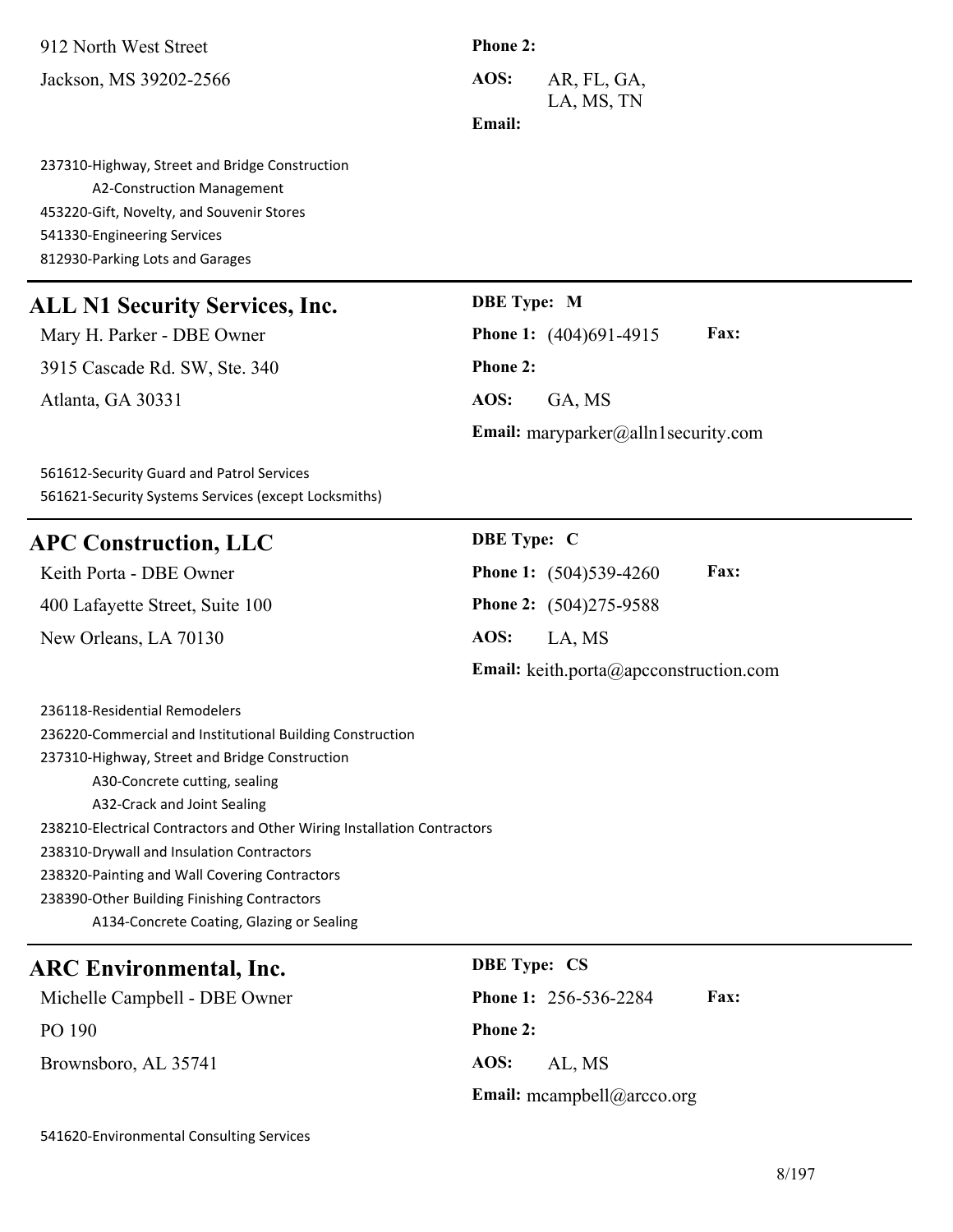| <b>ASTRO, LLC</b>                                                                                                                                                                                                                                                                                              | <b>DBE</b> Type: C                    |
|----------------------------------------------------------------------------------------------------------------------------------------------------------------------------------------------------------------------------------------------------------------------------------------------------------------|---------------------------------------|
| James C. Bryant, Sr. - DBE Owner                                                                                                                                                                                                                                                                               | Fax:<br><b>Phone 1: 601-922-4001</b>  |
| P.O. Box 9625                                                                                                                                                                                                                                                                                                  | Phone 2: 601-503-0114                 |
| Jackson, MS 39286                                                                                                                                                                                                                                                                                              | AOS:<br><b>MS</b>                     |
|                                                                                                                                                                                                                                                                                                                | <b>Email:</b> astrollc@yahoo.com      |
| 238220-Plumbing, Heating, and Air                                                                                                                                                                                                                                                                              |                                       |
| <b>Abator Information Systems, Inc.</b>                                                                                                                                                                                                                                                                        | <b>DBE</b> Type: M                    |
| Marian E. Neilson - DBE Owner                                                                                                                                                                                                                                                                                  | Fax:<br><b>Phone 1:</b> (412)271-5922 |
| 615 South Avenue                                                                                                                                                                                                                                                                                               | Phone 2:                              |
| Pittsburg, PA 15218-2815                                                                                                                                                                                                                                                                                       | AOS:<br>PA, MS                        |
|                                                                                                                                                                                                                                                                                                                | Email:                                |
| 518210-Data Processing, Hosting, and Related Services<br>541511-Custom Computer Programming Services<br>541512-Computer Systems Design Services<br>541519-Other Computer Related Services<br>541611-Administrative Management and General Management Consulting<br>541618-Other Management Consulting Services |                                       |
| 561320-Temporary Help Services<br>611420-Computer Training                                                                                                                                                                                                                                                     |                                       |
| Abe Hudson Consulting Services, Inc.                                                                                                                                                                                                                                                                           | <b>DBE Type: CS</b>                   |
| Abe Hudson - DBE Owner                                                                                                                                                                                                                                                                                         | Fax:<br>Phone 1: (662)822-9984        |
| 924 Poplar Street                                                                                                                                                                                                                                                                                              | Phone 2:                              |
| Jackson, MS 39202                                                                                                                                                                                                                                                                                              | AOS:<br><b>MS</b>                     |
|                                                                                                                                                                                                                                                                                                                | Email: abehudson@hotmail.com          |
| 541611-Administrative Management and General Management Consulting<br>541613-Marketing Consulting Services<br>541820-Public Relations Agencies                                                                                                                                                                 |                                       |
| <b>Absolute Power Shine Cleaning</b>                                                                                                                                                                                                                                                                           | <b>DBE</b> Type: M                    |
| Joe Bonslater - DBE Owner                                                                                                                                                                                                                                                                                      | Phone 1: 601-502-4176<br>Fax:         |
| 209 Bellamy Court                                                                                                                                                                                                                                                                                              | Phone 2:                              |
| Flowood, MS 39232                                                                                                                                                                                                                                                                                              | AOS:<br><b>MS</b>                     |
|                                                                                                                                                                                                                                                                                                                | Email: bonslaterjoe@yahoo.com         |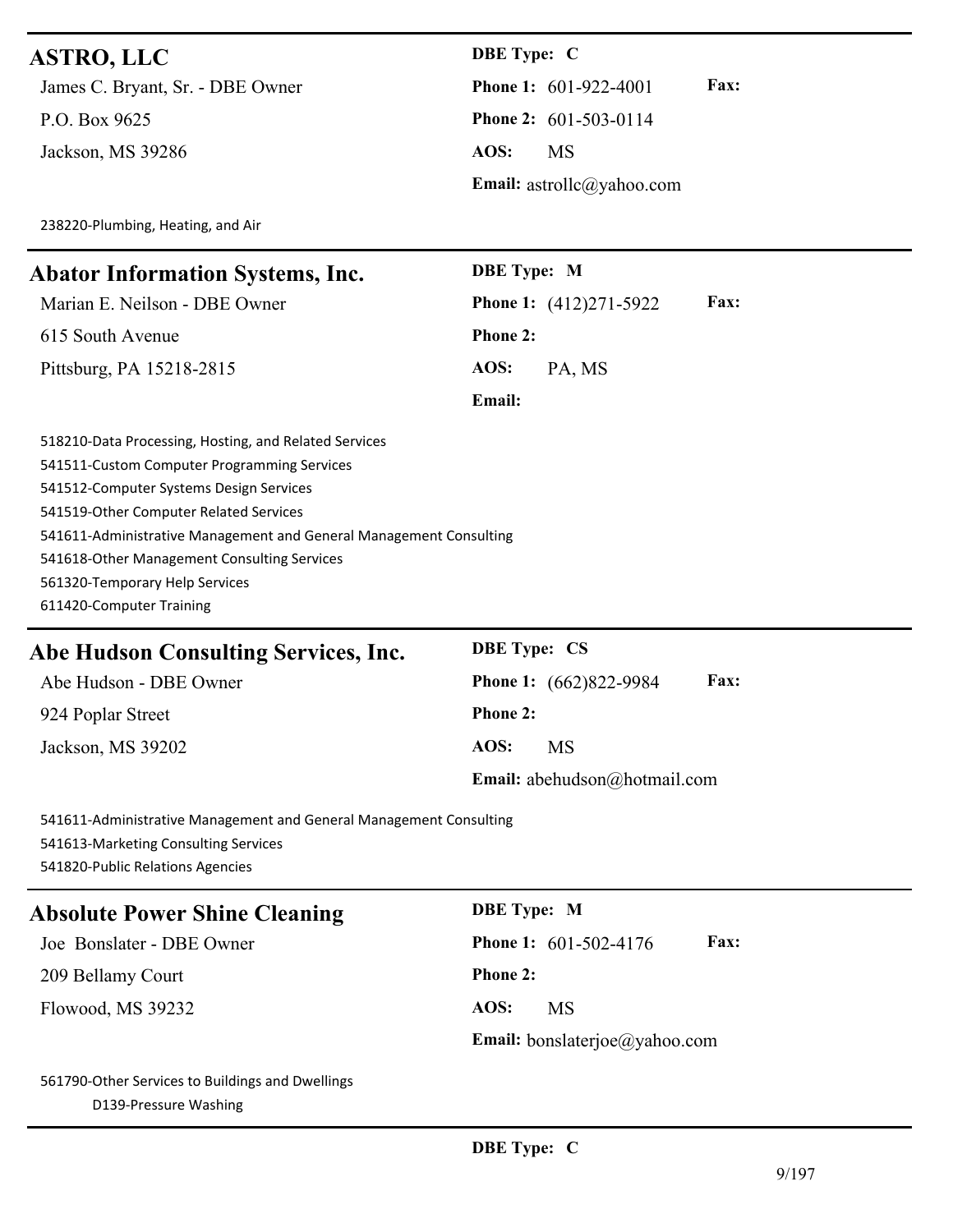| <b>Acacia Industries, LLC</b>                                                                                                                                                                                               | Fax:<br>$(318)925 - 6709$                 |
|-----------------------------------------------------------------------------------------------------------------------------------------------------------------------------------------------------------------------------|-------------------------------------------|
| Carla Maynard - DBE Owner                                                                                                                                                                                                   | Phone 1: (318)470-1917                    |
| 11507 Old Mansfield Rd                                                                                                                                                                                                      | <b>Phone 2:</b>                           |
| Keithville, LA 71047-8367                                                                                                                                                                                                   | AOS:<br>LA, MS                            |
|                                                                                                                                                                                                                             | Email: $accia.ind@gmail.com$              |
| 237310-Highway, Street and Bridge Construction<br>A43-Highway signage<br>A46-Maintenance of Traffic, Traffic Control                                                                                                        |                                           |
| <b>Accession Distribution, LLC</b>                                                                                                                                                                                          | <b>DBE</b> Type: C                        |
| - DBE Owner                                                                                                                                                                                                                 | Fax:<br>Phone 1:                          |
| 658 Lamar Hutchenson Pkwy                                                                                                                                                                                                   | <b>Phone 2:</b>                           |
| Riverdale, GA 30274                                                                                                                                                                                                         | AOS:<br>MS, GA                            |
|                                                                                                                                                                                                                             | Email:                                    |
| 484110-General Freight Trucking, Local                                                                                                                                                                                      |                                           |
| <b>Accu-Environmental, LLC</b>                                                                                                                                                                                              | <b>DBE</b> Type: C                        |
| Reddy Nandipati - DBE Owner                                                                                                                                                                                                 | Fax:<br>Phone 1: (504)296-5045            |
| 4901 Lennox Blvd.                                                                                                                                                                                                           | <b>Phone 2:</b>                           |
| New Orleans, LA 70131-8362                                                                                                                                                                                                  | AOS:<br>LA, MS                            |
|                                                                                                                                                                                                                             | Email: reddynandipati@bellsouth.net       |
| 541330-Engineering Services<br>541620-Environmental Consulting Services                                                                                                                                                     |                                           |
| <b>AceApplications, LLC</b>                                                                                                                                                                                                 | <b>DBE</b> Type: M                        |
| Courtney Powell - DBE Owner                                                                                                                                                                                                 | Phone 1: (877)499-2231<br>Fax:            |
| 3259 Progress Drive Suite #152                                                                                                                                                                                              | Phone 2: (407)353-3748                    |
| Orlando, FL 32826-3230                                                                                                                                                                                                      | AOS:<br>FL, MS                            |
|                                                                                                                                                                                                                             | <b>Email:</b> cpowell@aceapplications.com |
| 541512-Computer Systems Design Services<br>541519-Other Computer Related Services<br>561311-Employment Placement Agencies<br>611430-Professional and Management Development Training<br>611710-Educational Support Services |                                           |
| <b>Acsential Technologies, Inc.</b>                                                                                                                                                                                         | <b>DBE</b> Type: C                        |
| Deidre Brown - DBE Owner                                                                                                                                                                                                    | Fax:<br>Phone 1: (404)349-9030            |
| P.O. Box 312245                                                                                                                                                                                                             | <b>Phone 2:</b>                           |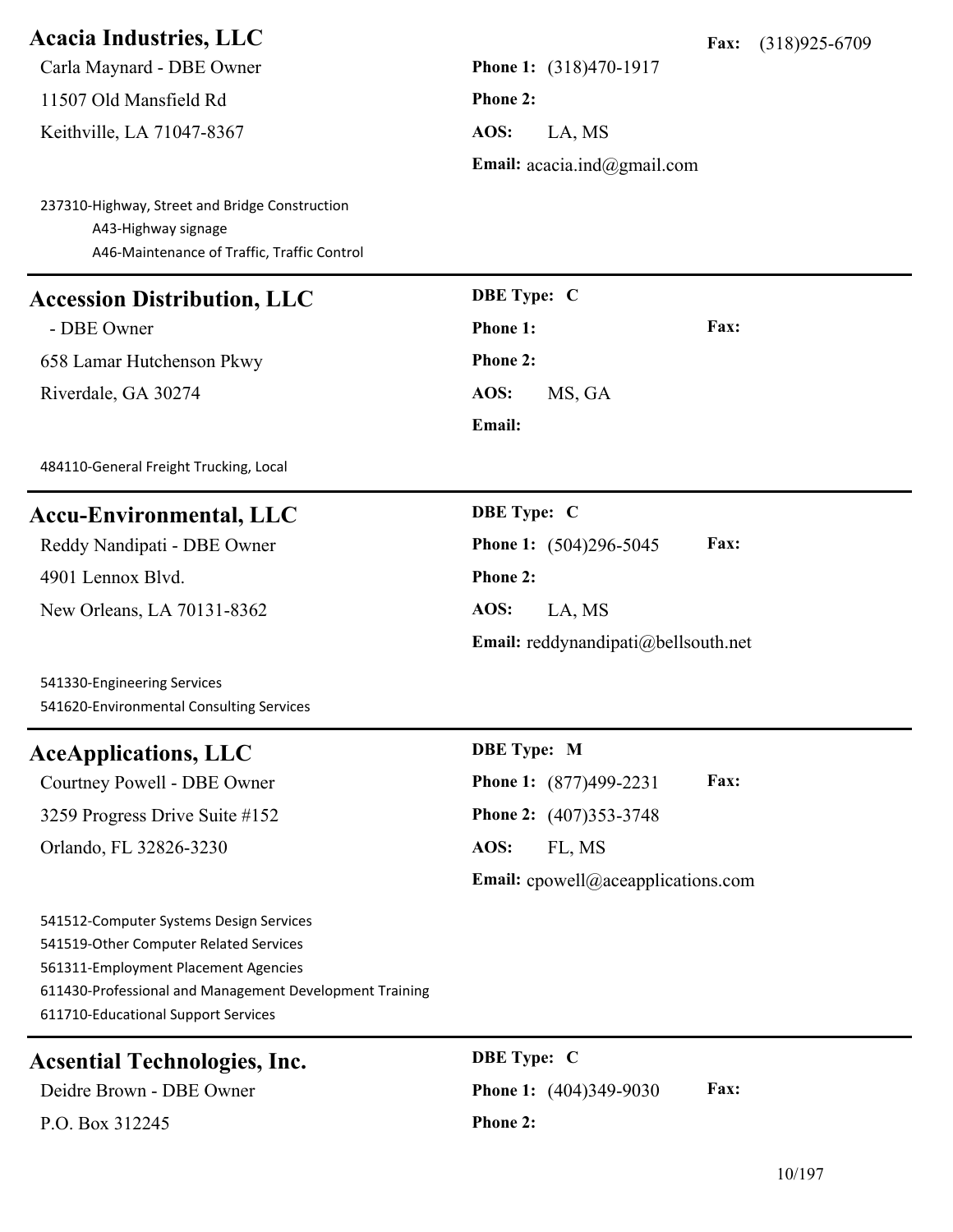| 541513-Computer Facilities Management Services                     |                                       |
|--------------------------------------------------------------------|---------------------------------------|
| 541611-Administrative Management and General Management Consulting |                                       |
| 541618-Other Management Consulting Services                        |                                       |
| 561210-Facilities Support Services                                 |                                       |
| 561720-Janitorial Services                                         |                                       |
| <b>Adams Grading Company, Inc.</b>                                 | <b>DBE</b> Type: C                    |
| Judy Adams - DBE Owner                                             | Fax:<br><b>Phone 1:</b> (770)258-7676 |
| 2971 Lovvorn Mill Rd.                                              | <b>Phone 2:</b> (678)378-0352         |
| Waco, GA 30182                                                     | AOS:<br>GA, MS                        |
|                                                                    | <b>Email:</b> Adamsgrading@aol.com    |
| 238910-Site Preparation Contractors                                |                                       |
| <b>Adelina International, LLC</b>                                  | <b>DBE</b> Type: S                    |
| Demmi Nunn - DBE Owner                                             | Fax:<br><b>Phone 1:</b> (661)525-6265 |
| 1914 Alta Vista Drive                                              | <b>Phone 2:</b>                       |
| Bakersfield, CA 93305-3204                                         | AOS:<br>CA, MS                        |
|                                                                    | Email: adelinaintl@gmail.com          |
| 425120-Wholesale Trade Agents and Brokers                          |                                       |
| <b>Adonai Environmental Development</b>                            | <b>DBE Type: CS</b>                   |
| <b>&amp;Power, LLC</b>                                             | Fax:                                  |
| Daniel L. Walker - DBE Owner                                       | <b>Phone 1:</b> (601)927-3265         |
| P O Box 720953                                                     | <b>Phone 2:</b> (504)450-7702         |
| Byram, MS 39272-6009                                               | AOS:<br>MS                            |
|                                                                    | Email: dwalker5@adonaiedp.com         |
| 541620-Environmental Consulting Services<br>D83-Site Assessment    |                                       |

**Email:**

Atlanta, GA 31131-2245 **AOS:** GA, MS

541512-Computer Systems Design Services

| <b>Advanced Environmental Consultants,</b> | <b>DBE</b> Type: CS                                                              |
|--------------------------------------------|----------------------------------------------------------------------------------|
| Inc.                                       | $(601)362 - 3967$<br><b>Fax:</b>                                                 |
| DeJonnette Grantham King - DBE Owner       | <b>Phone 1:</b> $(601)362-1788$                                                  |
| PO Box 16847                               | <b>Phone 2:</b>                                                                  |
| Jackson, MS 39236-6847                     | AOS:<br>AR, FL, GA,<br>LA, MS, TN<br>Email: dgking@advancedenviroconsultants.com |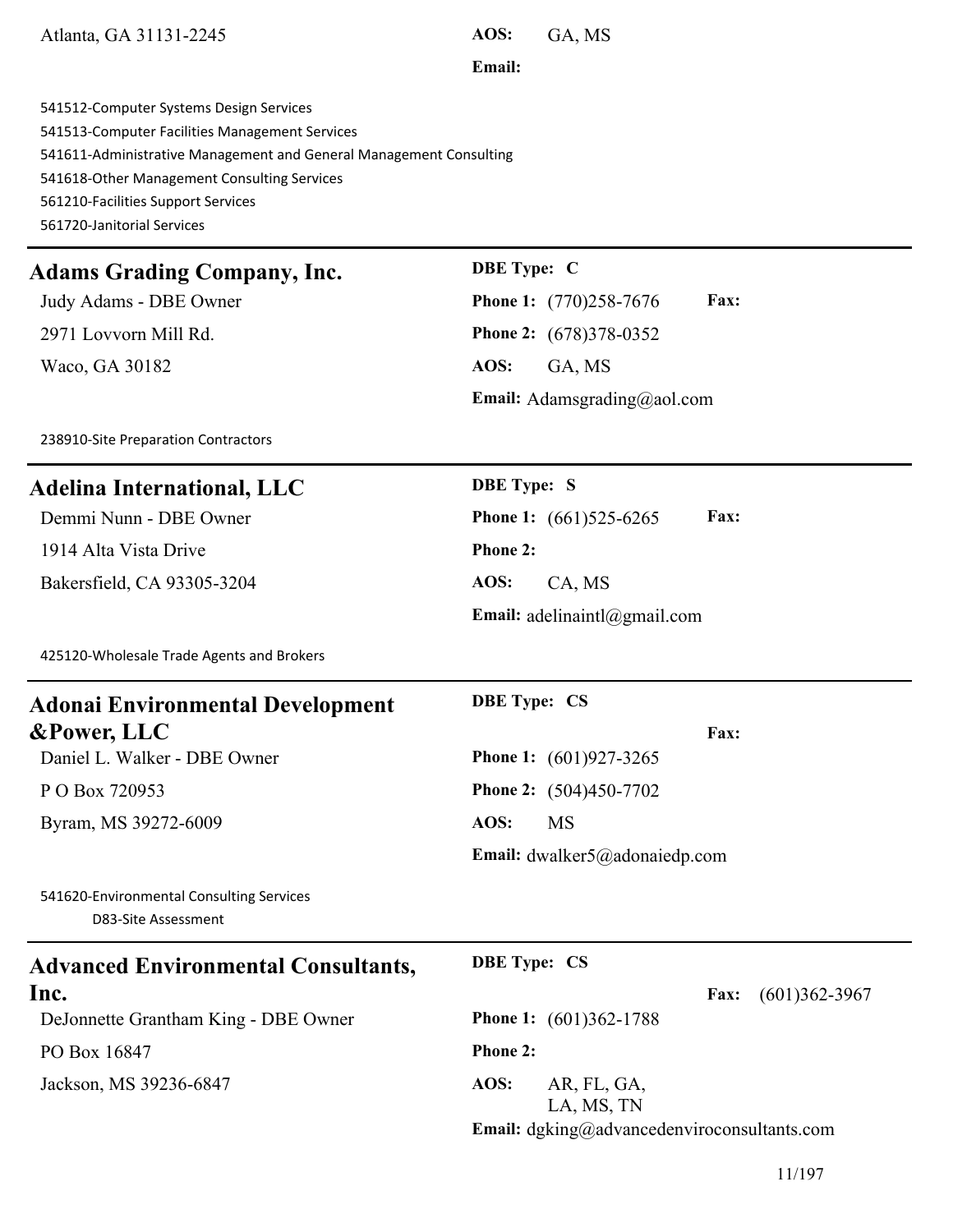| 541611-Administrative Management and General Management Consulting |                                                            |
|--------------------------------------------------------------------|------------------------------------------------------------|
| 541618-Other Management Consulting Services                        |                                                            |
| 541620-Environmental Consulting Services                           |                                                            |
| D62-Air/Water Pollution Prevention                                 |                                                            |
| D63-Asbestos and Lead Inspection                                   |                                                            |
| D65-Compliance Audits                                              |                                                            |
| D66-Construction Storm Water Permit Application                    |                                                            |
| D70-Environmental Contamination                                    |                                                            |
|                                                                    | D78-National Pollutant Discharge Elimination System (NPES) |
| D82-Risk Assessments                                               |                                                            |
| D83-Site Assessment                                                |                                                            |
| 541690-Other Scientific and Technical Consulting Services          |                                                            |
| 562910-Remediation Services                                        |                                                            |

## **Advanced Infrastructure Specialist, LLC**

Misty Blackburn - DBE Owner **Phone 1:** (864)201-4596 121 Bear Road **Phone 2:**

**DBE Type: C**

Piedmont, SC 29673-7585 **AOS:** SC, MS

**Email:** advancedisllc@yahoo.com

**Fax:**

237310-Highway, Street and Bridge Construction A59-Underground Utility Work 238910-Site Preparation Contractors A106-Boring A144-Missile Boring A145-Rodding

#### **Aerial Data Services, Inc. DBE Type: CS**

8301 E. 51st Street, Ste. 100 **Phone 2:**

Regina M. Carter - DBE Owner **Phone 1:** 918-622-4144 **Fax:** Tulsa, OK 74145 **AOS:** MS, OK **Email:** jcarter@aerialdata.com

541360-Geophysical Surveying and Mapping Services D27-Aerial Photography D30-Mobile LiDar D31-Digital Mapping

## **Aerostar Environmental and Construction, LLC**

Bristol Bay Native Corporation - DBE Owner **Phone 1:** (865)481-7837

111 West 16th Avenue, Ste. 415 **Phone 2:** (865)813-2721

Anchorage, AK 99501-5169 **AOS:** AK, MS

#### **DBE Type: C**

**Fax:**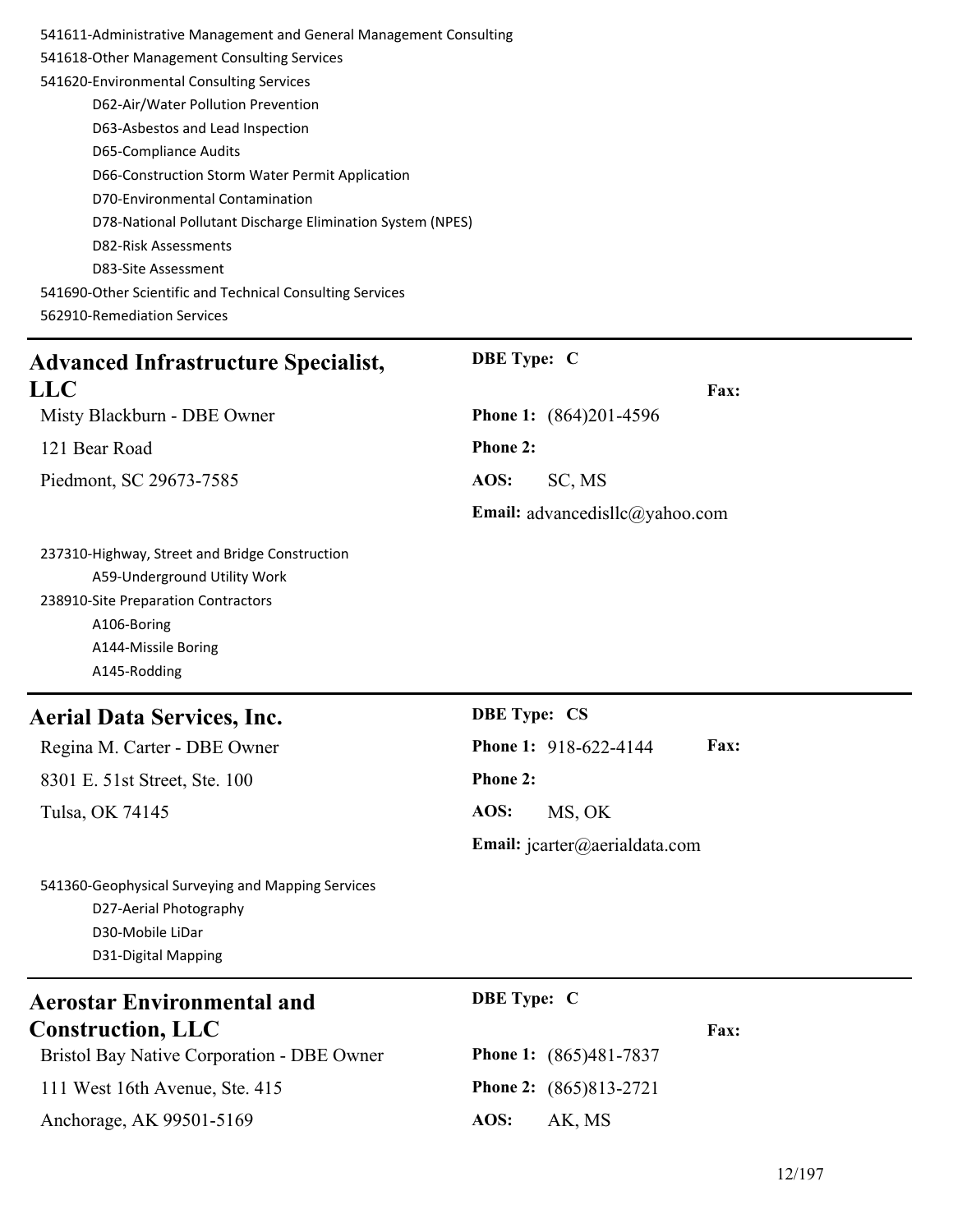541340-Drafting Services 541620-Environmental Consulting Services 541690-Other Scientific and Technical Consulting Services 562910-Remediation Services

| <b>Aerostar SES LLC</b>                                                                                                                                                                                                        | DBE Type: C                                         |
|--------------------------------------------------------------------------------------------------------------------------------------------------------------------------------------------------------------------------------|-----------------------------------------------------|
| Bristol Bay Native Corporation - DBE Owner                                                                                                                                                                                     | Fax:<br><b>Phone 1:</b> (907)563-0013               |
| 111 W. 16th Avenue, Third Floor                                                                                                                                                                                                | Phone 2:                                            |
| Anchorage, AK 99501-5169                                                                                                                                                                                                       | AOS:<br>AK, MS                                      |
|                                                                                                                                                                                                                                | <b>Email:</b> bpoisson@bristol-companies.com        |
| 236116-New Multifamily Housing Construction (except For<br>236220-Commercial and Institutional Building Construction<br>541330-Engineering Services<br>541620-Environmental Consulting Services<br>562910-Remediation Services |                                                     |
| <b>Affordable Transportation Service,</b>                                                                                                                                                                                      | <b>DBE</b> Type: C                                  |
| <b>LLC</b>                                                                                                                                                                                                                     | Fax:                                                |
| Bryan Wells - DBE Owner                                                                                                                                                                                                        | <b>Phone 1:</b> (601)941-3144                       |
| 3741 Harmony Road                                                                                                                                                                                                              | Phone 2:                                            |
| Carthage, MS 39051-9410                                                                                                                                                                                                        | AOS:<br><b>MS</b>                                   |
|                                                                                                                                                                                                                                | Email:                                              |
| 484110-General Freight Trucking, Local<br>C26-Hauling<br>485999-All Other Transit and Ground Passenger Transportation                                                                                                          |                                                     |
| Air Projects, Inc                                                                                                                                                                                                              | <b>DBE Type: CS</b>                                 |
| Ann Ferraguto - DBE Owner                                                                                                                                                                                                      | Fax:<br><b>Phone 1:</b> (703)683-5507               |
| 908 King St. Suite 400E                                                                                                                                                                                                        | <b>Phone 2:</b>                                     |
| Alexandria, VA 22314                                                                                                                                                                                                           | AOS:<br>MS, VA                                      |
|                                                                                                                                                                                                                                | Email: annf@airprojects.net                         |
| 541490-Other Specialized Design Services<br>541618-Other Management Consulting Services                                                                                                                                        |                                                     |
| Airfield Etc., Inc.                                                                                                                                                                                                            | <b>DBE Type: C</b>                                  |
| Stephanie Poole - DBE Owner                                                                                                                                                                                                    | Fax:<br>$(901)795 - 5519$<br>Phone 1: (901)363-9210 |
| 3629 Prescott Rd                                                                                                                                                                                                               | <b>Phone 2:</b> (901)465-6807                       |

**Email:**

Memphis, TN 38118-5917 **AOS:** MS, TN

13/197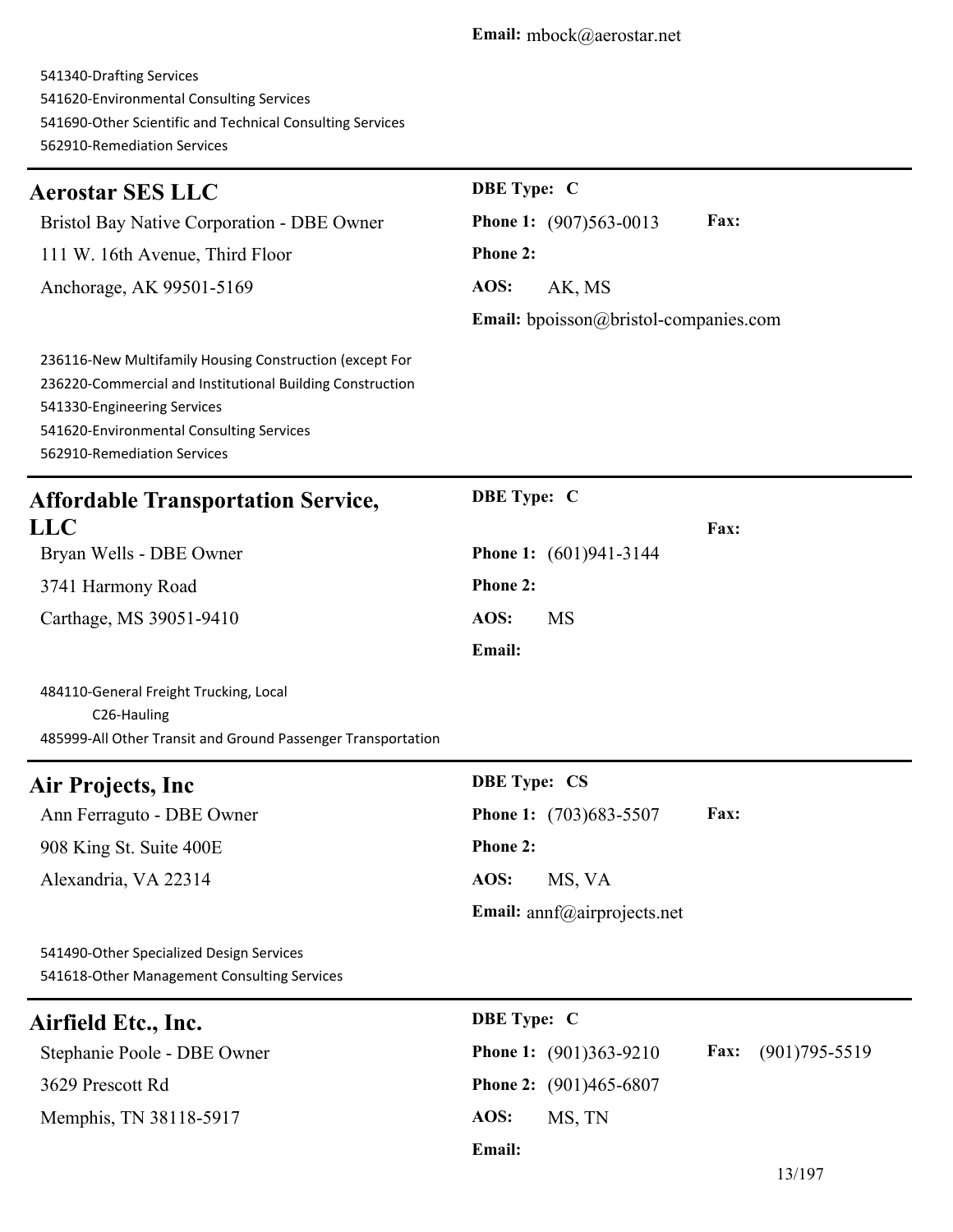**Airport Contractors Services LLC DBE Type: CS** Sherrie Wasley - DBE Owner **Phone 1:** 407-722-1735 **Fax:** 540 N. State Road 434 Suite #9501 **Phone 2:** Atlamonte Springs, FL 32714-2166 **AOS:** AL, CA, CO, FL, HI, KY, MS, NC, NJ, NV, OH, PA, SC, TN, TX, UT, WA **Email:** acsplanetservices@yahoo.com

423810-Construction and Mining (except Oil Well) Machinery and Equipment Merchant Wholesalers

541611-Administrative Management and General Management Consulting

541612-Human Resources Consulting Services

541618-Other Management Consulting Services

| <b>Airport Employment and Training</b> | <b>DBE</b> Type: CS           |
|----------------------------------------|-------------------------------|
| Center, Inc.                           | <b>Fax:</b>                   |
| Shawnalea Garvin - DBE Owner           | <b>Phone 1:</b> (404)549-9248 |
| 1453 Cleveland Ave.                    | <b>Phone 2:</b>               |
| East Point, GA 30344-6959              | AOS:<br>GA, MS                |
|                                        | Email: sgarvin@aetcatl.com    |

541611-Administrative Management and General Management Consulting 541613-Marketing Consulting Services

| <b>Airware Transportation and Logistics,</b> | <b>DBE</b> Type: CS                 |
|----------------------------------------------|-------------------------------------|
| <b>LLC</b>                                   | <b>Fax:</b>                         |
| Terry Williams - DBE Owner                   | <b>Phone 1:</b> (504)460-8180       |
| 151 Pinehurst Court                          | <b>Phone 2:</b> (713)548-4141       |
| New Orleans, LA 70128-3642                   | AOS:<br>LA, MS                      |
|                                              | Email: kweatherspoon@airwarellc.com |

531312-Nonresidential Property Managers

541611-Administrative Management and General Management Consulting

541614-Process, Physical Distribution and Logistics Consulting Services

561110-Office Administrative Services

## **Alegna Technologies, Inc. DBE Type: M**

Angela Cabrera - DBE Owner **Phone 1:** (888)219-9098 **Fax:**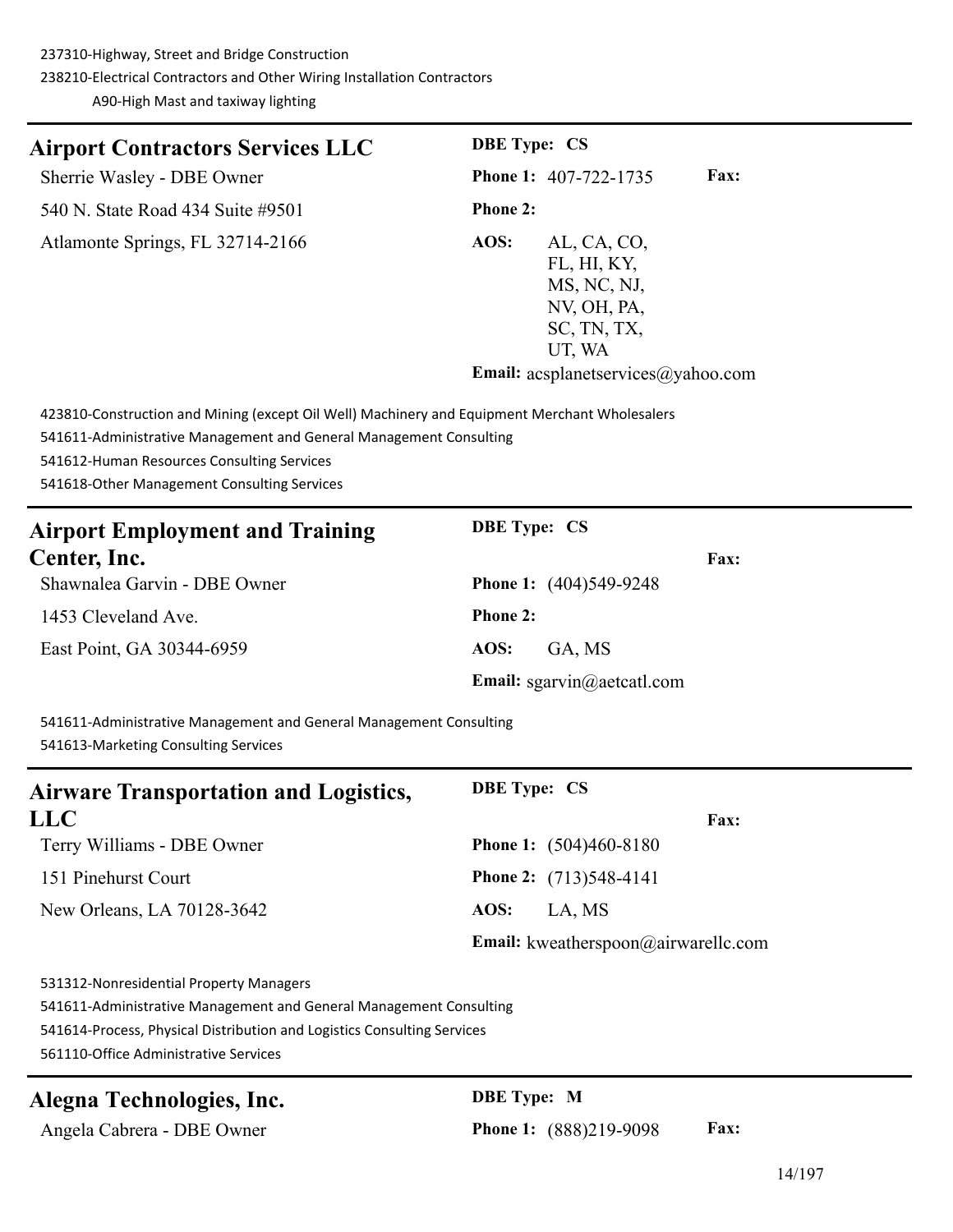3700 Kennesaw S. Industrial Drive, NW **Phone 2:** (832)264-0738 Kennesaw, GA 30144 **AOS:** GA, MS

**Email:** abuffa@edatacollectors.com

518210-Data Processing, Hosting, and Related Services 541519-Other Computer Related Services

## **All (N) 1 Traffic Control Solutions, LLC DBE Type: C**

3915 Cascade Rd., SW, Suite 340 **Phone 2:**

Mary Parker - DBE Owner **Phone 1:** (404)691-4915 **Fax:** Atlanta, GA 30331 **AOS:** GA, MS **Email:** maryparker@alln1security.com

237310-Highway, Street and Bridge Construction A46-Maintenance of Traffic, Traffic Control

| <b>AllSource Construction &amp; Safety</b> | <b>DBE</b> Type: S            |  |
|--------------------------------------------|-------------------------------|--|
| Supply                                     | <b>Fax:</b>                   |  |
| Debbie Rockway - DBE Owner                 | <b>Phone 1:</b> (503)858-8922 |  |
| 12801 NE Airport Way                       | <b>Phone 2:</b>               |  |
| Portland, OR 97230-1030                    | AOS:<br>OR. MS                |  |
|                                            | Email: debbie@asupply.net     |  |

423320-Brick, Stone, and Related Construction Material Merchant Wholesalers

423330-Roofing, Siding, and Insulation Material Merchant Wholesalers

423390-Other Construction Material Merchant Wholesalers

423610-Electrical Apparatus and Equipment, Wiring Supplies, and Related Equipment Merchant Wholesalers

423710-Hardware Merchant Wholesalers

423720-Plumbing and Heating Equipment and Supplies (Hydronics) Merchant Wholesalers

423840-Industrial Supplies Merchant Wholesalers

424690-Other Chemical and Allied Products Merchant Wholesalers

444190-Other Building Material Dealers

532412-Construction, Mining, and Forestry Machinery and Equipment Rental and Leasing

532490-Other Commercial and Industrial Machinery and Equipment Rental and Leasing

#### **Allen Aviation, Inc. DBE Type: M**

## Shonda Allen - DBE Owner **Phone 1:** (843)358-3583 **Fax:** 150 Shanda Lane **Phone 2:** (843)222-7034 Aynor, SC 29511-3471 **AOS:** SC, MS **Email:** flyallen@sccoast.net

115112-Soil Preparation, Planting, and Cultivating 115310-Support Activities for Forestry 488119-Other Airport Operations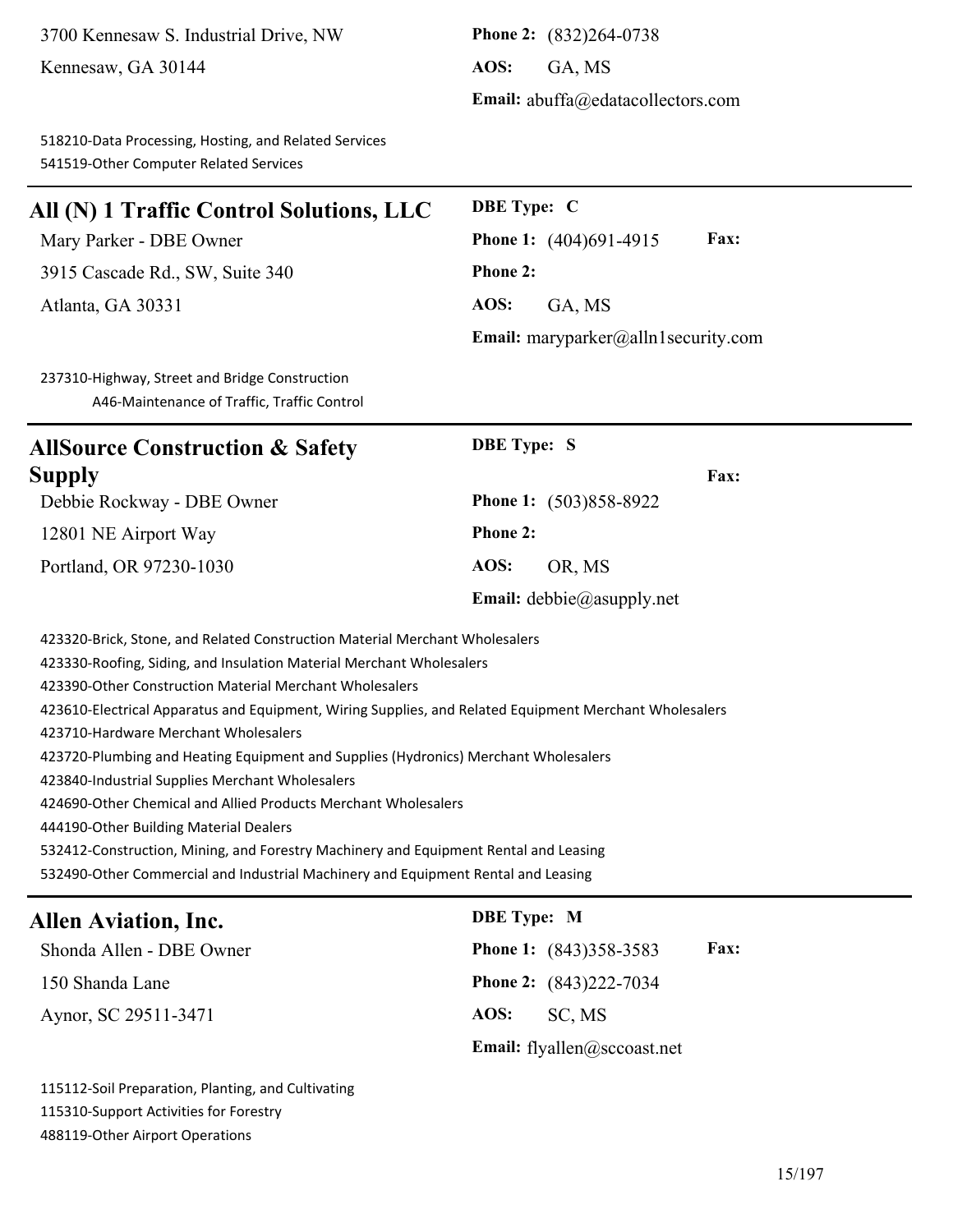| <b>Allied Support Services Group, Inc.</b>                                                                                                             | <b>DBE</b> Type: C                    |
|--------------------------------------------------------------------------------------------------------------------------------------------------------|---------------------------------------|
| - DBE Owner                                                                                                                                            | Phone 1:<br>Fax:                      |
| 1029 Hawthorne Creek Drive                                                                                                                             | <b>Phone 2:</b>                       |
| Chula Vista, CA 91914                                                                                                                                  | AOS:<br>CA, MS                        |
|                                                                                                                                                        | Email:                                |
| 424120-Stationery and Office Supplies Merchant Wholesalers<br>425120-Wholesale Trade Agents and Brokers                                                |                                       |
| <b>Allworld Project Management</b>                                                                                                                     | <b>DBE Type: CS</b>                   |
| Michael Hooks Jr. - DBE Owner                                                                                                                          | Fax:<br>Phone 1: 901-881-2985         |
| 266 South Front Street Suite 219                                                                                                                       | <b>Phone 2:</b>                       |
| Memphis, TN 38103                                                                                                                                      | AOS:<br><b>TN</b>                     |
|                                                                                                                                                        | Email:                                |
| 237310-Highway, Street and Bridge Construction<br>A2-Construction Management                                                                           |                                       |
| <b>Alternative Source, Inc.</b>                                                                                                                        | <b>DBE</b> Type: C                    |
| Fredrick Holliday - DBE Owner                                                                                                                          | Fax:<br><b>Phone 1:</b> (504)355-3540 |
| N. Hullen St. Ste 101                                                                                                                                  | Phone 2:                              |
| Metairie, LA 70002-5940                                                                                                                                | AOS:<br>LA, MS                        |
|                                                                                                                                                        | Email: holliday.fred@gmail.com        |
| 236220-Commercial and Institutional Building Construction<br>A2-Construction Management<br>A6-Drywall<br>238140-Masonry Contractor<br>A80-Masonry Work |                                       |
| <b>Amazing Shine Janitorial Service</b>                                                                                                                | <b>DBE</b> Type: M                    |
| Kenneth Nunnery - DBE Owner                                                                                                                            | Fax:<br><b>Phone 1:</b> (601)213-8945 |
| P.O. Box 2257                                                                                                                                          | Phone 2:                              |
| Clinton, MS 39060                                                                                                                                      | AOS:<br><b>MS</b>                     |
|                                                                                                                                                        | Email: knunn744851@aol.com            |
| 561720-Janitorial Services                                                                                                                             |                                       |
| <b>American Construction Supplies, Inc.</b>                                                                                                            | <b>DBE</b> Type: C                    |
| Melissa Thiel - DBE Owner                                                                                                                              | Fax:<br>Phone 1: (651)235-3325        |
|                                                                                                                                                        |                                       |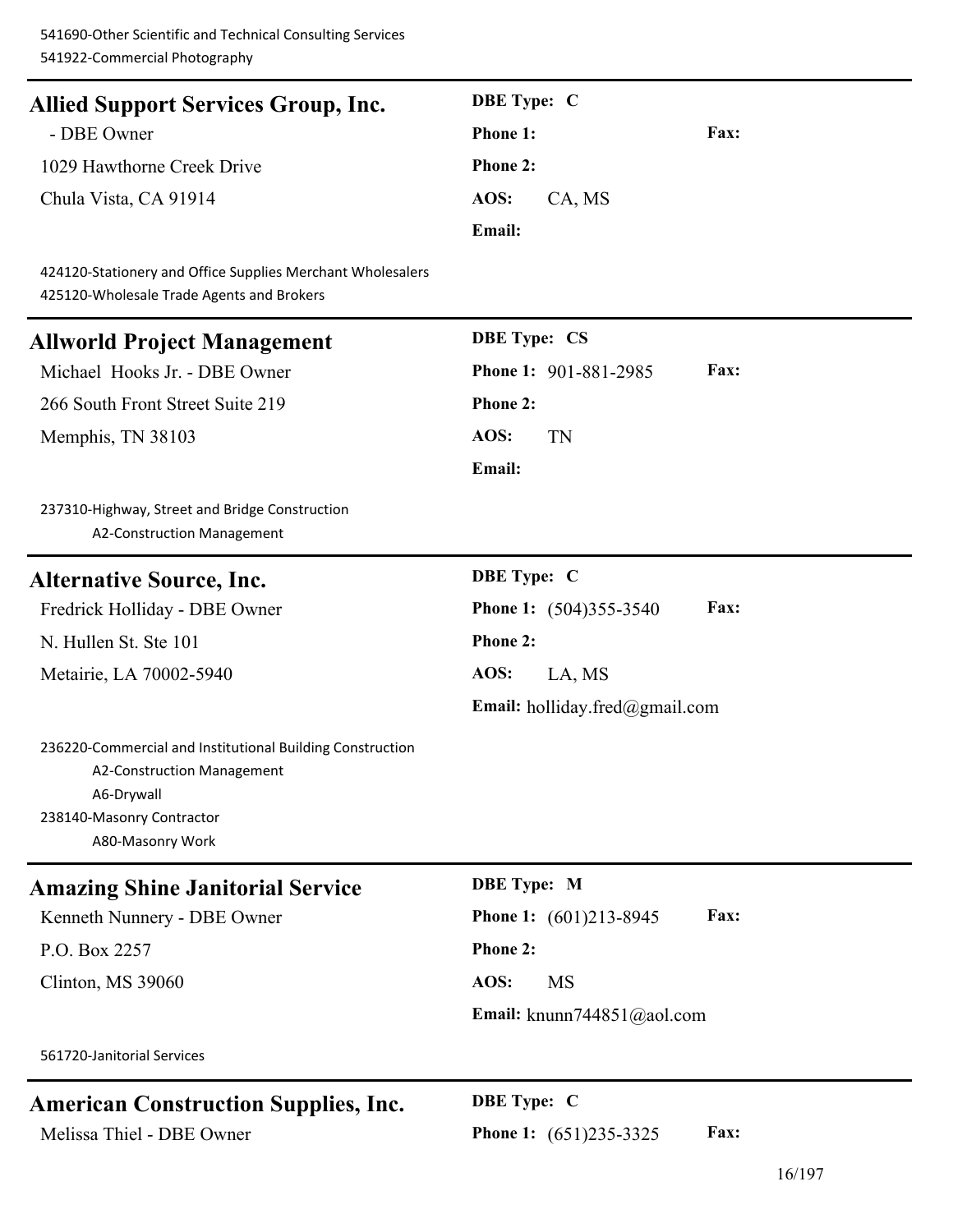| 2373 60th Avenue<br>Osceola, WI 54020-4301                                                                                                                                                                                                                                                                                                                                                                                                                        | <b>Phone 2:</b><br>AOS: | WI, MS                                                              |
|-------------------------------------------------------------------------------------------------------------------------------------------------------------------------------------------------------------------------------------------------------------------------------------------------------------------------------------------------------------------------------------------------------------------------------------------------------------------|-------------------------|---------------------------------------------------------------------|
|                                                                                                                                                                                                                                                                                                                                                                                                                                                                   |                         | <b>Email:</b> americanconstructionsupplies $@g$ mail.com            |
| 423320-Brick, Stone, and Related Construction Material Merchant Wholesalers<br>423390-Other Construction Material Merchant Wholesalers<br>C10-Broker-Wholesale Supplier of Building and Highway construction materials<br>424690-Other Chemical and Allied Products Merchant Wholesalers<br>424720-Petroleum and Petroleum Products Merchant Wholesalers (except Bulk Stations and Terminals)<br>424990-Other Miscellaneous Nondurable Goods Merchant Wholesalers |                         |                                                                     |
| <b>American Field Service Corporation</b>                                                                                                                                                                                                                                                                                                                                                                                                                         | <b>DBE</b> Type: C      |                                                                     |
| Cynthia B. Warner - DBE Owner                                                                                                                                                                                                                                                                                                                                                                                                                                     |                         | $(601)853 - 2312$<br><b>Phone 1:</b> $(601)853-1000$<br><b>Fax:</b> |
| 110 American Way                                                                                                                                                                                                                                                                                                                                                                                                                                                  | <b>Phone 2:</b>         |                                                                     |
| Madison, MS 39110-8246                                                                                                                                                                                                                                                                                                                                                                                                                                            | AOS:                    | AL, AR, LA,<br>MS, TN                                               |
|                                                                                                                                                                                                                                                                                                                                                                                                                                                                   |                         | Email: cwarner@americanfieldservicecorp.com                         |
| 237110-Water and Sewer Line and Related Structures Construction<br>237310-Highway, Street and Bridge Construction<br>A125-Asphalt Placement (minor, no paving machine)<br>A126-Asphalt Removal<br>A26-Box Culverts<br>A30-Concrete cutting, sealing<br>A33-Curb and Gutter                                                                                                                                                                                        |                         |                                                                     |

- A36-Edge Drain
- A38-Concrete Railing
- A50-Pipe
- 238110-Poured Concrete Foundation and Structure Contractors

#### A67-Minor Concrete Structure

238120-Structural Steel and Precast Concrete Contractors

#### A68-Cable Barriers

- A73-Precast Median Barrier Manufacturer
- A74-Precast Median Barrier Supplier
- A75-Triton Water Barriers
- 238140-Masonry Contractor
	- A76-Brick Laying
- 238910-Site Preparation Contractors
	- A102-Clearing and Grubbing
- 484220-Specialized Freight (except used good) Trucking
	- C27-Hauling of Earth Movement Materials

#### **American Infrastructure Development, Inc.**

#### **DBE Type: CS**

| Inc.                         |                                 | <b>Fax:</b> |
|------------------------------|---------------------------------|-------------|
| Sabina Mohammadi - DBE Owner | <b>Phone 1:</b> $(813)374-2200$ |             |
| 13000 North Dale Mabry Hwy   | <b>Phone 2:</b> $(813)245-7327$ |             |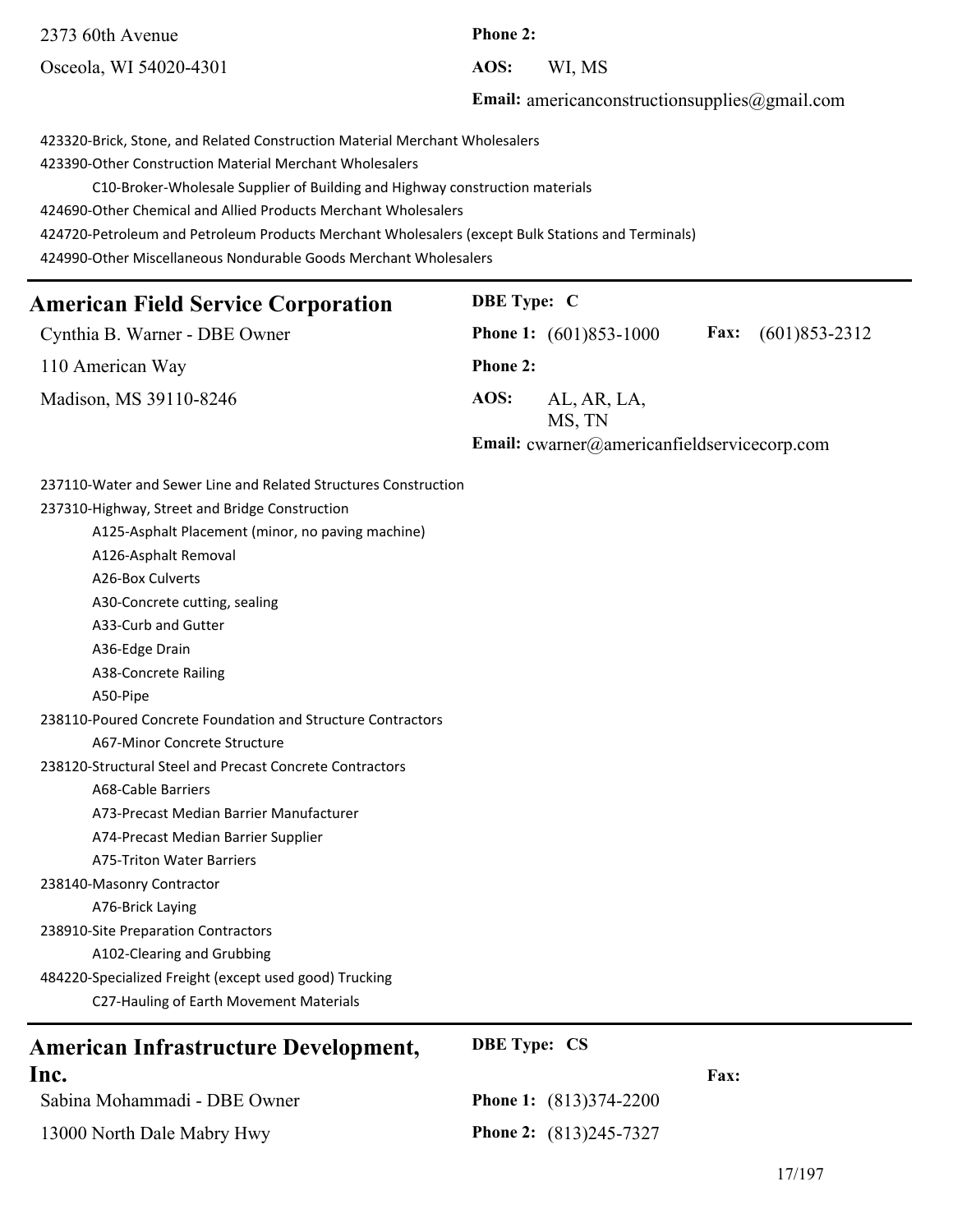#### **Email:** SABINA@AIDINC.US

541611-Administrative Management and General Management Consulting

| <b>Amerimac Chemical</b>  | <b>DBE</b> Type: S                             |
|---------------------------|------------------------------------------------|
| Roland Powell - DBE Owner | <b>Fax:</b><br><b>Phone 1:</b> $(601)326-3400$ |
| PO Box 1386               | <b>Phone 2:</b> (601)918-8321                  |
| Jackson, MS 39215         | AOS:<br>MS                                     |
|                           | <b>Email:</b> rpowell $40$ (@) aol.com         |

423850-Service Establishment Equipment and Supplies Merchant Wholesalers C15-Janitorial Supplier 423930-Recyclable Material Merchant Wholesalers C56-Oil, Waste, Merchant Wholesalers 424690-Other Chemical and Allied Products Merchant Wholesalers 424910-Farm Supplies Merchant Wholesalers 425120-Wholesale Trade Agents and Brokers C68- Broker of Erosion Control Products

#### **Anderson & Associates, P.A. DBE Type: CS**

1339 W Colonial Drive **Phone 2:** Orlando, FL 32804-7133 **AOS:** FL, MS

Veronica Anderson - DBE Owner **Phone 1:** (407)843-9901 **Fax: Email:** susan@consultlawoffice.com

541110-Office of Lawyers 541618-Other Management Consulting Services

#### **Anderson Environmental Services DBE Type: CS**

**P O Box 16891 Phone 2:** (601)354-4400 Jackson, MS 39236 **AOS:** MS

Daryl Anderson - DBE Owner **Phone 1:** (601)940-4644 **Fax: Email:** dla1157@bellsouth.net

562910-Remediation Services

#### **Animer Consulting, LLC DBE Type: CS**

9632 Duffer Way **Phone 2:** 314-753-2993 Montgomery Village, MD 20886 **AOS:** MD, MS

Linda Moore - DBE Owner **Phone 1:** 240-632-9870 **Fax: Email:** lmoore@animerconsulting.com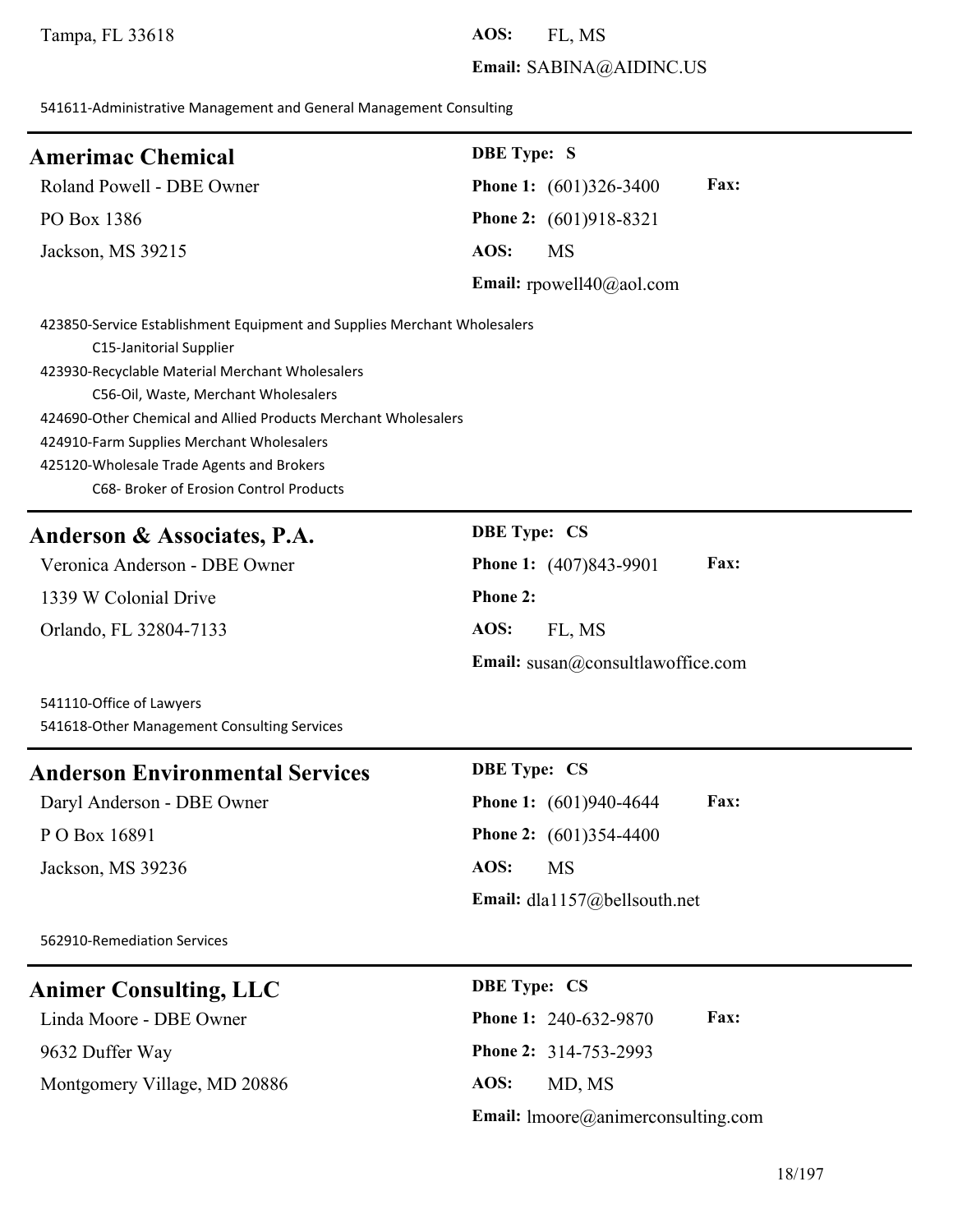541611-Administrative Management and General Management Consulting 611430-Professional and Management Development Training

| Ankit, LLC                         | <b>DBE</b> Type: CN                         |  |
|------------------------------------|---------------------------------------------|--|
| Ankit Jain - DBE Owner             | <b>Fax:</b><br><b>Phone 1: 561-962-2831</b> |  |
| 2263 NW Boca Raton Blvd, Suite 104 | <b>Phone 2: 561-703-4213</b>                |  |
| Boca Raton, FL 33431               | FL. MS<br>AOS:                              |  |
|                                    | <b>Email:</b> ankit@theankit.com            |  |

423620-Household Appliances, Electric Housewares, and Consumer Electronics Merchant Wholesalers

| Anne Morris & Associates, LLC                           | <b>DBE</b> Type: CS |                                |             |
|---------------------------------------------------------|---------------------|--------------------------------|-------------|
| Anne C. Morris - DBE Owner                              |                     | <b>Phone 1: 803-771-9105</b>   | <b>Fax:</b> |
| 425 Holly St.                                           |                     | <b>Phone 2: 803-429-7849</b>   |             |
| Columbia, SC 29205                                      | AOS:                | MS, SC                         |             |
|                                                         |                     | Email: $anne@$ anne-morris.com |             |
| 541620-Environmental Consulting Services                |                     |                                |             |
| D71-Environmental Impact Assessments, Phase I, II       |                     |                                |             |
| 611430-Professional and Management Development Training |                     |                                |             |

| <b>Anointed Hands Cleaning Service, LLC</b> | <b>DBE</b> Type: M                            |
|---------------------------------------------|-----------------------------------------------|
| Sharon Bobbett - DBE Owner                  | <b>Fax:</b><br><b>Phone 1:</b> $601-606-2645$ |
| 400 Jackson St.                             | <b>Phone 2:</b> $601-255-5646$                |
| Hattiesburg, MS 39401                       | AOS:<br>MS                                    |
|                                             | <b>Email:</b> anointedhcs@gmail.com           |

423850-Service Establishment Equipment and Supplies Merchant Wholesalers 561720-Janitorial Services 561730-Landscaping Services

## **Aqua Meter Consultants, LLC DBE Type: CS**

Charles Bowden, Jr. - DBE Owner **Phone 1:** (912)312-4422 **Fax:** PO Box 177 **Phone 2:** Midway, GA 31320-0177 **AOS:** GA, MS

**Email:** cbowden@aqua-meter.net

238220-Plumbing, Heating, and Air

Carmen O. Larsen - DBE Owner **Phone 1:** (301)654-4000 **Fax:** 10400 Connecticut Ave. Suite 310 **Phone 2:** (301)332-2686

**Aquas, Inc. DBE Type: C**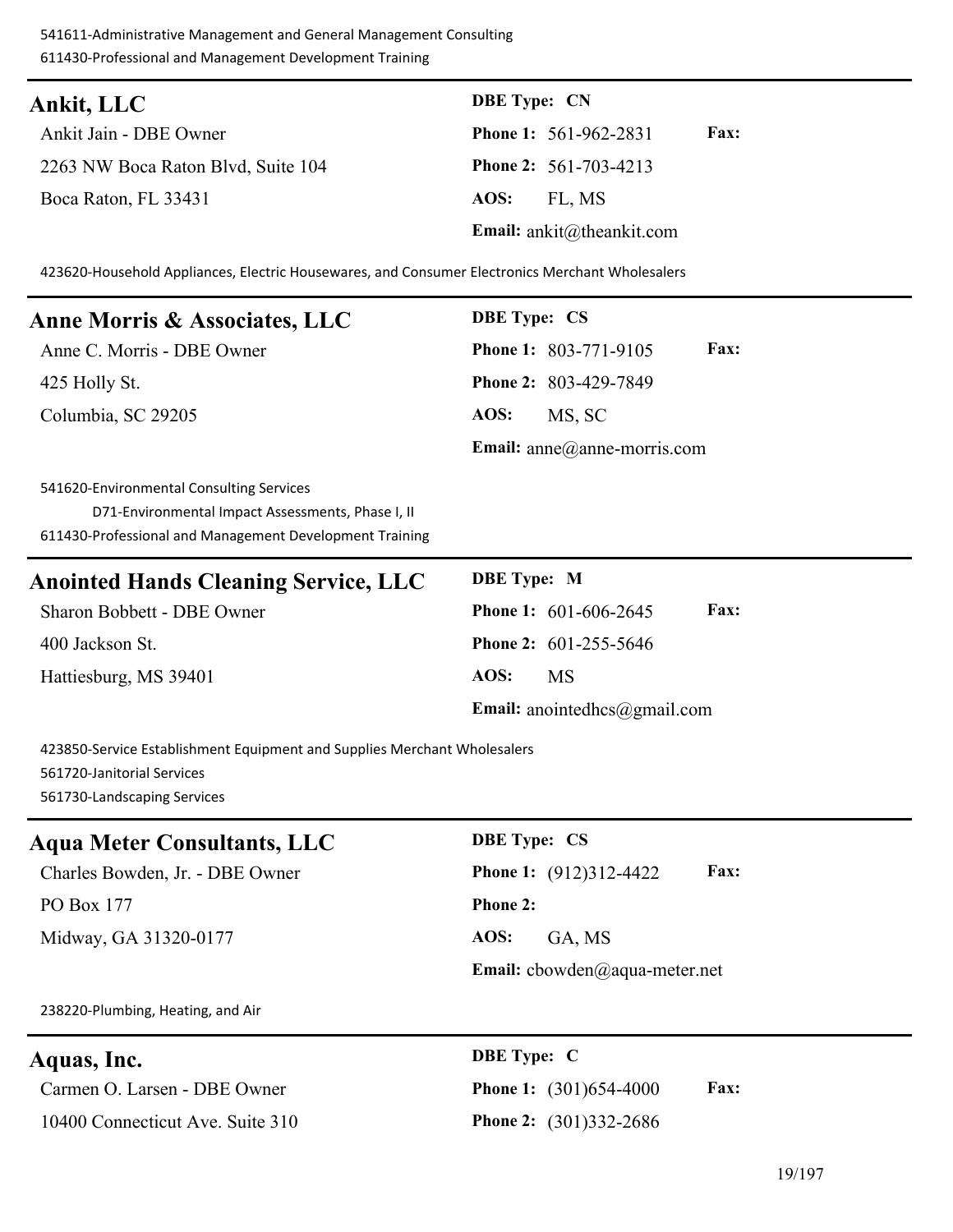#### **Email:** clarsen@aquasinc.com

238210-Electrical Contractors and Other Wiring Installation Contractors 511210-Software Publishers 518210-Data Processing, Hosting, and Related Services 541511-Custom Computer Programming Services 541512-Computer Systems Design Services 541519-Other Computer Related Services 541611-Administrative Management and General Management Consulting 541613-Marketing Consulting Services 541614-Process, Physical Distribution and Logistics Consulting Services 541618-Other Management Consulting Services 541690-Other Scientific and Technical Consulting Services 541910-Marketing Research and Public Opinion Polling 541930-Translation and Interpretation Services 541990-All Other Professional, Scientific, and Technical Services 561110-Office Administrative Services 561210-Facilities Support Services 811213-Communication Equipment Repair and Maintenance

#### **Arcadia Rebar, Inc. DBE Type: C**

174 Peres Road **Phone 2:** (504)329-4156 Carriere, MS 39426 **AOS:** LA, MS

Sue Justice - DBE Owner **Phone 1:** (601)798-2356 **Fax: Email:**

238110-Poured Concrete Foundation and Structure Contractors A64-Concrete Reinforcing

| <b>Ardent Technologies Inc.</b> | <b>DBE</b> Type: M                           |
|---------------------------------|----------------------------------------------|
| Vas Appalaneni - DBE Owner      | <b>Fax:</b><br><b>Phone 1:</b> (937)312-1345 |
| 6234 Far Hills Avenue           | <b>Phone 2:</b>                              |
| Dayton, OH 45459-1927           | AOS:<br>OH, MS                               |
|                                 | Email: $ohbids@ardentinc.com$                |
|                                 |                                              |

541511-Custom Computer Programming Services 541512-Computer Systems Design Services 541513-Computer Facilities Management Services 541519-Other Computer Related Services

| Ariel Business Group, Inc.      | <b>DBE</b> Type: C                           |
|---------------------------------|----------------------------------------------|
| Thomas Huggins, III - DBE Owner | <b>Phone 1:</b> (813)207-0003<br><b>Fax:</b> |
| 3706 W. McKay Avenue, Suite B   | <b>Phone 2:</b>                              |
| Tampa, FL 33609-4513            | AOS:<br>FL, MS                               |
|                                 | 20/197                                       |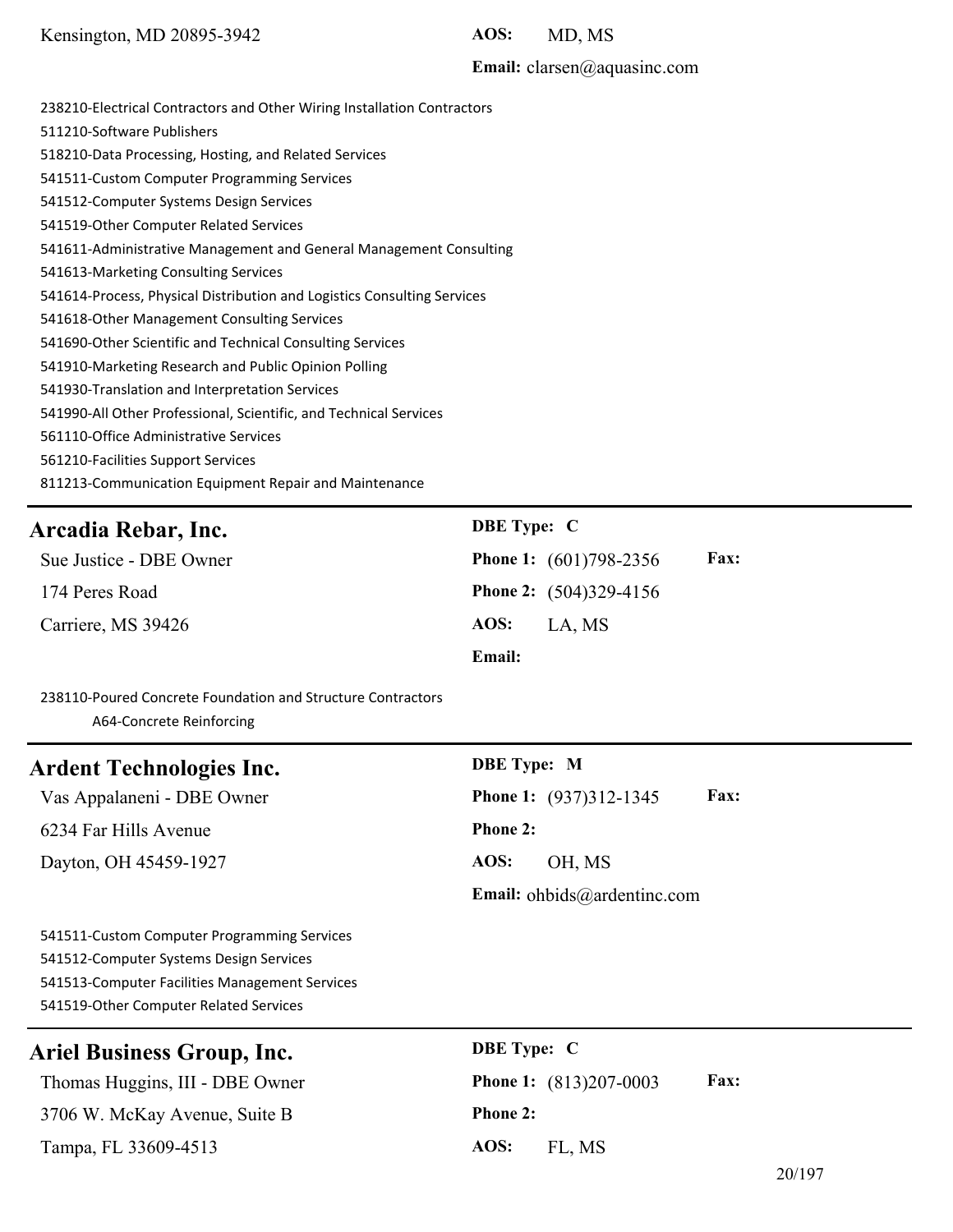#### **Email:** thomas@arielbusinessgroup.com

| 541611-Administrative Management and General Management Consulting<br>541613-Marketing Consulting Services<br>541618-Other Management Consulting Services<br>561110-Office Administrative Services<br>561410-Document Preparation Services                                                       |                    |                                      |      |                  |
|--------------------------------------------------------------------------------------------------------------------------------------------------------------------------------------------------------------------------------------------------------------------------------------------------|--------------------|--------------------------------------|------|------------------|
| Arkansas Sign & Barricade, Inc.                                                                                                                                                                                                                                                                  | <b>DBE</b> Type: C |                                      |      |                  |
| Kim Salinas - DBE Owner                                                                                                                                                                                                                                                                          |                    | <b>Phone 1:</b> (501)653-2300        | Fax: | $(501)$ 653-2301 |
| PO Box 185                                                                                                                                                                                                                                                                                       | <b>Phone 2:</b>    |                                      |      |                  |
| Mabelvale, AR 72103-0185                                                                                                                                                                                                                                                                         | AOS:               | AR, MS                               |      |                  |
|                                                                                                                                                                                                                                                                                                  |                    | <b>Email:</b> arkansassign@iocc.com  |      |                  |
| 237310-Highway, Street and Bridge Construction<br>A46-Maintenance of Traffic, Traffic Control                                                                                                                                                                                                    |                    |                                      |      |                  |
| <b>Atlantic Petroleum &amp; Mineral</b>                                                                                                                                                                                                                                                          | <b>DBE</b> Type: S |                                      |      |                  |
| Resources, Inc.                                                                                                                                                                                                                                                                                  |                    |                                      | Fax: |                  |
| Anthony Ndah - DBE Owner                                                                                                                                                                                                                                                                         |                    | <b>Phone 1:</b> (713)223-2767        |      |                  |
| 1445 North Loop W Ste 242                                                                                                                                                                                                                                                                        | <b>Phone 2:</b>    |                                      |      |                  |
| Houston, TX 77008                                                                                                                                                                                                                                                                                | AOS:               | TX, MS                               |      |                  |
|                                                                                                                                                                                                                                                                                                  |                    | Email: $info@$ atlanticpetro.com     |      |                  |
| 424690-Other Chemical and Allied Products Merchant Wholesalers<br>424710-Petroleum Bulk Stations and Terminals<br>424720-Petroleum and Petroleum Products Merchant Wholesalers (except Bulk Stations and Terminals)<br>425120-Wholesale Trade Agents and Brokers<br>C18-Broker of Bulk Chemicals |                    |                                      |      |                  |
| <b>Atwood Fence Company, Inc.</b>                                                                                                                                                                                                                                                                | <b>DBE</b> Type: C |                                      |      |                  |
| - DBE Owner                                                                                                                                                                                                                                                                                      | Phone 1:           |                                      | Fax: | $(662)289-7463$  |
| PO Box 565                                                                                                                                                                                                                                                                                       | Phone 2:           |                                      |      |                  |
| Kosciusko, MS 39090-0565                                                                                                                                                                                                                                                                         | AOS:               | AL, AZ, FL,<br>GA, LA, MS,<br>NC, TN |      |                  |
|                                                                                                                                                                                                                                                                                                  | Email:             |                                      |      |                  |
| 237310-Highway, Street and Bridge Construction<br>A142- Fabricating/Manufacturing Sign Support Assemblies<br>A28-High Mast Pole<br>A39-Fencing<br>A42-Highway guardrail<br>A53-Sign construction                                                                                                 |                    |                                      |      |                  |

238110-Poured Concrete Foundation and Structure Contractors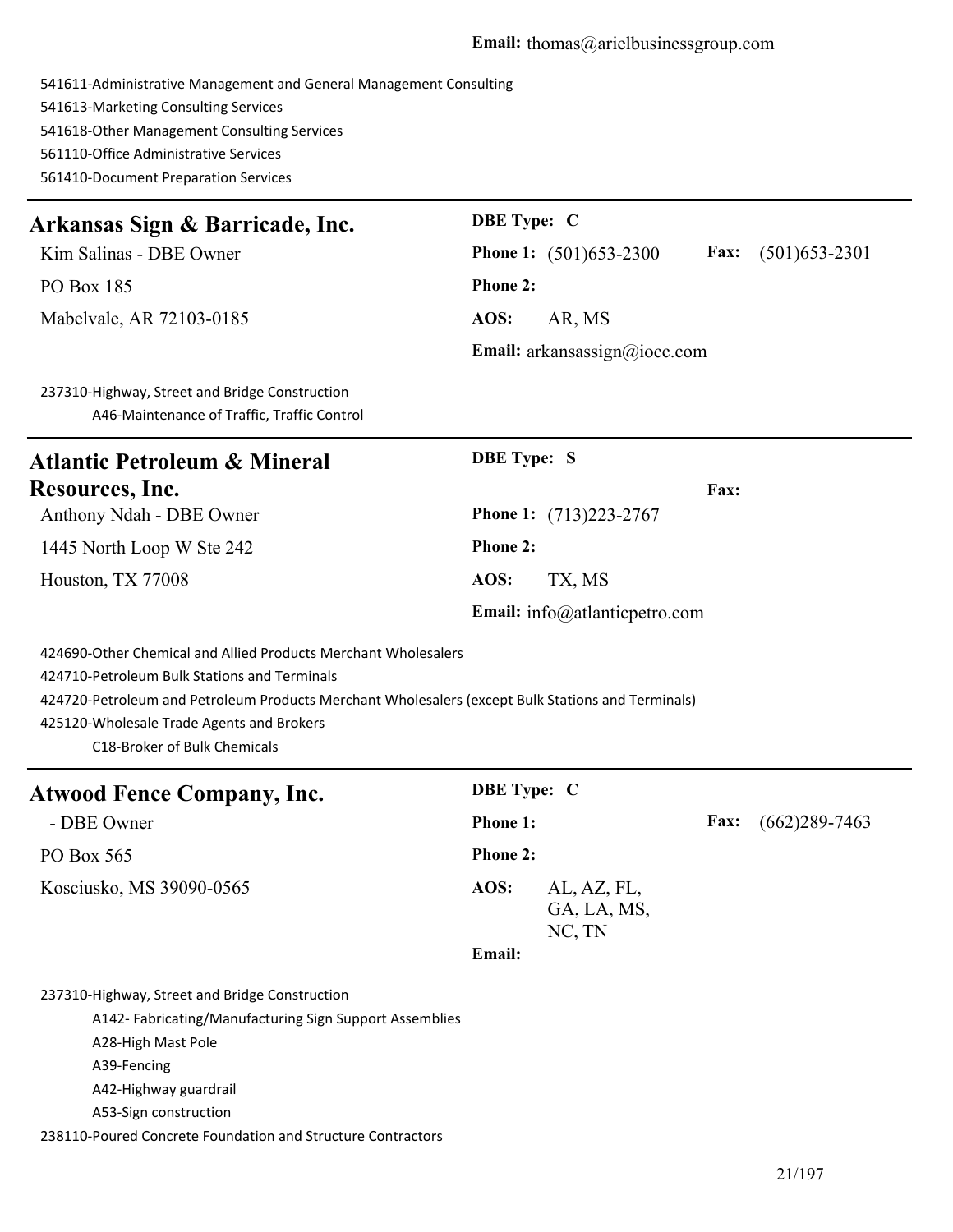#### **Automated Enterprises, LLC DBE Type: C, CS**

Dwight A Armbrust - DBE Owner **Phone 1:** (757)272-6487 **Fax:** PO Box 1633 **Phone 2:**

Columbia, SC 29202-1633 **AOS:** SC, MS

**Email:**

541611-Administrative Management and General Management Consulting

| <b>Autorize, LLC</b>     | <b>DBE</b> Type: S                          |
|--------------------------|---------------------------------------------|
| Frank Billue - DBE Owner | <b>Fax:</b><br><b>Phone 1: 770-312-5815</b> |
| 5964 South Land Dr.      | <b>Phone 2:</b>                             |
| Stone Mountain, GA 30087 | AOS:<br>GA, MS                              |
|                          | <b>Email:</b> billuef@bellsouth.net         |

423850-Service Establishment Equipment and Supplies Merchant Wholesalers

C15-Janitorial Supplier

## **Aviation Alliance, Inc. DBE Type: CS**

101 Timberline North **Phone 2:** (817)307-3890 Colleyville, TX 76034 **AOS:** MS, TX

Shirley Roberts - DBE Owner **Phone 1:** (817)498-0388 **Fax:**

**Email:** shirley@aviationallianceinc.com

488119-Other Airport Operations C30-Airfield Civil C31-Airport Consulting Services C33-Electrical Design C34-Navaids 541614-Process, Physical Distribution and Logistics Consulting Services

## **B&F** Distributors, LLC DBE Type: CNSP

3203 Fernway Drive **Phone 2:** (601)264-5881 Hattiesburg, MS 39401 **AOS:** MS

Dessie Minor - DBE Owner **Phone 1:** (601)310-4156 **Fax:**

**Email:** dessieminoryahoo.com

421850-Merchant wholesale distribution of specialized equipment and supplies wholesale

423450-Medical, Dental, and Hospital Equipment and Supplies Merchant Wholesalers

424120-Stationery and Office Supplies Merchant Wholesalers

453998-All Other Miscellaneous Store Retailers (except Tobacco Stores)

722310-Food Service Contractors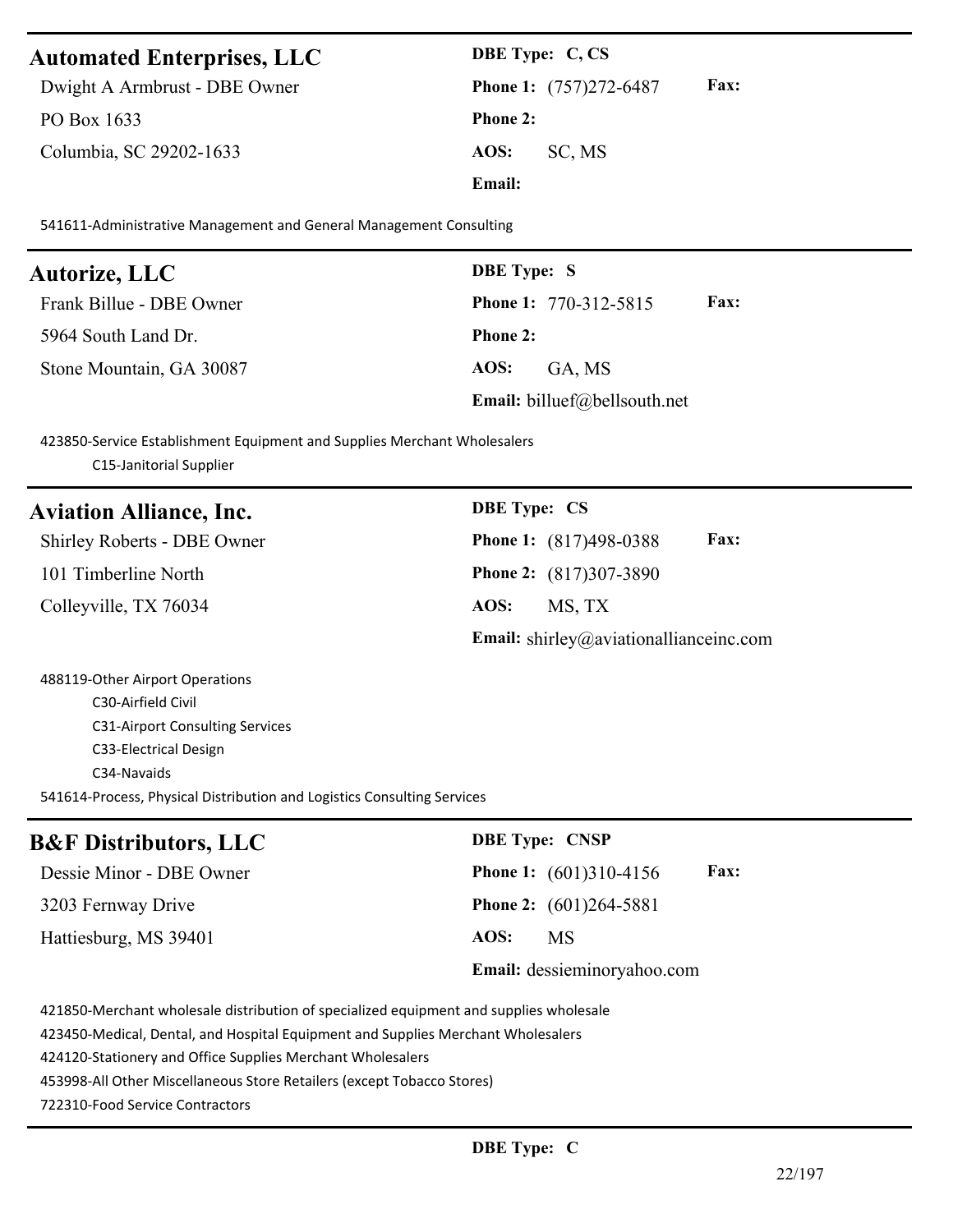| <b>B&amp;R</b> Trucking, LLC                                                                                                                                                                                                                                                      | Fax:                                                        |
|-----------------------------------------------------------------------------------------------------------------------------------------------------------------------------------------------------------------------------------------------------------------------------------|-------------------------------------------------------------|
| Billy Ray Causey - DBE Owner                                                                                                                                                                                                                                                      | <b>Phone 1:</b> (601)441-9773                               |
| PO Box 1671                                                                                                                                                                                                                                                                       | Phone 2:                                                    |
| Picayune, MS 39466                                                                                                                                                                                                                                                                | AOS:<br><b>MS</b>                                           |
|                                                                                                                                                                                                                                                                                   | <b>Email:</b> bnrtrucking@gmail.com                         |
| 484220-Specialized Freight (except used good) Trucking<br>C27-Hauling of Earth Movement Materials                                                                                                                                                                                 |                                                             |
| <b>B.M. Grace Inc</b>                                                                                                                                                                                                                                                             | <b>DBE</b> Type: C                                          |
| Cathy Grace - DBE Owner                                                                                                                                                                                                                                                           | 225-761-0620<br><b>Phone 1: 225-761-0626</b><br><b>Fax:</b> |
| 8680 Bluebonnet Blvd Suite A                                                                                                                                                                                                                                                      | Phone 2:                                                    |
| Baton Rouge, LA 70810                                                                                                                                                                                                                                                             | AOS:<br>LA, MS                                              |
|                                                                                                                                                                                                                                                                                   | Email: info@bmgrace.com                                     |
| 237310-Highway, Street and Bridge Construction<br>A26-Box Culverts<br>A31-Concrete paving<br>A33-Curb and Gutter<br>237990-Other Heavy and Civil Engineering Construction<br>A61-Drainage<br>238910-Site Preparation Contractors<br>A102-Clearing and Grubbing<br>A105-Excavation |                                                             |
| <b>BABBS Engineering Consultants, LLC</b>                                                                                                                                                                                                                                         | <b>DBE Type: CS</b>                                         |
| Torris J. Babbs - DBE Owner                                                                                                                                                                                                                                                       | <b>Phone 1:</b> (678)952-6650<br>Fax:                       |
| 1836 Carrollton Villa Rica Hwy Suite 108                                                                                                                                                                                                                                          | Phone 2: (334)558-0273                                      |
| Villa Rica, GA 30180                                                                                                                                                                                                                                                              | AOS:<br>AL, MS                                              |
|                                                                                                                                                                                                                                                                                   | Email: tbabbs@babbsengrg.com                                |
| 541330-Engineering Services<br><b>D15-Civil Engineering Services</b><br>D23-Preliminary and final plans and designs - Roadway<br>541618-Other Management Consulting Services<br>D57-Construction Consulting and Management                                                        |                                                             |
| <b>BAZE Pharmacy, LLC</b>                                                                                                                                                                                                                                                         | <b>DBE</b> Type: S                                          |
| Athelia Eze - DBE Owner                                                                                                                                                                                                                                                           | Fax:<br><b>Phone 1:</b> (662)323-5033                       |
| 900 Stark Road                                                                                                                                                                                                                                                                    | <b>Phone 2:</b> (662)323-5097                               |
| Starkville, MS 39759-3613                                                                                                                                                                                                                                                         | AOS:<br><b>MS</b>                                           |
|                                                                                                                                                                                                                                                                                   | Email: bazepharmacy@att.net                                 |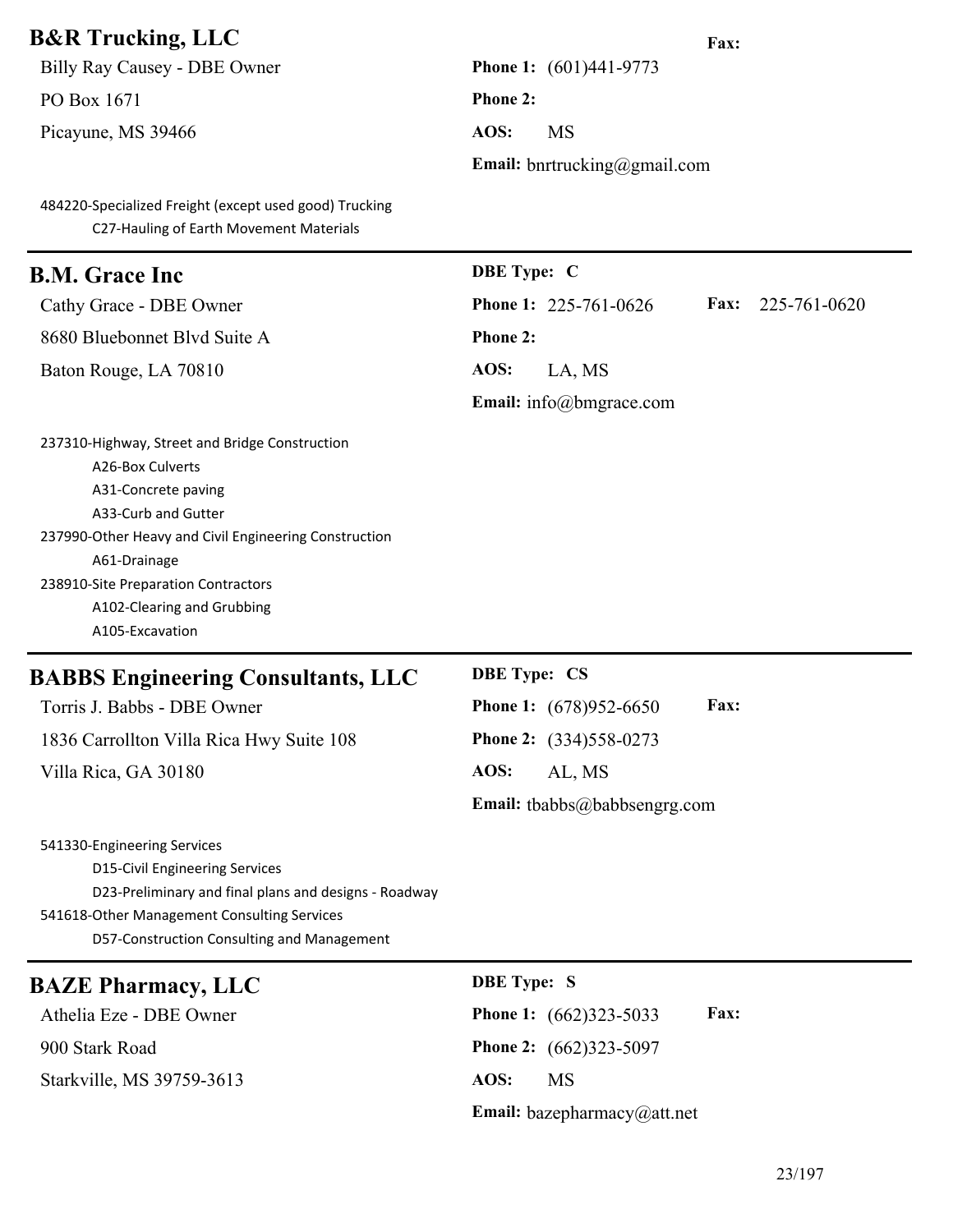423450-Medical, Dental, and Hospital Equipment and Supplies Merchant Wholesalers 446110-Pharmacies and Drug Stores 446199-All Other Health and Personal Care Stores C53-Medical Equipment and supplies stores

| <b>BBFoster Consulting, PC</b> | <b>DBE</b> Type: CS |                                             |
|--------------------------------|---------------------|---------------------------------------------|
| Bellandra Foster - DBE Owner   |                     | <b>Fax:</b><br><b>Phone 1: 336-355-7897</b> |
| 3709 Brooks Crest Ct.          |                     | <b>Phone 2: 248-867-0598</b>                |
| Browns Summit, NC 27214        | AOS:                | MS, NC                                      |
|                                |                     | Email: bbf@bbfosterconsulting.com           |

541350-Building Inspection Services 541410-Interior Design Services 541611-Administrative Management and General Management Consulting 541618-Other Management Consulting Services 541690-Other Scientific and Technical Consulting Services

| BCSS, LLC                | <b>DBE</b> Type: C                           |
|--------------------------|----------------------------------------------|
| Wade Douthit - DBE Owner | <b>Fax:</b><br><b>Phone 1:</b> (770)834-4681 |
| 2250 Lovvorn Road        | <b>Phone 2:</b> (770)312-9177                |
| Carrolton, GA 30117-6610 | AOS:<br>GA. MS                               |
|                          | Email: wade@bradcoleconstruction.com         |

237990-Other Heavy and Civil Engineering Construction

| <b>BLC International, Inc. dba Cyntechs</b> | <b>DBE</b> Type: C                           |
|---------------------------------------------|----------------------------------------------|
| Barry L. Crocker - DBE Owner                | <b>Fax:</b><br><b>Phone 1:</b> (912)244-4355 |
| 6203 Abercorn St. Ste. 111                  | <b>Phone 2:</b>                              |
| Savannah, GA 31405                          | AOS:<br>GA, MS                               |
|                                             | Email: bcrocker@cyntechs.com                 |

238210-Electrical Contractors and Other Wiring Installation Contractors

518210-Data Processing, Hosting, and Related Services

541511-Custom Computer Programming Services

541512-Computer Systems Design Services

541513-Computer Facilities Management Services

541519-Other Computer Related Services

| <b>BLV Electrical Engineering</b> | <b>DBE</b> Type: CS                            |
|-----------------------------------|------------------------------------------------|
| Berry L. Veney Jr. - DBE Owner    | <b>Phone 1:</b> $(601)421-3123$<br><b>Fax:</b> |
| 134 Cevallos St                   | <b>Phone 2:</b>                                |
| Pensacola, FL 32502               | AOS:<br><b>MS</b>                              |
|                                   | <b>Email:</b> blvengineers@gmail.com           |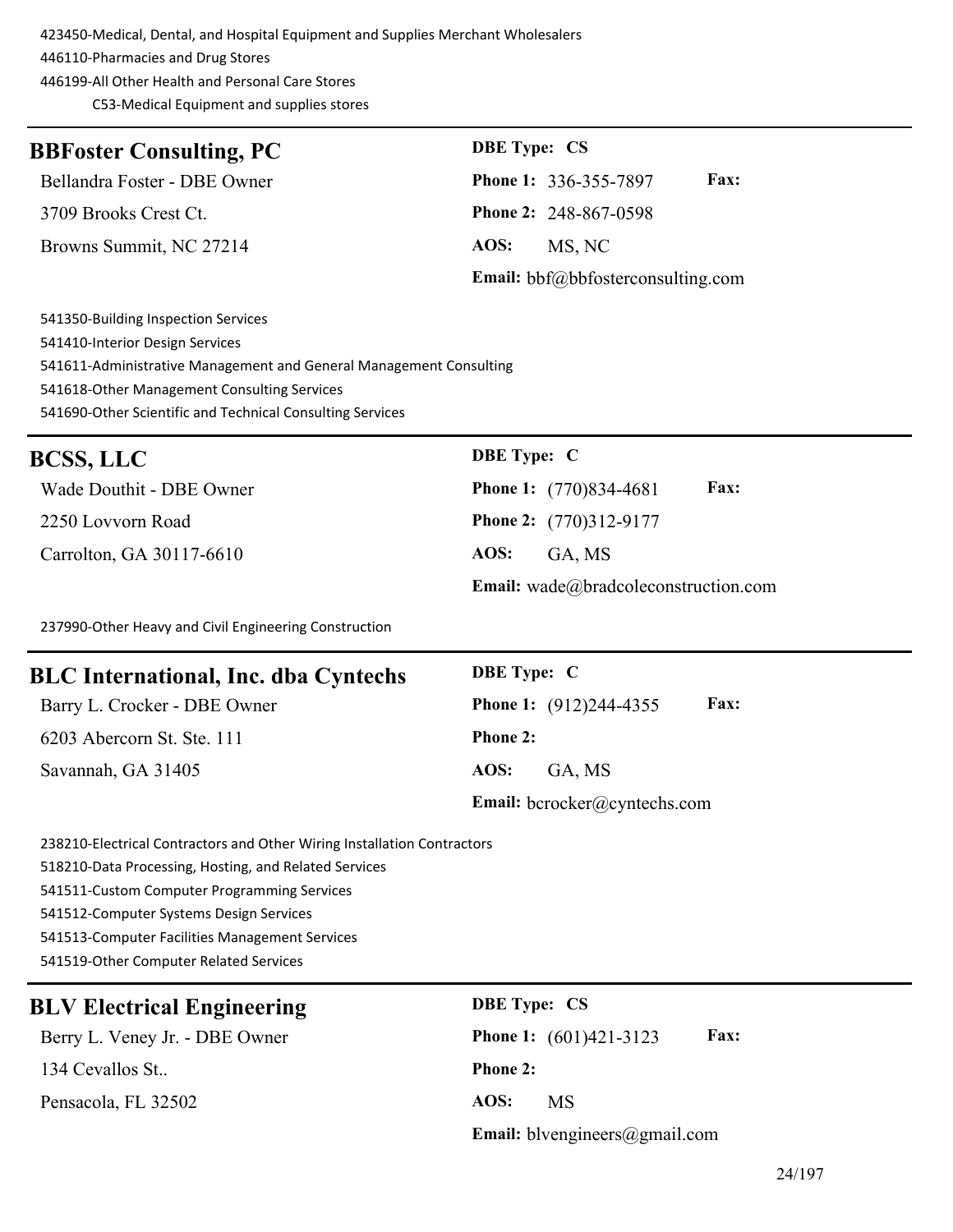| <b>BPG Transportation, LLC</b>                                                                                                                                                                                                         | <b>DBE</b> Type: C                    |
|----------------------------------------------------------------------------------------------------------------------------------------------------------------------------------------------------------------------------------------|---------------------------------------|
| Brenda Gardner - DBE Owner                                                                                                                                                                                                             | Fax:<br><b>Phone 1:</b> (662)278-9728 |
| 207 Saddle Club Road                                                                                                                                                                                                                   | <b>Phone 2:</b>                       |
| Holly Springs, MS 38635-6935                                                                                                                                                                                                           | AOS:<br><b>MS</b>                     |
|                                                                                                                                                                                                                                        | Email: brenda.gardner34@yahoo.com     |
| 484110-General Freight Trucking, Local<br>C26-Hauling<br>541614-Process, Physical Distribution and Logistics Consulting Services<br>D53-Logistics Consulting Services                                                                  |                                       |
| <b>BRC Construction Group, LLC</b>                                                                                                                                                                                                     | <b>DBE</b> Type: C                    |
| Bryant Carter Sr. - DBE Owner                                                                                                                                                                                                          | Phone 1: (504)451-1571<br>Fax:        |
| 3863 Gentilly Boulevard, Suite C                                                                                                                                                                                                       | Phone 2: (504)304-3641                |
| New Orleans, LA 70122-6140                                                                                                                                                                                                             | AOS:<br>LA, MS                        |
|                                                                                                                                                                                                                                        | Email: bcartersr@usa.net              |
| 236220 A2-Construction Management<br>541618-Other Management Consulting Services                                                                                                                                                       |                                       |
| <b>Backstrom McCarley Berry &amp; Co, LLC</b>                                                                                                                                                                                          | <b>DBE Type: CS</b>                   |
| Vincent McCarley - DBE Owner                                                                                                                                                                                                           | Fax:<br>Phone 1: 415-857-6101         |
| 115 Sansome Street, Mezzanine A                                                                                                                                                                                                        | <b>Phone 2:</b>                       |
| San Francisco, CA 94104                                                                                                                                                                                                                | AOS:<br>CA, MS                        |
|                                                                                                                                                                                                                                        | Email: vmccarley@bmcbco.com           |
| 523110-Investment Banking and Securities Dealing<br>523120-Securities Brokerage<br>523920-Portfolio Management<br>523930-Investment Advice<br>523999-Miscellaneous Financial Investment Activities<br>921130-Public Finance Activities |                                       |
| <b>Baggett Engineering, Inc.</b>                                                                                                                                                                                                       | <b>DBE Type: CS</b>                   |
| Fred Hal Baggett - DBE Owner                                                                                                                                                                                                           | Fax:<br><b>Phone 1:</b> (662)323-4497 |
| PO Box 1798                                                                                                                                                                                                                            | Phone 2: (662)229-8177                |
| Starkville, MS 39760-1798                                                                                                                                                                                                              | AOS:<br><b>MS</b>                     |
|                                                                                                                                                                                                                                        |                                       |

**Email:** HAL@BAGGETTENGINEERING.COM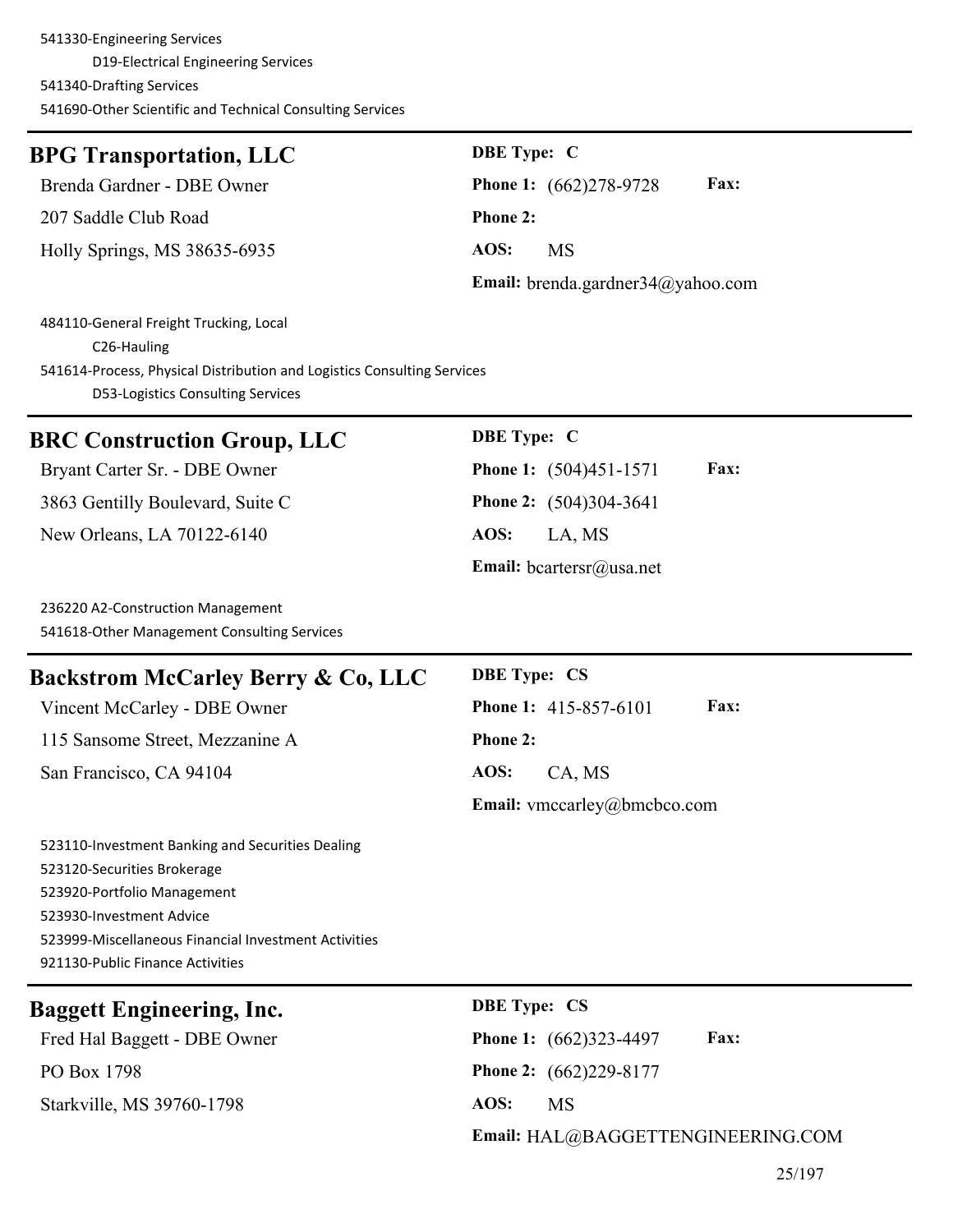541330-Engineering Services D22-Preliminary and final plans and designs – Bridges D25-Pump Station Design 541380-Testing Laboratories D36-Concrete and Aggregate Testing D39-QA/QC Testing-Soils

| <b>Balthazar Enterprises dba Balthazar</b>                                                                                                                                                    | <b>DBE</b> Type: S                                |
|-----------------------------------------------------------------------------------------------------------------------------------------------------------------------------------------------|---------------------------------------------------|
| <b>Electriks</b>                                                                                                                                                                              | Fax:                                              |
| Faustina Balthazar - DBE Owner                                                                                                                                                                | <b>Phone 1:</b> (504)891-5504                     |
| 3623 D'Hemecourt St.                                                                                                                                                                          | <b>Phone 2:</b>                                   |
| New Orleans, LA 70119                                                                                                                                                                         | AOS:<br>LA, MS                                    |
|                                                                                                                                                                                               | Email: belectriks@balthazarinc.com                |
| 423430-Computer and Computer Peripheral Equipment and Software Merchant Wholesalers<br>423610-Electrical Apparatus and Equipment, Wiring Supplies, and Related Equipment Merchant Wholesalers |                                                   |
| <b>Barnett Concrete Work, LLC</b>                                                                                                                                                             | <b>DBE</b> Type: C                                |
| LeManuel Barnett - DBE Owner                                                                                                                                                                  | $(601)336-6043$<br>Phone 1: (601)573-1949<br>Fax: |
| 137 Red Roan Rd                                                                                                                                                                               | <b>Phone 2:</b>                                   |
| Hattiesburg, MS 39402-7793                                                                                                                                                                    | AOS:<br><b>MS</b>                                 |
|                                                                                                                                                                                               | Email: barnettconcretework@gmail.com              |
| 237310-Highway, Street and Bridge Construction<br>A33-Curb and Gutter<br>A49-Minor concrete<br>A51-Ramps and Sidewalks                                                                        |                                                   |
| <b>Barrier Cable, Inc.</b>                                                                                                                                                                    | <b>DBE</b> Type: C                                |
| Merri C. Addison - DBE Owner                                                                                                                                                                  | Fax:<br>Phone 1: (334)448-4889                    |
| 393 Lee Road 2040                                                                                                                                                                             | Phone 2: (706)366-4998                            |
| Phenix City, AL 36870                                                                                                                                                                         | AOS:<br>AL, MS                                    |
|                                                                                                                                                                                               | Email: merri@barriercableinc.com                  |
| 238120-Structural Steel and Precast Concrete Contractors<br>A68-Cable Barriers                                                                                                                |                                                   |
| <b>Baur Corporation</b>                                                                                                                                                                       | <b>DBE</b> Type: C                                |
| Sandra L. Baur - DBE Owner                                                                                                                                                                    | Phone 1: (601)606-9826<br>Fax:                    |
| 223 Lynn Ray Road                                                                                                                                                                             | <b>Phone 2:</b>                                   |
| Petal, MS 39465                                                                                                                                                                               | AOS:<br><b>MS</b>                                 |
|                                                                                                                                                                                               | Email: baurcorporation@aol.com                    |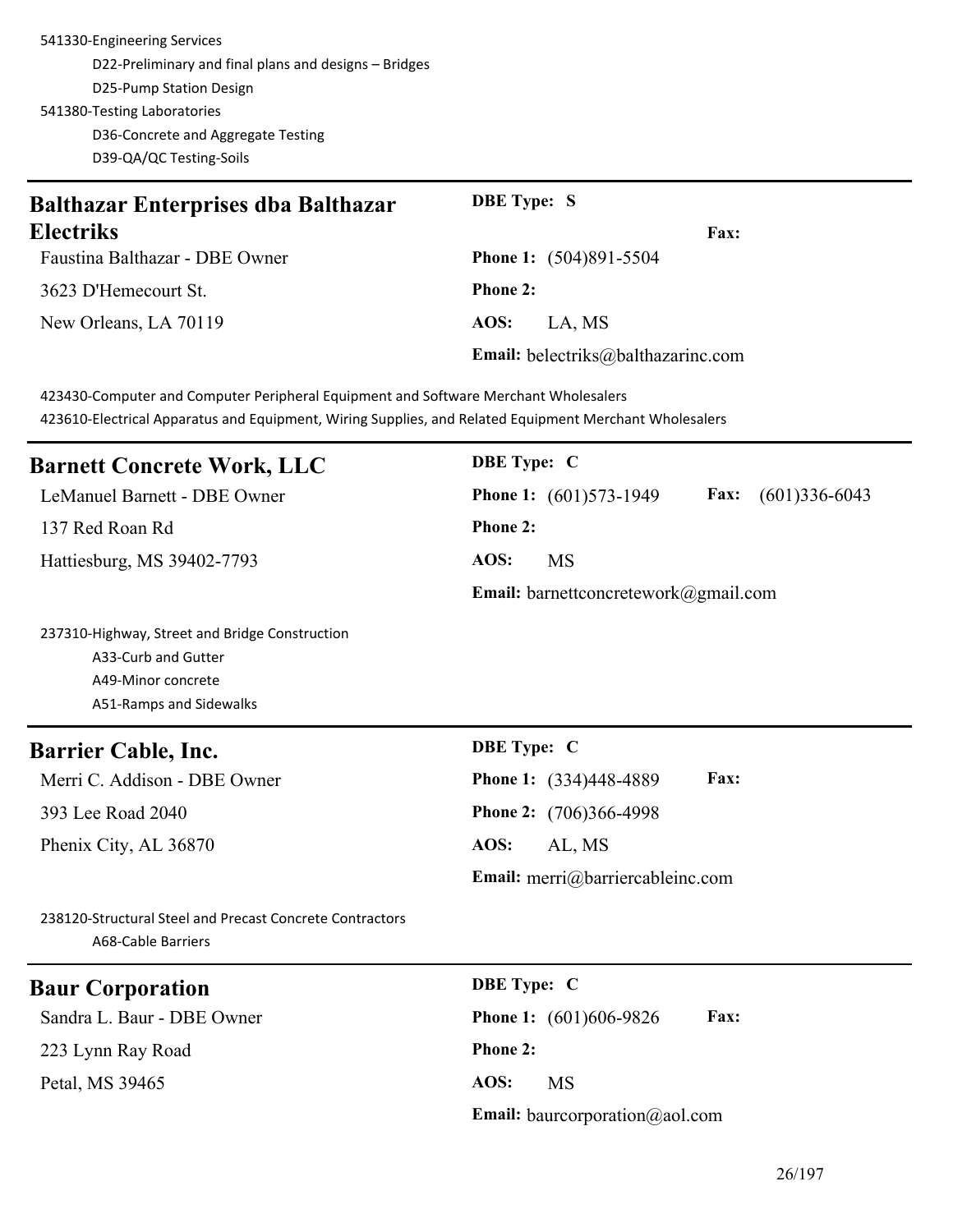237310-Highway, Street and Bridge Construction A39-Fencing 238910-Site Preparation Contractors A102-Clearing and Grubbing 561730-Landscaping Services D154-Lawn Maintenance 561790-Other Services to Buildings and Dwellings D139-Pressure Washing

# **Beckwith Construction, LLC** DBE Type: C **Corey Beckwith - DBE Owner** 1902 7th Avenue North Columbus, MS 39701-4847

|          | <b>Phone 1:</b> (662)425-9151              | <b>Fax:</b> |
|----------|--------------------------------------------|-------------|
| Phone 2: |                                            |             |
| AOS:     | MS                                         |             |
|          | <b>Email:</b> coreybeckwith $@g$ gmail.com |             |

237310-Highway, Street and Bridge Construction A31-Concrete paving A49-Minor concrete 238110-Poured Concrete Foundation and Structure Contractors A131-Concrete Flatwork A64-Concrete Reinforcing A65-Concrete Finishing A67-Minor Concrete Structure

#### **Behavioral Solutions of Mississippi, LLC DBE Type: CS Fax:** Lashannon Pinkston - DBE Owner **Phone 1:** (601)900-5710 514 Northwest Street **Phone 2:** (601)401-2700 Carthage, MS 39051 **AOS:** MS **Email:** 541612-Human Resources Consulting Services 541720-Research and Development in the Social Sciences and Humanities 611430-Professional and Management Development Training 611710-Educational Support Services 624110-Child and Youth Services 624310-Vocational Rehabilitation Services

| <b>Bestway Services, Inc.</b> | <b>DBE</b> Type: M                            |
|-------------------------------|-----------------------------------------------|
| Alfonso Betts - DBE Owner     | <b>Fax:</b><br><b>Phone 1:</b> $615-271-2177$ |
| PO Box 17026                  | <b>Phone 2:</b> $615-256-0766$                |
| Nashville, TN 37217           | AOS:<br>MS. TN                                |
|                               | Email: al@bestwayservices.com                 |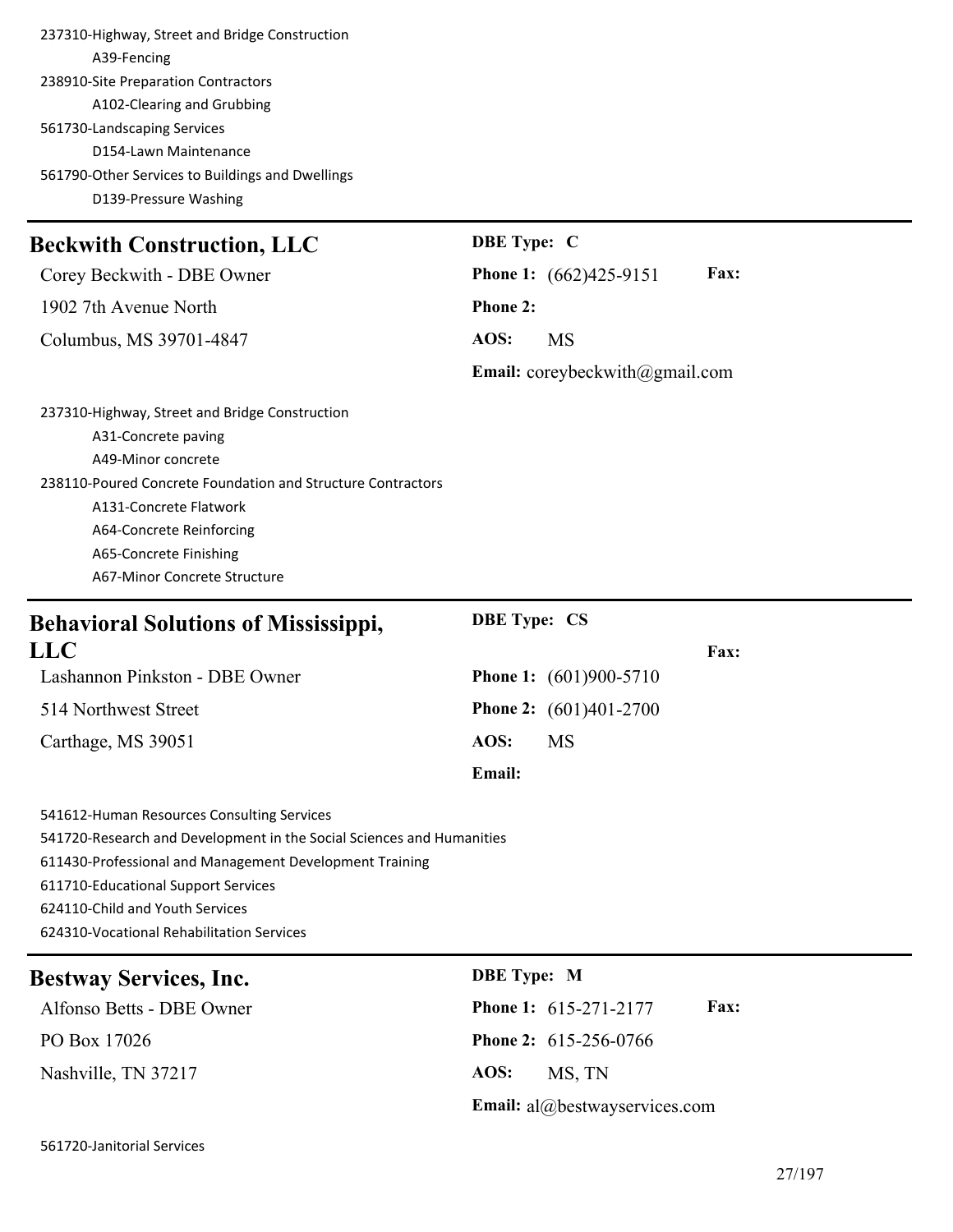#### **Betty A. Mallett, PLLC** DBE Type: CS

120 N. Congress St. Suite L-4 **Phone 2:** 601-750-2428 Jackson, MS 39201 **AOS:** MS

541110-Office of Lawyers D13-Legal Services

#### **Beyond Communication, LLC DBE Type: CS**

123 Seville Way **Phone 2:** Madison, MS 39110 **AOS:** MS

Betty A. Mallett - DBE Owner **Phone 1:** 601-572-3955 **Fax: Email:** bmallett@mallettlaw.com

# Donna Lum - DBE Owner **Phone 1:** (601)720-4418 **Fax: Email:** dlum.marlow@gmail.com

511-Publishing Industries (except Internet) D1-Writing/Editing Consultant 541613-Marketing Consulting Services 541820-Public Relations D131-Public Information and Involvement Services 812990-All Other Personal Services

## **Birdi & Associates, Inc. DBE Type:** CS

3359 Rubio Canyon Rd **Phone 2:** Altadena, CA 91001 **AOS:** CA, MS

Moninder Birdi - DBE Owner **Phone 1:** 626-840-4741 **Fax: Email:** mbirdi@ruccillc.com

541511-Custom Computer Programming Services 541512-Computer Systems Design Services 541519-Other Computer Related Services 541611-Administrative Management and General Management Consulting

## **Birmingham Engineering and Construction Consultants, Inc.**

360 Industrial Lane **Phone 2:**

Birmingham, AL 35211 **AOS:** AL, MS

#### **DBE Type: CS**

Lisa K. Morrison - DBE Owner **Phone 1:** (205)941-1119

**Email:** lkmorrison@beccinc.com

541330-Engineering Services

D17-Construction Inspection and Evaluation D20-Environmental Engineering Services

**Fax:**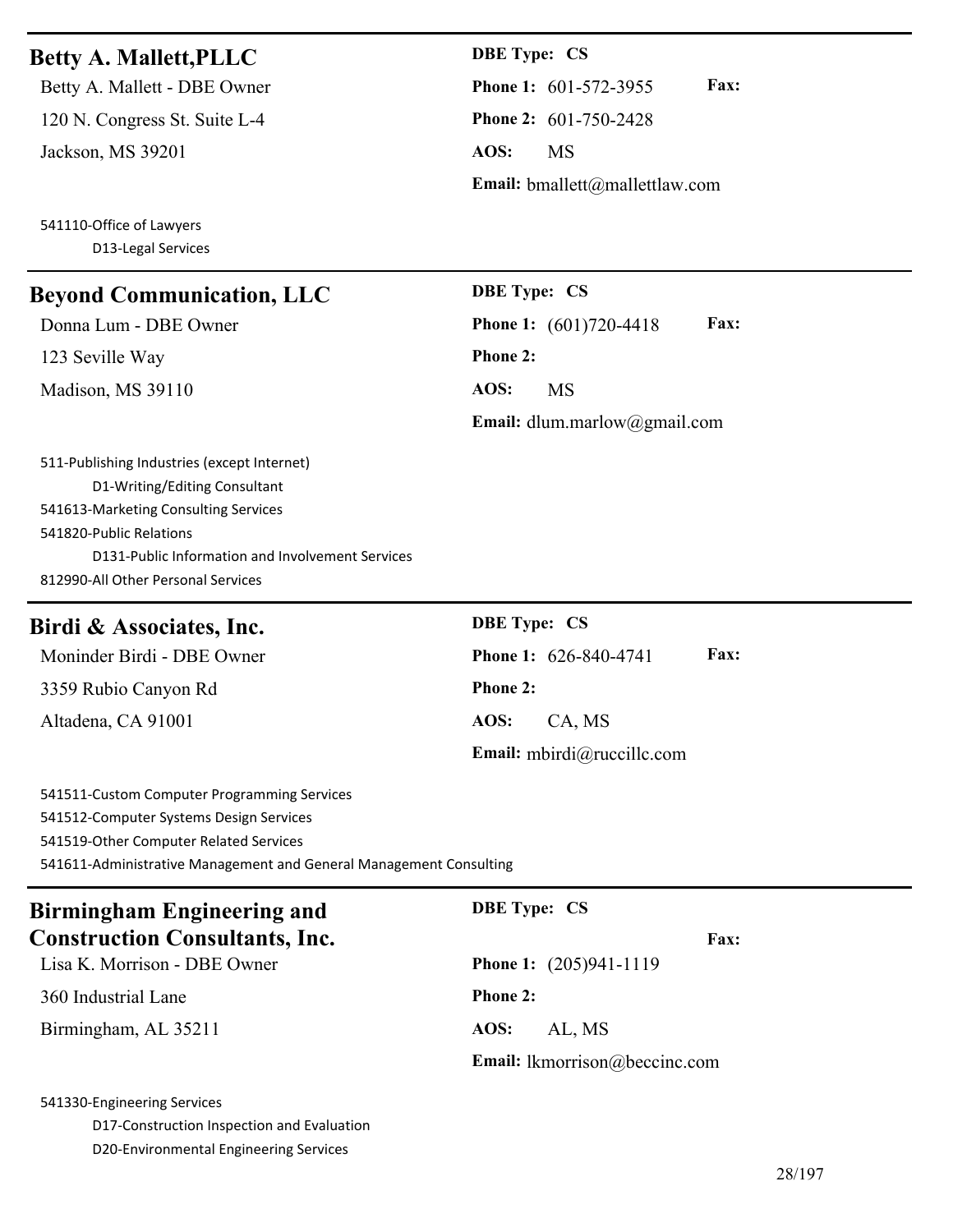| <b>Blackmon Concrete Foundation, Inc.</b> | <b>DBE</b> Type: C                                                |
|-------------------------------------------|-------------------------------------------------------------------|
| Floyd Blackmon - DBE Owner                | $(601)859 - 5203$<br><b>Phone 1:</b> (601)859-5202<br><b>Fax:</b> |
| 421 Union St                              | <b>Phone 2:</b> (601)278-9337                                     |
| Canton, MS 39046-4440                     | AOS:<br>MS                                                        |
|                                           | <b>Email:</b>                                                     |
|                                           |                                                                   |

238110-Poured Concrete Foundation and Structure Contractors

| <b>Blackstar Diversified Enterprises, LLC</b> | <b>DBE</b> Type: M                    |
|-----------------------------------------------|---------------------------------------|
| Hugh D Blackwell Jr. - DBE Owner              | <b>Fax:</b><br>Phone 1: (504)265-9919 |
| 11131 Winchester Park Drive                   | <b>Phone 2:</b> (703)474-2563         |
| New Orleans, LA 70128                         | AOS:<br>MD, MS                        |
|                                               | Email: hugh@blackstardiversified.net  |

423610-Electrical Apparatus and Equipment, Wiring Supplies, and Related Equipment Merchant Wholesalers 425120-Wholesale Trade Agents and Brokers

811310-Commercial and Industrial Machinery and Equipment (except Automotive and Electronic) Repair and Maintenance

| <b>Blockett Construction &amp; Inspection</b> | <b>DBE</b> Type: C                      |
|-----------------------------------------------|-----------------------------------------|
| Group, LLC                                    | Fax:                                    |
| Cynthia Blockett - DBE Owner                  | Phone 1: 662-846-1924                   |
| 805 Beach St.                                 | Phone 2: 662-719-7861                   |
| Cleveland, MS 38732                           | AOS:<br><b>MS</b>                       |
|                                               | <b>Email:</b> cynthia@bcigroup.com      |
| 236115-New Single                             |                                         |
| 236118-Residential Remodelers                 |                                         |
| A2-Construction Management                    |                                         |
| 541620-Environmental Consulting Services      |                                         |
| D63-Asbestos and Lead Inspection              |                                         |
| 925110-Administration of Housing Programs     |                                         |
| H1-Code Enforcement Inspections               |                                         |
| <b>Blue Wing Environmental. LLC</b>           | <b>DBE Type: CS</b>                     |
| Sarah Brammell - DBE Owner                    | Fax:<br>Phone 1: (813)404-3963          |
| 19607 Lake Osceola Lane                       | <b>Phone 2:</b>                         |
| Odessa, FL 33556-1710                         | AOS:<br>FL, MS                          |
|                                               | <b>Email:</b> sbrammell@bluewingenv.com |
|                                               |                                         |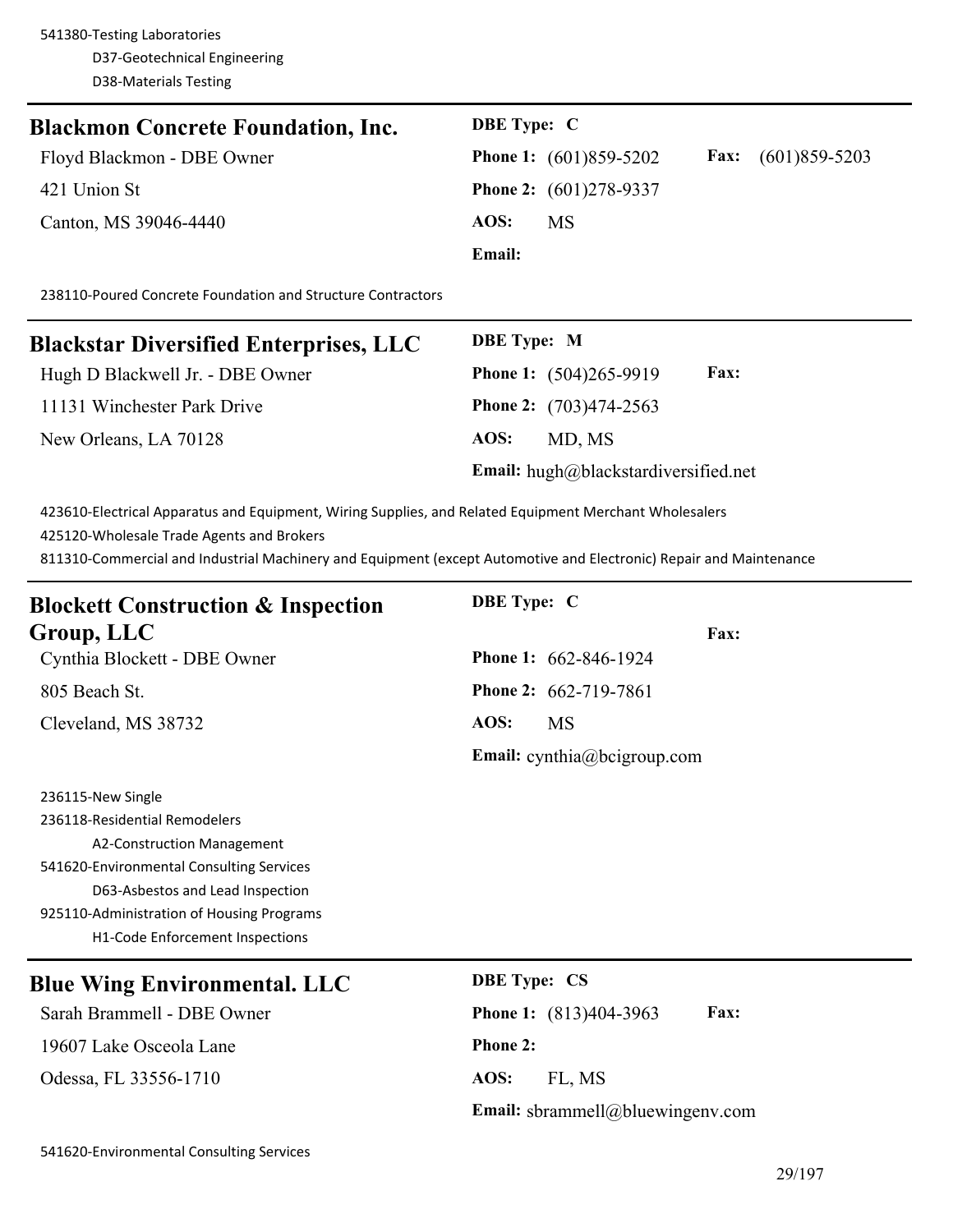| <b>Bonnye Melson Interior Designs, LLC</b>                                                                                                                                                                                                                | <b>DBE</b> Type: C                                          |
|-----------------------------------------------------------------------------------------------------------------------------------------------------------------------------------------------------------------------------------------------------------|-------------------------------------------------------------|
| - DBE Owner                                                                                                                                                                                                                                               | Phone 1:<br>Fax:                                            |
| 1198 Perrott Road                                                                                                                                                                                                                                         | <b>Phone 2:</b>                                             |
| McComb, MS 39648-8767                                                                                                                                                                                                                                     | AOS:<br><b>MS</b>                                           |
|                                                                                                                                                                                                                                                           | Email:                                                      |
| 541410-Interior Design Services                                                                                                                                                                                                                           |                                                             |
| <b>Boomboxx Recording Studios, LLC</b>                                                                                                                                                                                                                    | <b>DBE Type: CS</b>                                         |
| Stephanie Villagran - DBE Owner                                                                                                                                                                                                                           | <b>Fax:</b><br>Phone 1: (504)329-2573                       |
| 79 Sawgrass Dr.                                                                                                                                                                                                                                           | Phone 2:                                                    |
| Laplace, LA 70068                                                                                                                                                                                                                                         | AOS:<br>LA, MS                                              |
|                                                                                                                                                                                                                                                           | <b>Email:</b> boomboxxstudios@gmail.com                     |
| 561920-Convention and Trade Show Organizers<br>711130-Musical Groups and Artists<br>711310-Promoters of Performing Arts, Sports, and Similar Events with Facilities<br>711320-Promoters of Performing Arts, Sports, and Similar Events without Facilities |                                                             |
| <b>Border Rebar, LLC</b>                                                                                                                                                                                                                                  | <b>DBE</b> Type: C                                          |
| Bruce M. Rangel - DBE Owner                                                                                                                                                                                                                               | $(704)675 - 9676$<br><b>Phone 1:</b> (704) 675-5313<br>Fax: |
| PO Box 12865                                                                                                                                                                                                                                              | <b>Phone 2:</b>                                             |
| Gastonia, NC 28052-0043                                                                                                                                                                                                                                   | AOS:<br>MS, NC                                              |
|                                                                                                                                                                                                                                                           | Email: brucerangel@hotmail.com                              |
| 238120-Structural Steel and Precast Concrete Contractors<br>A70-Rebar Installation<br>A71-Reinforced Steel<br>238190-Other Foundation, Structure, and Building Exterior Contractor<br>A87-SIP Metal Decking                                               |                                                             |
| <b>Brakkam Aviation Management, LLC</b>                                                                                                                                                                                                                   | <b>DBE Type: CS</b>                                         |
| Miguel Southwell - DBE Owner                                                                                                                                                                                                                              | Fax:<br>Phone 1: (404)968-9587                              |
| 455 Carondelett Cove SW                                                                                                                                                                                                                                   | Phone 2: (404)348-6845                                      |
| Atlanta, GA 30331-8353                                                                                                                                                                                                                                    | AOS:<br>GA, MS                                              |
|                                                                                                                                                                                                                                                           | <b>Email:</b> miguel.southwell@brakkam.com                  |
| 236220-Commercial and Institutional Building Construction<br>238220-Plumbing, Heating, and Air<br>423610-Electrical Apparatus and Equipment, Wiring Supplies, and Related Equipment Merchant Wholesalers                                                  |                                                             |

# **Branch Enterprises, Inc. DBE Type: S**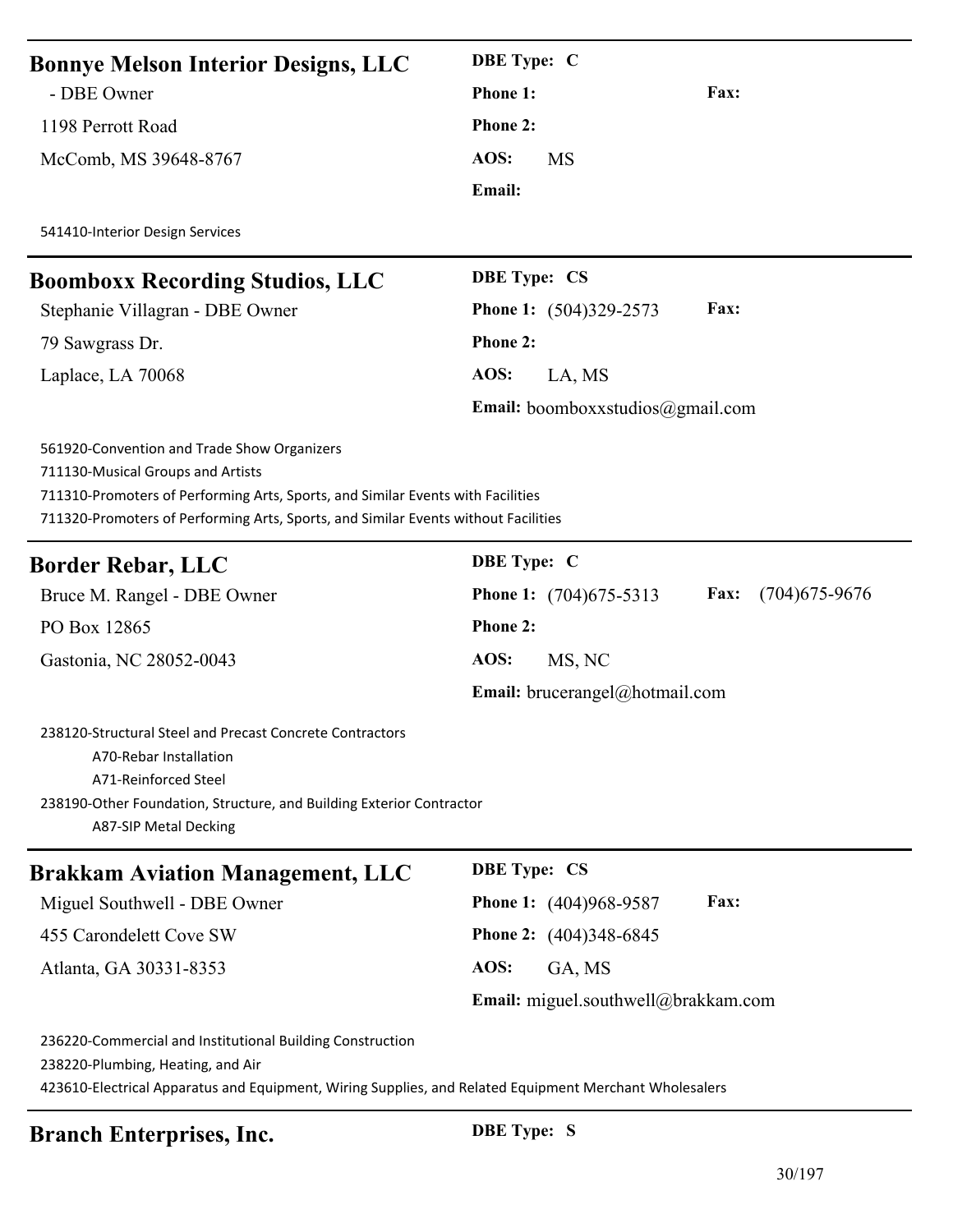| Evans Branch - DBE Owner                                                                                                                                                                | Phone 1: (726)229-9756                |
|-----------------------------------------------------------------------------------------------------------------------------------------------------------------------------------------|---------------------------------------|
| 19148 SW 80 CT                                                                                                                                                                          | <b>Phone 2:</b>                       |
| Miami, FL 33157-7456                                                                                                                                                                    | AOS:<br>FL, MS                        |
|                                                                                                                                                                                         | Email: ebranchIII@aol.com             |
| 424710-Petroleum Bulk Stations and Terminals<br>424720-Petroleum and Petroleum Products Merchant Wholesalers (except Bulk Stations and Terminals)<br>454310-Fuel Dealers                |                                       |
| <b>Bree &amp; Associates, Inc.</b>                                                                                                                                                      | <b>DBE</b> Type: CS                   |
| Robert Lancaster - DBE Owner                                                                                                                                                            | Fax:<br>Phone 1: (919)469-3330        |
| 3434 Edwards Mill Road - #112-334                                                                                                                                                       | Phone 2: (919)696-3338                |
| Raleigh, NC 27612-6623                                                                                                                                                                  | AOS:<br>NC, MS                        |
|                                                                                                                                                                                         | Email: bree@breeassociates.com        |
| 237310-Highway, Street and Bridge Construction<br>A2-Construction Management<br>541611-Administrative Management and General Management Consulting<br>D143-Consulting (Non-Engineering) |                                       |
| <b>Breland Appraisal Service, LLC</b>                                                                                                                                                   | <b>DBE Type: CS</b>                   |
| Stacy R. Breland - DBE Owner                                                                                                                                                            | Fax:<br><b>Phone 1:</b> (228)325-1355 |
| 15520 Daniel Blvd., Suite E #301                                                                                                                                                        | Phone 2: (228)209-1844                |
| Gulfport, MS 39503                                                                                                                                                                      | AOS:<br><b>MS</b>                     |
|                                                                                                                                                                                         | Email: sbreland@brelandappraisal.com  |

531320-Offices of Real Estate Appraisers

| Brighter Days & Nites, Inc.  | <b>DBE</b> Type: S                                    |
|------------------------------|-------------------------------------------------------|
| Dorothy Sinclair - DBE Owner | Fax: $(901)775-1905$<br><b>Phone 1:</b> (901)775-1902 |
| 2165 Troyer Ave              | <b>Phone 2:</b> (901)775-1915                         |
| Memphis, TN 38114-4821       | AOS:<br>MS. TN                                        |
|                              | <b>Email:</b> dlsinclair@bdnincorp.com                |

423610-Electrical Apparatus and Equipment, Wiring Supplies, and Related Equipment Merchant Wholesalers C14-Lighting Supplier

| <b>Brockington and Associates, Inc.</b>  | <b>DBE</b> Type: M                           |
|------------------------------------------|----------------------------------------------|
| Sarah E. "Sally" Brockington - DBE Owner | <b>Phone 1:</b> (770)662-5807<br><b>Fax:</b> |
| 4000 Dekalb Technology Parkway           | <b>Phone 2:</b>                              |
| Atlanta, GA 30340                        | AOS:<br>GA, MS                               |

**Fax:**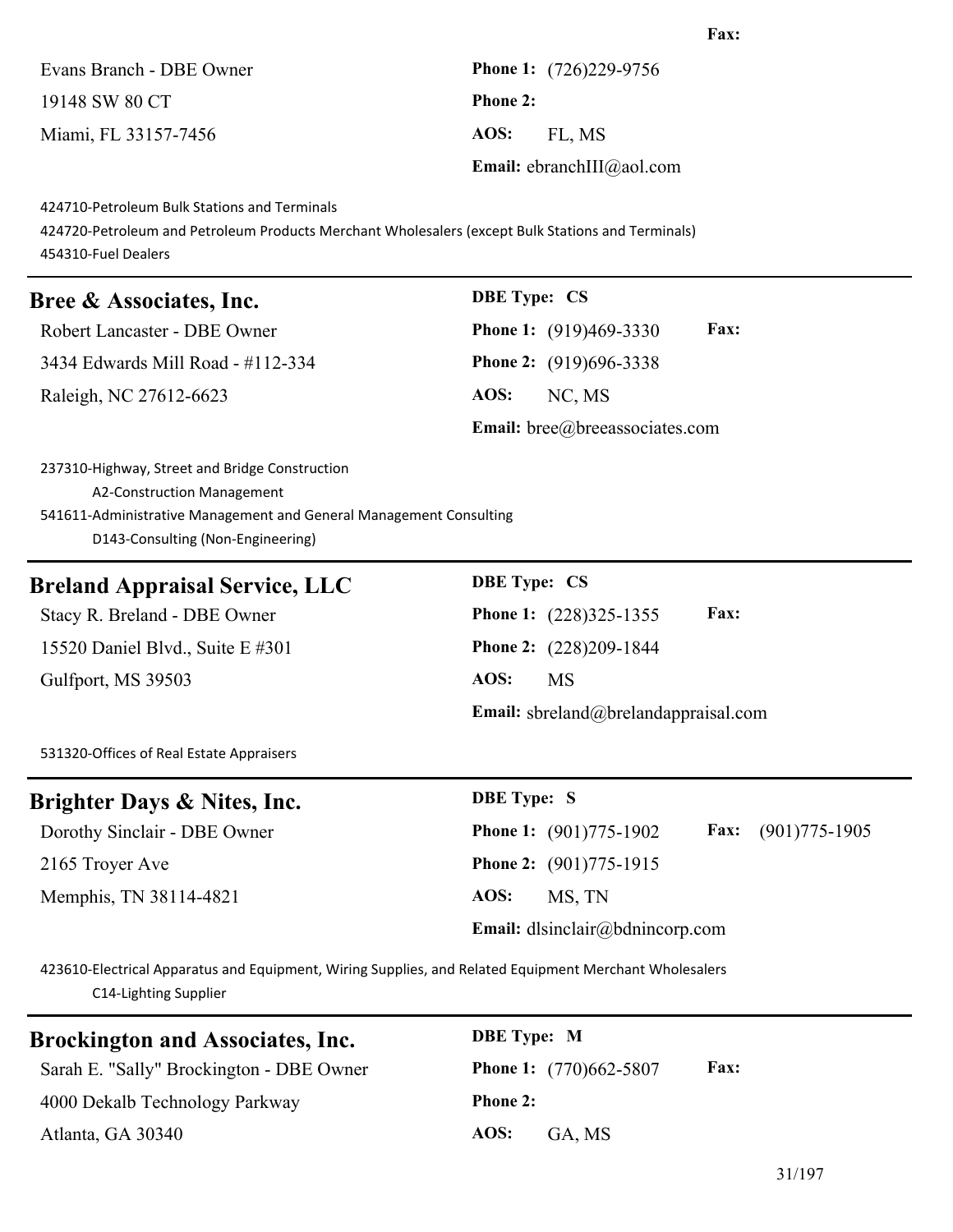#### **Bronner Group, LLC** DBE Type: CS

120 N. LaSalle St. Ste. 1300 **Phone 2:** Chicago, IL 60602 **AOS:** IL, MS

Gila J. Bronner - DBE Owner **Phone 1:** (312)759-5101 **Fax: Email:** mkatzin@bronnergroup.com

541611-Administrative Management and General Management Consulting

#### **Brooks Construction, LLC** DBE Type: C

41 Quail Run Drive **Phone 2:** (334)875-1359

Kosefeski Brooks - DBE Owner **Phone 1:** (334)322-2328 **Fax:** Valley Grande, AL 36703-1535 **AOS:** AL, MS **Email:** kosefeski@bellsouth.net

238110-Poured Concrete Foundation and Structure Contractors 238120-Structural Steel and Precast Concrete Contractors 238190-Other Foundation, Structure, and Building Exterior Contractor

## **Brooks Environmental Solutions, LLC DBE Type: CS** Marco Brooks - DBE Owner **Phone 1:** 8502500833 **Fax:** 129 Cedar hammock Lane **Phone 2:** 850-381-0288 Panama City Beach, FL 32407 **AOS:** FL, MS **Email:** marco@brooksenvironmentalsol.com

541620-Environmental Consulting Services 541690-Other Scientific and Technical Consulting Services 561710-Exterminating and Pest Control Services 561790-Other Services to Buildings and Dwellings 562112-Hazardous Waste Collection 562910-Remediation Services 562998-All Other Miscellaneous Waste Management Services

| <b>Brooks Freight Brokerage LLC</b> | <b>DBE</b> Type: M                            |
|-------------------------------------|-----------------------------------------------|
| Brenda Sue Page - DBE Owner         | <b>Fax:</b><br><b>Phone 1:</b> $601-212-1433$ |
| 147 Links Dr $\#25E$                | <b>Phone 2:</b>                               |
| Canton, MS 39046                    | AOS:<br>MS                                    |
|                                     | Email: brendapageprevail $@y$ ahoo.com        |

488510-Freight Transportation Arrangement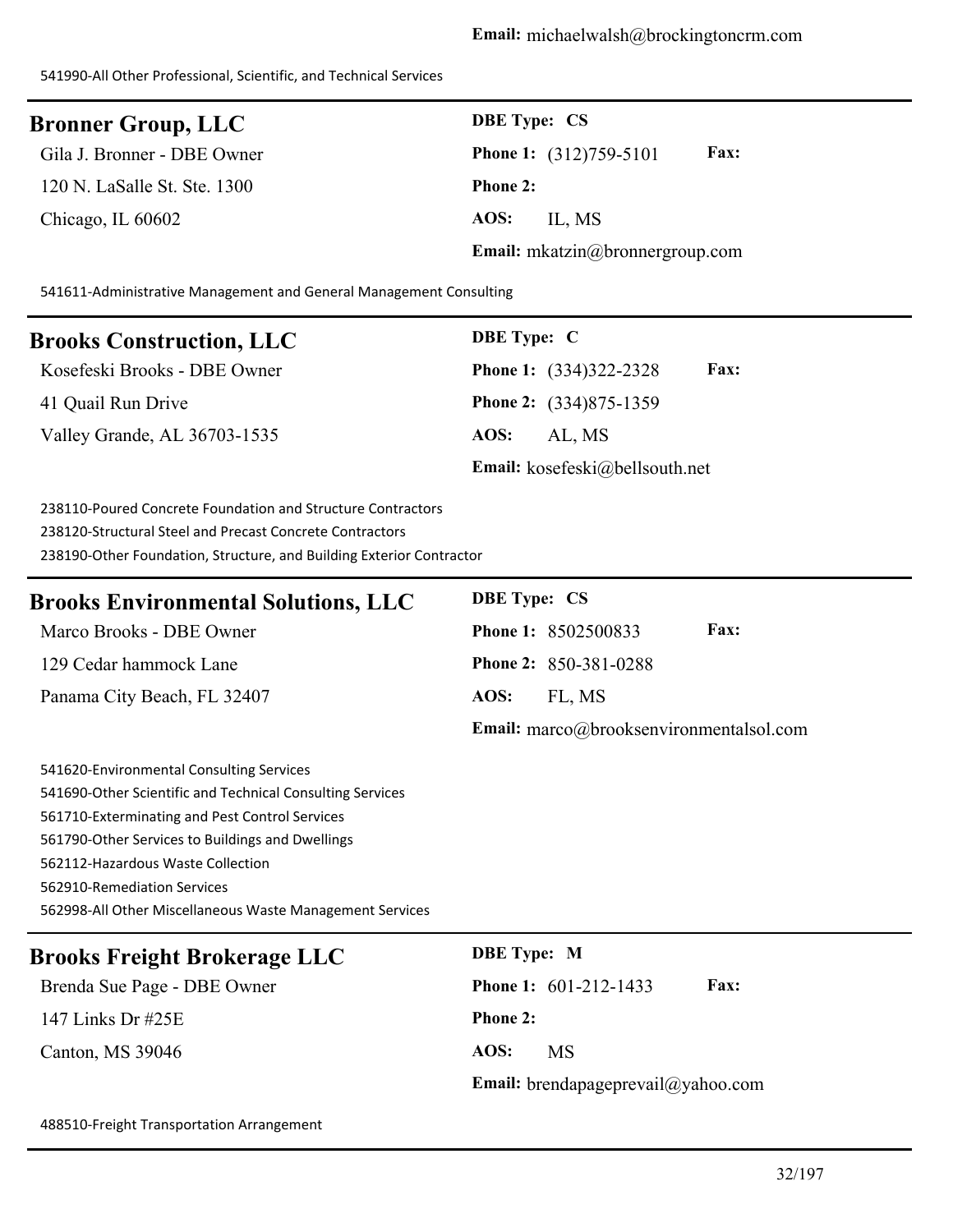| Brown & Pipkins, LLC dba Acsential                                                                                                                                                                                                 | <b>DBE</b> Type: M                           |
|------------------------------------------------------------------------------------------------------------------------------------------------------------------------------------------------------------------------------------|----------------------------------------------|
| Deidre Brown - DBE Owner                                                                                                                                                                                                           | Fax:<br>Phone 1: 404-349-9030                |
| PO Box 312245                                                                                                                                                                                                                      | Phone 2: 404-349-3079                        |
| Atlanta, GA 31131                                                                                                                                                                                                                  | AOS:<br>AL, FL, GA,<br>MS, NC, TN,<br>UT, VA |
|                                                                                                                                                                                                                                    | Email: dfbrown@acsential.com                 |
| 541513-Computer Facilities Management Services<br>561210-Facilities Support Services<br>561720-Janitorial Services                                                                                                                 |                                              |
| <b>Brown Enterprise &amp; Security Solutions,</b>                                                                                                                                                                                  | <b>DBE Type: CS</b>                          |
| <b>LLC</b>                                                                                                                                                                                                                         | Fax:                                         |
| Dameion Brown - DBE Owner                                                                                                                                                                                                          | <b>Phone 1: 662-364-6077</b>                 |
| 9 A Northtown Road                                                                                                                                                                                                                 | <b>Phone 2:</b>                              |
| Jackson, MS 39211-3004                                                                                                                                                                                                             | AOS:<br><b>MS</b>                            |
|                                                                                                                                                                                                                                    | <b>Email:</b> dameion.brown@att.net          |
| 541611-Administrative Management and General Management Consulting<br>541690-Other Scientific and Technical Consulting Services<br>D138-Security Consulting Services<br>561410-Document Preparation Services<br>D105-Grant Writing |                                              |
| <b>Brown's Communications, Inc.</b>                                                                                                                                                                                                | <b>DBE Type: CS</b>                          |
| Timothy Brown - DBE Owner                                                                                                                                                                                                          | Fax:<br>Phone 1: (601)352-2313               |
| 811-J Foley Street                                                                                                                                                                                                                 | <b>Phone 2:</b>                              |
| Jackson, MS 39202                                                                                                                                                                                                                  | AOS:<br><b>MS</b>                            |
|                                                                                                                                                                                                                                    | <b>Email:</b> tbrown@brownscomm.com          |
| 334220-Radio and Television Broadcasting and Wireless Communications Equipment Manufacturing<br>334290-Other Communications Equipment Manufacturing                                                                                |                                              |
| <b>Buchanan Masonry, LLC</b>                                                                                                                                                                                                       | <b>DBE</b> Type: C                           |
| Lewis L. Buchanan - DBE Owner                                                                                                                                                                                                      | Fax:<br><b>Phone 1:</b> (662)229-8510        |
| P. O Box 2010                                                                                                                                                                                                                      | Phone 2: (228)872-5454                       |
| Ocean Springs, MS 39566                                                                                                                                                                                                            | AOS:<br><b>MS</b>                            |
|                                                                                                                                                                                                                                    | <b>Email:</b> buchananmasonry@bellsouth.net  |
| 238140-Masonry Contractor                                                                                                                                                                                                          |                                              |
| <b>Buddy's Grounds Maintenance, Inc.</b>                                                                                                                                                                                           | <b>DBE</b> Type: C                           |
| Dexter Davis - DBE Owner                                                                                                                                                                                                           | Fax:<br><b>Phone 1:</b> (309)824-9211        |
|                                                                                                                                                                                                                                    | 33/197                                       |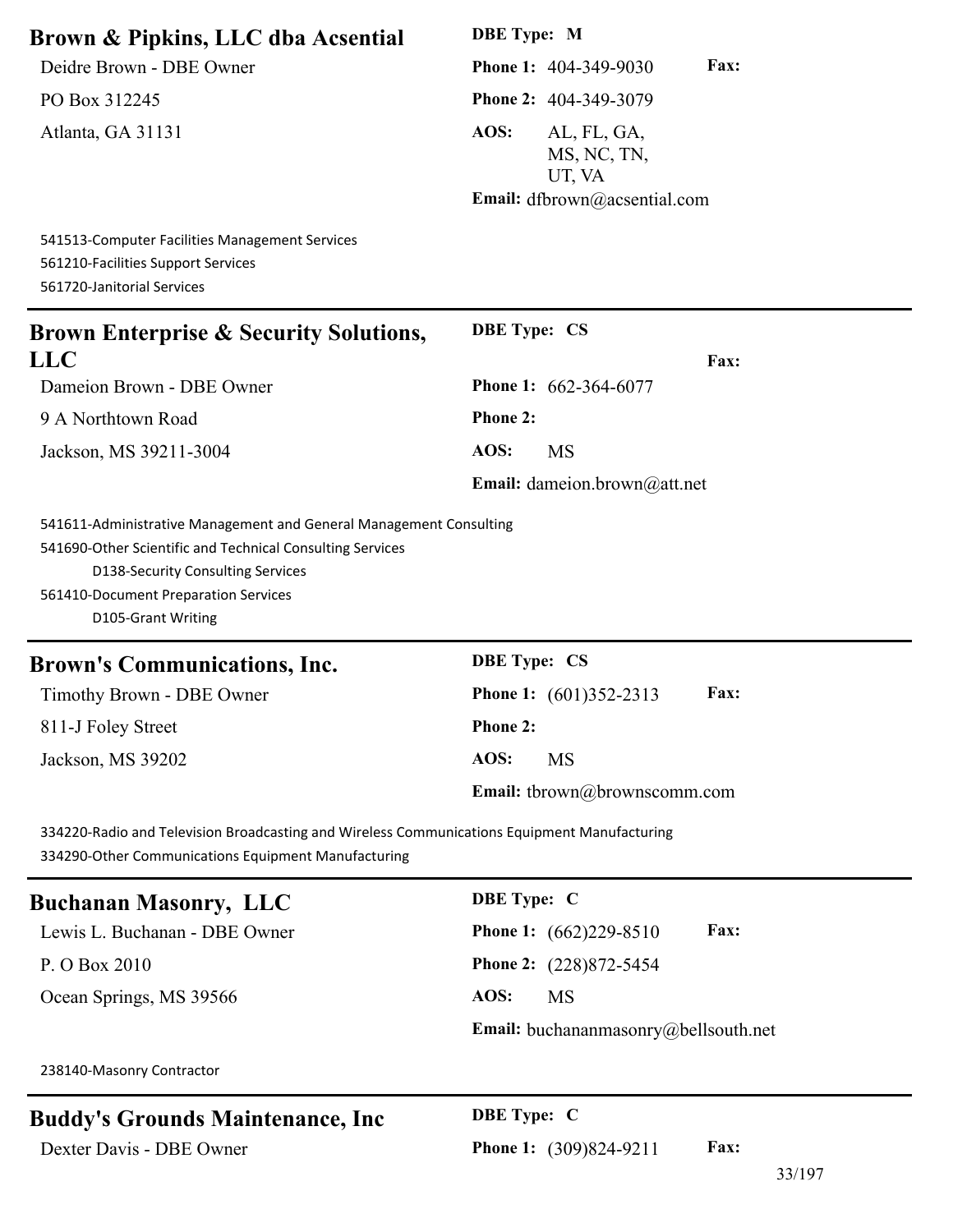561730-Landscaping Services D111-Erosion Control (only)

### **Built By Brenda, Inc. DBE Type: C**

2725 Clover Lane **Phone 2:** (501)472-6331 Conway, AR 72032-8995 **AOS:** AR, MS

**Email:** dexterdavis@aol.com

Brenda Alexander - DBE Owner **Phone 1:** (501)379-9022 **Fax: Email:** bren3346@yahoo.com

#### **Bulldog Construction Company, Inc. DBE Type: C**

Madison, MS 39130-1936 **AOS:** MS

Nancy Black - DBE Owner **Phone 1:** 601-853-4242 **Fax:** (601)853-4202 PO Box 1936 **Phone 2:** 601953-6314 **Email:** kcalbn@aol.com

237110-Water and Sewer Line and Related Structures Construction A13-Storm Drainage

237310-Highway, Street and Bridge Construction A26-Box Culverts A31-Concrete paving A33-Curb and Gutter 238390-Other Building Finishing Contractors A134-Concrete Coating, Glazing or Sealing

#### **Bulls Construction Group, LLC DBE Type: C**

# PO Box 360302 **Phone 2:** Birmingham, AL 35236 **AOS:** AL, FL, MS,

Elliott Bulls - DBE Owner **Phone 1:** 256-394-9981 **Fax:** (256)757-7265 TN **Email:** bulls.bcg@gmail.com

237310-Highway, Street and Bridge Construction A26-Box Culverts A33-Curb and Gutter A49-Minor concrete 237990-Other Heavy and Civil Engineering Construction A120-Retaining Walls 238990-All Other Specialty Trade Contractors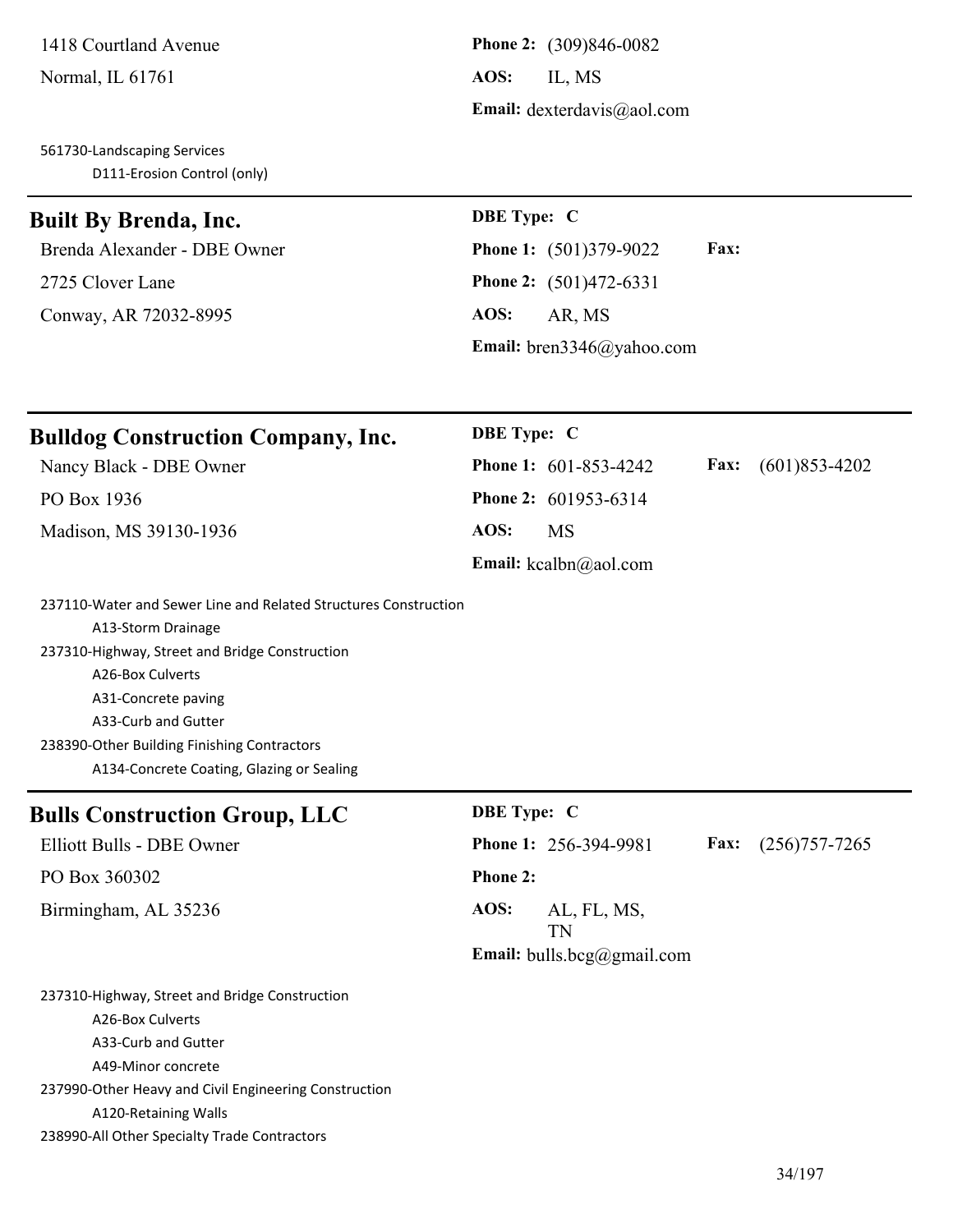| <b>Bullzeye Equipment &amp; Supply</b> | <b>DBE</b> Type: S                           |
|----------------------------------------|----------------------------------------------|
| Kristie Collins - DBE Owner            | <b>Fax:</b><br><b>Phone 1:</b> (843)826-3863 |
| PO Box 484                             | <b>Phone 2:</b> (843)899-4001                |
| Moncks Corner, SC 29461-0484           | AOS:<br>SC, MS                               |
|                                        | <b>Email:</b> kcollins@bullzeyeequipment.com |

423390-Other Construction Material Merchant Wholesalers

C10-Broker-Wholesale Supplier of Building and Highway construction materials

| DBE Type: C<br>Phone 1: 228-563-0109<br>Fax:<br>Phone 2:<br>AOS:<br><b>MS</b> |
|-------------------------------------------------------------------------------|
|                                                                               |
|                                                                               |
|                                                                               |
|                                                                               |
| <b>Email:</b> burgessmilton@yahoo.com                                         |
|                                                                               |
| <b>DBE</b> Type: C                                                            |
| $(601)485 - 7877$<br>Phone 1: (601)485-7860<br>Fax:                           |
| Phone 2: (601)479-2066                                                        |
| AOS:<br><b>MS</b>                                                             |
| <b>Email:</b> derrickburton@msn.com                                           |
|                                                                               |
| <b>DBE</b> Type: C                                                            |
| Fax:<br><b>Phone 1:</b> (601)720-3647                                         |
| Phone 2:                                                                      |
| AOS:<br><b>MS</b>                                                             |
| Email:                                                                        |
|                                                                               |
|                                                                               |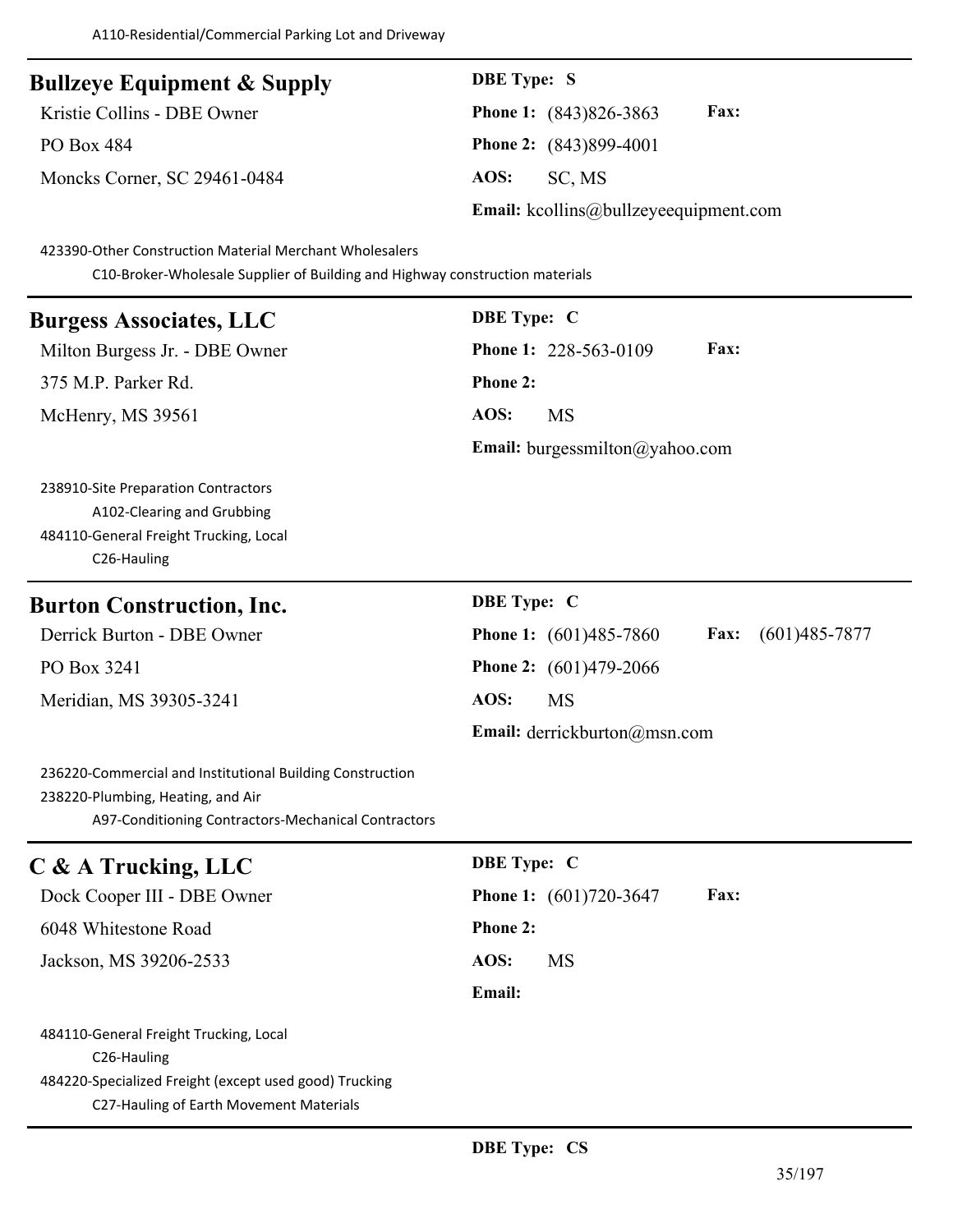#### **C. Alexander, LLC Fax:**

Daphne Higgins - DBE Owner **Phone 1:** 601-856-5654 117 Elizabeth Avenue **Phone 2:** 601-209-7355 Madison, MS 39110 **AOS:** MS

**Email:** daphne.higgins@aol.com

611430-Professional and Management Development Training

#### **C. Haynes International DBE Type: M**

6209 Whitestone Road **Phone 2:**

Jackson, MS 39206-2312 **AOS:** MS

561720-Janitorial Services D171- Office Cleaning Services

#### **C.E. Ward Construction, LLC DBE Type: C**

Vaiden, MS 39176-5314 **AOS:** MS

Christopher Haynes - DBE Owner **Phone 1:** (601)665-9034 **Fax: Email:** chyanes6209@gmail.com

Angela Ward - DBE Owner **Phone 1:** 662-299-2223 **Fax:** 1210 Front Street **Phone 2:** 662-464-5987

**Email:** cewardconstr@att.net

237310-Highway, Street and Bridge Construction A26-Box Culverts 237990-Other Heavy and Civil Engineering Construction A61-Drainage 238110-Poured Concrete Foundation and Structure Contractors A66-Concrete Structures to include class AA, B & C Concrete

A67-Minor Concrete Structure

238140-Masonry Contractor

A79-Drop Inlets

238190-Other Foundation, Structure, and Building Exterior Contractor

238990-All Other Specialty Trade Contractors

A110-Residential/Commercial Parking Lot and Driveway

## **CAPP Uniform Services, Inc. DBE Type: S**

250 W. Seaside Way, Unit 3117 **Phone 2:** (562)395-8593 Long Beach, CA 90802 **AOS:** CA, MS

Alphonso Tavera - DBE Owner **Phone 1:** (562)317-9760 **Fax: Email:** info@cappservices.org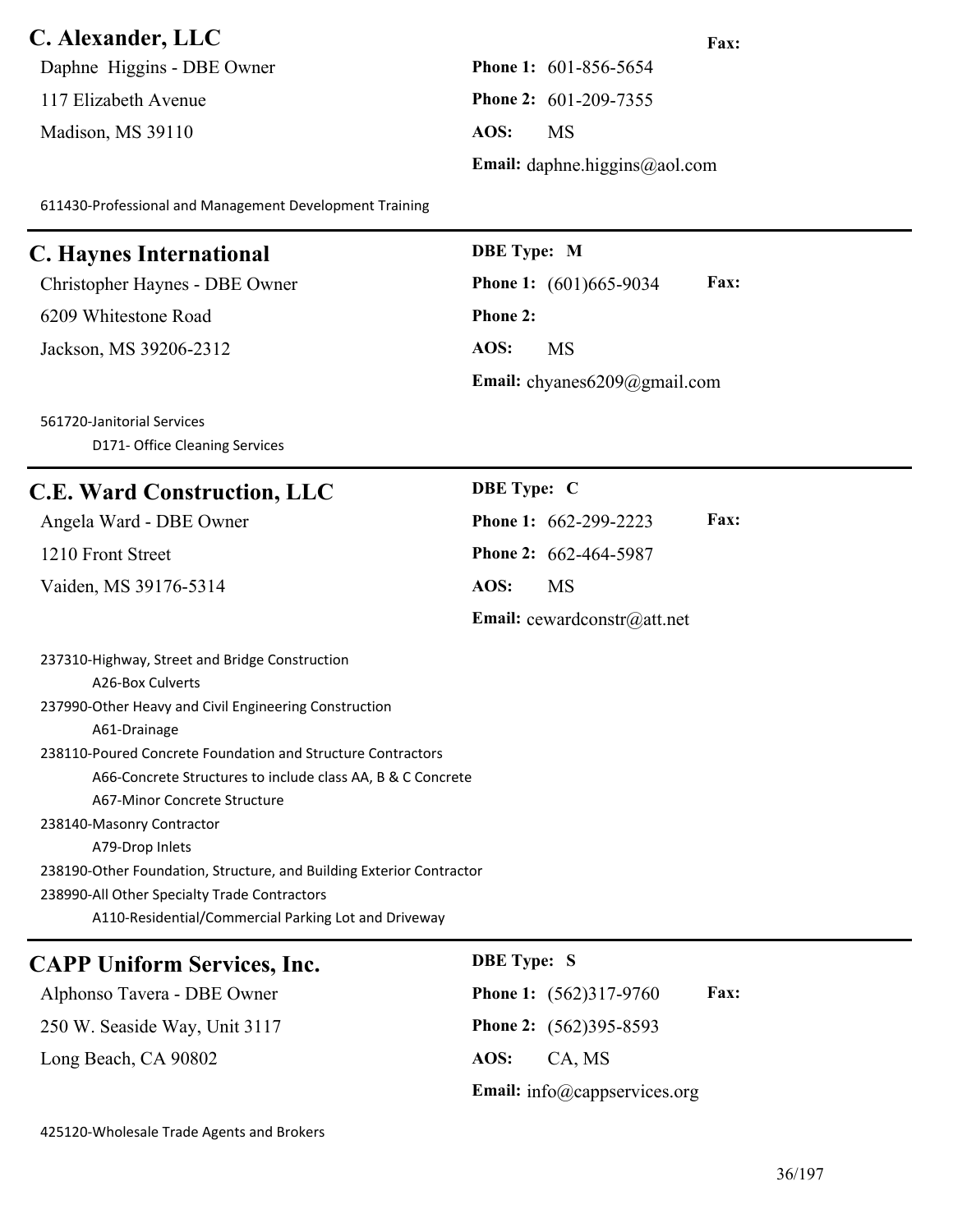C20-Brokers of Uniforms C21-Brokers of Promotional Items C46-Broker of Safety Gloves C47-Broker of Protective Clothing

### **CBS Transport, Inc. DBE Type: C**

2349 HWY 80 **Phone 2:** (601)214-3300 Morton, MS 39117-8694 **AOS:** MS

115310-Support Activities for Forestry J2- Forestry Mulching

### **CCG Asset Management DBE Type: M**

1880 Lakeland Drive Suite C **Phone 2:** Jackson, MS 39216 **AOS:** MS

523930-Investment Advice

| <b>CERO Communications, Inc.</b> | <b>DBE</b> Type: C             |  |
|----------------------------------|--------------------------------|--|
| - DBE Owner                      | <b>Fax:</b><br><b>Phone 1:</b> |  |
| 13 Bertel Avenue                 | <b>Phone 2:</b>                |  |
| Mount Vernon, NY 10550-4616      | AOS:<br>MS, NY                 |  |
|                                  | Email:                         |  |

323111-Commercial Printing (except Screen and Books) 423840-Industrial Supplies Merchant Wholesalers

423990-Other Miscellaneous Durable Goods Merchant Wholesalers

### **CJA Concepts DBE Type: CS**

939 Southgate Trail, SE **Phone 2:** 504-616-6239 Bogue Chitto, MS 39629 **AOS:** MS

Charles J. Allen - DBE Owner **Phone 1:** (601)823-3392 **Fax: Email:** cjaconcepts@hotmail.com

541219-Other Accounting Services

# **CSW Funding, LLC DBE Type: CS**

2741 Lemon Grove Ave. #202 **Phone 2:** 619-517-7632

Wanda Rogers - DBE Owner **Phone 1:** 619-303-6890 **Fax:**

Ralph Peterson - DBE Owner **Phone 1:** (601)966-4392 **Fax:**

**Email:** cbstransport515@gmail.com

Brandon Comer - DBE Owner **Phone 1:** 769-257-5039 **Fax: Email:** blcomer@comercapital.com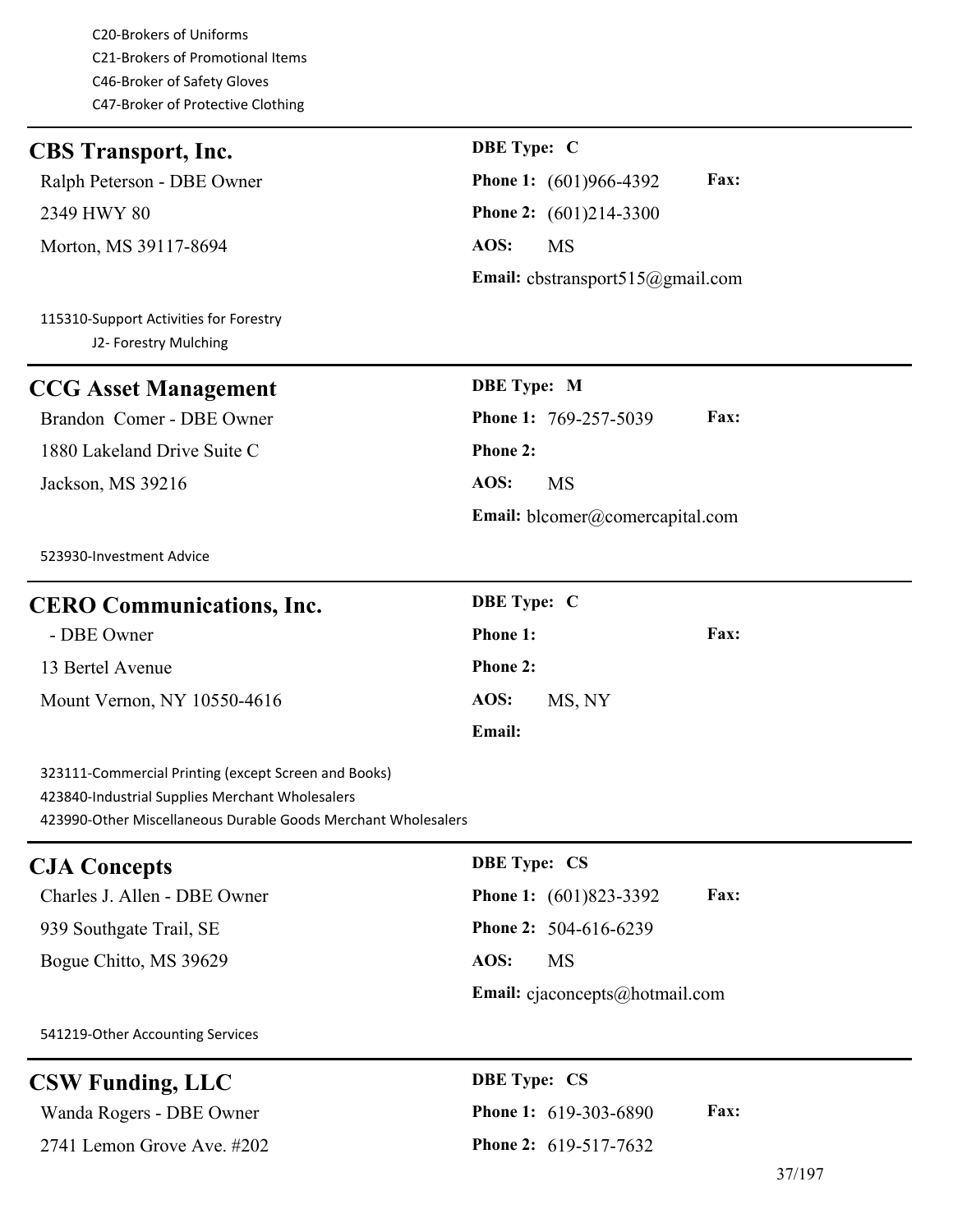### **Email:** w/rogers@cswfunding.com

523930-Investment Advice

D4-Financial Planning Services, Customized

541611-Administrative Management and General Management Consulting

### $Cambell's Trucking, LLC$

**Tito Campbell - DBE Owner** 

221 Oakville Circle

**Brandon, MS 39047** 

| <b>DBE</b> Type: C |                                           |             |
|--------------------|-------------------------------------------|-------------|
|                    | <b>Phone 1: 601-454-9297</b>              | <b>Fax:</b> |
| Phone 2:           |                                           |             |
| AOS:               | <b>MS</b>                                 |             |
|                    | <b>Email:</b> tito.campbell1188@gmail.com |             |

484220-Specialized Freight (except used good) Trucking

| <b>Can't Be Beat Fence &amp; Construction,</b> | <b>DBE</b> Type: C                                         |
|------------------------------------------------|------------------------------------------------------------|
| LLC                                            | <b>Fax:</b>                                                |
| Meredith Anderson - DBE Owner                  | <b>Phone 1:</b> (228)255-9040                              |
| $2204$ Highway 53                              | <b>Phone 2:</b> (228)323-4086                              |
| Perkinston, MS 39573-3928                      | AOS:<br>MS                                                 |
|                                                | Email: meredith@cbbfc.com;<br>meredith@cantbebeatfence.com |

237310-Highway, Street and Bridge Construction A39-Fencing 238910-Site Preparation Contractors A102-Clearing and Grubbing A103-Demolition 444190-Other Building Material Dealers C64-Fencing Material Supplier

### **Capital City Security, Inc.**

**Cissye L. Carthan-Terry - DBE Owner** 4915 1-55 North, Ste. 207 B Jackson, MS 39206

| <b>DBE</b> Type: C |                                              |             |
|--------------------|----------------------------------------------|-------------|
|                    | <b>Phone 1: 601-366-4542</b>                 | <b>Fax:</b> |
| <b>Phone 2:</b>    |                                              |             |
| AOS: MS            |                                              |             |
|                    | <b>Email:</b> cissye@capitalcitysecurity.com |             |

561612-Security Guard and Patrol Services

# **Capitol Drywall Supply, Inc. DBE Type: S**

Kenneth E. O'Quinn - DBE Owner **Phone 1:** (601)366-7106 **Fax:** 3924 West Northside Drive **Phone 2:** (601)540-4598 Jackson, MS 39209 **AOS:** MS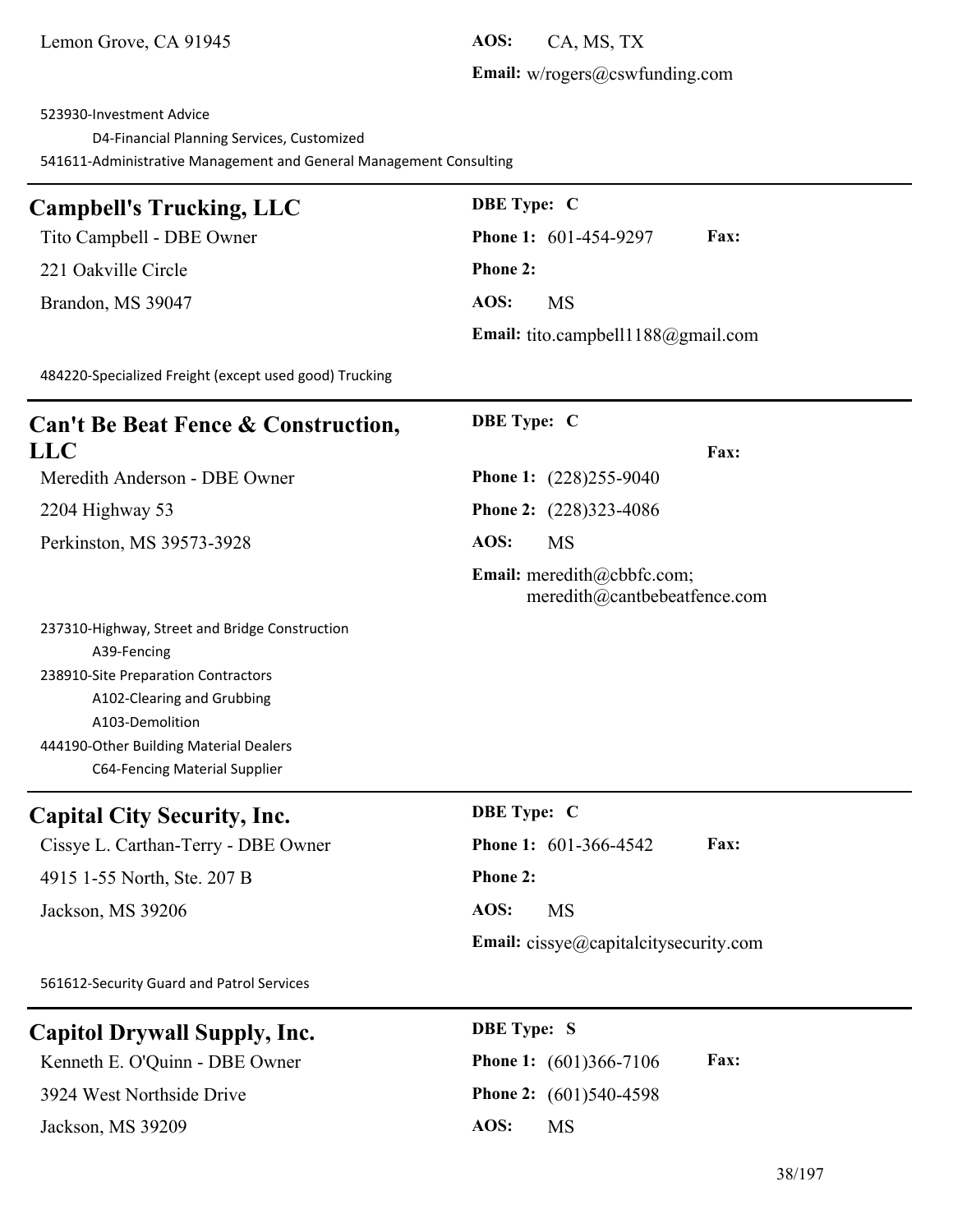236220-Commercial and Institutional Building Construction A4-Acoustical ceiling

A6-Drywall A7-Flooring A8-Metal stud framing 444190-Other Building Material Dealers C24-Commercial construction supplier

# **Carolyn H. Dupre', CPA** DBE Type: CS Carolyn Dupre - DBE Owner **Phone 1:** 769-257-7574 **Fax:** P.O. Box 6714 **Phone 2:** 601-397-1345 Jackson, MS 39282 **AOS:** MS **Email:** chintoncpa@aol.com 541211-Offices of Certified Public Accountants 541214-Payroll Services 541219-Other Accounting Services D14-Bookkeeping **Carr's Lawn Service DBE Type: C** Corey Carr - DBE Owner **Phone 1:** (769)233-0625 **Fax:** 54 Sagewood Drive **Phone 2:** Brandon, MS 39042-2526 **AOS:** MS **Email:** ccarr8421@gmail.com 561730-Landscaping Services D154-Lawn Maintenance **Carroll's Roofing & Construction, LLC DBE Type: C** Derrick Carroll - DBE Owner **Phone 1:** 901-372-1675 **Fax:** 6833 Hwy 70 **Phone 2:** Bartlett, TN 38134 **AOS:** MS, TN **Email:** derrickcarroll@bellsouth.net 236220-Commercial and Institutional Building Construction 238160-Roofing Contractors **CellecC Games Inc. dba Solutions Group DBE Type: M Fax:** Gerard C. Merritt - DBE Owner **Phone 1:** (407)476-3590 4046 Goldenrod Rd #271 **Phone 2:**

Winter Park, FL 32792-8911 **AOS:** FL, MS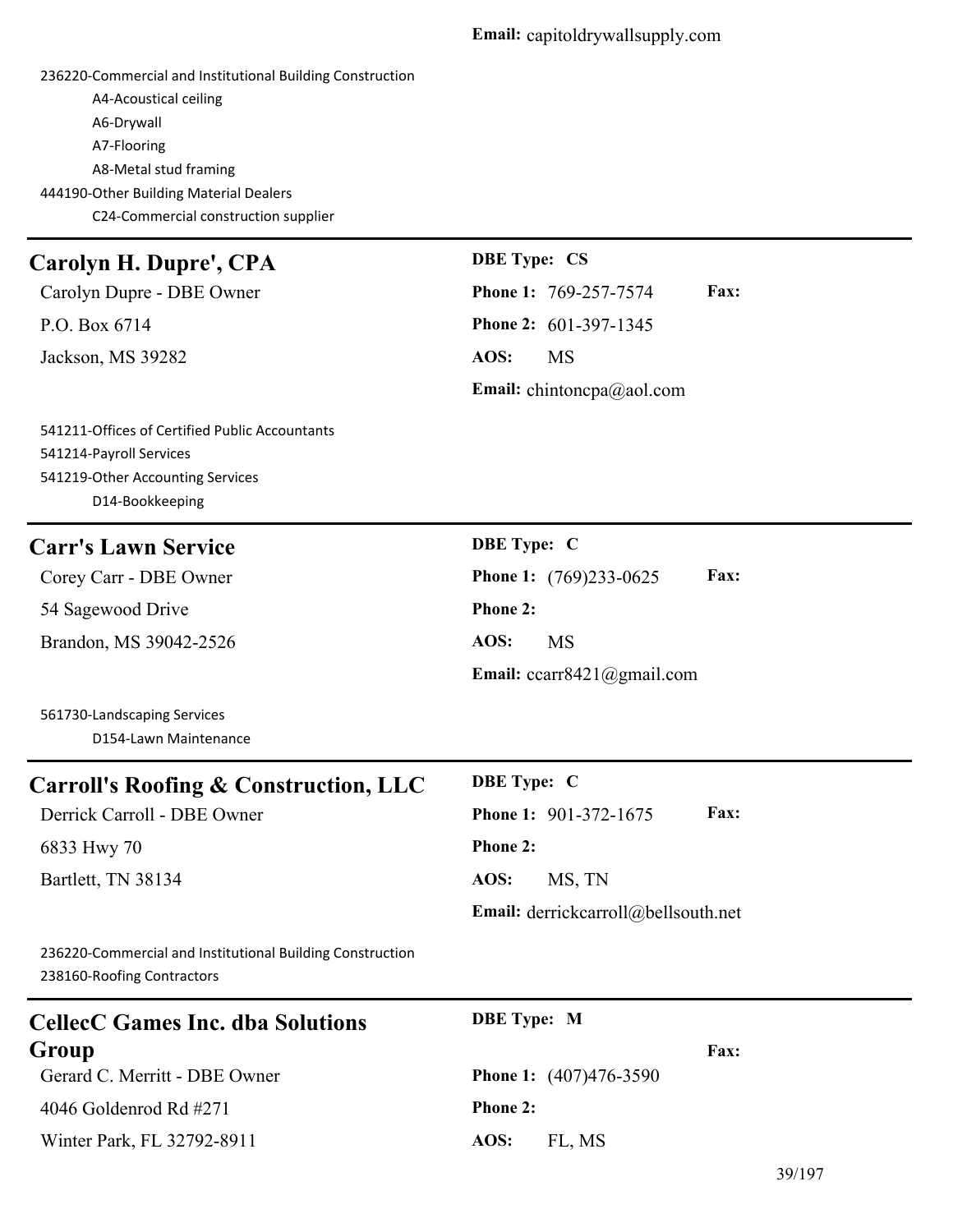| <b>Central Southern Construction Corp.</b>                                                                                                                                                                                                                    | <b>DBE</b> Type: C                                         |
|---------------------------------------------------------------------------------------------------------------------------------------------------------------------------------------------------------------------------------------------------------------|------------------------------------------------------------|
| Kelly J. Munzo - DBE Owner                                                                                                                                                                                                                                    | Fax:<br>$(904)212 - 1850$<br><b>Phone 1:</b> (904)955-3007 |
| 2410 Harper Street                                                                                                                                                                                                                                            | <b>Phone 2:</b> (904) 955-3036                             |
| Jacksonville, FL 32204-1716                                                                                                                                                                                                                                   | AOS:<br>FL, MS                                             |
|                                                                                                                                                                                                                                                               | Email: vada.suggs@centralsouthern.us                       |
| 237310-Highway, Street and Bridge Construction<br>A25-Asphalt Paving<br>A48-Milling<br>423320-Brick, Stone, and Related Construction Material Merchant Wholesalers<br>484220-Specialized Freight (except used good) Trucking<br>C28-Hauling of Liquid Asphalt |                                                            |
| <b>Centrex Electrical Supply Corporation</b>                                                                                                                                                                                                                  | <b>DBE Type: S</b>                                         |
| Wilber A. Stuart, II - DBE Owner                                                                                                                                                                                                                              | Fax:<br><b>Phone 1:</b> (314)535-3900                      |
| PO Box 23219                                                                                                                                                                                                                                                  | Phone 2:                                                   |
| St. Louis, MO 63156                                                                                                                                                                                                                                           | AOS:<br>MO, MS                                             |
|                                                                                                                                                                                                                                                               | Email: guss@centrexelectric.com                            |
| 423610-Electrical Apparatus and Equipment, Wiring Supplies, and Related Equipment Merchant Wholesalers                                                                                                                                                        |                                                            |
| <b>Challenge Innovation Technology, Inc.</b>                                                                                                                                                                                                                  | <b>DBE</b> Type: M                                         |
| Kenneth Wells - DBE Owner                                                                                                                                                                                                                                     | Fax:<br><b>Phone 1:</b> (855)248-7568                      |
| 5062 Oak Creek Drive                                                                                                                                                                                                                                          | Phone 2: (601) 672-1556                                    |
| Jackson, MS 39212-3315                                                                                                                                                                                                                                        | AOS:<br><b>MS</b>                                          |
|                                                                                                                                                                                                                                                               | Email: kwells@challengetechinc.com                         |
| 541512-Computer Systems Design Services<br>D42-Computer Software Consulting Services<br>D43-Information Technology Consulting Services<br>D44-Network Designs<br>541519-Other Computer Related Services<br>D144-Software Installation Services                |                                                            |
| <b>Chandler &amp; Campbelle Investment</b>                                                                                                                                                                                                                    | <b>DBE Type: CS</b>                                        |
| <b>Group LLC DBA Chandler Campbelle</b><br>& Daschle                                                                                                                                                                                                          | <b>Fax:</b>                                                |
| Darrell Searcy - DBE Owner                                                                                                                                                                                                                                    | Phone 1: 404-643-9747                                      |
| 310 Vizcaya Dr.                                                                                                                                                                                                                                               | <b>Phone 2:</b>                                            |
|                                                                                                                                                                                                                                                               | 40/197                                                     |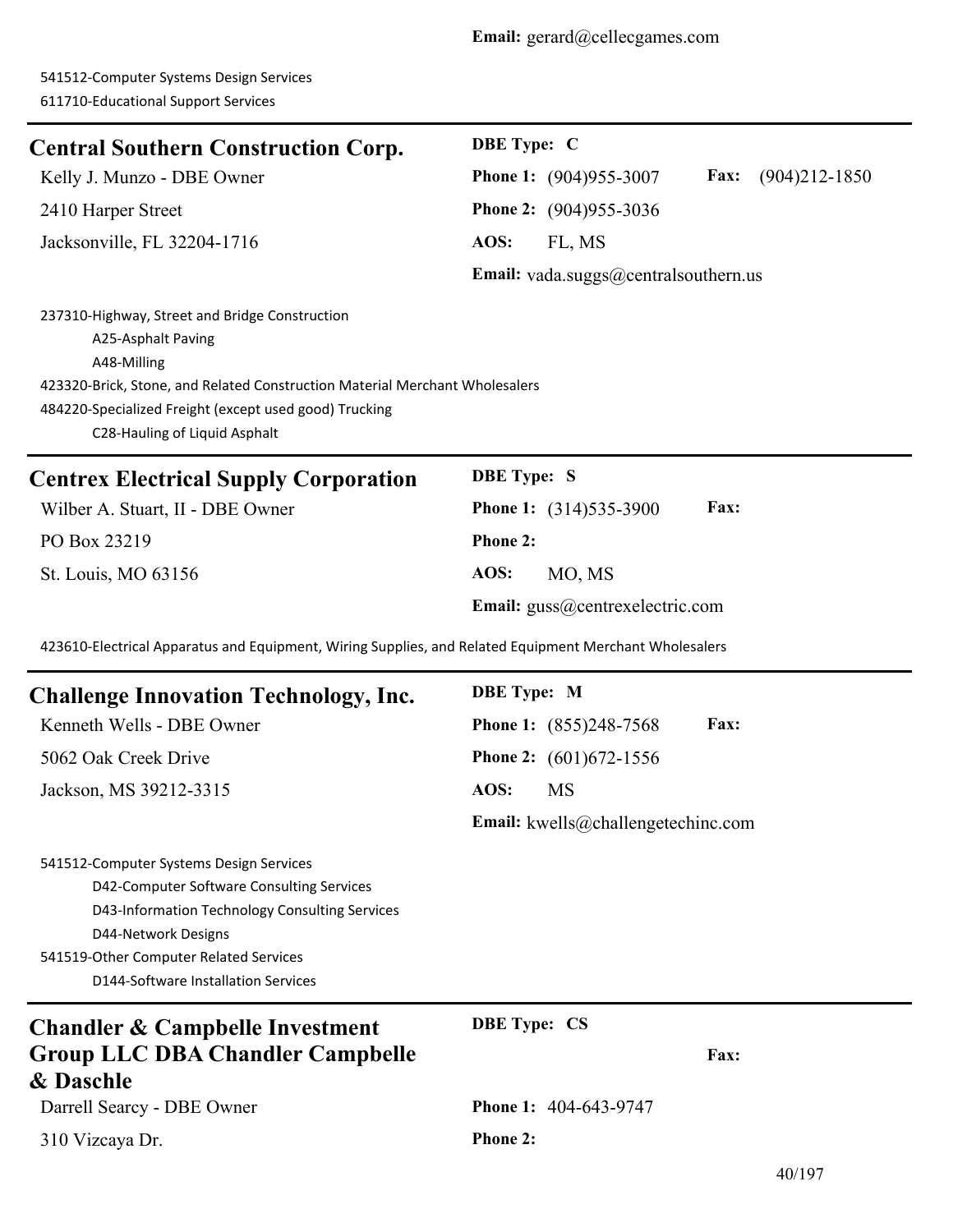Palm Beach Gardens, FL 33418 **AOS:** CA, FL, GA,

LA, MS, TN, TX, UT, VA **Email:** darrell@chandlercampbelle.com

| 541512-Computer Systems Design Services                            |                                |
|--------------------------------------------------------------------|--------------------------------|
| 541611-Administrative Management and General Management Consulting |                                |
| 541613-Marketing Consulting Services                               |                                |
| 541618-Other Management Consulting Services                        |                                |
| 541810-Advertising Agencies                                        |                                |
| 541820-Public Relations Agencies                                   |                                |
| 561320-Temporary Help Services                                     |                                |
| 611430-Professional and Management Development Training            |                                |
|                                                                    |                                |
| <b>Charbonnet &amp; Associates Planners And</b>                    | <b>DBE</b> Type: CS            |
| <b>Consultants, Inc.</b>                                           |                                |
| Bernard L. Charbonnet, Jr. - DBE Owner                             | <b>Phone 1:</b> (504) 949-0996 |
| Canal Place Suite 1155; 365 Canal Street                           | <b>Phone 2:</b>                |
| New Orleans, LA 70130                                              | AOS:<br>MS                     |

541618-Other Management Consulting Services 541620-Environmental Consulting Services

# **Charles E. Carpenter, A PROFESSIONAL CORPORATION**

Charles Carpenter - DBE Owner **Phone 1:** 901-523-7788

386 Beale Street **Phone 2:**

Memphis, TN 38103-3106 **AOS:** MS, TN

541110-Office of Lawyers D13-Legal Services

### **Chasm Architecture, LLC** DBE Type: C

1513 East Cleveland Ave. Ste.200B **Phone 2:** (404)538-1735

East Point, GA 30344 **AOS:** GA, MS

541310-Architectural Services

# **Chef Rob's Caribbean Cafe DBE Type: M**

**DBE Type: CS**

Nathaniel O. Clark - DBE Owner **Phone 1:** (404)305-0050 **Fax: Email:** nclark@chasmarchitecture.com

**Email:** charlesc@386beale.com

Robert Gayle - DBE Owner **Phone 1:** (404)250-3737 **Fax:** 

**Fax:** (504)949-1001

**Fax:**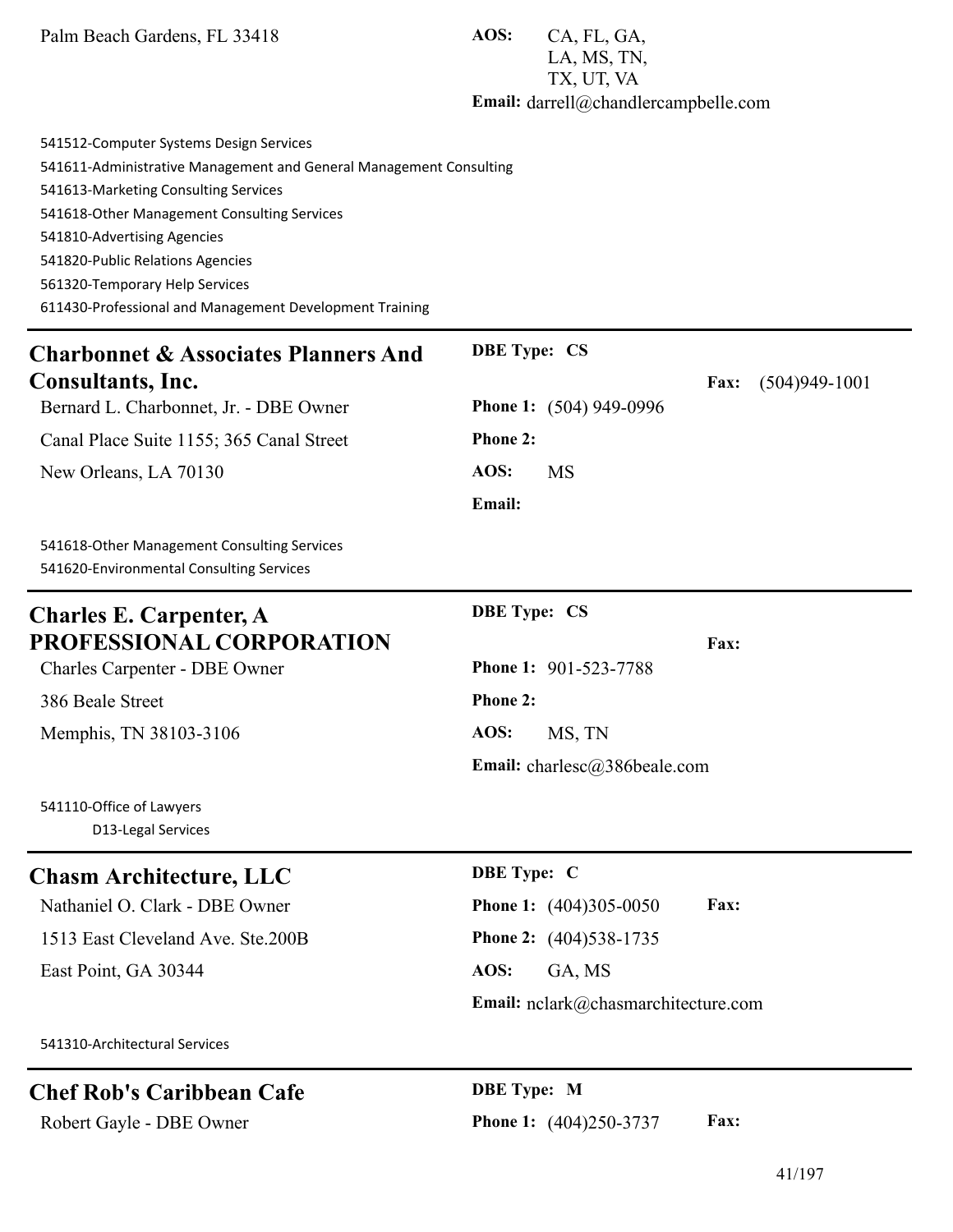5920 Roswell Road, A117 **Phone 2:** (770)318-2406 Sandy Springs, GA 30328 **AOS:** GA, MS **Email:** ragg3872@gmail.com 722410-Drinking Places (Alcoholic Beverages) 722513-Limited **Cherokee Brothers Services, LLC DBE Type: M** - DBE Owner **Phone 1: Fax:** 372 Monroe Road **Phone 2:** Hattiesburg, MS 39401-9761 **AOS:** MS

238150-Glass and Glazing Contractors 238210-Electrical Contractors and Other Wiring Installation Contractors A160-Electronic Repair 541512-Computer Systems Design Services D125-Computer Repair

| <b>Cherry Consulting of the Carolinas</b> | <b>DBE</b> Type: CS                         |             |
|-------------------------------------------|---------------------------------------------|-------------|
| Rebecca Cherry - DBE Owner                | Phone 1: (704)608-0399                      | <b>Fax:</b> |
| 6227 Gothic Court                         | <b>Phone 2:</b>                             |             |
| Charlotte, NC 28210                       | MS, NC, VA<br>AOS:                          |             |
|                                           | <b>Email:</b> $info@cherryconsultingnc.com$ |             |

541612-Human Resources Consulting Services 541614-Process, Physical Distribution and Logistics Consulting Services D55-Transportation Management 541690-Other Scientific and Technical Consulting Services D96-Safety consulting services

### **Chiefs Construction Company, LLC DBE Type: C**

2955 Cypress Creek Drive **Phone 2:** (228)257-1819

D'berville, MS 39540-8621 **AOS:** MS

**Email:**

Farrell Thomas - DBE Owner **Phone 1:** (228)324-0712 **Fax:**

**Email:** farrell@chiefsconstruction.com

236220-Commercial and Institutional Building Construction A5-Alteration and Renovation 236220 A2-Construction Management

# **Christopher King Enterprises, LLC** DBE Type: C

Christopher Delaney - DBE Owner **Phone 1:** (601)248-2442 **Fax:**

PO Box 1350 **Phone 2:** (601)395-2253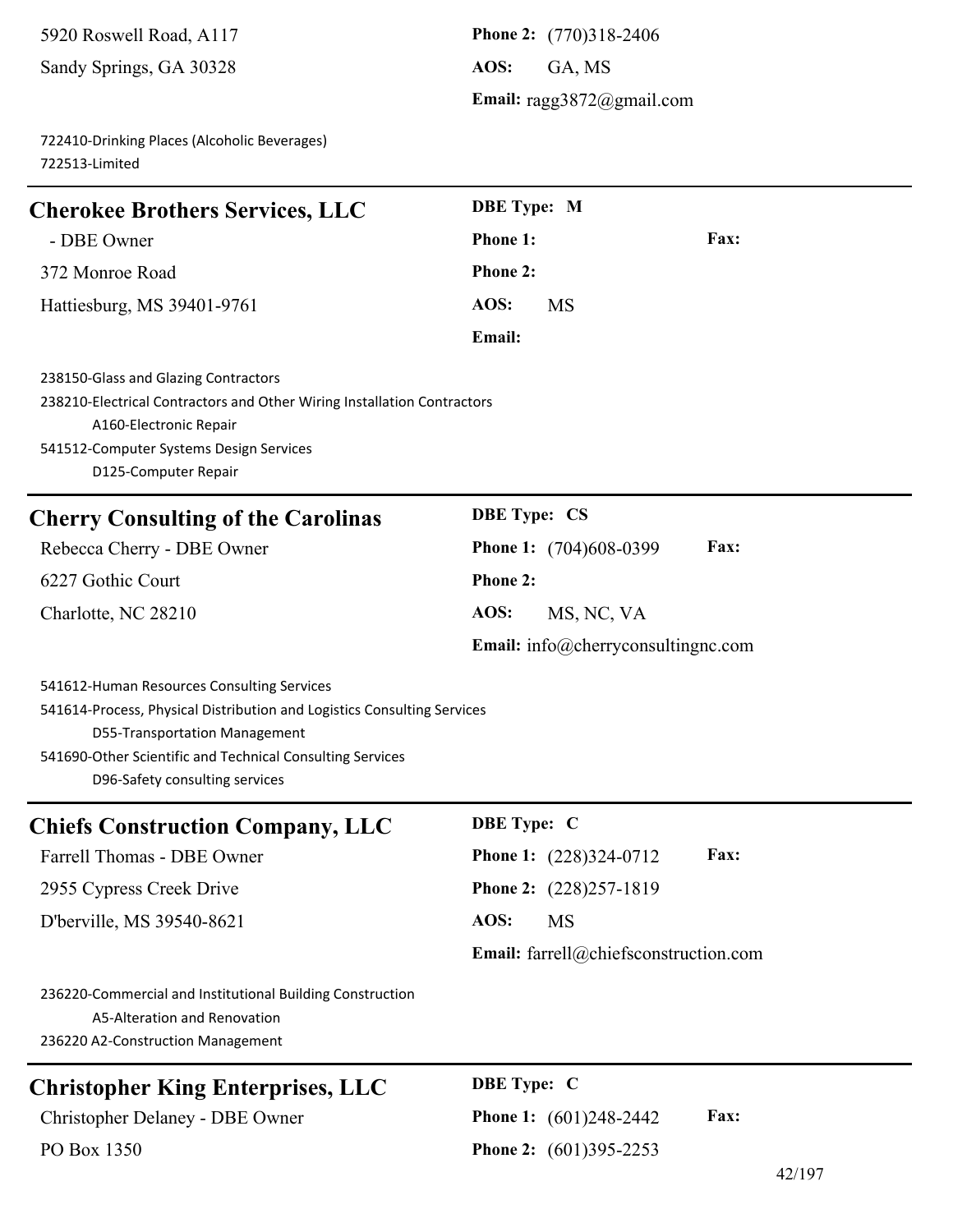### 561720-Janitorial Services 561730-Landscaping Services D110-Landscape care (only) D112-Mowing (only) D154-Lawn Maintenance

# **Civiltech, Inc. DBE Type: CS**

PO Box 12852 **Phone 2:** Jackson, MS 39236-2852 **AOS:** MS

541330-Engineering Services D15-Civil Engineering Services

### **Cleaning Experts, Inc. DBE Type: C**

1709-H Hillger Robinson Pkwy **Phone 2:** (256)770-7317 Oxford, AL 36203-1348 **AOS:** AL, MS

238310-Drywall and Insulation Contractors 238390-Other Building Finishing Contractors 238990-All Other Specialty Trade Contractors 561720-Janitorial Services 561730-Landscaping Services

# **Clifton Rankin Construction, LLC DBE Type: C**

786 River Road **Phone 2:** Fayette, MS 39069-4363 **AOS:** MS

237310-Highway, Street and Bridge Construction

A25-Asphalt Paving A26-Box Culverts

**Email:** chris.delaney@me.com

Elmore Moody - DBE Owner **Phone 1:** 601-713-1713 **Fax:** (601)713-1703 **Email:** emoody@civiltechinc.net

Kanada Simmons - DBE Owner **Phone 1:** (256)301-8515 **Fax: Email:** kanada@cleaningexpertsinc.com

Clifton Rankin - DBE Owner **Phone 1:** (601)597-4808 **Fax:** (601)786-0100 **Email:** rankinclifton@yahoo.com

A59-Underground Utility Work 237990-Other Heavy and Civil Engineering Construction A61-Drainage 238210-Electrical Contractors and Other Wiring Installation Contractors

A92-Residential/Commercial/Industrial electrical work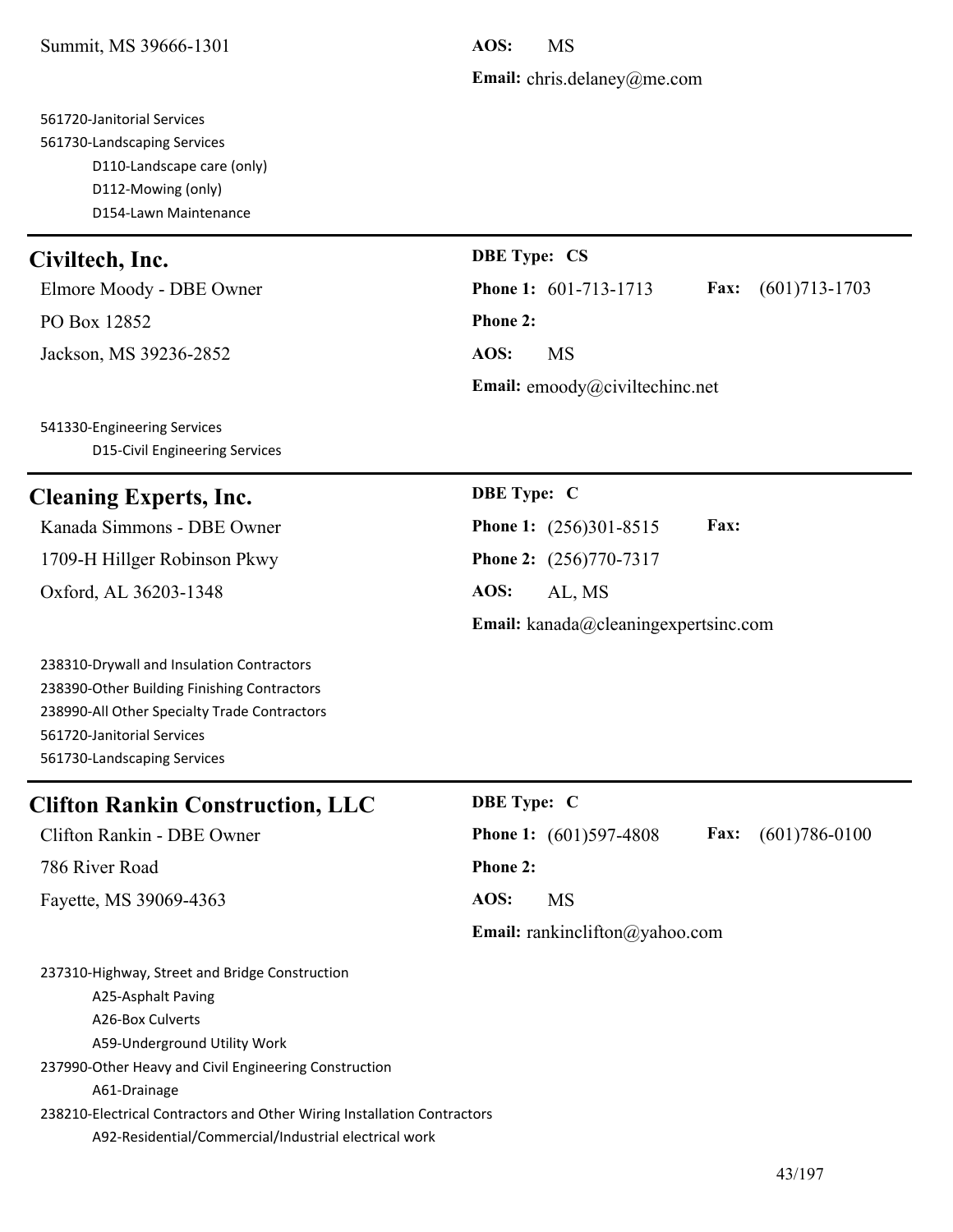| <b>Colette Holt &amp; Associates</b>                                                                                                                                                                                      | <b>DBE Type: CS</b>                      |                           |
|---------------------------------------------------------------------------------------------------------------------------------------------------------------------------------------------------------------------------|------------------------------------------|---------------------------|
| Colette Holt - DBE Owner                                                                                                                                                                                                  | <b>Phone 1:</b> (312)846-1438            | Fax:                      |
| 3350 Brunell Drive                                                                                                                                                                                                        | Phone 2: (773)255-6844                   |                           |
| Oakland, CA 94602                                                                                                                                                                                                         | AOS:<br>IL, MS                           |                           |
|                                                                                                                                                                                                                           | Email: colette.holte@choltlaw.com        |                           |
| 541110-Office of Lawyers<br>D12-Consulting Services<br>D13-Legal Services                                                                                                                                                 |                                          |                           |
| <b>Colom Construction Company, Inc.</b>                                                                                                                                                                                   | <b>DBE</b> Type: C                       |                           |
| - DBE Owner                                                                                                                                                                                                               | Phone 1:                                 | Fax:<br>$(662)837 - 3494$ |
| PO Box 414                                                                                                                                                                                                                | Phone 2:                                 |                           |
| Ripley, MS 38663-0414                                                                                                                                                                                                     | AOS:<br><b>MS</b>                        |                           |
|                                                                                                                                                                                                                           | Email:                                   |                           |
| 237110-Water and Sewer Line and Related Structures Construction<br>237310-Highway, Street and Bridge Construction<br>A26-Box Culverts<br>238910-Site Preparation Contractors<br>A102-Clearing and Grubbing<br>A40-Grading |                                          |                           |
| <b>ComSolutions, Inc.</b>                                                                                                                                                                                                 | <b>DBE</b> Type: M                       |                           |
| Laura Daniels - DBE Owner                                                                                                                                                                                                 | <b>Phone 1:</b> (636)530-7057            | Fax:                      |
| 15704 Cochester Road                                                                                                                                                                                                      | <b>Phone 2:</b>                          |                           |
| Tampa, FL 33647                                                                                                                                                                                                           | AOS:<br>MO, MS                           |                           |
|                                                                                                                                                                                                                           | Email: laura.daniels@comsolutionsusa.com |                           |
| 541512-Computer Systems Design Services<br>D42-Computer Software Consulting Services<br>D43-Information Technology Consulting Services                                                                                    |                                          |                           |
| Comcentia, LLC                                                                                                                                                                                                            | <b>DBE</b> Type: M                       |                           |
| - DBE Owner                                                                                                                                                                                                               | Phone 1:                                 | $(414)921-1831$<br>Fax:   |
| 1025 W Glen Oaks Lane, Ste. 102                                                                                                                                                                                           | <b>Phone 2:</b>                          |                           |
| Mequon, WI 53092-3372                                                                                                                                                                                                     | AOS:<br>WI, MS                           |                           |
|                                                                                                                                                                                                                           | Email:                                   |                           |
|                                                                                                                                                                                                                           |                                          |                           |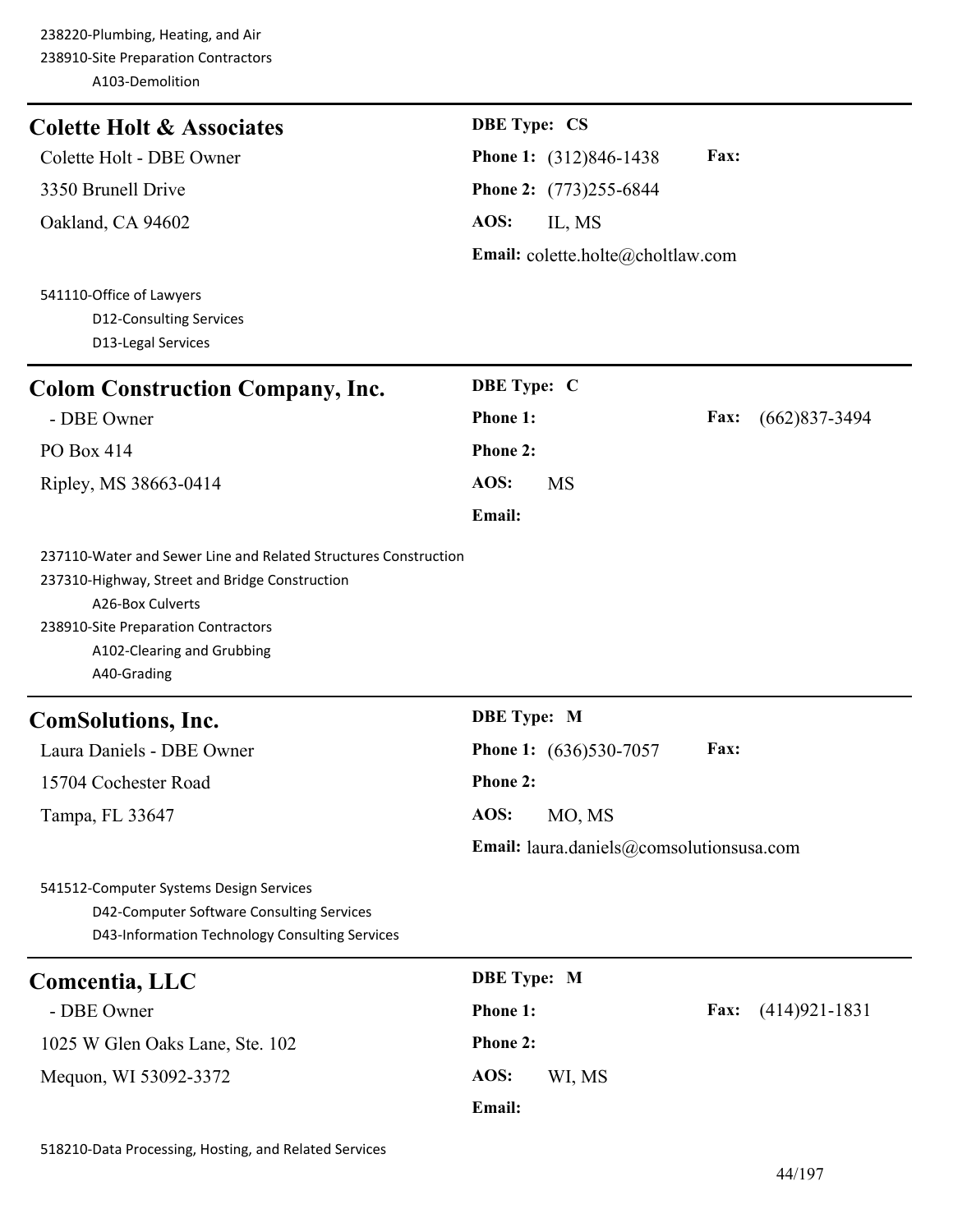# **Comer Capital Group, LLC** DBE Type: CS Brandon Comer - DBE Owner **Phone 1:** 769-257-5039 **Fax:** 1880 Lakeland Drive Suite C **Phone 2:** Jackson, MS 39216 **AOS:** MS **Email:** blcomer@comercapital.com

541611-Administrative Management and General Management Consulting

# **Commdex Consulting, LLC DBE Type: CS** Prince Niyyar - DBE Owner **Phone 1:** (770)908-1190 **Fax:** 2854 Arbor Springs Trace **Phone 2:** (678)938-4154 Tucker, GA 30084 **AOS:** GA, MD, MS **Email:** pniyyar@commdex.com 541519-Other Computer Related Services D144-Software Installation Services **Commercial Fabricators, Inc DBE Type: S** Richard J. Tucker - DBE Owner **Phone 1:** (828)465-1010 **Fax:** 2045 Industrial Dr. **Phone 2:** Newton, NC 28658 **AOS:** MS, NC **Email:** nrelliott@charter.net 332322-Sheet Metal Work B7-Miscellaneous Steel Fabrication **Commercial Interiors, Inc. DBE Type: M** Donna Heath - DBE Owner **Phone 1:** 228-452-9540 **Fax:** 4277 Espy Ave. **Phone 2:** Long Beach, MS 39560-9611 **AOS:** MS **Email:** donna@cidesigns.net 541410-Interior Design Services **Compass Solutions, LLC DBE Type: CS** Anthony Onyewuchi - DBE Owner **Phone 1:** 202-756-2226 **Fax:**

1401 K Street NW #802 **Phone 2:** 202-393-5574

Washington, DC 20005 **AOS:** DC, MS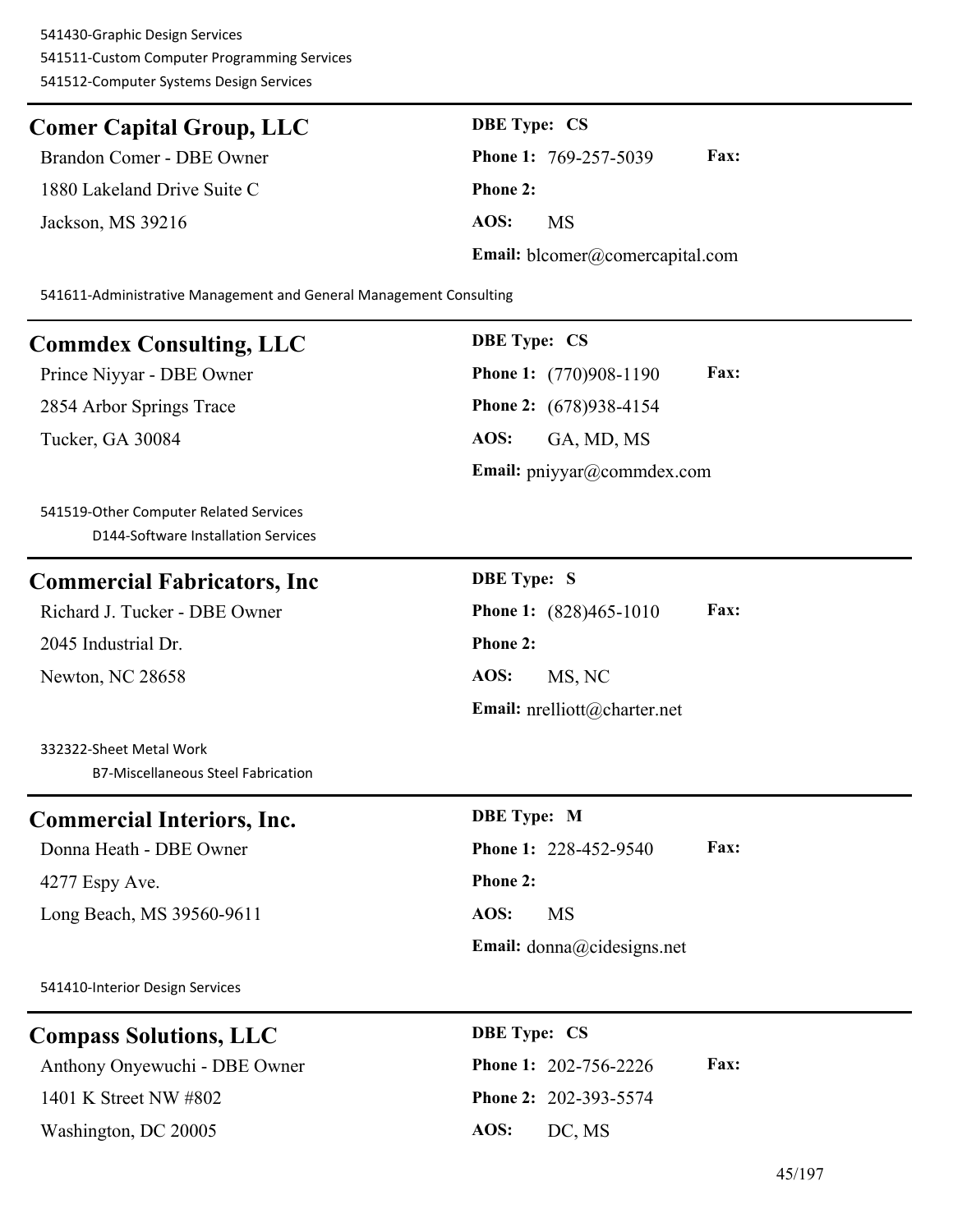541511-Custom Computer Programming Services 541513-Computer Facilities Management Services 541519-Other Computer Related Services

| <b>Complete 3 Tech Solutions, LLC</b>                                                                                                                                                                                                                                                                                                                                                                                                                                                                                                                                                                             | <b>DBE Type: CS</b>                                |
|-------------------------------------------------------------------------------------------------------------------------------------------------------------------------------------------------------------------------------------------------------------------------------------------------------------------------------------------------------------------------------------------------------------------------------------------------------------------------------------------------------------------------------------------------------------------------------------------------------------------|----------------------------------------------------|
| Christopher Charles White - DBE Owner                                                                                                                                                                                                                                                                                                                                                                                                                                                                                                                                                                             | Fax:<br>Phone 1: (205)251-5978                     |
| 1025 23rd St S Ste. 210                                                                                                                                                                                                                                                                                                                                                                                                                                                                                                                                                                                           | Phone 2:                                           |
| Birmingham, AL 35205-2463                                                                                                                                                                                                                                                                                                                                                                                                                                                                                                                                                                                         | AOS:<br>AL, MS                                     |
|                                                                                                                                                                                                                                                                                                                                                                                                                                                                                                                                                                                                                   | Email: cwhite@complete3tech.com                    |
| 541430-Graphic Design Services<br>541511-Custom Computer Programming Services<br>541512-Computer Systems Design Services<br>541611-Administrative Management and General Management Consulting<br>541613-Marketing Consulting Services<br>561110-Office Administrative Services                                                                                                                                                                                                                                                                                                                                   |                                                    |
| <b>Concrete Constructors Southeast, Inc.</b>                                                                                                                                                                                                                                                                                                                                                                                                                                                                                                                                                                      | <b>DBE</b> Type: C                                 |
| D. Andre Brown - DBE Owner                                                                                                                                                                                                                                                                                                                                                                                                                                                                                                                                                                                        | Phone 1: 601-707-8234<br>$(866)903 - 7896$<br>Fax: |
| 1888 Main Street, Suite #C148                                                                                                                                                                                                                                                                                                                                                                                                                                                                                                                                                                                     | <b>Phone 2:</b>                                    |
| Madison, MS 39110-6337                                                                                                                                                                                                                                                                                                                                                                                                                                                                                                                                                                                            | AOS:<br><b>MS</b>                                  |
|                                                                                                                                                                                                                                                                                                                                                                                                                                                                                                                                                                                                                   | <b>Email:</b> rduren@ibcconstruction.net           |
| 237310-Highway, Street and Bridge Construction<br>A26-Box Culverts<br>A49-Minor concrete<br>A55-Storm inlets<br>237990-Other Heavy and Civil Engineering Construction<br>238110-Poured Concrete Foundation and Structure Contractors<br>A131-Concrete Flatwork<br>238910-Site Preparation Contractors<br>A103-Demolition<br>A105-Excavation<br>A129-Wrecking<br>484220-Specialized Freight (except used good) Trucking<br>541690-Other Scientific and Technical Consulting Services<br>D135-Sewer System Inspection & Data System<br>D136-Digital Sewer Inspections<br>D137-Sanitary System Testing & Inspections |                                                    |
| <b>Condall Consulting Group</b>                                                                                                                                                                                                                                                                                                                                                                                                                                                                                                                                                                                   | <b>DBE Type: CS</b>                                |
| Sharmaine James - DBE Owner                                                                                                                                                                                                                                                                                                                                                                                                                                                                                                                                                                                       | Phone 1: 504-592-4000<br>Fax:                      |
| P.O. Box 13181                                                                                                                                                                                                                                                                                                                                                                                                                                                                                                                                                                                                    | Phone 2: 504-460-0574                              |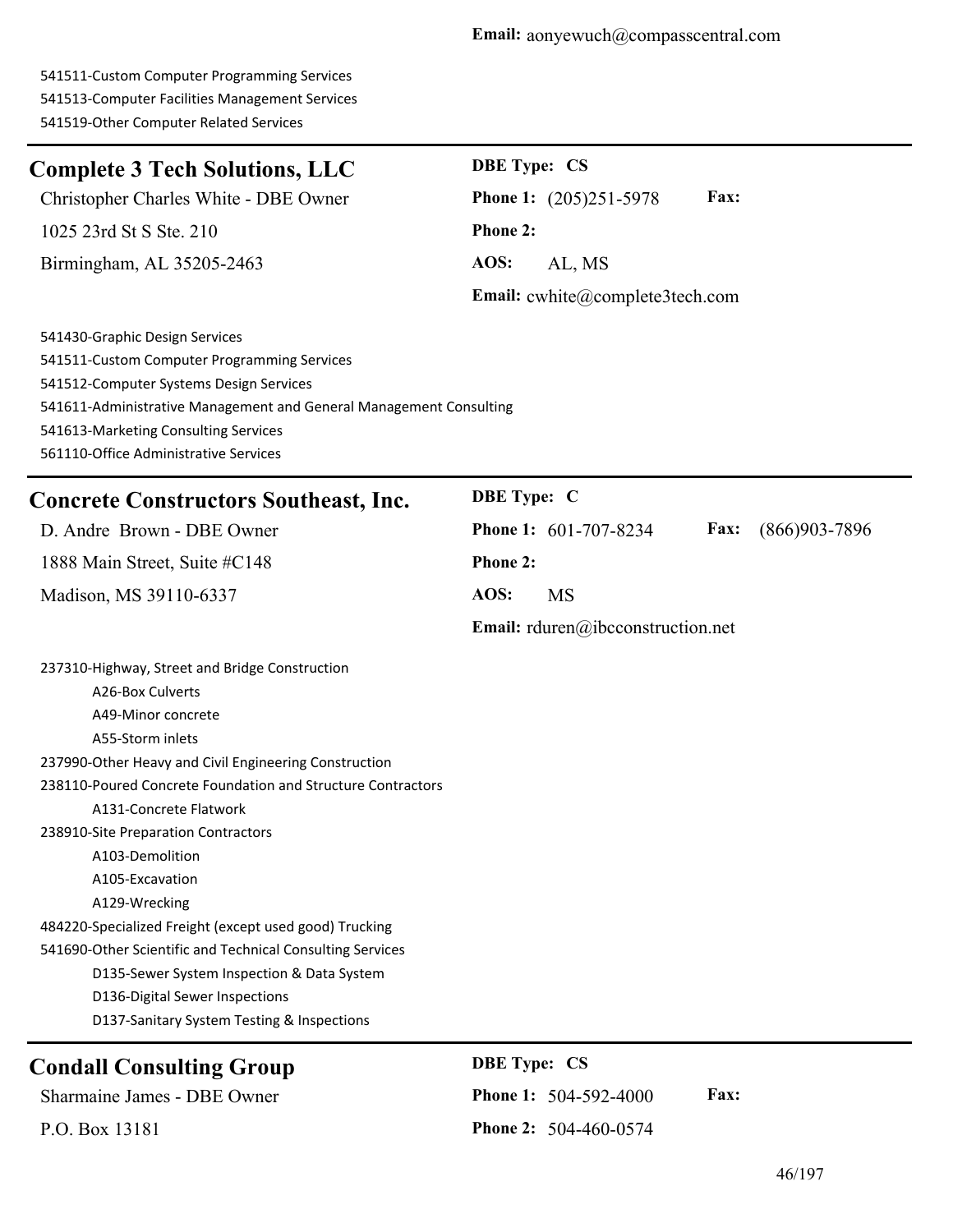New Orleans, LA 70185 **AOS:** AL, CA, FL,

GA, LA, MS, NM, TX **Email:** sajames@condall.com

541611-Administrative Management and General Management Consulting

D52-Management Consulting

541618-Other Management Consulting Services

D57-Construction Consulting and Management D61-Program Management 541620-Environmental Consulting Services D71-Environmental Impact Assessments, Phase I, II D79-Natural Resources Planning

D87-Waste Water

### **Consouth, Inc. DBE Type: C**

| $\sim$ 0 m $\sim$ 0 m $\sim$ 1.1 m $\sim$ 0 m $\sim$ |                                             |             |
|------------------------------------------------------|---------------------------------------------|-------------|
| Jason Baker - DBE Owner                              | <b>Phone 1:</b> $(404)593-6018$             | <b>Fax:</b> |
| PO Box 678                                           | <b>Phone 2:</b> (770)679-9674               |             |
| Convers, GA 30012-0678                               | AOS: GA, MS                                 |             |
|                                                      | <b>Email:</b> jason@consouthcontracting.com |             |

238110-Poured Concrete Foundation and Structure Contractors 238910-Site Preparation Contractors 484220-Specialized Freight (except used good) Trucking 484230-Specialized Freight (except Used Goods) Trucking, Long

# **Construction Plus DBE Type: C**

PO Box 4344 **Phone 2:** (601)693-2000 Meridian, MS 39304 **AOS:** MS

Earl Logan, Sr. - DBE Owner **Phone 1:** (601)938-5769 **Fax: Email:** earllogan@bellsouth.net

237990-Other Heavy and Civil Engineering Construction A61-Drainage 238910-Site Preparation Contractors A105-Excavation 484110-General Freight Trucking, Local

# **Construction Specialists, LLC DBE Type: C**

5965 Hwy 18W, Suite 309 **Phone 2:** (601)927-3962 Jackson, MS 39209-9233 **AOS:** MS

Darrel McQuirter - DBE Owner **Phone 1:** (769)216-3757 **Fax: Email:** csllc558@gmail.com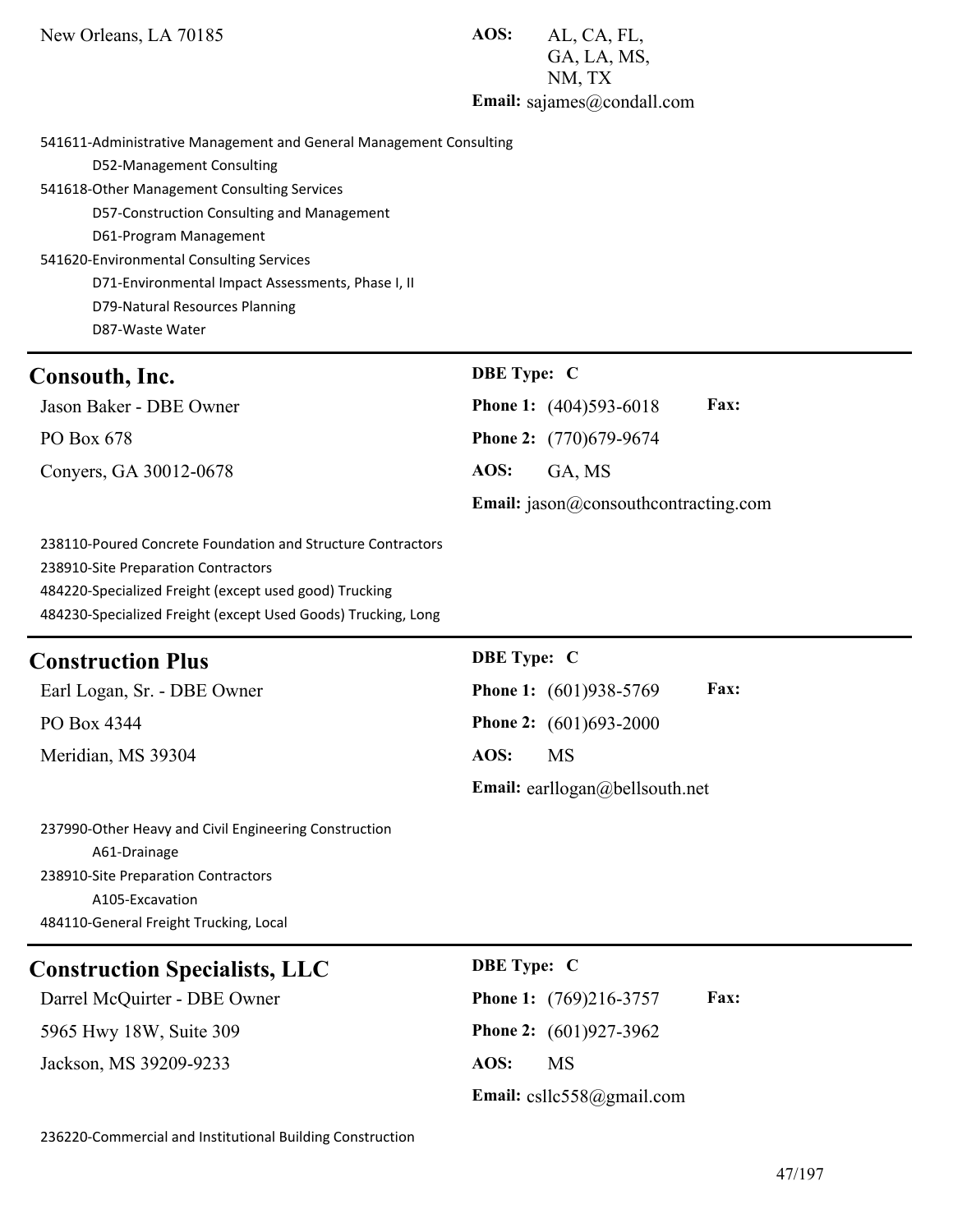| <b>Contente Consulting, Inc.</b> | <b>DBE</b> Type: CS                          |
|----------------------------------|----------------------------------------------|
| Contente Terry - DBE Owner       | <b>Fax:</b><br><b>Phone 1:</b> (404)808-9916 |
| PO Box 28162                     | <b>Phone 2:</b>                              |
| Atlanta, GA 30358                | AOS:<br>GA, MS                               |
|                                  | Email: cterry@contenteconsulting.com         |

541611-Administrative Management and General Management Consulting D168-Urban Planning Consulting

| <b>Cook Development, LLC</b>                              | <b>DBE</b> Type: C                           |
|-----------------------------------------------------------|----------------------------------------------|
| Lindsey Curtis Cook - DBE Owner                           | <b>Fax:</b><br><b>Phone 1:</b> (662)631-0037 |
| 20395 Old Houston Road                                    | <b>Phone 2:</b> $(662)436-4090$              |
| Aberdeen, MS 39730-8551                                   | AOS:                                         |
|                                                           | <b>Email:</b> cookdevelopmentllc@gmail.com   |
| 236220-Commercial and Institutional Building Construction |                                              |
| A121-Framing Residential Construction                     |                                              |
| A6-Drywall                                                |                                              |
| A7-Flooring                                               |                                              |
| 238130-Framing Contractors                                |                                              |
| 238160-Roofing Contractors                                |                                              |
| Coover-Clark & Associates, dba                            | <b>DBE</b> Type: C                           |

**CooverClark** Carol Coover-Clark - DBE Owner **Phone 1:** 303-783-0040 1936 Market Street **Phone 2:** 303-522-4523 Denver, CO 80202 **AOS:** CO, MS

**Email:** carol@cooverclark.com

541310-Architectural Services

# **Cor-Bits Coring & Cutting, LLC DBE Type: C**

1124 Weems Street **Phone 2:** (901)301-5900

Pearl, MS 39208-6256 **AOS:** MS, TN

Melissa Corbett - DBE Owner **Phone 1:** (601)932-0882 **Fax:** (601)932-0630 **Email:** mcorbett@cor-bits.com

**Fax:**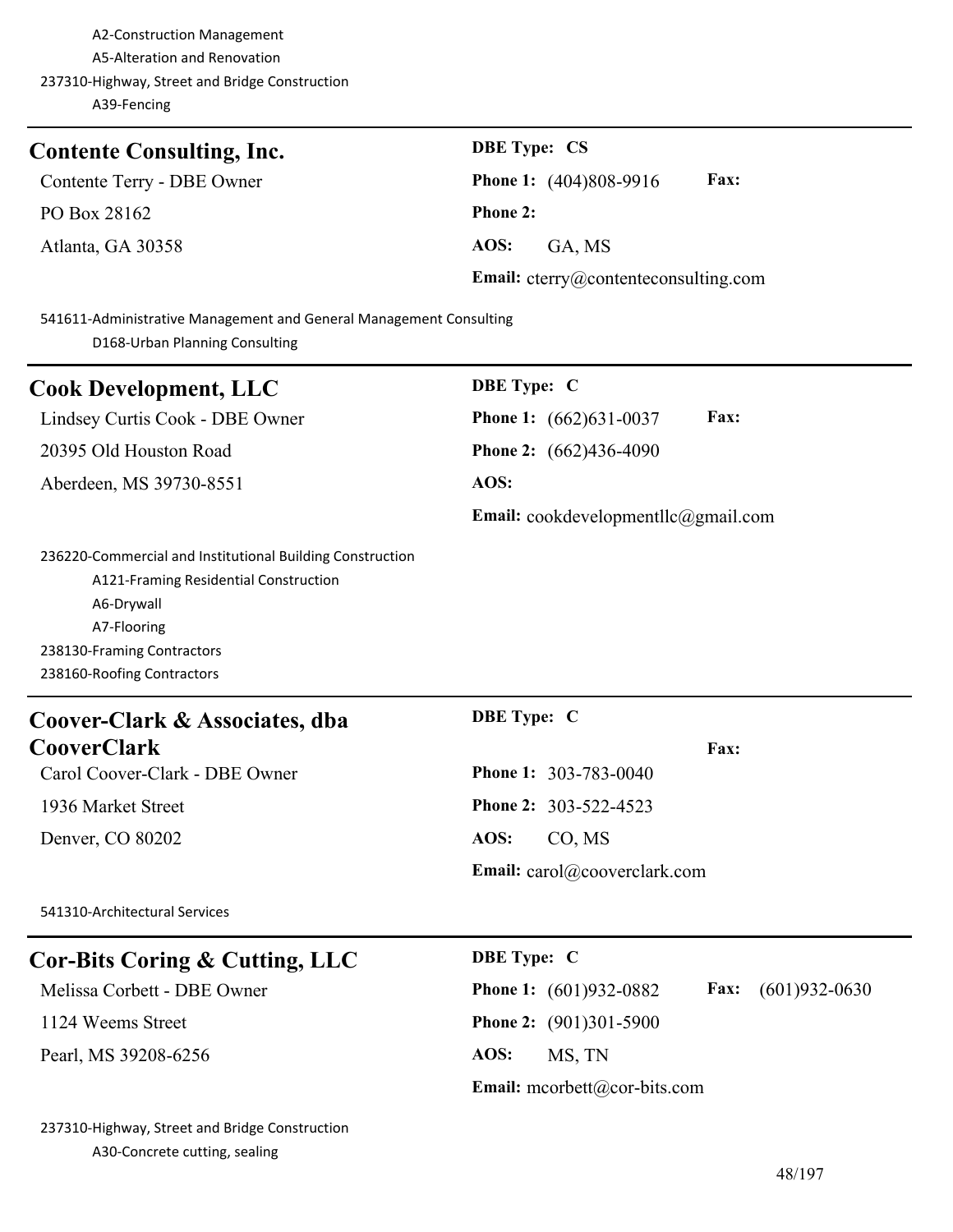### **Core Industrials, LLC DBE Type: S**

Cynthia Sdregas/Irene Pizanias - DBE Owner **Phone 1:** (330)719-6063 **Fax:** 3944 Cooper Road **Phone 2:** (844)937-2673 Lowellville, OH 44436-9733 **AOS:** OH, MS

**Email:** lmcore9@gmail.com

424950-Paint, Varnish, and Supplies Merchant Wholesalers

## **Cornerstone Appraisal & Real Estate DBE Type: M**

Byram, MS 39272 **AOS:** MS

524210-Insurance Agencies and Brokerages 531320-Offices of Real Estate Appraisers

### **Cornerstone Construction & Development, LLC**

Curtis Robinson - DBE Owner **Phone 1:** (601)260-2285

P O Box 720092 **Phone 2:**

Byram, MS 39272 **AOS:** MS

Curtis Robinson - DBE Owner **Phone 1:** (601)260-2285 **Fax:** 308 Maurice Cove **Phone 2:** (601)371-0067 **Email:** 4curtis@comcast.net

# **DBE Type: C**

**Email:** 4curtis@comcast.net

236220-Commercial and Institutional Building Construction

# **Cornerstone Engineering, LLC DBE Type: CS**

911 Live Oak Drive **Phone 2:** Clinton, MS 39056-3622 **AOS:** MS

Mauricka McKenzie - DBE Owner **Phone 1:** (601)941-9599 **Fax:** (601)861-4929 **Email:** mmckenzie@cornerstoneengllc.com

**Fax:**

**Fax:**

541330-Engineering Services D15-Civil Engineering Services

# **Corporate Environmental Risk Management, LLC**

Albert Edwards - DBE Owner **Phone 1:** (678)999-0173

1990 Lakeside Parkway, Ste. 300 **Phone 2:**

# **DBE Type: CS**

Tucker, GA 30084 **AOS:** AL, GA, LA, MS, TN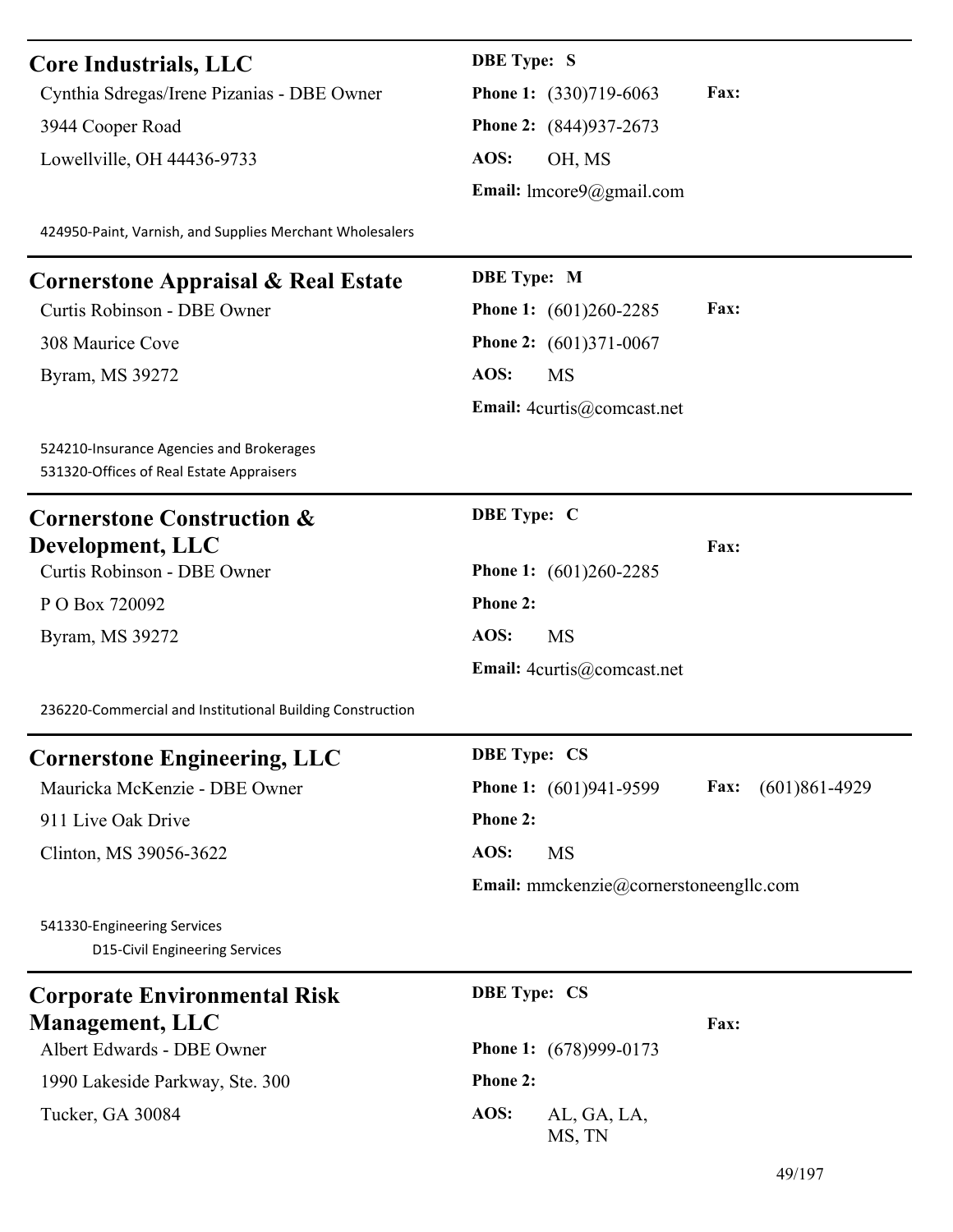# **Corporate Interiors of Alabama, LLC DBE Type: M** Gail Cox - DBE Owner **Phone 1:** (205)903-0177 **Fax:** 105 Vulcan Road **Phone 2:** Birmingham, AL 35209-4701 **AOS:** AL, MS **Email:** gcox@ciainteriors.com 238390-Other Building Finishing Contractors 425120-Wholesale Trade Agents and Brokers **Cotton Management Group, LLC DBE Type: C** Jerry Griffith - DBE Owner **Phone 1:** (601)850-2353 **Fax:** 603 9th Ave SE **Phone 2:** (601)850-2805 Magee, MS 39111-3813 **AOS:** MS **Email:** griffithjerry71@yahoo.com 484110-General Freight Trucking, Local 541614-Process, Physical Distribution and Logistics Consulting Services D53-Logistics Consulting Services D55-Transportation Management **Counter Technology, Incorporated DBE Type: M** Santos Garza - DBE Owner **Phone 1:** (301) 907-0127 **Fax:** 20410 Observation Dr., Ste 203 **Phone 2:** Germantown, MD 20876 **AOS:** MD, MS **Email:** san@cticonsulting.org 541490-Other Specialized Design Services 541512-Computer Systems Design Services D46-Security Program Design/Management **Creative Consultant DBE Type: CS** Betty J. Perry - DBE Owner **Phone 1:** (601)919-1330 **Fax:** 139 Westlake Dr. **Phone 2:** (601)201-4429 Brandon, MS 39049 **AOS:** MS **Email:** bjpretiree1@comcast.net 722320-Caterers

# **Crochen & Associates, LLC DBE Type: M**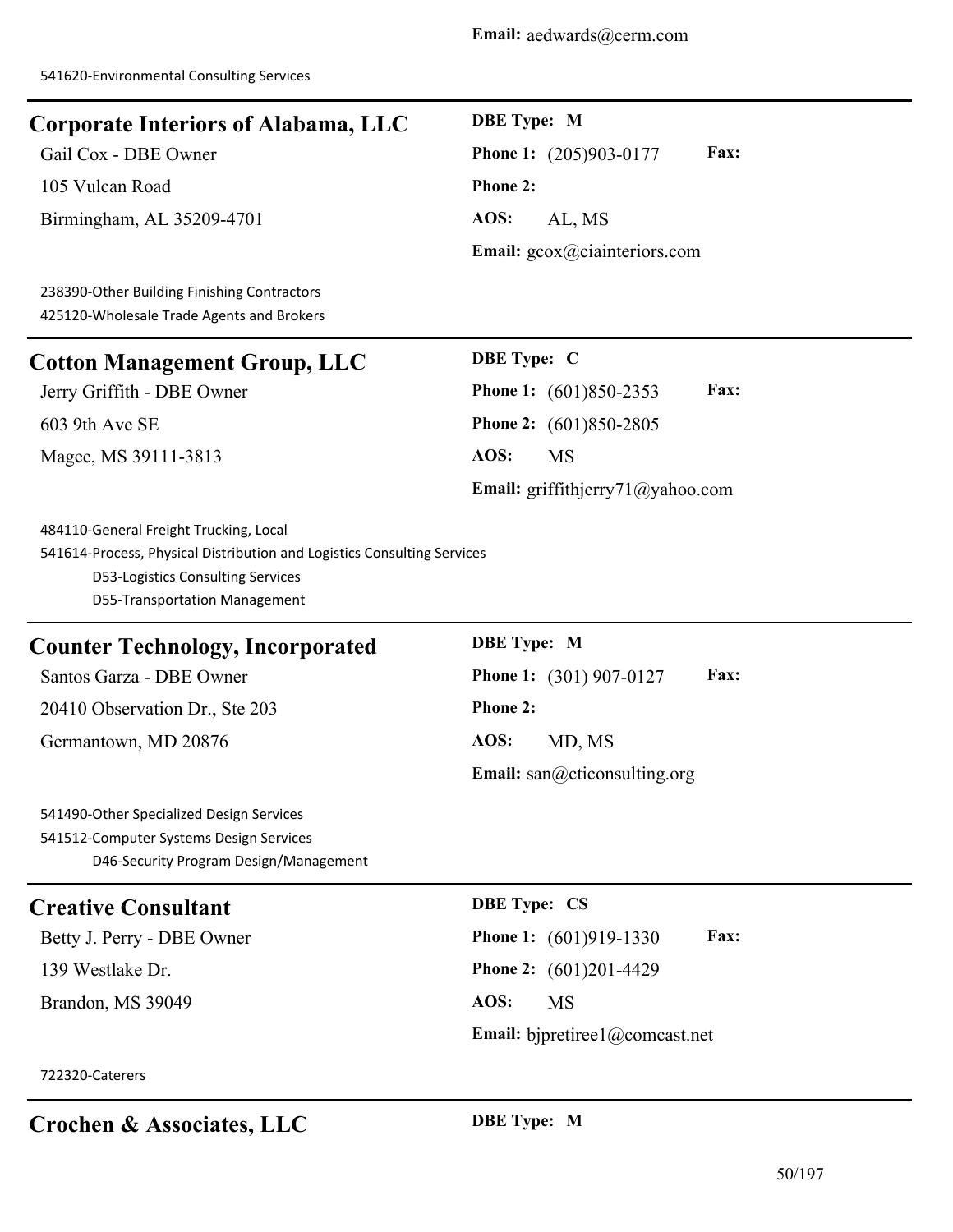Fredrick Crochen - DBE Owner **Phone 1:** 205-563-1941 PO Box 190514 **Phone 2:** Birmingham, AL 35219 **AOS:** AL, MS, TN **Email:** fred.crochen@gmail.com 531210-Offices of Real Estate Agents and Brokers 531320-Offices of Real Estate Appraisers **Cromedy Construction Corporation DBE Type: C** Bill Cromedy - DBE Owner **Phone 1:** (215)437-7606 **Fax:** 5702 Newton Avenue **Phone 2:** Philadelphia, PA 19120-1619 **AOS:** PA, MS **Email:** bcromedy@cromedyconstruction.com 238220-Plumbing,Heating, and Air A138-Conditioning Contractors-HVAC contractors **Cross Management Services, Inc. DBE Type: CS** Carla Y. Cross - DBE Owner **Phone 1:** (414)877-3205 **Fax:** 315 W Court Street, Ste. 200 **Phone 2:** (414)807-5920 Milwaukee, WI 53212-3844 **AOS:** WI, MS **Email:** ccross@cross-management.com 541611-Administrative Management and General Management Consulting D50-DBE Program Planning D52-Management Consulting **Cross Rhodes Reprographics Inc DBE Type: M** Elmer Rhodes - DBE Owner **Phone 1:** 985-273-3200 **Fax:** 68467 Highway 59, Ste #1 **Phone 2:** 314-657-8282 Mandeville, LA 70471 **AOS:** LA, MS **Email:** erhodes@x-rhodes.com 323111-Commercial Printing (except Screen and Books) 561410-Document Preparation Services **Crown Consulting Group, LLC DBE Type: CS**

51855 Robert White Road **Phone 2:** Bay Minette, AL 36507-8844 **AOS:** AL, MS

Felisa Williams - DBE Owner **Phone 1:** (251)942-4838 **Fax: Email:** felisaccg@gmail.com

**Fax:**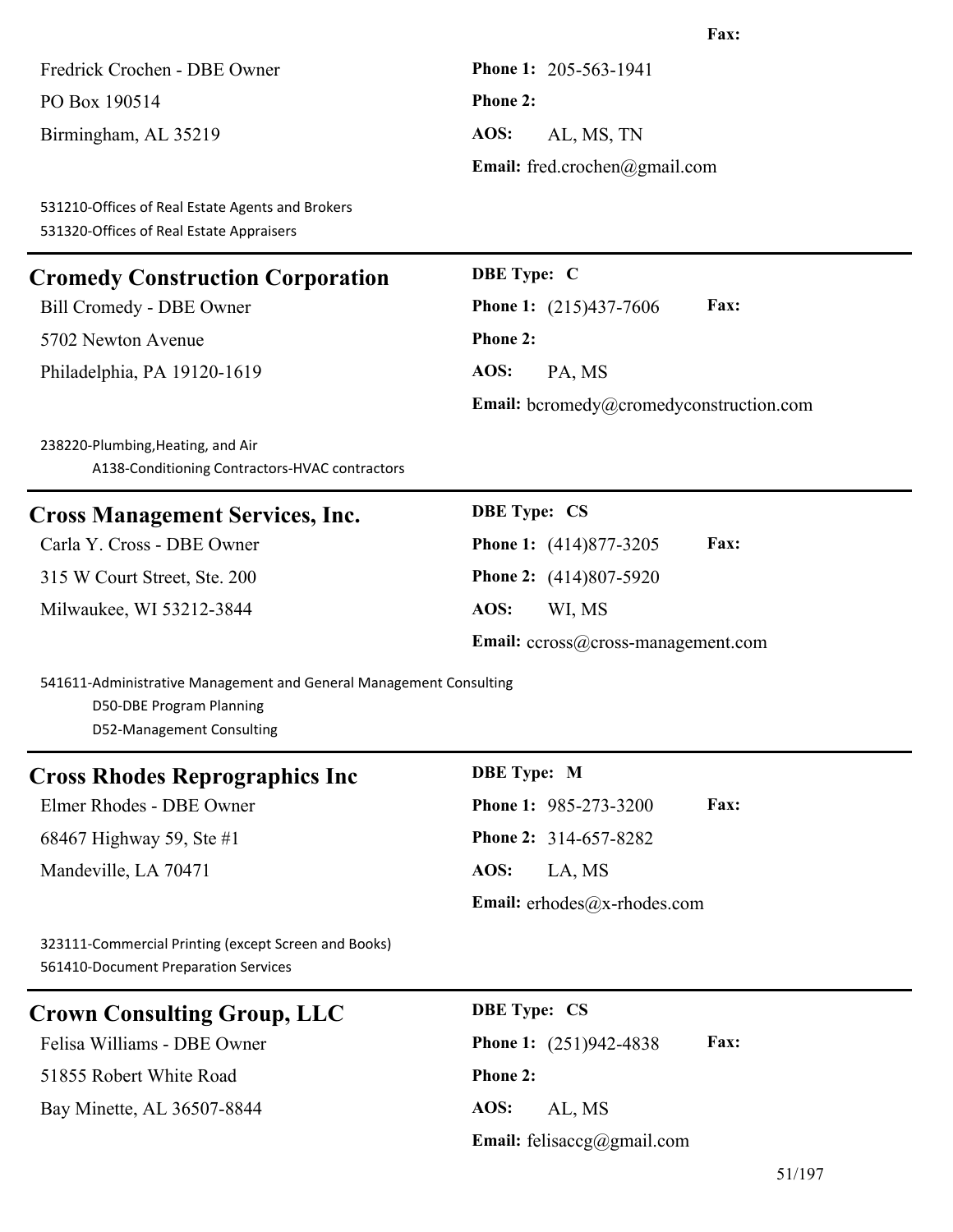541690-Other Scientific and Technical Consulting Services D138-Security Consulting Services D96-Safety consulting services

| <b>Crown Engineering, PLLC</b>                                                                                                                                                                                                                                                                                                     | <b>DBE Type: CS</b>                              |
|------------------------------------------------------------------------------------------------------------------------------------------------------------------------------------------------------------------------------------------------------------------------------------------------------------------------------------|--------------------------------------------------|
| Calvin Dean - DBE Owner                                                                                                                                                                                                                                                                                                            | Fax:<br>Phone 1: (601)713-4346                   |
| PO Box 16812                                                                                                                                                                                                                                                                                                                       | Phone 2:                                         |
| Jackson, MS 39236                                                                                                                                                                                                                                                                                                                  | AOS:<br><b>MS</b>                                |
|                                                                                                                                                                                                                                                                                                                                    | Email: $cdean@crowneng.net$                      |
| 541330-Engineering Services<br><b>D15-Civil Engineering Services</b>                                                                                                                                                                                                                                                               |                                                  |
| <b>Crystal Clear Computer Solutions, LLC</b>                                                                                                                                                                                                                                                                                       | <b>DBE</b> Type: M                               |
| Trever Simes - DBE Owner                                                                                                                                                                                                                                                                                                           | Phone 1: 901-209-2227<br>Fax:                    |
| 8869 Centre St. Suite B3                                                                                                                                                                                                                                                                                                           | Phone 2: 662-404-4701                            |
| Southaven, MS 38671                                                                                                                                                                                                                                                                                                                | AOS:<br><b>MS</b>                                |
|                                                                                                                                                                                                                                                                                                                                    | Email: trever@crystalclearcomputerssolutions.com |
| 541511-Custom Computer Programming Services                                                                                                                                                                                                                                                                                        |                                                  |
| <b>CurtMont Global Services, Inc. dba</b>                                                                                                                                                                                                                                                                                          | <b>DBE Type: CS, M</b>                           |
| <b>Global Diaspora Group</b>                                                                                                                                                                                                                                                                                                       | Fax:                                             |
| Curtiss Stancil - DBE Owner                                                                                                                                                                                                                                                                                                        | Phone 1: 804-982-9349                            |
| 9460 Amberdale Dr. Ste. G-3                                                                                                                                                                                                                                                                                                        | Phone 2: 804-739-7260                            |
| Chesterfield, VA 23236                                                                                                                                                                                                                                                                                                             | AOS:<br>MS, VA                                   |
|                                                                                                                                                                                                                                                                                                                                    | <b>Email:</b> cstancil@curtmontglobal.com        |
| 541611-Administrative Management and General Management Consulting<br>541614-Process, Physical Distribution and Logistics Consulting Services<br>D55-Transportation Management<br>541618-Other Management Consulting Services<br>D61-Program Management<br>561311-Employment Placement Agencies<br>722310-Food Service Contractors |                                                  |
| <b>Cylvale, LLC</b>                                                                                                                                                                                                                                                                                                                | <b>DBE</b> Type: M                               |
| Sean Burreal - DBE Owner                                                                                                                                                                                                                                                                                                           | Fax:<br>Phone 1: (214)210-0227                   |
| 11240 Chaucer Dr.                                                                                                                                                                                                                                                                                                                  | <b>Phone 2:</b>                                  |
| Frisco, TX 75035-7782                                                                                                                                                                                                                                                                                                              | AOS:<br>TX, MS                                   |
|                                                                                                                                                                                                                                                                                                                                    | Email: sburreal@cylvale.com                      |

522320-Financial Transactions Processing, Reserve, and Clearinghouse Activities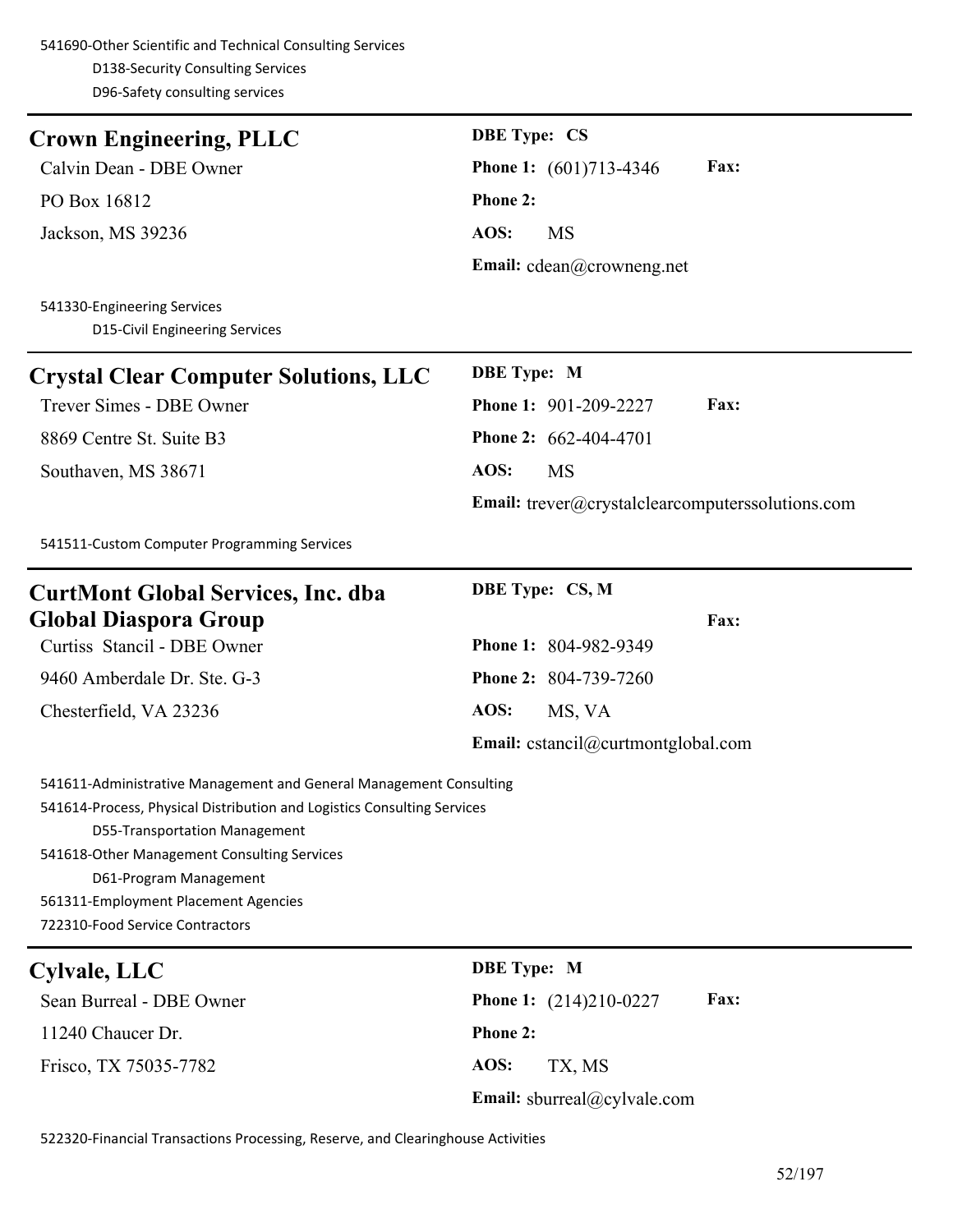| <b>Cypress Environmental Services, LLC</b>                         | <b>DBE</b> Type: C                           |
|--------------------------------------------------------------------|----------------------------------------------|
| Cynthia Henderson - DBE Owner                                      | <b>Fax:</b><br><b>Phone 1:</b> (228)596-2708 |
| PO Box 1168                                                        | Phone 2: (228)596-1580                       |
| Biloxi, MS 39533                                                   | AOS:                                         |
|                                                                    | Email: chenderson@cypress-environmental.com  |
| 115310-Support Activities for Forestry                             |                                              |
| J1-Herbicide Application                                           |                                              |
| 541330-Engineering Services                                        |                                              |
| D152-Stormwater Design                                             |                                              |
| D16-Construction Engineering Services                              |                                              |
| D20-Environmental Engineering Services                             |                                              |
| 541360-Geophysical Surveying and Mapping Services                  |                                              |
| <b>D28-GIS Services</b>                                            |                                              |
| D29-Photogrammetry Remote Sensing                                  |                                              |
| D31-Digital Mapping                                                |                                              |
| 541611-Administrative Management and General Management Consulting |                                              |
| D51-Land Use Planning Services                                     |                                              |
| 541620-Environmental Consulting Services                           |                                              |
| 541690-Other Scientific and Technical Consulting Services          |                                              |
| D94-Hydrologic and hydraulic engineering                           |                                              |
| 561410-Document Preparation Services                               |                                              |
| D105-Grant Writing                                                 |                                              |
| 562910-Remediation Services                                        |                                              |
| D120-Site Restoration                                              |                                              |
| D122-Storm Water Management                                        |                                              |

# **D C Ingram Transport, LLC DBE Type: M**

2620 Bryce Cove **Phone 2:** (662)612-0632 Horn Lake, MS 38637 **AOS:** MS

DePriest Ingram - DBE Owner **Phone 1:** (662)501-0299 **Fax: Email:** depriest@dcingramtransport.com

484110-General Freight Trucking, Local

|  | DAP Resources, Inc. |  |
|--|---------------------|--|
|--|---------------------|--|

PO Box 330813 **Phone 2:** Nashville, TN 37203 **AOS:** TN, MS

**DBE Type: CS** Pat Downs - DBE Owner **Phone 1:** (615)400-7496 **Fax: Email:** dapn2now@gmail.com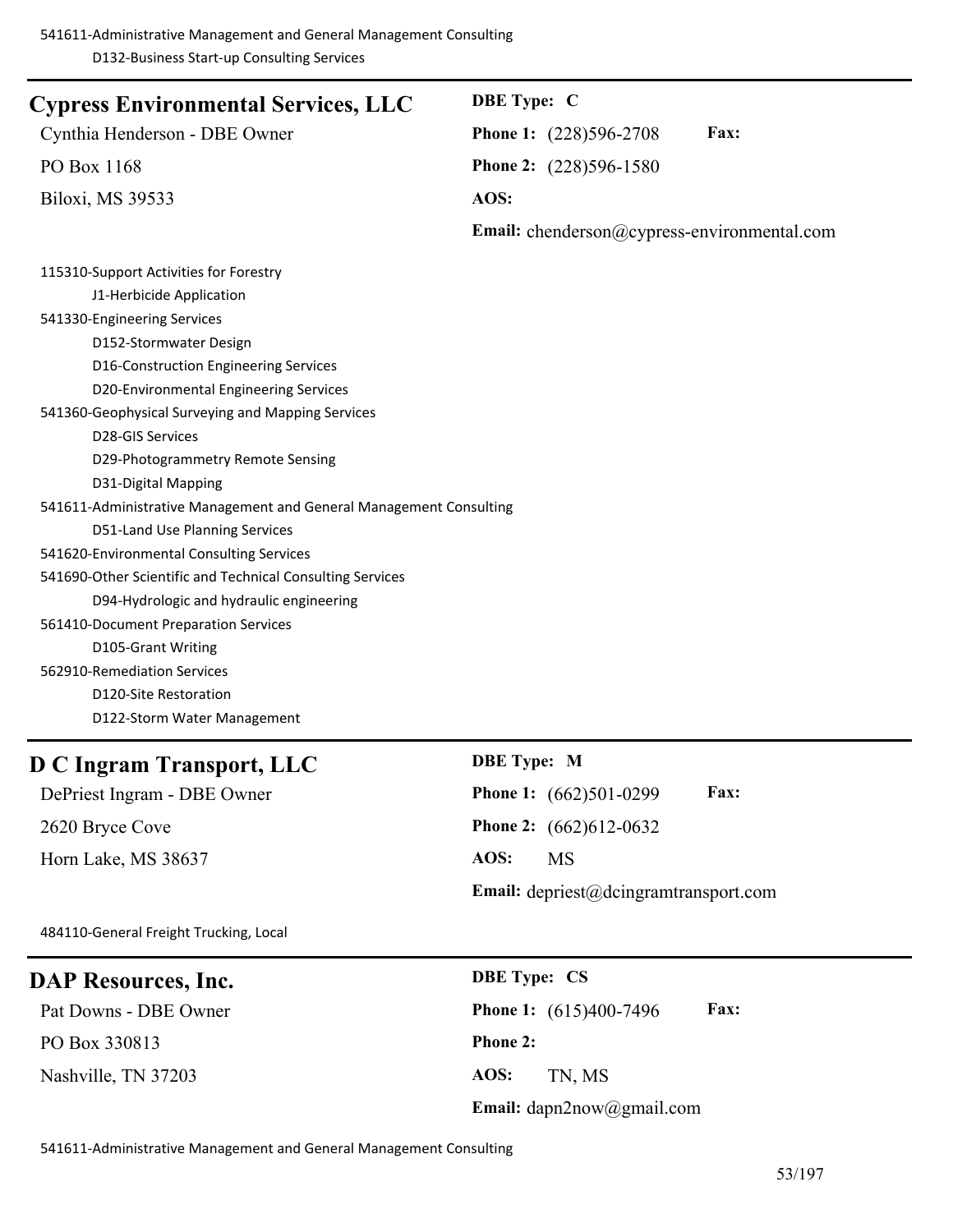D124-Civil Rights Program Administration D132-Business Start-up Consulting Services D50-DBE Program Planning D52-Management Consulting

| <b>DBE Consulting, LLC</b>      | <b>DBE</b> Type: CS                          |
|---------------------------------|----------------------------------------------|
| Kimberly D. Griffin - DBE Owner | <b>Fax:</b><br><b>Phone 1:</b> (404)966-3573 |
| 3352 Oak Drive                  | <b>Phone 2:</b> (404)567-5817                |
| Convers, GA 30013               | GA. MS<br>AOS:                               |
|                                 | Email: $kgriffin@deconsulting.com$           |

541611-Administrative Management and General Management Consulting D50-DBE Program Planning 812112-Beauty Salons 812113-Nail Salons 812199-Other Personal Care Services

# **DBE Plans and Goal Preparation Services** Anita H. Dougherty - DBE Owner **Phone 1:** 817-594-7283 210 Lake Hollow Dr. **Phone 2:**

Weatherford, TX 76087 **AOS:** MS, TX

**DBE Type: CS**

**Email:** ahdough@hotmail.com

**Fax:**

541611-Administrative Management and General Management Consulting

| <b>DCD Construction, Inc.</b> | <b>DBE</b> Type: C                                           |
|-------------------------------|--------------------------------------------------------------|
| Elliot Davis - DBE Owner      | <b>Phone 1:</b> (228)872-8060<br><b>Fax:</b> $(228)872-0709$ |
| 6512 Rose Farm Road           | <b>Phone 2:</b>                                              |
| Ocean Springs, MS 39564-9301  | AOS:<br><b>MS</b>                                            |
|                               | <b>Email:</b> decoconcrete@aol.com                           |
|                               |                                                              |

237110-Water and Sewer Line and Related Structures Construction

237310-Highway, Street and Bridge Construction

A31-Concrete paving

A33-Curb and Gutter

237990-Other Heavy and Civil Engineering Construction

A61-Drainage

238990-All Other Specialty Trade Contractors

| <b>DEM Development Corporation, Inc.</b> | <b>DBE</b> Type: C                             |
|------------------------------------------|------------------------------------------------|
| Eugene Roberson, Jr - DBE Owner          | <b>Fax:</b><br><b>Phone 1:</b> $(407)294-4717$ |
| P O Box 680446                           | Phone 2:                                       |
| Orlando, FL 32868                        | AOS:<br>FL. MS                                 |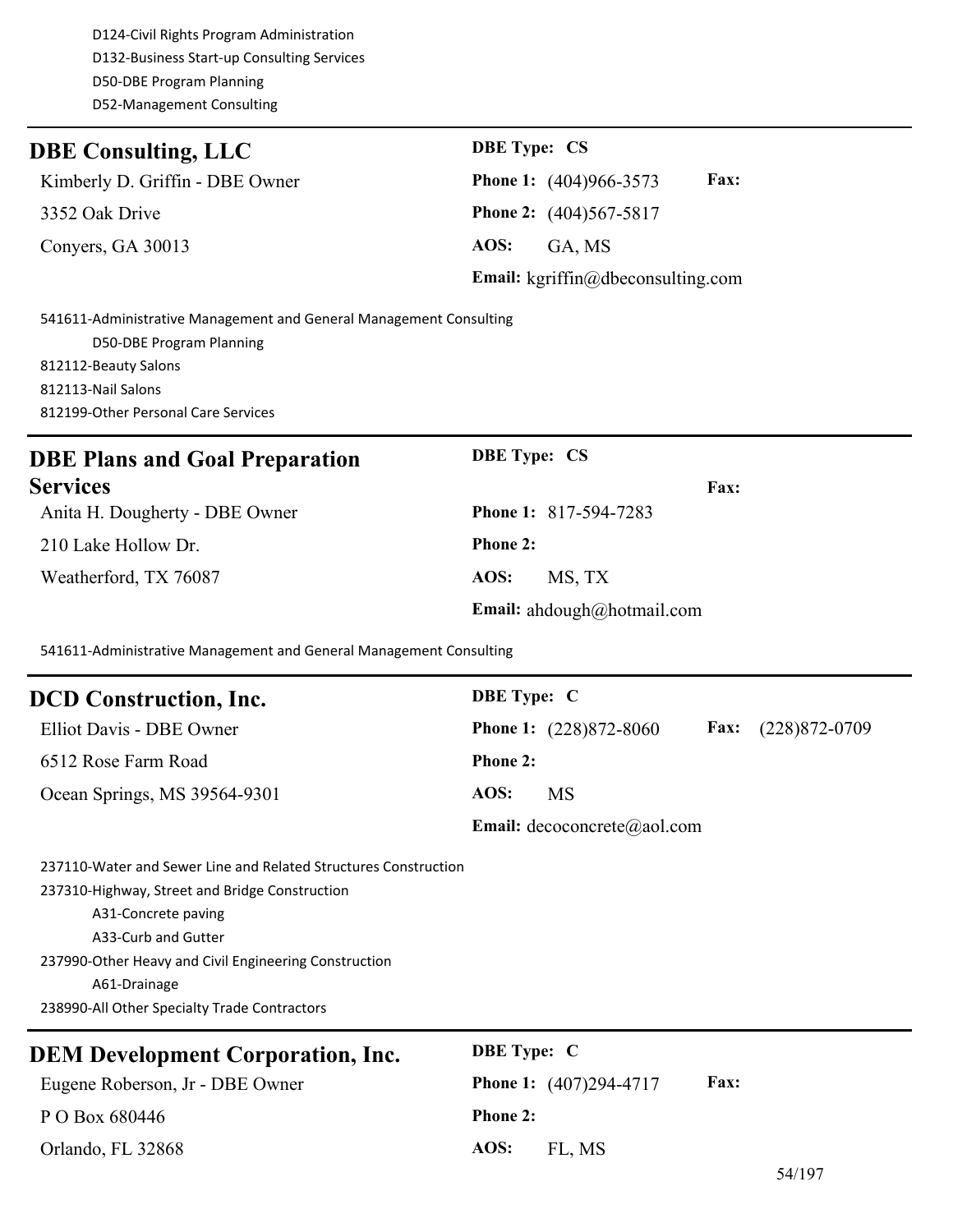237310-Highway, Street and Bridge Construction A31-Concrete paving A33-Curb and Gutter A51-Ramps and Sidewalks

| <b>Damron Trucking, Inc.</b>                                                                                                                                                                                                                                                                           | <b>DBE</b> Type: C                                |
|--------------------------------------------------------------------------------------------------------------------------------------------------------------------------------------------------------------------------------------------------------------------------------------------------------|---------------------------------------------------|
| Lee Damron - DBE Owner                                                                                                                                                                                                                                                                                 | Phone 1: (901)689-3877<br>Fax:<br>$(731)689-6072$ |
| 645 Damron Loop                                                                                                                                                                                                                                                                                        | <b>Phone 2:</b>                                   |
| Counce, TN 38326-2818                                                                                                                                                                                                                                                                                  | AOS:<br>MS, TN                                    |
|                                                                                                                                                                                                                                                                                                        | Email:                                            |
| 423320-Brick, Stone, and Related Construction Material Merchant Wholesalers<br>C8-Dealer of Aggregate and Liquid Asphalt<br>423390-Other Construction Material Merchant Wholesalers<br>484110-General Freight Trucking, Local<br>C26-Hauling<br>484220-Specialized Freight (except used good) Trucking |                                                   |
| Davco, LLC                                                                                                                                                                                                                                                                                             | <b>DBE</b> Type: C                                |
| Jimmy Davidson - DBE Owner                                                                                                                                                                                                                                                                             | $(662)494-2469$<br>Phone 1: (662)275-3834<br>Fax: |
| 819 Carver Street                                                                                                                                                                                                                                                                                      | Phone 2: (662)494-2469                            |
| West Point, MS 39773-2501                                                                                                                                                                                                                                                                              | AOS:<br><b>MS</b>                                 |
|                                                                                                                                                                                                                                                                                                        | Email:                                            |
| 236118-Residential Remodelers<br>A1-Building Alteration and Renovation<br>236220-Commercial and Institutional Building Construction<br>238910-Site Preparation Contractors<br>A102-Clearing and Grubbing<br>484110-General Freight Trucking, Local                                                     |                                                   |
| <b>Davis Freight Management, Inc.</b>                                                                                                                                                                                                                                                                  | <b>DBE</b> Type: C                                |
| Wendy Davis Schlabach - DBE Owner                                                                                                                                                                                                                                                                      | Fax:<br>Phone 1: (716)902-4244                    |
| 13238 Broadway                                                                                                                                                                                                                                                                                         | <b>Phone 2:</b>                                   |
| Alden, NY 14004                                                                                                                                                                                                                                                                                        | AOS:<br>MS, NY                                    |
|                                                                                                                                                                                                                                                                                                        | Email: DAVISFRT@VERIZON.NET                       |
| 484121-General Freight Trucking, Long<br>493110-General Warehousing and Storage                                                                                                                                                                                                                        |                                                   |
| Davlin, LLC                                                                                                                                                                                                                                                                                            | <b>DBE</b> Type: C                                |
| Linda Malone - DBE Owner                                                                                                                                                                                                                                                                               | Fax:<br>Phone 1: 205-420-9664                     |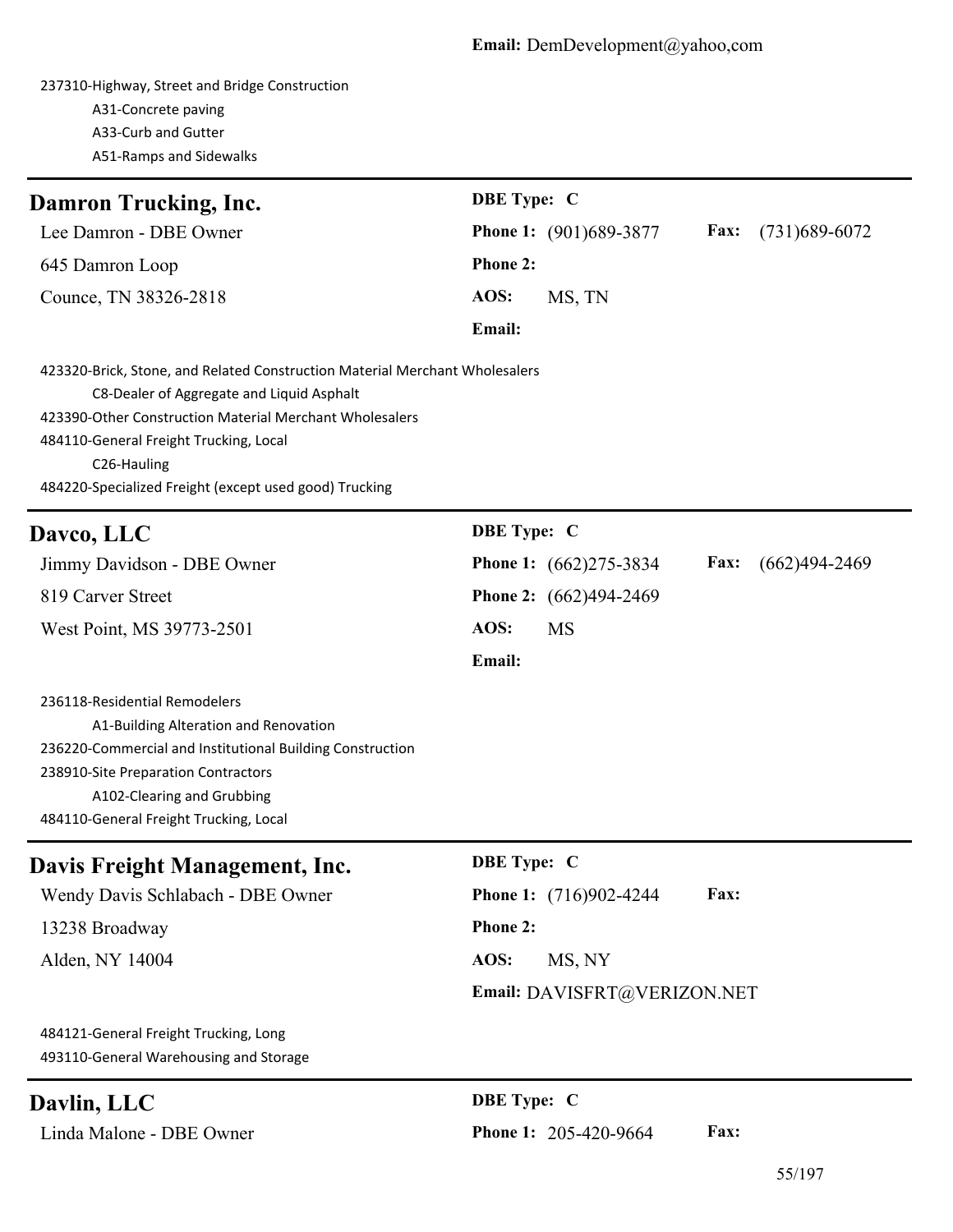561730-Landscaping Services D112-Mowing (only)

# **DeArrius Howard Inc. DBE Type: C**

311 Wheeler St. **Phone 2:** 205-420-9664 **Email:** linda@davlinllc.com

DeArrius Howard - DBE Owner **Phone 1:** (479)321-4654 **Fax:** 3106 NW Apple Harvest **Phone 2:** (479)321-4651 Bentonville, AR 72712-3574 **AOS:** AR, MS

**Email:** howardconstruction4@gmail.com

236220-Commercial and Institutional Building Construction A121-Framing Residential Construction A5-Alteration and Renovation A6-Drywall 238110-Poured Concrete Foundation and Structure Contractors 238320-Painting and Wall Covering Contractors

# **DeBar Reinforcing, Inc. DBE Type: C**

29 Rawls Springs Road **Phone 2:** Hattiesburg, MS 38402 **AOS:** AL, FL, GA,

Deborah Smith - DBE Owner **Phone 1:** (601)447-4333 **Fax:**

LA, MS **Email:** msdebar@yahoo.com

238120-Structural Steel and Precast Concrete Contractors A70-Rebar Installation A71-Reinforced Steel 238190-Other Foundation, Structure, and Building Exterior Contractor A87-SIP Metal Decking

# **Deborah K. Thompson, Consultant DBE Type: CS**

Deborah K. Thompson - DBE Owner **Phone 1:** (904)472-7528 **Fax:**

3120 Atlantic Blvd **Phone 2:**

Jacksonville, FL 32207 **AOS:** FL, MS

### **Email:** deborah@dktconsultants.com

541618-Other Management Consulting Services

541720-Research and Development in the Social Sciences and Humanities

611430-Professional and Management Development Training

# **Delgado General Corporation DBE Type: C**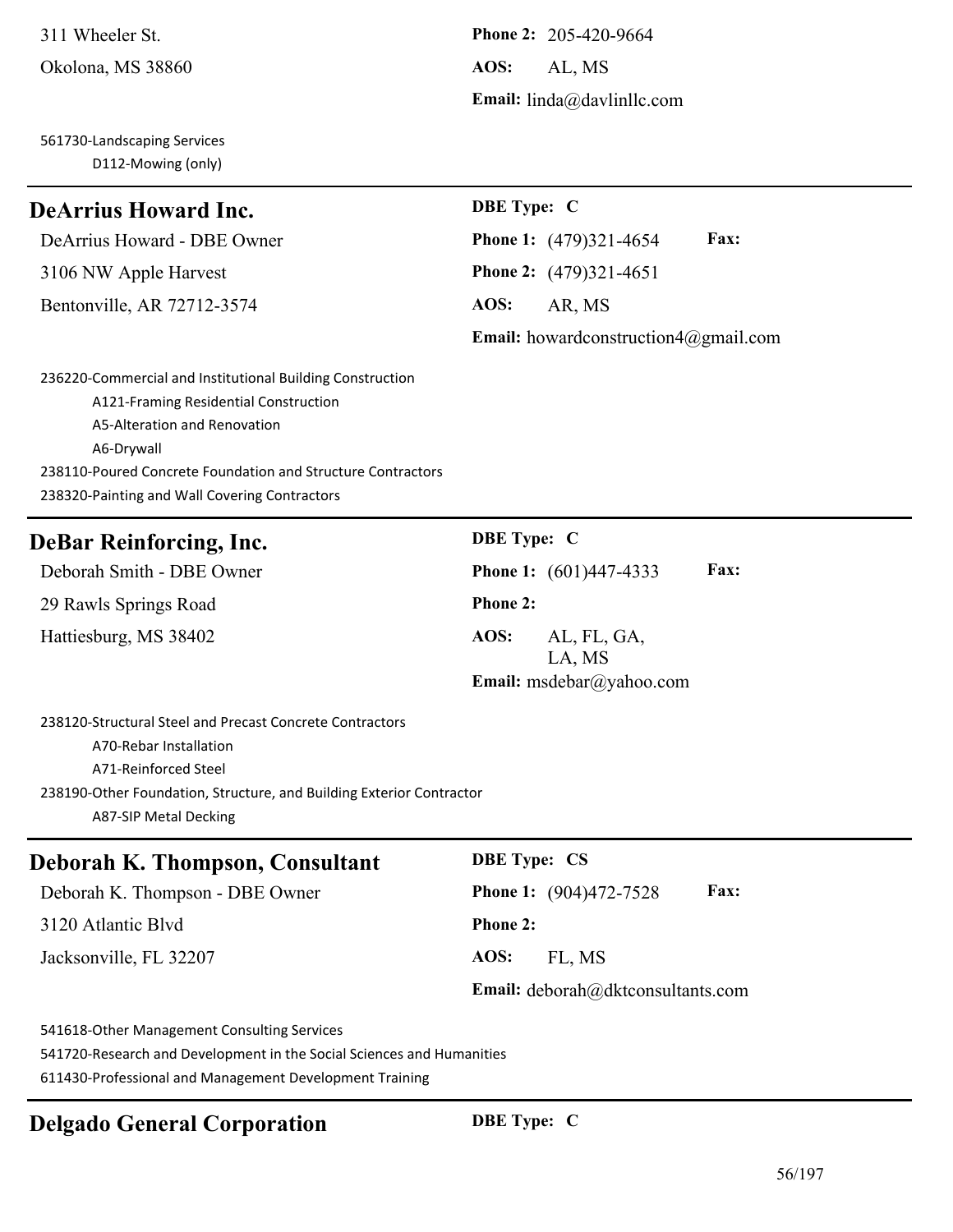Alberto Delgado - DBE Owner **Phone 1:** 901-326-3127 6874 Green Crest Dr. **Phone 2:** 901-308-0786 Memphis, TN 38133 **AOS:** MS, TN

**Email:** albertodelgadogeneralcorp@gmail.com

237110-Water and Sewer Line and Related Structures Construction 238910-Site Preparation Contractors

### **Delmet Services DBE Type: M**

Thessalonian LeBlanc - DBE Owner **Phone 1:** 281-206-2615 **Fax:** 650 N. Sam Houston Pkwy E., Ste. 300 **Phone 2:** 713-291-9061 Houston, TX 77060 **AOS:** MS, TX, LA

**Email:** thessleblanc@delmetservices.com

561320-Temporary Help Services 711310-Promoters of Performing Arts, Sports, and Similar Events with Facilities F1-Event Planning

### **Departure Media, Inc. DBE Type: M**

180 Meeting St. Ste. 310 **Phone 2:**

Leslie Bensen - DBE Owner **Phone 1:** (843)571-2299 **Fax:** Charleston, SC 29401 **AOS:** SC, MS **Email:** lcbensen@departure-media.com

541810-Advertising Agencies 541840-Media Representatives 541850-Outdoor Advertising

### **Digital Building Services, LLC** DBE Type: C

11290 SW 30th Street **Phone 2:** Miami, FL 33165 **AOS:** FL, MS

Jose S. Mesa - DBE Owner **Phone 1:** (305)202-1208 **Fax: Email:** jmesa@dbuilds.com

541340-Drafting Services

### **Disaster Program & Operations, Inc.** DBE Type: CS

830-13 A1A N #674 **Phone 2:** Ponte Vedra Beach, FL 32082 **AOS:** FL, MS

Gabrielle Benigni - DBE Owner **Phone 1:** (561)436-3383 **Fax: Email:** gbenigni@dpando.com

### **Fax:**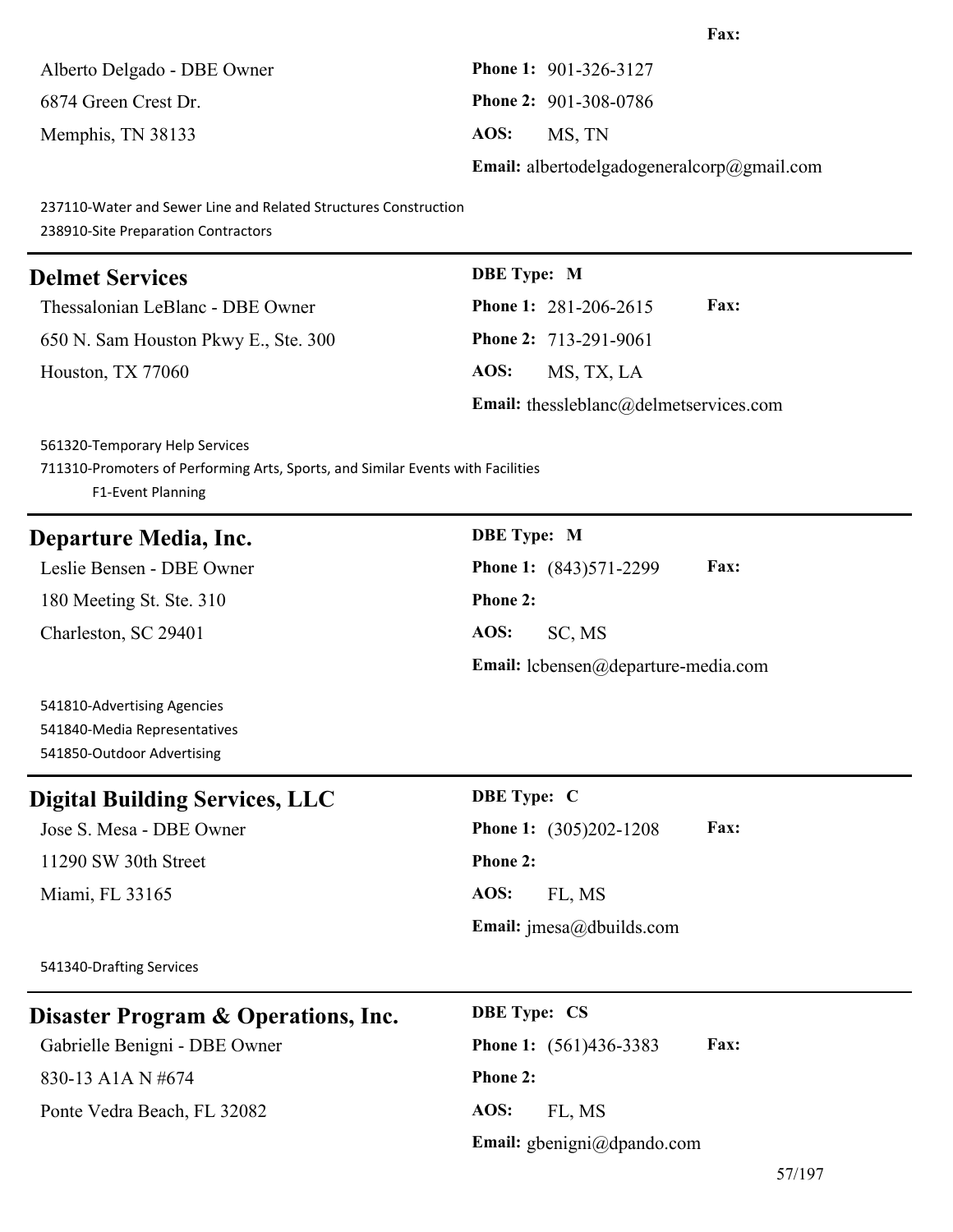### **Diversified Technology, Inc. DBE Type: M**

65 E Wacker Pl **Phone 2:** Chicago, IL 60601-7296 **AOS:** IL, MS

# Darryl Henry - DBE Owner **Phone 1:** (312)385-3504 **Fax: Email:** darryl@divtech.com

541511-Custom Computer Programming Services 541512-Computer Systems Design Services

| Dixion Interior Finishing, Inc. | <b>DBE</b> Type: C                           |
|---------------------------------|----------------------------------------------|
| Frank Dixion - DBE Owner        | <b>Fax:</b><br><b>Phone 1:</b> (601)981-5858 |
| P.O. Box 20512                  | <b>Phone 2:</b>                              |
| Jackson, MS 39289               | AK, AL, LA,<br>AOS:<br>MS, TN                |
|                                 | <b>Email:</b>                                |

236220-Commercial and Institutional Building Construction

| <b>Document Imaging Systems of St. Louis,</b> | <b>DBE</b> Type: M                   |
|-----------------------------------------------|--------------------------------------|
| Inc.                                          | <b>Fax:</b>                          |
| Adrienne Williams - DBE Owner                 | <b>Phone 1:</b> $(314)531-0167$      |
| 1463 S. Vandeventer                           | <b>Phone 2:</b>                      |
| St. Louis, MO 63110                           | AOS:<br>MO, MS                       |
|                                               | <b>Email:</b> awilliams@disrepro.com |
|                                               |                                      |

323111-Commercial Printing (except Screen and Books) 425120-Wholesale Trade Agents and Brokers 541860-Direct Mail Advertising 541890-Other Services Related to Advertising 561410-Document Preparation Services

### **Donaldson Construction DBE Type: C**

4852 W. County Line Rd. **Phone 2:** 601-362-3991 Jackson, MS 39209 **AOS:** MS

Rodric Donaldson - DBE Owner **Phone 1:** 601-209-7260 **Fax: Email:** info@donaldsonincorporated.com

237310-Highway, Street and Bridge Construction A25-Asphalt Paving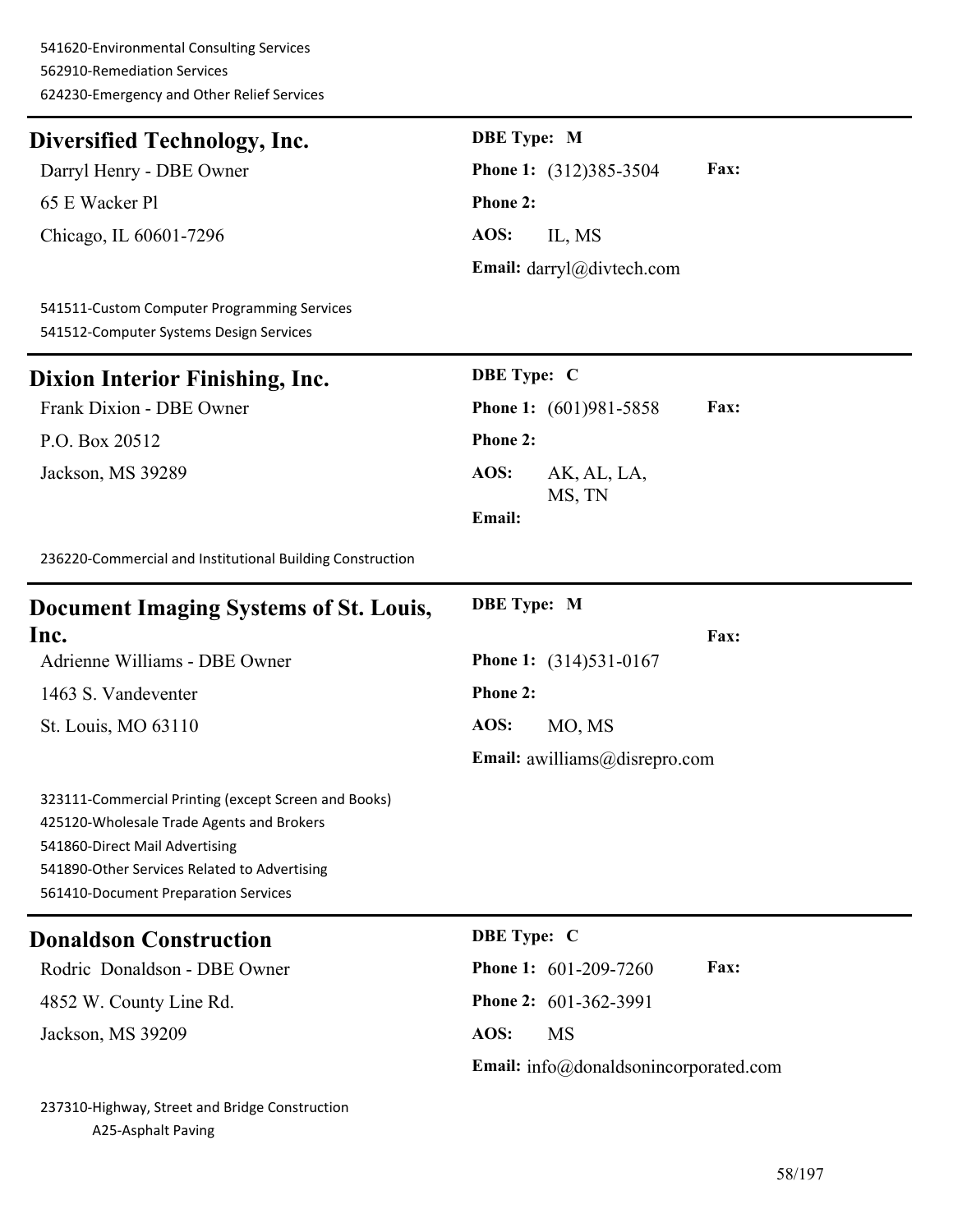| A30-Concrete cutting, sealing                          |
|--------------------------------------------------------|
| A32-Crack and Joint Sealing                            |
| A33-Curb and Gutter                                    |
| A51-Ramps and Sidewalks                                |
| A55-Storm inlets                                       |
| 238910-Site Preparation Contractors                    |
| A102-Clearing and Grubbing                             |
| A103-Demolition                                        |
| 484220-Specialized Freight (except used good) Trucking |

| <b>Douglas Brothers Construction</b> | <b>DBE</b> Type: C                           |
|--------------------------------------|----------------------------------------------|
| Jimmy Douglas - DBE Owner            | <b>Fax:</b><br><b>Phone 1:</b> (662)246-5341 |
| P.O. Box $631$                       | <b>Phone 2:</b>                              |
| Moorehead, MS 38761                  | AOS:<br>AR, MS, TN                           |
|                                      | Email:                                       |

237110-Water and Sewer Line and Related Structures Construction 237310-Highway, Street and Bridge Construction A26-Box Culverts A33-Curb and Gutter A49-Minor concrete A52-Granular Materials Installation 238910-Site Preparation Contractors A104-Dirt Work A105-Excavation

### **Dover Staffing DBE Type: M**

Sanquinetta Dover - DBE Owner **Phone 1:** 770-434-3040 **Fax:** 2451 Cumberland Pkwy., Suite 3418 **Phone 2:** 404-226-9386 Atlanta, GA 30339 **AOS:** CA, GA, MS,

NC, TN **Email:** bsmith@doverstaffing.com

561320-Temporary Help Services

# **Drace Construction Corporation DBE Type: C**

P.O. Box 1797 **Phone 2:** (228)365-8890

Gulfport, MS 39502 **AOS:** MS

John Drace - DBE Owner **Phone 1:** (228)701-1960 **Fax:**

**Email:** jdrace@dracecorp.com

236220-Commercial and Institutional Building Construction

237310-Highway, Street and Bridge Construction

A2-Construction Management

541611-Administrative Management and General Management Consulting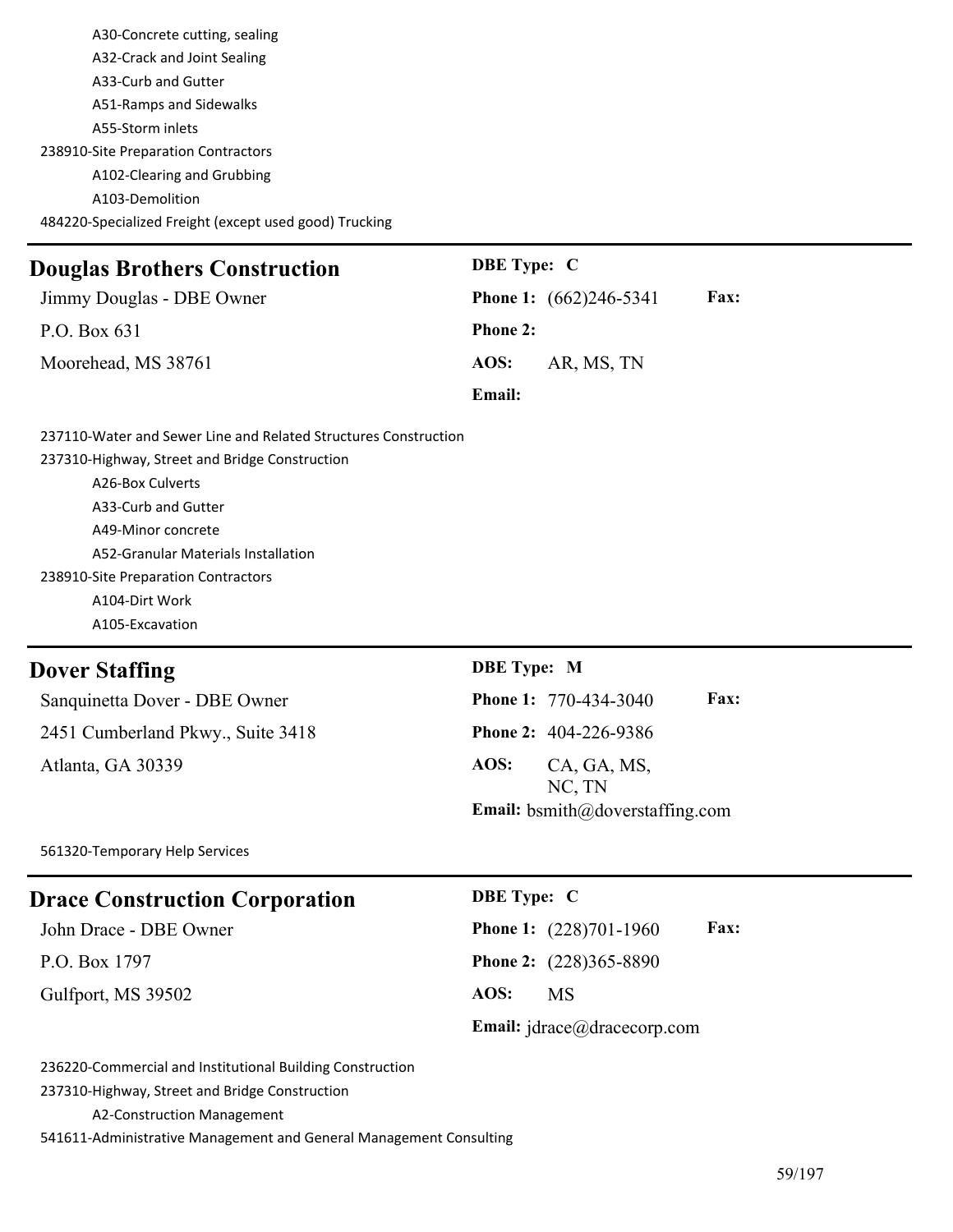### **Dream Staffing DBE Type: M**

PO Box 5540 **Phone 2:**

Birmingham, AL 35207 **AOS:** AL, MS

561311-Employment Placement Agencies 561320-Temporary Help Services

### **Driven Engineering, Inc** DBE Type: CS

8005 Morris hill Rd. **Phone 2:** (251)391-8074 Semmes, AL 36575 **AOS:** AL, MS

541330-Engineering Services

# **Driver Improvement Agency, Inc. DBE Type: M**

PO Box 9943 **Phone 2:**

Jackson, MS 39286 **AOS:** MS

Janice Henderson - DBE Owner **Phone 1:** 205-563-2478 **Fax: Email:** jphenderson@yahoo.com

Avalisha Fisher - DBE Owner **Phone 1:** (251)649-4011 **Fax: Email:** lisha@drivenengineering.com

George E. Jones - DBE Owner **Phone 1:** (769)234-3738 **Fax: Email:** gjonesdia@gmail.com

611692-Driver Training E1-Compliance Monitoring

# **DroneScape, LLC** DBE Type: M

9716B Rea Road 101 **Phone 2:** Charlotte, NC 28277 **AOS:** NC, SC, MS

Joseph Valasquez - DBE Owner **Phone 1:** (704)953-3798 **Fax: Email:** contact@dronescape.net

541370-Surveying and Mapping (except Geophysical) Services 541922-Commercial Photography 541990-All Other Professional, Scientific, and Technical Services 611512-Flight Training

| <b>Ducere Construction Services, Inc.</b> | <b>DBE</b> Type: C                             |
|-------------------------------------------|------------------------------------------------|
| Markesia Akinbami - DBE Owner             | <b>Fax:</b><br><b>Phone 1:</b> $(770)722-1622$ |
| 8200 NW 15th Place                        | Phone 2:                                       |
| Gainesville, FL 32606-5203                | AOS:<br>FL. MS                                 |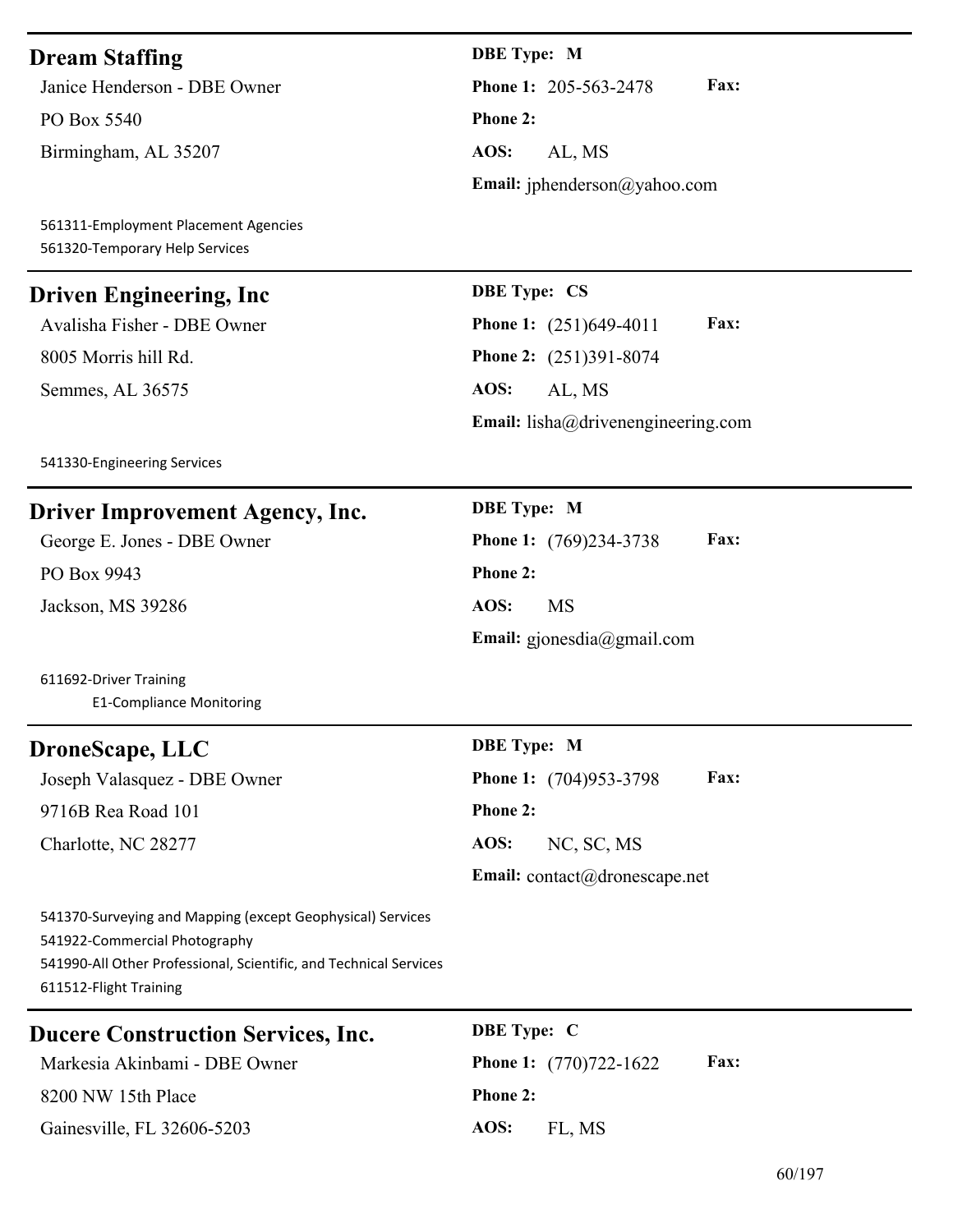### **Email:**

238140-Masonry Contractor 238320-Painting and Wall Covering Contractors 238330-Flooring Contractors

# **Durrell Design Group, PLLC** DBE Type: CS

500 E. Woodrow Wilson Avenue Building G **Phone 2:** Jackson, MS 39216 **AOS:** MS

Greg Durrell - DBE Owner **Phone 1:** 601-708-4788 **Fax:** (601)488-4717 **Email:** contact@durrelldesigngroup.com

541310-Architectural Services

### **Duvall Decker Architects, PA DBE Type:** CS

2915 N. State Street **Phone 2:** (601)713-1158 Jackson, MS 39216 **AOS:** MS

541310-Architectural Services

# **E & K Retail, Inc. DBE Type: CN**

9542 N Myrtle Ct **Phone 2:** Kansas City, MO 64156-8942 **AOS:** MO, MS

Anne Marie Decker - DBE Owner **Phone 1:** (601)713-1128 **Fax: Email:** info@duvalldecker.com

Elliot Threatt - DBE Owner **Phone 1:** (816)651-1125 **Fax: Email:** elliottrthreatt@gmail.com

451211-Book Stores 453220-Gift, Novelty, and Souvenir Stores 722410-Drinking Places (Alcoholic Beverages) 722513-Limited 722515-Snack and Nonalcoholic Beverage Bars

# **ECB Solutions, LLC DBE Type: CS**

PO Box 3093 **Phone 2:** Oxford, MS 38655 **AOS:** AL, MS

Ellis C. Bledsoe - DBE Owner **Phone 1:** (205)215-4347 **Fax: Email:** ellis@ecb-solutions.com

541611-Administrative Management and General Management Consulting

541618-Other Management Consulting Services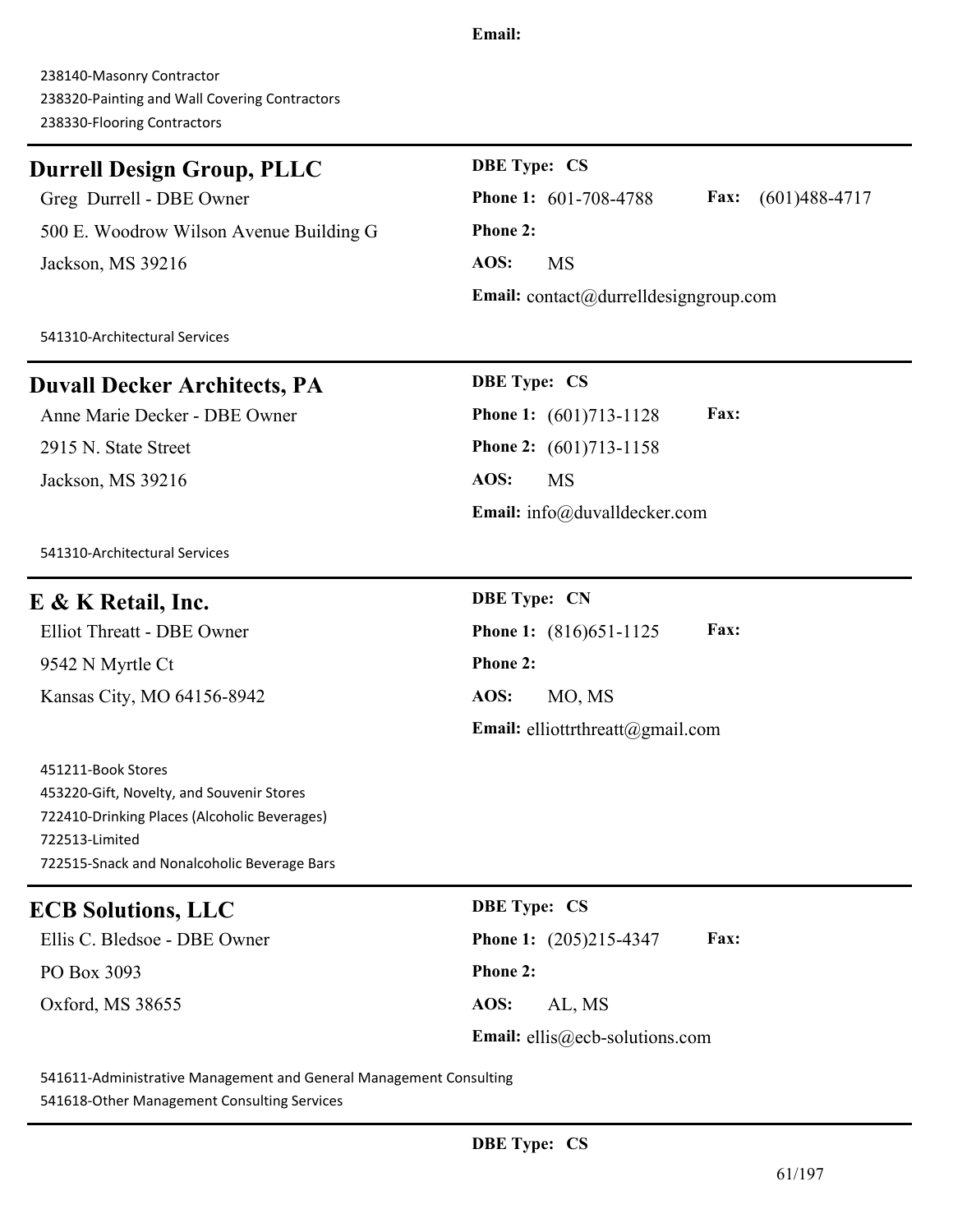# **ECOPRESERVE, LLC Fax:**

Alexander Stone - DBE Owner **Phone 1:** (407)276-1764 530 East Central Blvd, Ste. 1004 **Phone 2:**

Orlando, FL 32801-4305 **AOS:** FL, MS

541620-Environmental Consulting Services 541690-Other Scientific and Technical Consulting Services

# **EJES, Inc. DBE Type: CS**

405 Briarwood Drive, Suite 110 **Phone 2:** 601-813-6361 Jackson, MS 39206 **AOS:** LA, MS, TX,

**Email:** alexa@ecopreserve.net

Edwin B. Jones - DBE Owner **Phone 1:** 601-691-1060 **Fax:** OK, TN, IL **Email:** rocrearii@ejesinc.com

541330-Engineering Services D15-Civil Engineering Services D18-Drainage Design D23-Preliminary and final plans and designs - Roadway

# **EJO Ventures DBE Type: M** E.J. Odom - DBE Owner **Phone 1:** 615-347-2173 **Fax:** 610 Cumberland Hills Dr **Phone 2:** 615-347-3339 Hendersonville, TN 37075-4374 **AOS:** MS, TN **Email:** ej@ejoventures.net

238210-Electrical Contractors and Other Wiring Installation Contractors 517110-Wired Telecommunications Carriers 517911-Telecommunications Resellers

541512-Computer Systems Design Services

# **EME Consulting Group, LLC** DBE Type: CS Eliza Eugene - DBE Owner **Phone 1:** 504-451-4712 **Fax:** 2015 West Airline Highway **Phone 2:** Laplace, LA 70068 **AOS:** LA, MS **Email:** eliza@eugene.com

541611-Administrative Management and General Management Consulting

541613-Marketing Consulting Services

541618-Other Management Consulting Services

D57-Construction Consulting and Management

# **ESC Polytech Consultants, Inc. DBE Type: CS**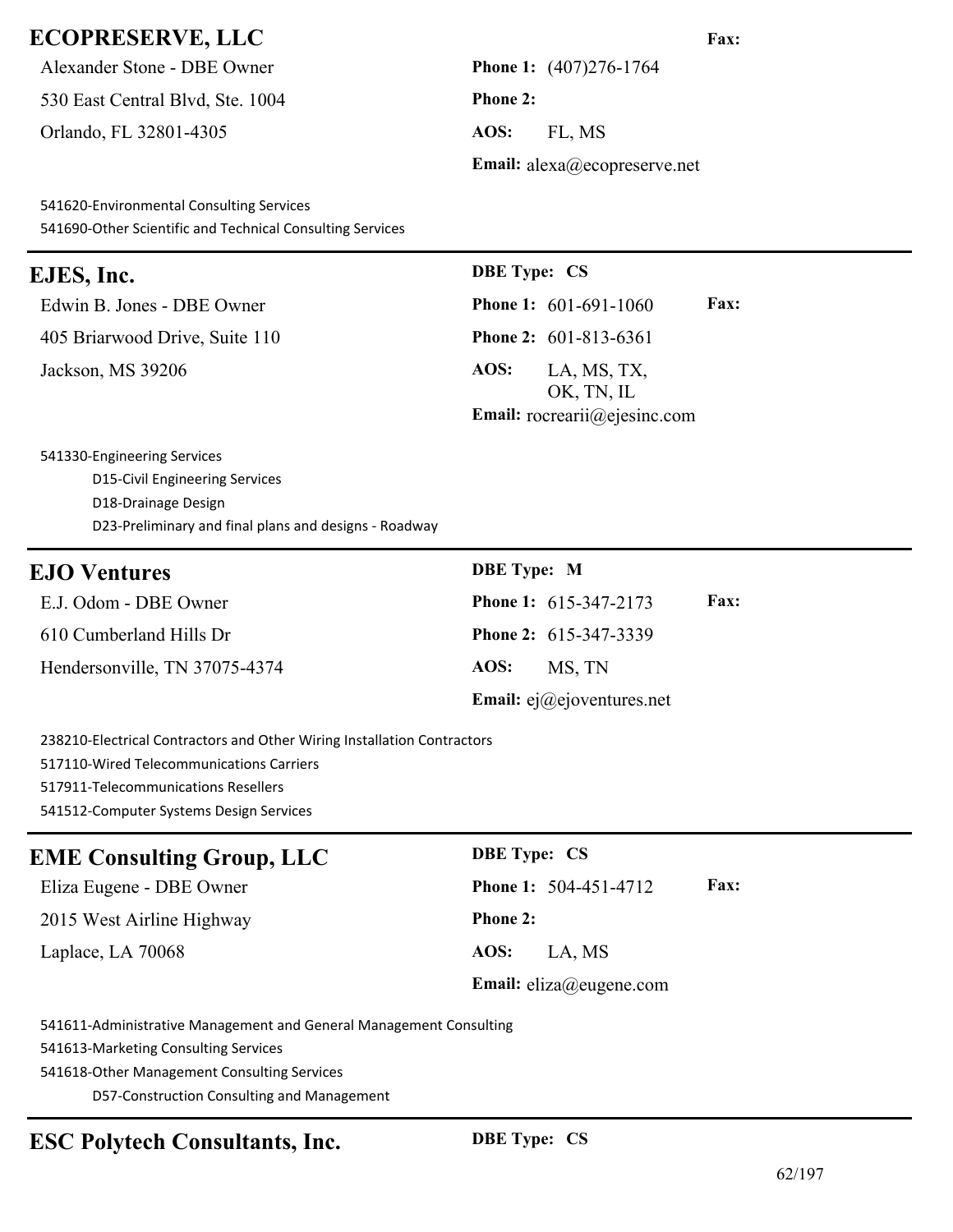Danny R. Perkins - DBE Owner **Phone 1:** (713)645-5155 8800 Paul B Konce Street, Suite 225 **Phone 2:** (713)845-6773 Houston, TX 77061-5119 **AOS:** TX, MS

**Email:** dperkins@escpolytech.com

485119-Other Urban Transit Systems 541614-Process, Physical Distribution and Logistics Consulting Services D55-Transportation Management 541618-Other Management Consulting Services

### **ESP Enterprises Inc. Steve Albert Phelan - DBE Owner**

13161 Misty Willow Drive **Houston, TX 77070** 

| <b>DBE</b> Type: M                 |                               |             |
|------------------------------------|-------------------------------|-------------|
|                                    | <b>Phone 1:</b> (713)397-0735 | <b>Fax:</b> |
| Phone 2:                           |                               |             |
| AOS:                               | MS, TX                        |             |
| Email: steve@espenterprisesinc.com |                               |             |

517919-All Other Telecommunications

D161-Fare Collection Equipment, Installation, and Maintenance

561320-Temporary Help Services

| <b>EZ Enterprises, Inc.</b>                                                                                                                                | <b>DBE</b> Type: C                                  |
|------------------------------------------------------------------------------------------------------------------------------------------------------------|-----------------------------------------------------|
| Kathryn Ziglar - DBE Owner                                                                                                                                 | Phone 1: (601)856-2292<br>Fax:<br>$(601)856 - 2238$ |
| 156 Lorman Lane                                                                                                                                            | <b>Phone 2:</b> (601)946-9018                       |
| Madison, MS 39110-7112                                                                                                                                     | AOS:<br><b>MS</b>                                   |
|                                                                                                                                                            | Email: zigjxnms@aol.com                             |
| 238210-Electrical Contractors and Other Wiring Installation Contractors<br>A127-Conduit Construction<br>238910-Site Preparation Contractors<br>A106-Boring |                                                     |
| <b>Eat Up, Incorporated</b>                                                                                                                                | <b>DBE</b> Type: M                                  |
| Duane Marshall - DBE Owner                                                                                                                                 | Fax:<br>Phone 1: (303)246-5719                      |
| 19242 E Baker Place                                                                                                                                        | <b>Phone 2:</b>                                     |
| Aurora, CO 80013-6420                                                                                                                                      | AOS:<br>CO, MS                                      |
|                                                                                                                                                            | Email: duane.marshall@eatupco.com                   |
| 425120-Wholesale Trade Agents and Brokers                                                                                                                  |                                                     |
| Eco Spec, Inc.                                                                                                                                             | <b>DBE</b> Type: S                                  |
| Dewayne R. Thomas - DBE Owner                                                                                                                              | Fax:<br><b>Phone 1:</b> (866)486-4710               |
| PO Box 25584                                                                                                                                               | Phone 2: (205)266-3434                              |

### **Fax:**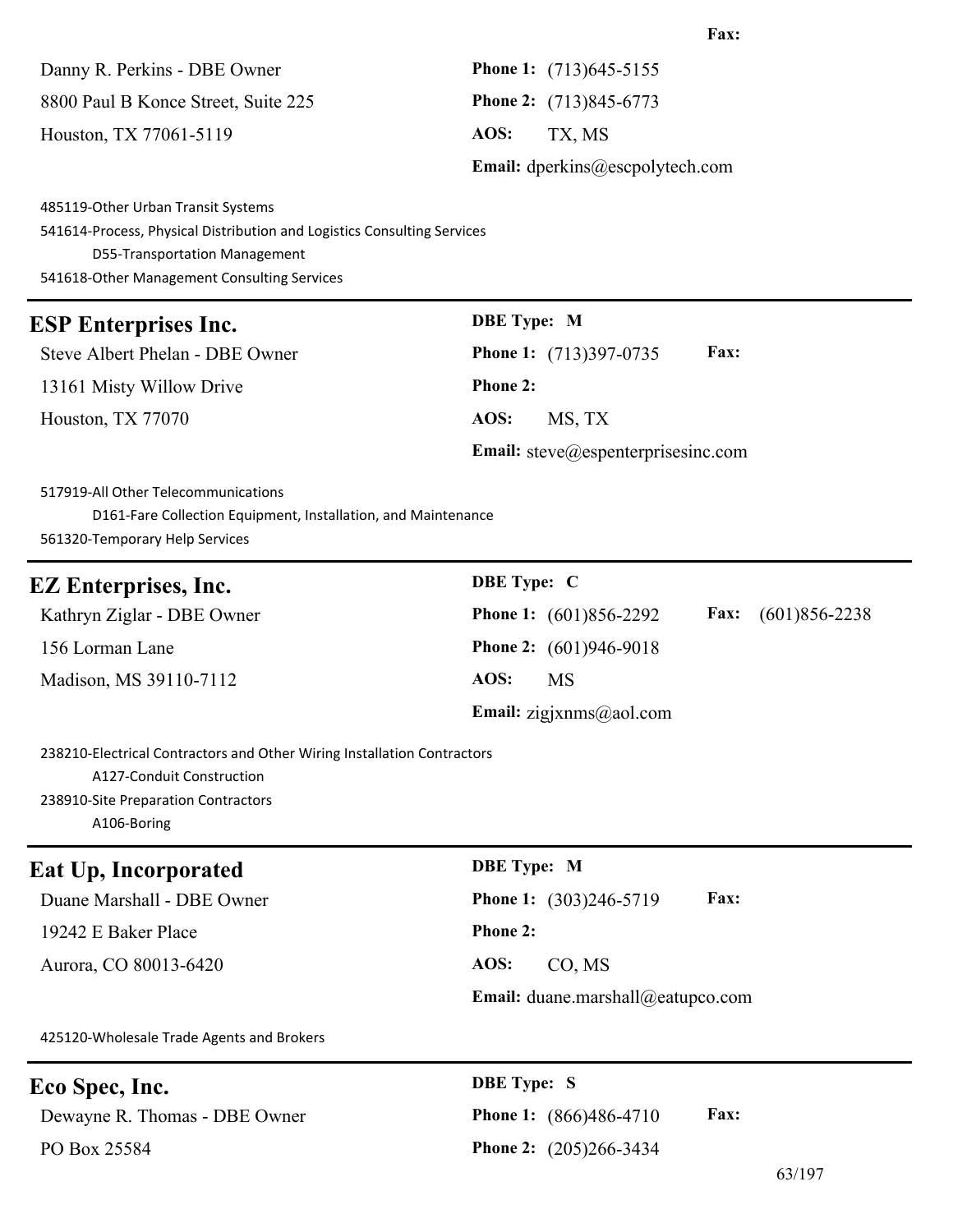Chattanooga, TN 37406 **AOS:** TN, MS

425120-Wholesale Trade Agents and Brokers C39-Broker of Construction Supplies

### **Educators 4 Education, LLC DBE Type: CS**

527 Primos Avenue **Phone 2:** Folcroft, PA 19032 **AOS:** MS, PA

**Email:** dewayne@eco-spec.us

# Anthony Singleton - DBE Owner **Phone 1:** 215-792-3171 **Fax: Email:** asingleton@educators4education

611710-Educational Support Services

### **Edward J. Pierre dba Resultz Biz DBE Type: M**

5945 Hanging Moss Road **Phone 2:**

Jackson, MS 39206 **AOS:** MS

Edward Pierre - DBE Owner **Phone 1:** (323)683-9508 **Fax: Email:** cadre14lily@gmail.com

518210-Data Processing, Hosting, and Related Services 541511-Custom Computer Programming Services 541513-Computer Facilities Management Services 611420-Computer Training 611430-Professional and Management Development Training

# **Edwards Painting & Contracting, Inc DBE Type: C**

Eddie Cummings - DBE Owner **Phone 1:** (662)334-4817 **Fax:** 819 Main St. Suite -D **Phone 2:** (404)667-0879 Greenville, MS 38701 **AOS:** GA, MS **Email:** eddiecummings@bellsouth.net

238310-Drywall and Insulation Contractors 238320-Painting and Wall Covering Contractors

### **Elcon Group LLC DBE Type: CS**

PO Box 5 **Phone 2:** Soso, MS 39480 **AOS:** MS

Elliot Marsh - DBE Owner **Phone 1:** 601-323-2830 **Fax: Email:** emarsh@elcongroupinc.com

236220-Commercial and Institutional Building Construction A124-Construction Cost Estimating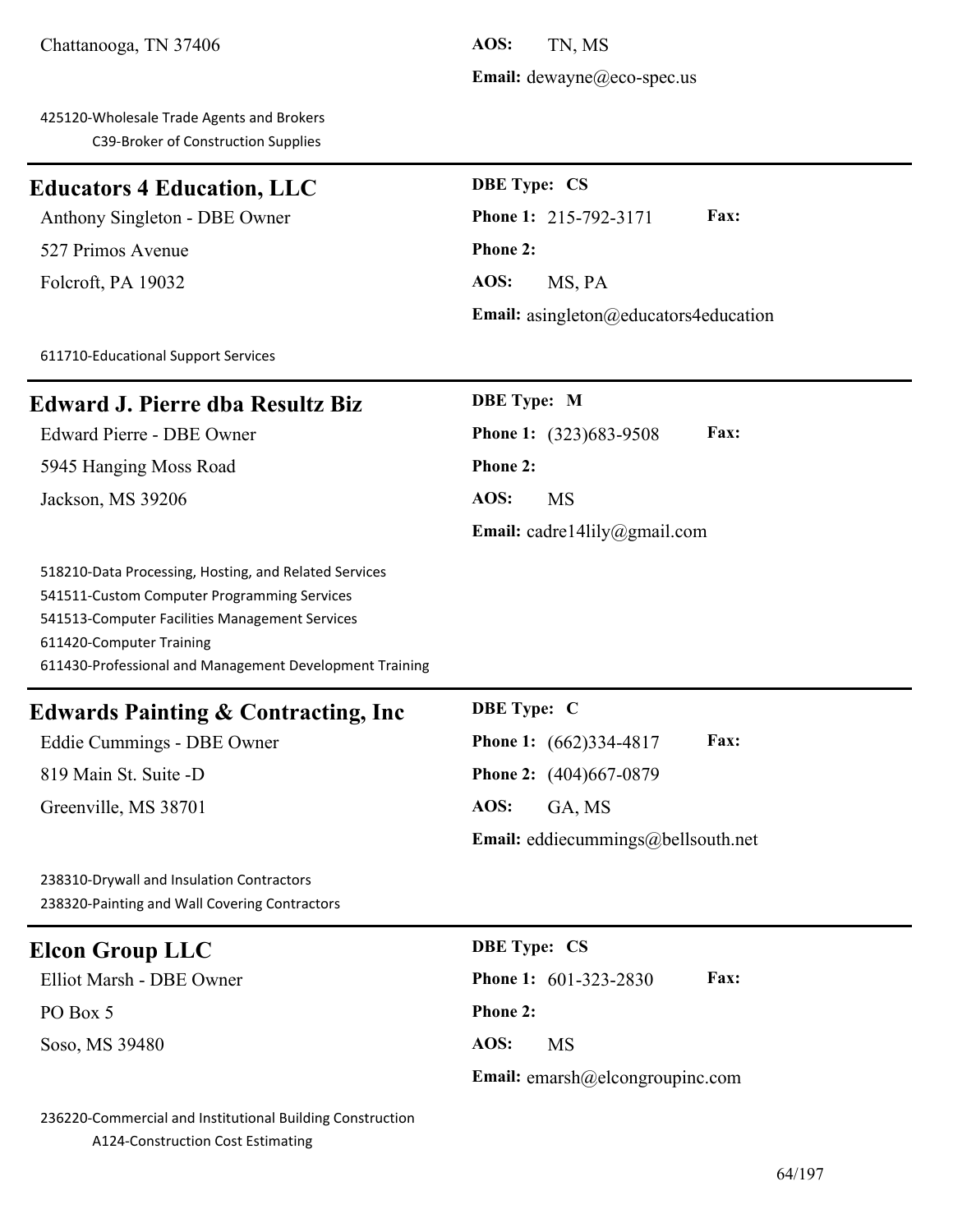| Electricworks, Inc.       | <b>DBE</b> Type: C                          |
|---------------------------|---------------------------------------------|
| Joseph Miller - DBE Owner | <b>Fax:</b><br><b>Phone 1:</b> 601-720-0036 |
| P.O. Box 9246             | <b>Phone 2:</b>                             |
| Jackson, MS 39286         | AOS:<br>MS                                  |
|                           | Email: joe@electricworksinc.net             |

238210-Electrical Contractors and Other Wiring Installation Contractors

### **Elite Parking Services of America, Inc. DBE Type: M**

76 S. Laura Street Suite 1702 **Phone 2:** (954)732-6286

Dane Grey - DBE Owner **Phone 1:** (904)297-4437 **Fax:** Jacksonville, FL 32202 **AOS:** FL, MS **Email:** dbe@eliteparkingsoa.com

485310-Taxi Service 485991-Special Needs Transportation 624120-Services for the Elderly and Persons with Disabilities 812930-Parking Lots and Garages

### **Elite Professionals, LLC DBE Type: C**

**Danielle Wanser - DBE Owner** 5174 S. University Drive Davie, FL 33328

|      | <b>Phone 1: 954-680-6416</b>                                 | Fax: |
|------|--------------------------------------------------------------|------|
|      | <b>Phone 2:</b> 832-266-9768                                 |      |
| AOS: | AZ, CT, FL,<br>GA, HI, IL, KS,<br>KY, LA, MA,<br>ME, MI, MS, |      |
|      | NC, NH, NJ,<br>NV, NY, OH,<br>OK, PA, SC,<br>TN, TX, VT, WI  |      |
|      | <b>Email:</b> $dwan@eliteprofessionalsllc.com$               |      |

238210-Electrical Contractors and Other Wiring Installation Contractors A94-Install Minor Equipment on Mass Transit Vehicles

### **Elle Waterworks Supply, LLC DBE Type: S**

907-A Alton Parkway **Phone 2:** (205)862-7670

Angela J. Foote - DBE Owner **Phone 1:** (205)352-3240 **Fax:** Birmingham, AL 35210 **AOS:** AL, MS **Email:** angie@ellewws.com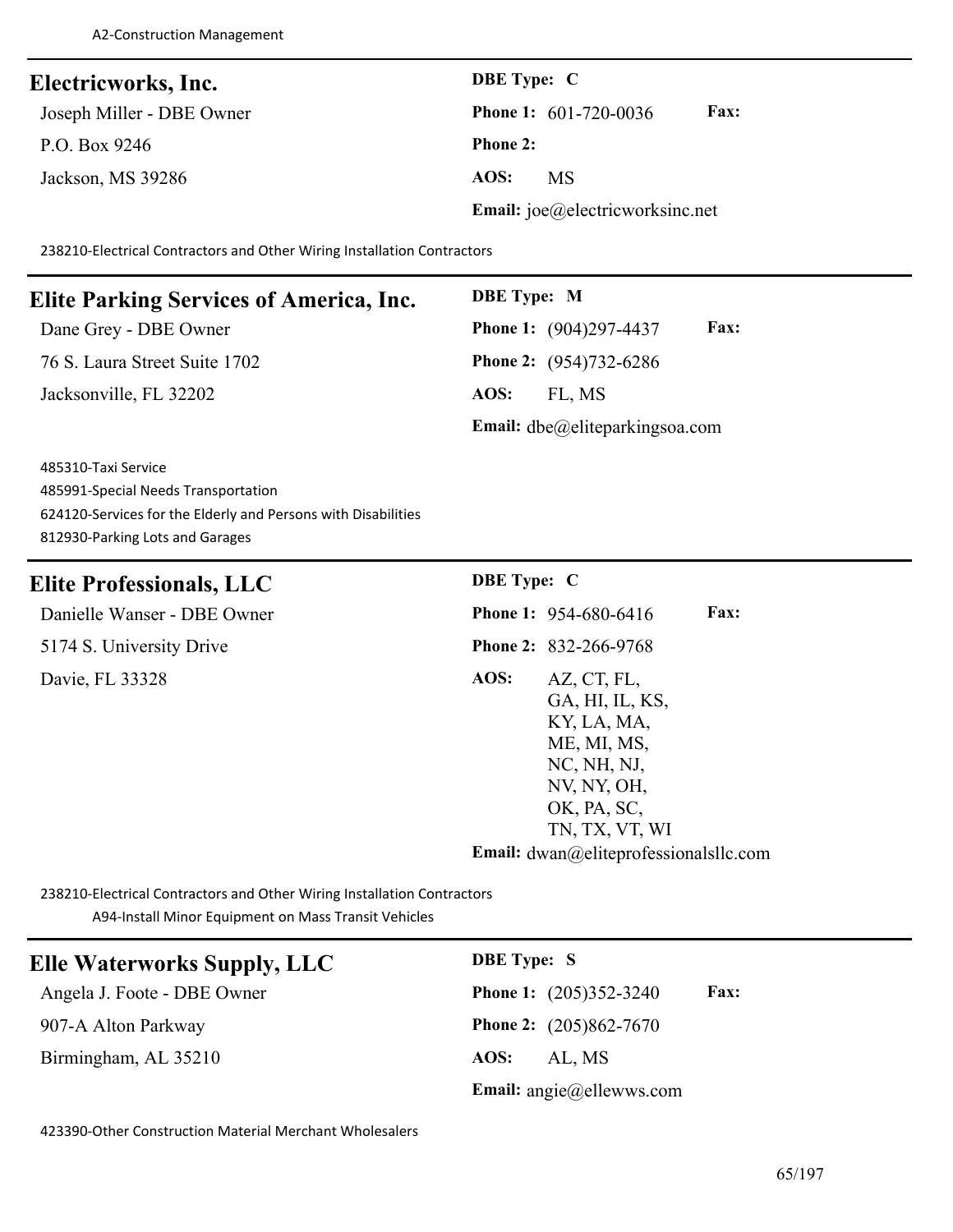423510-Metal Service Centers and Other Metal Merchant Wholesalers

423720-Plumbing and Heating Equipment and Supplies (Hydronics) Merchant Wholesalers

423830-Industrial Machinery and Equipment Merchant Wholesalers

423840-Industrial Supplies Merchant Wholesalers

541618-Other Management Consulting Services

# **Enfinity Supply, LLC DBE Type: S**

1682 Shelby Oaks Drive **Phone 2:** Memphis, TN 38134 **AOS:** MS, TN

Laurita Jackson - DBE Owner **Phone 1:** (901)563-8008 **Fax:** (901)422-7212 **Email:** ljackson@enfinitysupply.com

425120-Wholesale Trade Agents and Brokers

### **Engee Constructions, Inc. DBE Type: S**

43776 Paramount Place **Phone 2:** 703-230-6614 Chantilly, VA 20152 **AOS:** AL, AR, GA,

Neeti Gupta - DBE Owner **Phone 1:** 703-542-5427 **Fax:** IN, MD, MO, MS, PA, SC, TN, TX, VA,

**Email:** engeeconstructions@gmail.com

WV

425120-Wholesale Trade Agents and Brokers C39-Broker of Construction Supplies

### **Enjoi Transportation, LLC DBE Type: M**

1545 Clay **Phone 2:** (248)703-8019

Paulette Hamilton - DBE Owner **Phone 1:** (313)758-1000 **Fax:** Detroit, MI 48211 **AOS:** Every State **Email:** enjoitrans@aol.com

485991-Special Needs Transportation 488999-All Other Support Activities for Transportation

541614-Process, Physical Distribution and Logistics Consulting Services

| <b>Enterprise Rebar</b>  | <b>DBE</b> Type: C |                                |             |
|--------------------------|--------------------|--------------------------------|-------------|
| Ronald Smith - DBE Owner |                    | <b>Phone 1: 843-846-4082</b>   | <b>Fax:</b> |
| 150 Prescott Rd.         |                    | <b>Phone 2: 843-575-6060</b>   |             |
| Yemassee, SC 29945       | AOS:               | MS, SC                         |             |
|                          |                    | Email: enterpriserebar@aol.com |             |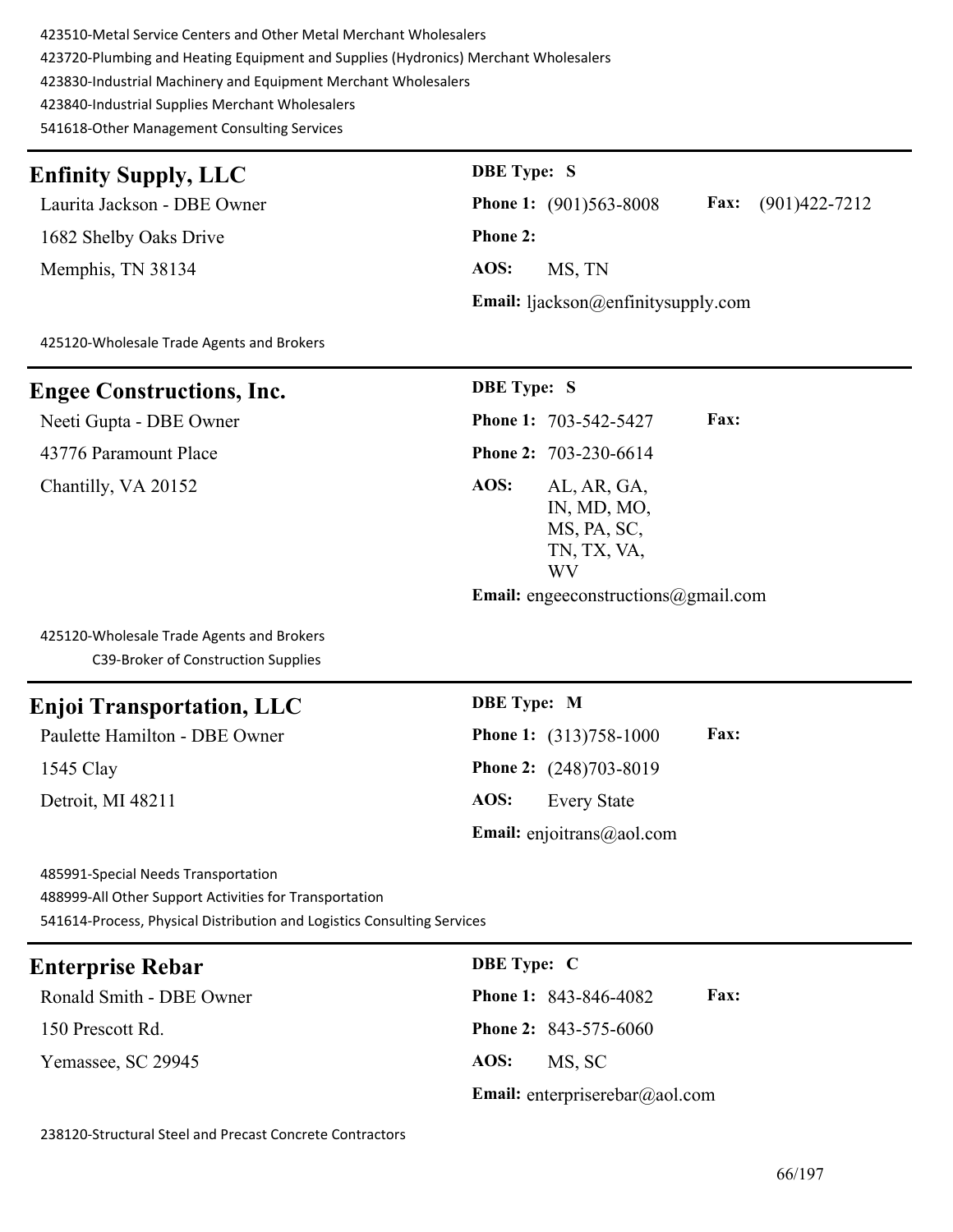| <b>EnviroHANCE Consulting</b>                                                                                                                                                                     | <b>DBE Type: CS</b>                             |
|---------------------------------------------------------------------------------------------------------------------------------------------------------------------------------------------------|-------------------------------------------------|
| Bridgette Gandy - DBE Owner                                                                                                                                                                       | Phone 1: 800-537-6986<br>Fax:                   |
| 839 N. Broadway St., Suite B                                                                                                                                                                      | Phone 2: 601-942-8328                           |
| Greenville, MS 38701                                                                                                                                                                              | AOS:<br><b>MS</b>                               |
|                                                                                                                                                                                                   | <b>Email:</b> bsgandy@envirohanceconsulting.com |
| 541620-Environmental Consulting Services<br>D63-Asbestos and Lead Inspection<br>D65-Compliance Audits<br>D74-Environmental Site Assessments<br>562910-Remediation Services<br>D118-Mold Abatement |                                                 |
| <b>EnviroRem Inc.</b>                                                                                                                                                                             | <b>DBE</b> Type: C                              |
| Jane Atkins - DBE Owner                                                                                                                                                                           | Fax:<br><b>Phone 1: 901-345-0000</b>            |
| 1715 Lochearn Rd                                                                                                                                                                                  | <b>Phone 2:</b>                                 |
| Memphis, TN 38116                                                                                                                                                                                 | AOS:<br><b>TN</b>                               |
|                                                                                                                                                                                                   | Email: jane915@aol.com                          |
| 238910-Site Preparation Contractors<br>A103-Demolition<br>562910-Remediation Services<br>D118-Mold Abatement                                                                                      |                                                 |
| <b>Environmental Management Plus, Inc.</b>                                                                                                                                                        | <b>DBE Type: CS</b>                             |
| Alfred Martin - DBE Owner                                                                                                                                                                         | Fax:<br>Phone 1: (601) 922-1919                 |
| P.O. Box 9361                                                                                                                                                                                     | <b>Phone 2:</b>                                 |
| Jackson, MS 39286-9361                                                                                                                                                                            | AOS:<br><b>MS</b>                               |
|                                                                                                                                                                                                   | Email:                                          |
| 541620-Environmental Consulting Services<br>562112-Hazardous Waste Collection                                                                                                                     |                                                 |
| <b>Epic Resources, LLC</b>                                                                                                                                                                        | <b>DBE Type: CS</b>                             |
| Shellie Michael - DBE Owner                                                                                                                                                                       | Phone 1: (601)955-9229<br>Fax:                  |
| Po Box 1457                                                                                                                                                                                       | <b>Phone 2:</b>                                 |
| Jackson, MS 39215-1457                                                                                                                                                                            | AOS:<br><b>MS</b>                               |
|                                                                                                                                                                                                   | Email: shellie@epicresourcesllc.com             |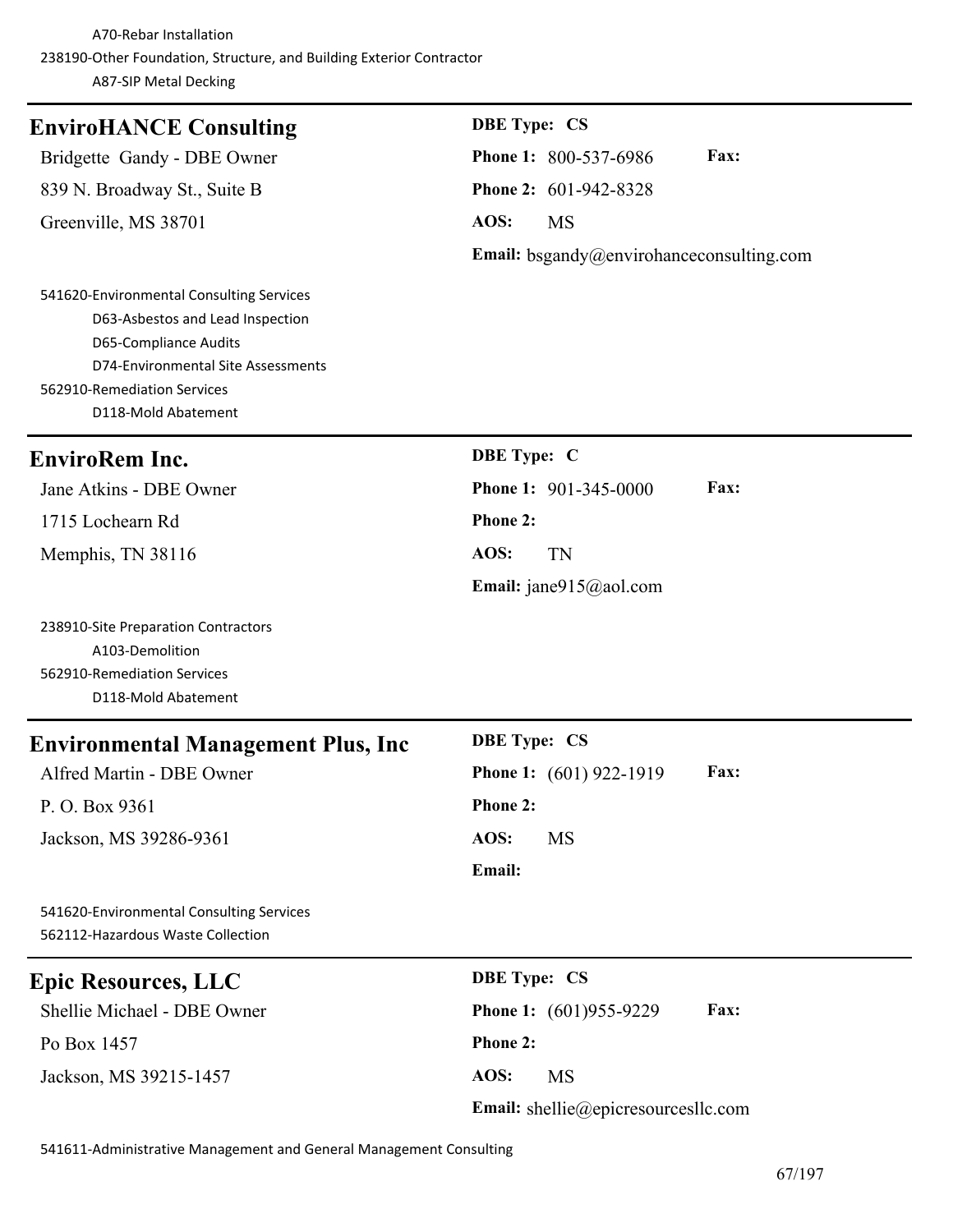# **Eternity Insurance Agency, LLC DBE Type: CS** Michelle Pendilton-Johnson - DBE Owner **Phone 1:** 601-371-9911 **Fax:** P.O. Box 980 **Phone 2:** 1-877-977-1007 Clinton, MS 39060 **AOS:** MS **Email:** eternityinsurance@att.net 524210-Insurance Agencies and Brokerages **Evans Landscape, Inc. DBE Type: C** Vincent Evans Evans - DBE Owner **Phone 1:** (601)573-1110 **Fax:** 2000 N. Frontage Road **Phone 2:** Clinton, MS 39056 **AOS:** MS **Email:** evanslandscape@bellsouth.net 238910-Site Preparation Contractors 561730-Landscaping Services **Evnoire, LLC DBE Type: CS** Dr. Shelley Francis - DBE Owner **Phone 1:** (919)824-3781 **Fax:** 384 Northyards Blvd. **Phone 2:** Atlanta, GA 30308 **AOS:** GA, MS **Email:** shelley@EVHybridNoire.com 541690-Other Scientific and Technical Consulting Services D127-Energy Consulting Services 611710-Educational Support Services 813312-Environment, Conservation and Wildlife Organizations **Expert Maintenance & Construction Services, LLC DBE Type: C Fax:** Rose Moore - DBE Owner **Phone 1:** (225)892-1490 **P** O Box 741 **Phone 2:** (225)910-1121 Prairieville, LA 70769 **AOS:** LA, MS **Email:** expertmaintservices@yahoo.com 488490-Other Support Activities for Road Transportation C38-Street Cleaning Services **Extreme Clean Maintenace & Janitorial Service ,LLC DBE Type: M Fax:**

Charles Robinson - DBE Owner **Phone 1:** (334)303-9105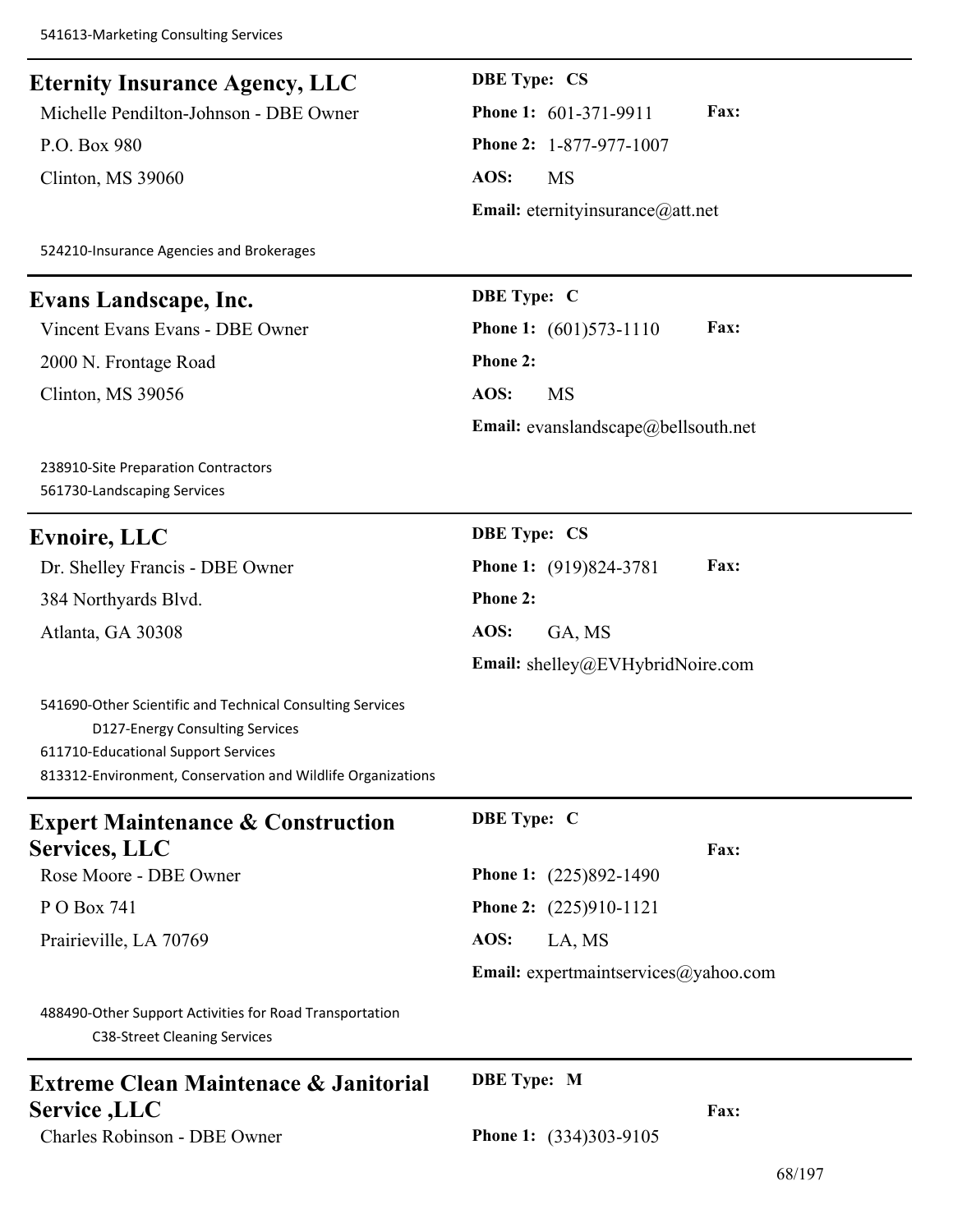PO Box 210035 **Phone 2:** Montgomery, AL 35121 **AOS:** AL, MS

561720-Janitorial Services 561730-Landscaping Services D110-Landscape care (only) 562910-Remediation Services

### **F8th Construction Company, LLC DBE Type: C**

918 Booneshill Petersburg Rd. **Phone 2:**

Petersburgh, TN 37144 **AOS:** MS, TN

**Email:** extremeclean62@yahoo.com

# Michelle Talley - DBE Owner **Phone 1:** (931)637-0838 **Fax: Email:** f8thconstruction@gmail.com

237310-Highway, Street and Bridge Construction A42-Highway guardrail

### **FCC Consulting Services, LLC DBE Type: CS**

Chris Carothers - DBE Owner **Phone 1:** (844)322-5521 **Fax:** 39 Birmingham Drive **Phone 2:**

Columbus, NJ 08022 **AOS:** MS, NJ

541512-Computer Systems Design Services

541611-Administrative Management and General Management Consulting

# **FIT Engineering, LLC DBE Type: CS**

219 NW Melanie Way **Phone 2:** 904-302-777 Lake City, FL 32055 **AOS:** FL, MS

**Email:**

Sanya Johnson - DBE Owner **Phone 1:** 904-716-8367 **Fax: Email:** sanya@fitengineering.us

541330-Engineering Services D22-Preliminary and final plans and designs – Bridges

# **FUEL Media Holdings, LLC DBE Type: M**

1036 Buttercup Drive **Phone 2:** Saint Johns, FL 32259 **AOS:** FL, MS

Patrick Mency - DBE Owner **Phone 1:** (904)800-4000 **Fax: Email:** pmency@fuelmediaholdings.com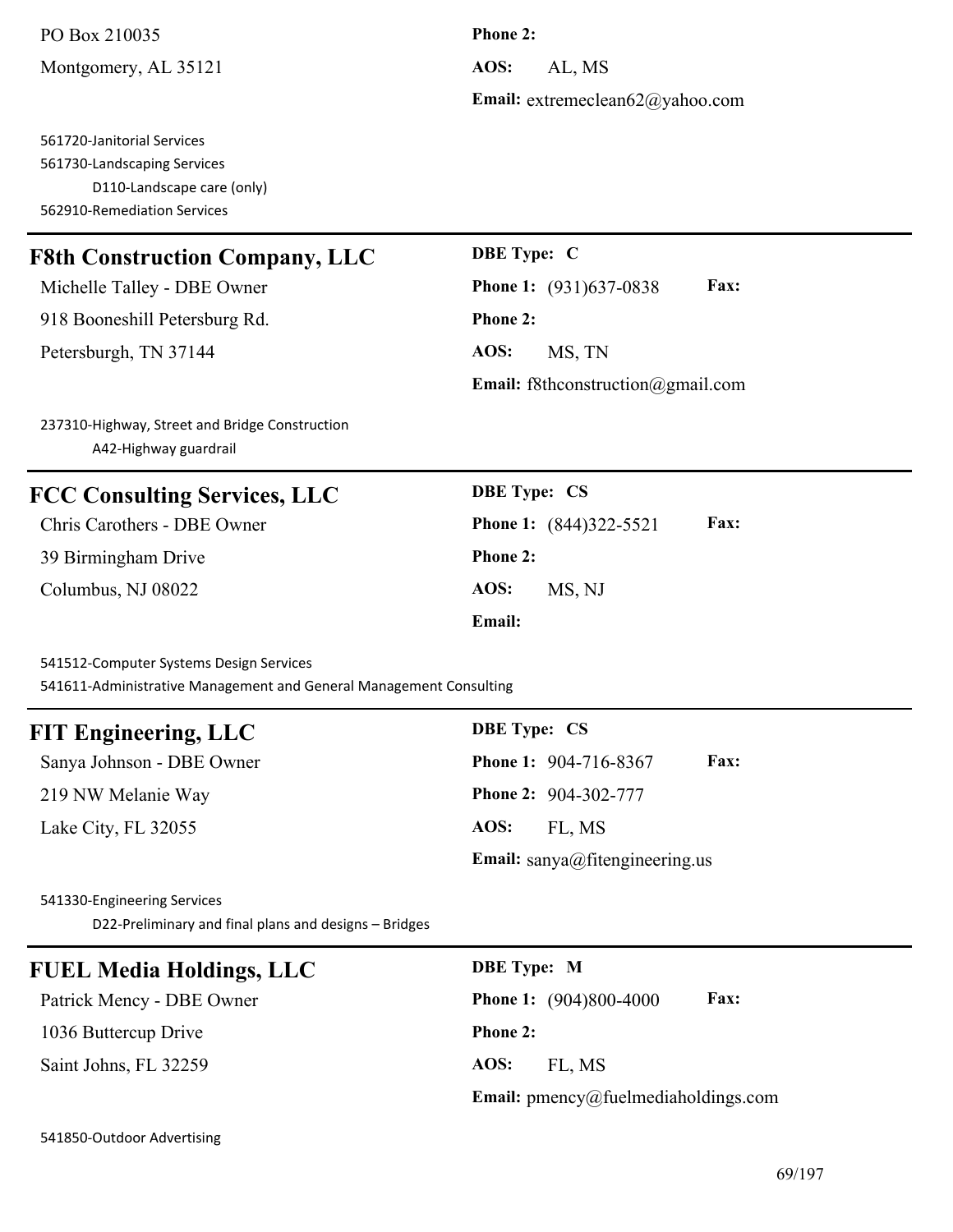| <b>Fahrenheit Creative Group, LLC</b>                                                                                                                     | <b>DBE Type: CS</b>                   |        |
|-----------------------------------------------------------------------------------------------------------------------------------------------------------|---------------------------------------|--------|
| Jason Thompson - DBE Owner                                                                                                                                | Fax:<br><b>Phone 1:</b> (601)371-8003 |        |
| 620 N. State Street, Suite 364                                                                                                                            | <b>Phone 2:</b> $(601)354-4000$       |        |
| Jackson, MS 39202                                                                                                                                         | AOS:<br><b>MS</b>                     |        |
|                                                                                                                                                           | Email: jthompson@fcgworks.com         |        |
| 541430-Graphic Design Services<br>541511-Custom Computer Programming Services<br>541613-Marketing Consulting Services<br>541820-Public Relations Agencies |                                       |        |
| <b>Fairpointe Planning, LLC</b>                                                                                                                           | <b>DBE Type: CS</b>                   |        |
| - DBE Owner                                                                                                                                               | Phone 1:<br>Fax:                      |        |
| 73 White Bridge Road, STE 103-235                                                                                                                         | Phone 2:                              |        |
| Nashville, TN 37205                                                                                                                                       | AOS:<br>TN, MS                        |        |
|                                                                                                                                                           | Email:                                |        |
| 541618-Other Management Consulting Services<br>D60-Transportation Planning                                                                                |                                       |        |
| <b>Faith Consultant, LLC</b>                                                                                                                              | <b>DBE Type: CS</b>                   |        |
| Johniece DuPree - DBE Owner                                                                                                                               | Fax:<br><b>Phone 1:</b> (601)270-4731 |        |
| PO Box 574                                                                                                                                                | Phone 2: (601)544-7248                |        |
| Hattiesburg, MS 39403                                                                                                                                     | AOS:<br><b>MS</b>                     |        |
|                                                                                                                                                           | Email: johniecedupree@yahoo.com       |        |
| 531311-Residential Property Managers                                                                                                                      |                                       |        |
| <b>Faith Janitorial Services, LLC</b>                                                                                                                     | <b>DBE</b> Type: M                    |        |
| Eddie C. Brown - DBE Owner                                                                                                                                | Fax:<br>Phone 1: (228)832-9523        |        |
| 18174 Fraser Drive                                                                                                                                        | Phone 2: (228)860-3058                |        |
| Gulfport, MS 39503                                                                                                                                        | AOS:<br><b>MS</b>                     |        |
|                                                                                                                                                           | Email: eddiecebrown@aol.com           |        |
| 561720-Janitorial Services                                                                                                                                |                                       |        |
| <b>Felix L. Lee Electric, LLC</b>                                                                                                                         | <b>DBE</b> Type: C                    |        |
| Felix L. Lee - DBE Owner                                                                                                                                  | Fax:<br>Phone 1: (228)-365-2717       |        |
| 14005 Dundee Cove                                                                                                                                         | Phone 2: (228)832-6520                |        |
| Gulfport, MS 39503                                                                                                                                        | AOS:<br><b>MS</b>                     |        |
|                                                                                                                                                           | Email: $\text{snip1368}(a)$ aol.com   |        |
|                                                                                                                                                           |                                       | 70/197 |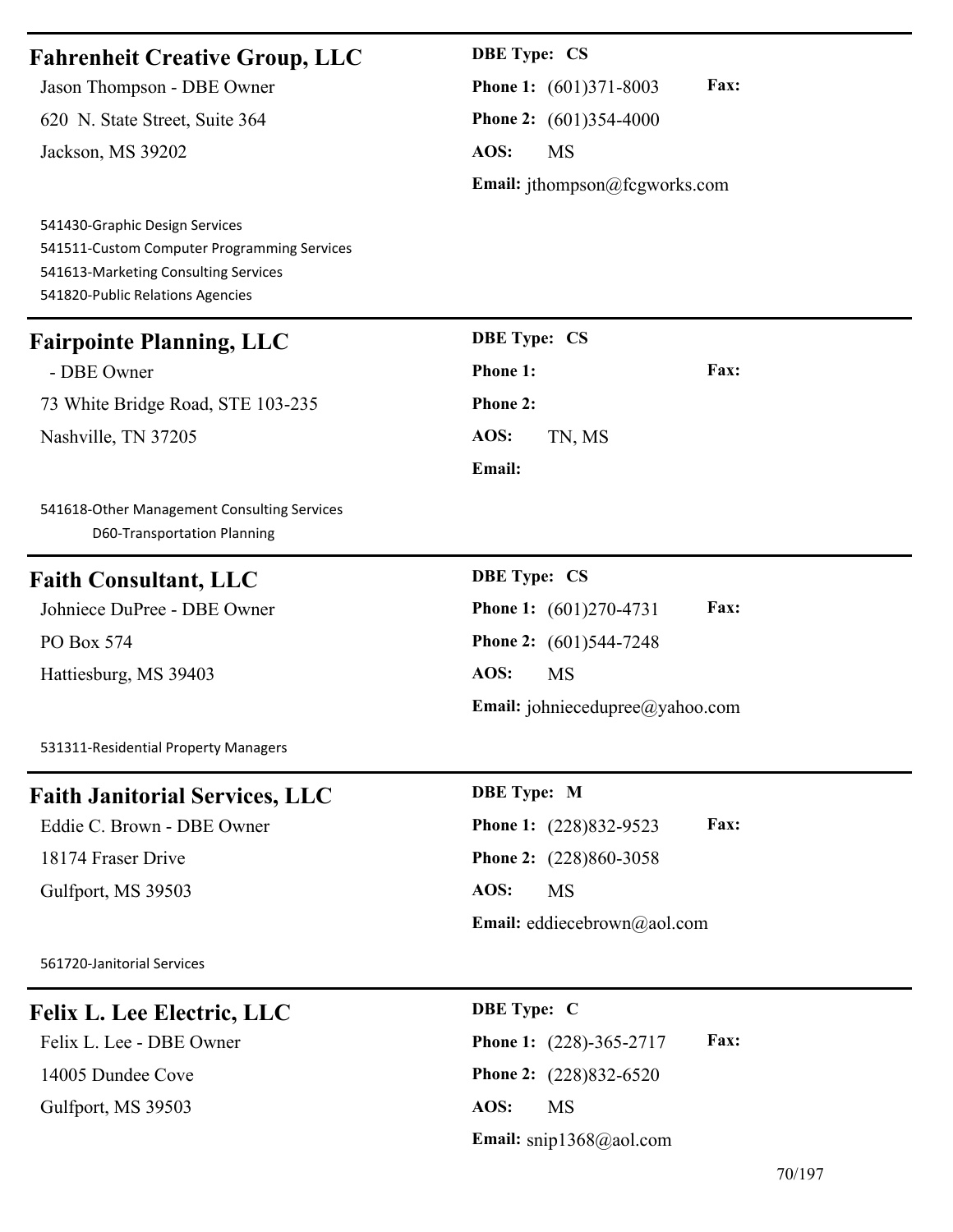| <b>Feltus Hawkins Design, LLC dba FH</b>                           | <b>DBE Type: CS</b>                              |
|--------------------------------------------------------------------|--------------------------------------------------|
| <b>Design LLC</b>                                                  | Fax:                                             |
| Marjorie Jeanette Feltus - DBE Owner                               | Phone 1: (615)244-4328                           |
| 1207A McGavock Street                                              | <b>Phone 2:</b>                                  |
| Nashville, TN 37203                                                | AOS:<br>MS, TN                                   |
|                                                                    | Email: $ds \circ \phi$ ( $\partial$ fhdesign.com |
| 541410-Interior Design Services                                    |                                                  |
| <b>Fernvie, LLC</b>                                                | <b>DBE</b> Type: M                               |
| Ronnie Foster Jr. - DBE Owner                                      | <b>Fax:</b><br>Phone 1: (901)443-3399            |
| 263 E Butler Ave #205                                              | <b>Phone 2:</b>                                  |
| Memphis, TN 38126                                                  | AOS:<br>MS, TN                                   |
|                                                                    | Email: info@fernvie.com                          |
| 488190-Other Support Activities for Air Transportation             |                                                  |
| 512110-Motion Picture and Video Production                         |                                                  |
| 541360-Geophysical Surveying and Mapping Services                  |                                                  |
| 541430-Graphic Design Services                                     |                                                  |
| 541511-Custom Computer Programming Services                        |                                                  |
| 541611-Administrative Management and General Management Consulting |                                                  |
| 541613-Marketing Consulting Services                               |                                                  |
| 541618-Other Management Consulting Services                        |                                                  |
| 541922-Commercial Photography                                      |                                                  |
| 541990-All Other Professional, Scientific, and Technical Services  |                                                  |

# **Firelake Construction, Inc. DBE Type: C**

85 Trico Dr. **Phone 2:** (256)302-2355 Gunterville, AL 35976 **AOS:** AL, KS, MS

Jackie S. Foley - DBE Owner **Phone 1:** (785)218-4976 **Fax: Email:** jfoley@firelakeconstruction.com

561621-Security Systems Services (except Locksmiths)

| <b>Fisher Construction, Inc.</b> | <b>DBE</b> Type: C                                              |
|----------------------------------|-----------------------------------------------------------------|
| Renna Fisher - DBE Owner         | $(601)899-9972$<br><b>Phone 1:</b> (601)345-8953<br><b>Fax:</b> |
| PO Box 16592                     | <b>Phone 2:</b> $(601)665-3813$                                 |
| Jackson, MS 39236                | AOS:<br>AL, AR, LA,<br><b>MS</b>                                |
|                                  | <b>Email:</b> fishertandc@gmail.com                             |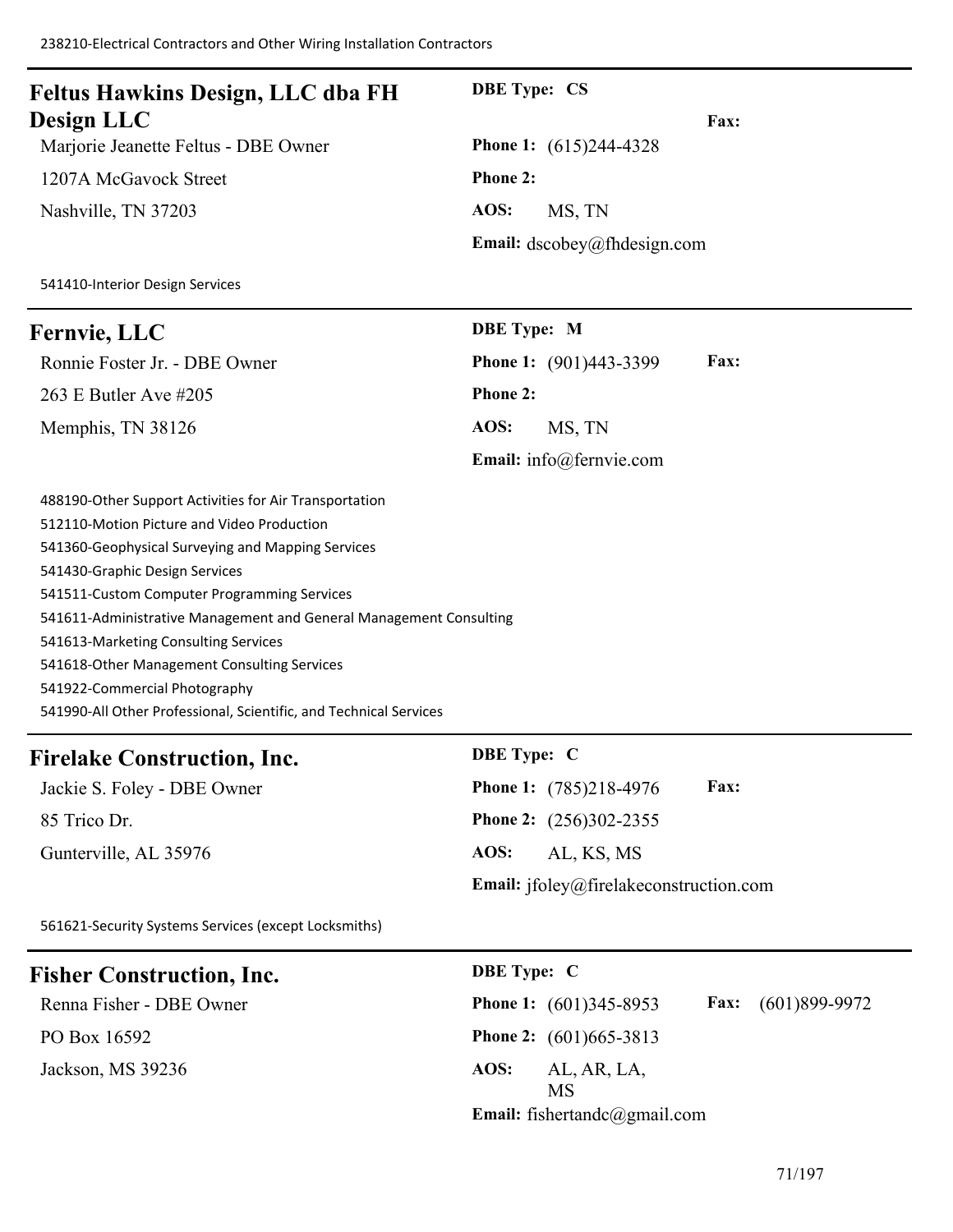238910-Site Preparation Contractors A103-Demolition 484110-General Freight Trucking, Local

| <b>Flaming Phoenix MD</b>                                   | <b>DBE</b> Type: C                   |
|-------------------------------------------------------------|--------------------------------------|
| Debra Disney - DBE Owner                                    | Fax:<br><b>Phone 1: 901-830-6601</b> |
| 1046 Church Rd. Ste. 106-226                                | Phone 2: 901-870-2371                |
| Jackson, MS 38671                                           | AOS:<br><b>MS</b>                    |
|                                                             | Email: deb@flamingphoenixmd.com      |
| 488510-Freight Transportation Arrangement                   |                                      |
| <b>Florida Cleaning Systems, Inc. DBA</b>                   | <b>DBE</b> Type: M                   |
| <b>FCS Facility Services</b>                                | Fax:                                 |
| Rene Barrios - DBE Owner                                    | <b>Phone 1:</b> (407)268-4035        |
| 624 Douglas Ave St. 1420                                    | Phone 2:                             |
| Altamonte Springs, FL 32714                                 | AOS:<br>FL, MS                       |
|                                                             | Email: rene@fcsiservices.com         |
| 561720-Janitorial Services                                  |                                      |
| <b>Fortson Group Inc./Fortson Industrial</b>                | <b>DBE</b> Type: S                   |
| <b>Supply Co.</b>                                           | Fax:                                 |
| Robert Fortson - DBE Owner                                  | Phone 1: (601)948-2053               |
| P.O. Box 3256                                               | Phone 2:                             |
| Jackson, MS 39207                                           | AOS:<br><b>MS</b>                    |
|                                                             | Email:                               |
| 524210-Insurance Agency                                     |                                      |
| D10-Property                                                |                                      |
| D6-Casualty<br>D7-Commercial                                |                                      |
| 541213-Tax Preparation Services                             |                                      |
| <b>Foundation Werks, LLC</b>                                | <b>DBE</b> Type: C                   |
| Seneca McField - DBE Owner                                  | Fax:<br>Phone 1: (601)813-3353       |
| 711 Lake Harbour Drive #1221                                | <b>Phone 2:</b>                      |
| Ridgeland, MS 39157                                         | AOS:<br><b>MS</b>                    |
|                                                             | Email:                               |
| 238110-Poured Concrete Foundation and Structure Contractors |                                      |
| <b>Four Seasons Enterprise, LLC</b>                         | <b>DBE</b> Type: C                   |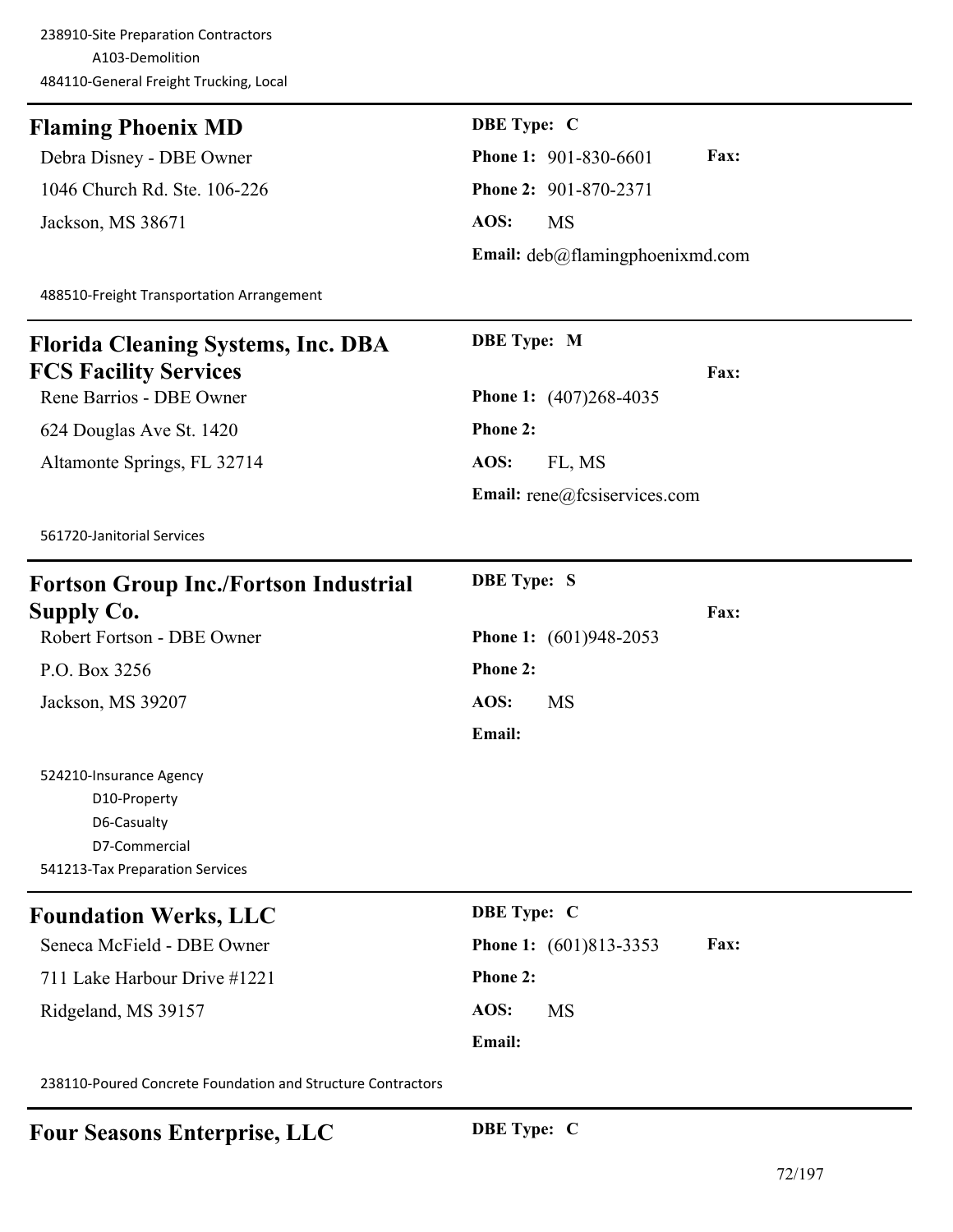|                            |      | <b>Email:</b> rlovemsm@yahoo.com |
|----------------------------|------|----------------------------------|
| Jackson, MS 39211          | AOS: | <b>MS</b>                        |
| 5822 Canton Park Dr.       |      | <b>Phone 2:</b> $601-214-6922$   |
| Robert E. Love - DBE Owner |      | <b>Phone 1:</b> $601-331-2828$   |

238910-Site Preparation Contractors 423850-Service Establishment Equipment and Supplies Merchant Wholesalers 424690-Other Chemical and Allied Products Merchant Wholesalers 484220-Specialized Freight (except used good) Trucking 531311-Residential Property Managers 531312-Nonresidential Property Managers 531390-Other Activities Related to Real Estate 541611-Administrative Management and General Management Consulting D132-Business Start-up Consulting Services 561110-Office Administrative Services 561210-Facilities Support Services 562119-Other Waste Collection D133-Brush Removal Services D134-Rubble Removal Services

# **Four Star Trucking Co., LLC DBE Type: C**

2337 Getwell Road South **Phone 2:** 901-870-7304 Hernando, MS 38632 **AOS:** MS

Nathaniel Warren Jr. - DBE Owner **Phone 1:** 662-429-5397 **Fax: Email:** 4startrk@wildblue.net

484220-Specialized Freight (except used good) Trucking C27-Hauling of Earth Movement Materials

# **Francis Financial Group, LLC DBE Type: CS**

400 Poydras St., Suite 2400 **Phone 2:**

New Orleans, LA 70130 **AOS:** LA, MS

Octave Francis - DBE Owner **Phone 1:** 504-299-2990 **Fax: Email:** ofrancis@ffc-capital.com

523110-Investment Banking and Securities Dealing 523120-Securities Brokerage 523920-Portfolio Management 523930-Investment Advice

# **Fred and P G Clark Contracting LLC DBE Type: C**

3772 Highway 80 East **Phone 2:** 601-638-9233

Fred Clark - DBE Owner **Phone 1:** 601-218-9233 **Fax:**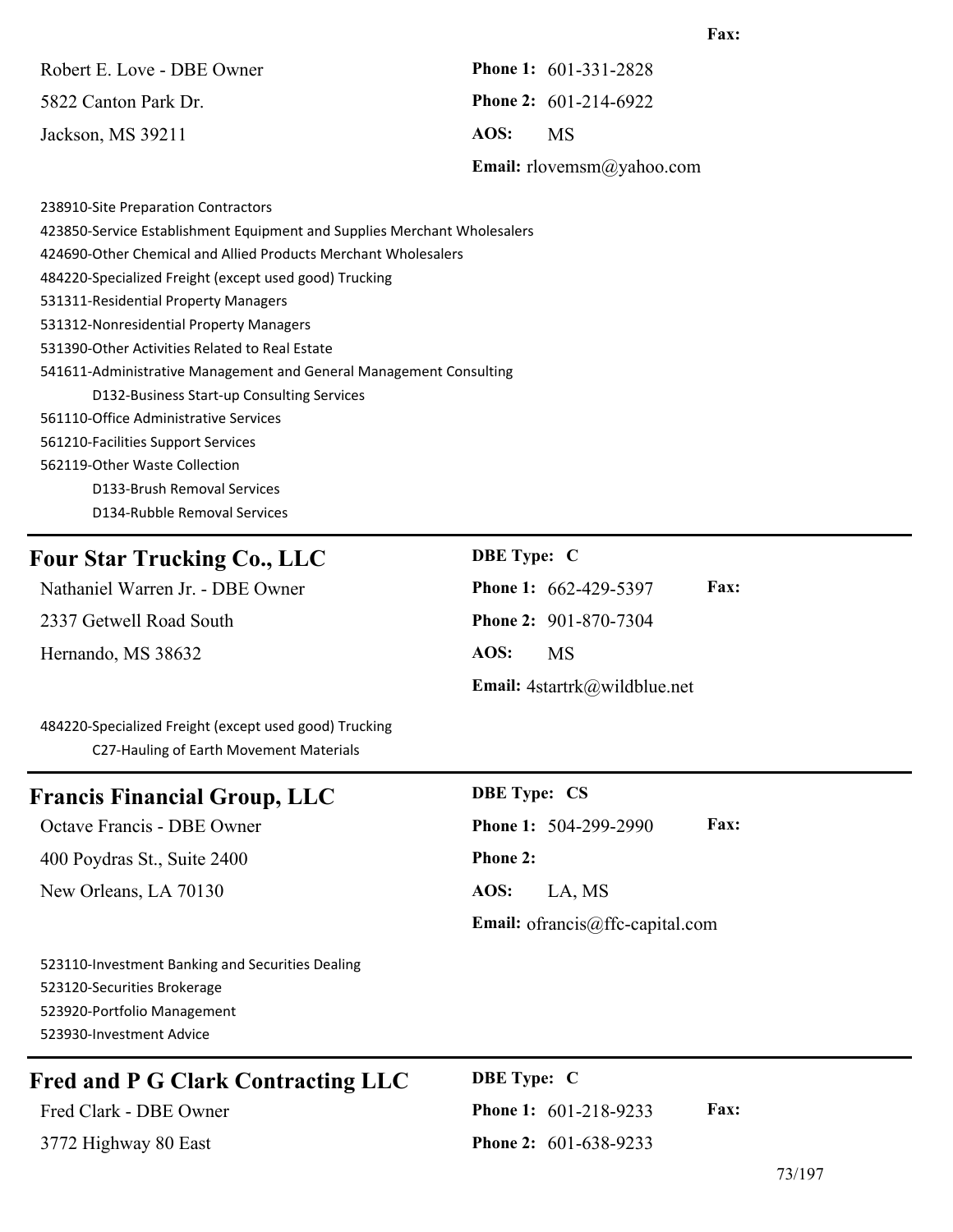Vicksburg, MS 39180-7741 **AOS:** MS

 $\blacksquare$ 

**Email:** clpau7@aol.com

| 237310-Highway, Street and Bridge Construction |
|------------------------------------------------|
| A26-Box Culverts                               |
| A49-Minor concrete                             |
| 238910-Site Preparation Contractors            |
| A102-Clearing and Grubbing                     |
| 484110-General Freight Trucking, Local         |
| 561730-Landscaping Services                    |
| D111-Erosion Control (only)                    |
|                                                |

| <b>Freight Company Freight Agency, LLC</b>                              | <b>DBE</b> Type: M                         |
|-------------------------------------------------------------------------|--------------------------------------------|
| Alvin Brown - DBE Owner                                                 | Fax:<br>Phone 1: (601)594-7192             |
| PO Box 720303                                                           | <b>Phone 2:</b>                            |
| Byram, MS 39272                                                         | AOS:<br>MS                                 |
|                                                                         | Email: $loop6233$ @gmail.com               |
| 488510-Freight Transportation Arrangement<br>488991-Packing and Crating |                                            |
| Fuse, Inc.                                                              | <b>DBE Type: CS</b>                        |
| Clifford & Sharilyn Franklin - DBE Owner                                | Fax:<br>Phone 1: 314-754-2703              |
| 802 N. 1st St.                                                          | <b>Phone 2:</b>                            |
| St. Louis, MO 63102                                                     | AOS:<br>MO, MS                             |
|                                                                         | <b>Email:</b> sharilyn@fuseadvertising.com |
| 541613-Marketing Consulting Services<br>541810-Advertising Agencies     |                                            |
| <b>G&amp;S Home Shelter Services, LLC</b>                               | <b>DBE</b> Type: C                         |
| Quitman Fitzgerald, Jr. - DBE Owner                                     | Fax:<br><b>Phone 1:</b> (601)807-2144      |
| 379 Cannonsburg Rd.                                                     | <b>Phone 2:</b>                            |
| Natchez, MS 39120-9174                                                  | AOS:<br>MS                                 |
|                                                                         | Email: gabandshiloh@gmail.com              |
| 484110-General Freight Trucking, Local<br>C26-Hauling                   |                                            |
| <b>G. Blackwell &amp; Associates</b>                                    | <b>DBE Type: CS</b>                        |
| Garry Blackwell - DBE Owner                                             | Phone 1: 404-349-8383<br>Fax:              |
| P.O. Box 311410                                                         | Phone 2:                                   |
| Atlanta, GA 31131                                                       | AOS:<br>GA, MS                             |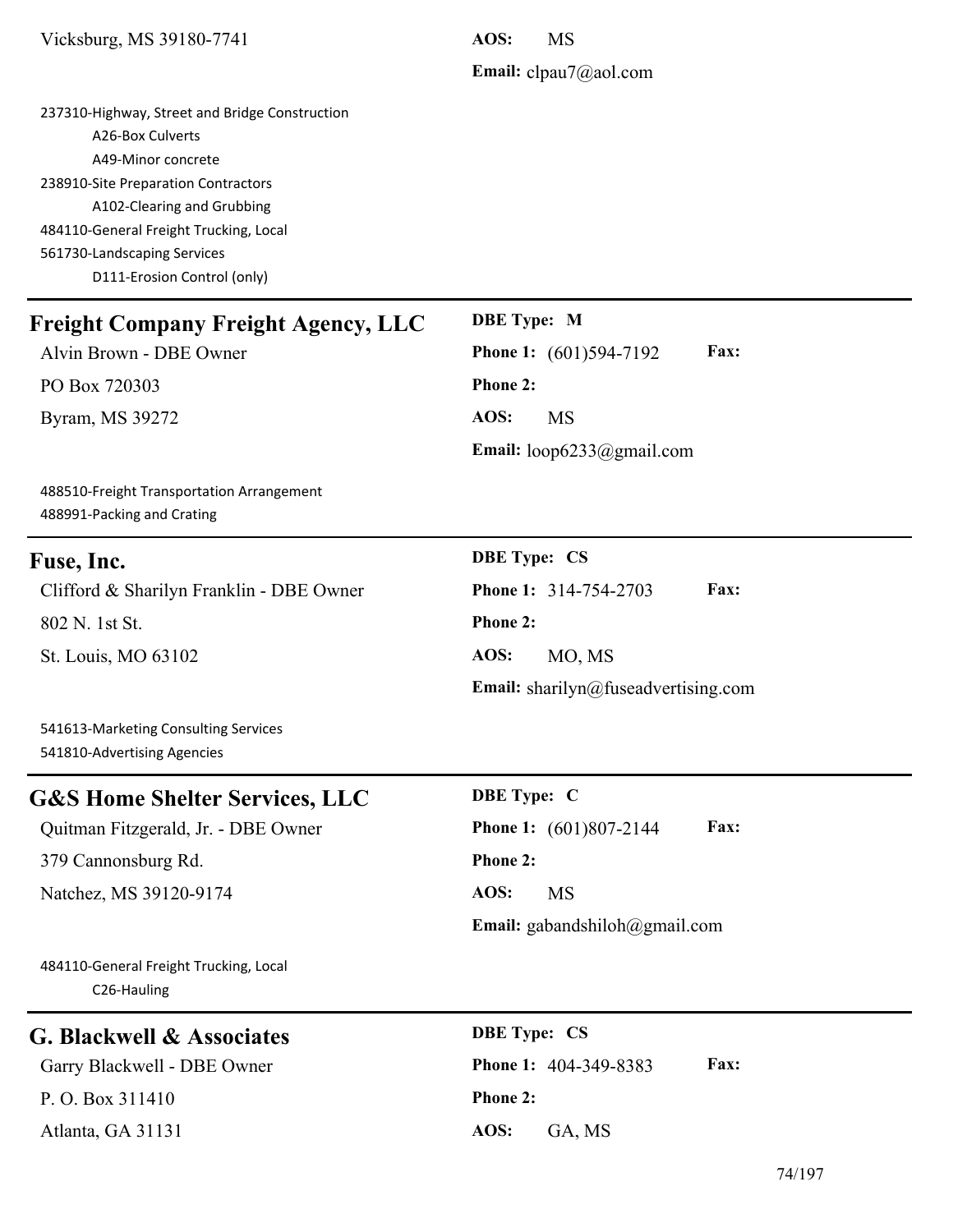541611-Administrative Management and General Management Consulting 541614-Process, Physical Distribution and Logistics Consulting Services 541618-Other Management Consulting Services

| G.D. Swing, Inc.                                                                                                                                                                                                                                                                                     | <b>DBE</b> Type: C |                                                                    |      |
|------------------------------------------------------------------------------------------------------------------------------------------------------------------------------------------------------------------------------------------------------------------------------------------------------|--------------------|--------------------------------------------------------------------|------|
| Gerald Swing - DBE Owner                                                                                                                                                                                                                                                                             |                    | Phone 1: 770-323-1446                                              | Fax: |
| 5835 Mill Crest Way                                                                                                                                                                                                                                                                                  | <b>Phone 2:</b>    |                                                                    |      |
| Lithonia, GA 30038                                                                                                                                                                                                                                                                                   | AOS:               | AL, FL, GA,<br>IN, KY, LA,<br>MD, MS, NC,<br>SC, TN, TX,<br>VA, WV |      |
|                                                                                                                                                                                                                                                                                                      |                    | Email: $info(\omega)$ gdswing.com                                  |      |
| 238120-Structural Steel and Precast Concrete Contractors<br>A71-Reinforced Steel<br>238190-Other Foundation, Structure, and Building Exterior Contractor<br><b>A87-SIP Metal Decking</b>                                                                                                             |                    |                                                                    |      |
| <b>GCS Service Solutions (Janitorial)</b>                                                                                                                                                                                                                                                            | <b>DBE</b> Type: M |                                                                    |      |
| Shondala Adams - DBE Owner                                                                                                                                                                                                                                                                           |                    | Phone 1: (228)313-6773                                             | Fax: |
| P O Box 10568                                                                                                                                                                                                                                                                                        |                    | <b>Phone 2:</b> (504)427-2012                                      |      |
| Gulfport, MS 39503                                                                                                                                                                                                                                                                                   | AOS:               | <b>MS</b>                                                          |      |
|                                                                                                                                                                                                                                                                                                      |                    | <b>Email:</b> shon $doo(\vec{a})$ yahoo.com                        |      |
| 561720-Janitorial Services                                                                                                                                                                                                                                                                           |                    |                                                                    |      |
| <b>GCW Pavement Services, LLC</b>                                                                                                                                                                                                                                                                    | <b>DBE</b> Type: C |                                                                    |      |
| General Williams - DBE Owner                                                                                                                                                                                                                                                                         |                    | <b>Phone 1:</b> (601)373-7522                                      | Fax: |
| 2826 Ridgeland Dr.                                                                                                                                                                                                                                                                                   |                    | Phone 2: (601)941-0505                                             |      |
| Jackson, MS 39212                                                                                                                                                                                                                                                                                    | <b>AOS:</b>        | MS                                                                 |      |
|                                                                                                                                                                                                                                                                                                      |                    | Email: general 12354@hotmail.com                                   |      |
| 237310-Highway, Street and Bridge Construction<br><b>A24-Asphalt Coating</b><br>A31-Concrete paving<br>238110-Poured Concrete Foundation and Structure Contractors<br>A65-Concrete Finishing<br>238990-All Other Specialty Trade Contractors<br>A110-Residential/Commercial Parking Lot and Driveway |                    |                                                                    |      |
| <b>GEO Products Inc</b>                                                                                                                                                                                                                                                                              | <b>DBE</b> Type: S |                                                                    |      |

Amy Jones - DBE Owner **Phone 1:** (601)939-0568 **Fax:**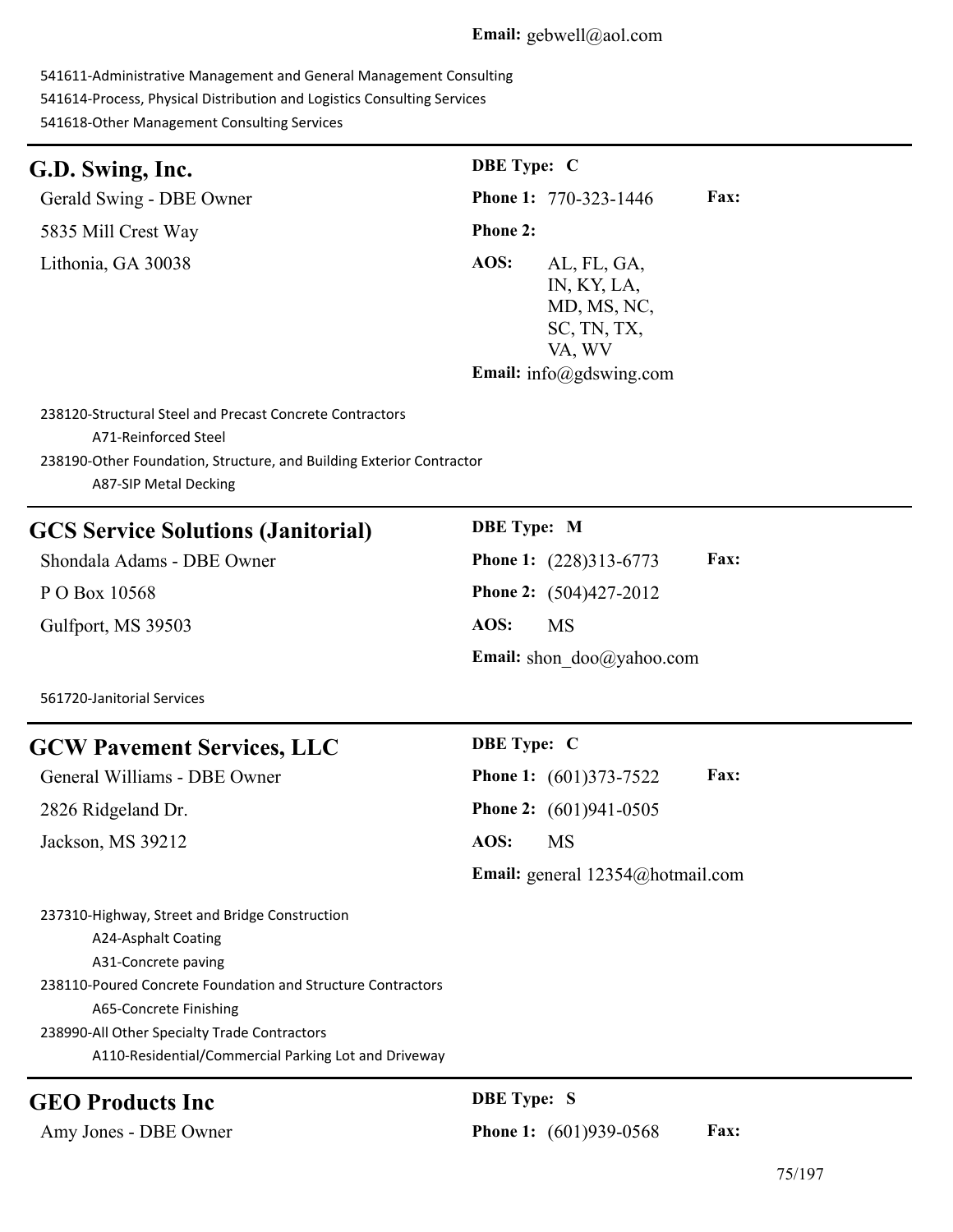| PO Box 2224                                                                                                                                     | <b>Phone 2:</b>                       |
|-------------------------------------------------------------------------------------------------------------------------------------------------|---------------------------------------|
| Madison, MS 39130                                                                                                                               | AOS:<br><b>MS</b>                     |
|                                                                                                                                                 | Email:                                |
| 444190-Other Building Material Dealers<br>C23-Building and construction products<br>561730-Landscaping Services<br>D175-Silt Fence Installation |                                       |
| <b>GFH</b>                                                                                                                                      | <b>DBE</b> Type: C                    |
| Dawn Lockhart - DBE Owner                                                                                                                       | <b>Fax:</b><br>Phone 1: (228)596-1008 |
| PO Box 130                                                                                                                                      | <b>Phone 2:</b>                       |
| Long Beach, MS 39560                                                                                                                            | AOS:<br><b>MS</b>                     |
|                                                                                                                                                 | Email: dplockhart@gmail.com           |

238910-Site Preparation Contractors A102-Clearing and Grubbing 423320-Brick, Stone, and Related Construction Material Merchant Wholesalers C8-Dealer of Aggregate and Liquid Asphalt 561730-Landscaping Services D111-Erosion Control (only)

**GOTECH, Inc. DBE Type: C**

| Rhaoul A. Guillaume, Sr. - DBE Owner |             | <b>Phone 1:</b> 225-766-5358        | <b>Fax:</b> |
|--------------------------------------|-------------|-------------------------------------|-------------|
| 8383 Bluebonnett Blvd.               |             | <b>Phone 2: 225-413-9515</b>        |             |
| Baton Rouge, LA 70810                | AOS: LA, MS |                                     |             |
|                                      |             | <b>Email:</b> rhaoul@gotech-inc.com |             |

541330-Engineering Services D15-Civil Engineering Services D17-Construction Inspection and Evaluation 541340-Drafting Services 541370-Surveying and Mapping (except Geophysical) Services 541618-Other Management Consulting Services D57-Construction Consulting and Management

# **GSM Development, LLC** DBE Type: CS

9909 Clayton Rd. Suite 219 **Phone 2:** 314-399-1769 St. Louis, MO 63124 **AOS:** MO, MS

Gwen Mizell - DBE Owner **Phone 1:** 314-395-6080 **Fax: Email:** gmizell@gsmdevelopment.com

541690-Other Scientific and Technical Consulting Services

811310-Commercial and Industrial Machinery and Equipment (except Automotive and Electronic) Repair and Maintenance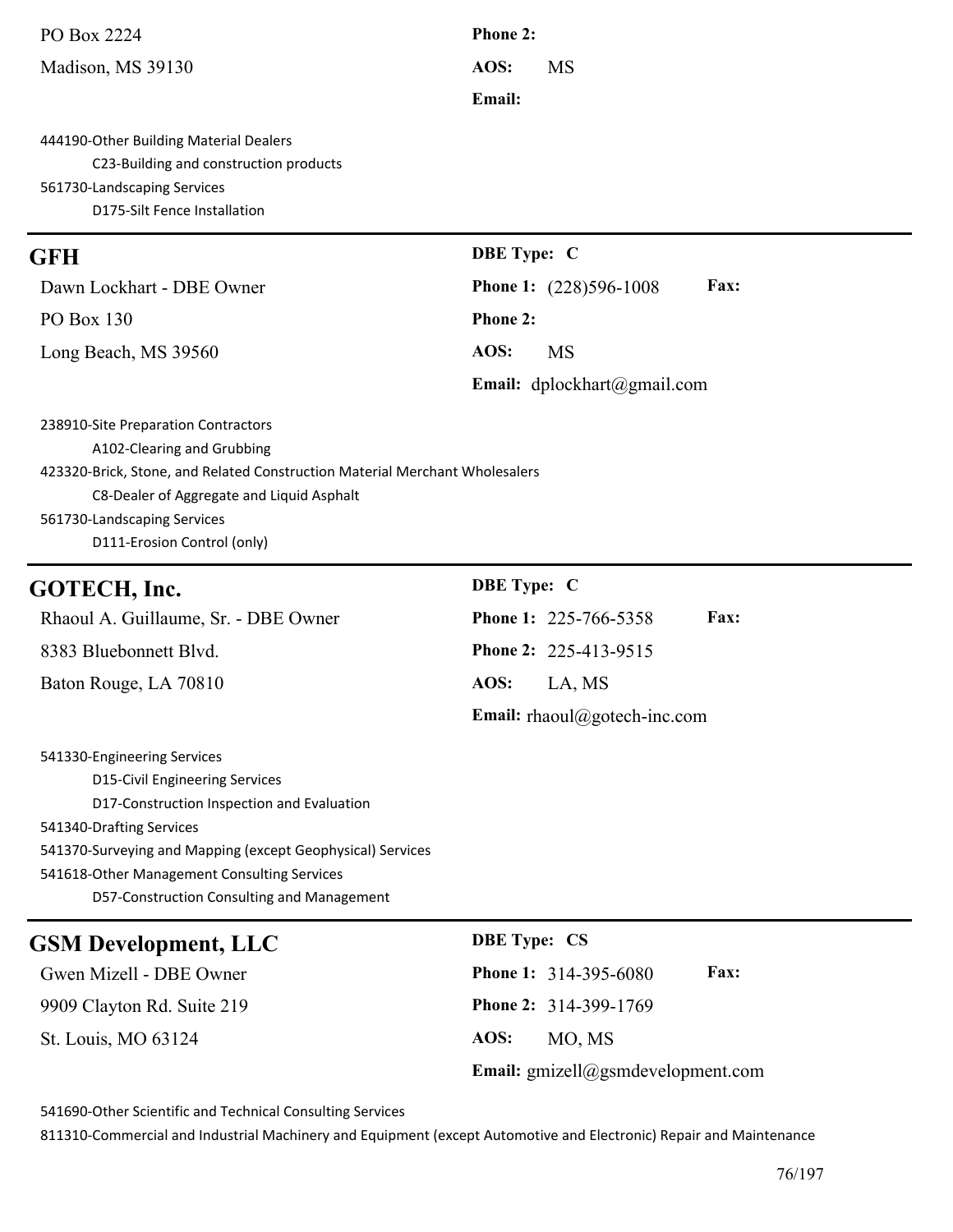| <b>GSW Enterprise Construction, Inc.</b>                                                                                                                                                                                      | <b>DBE</b> Type: C                                 |
|-------------------------------------------------------------------------------------------------------------------------------------------------------------------------------------------------------------------------------|----------------------------------------------------|
| Tim Walker - DBE Owner                                                                                                                                                                                                        | Phone 1: 601-331-8173<br>Fax:<br>$(601)366 - 5393$ |
| PO Box 31065                                                                                                                                                                                                                  | <b>Phone 2:</b>                                    |
| Jackson, MS 39206-1065                                                                                                                                                                                                        | AOS:<br><b>MS</b>                                  |
|                                                                                                                                                                                                                               | Email: gswenterprise@aol.com                       |
| 237110-Water and Sewer Line and Related Structures Construction<br>A14-Subsurface Drainage<br>238910-Site Preparation Contractors<br>A102-Clearing and Grubbing<br>561730-Landscaping Services<br>D111-Erosion Control (only) |                                                    |
| <b>GT Business Supplies, LLC</b>                                                                                                                                                                                              | <b>DBE</b> Type: S                                 |
| Jodhan Basanta - DBE Owner                                                                                                                                                                                                    | Fax:<br>Phone 1: (718)659-9165                     |
| 115-13 Linden Blvd                                                                                                                                                                                                            | Phone 2:                                           |
| South Ozone Park, NY 11420-1908                                                                                                                                                                                               | AOS:<br>NY, MS                                     |
|                                                                                                                                                                                                                               | <b>Email:</b> jodhanb@gmail.com                    |
| 425110-Business to Business Electronic Markets<br>425120-Wholesale Trade Agents and Brokers<br>443142-Electronics Stores<br>811212-Computer and Office Machine Repair and Maintenance                                         |                                                    |
| Garcia Bridge Engineers, P.A.                                                                                                                                                                                                 | <b>DBE Type: CS</b>                                |
| Antonio Garcia - DBE Owner                                                                                                                                                                                                    | Fax:<br><b>Phone 1:</b> (850)531-0005              |
| P.O.Box 12262                                                                                                                                                                                                                 | Phone 2: (850)445-4404                             |
| Tallahassee, FL 32317                                                                                                                                                                                                         | AOS:<br>FL, LA, MA,<br><b>MS</b>                   |
|                                                                                                                                                                                                                               | Email: garcia.tony@earthlink.net                   |
| 541330-Engineering Services<br><b>D15-Civil Engineering Services</b>                                                                                                                                                          |                                                    |
| <b>Garrett ECLIV, LLC</b>                                                                                                                                                                                                     | <b>DBE Type: CS</b>                                |
| Talecia Garrett - DBE Owner                                                                                                                                                                                                   | Phone 1: 601-896-0084<br>Fax:                      |
| PO Box 11307                                                                                                                                                                                                                  | Phone 2:                                           |
| Jackson, MS 39283                                                                                                                                                                                                             | AOS:<br>MS                                         |
|                                                                                                                                                                                                                               |                                                    |

**Email:** lgarrett@garretteci.com

541611-Administrative Management and General Management Consulting

D143-Consulting (Non-Engineering)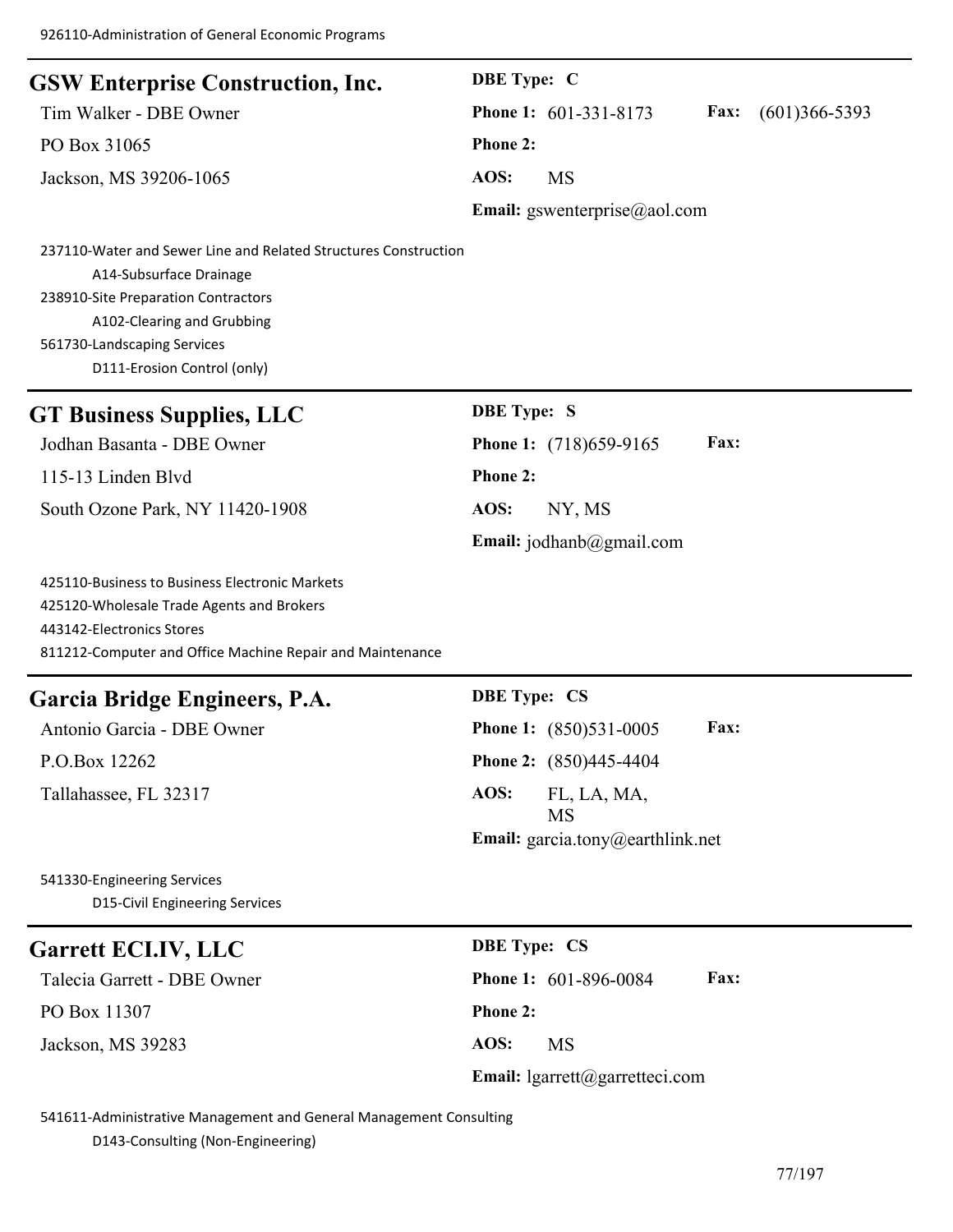D146-Water and Sewer Line Construction Management 541618-Other Management Consulting Services 541820-Public Relations Agencies

| <b>Gary - Buchanan Enterprise</b>                                                                                                                                                                                                                                                                                                                                                                                                                                                                                          | <b>DBE Type: CS</b>                                |
|----------------------------------------------------------------------------------------------------------------------------------------------------------------------------------------------------------------------------------------------------------------------------------------------------------------------------------------------------------------------------------------------------------------------------------------------------------------------------------------------------------------------------|----------------------------------------------------|
| Debra A. Buchanan - DBE Owner                                                                                                                                                                                                                                                                                                                                                                                                                                                                                              | Phone 1: (601)940-4547<br>Fax:                     |
| 972 Garvin St.                                                                                                                                                                                                                                                                                                                                                                                                                                                                                                             | <b>Phone 2:</b>                                    |
| Jackson, MS 39206                                                                                                                                                                                                                                                                                                                                                                                                                                                                                                          | AOS:<br>MS                                         |
|                                                                                                                                                                                                                                                                                                                                                                                                                                                                                                                            | Email:                                             |
| 561110-Office Administrative Services<br>D104-Management Services                                                                                                                                                                                                                                                                                                                                                                                                                                                          |                                                    |
| <b>Gascot Construction, LLC</b>                                                                                                                                                                                                                                                                                                                                                                                                                                                                                            | <b>DBE</b> Type: C                                 |
| Rafael J. Gascot - DBE Owner                                                                                                                                                                                                                                                                                                                                                                                                                                                                                               | Fax:<br><b>Phone 1:</b> (786)913-1700              |
| 1442 Sycamore Pl                                                                                                                                                                                                                                                                                                                                                                                                                                                                                                           | Phone 2: (985)629-4550                             |
| Mandeville, LA 70448-1075                                                                                                                                                                                                                                                                                                                                                                                                                                                                                                  | AOS:<br>LA, MS                                     |
|                                                                                                                                                                                                                                                                                                                                                                                                                                                                                                                            | Email: rafael@gascotconstruction.com               |
| 237110-Water and Sewer Line and Related Structures Construction<br>A13-Storm Drainage<br>237310-Highway, Street and Bridge Construction<br>A151-Riprap for Construction<br>A26-Box Culverts<br>A41-Headwalls<br>238110-Poured Concrete Foundation and Structure Contractors<br>A64-Concrete Reinforcing<br>238120-Structural Steel and Precast Concrete Contractors<br>A71-Reinforced Steel<br>238910-Site Preparation Contractors<br>A105-Excavation<br>238990-All Other Specialty Trade Contractors<br>A149-Mobilization |                                                    |
| <b>General Maintenance Systems, Inc.</b>                                                                                                                                                                                                                                                                                                                                                                                                                                                                                   | <b>DBE</b> Type: M                                 |
| Ellis Foster, Jr - DBE Owner                                                                                                                                                                                                                                                                                                                                                                                                                                                                                               | $(769)$ 233-8824<br>Phone 1: (601)952-6386<br>Fax: |
| PO Box 8656                                                                                                                                                                                                                                                                                                                                                                                                                                                                                                                | <b>Phone 2:</b>                                    |
| Jackson, MS 39284-8656                                                                                                                                                                                                                                                                                                                                                                                                                                                                                                     | AOS:<br>AL, AR, LA,<br>MS, TN<br>Email:            |
| 561720-Janitorial Services                                                                                                                                                                                                                                                                                                                                                                                                                                                                                                 |                                                    |
| <b>Genesis Business Solutions, LLC</b>                                                                                                                                                                                                                                                                                                                                                                                                                                                                                     | <b>DBE Type: CS</b>                                |

Renaldo Phillips - DBE Owner **Phone 1:** (256)499-0298 **Fax:**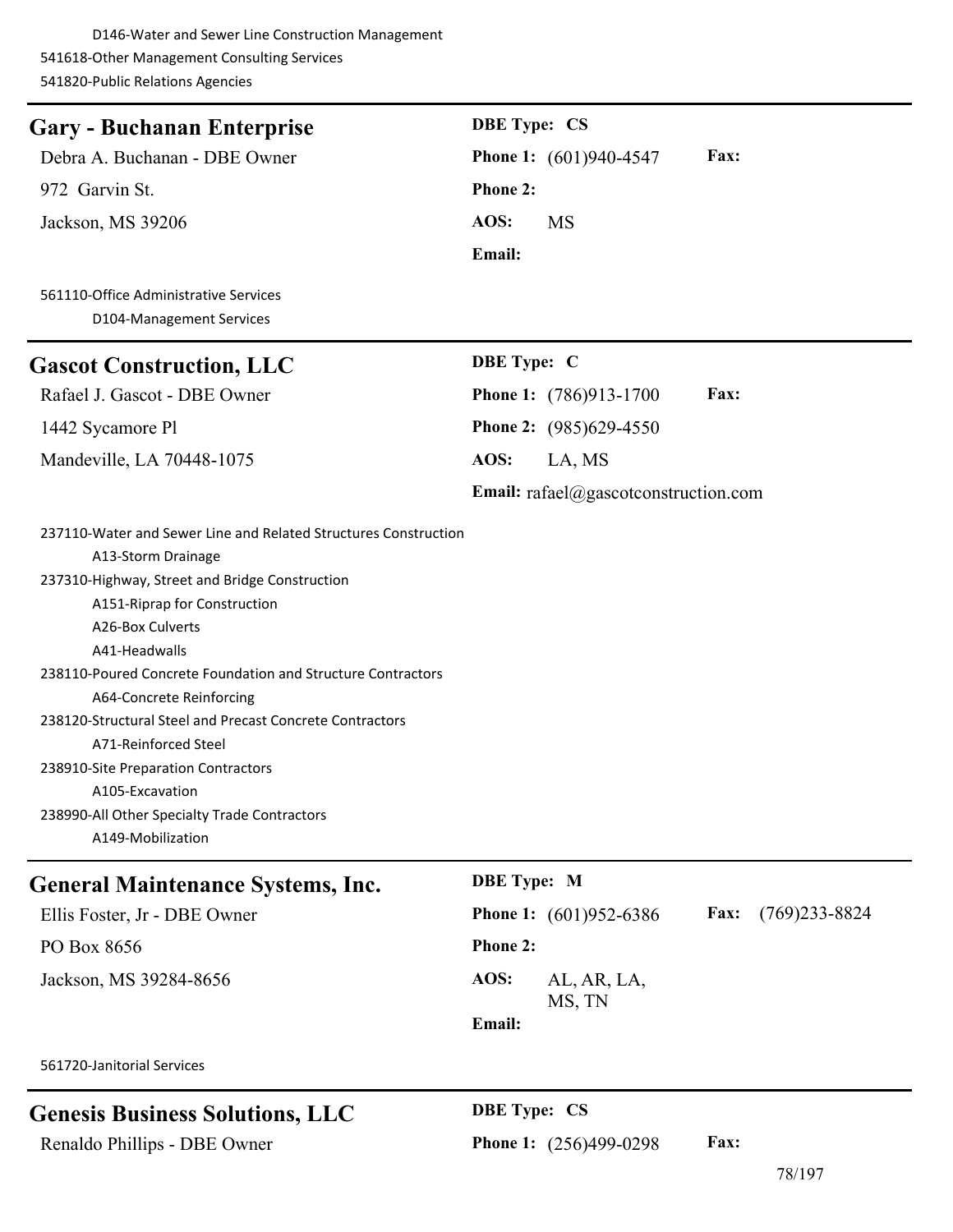1317 Wilmer Avenue, Suite 107 **Phone 2:**

Anniston, AL 36201 **AOS:** AL, MS

**Email:** renaldophillips@genesisbusinessllc.com

541611-Administrative Management and General Management Consulting

| <b>Gilley Construction Company, Inc.</b> | <b>DBE</b> Type: CS                                |
|------------------------------------------|----------------------------------------------------|
| Vicki A. Gilley - DBE Owner              | Fax: (931)728-4574<br><b>Phone 1: 931-728-3296</b> |
| 4741 Murfreesboro Hwy.                   | <b>Phone 2: 931-808-6081</b>                       |
| Manchester, TN 37355-5158                | AOS:<br>MS, TN                                     |
|                                          | <b>Email:</b> vgilley@gilleyconstruction.com       |

238120-Structural Steel and Precast Concrete Contractors A68-Cable Barriers A70-Rebar Installation 238190-Other Foundation, Structure, and Building Exterior Contractor A87-SIP Metal Decking

# **Ginesco Consulting Co., LLC DBE Type: CS**

693 Waterford Mtn. Rd. **Phone 2:** 662-274-6100

Kenneth D. Robinson, Sr. - DBE Owner **Phone 1:** 662-544-2800 **Fax:** Waterford, MS 38685 **AOS:** MS **Email:** krobinson5572@yahoo.com

541512-Computer Systems Design Services 541614-Process, Physical Distribution and Logistics Consulting Services 541618-Other Management Consulting Services

# **Glendon Prewitt Contractor, Inc. DBE Type: C**

Glendon Prewitt - DBE Owner **Phone 1: Fax:**

Northport, AL 35473 **AOS:** AL, MS

720 Energy Center Blvd Suite 501 **Phone 2:** 205-750-0086

**Email:** prewittg@bellsouth.net

236220-Commercial and Institutional Building Construction A2-Construction Management

| <b>Global Conveyors Installation, Inc.</b> |  |
|--------------------------------------------|--|
|--------------------------------------------|--|

3909 Bowfin Trail **Phone 2:**

**Global Conveys Installation** Margarita Samuel - DBE Owner **Phone 1:** (571)235-2594 **Fax:** Kissimmee, FL 34746 **AOS:** FL, MS **Email:** b.henry26@yahoo.com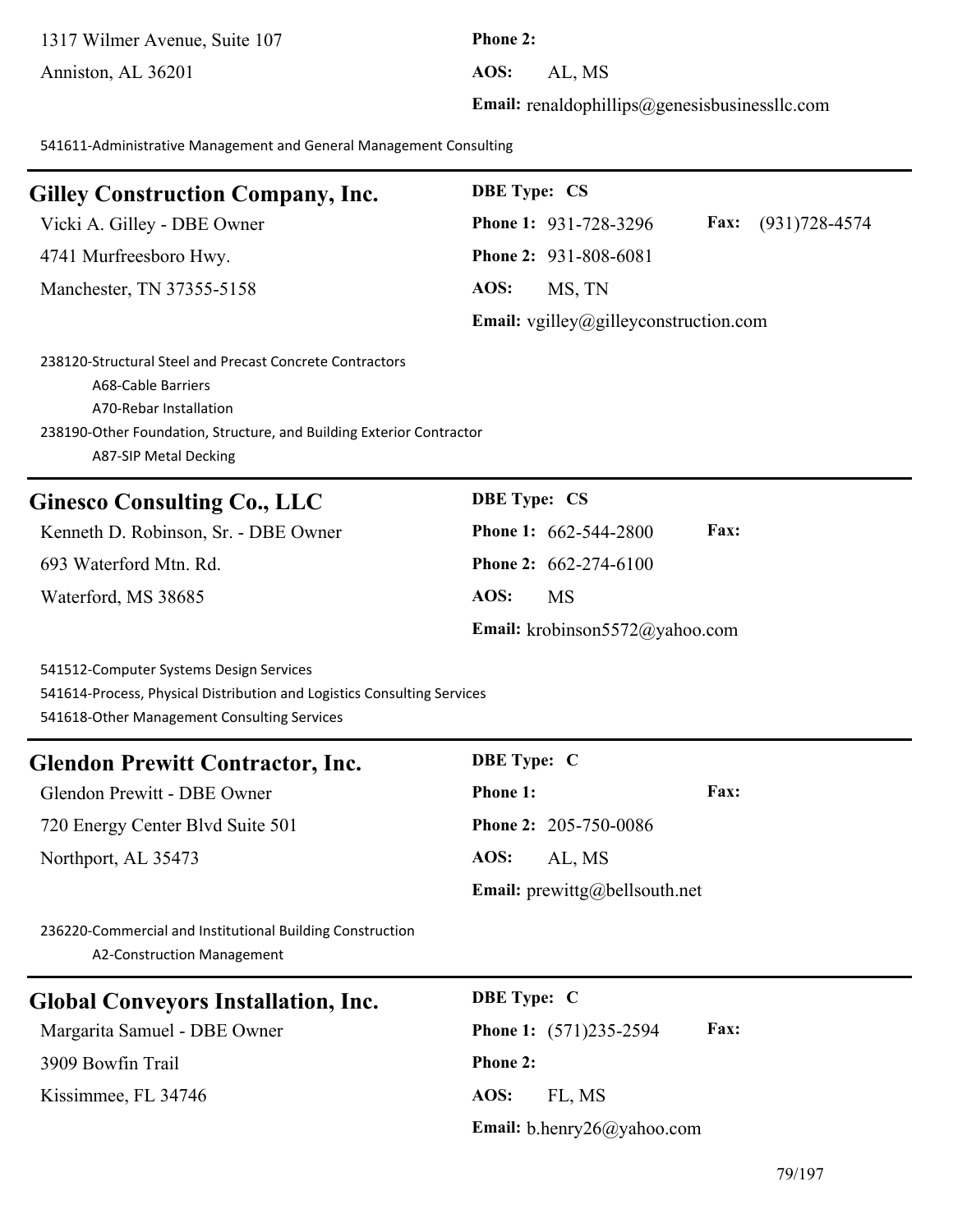| <b>Global Gateway Concessions North</b> | <b>DBE</b> Type: CS                             |
|-----------------------------------------|-------------------------------------------------|
| <b>America, LLC</b>                     | <b>Fax:</b>                                     |
| Dane Grey - DBE Owner                   | <b>Phone 1:</b> (904)297-4437                   |
| 76 South Laura Street, Suite 1702       | <b>Phone 2:</b> (904)803-7710                   |
| Jacksonville, FL 32202                  | AOS:<br>FL, MS                                  |
|                                         | Email: $lsharkey@global gatewayconcessions.com$ |

541611-Administrative Management and General Management Consulting 541618-Other Management Consulting Services

| <b>Global One Networks, LLC</b> |
|---------------------------------|
|---------------------------------|

526 Cocoa Lane **Phone 2:** (321)262-1035 Orlando, FL 32804 **AOS:** MS, FL

**DBE Type: C** Valeria Mundy - DBE Owner **Phone 1:** (407)312-3199 **Fax: Email:** valerie@global1networks.com

238210-Electrical Contractors and Other Wiring Installation Contractors

# **Global Parking Systems , LLC DBE Type: C**

 $R$ onald V. Burns - DBE Owner 6600 Plaza Dr. Ste. # 307 **Phone 2:** N. Orleans, LA 70127

| $\rightarrow$ $\rightarrow$ $\rightarrow$ $\rightarrow$ $\rightarrow$ $\rightarrow$ |                               |             |
|-------------------------------------------------------------------------------------|-------------------------------|-------------|
|                                                                                     | <b>Phone 1:</b> (504)246-6000 | <b>Fax:</b> |
| <b>Phone 2:</b>                                                                     |                               |             |
| <b>AOS:</b>                                                                         | LA, MS                        |             |
| <b>Email:</b> rburns@bmgenterprises.com                                             |                               |             |

485999-All Other Transit and Ground Passenger Transportation 812930-Parking Lots and Garages

| Global Public Intelligence, LLC | <b>DBE</b> Type: CS                          |
|---------------------------------|----------------------------------------------|
| Clifford Davy - DBE Owner       | <b>Fax:</b><br><b>Phone 1:</b> (818)934-2605 |
| 390 North Orange Ave Ste. 2300  | <b>Phone 2:</b>                              |
| Orlando, FL 32801               | AOS:<br>FL. MS                               |
|                                 | Email: cliff@globalpublicintelligence.com    |

541611-Administrative Management and General Management Consulting

541620-Environmental Consulting Services

541690-Other Scientific and Technical Consulting Services

541820-Public Relations Agencies

562910-Remediation Services

611430-Professional and Management Development Training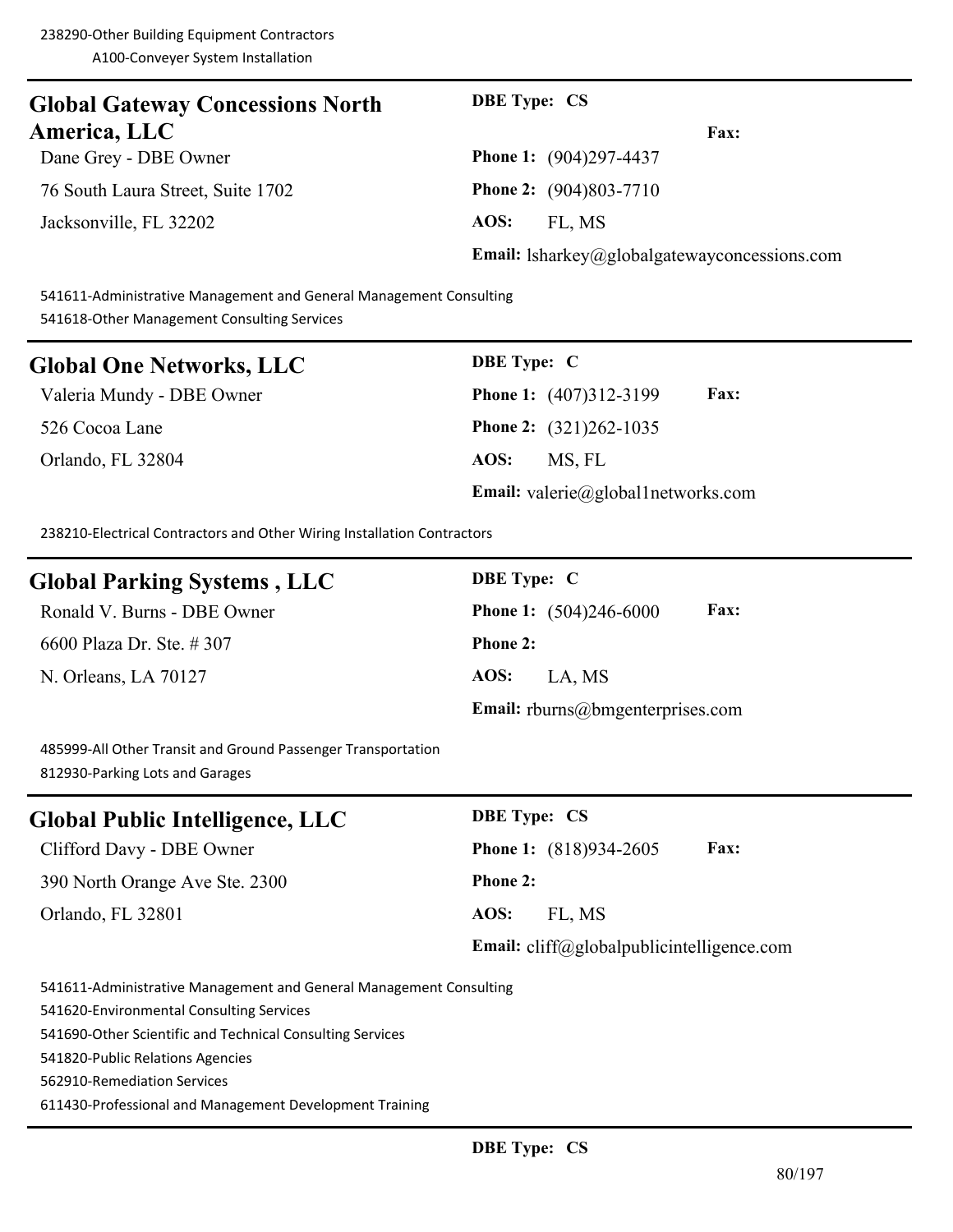| <b>Gobert Enterprises dba Signs Now</b><br>Michelle Gobert - DBE Owner<br>1903 Poydras Street                                                                                                                                                  | Fax:<br>Phone 1: (504)523-6699<br>Phone 2:                   |
|------------------------------------------------------------------------------------------------------------------------------------------------------------------------------------------------------------------------------------------------|--------------------------------------------------------------|
| New Orleans, LA 70112-1334                                                                                                                                                                                                                     | AOS:<br>LA, MS<br>Email:                                     |
| 323111-Commercial Printing (except Screen and Books)<br><b>B15- Digital Printing</b><br>541850-Outdoor Advertising<br>D173- Display Advertising                                                                                                |                                                              |
| <b>Goldwings Supply Services, Inc.</b>                                                                                                                                                                                                         | <b>DBE</b> Type: S                                           |
| Lia Young Hunt - DBE Owner                                                                                                                                                                                                                     | Fax:<br><b>Phone 1:</b> (808)833-6020                        |
| PO Box 11037                                                                                                                                                                                                                                   | Phone 2: (808)738-4902                                       |
| Honululu, HI 96828                                                                                                                                                                                                                             | AOS:<br><b>MS</b>                                            |
|                                                                                                                                                                                                                                                | <b>Email:</b> $\text{lia}(\widehat{a})$ goldwings-supply.com |
| 423610-Electrical Apparatus and Equipment, Wiring Supplies, and Related Equipment Merchant Wholesalers<br>C54-Airfield Lighting<br>C55-Solar Lighting                                                                                          |                                                              |
| <b>Gonzalez Rebar, LLC</b>                                                                                                                                                                                                                     | <b>DBE</b> Type: C                                           |
| Jose S. Gonzalez - DBE Owner                                                                                                                                                                                                                   | Fax:<br><b>Phone 1:</b> (662)695-6084                        |
| 3840 Highway 82 West                                                                                                                                                                                                                           | <b>Phone 2:</b>                                              |
| Greenville, MS 38701                                                                                                                                                                                                                           | AOS:<br>AR, MS                                               |
|                                                                                                                                                                                                                                                | Email: gonzalezrebar@outlook.com                             |
| 238120-Structural Steel and Precast Concrete Contractors<br>A70-Rebar Installation<br>A71-Reinforced Steel                                                                                                                                     |                                                              |
| <b>Goodwille Pierre, LLC</b>                                                                                                                                                                                                                   | <b>DBE Type: CS</b>                                          |
| J. Goodwille Pierre - DBE Owner                                                                                                                                                                                                                | Fax:<br>Phone 1: (832)224-6539                               |
| 5330 Griggs Rd Suite F105                                                                                                                                                                                                                      | Phone 2:                                                     |
| Houston, TX 77021                                                                                                                                                                                                                              | AOS:<br>TX, MS                                               |
|                                                                                                                                                                                                                                                | <b>Email:</b> goodwille@goodwillepierre.com                  |
| 541611-Administrative Management and General Management Consulting<br>541613-Marketing Consulting Services<br>541720-Research and Development in the Social Sciences and Humanities<br>611430-Professional and Management Development Training |                                                              |

# **Government Supply Services LLC DBE Type: S**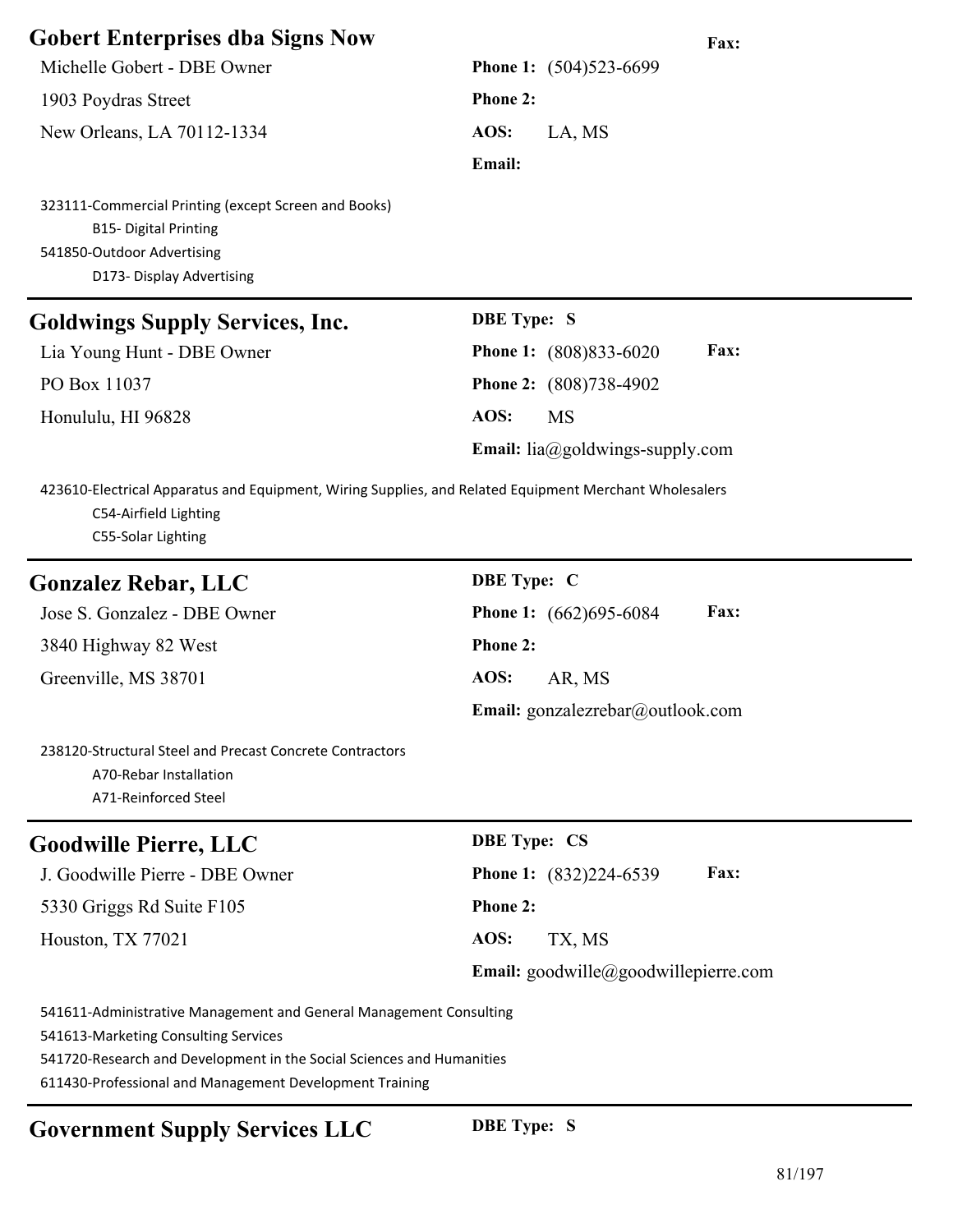| Gregory Modica - DBE Owner | <b>Phone 1:</b> (870)562-7311            |
|----------------------------|------------------------------------------|
| 315 E. Oak Street Ste. 202 | <b>Phone 2:</b> $(501)542-4074$          |
| El Dorado, AR 71730        | AOS:<br>AR. MS                           |
|                            | Email: greg@governmentsupplyservices.com |

423390-Other Construction Material Merchant Wholesalers

C10-Broker-Wholesale Supplier of Building and Highway construction materials

423610-Electrical Apparatus and Equipment, Wiring Supplies, and Related Equipment Merchant Wholesalers

C13-Broker - Electrical Supplies

425120-Wholesale Trade Agents and Brokers C39-Broker of Construction Supplies

# **Graham Roofing Inc. DBE TYPE: DBE TYPE: C**

**Christee Holbrook - DBE Owner** 680 West Tibbee Road **West Point, MS 39773** 

| DBE Type: C                              |                        |             |
|------------------------------------------|------------------------|-------------|
|                                          | Phone 1: (662)492-9555 | <b>Fax:</b> |
|                                          | Phone 2: (662)574-2019 |             |
| AOS:                                     | <b>MS</b>              |             |
| <b>Email:</b> christee@grahamroofing.com |                        |             |

238160-Roofing Contractors

# **Grants Unlimited, LLC DBE Type: CS** LaKeylah White - DBE Owner **Phone 1:** (601)297-5216 **Fax:** 602 Adeline St. Ste. C **Phone 2:** Hattiesburg, MS 39401 **AOS:** MS **Email:** grantsunlimitedllc@gmail.com

541611-Administrative Management and General Management Consulting 541618-Other Management Consulting Services D60-Transportation Planning D61-Program Management 541620-Environmental Consulting Services D72-Environmental Studies 561410-Document Preparation Services D105-Grant Writing

# **Green & Green Transport DBE Type: C**

995 North Highway 65 **Phone 2:** (870)417-2213 Lake Village, AR 71653 **AOS:** AR, MS

Clevester Green - DBE Owner **Phone 1:** (870)265-0290 **Fax: Email:** cgreen\_2001@yahoo.com

**Fax:**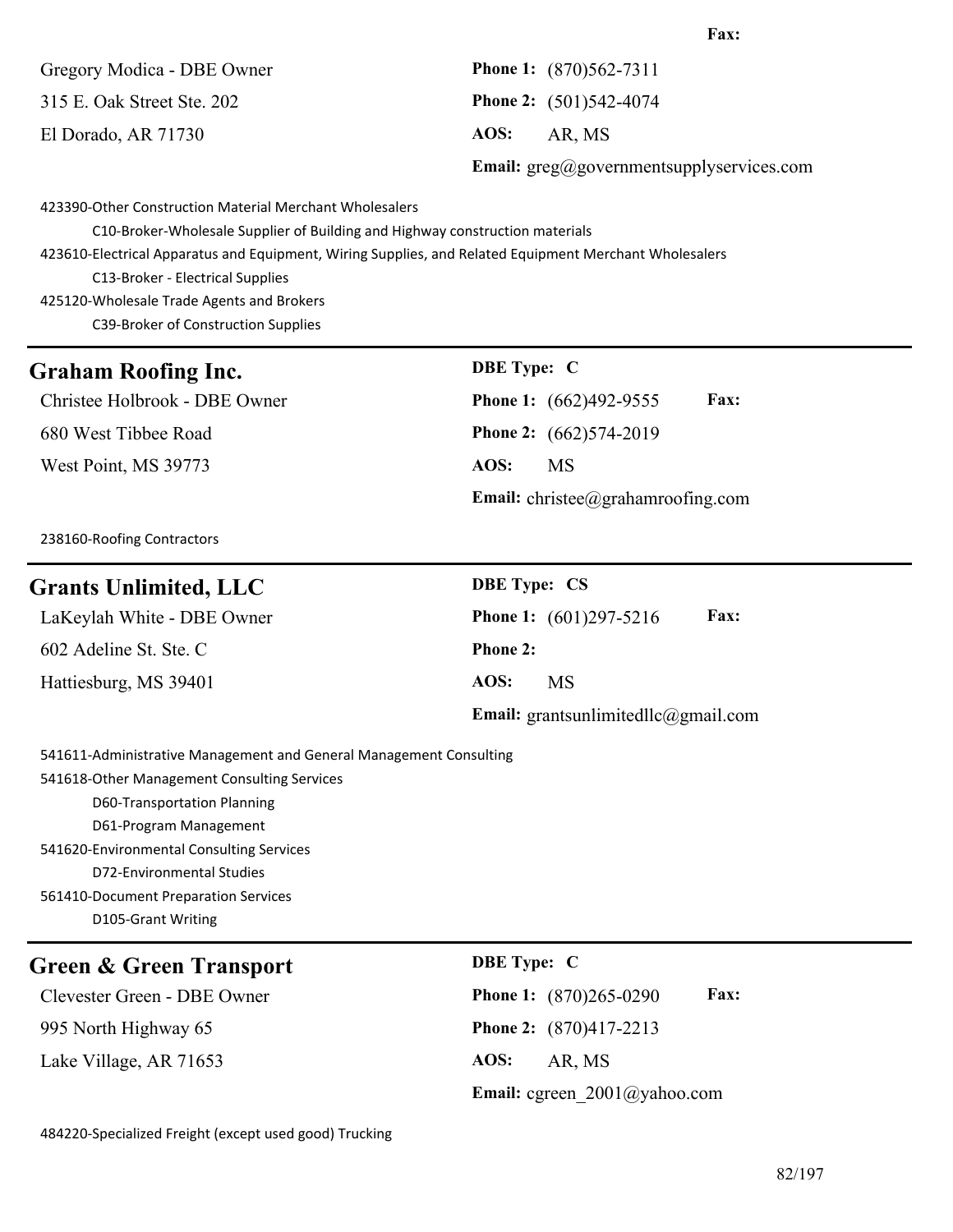# **Green Thumb of Dyersburg, LLC DBE Type: C**

Dyersburg, TN 38025 **AOS:** TN, MS

561730-Landscaping Services D111-Erosion Control (only)

# **Greenscape Concepts, LLC DBE Type: C**

235 Delta Drive **Phone 2:** Mandeville, LA 70448 **AOS:** LA, MS

561730-Landscaping Services

# **Greentree Advantage, LLC DBE Type: CS**

Vernon W. Hartley, Sr. - DBE Owner **Phone 1:** (601)566-9797 **Fax:**

Jackson, MS 39209 **AOS:** MS

541620-Environmental Consulting Services D62-Air/Water Pollution Prevention D85-Storm Water management D87-Waste Water D88-Water quality

# $Greg$  Concrete Finishing, LLC

 $Greg$  Young - DBE Owner 29 County Road 7420 **Phone 2:** Booneville, MS 38829

| DBE Type: |  |
|-----------|--|
|           |  |

Phyllis A. Kraus - DBE Owner **Phone 1:** (731)287-9556 **Fax:** PO Box 1702 **Phone 2:** (731)676-7616 **Email:** greenthumblawn@hotmail.com

# Dominique Olivier - DBE Owner **Phone 1:** (504)336-2700 **Fax:**

**Email:** dolivier@greenscapeconcepts.com

915 Arbor Vista Blvd. **Phone 2:** (601)037-0616 **Email:** vrnsr1@gmail.com

| <b>DBE</b> Type: C |                        |             |
|--------------------|------------------------|-------------|
|                    | Phone 1: (662)416-6884 | <b>Fax:</b> |
| <b>Phone 2:</b>    |                        |             |
| AOS:               | MS                     |             |
| Email:             |                        |             |

238110-Poured Concrete Foundation and Structure Contractors A65-Concrete Finishing

# **Gregory Bell Construction Co., LLC DBE Type: C**

PO Box 148 **Phone 2:**

Gregory Bell - DBE Owner **Phone 1:** (662)207-7089 **Fax: AOS:**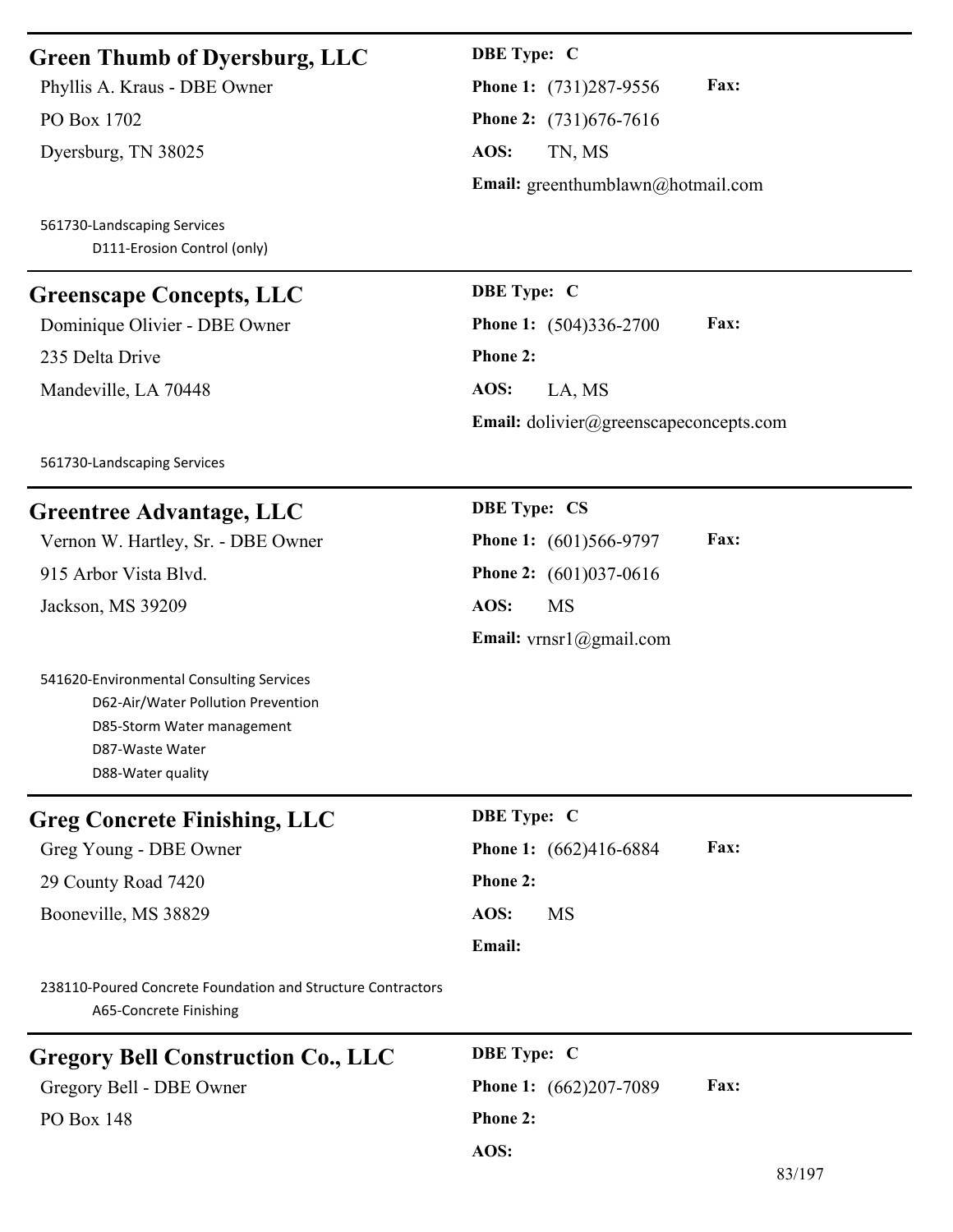## **Email:** gbcon01@att.net

237990-Other Heavy and Civil Engineering Construction A61-Drainage 238910-Site Preparation Contractors A102-Clearing and Grubbing A103-Demolition A107-Bank Stabilization

# **Greta R. Ballard, Attorney At Law DBE Type: CS**

P O Box 356 **Phone 2:** 769-237-9328 Jackson, MS 39205-0356 **AOS:** MS

Greta R. Ballard - DBE Owner **Phone 1:** (601)352-7644 **Fax: Email:** gretaballard@aol.com

541110-Office of Lawyers

# **Guardian, LLC DBE Type: S**

1230 Raymond Road **Phone 2:** 601-941-2797 Jackson, MS 39204 **AOS:** MS

Clyde Chapman - DBE Owner **Phone 1:** 601-965-0331 **Fax: Email:** crchampman123@aol.com

561621-Security Systems Services (except Locksmiths)

D128-Retail Distributor for Ignition Interlock-Vehicle Locators

# **Gulf Coast Solutions, LLC DBE Type: M**

12300 Big Creek Road **Phone 2:** (228)224-5589 Gulfport, MS 39503 **AOS:** MS

Yvette R. Breazeale - DBE Owner **Phone 1:** (228)234-9510 **Fax: Email:** yrbreazeale@gmail.com

A5-Alteration and Renovation A9-Selective Demolition 237110-Water and Sewer Line and Related Structures Construction A167-Drainage 238290-Other Building Equipment Contractors

236220-Commercial and Institutional Building Construction

A161-Handrail Installation

238910-Site Preparation Contractors

A105-Excavation

A40-Grading

561720-Janitorial Services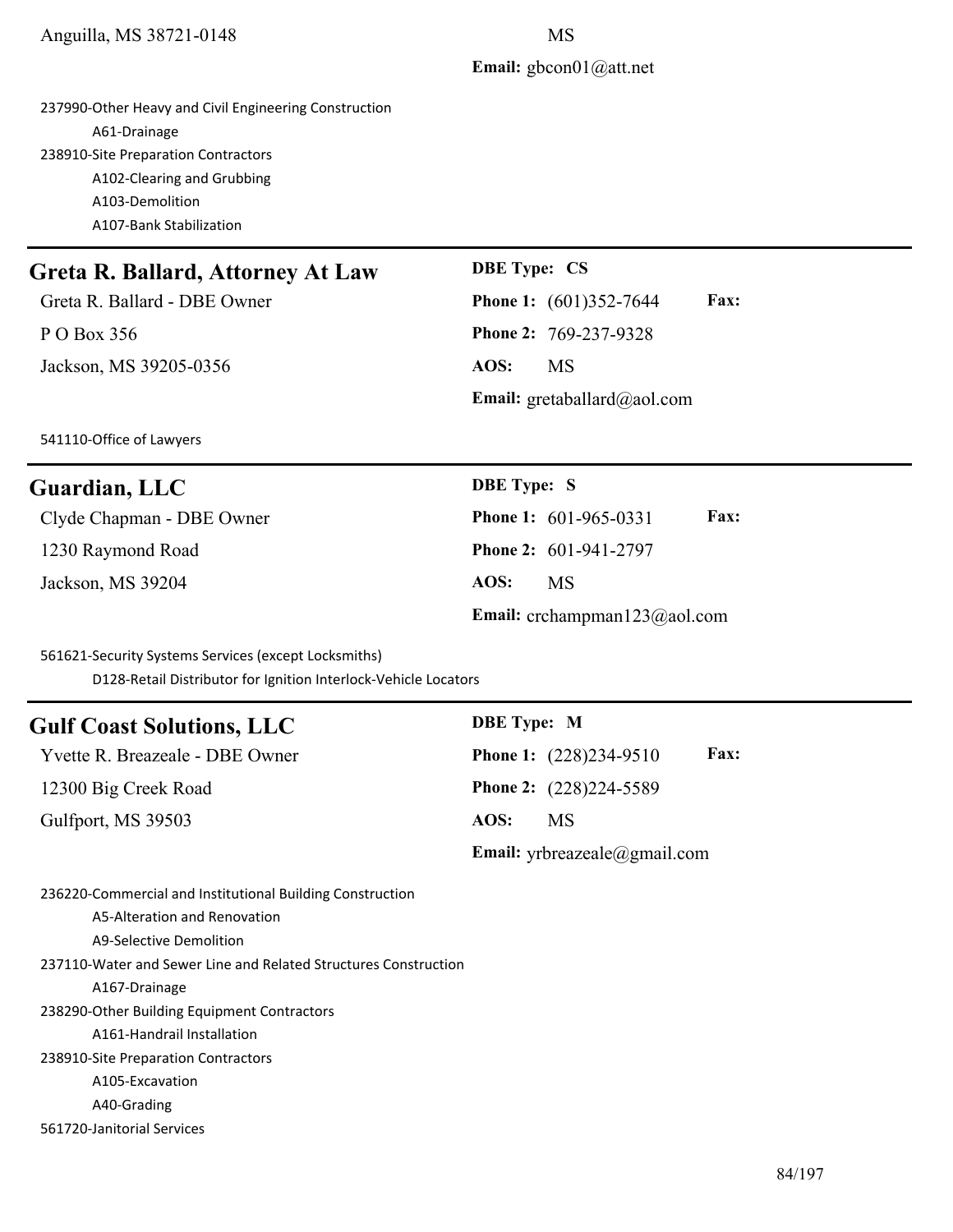| <b>Gulfcoast Security Enterprises, LLC</b>                                                                                                                                                 | <b>DBE</b> Type: M                              |
|--------------------------------------------------------------------------------------------------------------------------------------------------------------------------------------------|-------------------------------------------------|
| Tommie Landrum - DBE Owner                                                                                                                                                                 | Fax:<br><b>Phone 1:</b> (228)475-4110           |
| PO Box 8835                                                                                                                                                                                | Phone 2: (228)249-6257                          |
| Biloxi, MS 39535                                                                                                                                                                           | AOS:<br><b>MS</b>                               |
|                                                                                                                                                                                            | Email: info@gulfsecurityllc.com                 |
| 561612-Security Guard Services<br>D106-Armed and unarmed<br>D107-Background investigation                                                                                                  |                                                 |
| Gulley's Welding & Steel Erectors, Inc.                                                                                                                                                    | <b>DBE</b> Type: C                              |
| Rodney Gulley - DBE Owner                                                                                                                                                                  | Fax:<br>Phone 1: 601-482-3767                   |
| PO Box 1660                                                                                                                                                                                | Phone 2: 601-938-6336                           |
| Meridian, MS 39302                                                                                                                                                                         | AOS:<br><b>MS</b>                               |
|                                                                                                                                                                                            | <b>Email:</b> gulleyswelding@comcast.net        |
| 238120-Structural Steel and Precast Concrete Contractors<br>A72-Structural Steel<br>238190-Other Foundation, Structure, and Building Exterior Contractor<br>A86-Welding on-site contractor |                                                 |
| Guytec Steel, Inc.                                                                                                                                                                         | <b>DBE</b> Type: C                              |
| Casel Sattar - DBE Owner                                                                                                                                                                   | Fax:<br>Phone 1: (718)821-3500                  |
| 1106 Wyckoff Avenue                                                                                                                                                                        | Phone 2: (212)395-3333                          |
| Ridgewood, NY 11385                                                                                                                                                                        | AOS:<br>NY, MS                                  |
|                                                                                                                                                                                            | <b>Email:</b>                                   |
| 238120-Structural Steel and Precast Concrete Contractors<br>238390-Other Building Finishing Contractors<br>332312-Manufacturer of Structural Steel                                         |                                                 |
| <b>HAFCO Services Inc.</b>                                                                                                                                                                 | <b>DBE</b> Type: M                              |
| Humberto Friede - DBE Owner                                                                                                                                                                | Fax:<br><b>Phone 1:</b> (512)925-1193           |
| 11411 Bristle Oak Trail                                                                                                                                                                    | <b>Phone 2:</b>                                 |
| Austin, TX 78750                                                                                                                                                                           | AOS:<br>MS, TX                                  |
|                                                                                                                                                                                            | <b>Email:</b> humberto.friede@hafcoservices.com |
| 237990-Other Heavy and Civil Engineering Construction<br>A62-Railroad Construction and Repairs<br>488210-Support Activities for Rail Transportation<br>C36-Inspection                      |                                                 |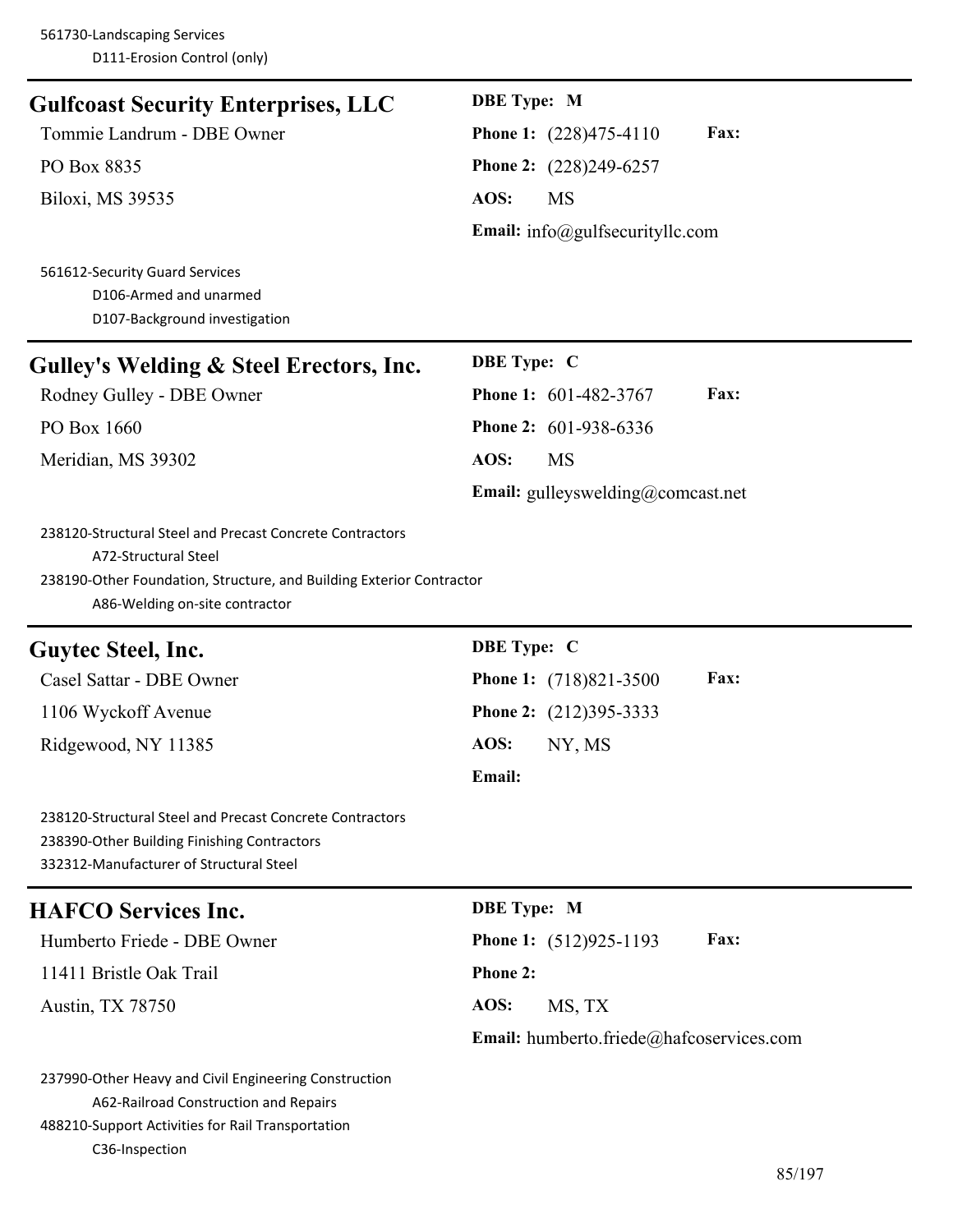# **HC Services, Inc. DBE Type: M**

Pamela S. Bridges - DBE Owner **Phone 1:** (601)399-4800 **Fax:** P O Box 243 **Phone 2:** Laurel, MS 39441 **AOS:** AL, AR, GA,

LA, MS, MT, OH, TN, TX, VA, WI **Email:** sue@hcservicesinc.com

922160-Fire Protection

# **HM Cooper Trucking, LLC** DBE Type: C

Harold M. Cooper - DBE Owner **Phone 1:** (662)832-4876 **Fax:** 790 CR 101 **Phone 2:** Abbeville, MS 38601 **AOS:** MS

**Email:** hmcooper220@yahoo.com

484220-Specialized Freight (except used good) Trucking C27-Hauling of Earth Movement Materials

| <b>HR Consultants, Inc.</b>       | <b>DBE</b> Type: CS                          |
|-----------------------------------|----------------------------------------------|
| Jonna Contacos-Sawyer - DBE Owner | <b>Fax:</b><br><b>Phone 1:</b> (814)266-3818 |
| 160 Jari Drive, Suite 180         | <b>Phone 2:</b>                              |
| Johnstown, PA 15904               | AOS:<br>PA, MS                               |
|                                   | <b>Email:</b> info@hrconsults.com            |

541219-Other Accounting Services 541611-Administrative Management and General Management Consulting 541612-Human Resources Consulting Services 611430-Professional and Management Development Training 611710-Educational Support Services

# **HRD Results, LLC DBE Type: CNSP**

PO Box 13333 **Phone 2:** Jackson, MS 39236 **AOS:** MS

Richard Conerly - DBE Owner **Phone 1:** (601)213-6358 **Fax:**

**Email:** richard@hrdresults.com

423840-Industrial Supplies Merchant Wholesalers

# **Half the Sky, LLC DBE Type: S**

Tequita Liban - DBE Owner **Phone 1:** (615)484-7781 **Fax:**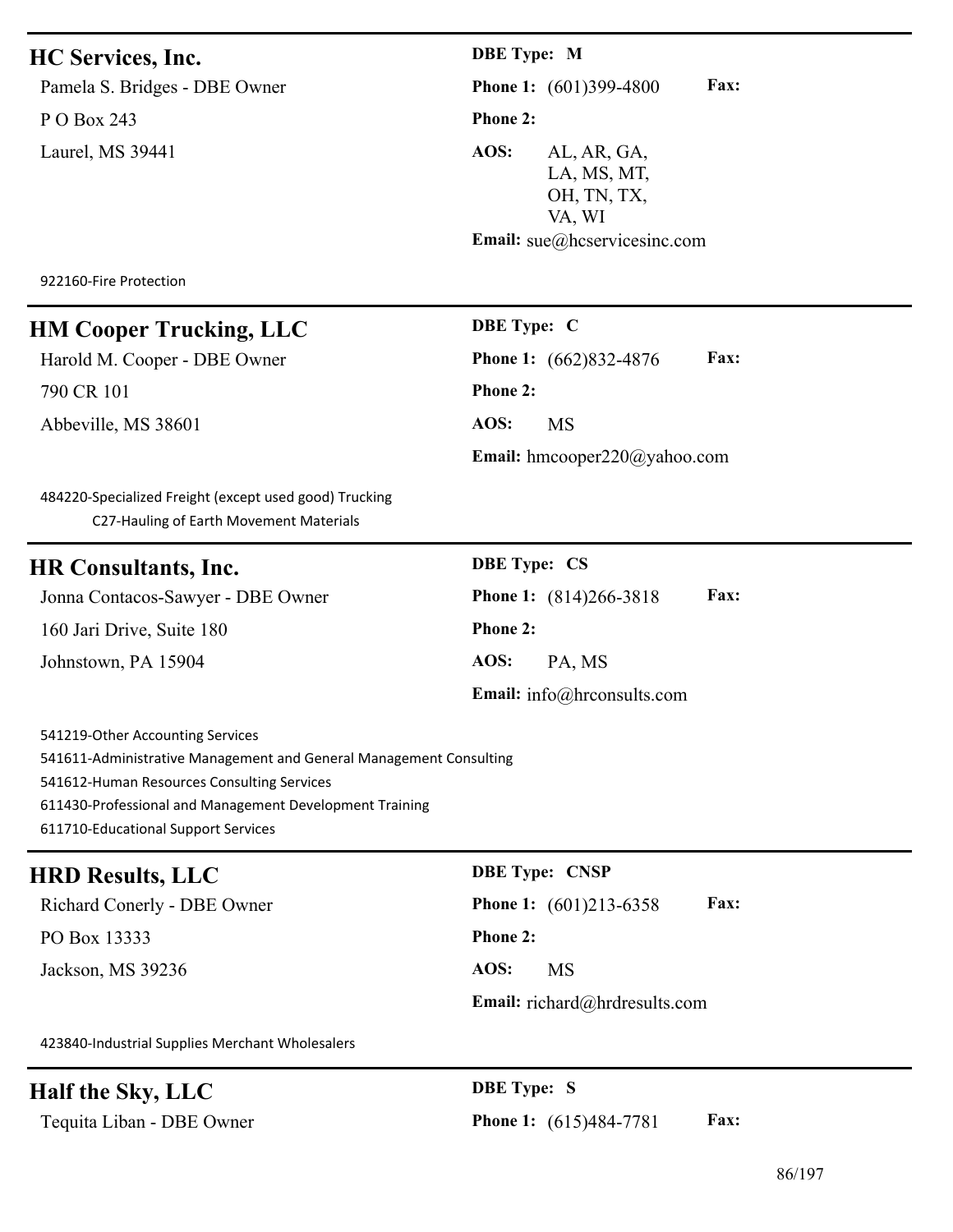625 N. Beech Street Ste. B **Phone 2:** (615)474-3039

Picayune, MS 39466-3731 **AOS:** MS

**Email:** powertrainparts@halftheskyllc.com

425120-Wholesale Trade Agents and Brokers C50-Broker of Motor Vehicle Parts and Accessories **Hall's Construction Company, Inc. DBE Type: C** Patricia A. Hall - DBE Owner **Phone 1:** (662)534-7158 **Fax:** (662)534-9232 1354 State Highway 30 East **Phone 2:** New Albany, MS 38652-9615 **AOS:** MS **Email:** 237310-Highway, Street and Bridge Construction A26-Box Culverts 238110-Poured Concrete Foundation and Structure Contractors A66-Concrete Structures to include class AA, B & C Concrete A67-Minor Concrete Structure 561730-Landscaping Services D174-Erosion Control Paved Ditch Only **Hamm Grassing Company, LLC** DBE Type: C Regina Sikes Hamm - DBE Owner **Phone 1:** (334)657-0964 **Fax:** PO Box 2465 **Phone 2:** Auburn, AL 36831-2465 **AOS:** AL, MS **Email:** ghamm@hammgrassing.com

115112-Soil Preparation, Planting, and Cultivating 561730-Landscaping Services D111-Erosion Control (only) D154-Lawn Maintenance

# **Hard Ground Construction Co. DBE Type: C**

Robert & Glendoria Owens - DBE Owner **Phone 1:** (228)547-1314 **Fax:**

Gulfport, MS 39503 **AOS:** MS

# 14291 Carriage Circle **Phone 2:** (228)539-0084

## **Email:**

237310-Highway, Street and Bridge Construction A33-Curb and Gutter

A38-Concrete Railing

# **Harley London, LLC DBE Type: CNSP**

Charlotte Henry - DBE Owner **Phone 1:** (504)323-5174 **Fax:**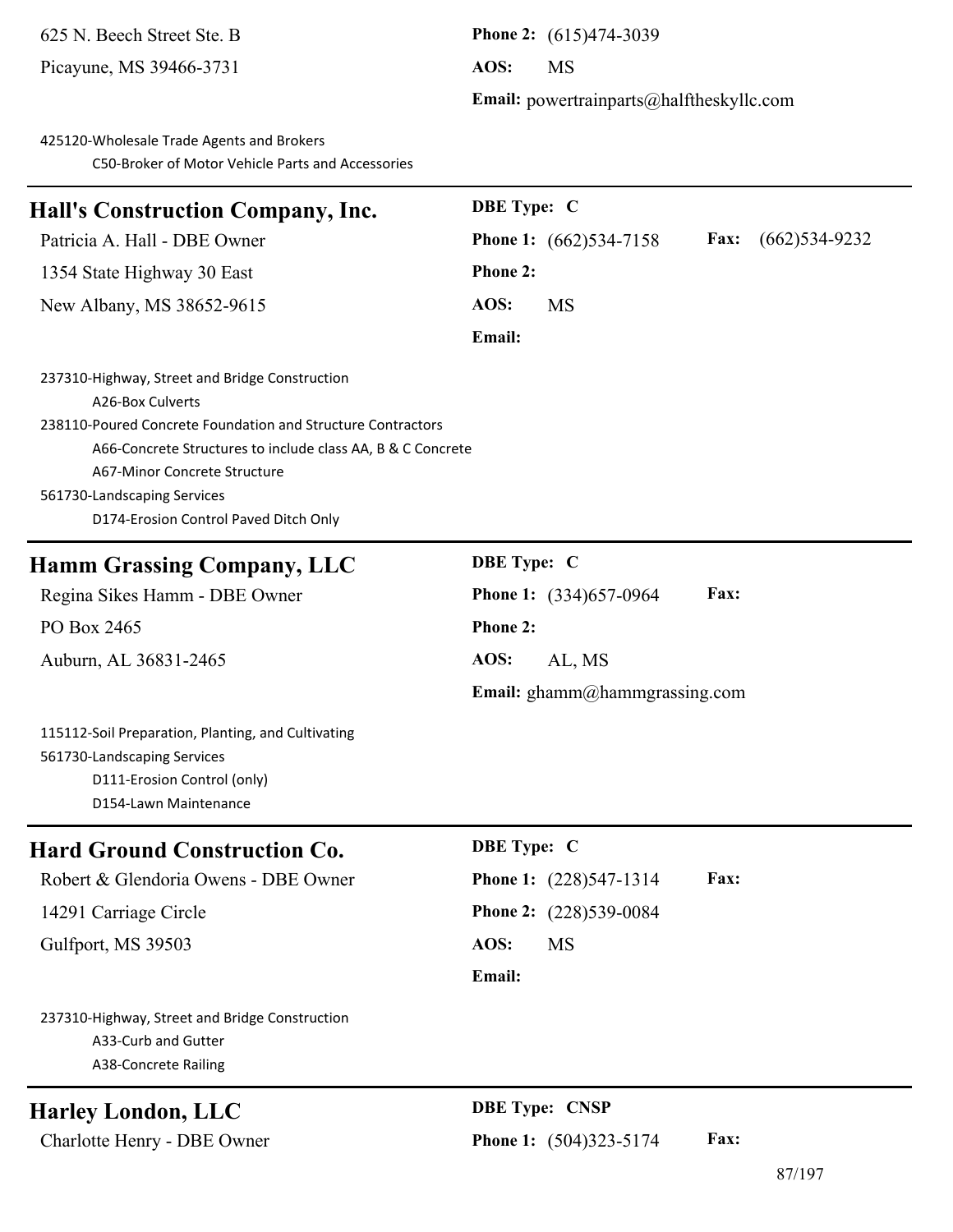909 Gravier Street # 2316 **Phone 2:** (504)509-2074 New Orleans, LA 70112 **AOS:** LA, MS **Email:** info@harleylondonusa.com 423990-Other Miscellaneous Durable Goods Merchant Wholesalers 424120-Stationery and Office Supplies Merchant Wholesalers 424990-Other Miscellaneous Nondurable Goods Merchant Wholesalers 541420-Industrial Design Services 541430-Graphic Design Services 541490-Other Specialized Design Services 711510-Independent Artists, Writers, and Performers **Hathorn's Pest Control DBE Type: M** Tommie Hathorn - DBE Owner **Phone 1:** (601)969-6665 **Fax:** 2115 Bailey Ave. **Phone 2:** (601)954-8805 Jackson, MS 39213 **AOS:** MS **Email:** tommie.hathorn@att.net 561710-Exterminating and Pest Control Services **Heritage Construction, LLC DBE Type: C** Hyder Bhatti - DBE Owner **Phone 1:** (601)934-7860 **Fax:** 1200 2nd Avenue **Phone 2:** Meridian, MS 39301 **AOS:** MS **Email:** heritageconstructionllc@yahoo.com 237990-Other Heavy and Civil Engineering Construction A62-Railroad Construction and Repairs 238110-Poured Concrete Foundation and Structure Contractors A65-Concrete Finishing 238120-Structural Steel and Precast Concrete Contractors 238220-Plumbing,Heating, and Air A138-Conditioning Contractors-HVAC contractors 238910-Site Preparation Contractors **Hernandez, Inc. DBE Type: C** Larry Hernandez - DBE Owner **Phone 1:** (662)256-7817 **Fax:** (662)256-8361 **PO Box 66 Phone 2:** 

**Email:**

237110-Water and Sewer Line and Related Structures Construction

Amory, MS 38821-0066 **AOS:** MS

237310-Highway, Street and Bridge Construction

A50-Pipe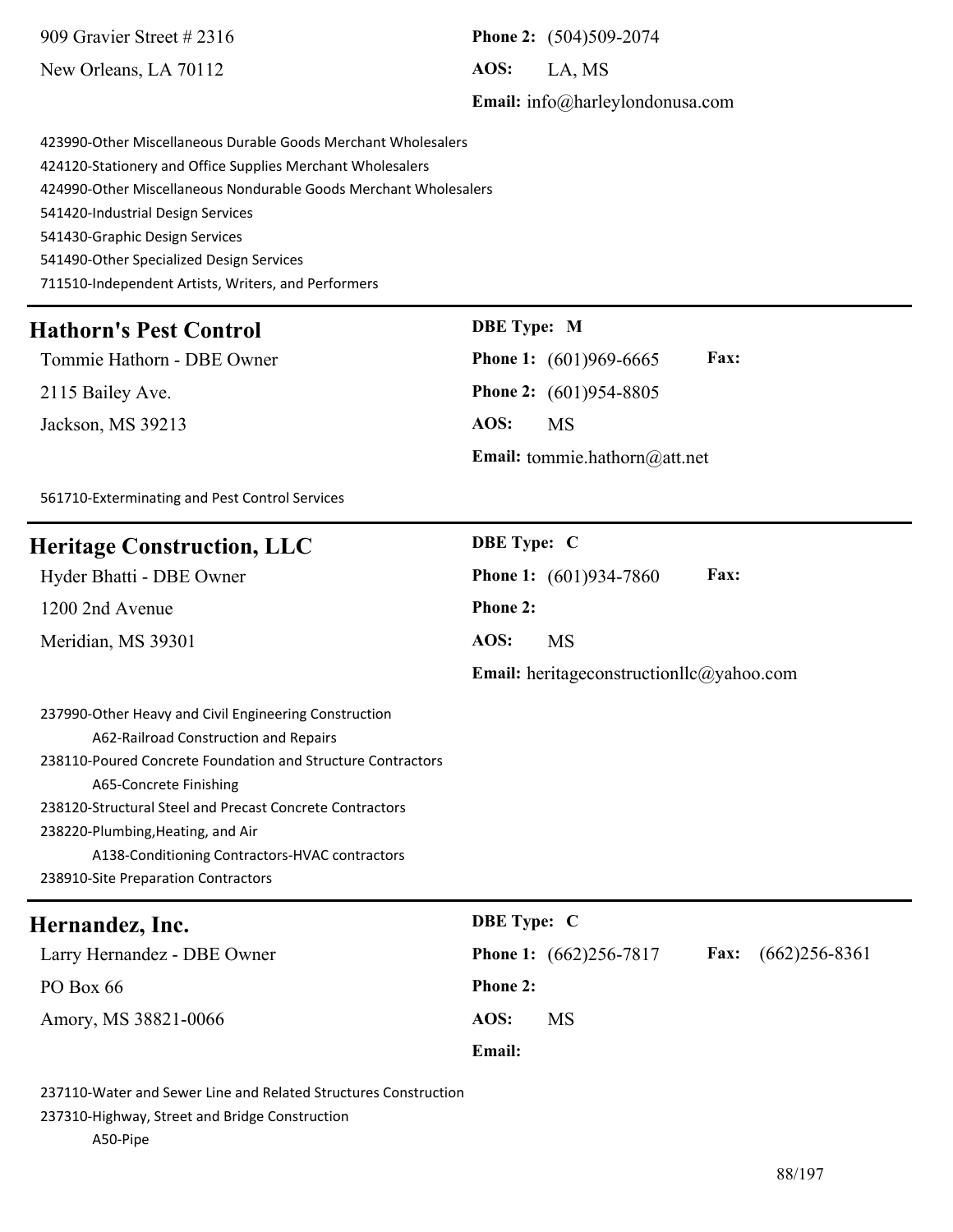A52-Granular Materials Installation 238110-Poured Concrete Foundation and Structure Contractors 238910-Site Preparation Contractors A102-Clearing and Grubbing A104-Dirt Work A105-Excavation

| <b>High Consultants, LLC</b>                                                                                                                                                                                       | <b>DBE Type: CS</b>              |                           |
|--------------------------------------------------------------------------------------------------------------------------------------------------------------------------------------------------------------------|----------------------------------|---------------------------|
| Jill High - DBE Owner                                                                                                                                                                                              | <b>Phone 1:</b> (228)831-4100    | Fax:                      |
| 14070 Remington Drive                                                                                                                                                                                              | Phone 2: (228)861-1489           |                           |
| Gulfport, MS 39503                                                                                                                                                                                                 | AOS:<br><b>MS</b>                |                           |
|                                                                                                                                                                                                                    | Email: highconsultants@gmail.com |                           |
| 541620-Environmental Consulting Services<br>D73-Environmental: Ornithology                                                                                                                                         |                                  |                           |
| <b>Hillside Construction/Plumbing</b>                                                                                                                                                                              | <b>DBE</b> Type: C               |                           |
| Company                                                                                                                                                                                                            |                                  | Fax:<br>$(601)352 - 3738$ |
| David L. Hughes - DBE Owner                                                                                                                                                                                        | <b>Phone 1:</b> (601)969-3738    |                           |
| PO Box 3665                                                                                                                                                                                                        | Phone 2:                         |                           |
| Jackson, MS 39207-3665                                                                                                                                                                                             | AOS:<br><b>MS</b>                |                           |
|                                                                                                                                                                                                                    | Email:                           |                           |
| 237110-Water and Sewer Line and Related Structures Construction<br>238220-Plumbing, Heating, and Air<br>A98-Conditioning Contractors-Plumbing Municipal Sewer<br>A99-Conditioning Contractors-Septic Tank Cleaning |                                  |                           |
| Hire Arc, LLC                                                                                                                                                                                                      | <b>DBE</b> Type: M               |                           |
| Jaleesa Jackson - DBE Owner                                                                                                                                                                                        | <b>Phone 1:</b> (800)360-1272    | Fax:                      |
| PO Box 751                                                                                                                                                                                                         | <b>Phone 2:</b> (601)730-0295    |                           |
| Centreville, MS 39631                                                                                                                                                                                              | AOS:<br><b>MS</b>                |                           |
|                                                                                                                                                                                                                    | Email: info@thehirearc.com       |                           |
| 561320-Temporary Help Services                                                                                                                                                                                     |                                  |                           |
| Holmes, Inc.                                                                                                                                                                                                       | <b>DBE</b> Type: M               |                           |
| Lonnie Holmes - DBE Owner                                                                                                                                                                                          | Phone 1: 601-720-0499            | Fax:                      |
| 1464 Reddix St.                                                                                                                                                                                                    | Phone 2:                         |                           |
| Jackson, MS 39209                                                                                                                                                                                                  | AOS:<br><b>MS</b>                |                           |
|                                                                                                                                                                                                                    | Email: $lgh@theholmesinc.com$    |                           |
|                                                                                                                                                                                                                    |                                  |                           |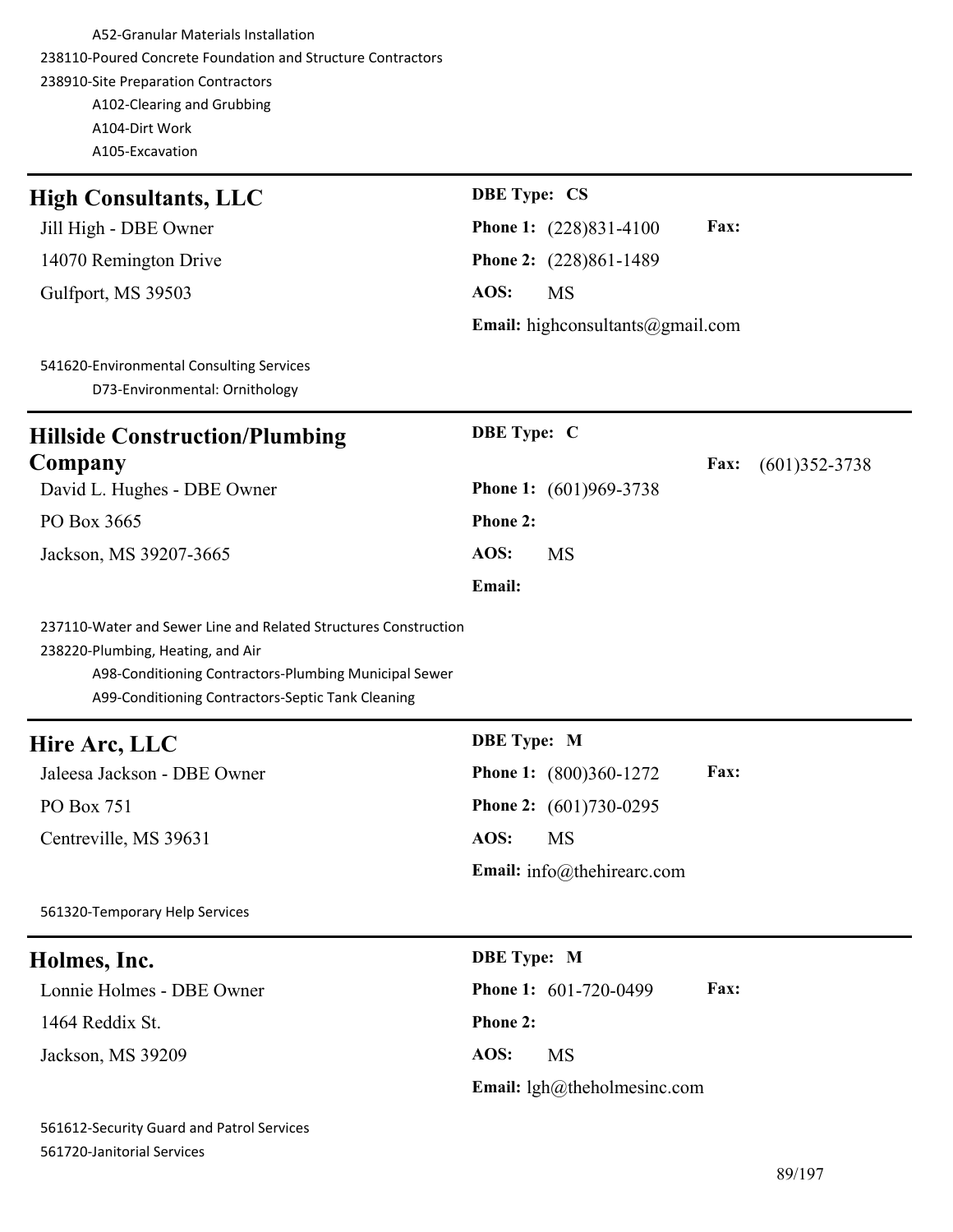| Hoover's Electric, Plumbing, Heat &                                                                          | <b>DBE</b> Type: C                         |  |
|--------------------------------------------------------------------------------------------------------------|--------------------------------------------|--|
| $A/C$ Inc.                                                                                                   | Fax:                                       |  |
| John Hoover - DBE Owner                                                                                      | Phone 1: (662)453-0999                     |  |
| 623 Main St.                                                                                                 | Phone 2: (662)392-0609                     |  |
| Greenwood, MS 38930                                                                                          | AOS:<br><b>MS</b>                          |  |
|                                                                                                              | <b>Email:</b> hooverselectricinc@yahoo.com |  |
| 238210-Electrical Contractors and Other Wiring Installation Contractors<br>238220-Plumbing, Heating, and Air |                                            |  |
| <b>Hope Unlimited Services</b>                                                                               | <b>DBE</b> Type: M                         |  |
| Sharon Richardson - DBE Owner                                                                                | Fax:<br><b>Phone 1:</b> (601)941-0764      |  |
| 1738 Hwy 22                                                                                                  | <b>Phone 2:</b>                            |  |
| Edwards, MS 39066                                                                                            | AOS:<br><b>MS</b>                          |  |
|                                                                                                              | Email: richardson797@bellsouth.net         |  |
| 531320-Offices of Real Estate Appraisers                                                                     |                                            |  |
| Hosko, LLC                                                                                                   | <b>DBE</b> Type: C                         |  |
| Ora Hoskins - DBE Owner                                                                                      | Fax:<br>Phone 1: (662)236-1326             |  |
| 720 CR 313                                                                                                   | Phone 2: (662)202-8995                     |  |
| Oxford, MS 38655                                                                                             | AOS:<br><b>MS</b>                          |  |
|                                                                                                              | Email: $ohosrn(\omega)$ gmail.com          |  |
| 484220-Specialized Freight (except used good) Trucking<br>C27-Hauling of Earth Movement Materials            |                                            |  |
| <b>Hudson &amp; Associates, LLC</b>                                                                          | <b>DBE Type: CS</b>                        |  |
| Shelia Hudson - DBE Owner                                                                                    | Fax:<br>Phone 1: (314)436-3311             |  |
| 1204 Washington Ave. Suite 402                                                                               | Phone 2: (314)680-8437                     |  |
| St. Louis, MO 63103                                                                                          | AOS:<br>MO, MS                             |  |
|                                                                                                              | Email: hudson-shelia@shcglobal.net         |  |
| 541820-Public Relations<br>D102-Community Relations<br>D103-Consulting Services                              |                                            |  |
| IMDC, Inc.                                                                                                   | <b>DBE Type: CS</b>                        |  |

Gregory S. Mundy - DBE Owner **Phone 1:** (407)645-4049 **Fax:** 1155 Ripley Street, Suite 1401 **Phone 2:** Silver Spring, MD 20910 **AOS:** MS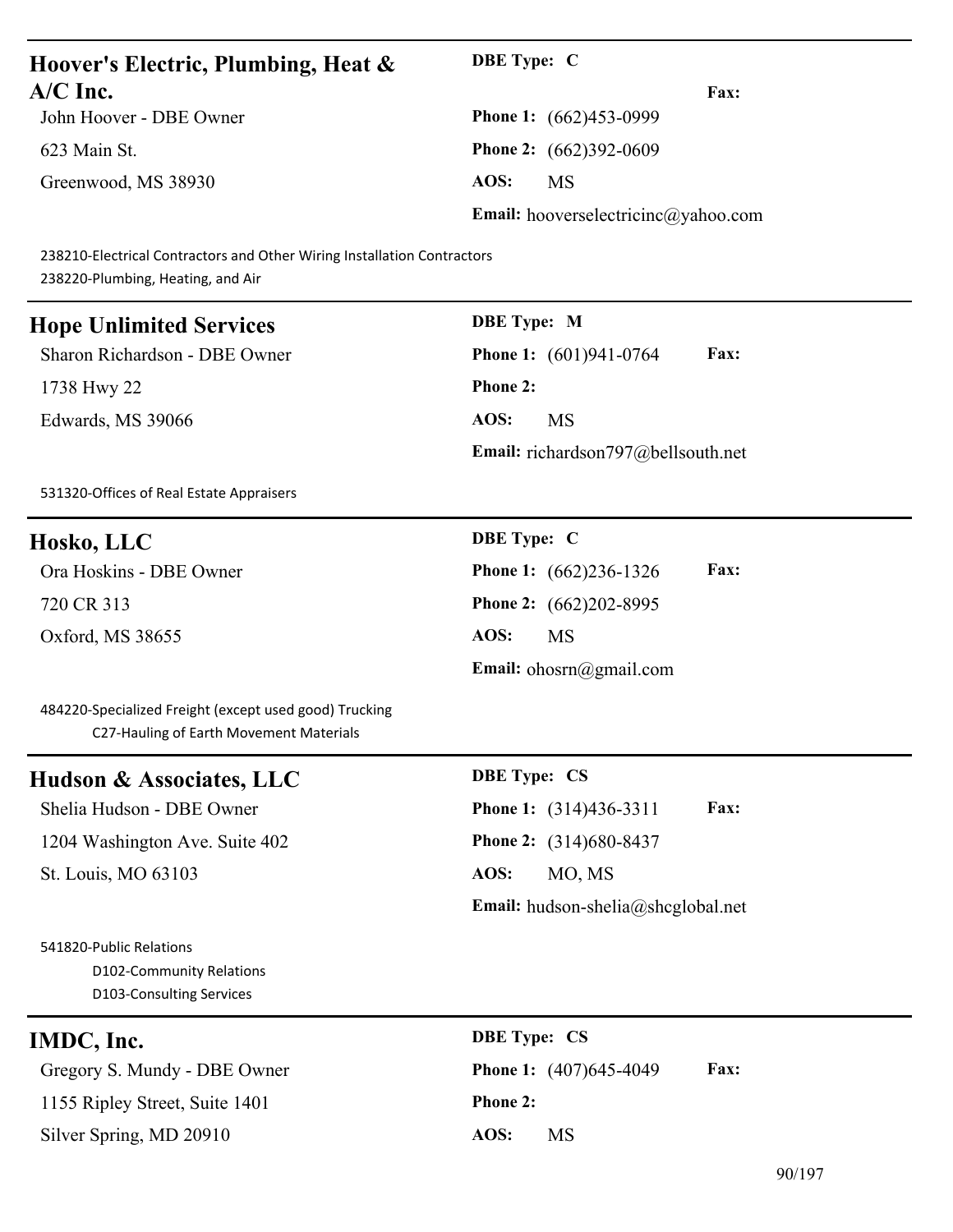237990-Other Heavy and Civil Engineering Construction 541330-Engineering Services

# **ITG Consulting, LLC DBE Type: CS**

302 17th St. Suite B **Phone 2:** 601-595-1289 Meridian, MS 39301 **AOS:** MS

Kelly Cluff - DBE Owner **Phone 1:** 601-485-3991 **Fax: Email:** kcluff@itgconsulting.net

541512-Computer Systems Design Services D44-Network Designs 561621-Security Systems Services (except Locksmiths) D108-Electronic Surveillance

# **Imex Cargo, LLC** DBE Type: **C**

Michelle DeFronzo - DBE Owner **Phone 1:** (617)718-4639 **Fax:** 440 William F. McClellan Highway, Suite **Phone 2:** (617)515-1215 East Boston, MA 02128 **AOS:** MA, MS

**Email:** michelle@imexcargo.com

488510-Freight Transportation Arrangement 488991-Packing and Crating 488999-All Other Support Activities for Transportation 541614-Process, Physical Distribution and Logistics Consulting Services D53-Logistics Consulting Services

# **Immaculate Landscape Facility Services, LLC**

Rigoberto Rodriguez - DBE Owner **Phone 1:** (901)236-7249 PO Box 753248 **Phone 2:** (662)890-7950 Memphis, TN 38175 **AOS:** TN, MS

# **DBE Type: C**

**Email:** rigo@immaculatelandscaping.com

**Fax:**

221310-Water Supply and Irrigation Systems 561730-Landscaping Services

| <b>Ingage, LLC</b> |  |
|--------------------|--|
|--------------------|--|

1723 Oyster Point Way **Phone 2:** (407)521-7777 Palm Harbor, FL 34683 **AOS:** MS, RI, MD,

**IDBE Type: M** Lisa Marcheskie - DBE Owner **Phone 1:** (407)462-0222 **Fax:** FL, AZ, AR, CA, GA, TN,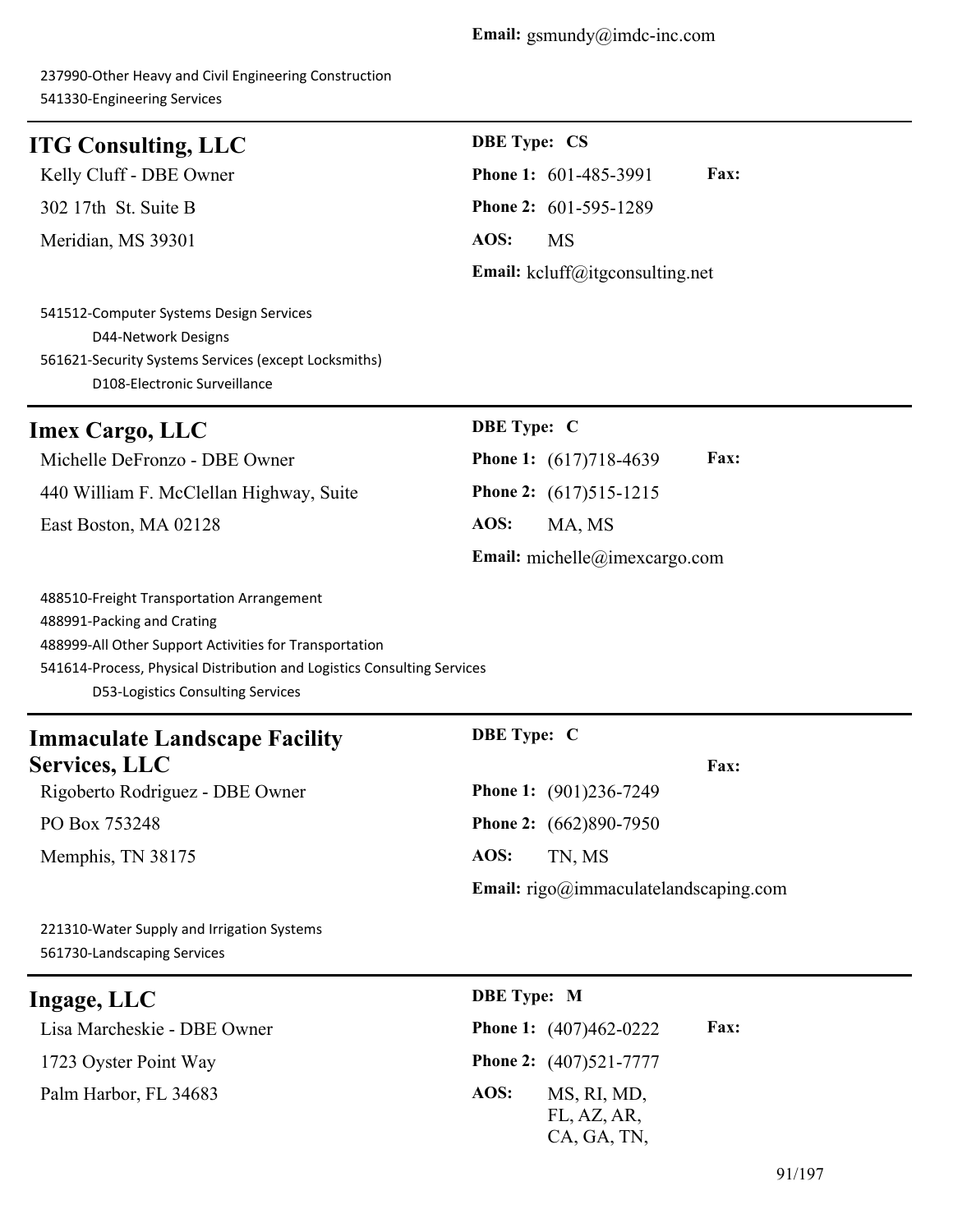541890-Other Services Related to Advertising D169- Promotional Items/Products

561320-Temporary Help Services

| <b>Ingram Trucking, LLC</b>                                                                                                                                                                                     | <b>DBE</b> Type: C                                              |
|-----------------------------------------------------------------------------------------------------------------------------------------------------------------------------------------------------------------|-----------------------------------------------------------------|
| Louis Ingram - DBE Owner                                                                                                                                                                                        | Phone 1: 662-571-3218<br>Fax:                                   |
| 1145 Woodlea Drive                                                                                                                                                                                              | <b>Phone 2:</b>                                                 |
| Yazoo City, MS 39194                                                                                                                                                                                            | AOS:<br><b>MS</b>                                               |
|                                                                                                                                                                                                                 | Email: ingram_trucking@yahoo.com                                |
| 484220-Specialized Freight (except used good) Trucking<br>C27-Hauling of Earth Movement Materials                                                                                                               |                                                                 |
| <b>Innovative Engineering Services, LLC</b>                                                                                                                                                                     | <b>DBE</b> Type: C                                              |
| Jeremiah Watson - DBE Owner                                                                                                                                                                                     | Fax:<br><b>Phone 1:</b> (901)737-9915                           |
| 2787 Stage Center Dr. Suite 101                                                                                                                                                                                 | <b>Phone 2:</b> (901)340-2763                                   |
| Bartlett, TN 38134                                                                                                                                                                                              | AOS:<br>MS, TN                                                  |
|                                                                                                                                                                                                                 | Email: jwatson@innovativees-llc.com                             |
| 541330-Engineering Services                                                                                                                                                                                     |                                                                 |
| <b>Innovative Performance Construction</b>                                                                                                                                                                      | <b>DBE</b> Type: C                                              |
| Company, LLC                                                                                                                                                                                                    | <b>Fax:</b><br>601-925-1994                                     |
| Vera Hall - DBE Owner                                                                                                                                                                                           | <b>Phone 1:</b> (601)397-6941                                   |
| 4576 Highway 80                                                                                                                                                                                                 | Phone 2:                                                        |
| Jackson, MS 39209                                                                                                                                                                                               | AOS:<br><b>MS</b>                                               |
|                                                                                                                                                                                                                 | <b>Email:</b> innovative performance $c$ ( $\partial$ yahoo.com |
| 236220-Commercial and Institutional Building Construction<br>A2-Construction Management<br>541618-Other Management Consulting Services<br>D172-Project Management<br>D57-Construction Consulting and Management |                                                                 |
| <b>Innovative Staffing Services</b>                                                                                                                                                                             | <b>DBE</b> Type: M                                              |
| Theresa Crisler - DBE Owner                                                                                                                                                                                     | Fax:<br>Phone 1: (601)981-3189                                  |
| 4680 McWillie Drive, 2nd FL                                                                                                                                                                                     | Phone 2:                                                        |
| Jackson, MS 39206                                                                                                                                                                                               | AOS:<br><b>MS</b>                                               |
|                                                                                                                                                                                                                 | Email: tyc@myexcel.com                                          |
| 561311-Employment Placement Agencies                                                                                                                                                                            |                                                                 |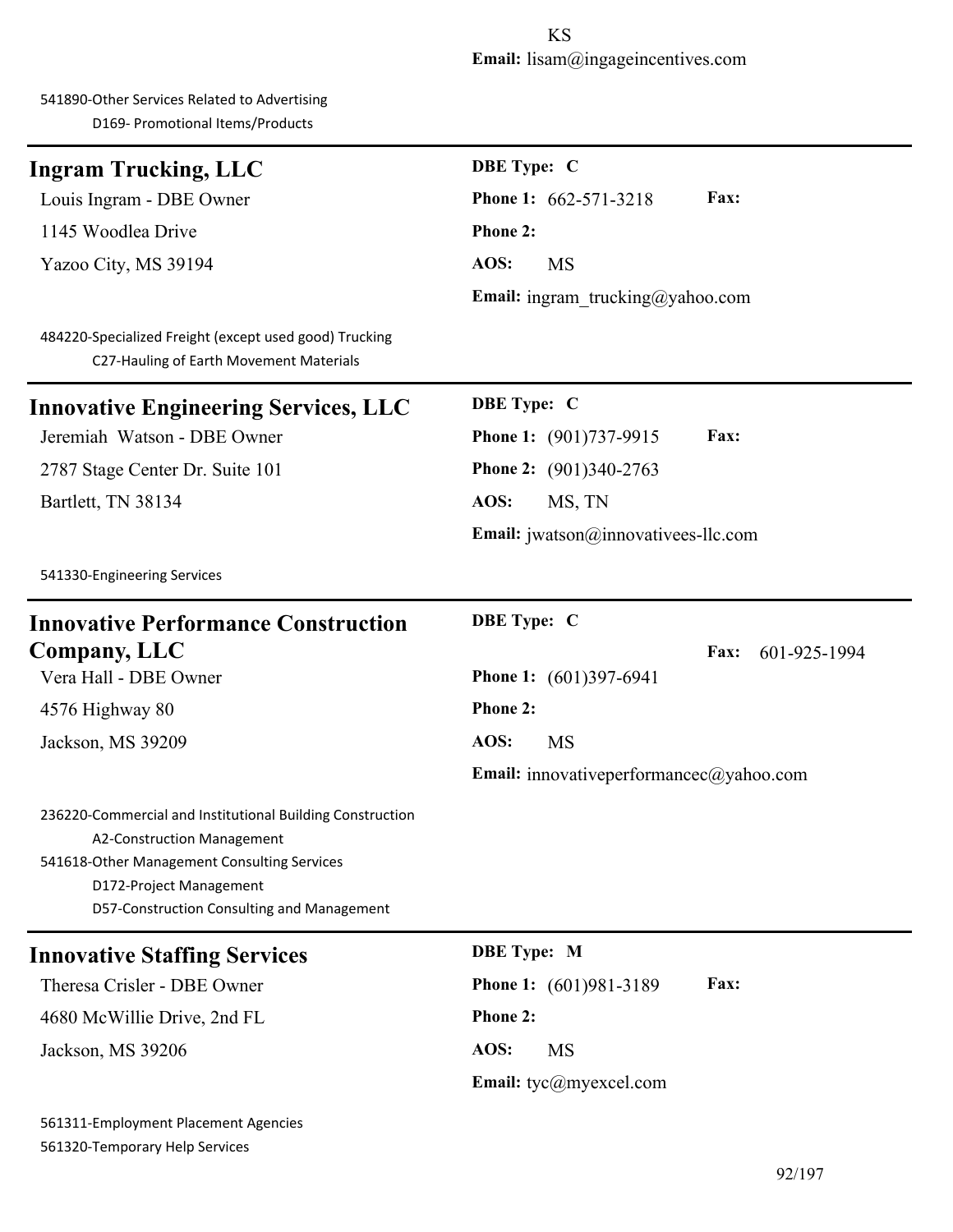# **Innovative Wireless, LLC**

Acalvin Chapmin Jr. - DBE Owner

**PO Box 83** 

Jackson, MS 39205

| <b>DBE</b> Type: S |                                            |             |
|--------------------|--------------------------------------------|-------------|
|                    | <b>Phone 1:</b> $601-594-1201$             | <b>Fax:</b> |
| <b>Phone 2:</b>    |                                            |             |
| AOS:               | MS                                         |             |
|                    | Email: $acchapman@innovative wireless.org$ |             |

334220-Radio and Television Broadcasting and Wireless Communications Equipment Manufacturing

423690-Other Electronic Parts and Equipment Merchant Wholesalers

541690-Other Scientific and Technical Consulting Services

D140-Radio Consulting Services

| InstaData Systems, LLC     | <b>DBE</b> Type: M                                               |
|----------------------------|------------------------------------------------------------------|
| Angshuman Guin - DBE Owner | <b>Fax:</b><br><b>Phone 1:</b> (678)467-3941                     |
| 1610 Hawkins Cove Trail    | <b>Phone 2:</b>                                                  |
| Roswell, GA 30076          | AOS:<br>GA, MS                                                   |
|                            | Email: $\text{quin}(\omega \text{mail}(\omega \text{gmail.com})$ |

541511-Custom Computer Programming Services

541611-Administrative Management and General Management Consulting

| <b>Integrated Communication Network,</b> | <b>DBE</b> Type: M               |
|------------------------------------------|----------------------------------|
| Inc.                                     | <b>Fax:</b>                      |
| Colin Kelly Barnes - DBE Owner           | <b>Phone 1:</b> (470)545-5425    |
| 5108 Minola Drive                        | <b>Phone 2:</b>                  |
| Lithonia, GA 30038                       | AOS:<br>GA. MS                   |
|                                          | <b>Email:</b> $ckb@i$ cnpros.com |

237130-Power and Communication Line and Related Structures 238210-Electrical Contractors and Other Wiring Installation Contractors 541512-Computer Systems Design Services

# **Integrated Management Services, Inc. DBE Type: CS** John Calhoun - DBE Owner **Phone 1:** (601)968-9194 **Fax:** 126 Amite Street **Phone 2:** Jackson, MS 39201 **AOS:** AL, FL, GA, LA, MS, TN **Email:** dcannon@imsengineers.com 541330-Engineering Services

D15-Civil Engineering Services

D20-Environmental Engineering Services

D21-Mechanical Engineering Services

541360-Geophysical Surveying and Mapping Services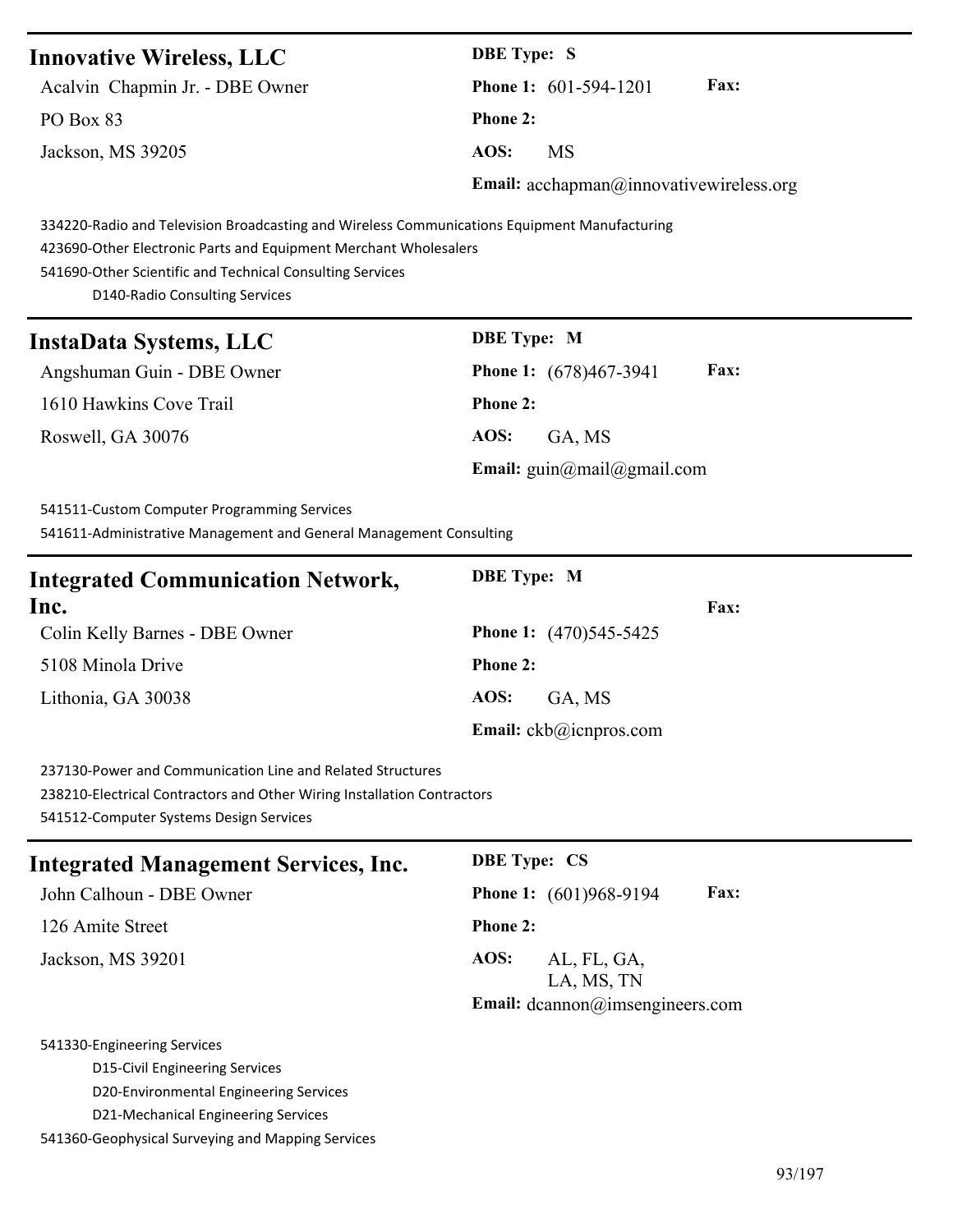D28-GIS Services 541618-Other Management Consulting Services D57-Construction Consulting and Management D58-Technical Services D60-Transportation Planning

# **Integrity Financial Associates DBE Type: M**

1866 Raymond Rd, **Phone 2:** Jackson, MS 39204 **AOS:** MS

Althea Washington - DBE Owner **Phone 1:** (601)922-0921 **Fax: Email:** info@integrityplus3.com

524210-Insurance Agencies and Brokerages

| Intellispring Technologies, Inc. | <b>DBE</b> Type: M                             |
|----------------------------------|------------------------------------------------|
| Trez Brown - DBE Owner           | <b>Phone 1:</b> $(678)291-0711$<br><b>Fax:</b> |
| 4038 Flowers Rd Ste. 300         | <b>Phone 2:</b> $(404)434-4355$                |
| Atlanta, GA 30360                | AOS:<br>GA, MS                                 |
|                                  | <b>Email:</b> info@intellispring.com           |
|                                  |                                                |

541512-Computer Systems Design Services D43-Information Technology Consulting Services

| <b>International Resource Management</b><br><b>Enterprises, LLC</b><br>Michael Ward - DBE Owner                                                                      | <b>DBE Type: CS</b>                                                                                                                 | Fax:                    |
|----------------------------------------------------------------------------------------------------------------------------------------------------------------------|-------------------------------------------------------------------------------------------------------------------------------------|-------------------------|
| 806 West Beach Blyd<br>Long Beach, MS 39560-5701                                                                                                                     | <b>Phone 1:</b> (314)504-5537<br><b>Phone 2:</b><br>AOS:<br><b>MS</b><br><b>Email:</b>                                              |                         |
| 541612-Human Resources Consulting Services<br>541618-Other Management Consulting Services<br>561110-Office Administrative Services<br>561320-Temporary Help Services |                                                                                                                                     |                         |
| Interstate Landscaping Of Mississippi,<br>Inc.<br>Cathy Griffin - DBE Owner<br>20900 Hwy 15 N<br>Falkner, MS 38629-9649                                              | <b>DBE</b> Type: C<br><b>Phone 1:</b> (662)837-0079<br><b>Phone 2:</b><br>AOS:<br><b>MS</b><br><b>Email:</b> cathyg $\omega$ ilm.ms | Fax:<br>$(662)837-1054$ |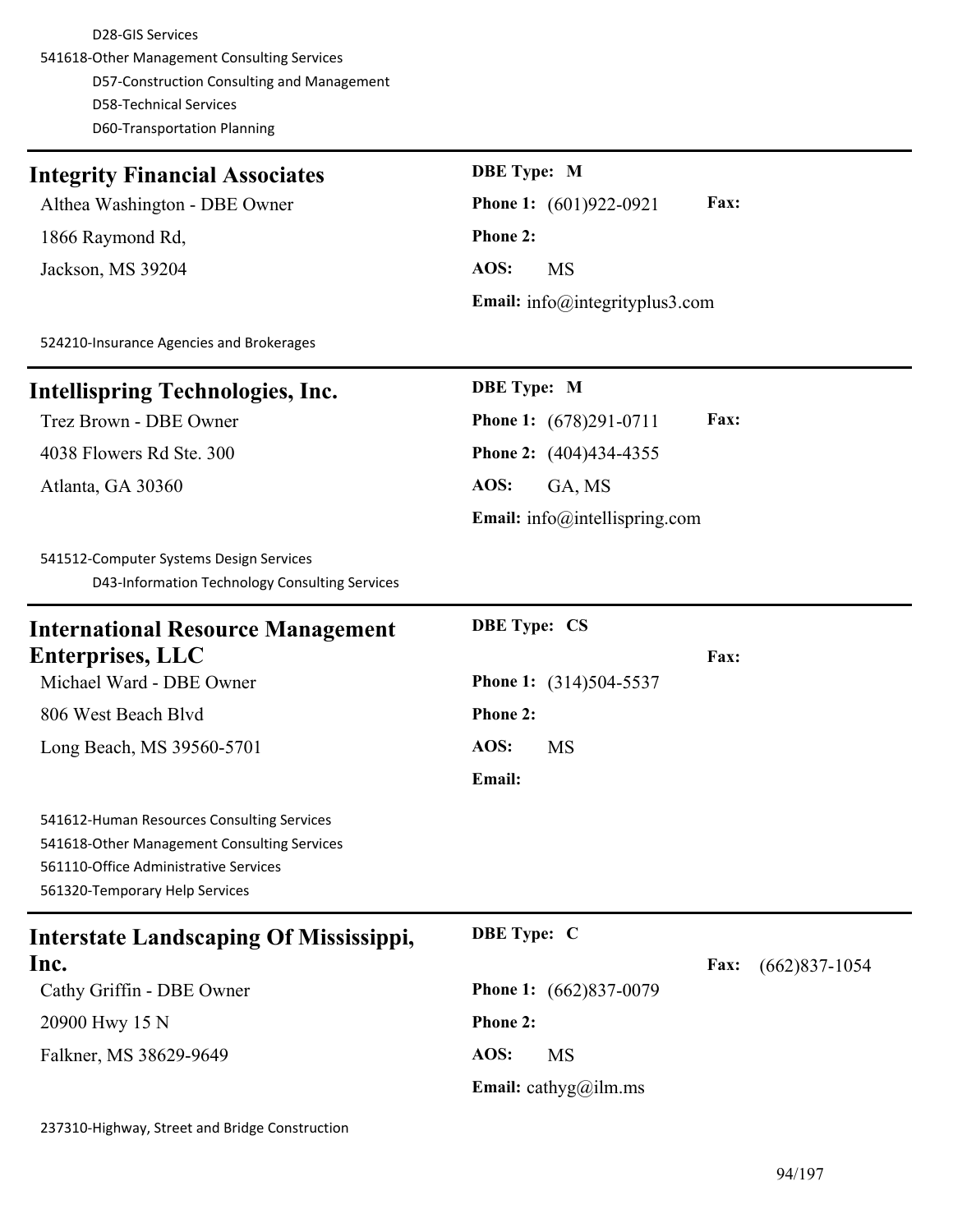A26-Box Culverts A31-Concrete paving A36-Edge Drain 238110-Poured Concrete Foundation and Structure Contractors A67-Minor Concrete Structure 561730-Landscaping Services D111-Erosion Control (only)

# **Interstate Sealant & Concrete, Inc.** DBE Type: C

S40 W24211 Rockwood Way **Phone 2:** 414-688-3115

Waukesha, WI 53189-7935 **AOS:** AL, AR, AZ,

Cheryl A. Sment - DBE Owner **Phone 1:** 262-547-6316 **Fax:** (262)547-6844 CO, FL, GA, IA, IL, IN, KS, KY, LA, MA, MI, MN, MO, MS, NC, ND, NE, NM, OH, OK, PA, SC, WI **Email:** csment@interstatesealant.com

237310-Highway, Street and Bridge Construction A30-Concrete cutting, sealing A32-Crack and Joint Sealing

A49-Minor concrete

# **Interstate Steel Sales, Inc. DBE Type: S**

Deborah A. Riccione Gaulin - DBE Owner **Phone 1:** (716)651-5630 **Fax:** 240 Red Tail Road, Suite 3 **Phone 2:** (716)651-5634 Orchard Park, NY 14127 **AOS:** NY, MS

**Email:** driccione@interstatesteels.com

423510-Metal Service Centers and Other Metal Merchant Wholesalers

# **Irmatean Watson, Inc. DBE Type: CN**

9505 Marchand Ave. **Phone 2:** (918)850-5113 Mobile, AL 36526 **AOS:** AL, MS

Irmatean Watson - DBE Owner **Phone 1:** (251)625-6299 **Fax: Email:** billyandtean@aol.com

453220-Gift, Novelty, and Souvenir Stores

# **Isaiah Engineering, Inc. DBE Type: C**

- DBE Owner **Phone 1: Fax:**

2884 Brookside Drive **Phone 2:**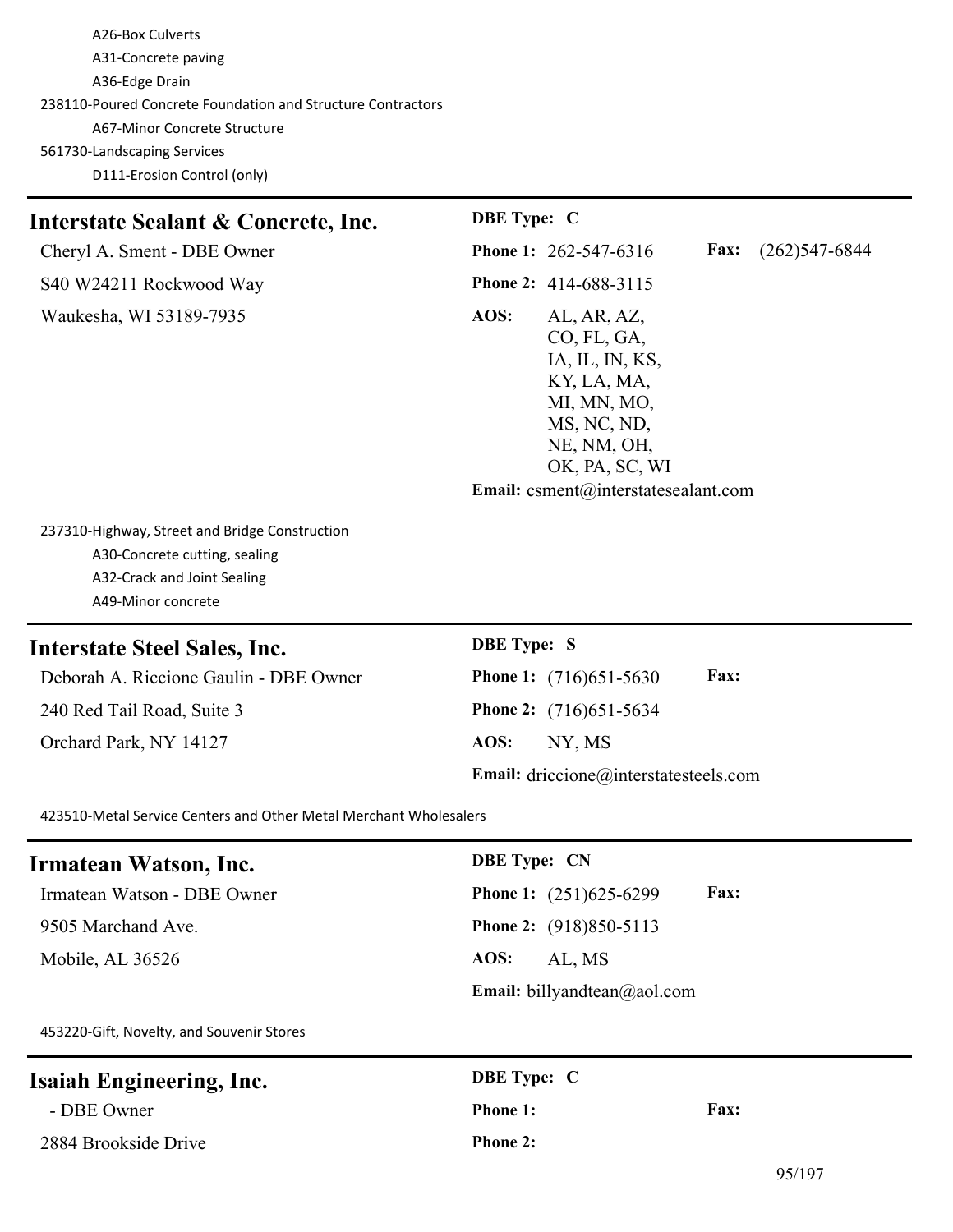541340-Drafting Services 541350-Building Inspection Services 541620-Environmental Consulting Services

# **J & J Transportation, LLC DBE Type: C**

2013 Obannon Street **Phone 2:**

Greenville, MS 38703 **AOS:** MS

## **Email:**

Jack Jenkins - DBE Owner **Phone 1:** (662)616-9447 **Fax: Email:** jjenkins1201@yahoo.com

484220-Specialized Freight (except used goods)Trucking C58- Flatbed Trucking

# **J & T Deluxe Staffing, LLC dba JM Management**

Janice McQuirter - DBE Owner **Phone 1:** (601)954-2904

Jackson, MS 39209 **AOS:** MS

561110-Office Administrative Services

# **J Thomas II Construction, LLC DBE Type: C**

325 N. Hancock Street **Phone 2:** Angleton, TX 77515-4364 **AOS:** TX, MS

238310-Drywall and Insulation Contractors 238320-Painting and Wall Covering Contractors 238330-Flooring Contractors

# **J'adore Interior Design, LLC DBE Type: CS, M**

140 Brisage Drive **Phone 2:** Madison, MS 39110 **AOS:** MS

**DBE Type: CS**

**Fax:** 5965 Hwy 18W, Ste. 309 **Phone 2:** (769)216-3757 **Email:** jtdeluxe2463@gmail.com

Yvonne Robinson - DBE Owner **Phone 1:** (979)922-2480 **Fax: Email:** jtii1construction@gmail.com

Rosalind Rawls - DBE Owner **Phone 1:** 601-720-7653 **Fax: Email:** jadoresdesign@gmail.com

236118-Residential Remodelers A155-Remodeler Project Construction Management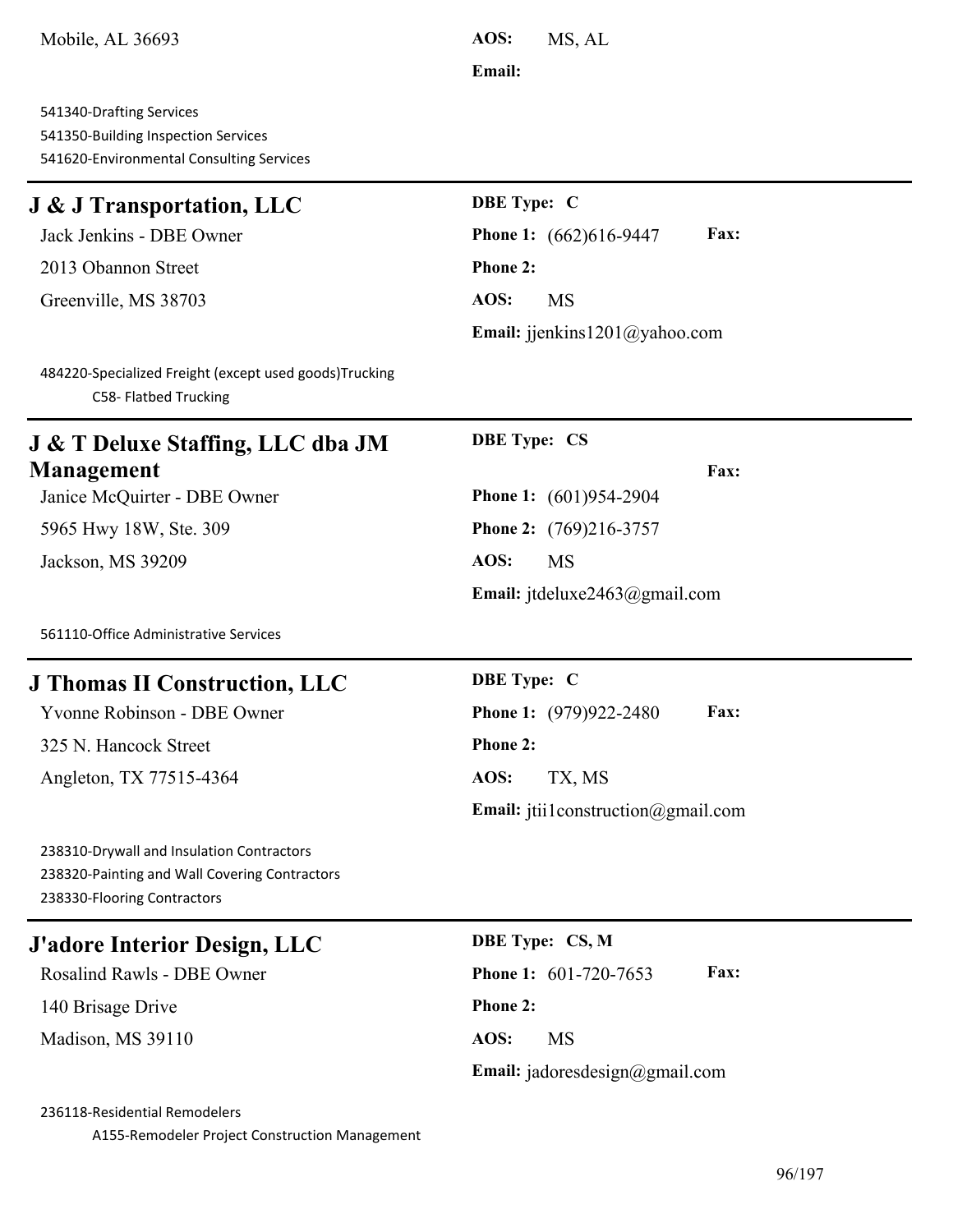| 423210-Furniture Merchant Wholesalers<br>C67- Broker of Furniture and Furniture Parts<br>541410-Interior Design Services<br>D40-Facilities Planning<br>D41-Interior Floor Plan Layout<br>541611-Administrative Management and General Management Consulting<br>812990-All Other Personal Services<br>G8-Event Planning                                                                     |                     |                                |      |                 |
|--------------------------------------------------------------------------------------------------------------------------------------------------------------------------------------------------------------------------------------------------------------------------------------------------------------------------------------------------------------------------------------------|---------------------|--------------------------------|------|-----------------|
| J. Beard Management, Inc.                                                                                                                                                                                                                                                                                                                                                                  | <b>DBE Type: CS</b> |                                |      |                 |
| Jimmy Beard - DBE Owner                                                                                                                                                                                                                                                                                                                                                                    |                     | Phone 1: (317)847-8451         | Fax: |                 |
| 7420 Castleton Farms North Drive                                                                                                                                                                                                                                                                                                                                                           | Phone 2:            |                                |      |                 |
| Indianapolis, IN 46256                                                                                                                                                                                                                                                                                                                                                                     | AOS:                | IN, MS                         |      |                 |
|                                                                                                                                                                                                                                                                                                                                                                                            |                     | Email: jbeardmanagementinc.com |      |                 |
| 236220-Commercial and Institutional Building Construction<br>A2-Construction Management                                                                                                                                                                                                                                                                                                    |                     |                                |      |                 |
| J. C. Cheek Contractors, Inc.                                                                                                                                                                                                                                                                                                                                                              | <b>DBE</b> Type: C  |                                |      |                 |
| Holle Cheek Casey - DBE Owner                                                                                                                                                                                                                                                                                                                                                              |                     | <b>Phone 1:</b> (662)289-1631  | Fax: | $(662)289-6806$ |
| PO Box 1138                                                                                                                                                                                                                                                                                                                                                                                | <b>Phone 2:</b>     |                                |      |                 |
| Kosciusko, MS 39090-1138                                                                                                                                                                                                                                                                                                                                                                   | AOS:<br>Email:      | AL, AR, GA,<br>LA, MS, TN      |      |                 |
| 237310-Highway, Street and Bridge Construction<br>A157-Rumble Strip<br>A36-Edge Drain<br>A38-Concrete Railing<br>A39-Fencing<br>A40-Grading<br>A46-Maintenance of Traffic, Traffic Control<br>A48-Milling<br>A53-Sign construction<br>A57-Striping<br>238110-Poured Concrete Foundation and Structure Contractors<br>A153-Concrete Overlay<br>238990-All Other Specialty Trade Contractors |                     |                                |      |                 |
| <b>J. Reid Consulting, LLC</b>                                                                                                                                                                                                                                                                                                                                                             | <b>DBE Type: CS</b> |                                |      |                 |
| John A. Reid - DBE Owner                                                                                                                                                                                                                                                                                                                                                                   |                     | <b>Phone 1:</b> (601)842-0118  | Fax: |                 |

Madison, MS 39110-2000 **AOS:** MS

108 Livingston Drive **Phone 2:** (313)850-1139 **Email:** jreid1911@gmail.com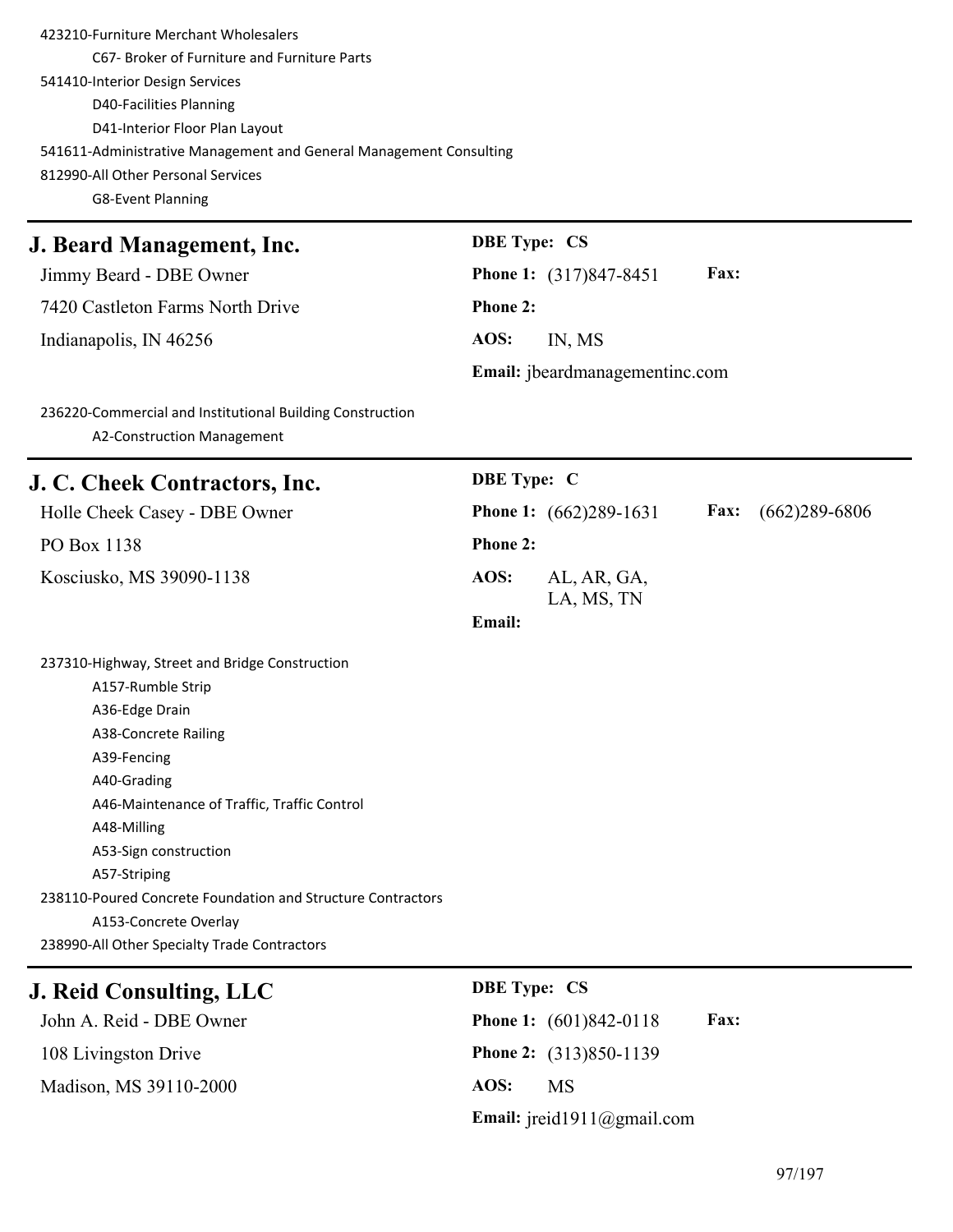| <b>JCM &amp; Associates, Inc.</b> | <b>DBE</b> Type: S                            |
|-----------------------------------|-----------------------------------------------|
| Jose Cornejo - DBE Owner          | <b>Fax:</b><br><b>Phone 1:</b> (800) 543-3732 |
| 5443 E. Washington Blvd           | <b>Phone 2:</b> (323)726-9040                 |
| Commerce, CA 90040                | CA. MS<br>AOS:                                |
|                                   | <b>Email:</b> $richard@bluegooseuniforms.com$ |

315990-Apparel Accessories and Other Apparel Manufacturing 448190-Other Clothing Stores

| JCM1, LLC                  | <b>DBE</b> Type: CN                          |
|----------------------------|----------------------------------------------|
| Jeffrey Martin - DBE Owner | <b>Fax:</b><br><b>Phone 1:</b> (732)337-4954 |
| 125 Half Mile Rd Suite 200 | <b>Phone 2:</b>                              |
| Red Bank, NJ 07701         | AOS:<br>NJ, MS                               |
|                            | <b>Email:</b> jcmilleni@gmail.com            |

522320-Financial Transactions Processing, Reserve, and Clearinghouse Activities

| <b>JCMCS</b>                  | <b>DBE</b> Type: C, CS                      |
|-------------------------------|---------------------------------------------|
| Gary Jacques - DBE Owner      | <b>Fax:</b><br><b>Phone 1: 202-558-7601</b> |
| 6856 Eastern Ave NW Suite 220 | <b>Phone 2: 202-487-8326</b>                |
| Washington, DC 20012          | AOS: DC, MS                                 |
|                               | <b>Email:</b> gjacques@jcmcs.com            |

236220-Commercial and Institutional Building Construction 541611-Administrative Management and General Management Consulting 541620-Environmental Consulting Services D63-Asbestos and Lead Inspection D71-Environmental Impact Assessments, Phase I, II D88-Water quality

# **JEM Contracting LLC** DBE Type: **C**

| Jeordie Mason - DBE Owner                                   |                 | <b>Phone 1:</b> $662-386-4373$        | <b>Fax:</b> $662-726-4700$ |
|-------------------------------------------------------------|-----------------|---------------------------------------|----------------------------|
| 4248 Buggs Ferry Rd                                         | <b>Phone 2:</b> |                                       |                            |
| Macon, MS 39341                                             | AOS:            | MS                                    |                            |
|                                                             |                 | <b>Email:</b> jeormason@bellsouth.net |                            |
| 238110-Poured Concrete Foundation and Structure Contractors |                 |                                       |                            |

238910-Site Preparation Contractors

A104-Dirt Work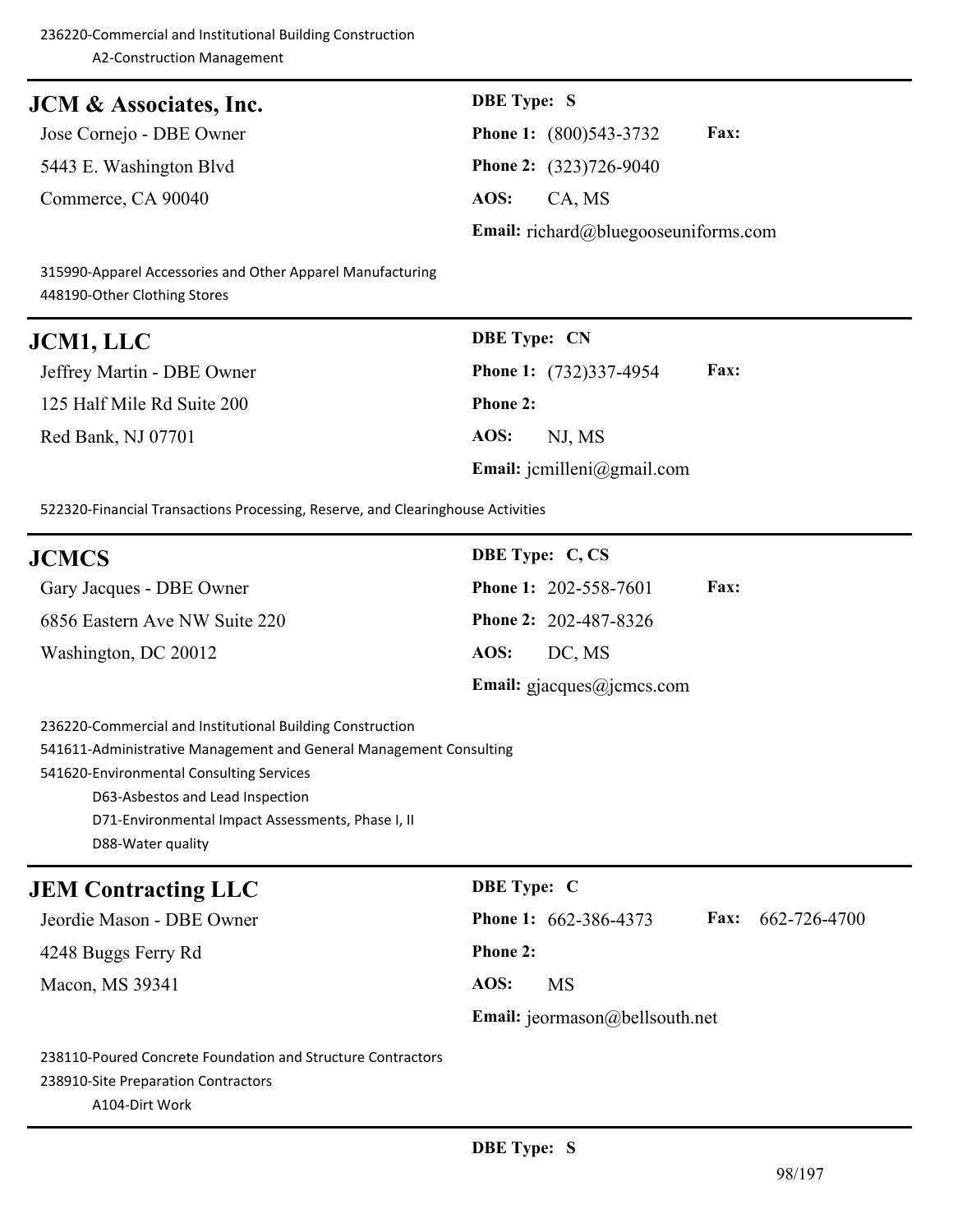# **JJ Dal Supply Company, LLP** Fax:

PO Box 393 **Phone 2:**

Anthony Murph - DBE Owner **Phone 1:** (770)908-2500 Tucker, GA 30085 **AOS:** AL, GA, MS, TN **Email:** jjdal@bellsouth.net

423610-Electrical Apparatus and Equipment, Wiring Supplies, and Related Equipment Merchant Wholesalers C13-Broker - Electrical Supplies

| <b>JJ</b> Rebar                                                                                                                                                             | DBE Type: C                        |
|-----------------------------------------------------------------------------------------------------------------------------------------------------------------------------|------------------------------------|
| LeJoey Jones - DBE Owner                                                                                                                                                    | Phone 1: (251)402-7461<br>Fax:     |
| 812 Sullivan Avenue                                                                                                                                                         | <b>Phone 2:</b>                    |
| Mobile, AL 36606-2237                                                                                                                                                       | AOS:<br>AL, MS                     |
|                                                                                                                                                                             | Email: jjrebar2020@yahoo.com       |
| 238120-Structural Steel and Precast Concrete Contractors<br>A71-Reinforced Steel                                                                                            |                                    |
| <b>JK Concrete Finishing</b>                                                                                                                                                | <b>DBE</b> Type: C                 |
| <b>Charles Peters - DBE Owner</b>                                                                                                                                           | Fax:<br>Phone 1: (662)501-7972     |
| 522 Browns Ferry Road                                                                                                                                                       | Phone 2: (662)612-6408             |
| Senatobia, MS 38668                                                                                                                                                         | AOS:<br><b>MS</b>                  |
|                                                                                                                                                                             | Email: jkconcretecompany@yahoo.com |
| 238110-Poured Concrete Foundation and Structure Contractors<br>A131-Concrete Flatwork<br>A64-Concrete Reinforcing<br>A65-Concrete Finishing<br>A67-Minor Concrete Structure |                                    |
| <b>JL Interiors Construction</b>                                                                                                                                            | <b>DBE</b> Type: C                 |
| Johnny Lee Ledbetter - DBE Owner                                                                                                                                            | Fax:<br>Phone 1: (601)954-1956     |
| 418 Queen Julianna Lane                                                                                                                                                     | Phone 2:                           |
| Jackson, MS 39209                                                                                                                                                           | AOS:<br><b>MS</b>                  |
|                                                                                                                                                                             | Email: JLINTCO@GMAIL.COM           |
| 236220-Commercial and Institutional Building Construction<br>A4-Acoustical ceiling<br>A5-Alteration and Renovation                                                          |                                    |

A6-Drywall A7-Flooring

A8-Metal stud framing

A9-Selective Demolition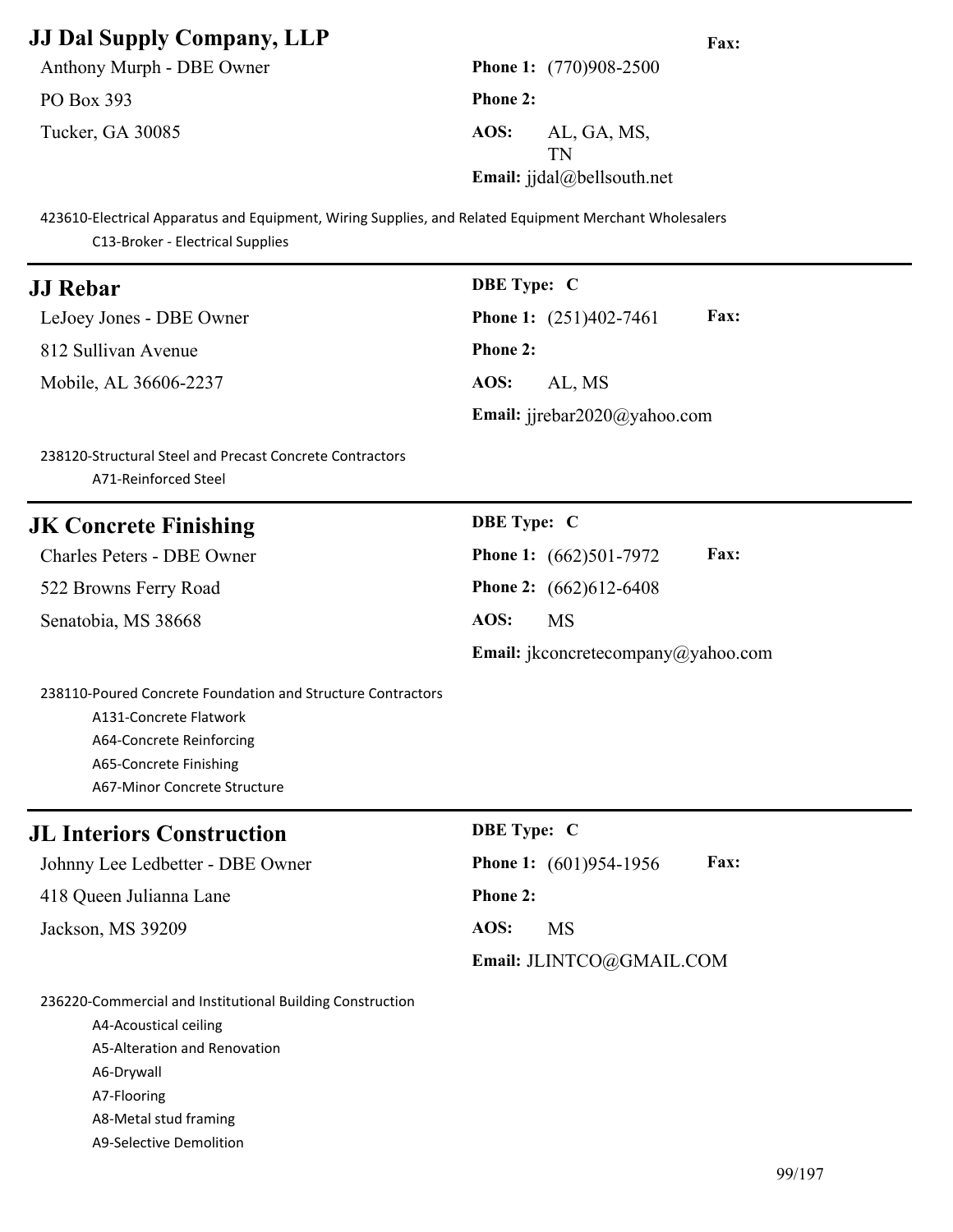| <b>JMATT Construction Services, LLC</b>                                                          | <b>DBE</b> Type: C                             |
|--------------------------------------------------------------------------------------------------|------------------------------------------------|
| Samuel Graham - DBE Owner                                                                        | Fax:<br>Phone 1: 321-948-3623                  |
| PO Box 1301                                                                                      | <b>Phone 2:</b>                                |
| Windermere, FL 34786                                                                             | AOS:<br>FL, MS                                 |
|                                                                                                  | Email: $j\text{matt}(\omega\text{cfl.rr.com})$ |
| 236220-Commercial and Institutional Building Construction<br>541350-Building Inspection Services |                                                |
| <b>JNJ Distributors, LLC</b>                                                                     | DBE Type: C                                    |
| - DBE Owner                                                                                      | Phone 1:<br>Fax:                               |
| 13900 Humble Road, Bldg 7                                                                        | <b>Phone 2:</b>                                |
| Tomball, TX 77375-6520                                                                           | AOS:<br>MS, TX                                 |
|                                                                                                  | Email:                                         |
| 424610-Plastics Materials and Basic Forms and Shapes Merchant Wholesalers                        |                                                |
| Jackie Gillespie dba Sunshine                                                                    | <b>DBE</b> Type: M                             |
| <b>Enterprises</b>                                                                               | Fax:                                           |
| Jackie Gillespie - DBE Owner                                                                     | <b>Phone 1: 901-409-3752</b>                   |
| 99 Rowan Ln #7                                                                                   | <b>Phone 2:</b>                                |
| Southaven, MS 38671                                                                              | AOS:<br><b>MS</b>                              |
|                                                                                                  | Email: hayes $324$ @aol.com                    |
| 561720-Janitorial Services                                                                       |                                                |
| <b>Jackson Data Products, Inc.</b>                                                               | <b>DBE</b> Type: S                             |
| Linda K. Walley - DBE Owner                                                                      | Fax:<br><b>Phone 1:</b> (601)856-9588          |
| 273 Commerce Park Drive                                                                          | Phone 2:                                       |
| Ridgeland, MS 39157-2233                                                                         | AOS:<br>MS                                     |
|                                                                                                  | Email: sphilley@jacksondata.com                |
| 425120-Wholesale Trade Agents and Brokers<br>C65-Broker of Office Supplies                       |                                                |
| <b>Jamison Professional Services, LLC</b>                                                        | <b>DBE</b> Type: S                             |
| Tony Jamison - DBE Owner                                                                         | Fax:<br><b>Phone 1:</b> (720)429-0738          |
| 2821 S. Parker Rd. #505                                                                          | <b>Phone 2:</b>                                |
| Aurora, CO 80014                                                                                 | AOS:<br>CO, MS                                 |
|                                                                                                  |                                                |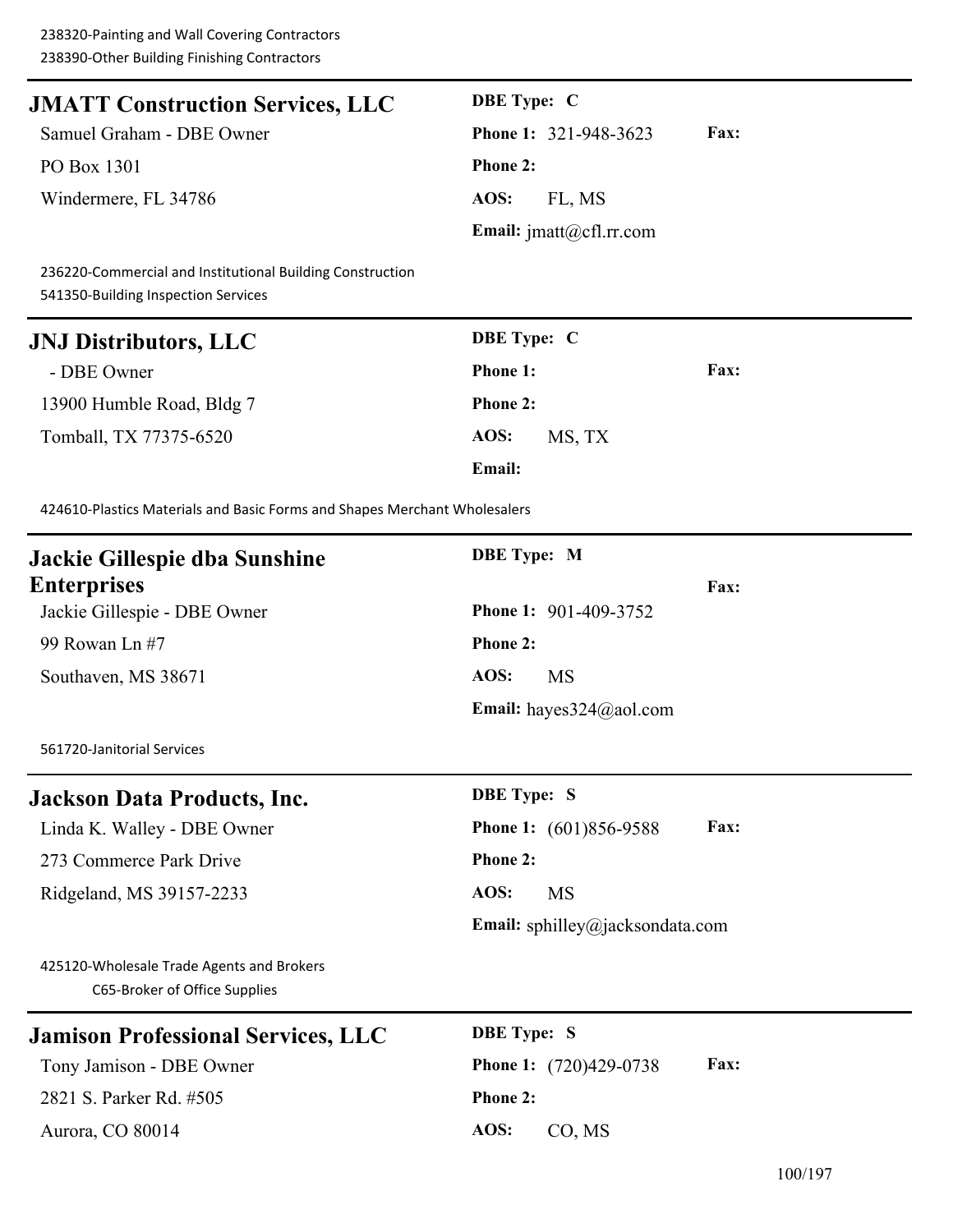# **Jemison and Partners, Inc. DBE Type: CS**

3521 Lake Des Allemands Drive **Phone 2:** (504)367-7467 Harvey, LA 70058 **AOS:** LA, MS

Lydia Z. Jemison - DBE Owner **Phone 1:** (504)361-5233 **Fax:**

**Email:** jemisonandpartners@worldnet.att.net

541611-Administrative Management and General Management Consulting D51-Land Use Planning Services D52-Management Consulting

# **Jernigan Contractors, Inc.**

Joe Louis Jernigan, Jr. - DBE Owner 2396 Mt. Olive Road Louisville, MS 39339-7526

| <b>DBE</b> Type: C             |                               |             |
|--------------------------------|-------------------------------|-------------|
|                                | <b>Phone 1:</b> (662)705-1335 | <b>Fax:</b> |
| Phone 2:                       |                               |             |
| AOS:                           | MS                            |             |
| Email: missannette18@yahoo.com |                               |             |

212321-Construction Sand and Gravel Mining 237310-Highway, Street and Bridge Construction 238910-Site Preparation Contractors 484220-Specialized Freight (except used good) Trucking 561730-Landscaping Services D154-Lawn Maintenance

| <b>Jhawk Group, LLC</b>        | <b>DBE</b> Type: CS                            |
|--------------------------------|------------------------------------------------|
| Johnnie M. Hawkins - DBE Owner | <b>Fax:</b><br><b>Phone 1:</b> $(601)944-5514$ |
| PO Box 13494                   | <b>Phone 2:</b> $(601)942-0473$                |
| Jackson, MS 39236              | AOS:<br>MS                                     |
|                                | Email: jhawkins.ms@gmail.com                   |

541512-Computer Systems Design Services

D43-Information Technology Consulting Services 541611-Administrative Management and General Management Consulting

| <b>Johnny Dupree Consulting, LLC</b> | <b>DBE</b> Type: CS                            |
|--------------------------------------|------------------------------------------------|
| Johnny L. Dupree - DBE Owner         | <b>Phone 1:</b> $(601)520-8500$<br><b>Fax:</b> |
| PO Box 574                           | <b>Phone 2:</b>                                |
| Hattiesburg, MS 39403                | AOS:<br><b>MS</b>                              |
|                                      | <b>Email:</b> johnnydupree2011@gmail.com       |

541611-Administrative Management and General Management Consulting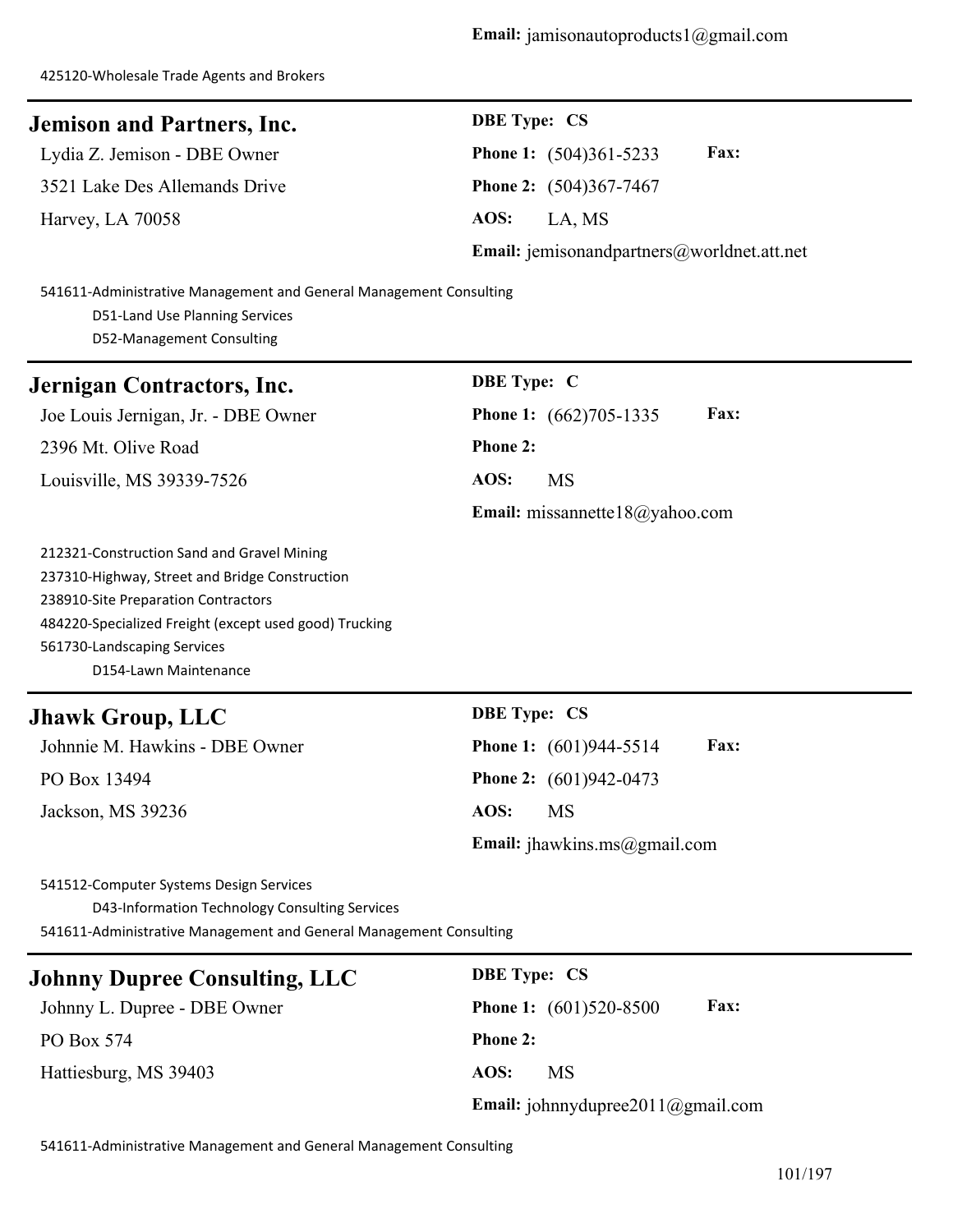D52-Management Consulting 541720-Research and Development in the Social Sciences and Humanities D101-Social and Economic Analysis D142-Economic Research and Development Services 541820-Public Relations D102-Community Relations D103-Consulting Services D131-Public Information and Involvement Services

# **Johnny Williams Construction DBE Type: C**

Johnny Williams - DBE Owner **Phone 1:** (601)270-4408 **Fax:** 6330 Hebron Road **Phone 2:**

Lexington, MS 39095 **AOS:** MS

238140-Masonry Contractor A76-Brick Laying A80-Masonry Work

# **Johnson Auto Body Shop DBE Type: M**

Starkville, MS 39759 **AOS:** MS

811111-General Automotive Repair G1-Auto body work G2-Collision Repairs G3-Glass/windshield repair

# **Jones Worley Design, Inc** DBE Type: CS

723 Piedmont Ave. NE **Phone 2:**

Atlanta, GA 30308 **AOS:** GA, MS

**Email:** j-ewilliams@att.net

Charles R. Johnson - DBE Owner **Phone 1:** (662)323-0889 **Fax:** 701 West Main Street **Phone 2:** (662)312-4847 **Email:** jer1986@ebicom.net

Cynthia J. Parks - DBE Owner **Phone 1:** (404)876-9272 **Fax:**

**Email:** cjonesparks@joneswoney.com

541430-Graphic Design Services 541611-Administrative Management and General Management Consulting 541613-Marketing Consulting Services 541820-Public Relations Agencies 541910-Marketing Research and Public Opinion Polling

561110-Office Administrative Services

# **Julien Engineering & Consulting Inc. DBE Type: C, CS**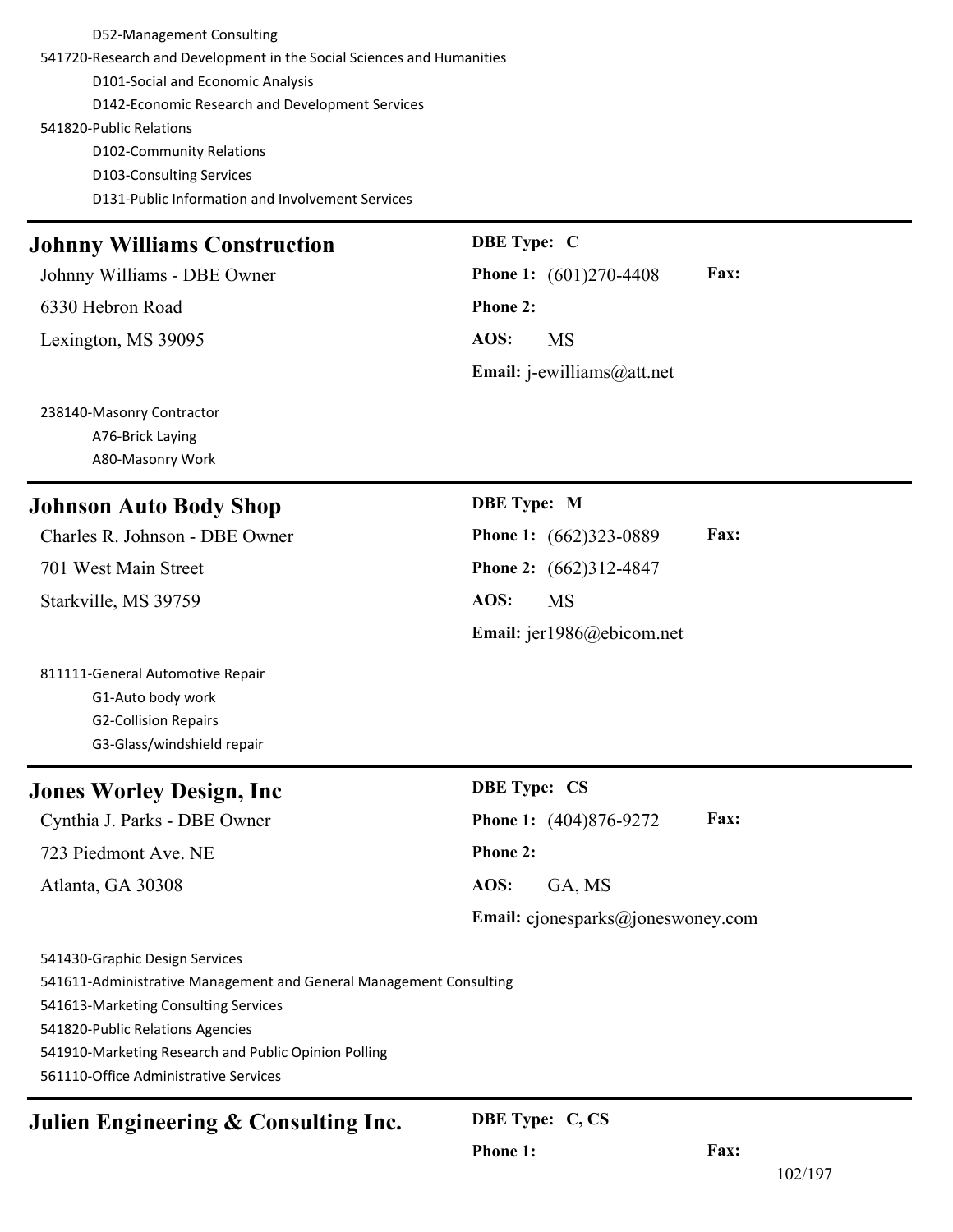Kerwin Julien, Sr. - DBE Owner 504-366-3454

New Orleans, LA 70114 **AOS:** LA, MS

3520 General De Gaulle Dr # 1045 **Phone 2:** 504-491-5126 **Email:** kerwin@julien-engineering.com

541330-Engineering Services D145-Structural Engineering D15-Civil Engineering Services 541611-Administrative Management and General Management Consulting

# **K.S. Ware & Associates DBE Type: CS**

54 Lindsley Avenue **Phone 2:** (615) 804-9311

Kathy Ware - DBE Owner **Phone 1:** (615) 255-9702 **Fax:** Nashville, TN 37210 **AOS:** AL, FL, GA, KY, MS, TN **Email:** kware@kswarellc.com and dhinson@kswarellc.com

541330-Engineering Services 541370-Surveying and Mapping (except Geophysical) Services 541620-Environmental Consulting Services

| <b>KD Contracting Corporation</b> | <b>DBE</b> Type: C             |  |
|-----------------------------------|--------------------------------|--|
| - DBE Owner                       | <b>Fax:</b><br><b>Phone 1:</b> |  |
| 2230 Cleveland Avenue             | <b>Phone 2:</b>                |  |
| East St. Louis, IL 62205-1510     | MS, IL<br>AOS:                 |  |
|                                   | <b>Email:</b>                  |  |

238110-Poured Concrete Foundation and Structure Contractors

| KIBS, LLC             | <b>DBE</b> Type: M                            |
|-----------------------|-----------------------------------------------|
| Greg King - DBE Owner | <b>Fax:</b><br><b>Phone 1:</b> 662-549-4661   |
| PO Box 5474           | <b>Phone 2:</b> 662-329-8406                  |
| Columbus, MS 39704    | AOS:<br><b>MS</b>                             |
|                       | <b>Email:</b> $g\text{king@kibsolutions.com}$ |

423430-Computer and Computer Peripheral Equipment and Software Merchant Wholesalers

| <b>KMAD Business Service, Inc.</b> | <b>DBE</b> Type: C                             |
|------------------------------------|------------------------------------------------|
| Samuel A. Dickson - DBE Owner      | <b>Fax:</b><br><b>Phone 1:</b> $(225)775-3901$ |
| 502 Sinbad Street                  | <b>Phone 2:</b>                                |
| Baker, LA 70714                    | AOS:<br>LA, MS                                 |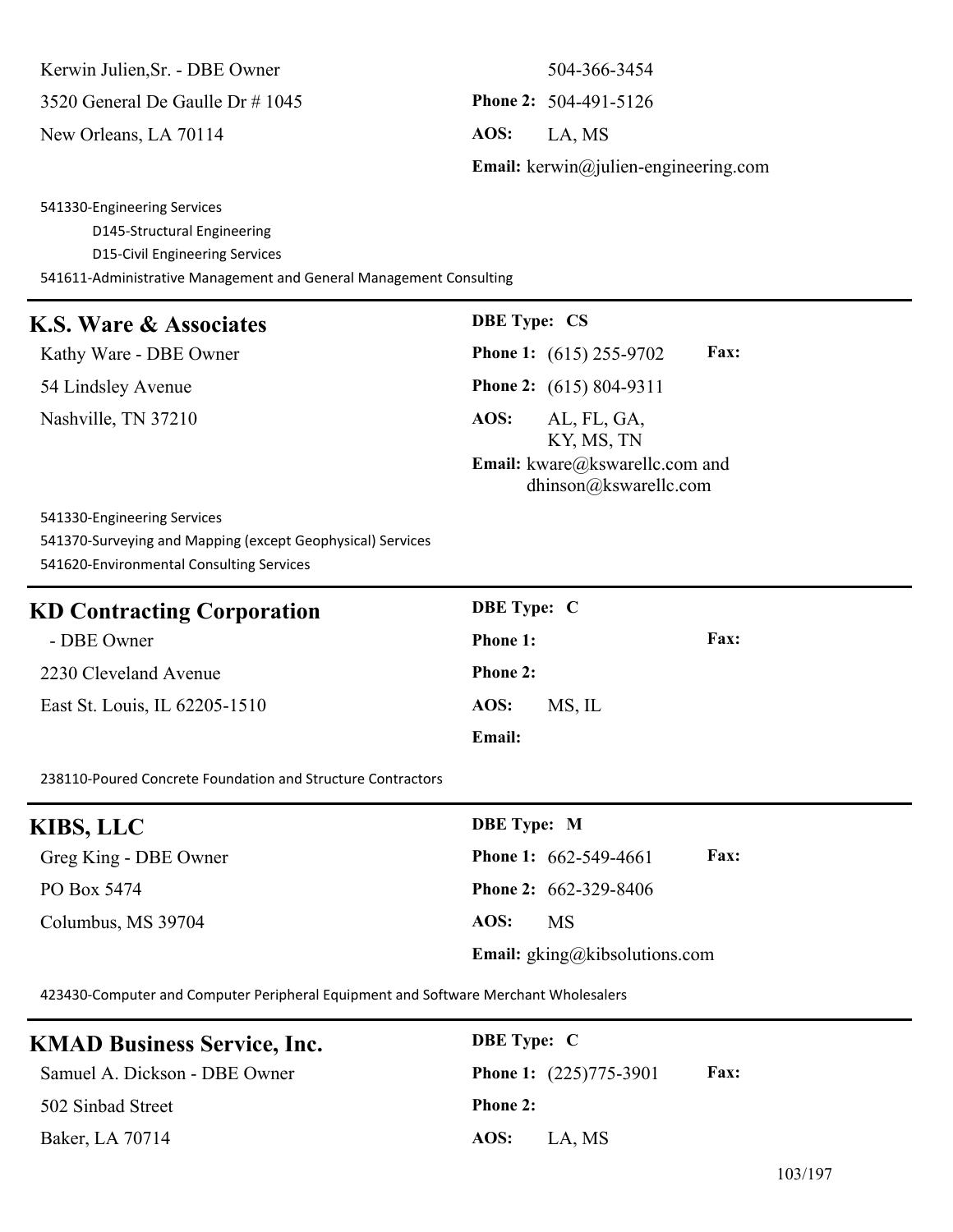# **KRAMER Associates Inc. dba KRAMER aerotek inc.**

Lois Kramer - DBE Owner **Phone 1:** (303)247-1762

Boulder, CO 80304 **AOS:** CO, MS

**DBE Type: CS**

**Fax:**

580 Utica Ave. **Phone 2:** (303)909-0195

**Email:** lois@krameraerotek.com

541618-Other Management Consulting Services D56-Aviation Planning

# **KRP Construction, LLC** DBE Type: C

211 North Pat Harrison Drive **Phone 2:** (601)894-2202

Crystal Springs, MS 39059-2172 **AOS:** MS

Kenneth Ray Powell - DBE Owner **Phone 1:** (601)953-9904 **Fax:**

**Email:** kpowell@copiahcountyms.gov

237310-Highway, Street and Bridge Construction A25-Asphalt Paving 484110-General Freight Trucking, Local C26-Hauling 562119-Other Waste Collection D133-Brush Removal Services

# **Kayla-Paul Lindsey CPA Firm, P.C. DBE Type: M**

PO Box 4096 **Phone 2:** 601-668-2195 Brandon, MS 39047 **AOS:** MS

Kayla Paul-Lindsey - DBE Owner **Phone 1:** 601-362-7690 **Fax:** Email: kpl cpa firm@bellsouth.net

541211-Offices of Certified Public Accountants 541213-Tax Preparation Services 541611-Administrative Management and General Management Consulting

| <b>Keith &amp; Sound Associates, LLC</b> | <b>DBE</b> Type: CS                                         |
|------------------------------------------|-------------------------------------------------------------|
| Keith Walker - DBE Owner                 | <b>Fax:</b> $601-861-4443$<br><b>Phone 1:</b> (601)863-6077 |
| 1325 Dunleith Place                      | <b>Phone 2:</b>                                             |
| Jackson, MS 39204                        | AOS:<br>MS                                                  |
|                                          | <b>Email:</b>                                               |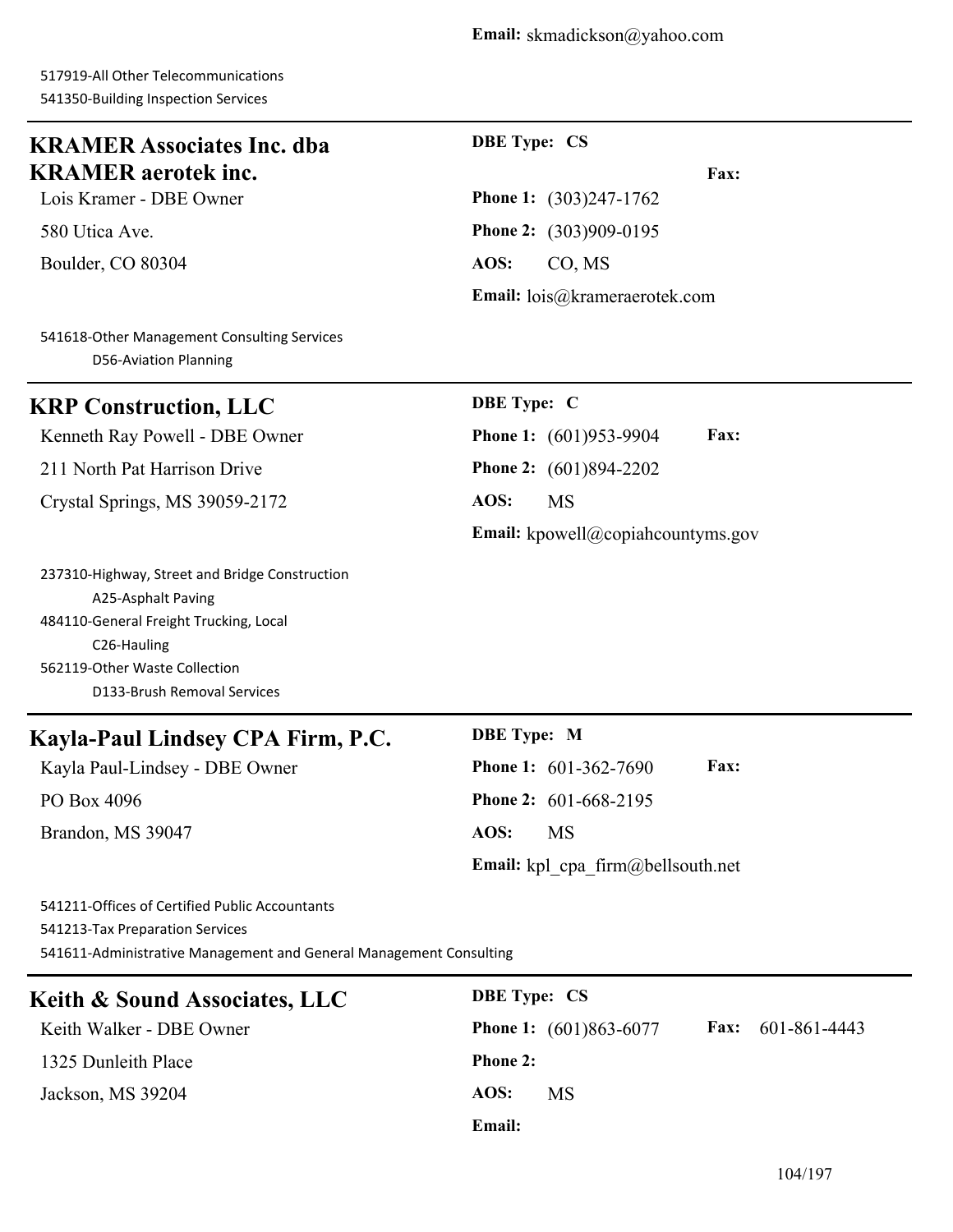| Keleusmatic Technologies, Inc. | <b>DBE</b> Type: M                           |
|--------------------------------|----------------------------------------------|
| Michael K. Yu - DBE Owner      | <b>Fax:</b><br><b>Phone 1:</b> (954)543-5701 |
| 8362 Pines Blvd. Ste. 131      | <b>Phone 2:</b>                              |
| Pembroke Pines, FL 33024       | AOS:<br>AL. MS                               |
|                                | Email: michael.yu@keleusmatic.com            |

238210-Electrical Contractors and Other Wiring Installation Contractors 541512-Computer Systems Design Services 541618-Other Management Consulting Services

| Kelly Road Builders, Inc. d.b.a. Kelly         | <b>DBE</b> Type: C                         |
|------------------------------------------------|--------------------------------------------|
| <b>Construction Company</b>                    | $(205)957 - 2485$<br><b>Fax:</b>           |
| Jerry Kelly - DBE Owner                        | <b>Phone 1:</b> $(205)957-2484$            |
| PO Box 101687                                  | <b>Phone 2:</b> (770)869-5603              |
| Birmingham, AL 35210-6687                      | AOS:<br>AL, MS                             |
|                                                | Email: Jkelly@KellyConstructionCompany.com |
| 237310-Highway, Street and Bridge Construction |                                            |
| A25-Asphalt Paving                             |                                            |

# **Kenneth Weeden & Associates, Inc.**

A52-Granular Materials Installation

Kenneth Weeden - DBE Owner P.O. Box 3113

Willmington, NC 28406

A48-Milling

| <b>DBE</b> Type: CS                |                               |             |
|------------------------------------|-------------------------------|-------------|
|                                    | <b>Phone 1:</b> (910)762-6297 | <b>Fax:</b> |
|                                    | <b>Phone 2:</b> (910)547-8047 |             |
| AOS:                               | MS, NC, VA                    |             |
| Email: kwa-office@kwa planning.com |                               |             |

541611-Administrative Management and General Management Consulting D50-DBE Program Planning D51-Land Use Planning Services 541618-Other Management Consulting Services D56-Aviation Planning D60-Transportation Planning 541620-Environmental Consulting Services D72-Environmental Studies 541720-Research and Development in the Social Sciences and Humanities

# $Kerimax$  **Communications, LLC**

William H. Dilday, Jr. - DBE Owner **Phone 1:** (601)955-7558 **Fax: PO** Box 68248 Jackson, MS 39286

| <b>DBE Type: CS</b> |                               |  |
|---------------------|-------------------------------|--|
|                     | <b>Phone 1:</b> (601)955-7558 |  |
| <b>Phone 2:</b>     |                               |  |
| <b>AOS:</b>         | MS                            |  |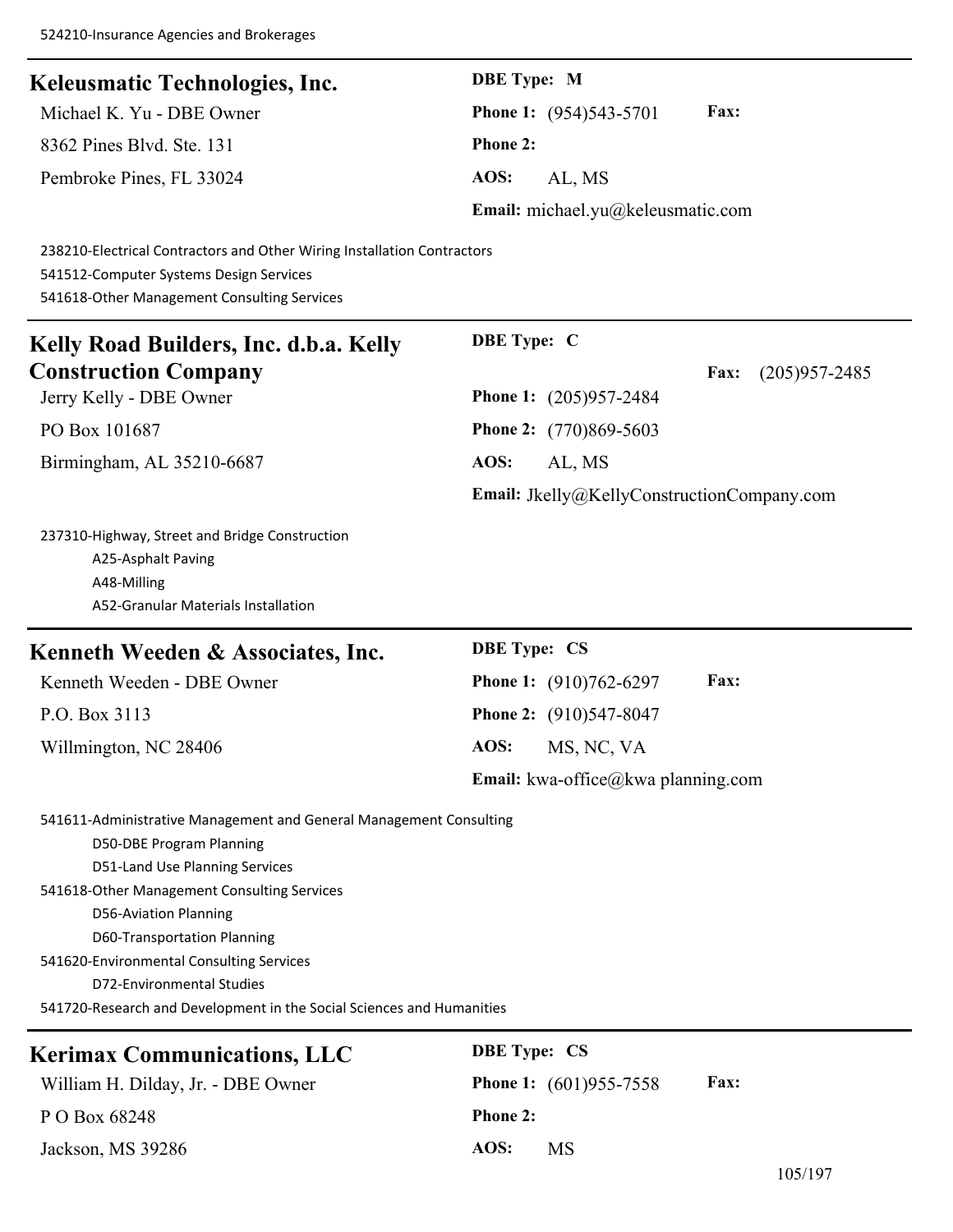541613-Marketing Consulting Services 541810-Advertising Agencies 541820-Public Relations Agencies

# **Kwame Building Group, Inc. DBE Type: C**

Anthony Thompson - DBE Owner **Phone 1:** (314)754-5632 **Fax:** 1204 Washington Avenue, Suite 200 **Phone 2:** (314)862-5344 Saint Louis, MO 63103 **AOS:** MO, MS

**Email:** jrandall@kwamebuildinggroup.com

237310-Highway, Street and Bridge Construction A2-Construction Management

# **L & G Enterprises, LLC DBE Type: M**

P O Box 16063 **Phone 2:** (601)259-8216 Jackson, MS 39236 **AOS:** MS

Burnadette N. Lawson - DBE Owner **Phone 1:** (601)665-4903 **Fax: Email:** starlawson101@yahoo.com

561720-Janitorial Services

# **L30 Consulting, LLC dba L30 Traffic Control**

Angela McNulty - DBE Owner **Phone 1:** (850)890-8408

3276 W. Scott Street **Phone 2:**

Pensacola, FL 32505-5427 **AOS:** FL, MS

237310-Highway, Street and Bridge Construction A46-Maintenance of Traffic, Traffic Control 561612-Security Guard and Patrol Services 561990-All Other Support Services D113-Flagging Services

# **LAD Engineering Technologies, Inc. DBE Type: C, CS**

P.O. Box 31379 **Phone 2:** 601-362-2597 Jackson, MS 39286 **AOS:** MS

**DBE Type: C**

**Fax: Email:** angela@L30consulting.com

Albert Leason - DBE Owner **Phone 1:** 601-362-0866 **Fax: Email:** aleason@ladengineering.com

236220-Commercial and Institutional Building Construction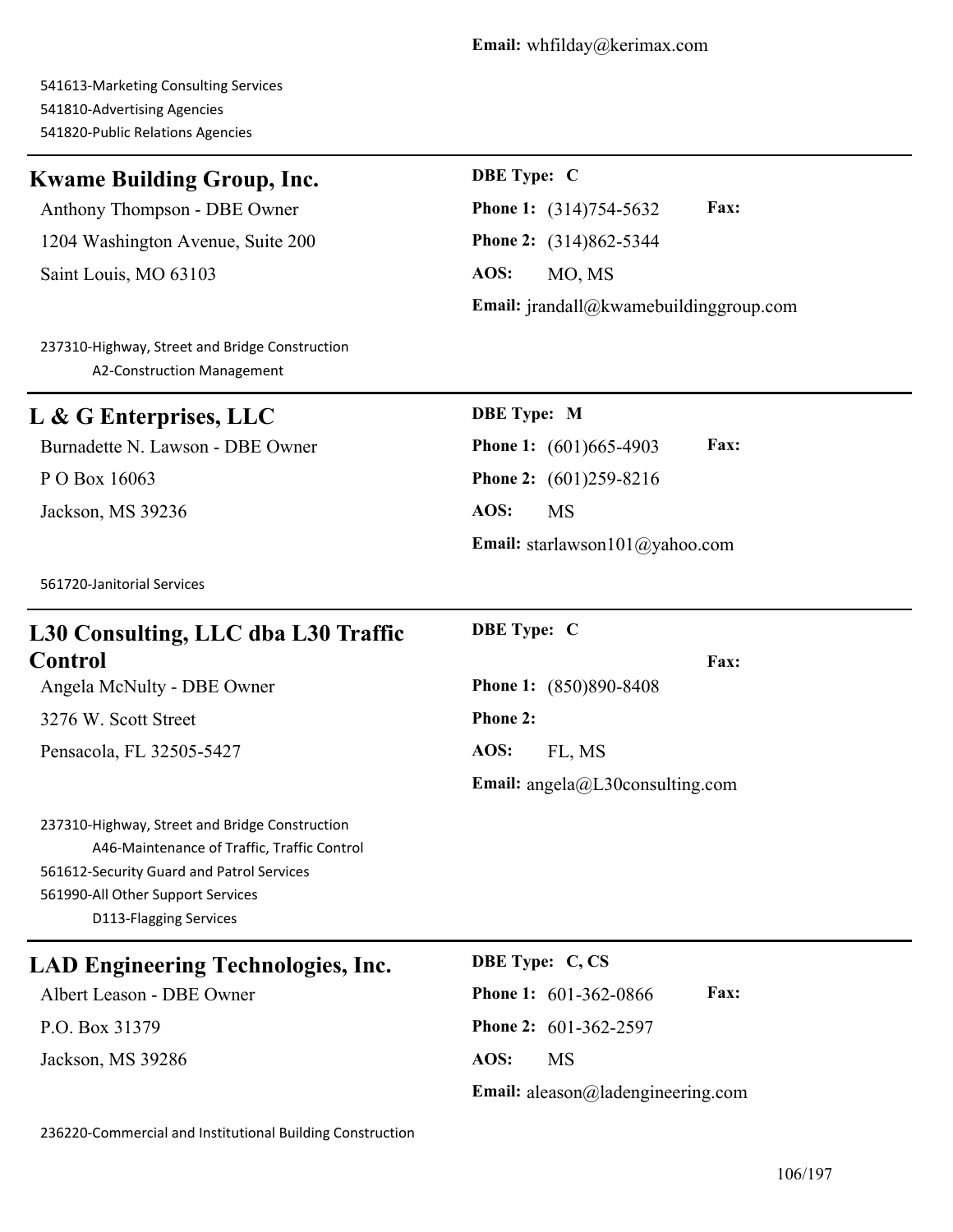A2-Construction Management 541330-Engineering Services D15-Civil Engineering Services 541620-Environmental Consulting Services

| LC Commercial Cabinet, LLC                                                                                                                                                                                                                                             | <b>DBE</b> Type: C                    |
|------------------------------------------------------------------------------------------------------------------------------------------------------------------------------------------------------------------------------------------------------------------------|---------------------------------------|
| Yuan Yuan - DBE Owner                                                                                                                                                                                                                                                  | Fax:<br><b>Phone 1:</b> (917)412-5607 |
| 295 Caroline Boulevard                                                                                                                                                                                                                                                 | Phone 2:                              |
| Madison, MS 39110                                                                                                                                                                                                                                                      | AOS:<br><b>MS</b>                     |
|                                                                                                                                                                                                                                                                        | Email:                                |
| 425120-Wholesale Trade Agents and Brokers                                                                                                                                                                                                                              |                                       |
| <b>LDTM Solutions, LLC</b>                                                                                                                                                                                                                                             | <b>DBE</b> Type: M                    |
| Telisha Goree - DBE Owner                                                                                                                                                                                                                                              | Fax:<br>Phone 1: 601-454-4588         |
| 190 E. Capitol St. Ste 450                                                                                                                                                                                                                                             | Phone 2: 601-988-3748                 |
| Jackson, MS 39201                                                                                                                                                                                                                                                      | AOS:<br><b>MS</b>                     |
|                                                                                                                                                                                                                                                                        | Email: telisha@ldtms.com              |
| 561311-Employment Placement Agencies<br>812990-All Other Personal Services<br><b>G8-Event Planning</b>                                                                                                                                                                 |                                       |
| <b>LMCC Specialty Contractors dba Mims</b>                                                                                                                                                                                                                             | <b>DBE</b> Type: C                    |
| <b>Construction</b>                                                                                                                                                                                                                                                    | Fax:                                  |
| Lyndell Mims - DBE Owner                                                                                                                                                                                                                                               | Phone 1: (407)298-6936                |
| PO Box 681554                                                                                                                                                                                                                                                          | <b>Phone 2:</b>                       |
| Orlando, FL 32868                                                                                                                                                                                                                                                      | AOS:<br>MS, FL                        |
|                                                                                                                                                                                                                                                                        | Email: $lym@mimsconstruction.com$     |
| 236220-Commercial and Institutional Building Construction<br>237310-Highway, Street and Bridge Construction<br>238140-Masonry Contractor<br>238990-All Other Specialty Trade Contractors<br>541618-Other Management Consulting Services<br>561730-Landscaping Services |                                       |
| <b>LT Presents, LLC</b>                                                                                                                                                                                                                                                | <b>DBE</b> Type: M                    |
| Latrice Turner - DBE Owner                                                                                                                                                                                                                                             | Fax:<br><b>Phone 1:</b> (662)313-5226 |
| 1306 Goodman Road, E STe. 109                                                                                                                                                                                                                                          | <b>Phone 2:</b>                       |
| Southaven, MS 38671                                                                                                                                                                                                                                                    | AOS:<br>MS                            |

812990-All Other Personal Services

**Email:** contactus@ltpresentsllc.com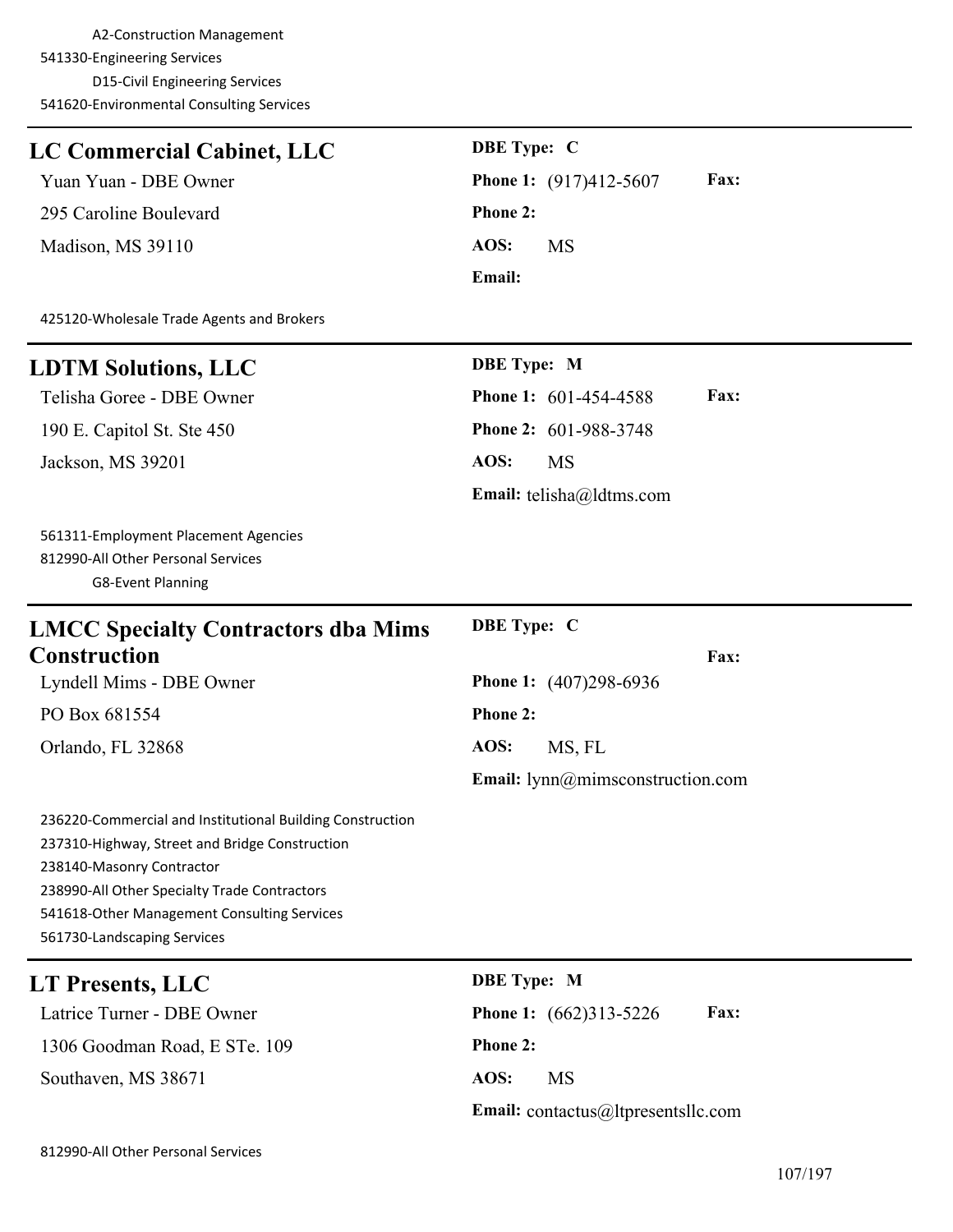| Land Shaper, Inc.                                                                                                                                                                                                                                                                                                                                                                                                                                                                                                                              | <b>DBE</b> Type: C                                  |  |
|------------------------------------------------------------------------------------------------------------------------------------------------------------------------------------------------------------------------------------------------------------------------------------------------------------------------------------------------------------------------------------------------------------------------------------------------------------------------------------------------------------------------------------------------|-----------------------------------------------------|--|
| Robert J. Parker - DBE Owner                                                                                                                                                                                                                                                                                                                                                                                                                                                                                                                   | Phone 1: (228)863-8996<br>Fax:<br>$(228)868 - 8878$ |  |
| PO Box 995                                                                                                                                                                                                                                                                                                                                                                                                                                                                                                                                     | Phone 2:                                            |  |
| Gulfport, MS 39502-0995                                                                                                                                                                                                                                                                                                                                                                                                                                                                                                                        | AOS:<br><b>MS</b>                                   |  |
|                                                                                                                                                                                                                                                                                                                                                                                                                                                                                                                                                | Email:                                              |  |
| 237310-Highway, Street and Bridge Construction<br>A25-Asphalt Paving<br>238910-Site Preparation Contractors                                                                                                                                                                                                                                                                                                                                                                                                                                    |                                                     |  |
| <b>Landmark Civil Services, LLC</b>                                                                                                                                                                                                                                                                                                                                                                                                                                                                                                            | <b>DBE</b> Type: C                                  |  |
| Julie Garrard - DBE Owner                                                                                                                                                                                                                                                                                                                                                                                                                                                                                                                      | Fax:<br><b>Phone 1:</b> (863)967-3992               |  |
| 5578 Commercial Boulevard                                                                                                                                                                                                                                                                                                                                                                                                                                                                                                                      | Phone 2:                                            |  |
| Winter Haven, FL 33880                                                                                                                                                                                                                                                                                                                                                                                                                                                                                                                         | AOS:<br>FL, MS                                      |  |
|                                                                                                                                                                                                                                                                                                                                                                                                                                                                                                                                                | <b>Email:</b> julieg@garrardinc.com                 |  |
| 237310-Highway, Street and Bridge Construction<br>A30-Concrete cutting, sealing                                                                                                                                                                                                                                                                                                                                                                                                                                                                |                                                     |  |
| <b>Landmark Contracting, Inc.</b>                                                                                                                                                                                                                                                                                                                                                                                                                                                                                                              | <b>DBE</b> Type: C                                  |  |
| Sue B. Waller - DBE Owner                                                                                                                                                                                                                                                                                                                                                                                                                                                                                                                      | Phone 1: (228)831-4425<br>Fax:<br>$(228)831 - 4467$ |  |
| PO Box 2391                                                                                                                                                                                                                                                                                                                                                                                                                                                                                                                                    | Phone 2:                                            |  |
| Gulfport, MS 39505-2391                                                                                                                                                                                                                                                                                                                                                                                                                                                                                                                        | AOS:<br>AL, LA, MS                                  |  |
|                                                                                                                                                                                                                                                                                                                                                                                                                                                                                                                                                | Email:                                              |  |
| 236220-Commercial and Institutional Building Construction<br>237110-Water and Sewer Line and Related Structures Construction<br>237310-Highway, Street and Bridge Construction<br>A30-Concrete cutting, sealing<br>A31-Concrete paving<br>A33-Curb and Gutter<br>A49-Minor concrete<br>A50-Pipe<br>237990-Other Heavy and Civil Engineering Construction<br>A61-Drainage<br>238110-Poured Concrete Foundation and Structure Contractors<br>238120-Structural Steel and Precast Concrete Contractors<br>A73-Precast Median Barrier Manufacturer |                                                     |  |
| <b>Lane Southern Home Style Cooking</b>                                                                                                                                                                                                                                                                                                                                                                                                                                                                                                        | <b>DBE</b> Type: M                                  |  |
| Denise Lane - DBE Owner                                                                                                                                                                                                                                                                                                                                                                                                                                                                                                                        | Fax:<br><b>Phone 1:</b> (601)408-3415               |  |
| PO Box 1815                                                                                                                                                                                                                                                                                                                                                                                                                                                                                                                                    | <b>Phone 2:</b>                                     |  |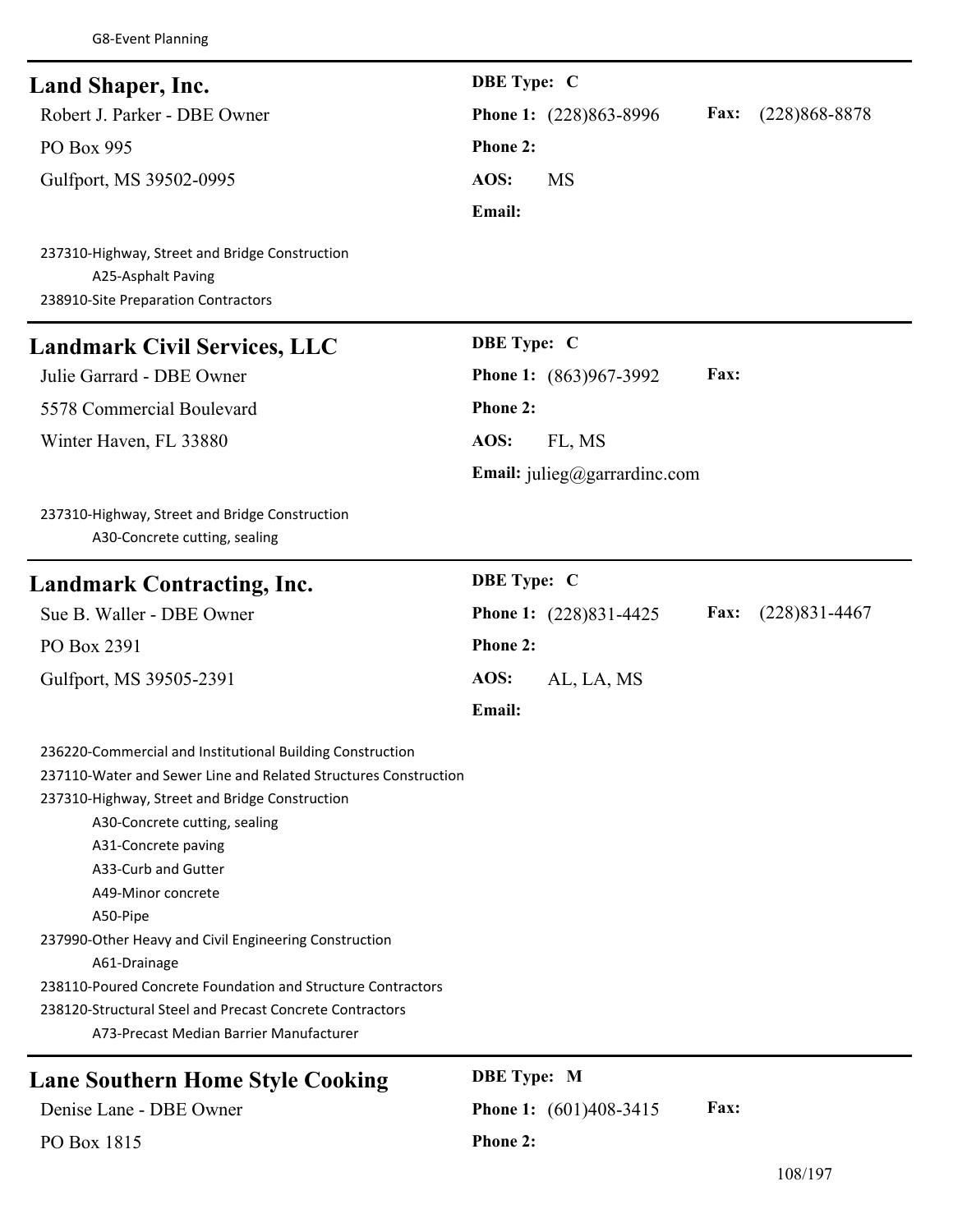722320-Caterers

**Lanier Environmental Consultants, Inc DBE Type: CS**

6777 Taylor Circle **Phone 2:** (334)430-1130

Montgomery, AL 36117 **AOS:** AL, GA, MS

541620-Environmental Consulting Services D74-Environmental Site Assessments D82-Risk Assessments D84-Soil Analysis

Janet Lanier - DBE Owner **Phone 1:** (334)374-2225 **Fax: Email:** Jlanier@LECLLC.com

**Email:** cpi.deniselane1@yahoo.com

### **Larry Hutchins, LLC DBE Type: C**

10 Ayers Rd. **Phone 2:** (601)807-3523

238140-Masonry Contractor 238350-Finish Carpentry Contractors 238910-Site Preparation Contractors A103-Demolition

### $L$ atrobe,  $LLC$

Latanyua Robinson - DBE Owner **PO** Box 213 **Marion, AR 72364** 

Larry D. Hutchins - DBE Owner **Phone 1:** (601)446-5584 **Fax:** Natchez, MS 39120 **AOS:** LA, MS **Email:** hutchins4952@bellsouth.net

|   | <b>DBE</b> Type: CS                |             |
|---|------------------------------------|-------------|
| r | <b>Phone 1:</b> (724)317-8414      | <b>Fax:</b> |
|   | <b>Phone 2:</b>                    |             |
|   | AR, MS<br>AOS:                     |             |
|   | <b>Email:</b> $hr@$ latrobellc.com |             |

541611-Administrative Management and General Management Consulting 541612-Human Resources Consulting Services 541613-Marketing Consulting Services 541614-Process, Physical Distribution and Logistics Consulting Services

541618-Other Management Consulting Services

611430-Professional and Management Development Training

| <b>Lauderdale Mechanical Group, Inc.</b> | <b>DBE</b> Type: C              |                      |
|------------------------------------------|---------------------------------|----------------------|
| Tina Blanton - DBE Owner                 | <b>Phone 1:</b> $(662)841-7718$ | Fax: $(662)841-7780$ |
| PO Box 3404                              | <b>Phone 2:</b> $(662)891-1078$ |                      |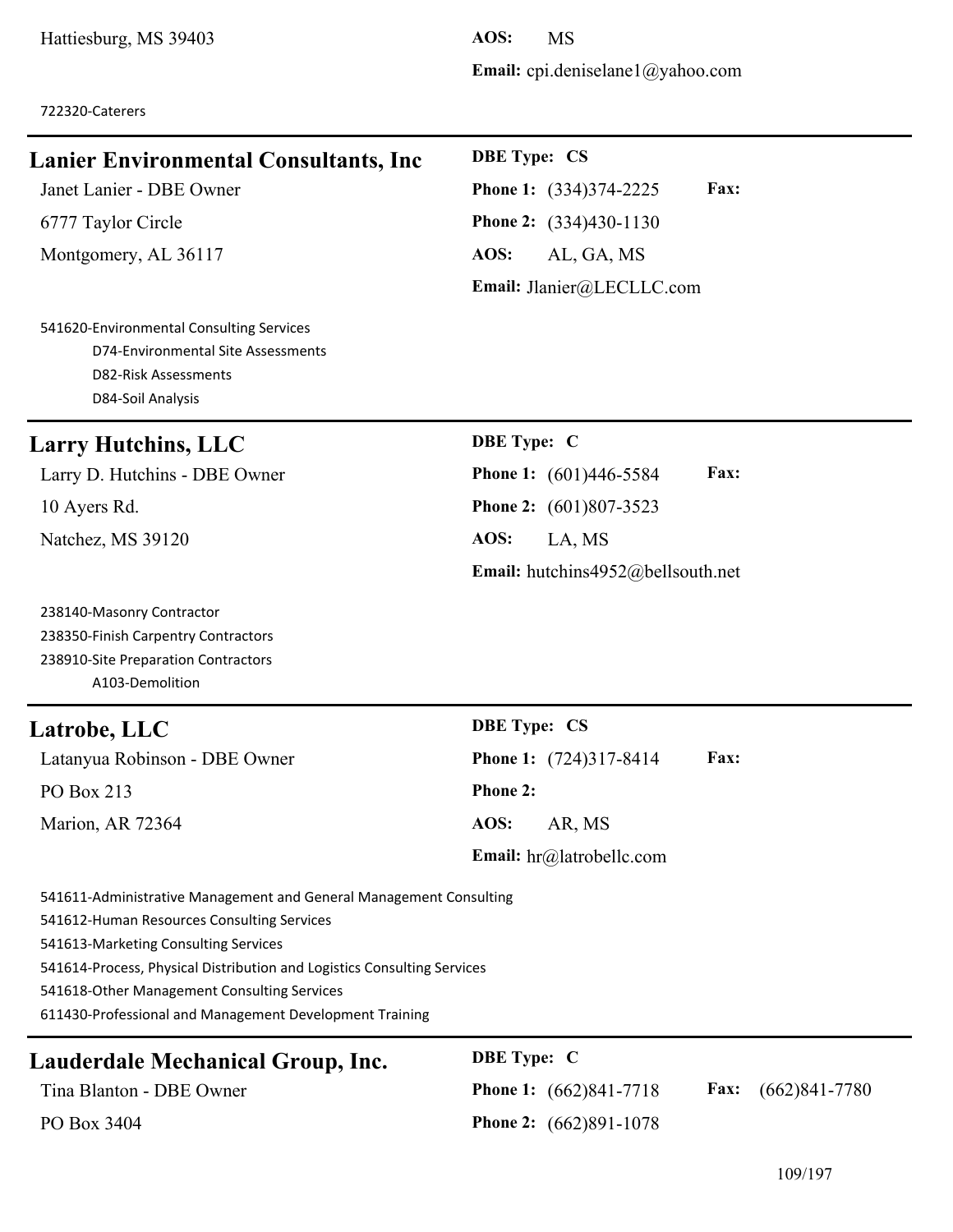**Email:** tblanton@selectconnect.net

238220-Plumbing, Heating, and Air

| <b>Learning Services &amp; Solutions, Inc.</b>                                                                                                                                                                                                                                                                                                   | <b>DBE Type: CS</b>                                      |
|--------------------------------------------------------------------------------------------------------------------------------------------------------------------------------------------------------------------------------------------------------------------------------------------------------------------------------------------------|----------------------------------------------------------|
| Tammy Means - DBE Owner                                                                                                                                                                                                                                                                                                                          | Fax:<br>Phone 1: (601)434-3457                           |
| 112 Railroad Alley                                                                                                                                                                                                                                                                                                                               | <b>Phone 2:</b>                                          |
| Vicksburg, MS 39183-4029                                                                                                                                                                                                                                                                                                                         | AOS:<br><b>MS</b>                                        |
|                                                                                                                                                                                                                                                                                                                                                  | <b>Email:</b> tammymeans@lssinchtech.com                 |
| 541512-Computer Systems Design Services<br>D42-Computer Software Consulting Services<br>541611-Administrative Management and General Management Consulting<br>D132-Business Start-up Consulting Services<br>541618-Other Management Consulting Services<br>D172-Project Management<br>561410-Document Preparation Services<br>D105-Grant Writing |                                                          |
| Lee Allen & Associates                                                                                                                                                                                                                                                                                                                           | <b>DBE</b> Type: C                                       |
| Claude Banks - DBE Owner                                                                                                                                                                                                                                                                                                                         | Fax:<br><b>Phone 1:</b> (601)720-0077                    |
| 313-B W. North St.                                                                                                                                                                                                                                                                                                                               | Phone 2: (601)859-4323                                   |
| Canton, MS 39046                                                                                                                                                                                                                                                                                                                                 | AOS:<br><b>MS</b>                                        |
|                                                                                                                                                                                                                                                                                                                                                  | Email: cabanks@yahoo.com                                 |
| 237310-Highway, Street and Bridge Construction<br>A50-Pipe<br>238910-Site Preparation Contractors<br>A102-Clearing and Grubbing<br>484110-General Freight Trucking, Local<br>C26-Hauling                                                                                                                                                         |                                                          |
| Lee Russell & Son's Painting & Interior                                                                                                                                                                                                                                                                                                          | <b>DBE Type: C</b>                                       |
| <b>Finishing, LLC</b><br>Anthony G. Russell - DBE Owner                                                                                                                                                                                                                                                                                          | Fax:<br>$(601)825-9944$<br><b>Phone 1:</b> (601)278-5545 |
| PO Box 8273                                                                                                                                                                                                                                                                                                                                      | <b>Phone 2:</b> (601)260-9847                            |
| Jackson, MS 39284-8273                                                                                                                                                                                                                                                                                                                           | AOS:<br><b>MS</b>                                        |
| Email: leerussons@comcast.net                                                                                                                                                                                                                                                                                                                    |                                                          |
| 238310-Drywall and Insulation Contractors<br>238320-Painting and Wall Covering Contractors                                                                                                                                                                                                                                                       |                                                          |

# **Leflore Construction, LLC** DBE Type: C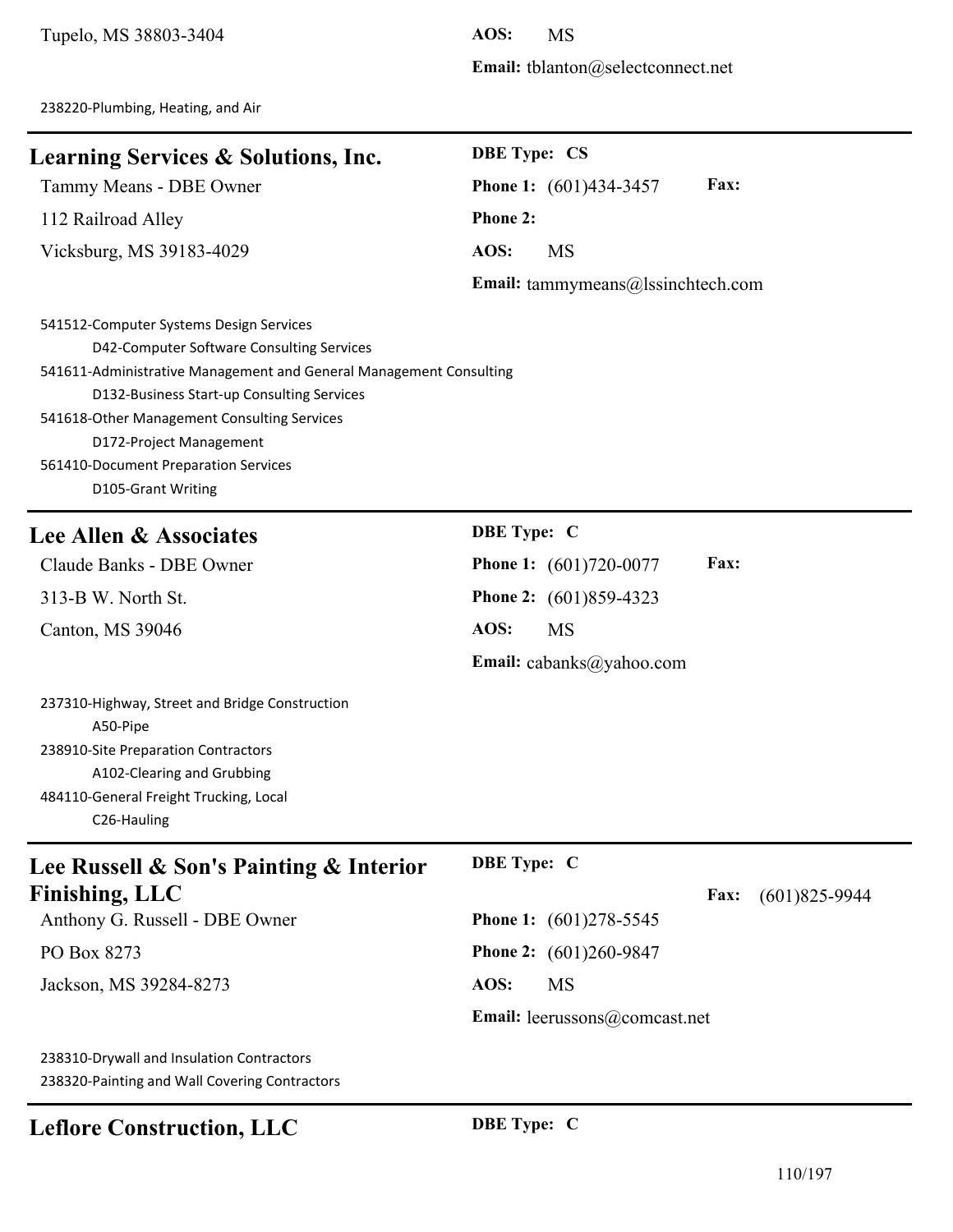Kerry R. Leflore - DBE Owner **Phone 1:** 769-233-7791 4821 Autumn Woods Drive #404 **Phone 2:** (601)214-0125 Jackson, MS 39206 **AOS:** MS

**Email:** krleflore@hotmail.com

236220-Commercial and Institutional Building Construction A5-Alteration and Renovation

### **Legacy Land Management, LLC DBE Type: M**

546 Mockingbird Drive **Phone 2:** Long Beach, MS 39560 **AOS:** MS

Alexis Harvey - DBE Owner **Phone 1:** (601)672-2436 **Fax: Email:** harv5767@gmail.com

114210-Hunting and Trapping 115310-Support Activities for Forestry 541611-Administrative Management and General Management Consulting

# **Lens Consulting Firm, LLC DBE Type: CS** Michelle Weathersby - DBE Owner **Phone 1:** (919)601-9033 **Fax:** 2108 Star Sapphire **Phone 2:** Raleigh, NC 27610-5971 **AOS:** MS, NC **Email:** 541611-Administrative Management and General Management Consulting 541612-Human Resources Consulting Services 541618-Other Management Consulting Services 611430-Professional and Management Development Training 611710-Educational Support Services 624310-Vocational Rehabilitation Services **Leslie Saunders Insurance Agency, Inc. DBE Type: CN** Quincy Branch - DBE Owner **Phone 1:** (702)646-2082 **Fax: Phone 2:** , **AOS:** FL, MS **Email:** qbranch@lesliesaunders.com 488190-Other Support Activities for Air Transportation 524210-Insurance Agencies and Brokerages 524298-All Other Insurance Related Activities 541612-Human Resources Consulting Services 541613-Marketing Consulting Services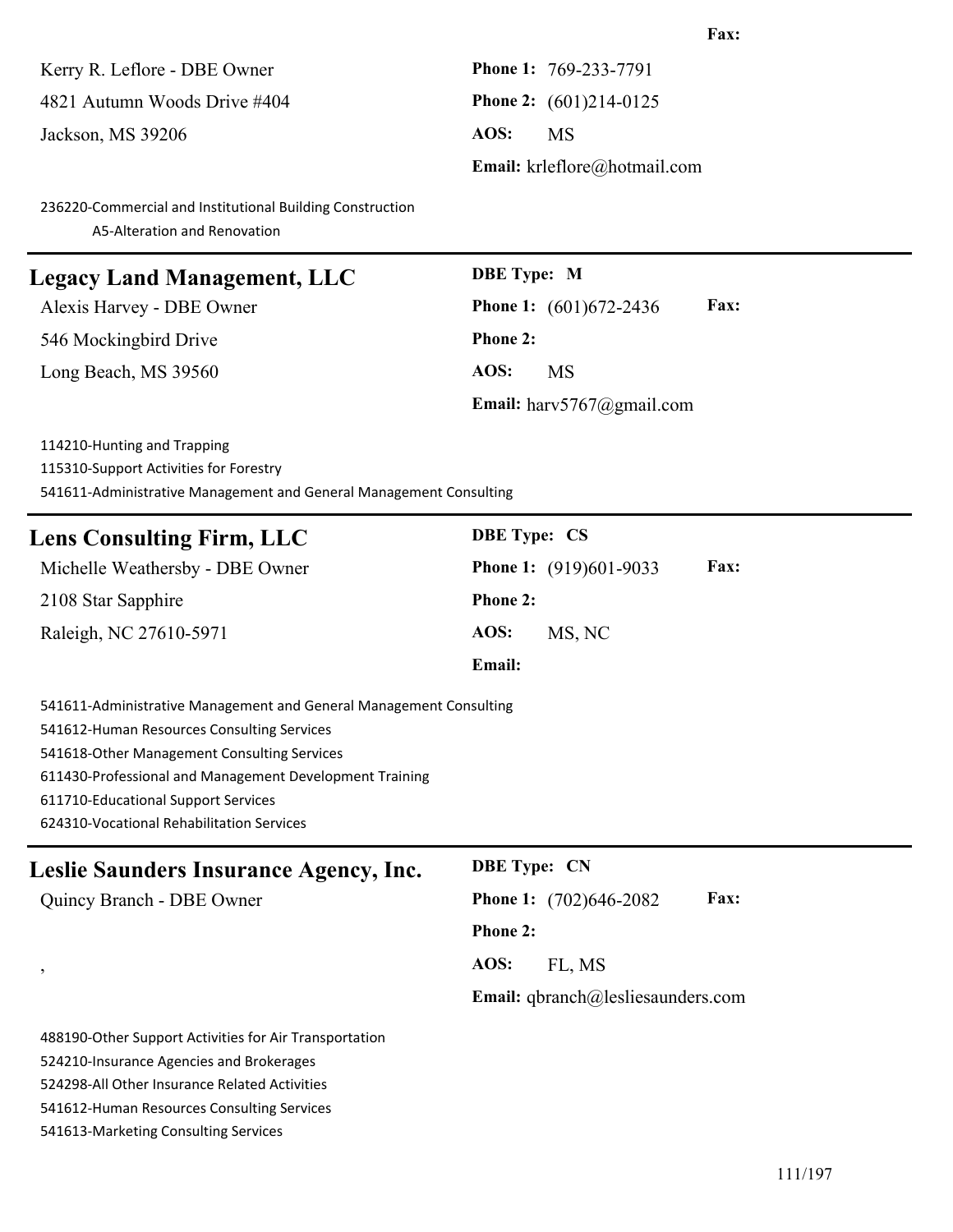| Lewis Electric, Inc.                                                                                                                                          | <b>DBE</b> Type: C                        |
|---------------------------------------------------------------------------------------------------------------------------------------------------------------|-------------------------------------------|
| - DBE Owner                                                                                                                                                   | Phone 1:<br>Fax:<br>$(601)709 - 0866$     |
| PO Box 320337                                                                                                                                                 | <b>Phone 2:</b>                           |
| Flowood, MS 39232-0337                                                                                                                                        | AOS:<br><b>MS</b>                         |
|                                                                                                                                                               | Email:                                    |
| 238210-Electrical Contractors and Other Wiring Installation Contractors<br>A93-Traffic Signal Installation                                                    |                                           |
| <b>Lilee's Gourmet Bakery, LLC</b>                                                                                                                            | <b>DBE</b> Type: M                        |
| Samantha Green - DBE Owner                                                                                                                                    | Phone 1: 901-230-5048<br>Fax:             |
| 1138 N. Germantown Pkwy. #101-301                                                                                                                             | Phone 2: 901-383-2730                     |
| Cordova, TN 38016                                                                                                                                             | AOS:<br>MS, TN                            |
|                                                                                                                                                               | Email: sgbaruti@yahoo.com                 |
| 311812-Commercial Bakeries                                                                                                                                    |                                           |
| <b>Linguistic Arete, LLC</b>                                                                                                                                  | <b>DBE Type: CS</b>                       |
| Kelly J. Preuss - DBE Owner                                                                                                                                   | Fax:<br><b>Phone 1:</b> (517)214-1344     |
| 5899 Shaw Street                                                                                                                                              | <b>Phone 2:</b>                           |
| Haslett, MI 48840                                                                                                                                             | AOS:<br>MI, MS                            |
|                                                                                                                                                               | Email: kelly@linguisticarete.com          |
| 541199-All Other Legal Services<br>D166-Paralegal Services<br>D167-Notary Public Services<br>541930-Translation and Interpretation Services                   |                                           |
| Log Right, LLC                                                                                                                                                | <b>DBE Type: CS</b>                       |
| Charles W. McDaniel - DBE Owner                                                                                                                               | Fax:<br>Phone 1: (214)477-3600            |
| 121 Cedar Branch                                                                                                                                              | <b>Phone 2:</b>                           |
| Huntsville, AL 35811                                                                                                                                          | AOS:<br>AL, MS                            |
|                                                                                                                                                               | Email: charles.w.mcdaniel@logrightllc.com |
| 541614-Process, Physical Distribution and Logistics Consulting Services<br>561720-Janitorial Services<br>561730-Landscaping Services<br>D154-Lawn Maintenance |                                           |

# **Longhouse Inventory Solutions, LLC DBE Type: S**

Jami Jones - DBE Owner **Phone 1:** 918-342-3127 **Fax:**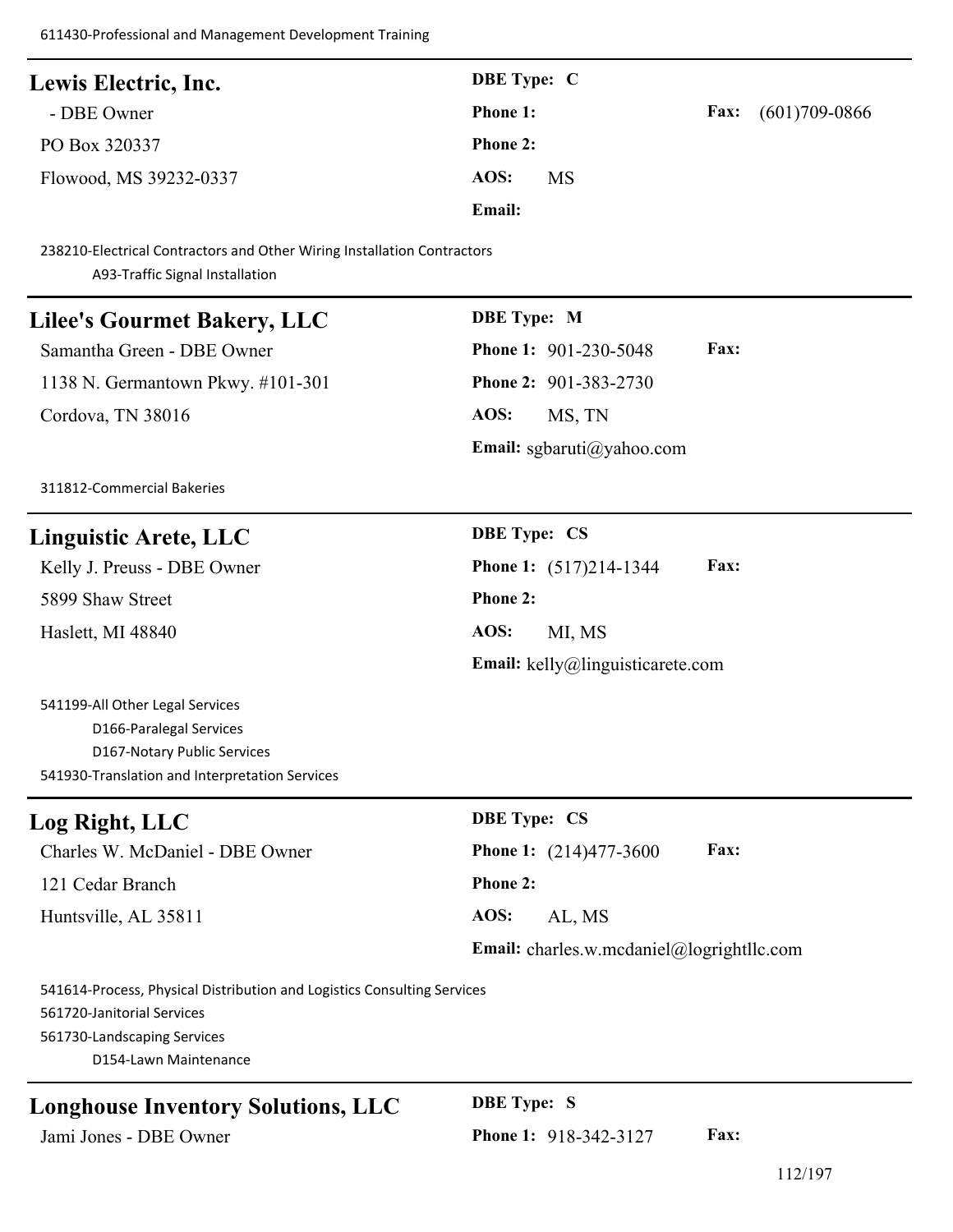| P.O. Box 1212                                                                                                                                                                                                                                                                                                                                                         | <b>Phone 2:</b>                                   |
|-----------------------------------------------------------------------------------------------------------------------------------------------------------------------------------------------------------------------------------------------------------------------------------------------------------------------------------------------------------------------|---------------------------------------------------|
| Claremore, OK 74018                                                                                                                                                                                                                                                                                                                                                   | AOS:<br>MS, OK                                    |
|                                                                                                                                                                                                                                                                                                                                                                       | Email: jami@lisstore.com                          |
| 423120-Motor Vehicle Supplies and New Parts Merchant Wholesalers<br>C1-Child Safety Seat Broker                                                                                                                                                                                                                                                                       |                                                   |
| Longwind Products & Services, Inc.                                                                                                                                                                                                                                                                                                                                    | <b>DBE</b> Type: C                                |
| Lonnie Walker - DBE Owner                                                                                                                                                                                                                                                                                                                                             | Phone 1: (601)366-2215<br>$(601)366-9813$<br>Fax: |
| PO Box 11838                                                                                                                                                                                                                                                                                                                                                          | Phone 2: (800)454-5774                            |
| Jackson, MS 39283-1838                                                                                                                                                                                                                                                                                                                                                | AOS:<br><b>MS</b>                                 |
|                                                                                                                                                                                                                                                                                                                                                                       | <b>Email:</b> longwindproducts@hotmail            |
| 237310-Highway, Street and Bridge Construction<br>A51-Ramps and Sidewalks<br>237990-Other Heavy and Civil Engineering Construction<br>A61-Drainage<br>238910-Site Preparation Contractors<br>A105-Excavation<br>A40-Grading<br>423850-Service Establishment Equipment and Supplies Merchant Wholesalers<br>561730-Landscaping Services<br>D111-Erosion Control (only) |                                                   |
| <b>Lopez Management, LLC</b>                                                                                                                                                                                                                                                                                                                                          | <b>DBE</b> Type: C                                |
| Lynne Lopez - DBE Owner                                                                                                                                                                                                                                                                                                                                               | Fax:<br>Phone 1: (504)258-1351                    |
| 16 Fontainebleau Drive                                                                                                                                                                                                                                                                                                                                                | <b>Phone 2:</b>                                   |
| New Orleans, LA 70125-3452                                                                                                                                                                                                                                                                                                                                            | AOS:<br>LA, MS                                    |
|                                                                                                                                                                                                                                                                                                                                                                       | Email: lynne.e.lopez@gmail.com                    |
| 541618-Other Management Consulting Services<br>D172-Project Management                                                                                                                                                                                                                                                                                                |                                                   |
| Love Trucking Co, Inc                                                                                                                                                                                                                                                                                                                                                 | DBE Type: C                                       |
| Robert Love - DBE Owner                                                                                                                                                                                                                                                                                                                                               | Fax:<br>Phone 1: (601)331-2828                    |
| 761 Woodlake Dr.                                                                                                                                                                                                                                                                                                                                                      | Phone 2: (601)954-5799                            |
| Jackson, MS 39206                                                                                                                                                                                                                                                                                                                                                     | AOS:<br><b>MS</b>                                 |
|                                                                                                                                                                                                                                                                                                                                                                       | Email: rlove_mhsm@yahoo.com                       |
| 484220-Specialized Freight (except used good) Trucking<br>C27-Hauling of Earth Movement Materials                                                                                                                                                                                                                                                                     |                                                   |
| <b>Lucid Logistics, LLC</b>                                                                                                                                                                                                                                                                                                                                           | <b>DBE</b> Type: M                                |
| Evans Kohn - DBE Owner                                                                                                                                                                                                                                                                                                                                                | Fax:<br>Phone 1: (803)422-1519                    |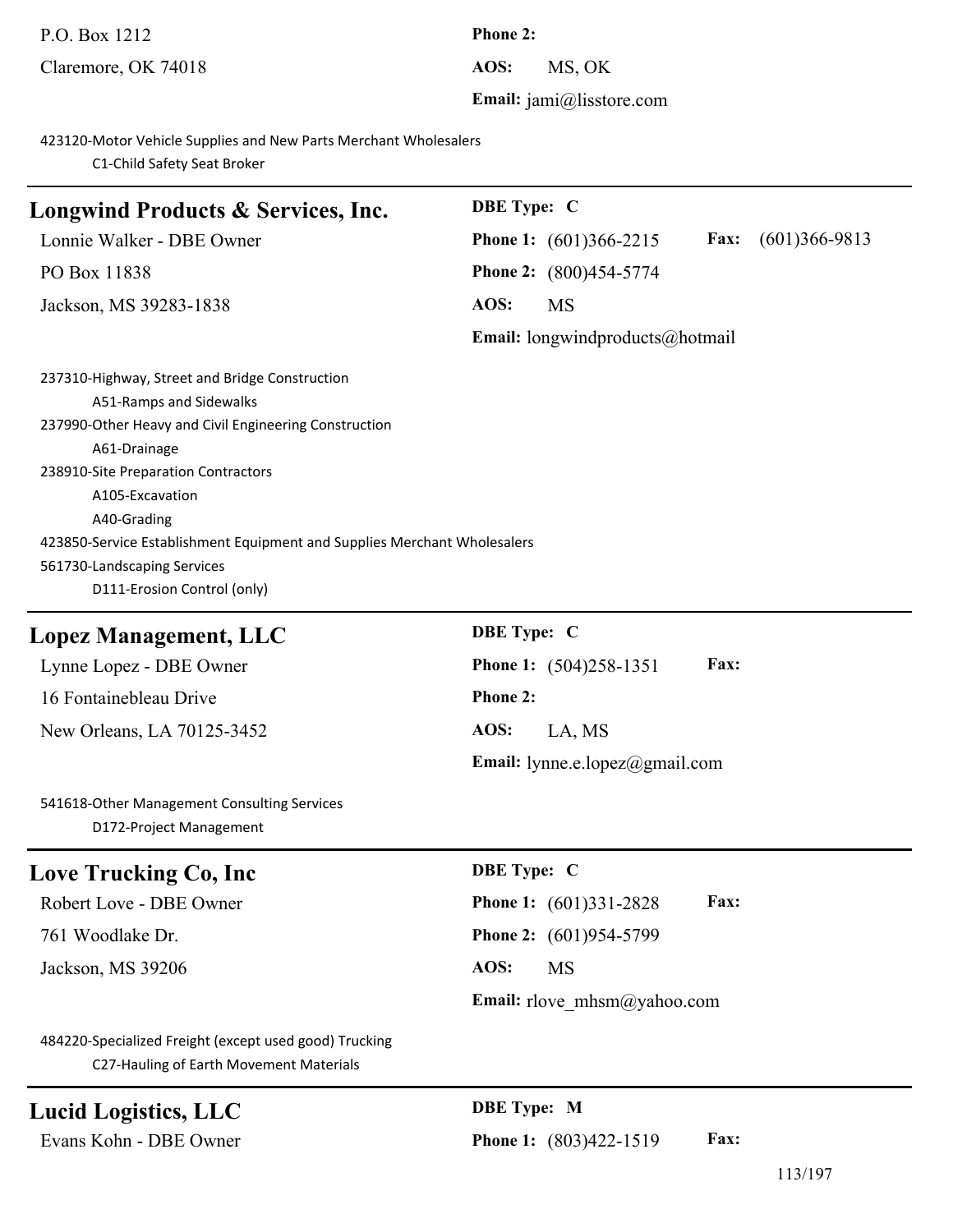10 Clusters Ct., Ste. B **Phone 2:** Columbia, SC 29210 **AOS:** MS, SC

**Email:** evans@lucid2020.com

424720-Petroleum and Petroleum Products Merchant Wholesalers (except Bulk Stations and Terminals) 484210-Used Household and Office Goods Moving 493110-General Warehousing and Storage 493190-Other Warehousing and Storage

### **Lumar Development, LLC** DBE Type: C

PO Box 143 **Phone 2:**

Hattiesburg, MS 39043-0143 **AOS:** MS

Cedrick Bourn - DBE Owner **Phone 1:** (601)543-8810 **Fax: Email:** lumardevelopmentllc@gmail.com

236118-Residential Remodelers

| Luther Supply Company DBA Luthers | <b>DBE Type: CNSP</b>                |
|-----------------------------------|--------------------------------------|
| Supply LLC                        | <b>Fax:</b>                          |
| Luther Boykin - DBE Owner         | Phone 1: 314-385-6499                |
| 4135 Shreve Ave                   | Phone 2: 314-458-1503                |
| St. Louis, MO 63115               | AOS:<br>MO, MS                       |
|                                   | <b>Email:</b> luthersupply@yahoo.com |

237110-Water and Sewer Line and Related Structures Construction

237990-Other Heavy and Civil Engineering Construction

A132-Horizontal drilling (e.g., cable, pipeline, sewer installation)

332996-Fabricated Pipe and Pipe Fitting Manufacturing

423320-Brick, Stone, and Related Construction Material Merchant Wholesalers

423510-Metal Service Centers and Other Metal Merchant Wholesalers

423610-Electrical Apparatus and Equipment, Wiring Supplies, and Related Equipment Merchant Wholesalers

423720-Plumbing and Heating Equipment and Supplies (Hydronics) Merchant Wholesalers

424310-Piece Goods, Notions, and Other Dry Goods Merchant Wholesalers

424610-Plastics Materials and Basic Forms and Shapes Merchant Wholesalers

561990-All Other Support Services

| <b>Lyon Construction Co., Inc</b> | <b>DBE</b> Type: C                                                 |
|-----------------------------------|--------------------------------------------------------------------|
| Jeffrey Lyon - DBE Owner          | $(601)991 - 1845$<br><b>Phone 1:</b> (601) 898-8669<br><b>Fax:</b> |
| PO Box 13146                      | <b>Phone 2:</b>                                                    |
| Jackson, MS 39236-3146            | AOS:<br><b>MS</b>                                                  |
|                                   | <b>Email:</b>                                                      |

236116-New Multifamily Housing Construction (except For 236220-Commercial and Institutional Building Construction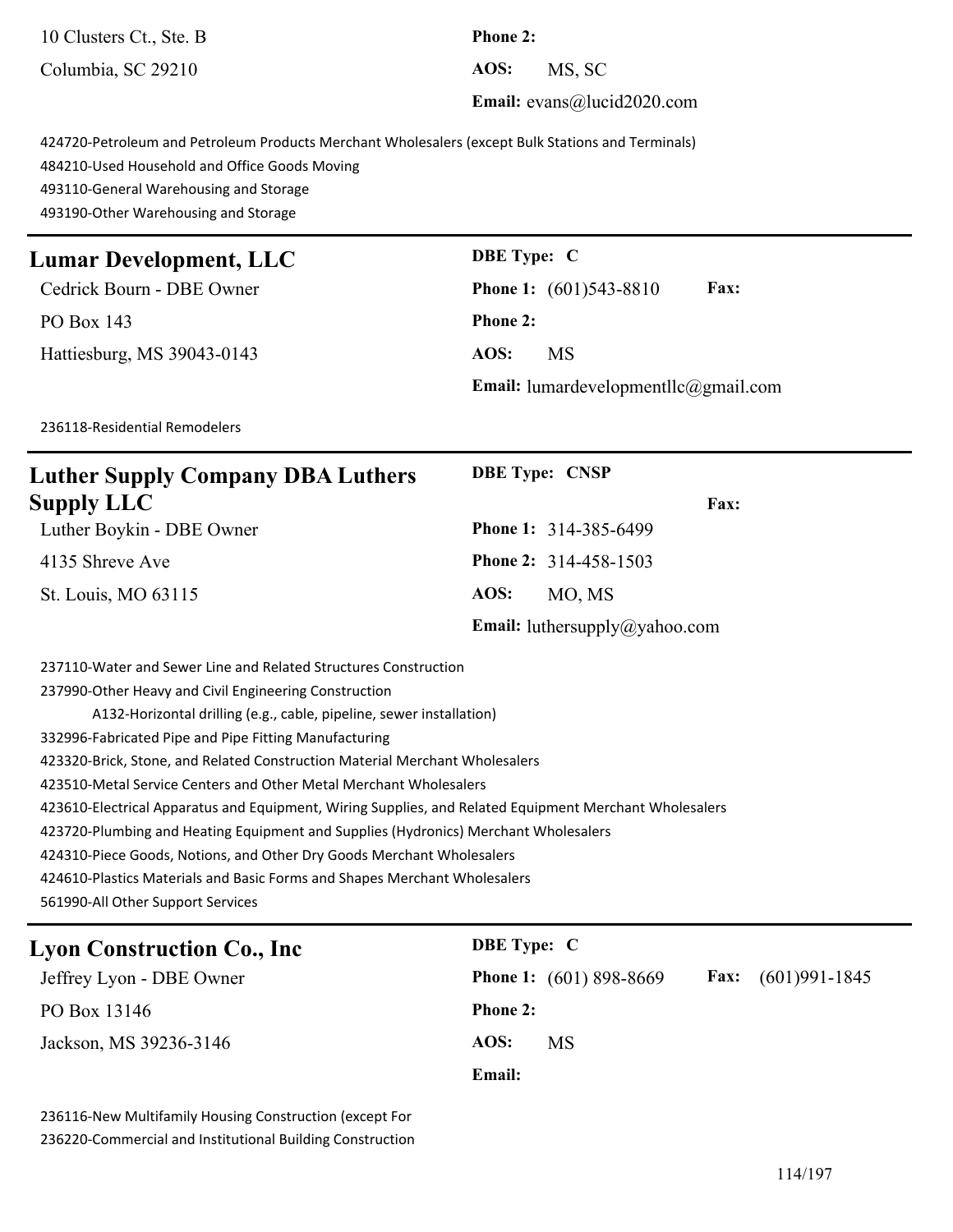| M & L Pest Control Services, Inc. dba                                                                                                                                                                      | <b>DBE</b> Type: M                                |
|------------------------------------------------------------------------------------------------------------------------------------------------------------------------------------------------------------|---------------------------------------------------|
| <b>Enroute Services</b>                                                                                                                                                                                    | Fax:                                              |
| Darryl A. Moran - DBE Owner                                                                                                                                                                                | Phone 1: (781)234-8722                            |
| 715 Washington Street                                                                                                                                                                                      | <b>Phone 2:</b> (781)337-4191                     |
| Weymouth, MA 02188                                                                                                                                                                                         | AOS:<br>MA, MS                                    |
|                                                                                                                                                                                                            | <b>Email:</b> darryl@enroute.biz                  |
| 561710-Exterminating and Pest Control Services                                                                                                                                                             |                                                   |
| <b>M &amp; M Sales and Services, LLC</b>                                                                                                                                                                   | <b>DBE</b> Type: C                                |
| Brenda Mackey - DBE Owner                                                                                                                                                                                  | Fax:<br>Phone 1: (936)254-2524                    |
| PO Box 6                                                                                                                                                                                                   | Phone 2: (936)554-0783                            |
| Timpson, TX 75975                                                                                                                                                                                          | AOS:<br>LA, MS, TX                                |
|                                                                                                                                                                                                            | <b>Email:</b> brendamackey@sbcglobal.net          |
| 237990-Other Heavy and Civil Engineering Construction<br>A62-Railroad Construction and Repairs                                                                                                             |                                                   |
| M & P Construction, Inc.                                                                                                                                                                                   | <b>DBE</b> Type: C                                |
| Mariela Cancio - DBE Owner                                                                                                                                                                                 | <b>Fax:</b><br><b>Phone 1:</b> (601)421-3568      |
| 130 Walker Circle                                                                                                                                                                                          | Phone 2: (769)243-6776                            |
| Richland, MS 39218-9742                                                                                                                                                                                    | AOS:<br><b>MS</b>                                 |
|                                                                                                                                                                                                            | <b>Email:</b> mpconstruction $06$ ( $@$ yahoo.com |
| 236118-Residential Remodelers<br>A1-Building Alteration and Renovation<br>236220-Commercial and Institutional Building Construction<br>A121-Framing Residential Construction<br>A2-Construction Management |                                                   |
| A5-Alteration and Renovation                                                                                                                                                                               |                                                   |
| A6-Drywall                                                                                                                                                                                                 |                                                   |
| A7-Flooring<br>A8-Metal stud framing                                                                                                                                                                       |                                                   |
|                                                                                                                                                                                                            | <b>DBE</b> Type: C                                |
| M S & Sons Bricklaying. LLC<br>Sean Ladmirault - DBE Owner                                                                                                                                                 | Fax:                                              |
|                                                                                                                                                                                                            | Phone 1: (504)512-3048                            |

Picayune, MS 39466 **AOS:** MS

238140-Masonry Contractor A47-Manholes A77-Catch Basins

P O Box 112 **Phone 2:** (504)462-3048 **Email:** msandsons@hotmail.com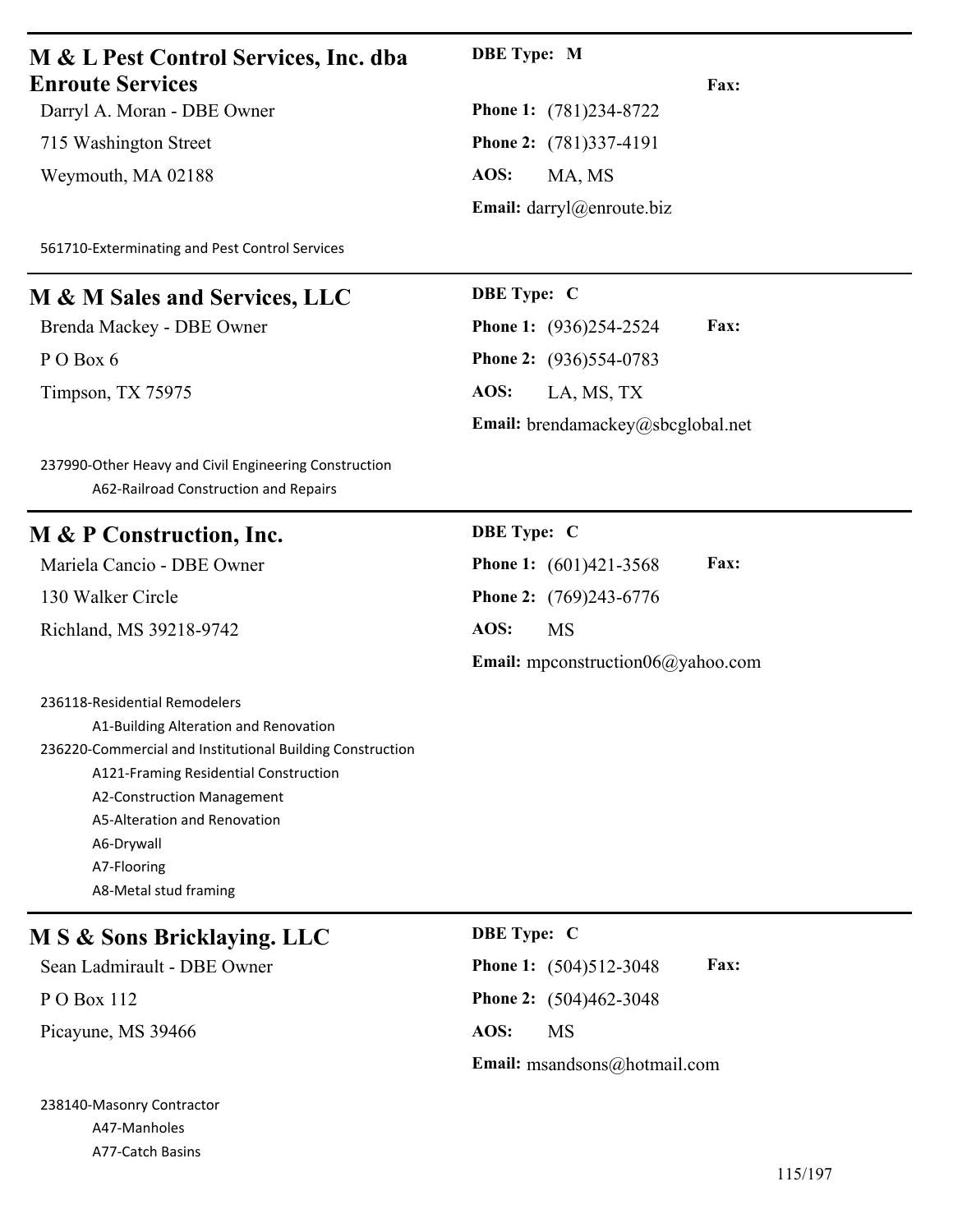A78-Conflict Boxes A79-Drop Inlets A82-Junction

### **M&P Trucking, LLC** DBE Type: C

Mose L. Weary - DBE Owner **Phone 1:** 601-765-9349 **Fax:** 633 Mt. Horeb Road **Phone 2:** 601-517-0264 Collins, MS 39428 **AOS:** MS

**Email:** cracker636@aol.com

484110-General Freight Trucking, Local C26-Hauling

### **M.A. Howard Consulting DBE Type: CS**

Milady Howard, P.E. - DBE Owner **Phone 1:** (228)218-4811 **Fax:** 505 Brumbaugh Rd. **Phone 2:** (228)218-4811 Ocean Springs, MS 39564 **AOS:** MS

**Email:** miladyhoward@gmail.com

541330-Engineering Services D15-Civil Engineering Services 541611-Administrative Management and General Management Consulting

### **M.A.C. & Associates, LLC** DBE Type: C

125 S. Congress St., Ste. 1300 **Phone 2:** Jackson, MS 39201 **AOS:** MS

# Marcus L. Wallace - DBE Owner **Phone 1:** (601)573-1892 **Fax:**

**Email:** macconstr@gmail.com

237310-Highway, Street and Bridge Construction A158-Asphalt Maintenance 561790-Other Services to Buildings and Dwellings D139-Pressure Washing

### **M.S. Clark Enterprises, Inc. dba Nationwide Parking Services**

### **DBE Type: M**

**Fax:** Morris Clark - DBE Owner **Phone 1:** (303)377-1229 1755 High Street **Phone 2:** (720)233-8184 Denver, CO 80218 **AOS:** MS, CO **Email:** nationwidepark@comcast.net

812930-Parking Lots and Garages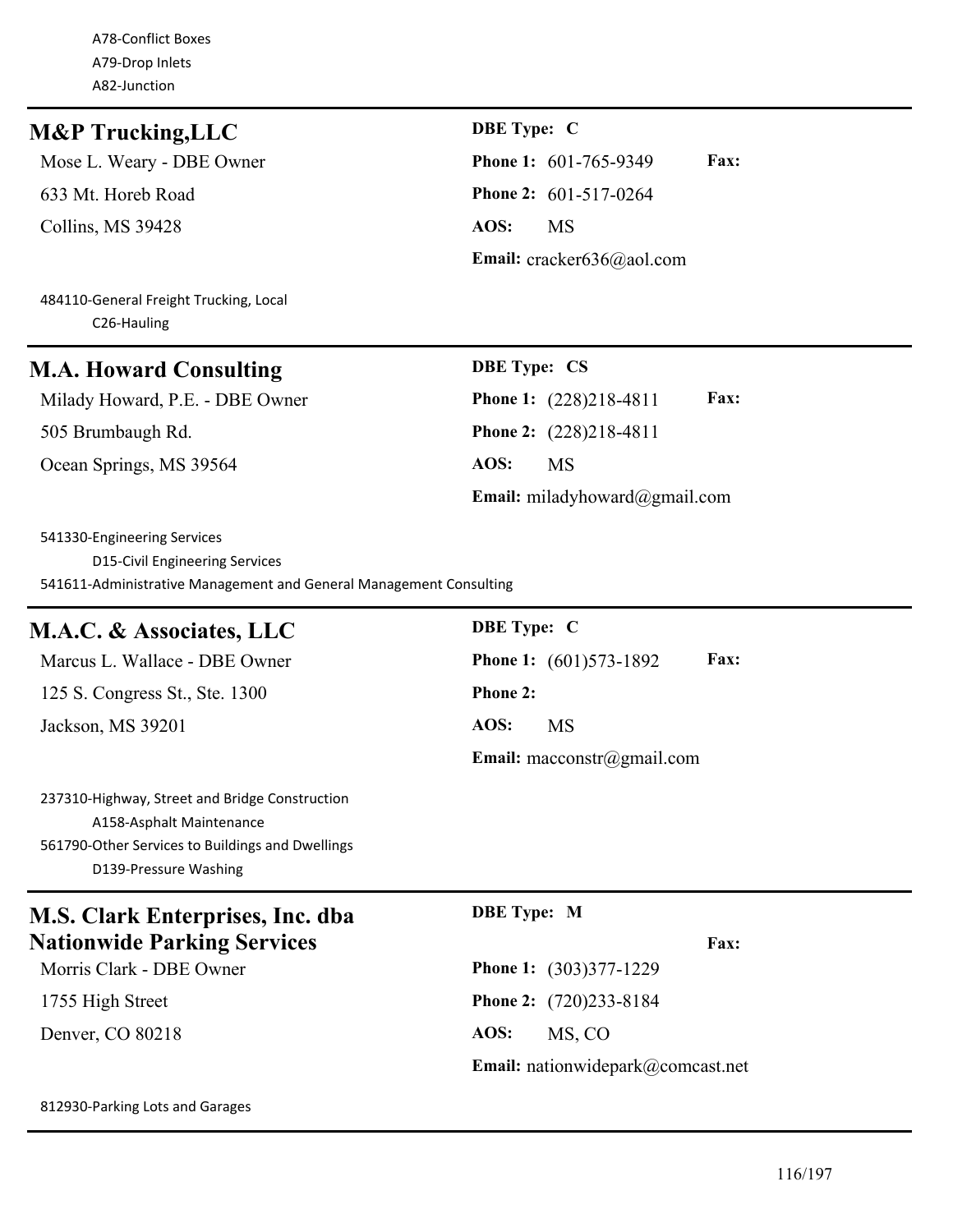**M2 Solutions, Inc. DBE Type: S**

Andrea Moore/Beth Morissette - DBE Owner **Phone 1:** (251)423-3330 164 South Georgia Avenue **Phone 2:** (251)709-6752 Mobile, AL 36604 **AOS:** AL, MS

**Email:** andrea@m2.solutions

**Fax:**

423320-Brick, Stone, and Related Construction Material Merchant Wholesalers 423390-Other Construction Material Merchant Wholesalers 423840-Industrial Supplies Merchant Wholesalers 424690-Other Chemical and Allied Products Merchant Wholesalers 424950-Paint, Varnish, and Supplies Merchant Wholesalers

### **M2W Construction, Inc. DBE Type: C**

2033 Old Mobile Avenue **Phone 2:** (228)202-5135 Pascagoula, MS 39567 **AOS:** MS

Venisa Watkins - DBE Owner **Phone 1:** (228)938-0540 **Fax: Email:** venisa@m2wconstruction.com

237310-Highway, Street and Bridge Construction A2-Construction Management

### **M3 Engineering Group PC**

**Marjorie Melton - DBE Owner** 911 Washington Ave, Suite 620 **St. Louis, MO 63101** 

| <b>DBE</b> Type: CS             |                                |             |
|---------------------------------|--------------------------------|-------------|
|                                 | <b>Phone 1:</b> $314-558-0699$ | <b>Fax:</b> |
| <b>Phone 2:</b>                 |                                |             |
| AOS: MO                         |                                |             |
| Email: marjorie.melton@m3eg.com |                                |             |

541330-Engineering Services D15-Civil Engineering Services D20-Environmental Engineering Services

# **M3A Architecture, PLLC** DBE Type: CS

4880 McWillie Circle **Phone 2:**

William L. McElroy - DBE Owner **Phone 1:** (601)981-1227 **Fax:**

Jackson, MS 39206 **AOS:** MS

**Email:** wmcelroy@mac.com

541310-Architectural Services 541320-Landscape Architectural Services

### **MAC Security, LLC DBE Type: M**

Arthur L. McDaniel, Jr. - DBE Owner **Phone 1:** 601-968-0608 **Fax:** P.O. Box 11051 **Phone 2:** 769-234-8300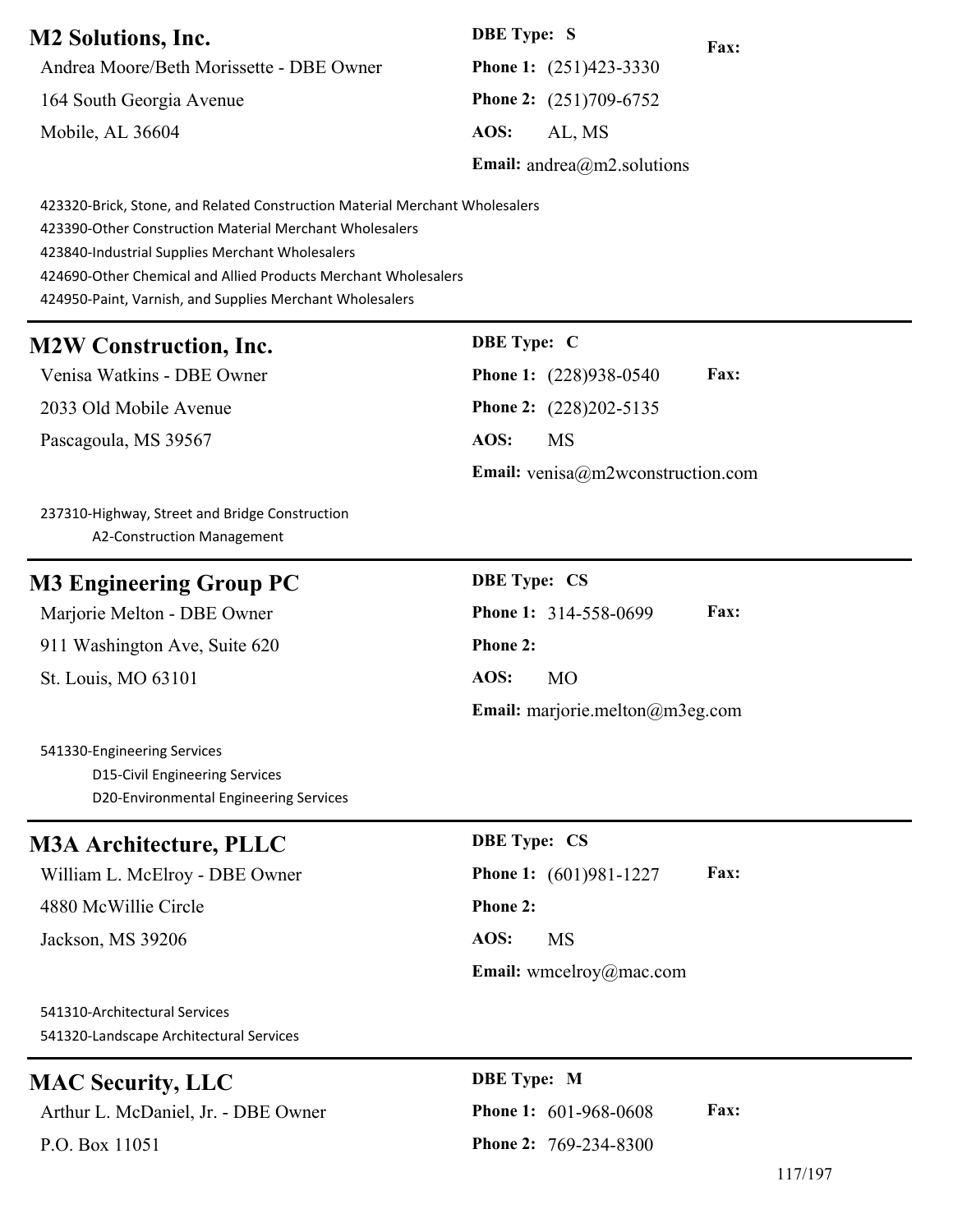**Email:** macs1202@yahoo.com

561612-Security Guard and Patrol Services

| <b>MAO Logistics, LLC</b> |
|---------------------------|
|---------------------------|

2727 Skyview Dr. #447 **Phone 2:** Lithia Springs, GA 30122 **AOS:** GA, MS

### **DBE Type: M**

Mary Ann Owens - DBE Owner **Phone 1:** (404)886-8146 **Fax: Email:** maologisticsllc@gmail.com

541614-Process, Physical Distribution and Logistics Consulting Services D53-Logistics Consulting Services

| <b>MCL Logistics, LLC</b> | <b>DBE</b> Type: CS                          |
|---------------------------|----------------------------------------------|
| Mala Brooks - DBE Owner   | <b>Fax:</b><br><b>Phone 1:</b> (662)616-8982 |
| PO Box 426                | <b>Phone 2:</b>                              |
| Leland, MS 38756          | AOS:<br><b>MS</b>                            |
|                           | Email: mubrooks3@gmail.com                   |

484110-General Freight Trucking, Local C26-Hauling 541614-Process, Physical Distribution and Logistics Consulting Services D53-Logistics Consulting Services

### **MJ Contracting, LLC** DBE Type: C

P O Box 752542 **Phone 2:** (901)503-3830

Memphis, TN 38175 **AOS:** MS, TN

Michael Jenkins - DBE Owner **Phone 1:** (901)690-2684 **Fax: Email:** jjenkins18@comcast.net

484220-Specialized Freight (except used good) Trucking C27-Hauling of Earth Movement Materials

| <b>MOS, LLC dba Merrick O. Sims, LLC</b> | <b>DBE</b> Type: C                           |
|------------------------------------------|----------------------------------------------|
| Merrick Sims - DBE Owner                 | <b>Fax:</b><br><b>Phone 1:</b> (404)493-4343 |
| 5468 Stonecove Drive S.W.                | <b>Phone 2:</b>                              |
| Atlanta, GA 30331                        | AOS:<br>MS, GA                               |
|                                          | <b>Email:</b> merrick7467@gmail.com          |

### 238220-Plumbing,Heating, and Air

A138-Conditioning Contractors-HVAC contractors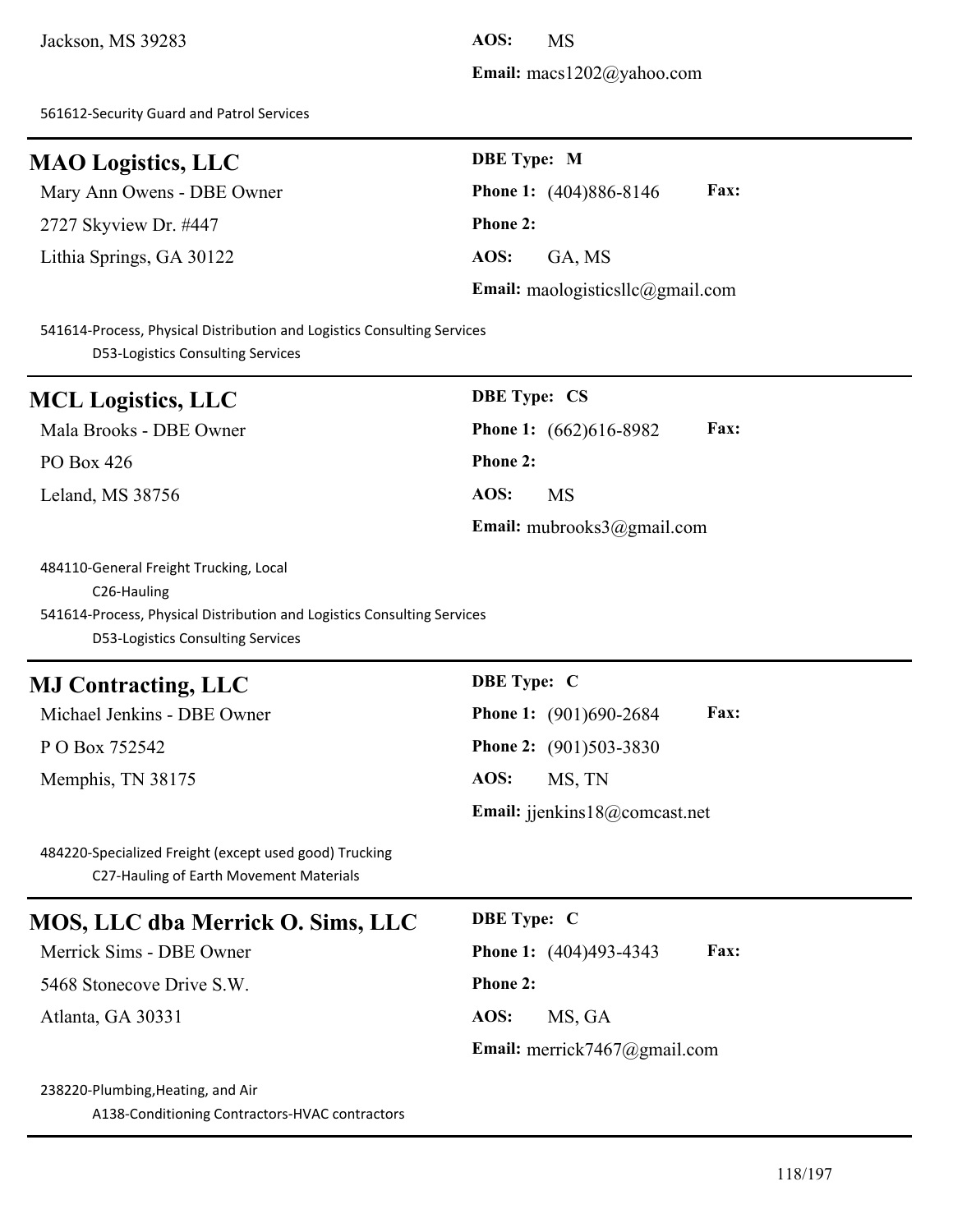### **MRS Consultants, LLC DBE Type: CS**

Catherine Meyer - DBE Owner **Phone 1:** (205)242-8650 **PO Box 3146 Phone 2:** (205)759-1621

**Fax:** Tuscaloosa, AL 35403 **AOS:** AL, MS **Email:** cathymeyer.mrscon@gmail.com

541618-Other Management Consulting Services

| <b>MS Engineering and Development, LLC</b>                                                                                                                                                |                    | <b>DBE Type: CS</b>                |             |                  |
|-------------------------------------------------------------------------------------------------------------------------------------------------------------------------------------------|--------------------|------------------------------------|-------------|------------------|
| Karen Sites - DBE Owner                                                                                                                                                                   |                    | Phone 1: 228-265-4726              | <b>Fax:</b> |                  |
| 7604 Fairway Drive                                                                                                                                                                        | <b>Phone 2:</b>    |                                    |             |                  |
| Diamondhead, MS 39525                                                                                                                                                                     | AOS:               | AR, LA, MS,<br>TN, TX              |             |                  |
|                                                                                                                                                                                           |                    | Email: ksites $7604@$ yahoo.com    |             |                  |
| 541330-Engineering Services<br>D15-Civil Engineering Services<br>541720-Research and Development in the Social Sciences and Humanities<br>D142-Economic Research and Development Services |                    |                                    |             |                  |
| MS J & M, Inc.                                                                                                                                                                            | <b>DBE</b> Type: C |                                    |             |                  |
| Judy Ward - DBE Owner                                                                                                                                                                     |                    | <b>Phone 1:</b> $(601)632-4534$    | <b>Fax:</b> | $(888)$ 681-6789 |
| 3219 Minnow Bucket Rd                                                                                                                                                                     |                    | <b>Phone 2:</b> $(601)632-4305$    |             |                  |
| Toomsuba, MS 39364-9732                                                                                                                                                                   | AOS:               | AL, MS                             |             |                  |
|                                                                                                                                                                                           |                    | <b>Email:</b> mm.adams@jmincms.com |             |                  |

| 237110-Water and Sewer Line and Related Structures Construction |                                 |             |
|-----------------------------------------------------------------|---------------------------------|-------------|
| A14-Subsurface Drainage                                         |                                 |             |
| 237310-Highway, Street and Bridge Construction                  |                                 |             |
| A36-Edge Drain                                                  |                                 |             |
| A50-Pipe                                                        |                                 |             |
| 238110-Poured Concrete Foundation and Structure Contractors     |                                 |             |
| A66-Concrete Structures to include class AA, B & C Concrete     |                                 |             |
| 238140-Masonry Contractor                                       |                                 |             |
| 238910-Site Preparation Contractors                             |                                 |             |
| A102-Clearing and Grubbing                                      |                                 |             |
| A104-Dirt Work                                                  |                                 |             |
| A105-Excavation                                                 |                                 |             |
| <b>MTF Market</b>                                               | <b>DBE</b> Type: CS             |             |
| Jomo Adams - DBE Owner                                          | <b>Phone 1:</b> $(601)918-3525$ | <b>Fax:</b> |
|                                                                 |                                 |             |

623 Court St. Ste. B **Phone 2:** Jackson, MS 39201-5009 **AOS:** MS **Email:**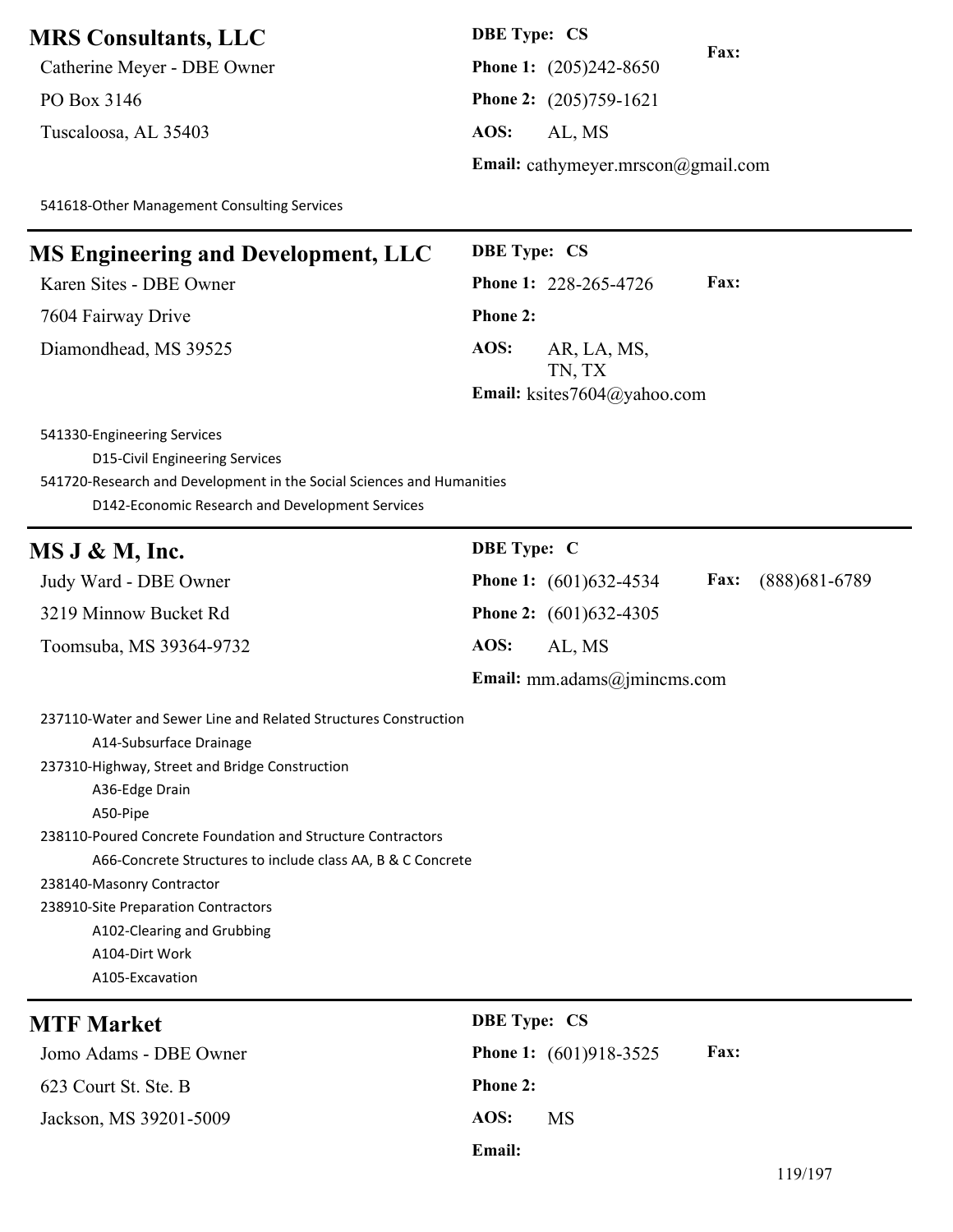541618-Other Management Consulting Services D172-Project Management D57-Construction Consulting and Management

| <b>Mack's Construction &amp; Logistics, LLC</b>                 | DBE Type: C                      |
|-----------------------------------------------------------------|----------------------------------|
| Fred d. McCarter III - DBE Owner                                | Fax:<br>Phone 1: (985)229-2697   |
| 19133 Cutrer Road                                               | Phone 2: (985)507-3317           |
| Kentwood, LA 70444                                              | AOS:<br>LA, MS                   |
|                                                                 | Email: fdmccarter@gmail.com      |
| 237110-Water and Sewer Line and Related Structures Construction |                                  |
| A13-Storm Drainage                                              |                                  |
| 237310-Highway, Street and Bridge Construction                  |                                  |
| A26-Box Culverts                                                |                                  |
| A27-Catch Basins                                                |                                  |
| A31-Concrete paving                                             |                                  |
| A33-Curb and Gutter                                             |                                  |
| A41-Headwalls                                                   |                                  |
| A47-Manholes                                                    |                                  |
| A49-Minor concrete                                              |                                  |
| A52-Granular Materials Installation                             |                                  |
| 237990-Other Heavy and Civil Engineering Construction           |                                  |
| A63-Revetment Construction                                      |                                  |
| 238910-Site Preparation Contractors                             |                                  |
| A102-Clearing and Grubbing                                      |                                  |
| A105-Excavation                                                 |                                  |
| 238990-All Other Specialty Trade Contractors                    |                                  |
| A136-Underdrain Systems                                         |                                  |
| 484110-General Freight Trucking, Local                          |                                  |
| 561730-Landscaping Services                                     |                                  |
| D110-Landscape care (only)                                      |                                  |
| D111-Erosion Control (only)                                     |                                  |
| <b>Major Design Studio, PLLC</b>                                | <b>DBE Type: CS</b>              |
| Major Andrews - DBE Owner                                       | Phone 1: 662-425-2485<br>Fax:    |
| 1328 Shady Street                                               | Phone 2:                         |
| Columbus, MS 39701                                              | AOS:<br><b>MS</b>                |
|                                                                 | Email: majordesigns4@hotmail.com |
| 541310-Architectural Services                                   |                                  |
| $\theta$ $\lambda$ $\theta$ $\theta$ $\theta$ $\theta$ $\theta$ | DRE Type $C$                     |

# **Makaveli Construction & Associates, Inc.**

Dawn Montgomery - DBE Owner **Phone 1:** (313)766-1042

**DBE Type: C**

**Fax:**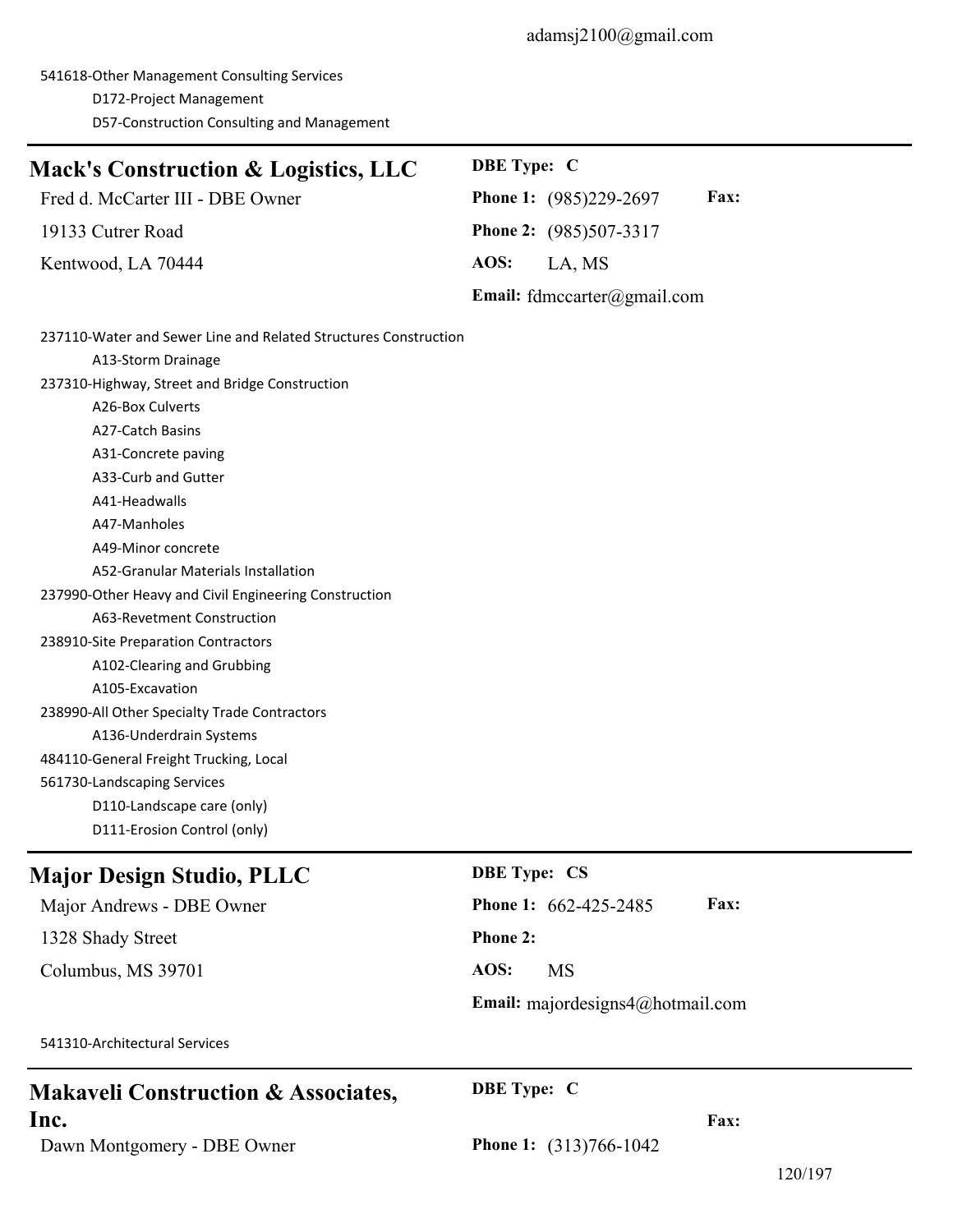20131 James Couzens Fwy, Ste. 4B **Phone 2:** Detroit, MI 48235 **AOS:** MS, MI

**Email:** makaveliconstruction@gmail.com

238190-Other Foundation, Structure, and Building Exterior Contractor 238910-Site Preparation Contractors

# **Malone Design & Contracting, LLC** DBE Type: C

5296 Old Hwy 11 Suite 3 **Phone 2:**

Hattiesburg, MS 39402 **AOS:** MS

Derrick Young - DBE Owner **Phone 1:** 601-807-1279 **Fax: Email:** youngstruckingms@gmail.com

484220-Specialized Freight (except used good) Trucking C27-Hauling of Earth Movement Materials

### **Management Services Resources, LLC** DBE Type: C

Jackson, MS 39209 **AOS:** MS

484110-General Freight Trucking, Local C26-Hauling

### **Mann Agency, LLC DBE Type: M**

1437 Old Square Road Suite 102 **Phone 2:** (601)594-3715 Jackson, MS 39211 **AOS:** MS

541810-Advertising Agencies 541820-Public Relations Agencies

### **Manning Architects, APAC DBE Type: CS**

Raymond Manning - DBE Owner **Phone 1:** (504)412-2000 **Fax:** 650 Poydras Street, Suite #1250 **Phone 2:** New Orleans, LA 70130 **AOS:** LA, MS

541310-Architectural Services 541320-Landscape Architectural Services

Jerry Bouldin - DBE Owner **Phone 1:** (601)720-1252 **Fax:** 750 Boling St. Suite E **Phone 2:** (601)965-6428 **Email:** bouldinj@bellsouth.net

Carol Mann - DBE Owner **Phone 1:** (601)362-5424 **Fax: Email:** cmann@mannagency.com

**Email:**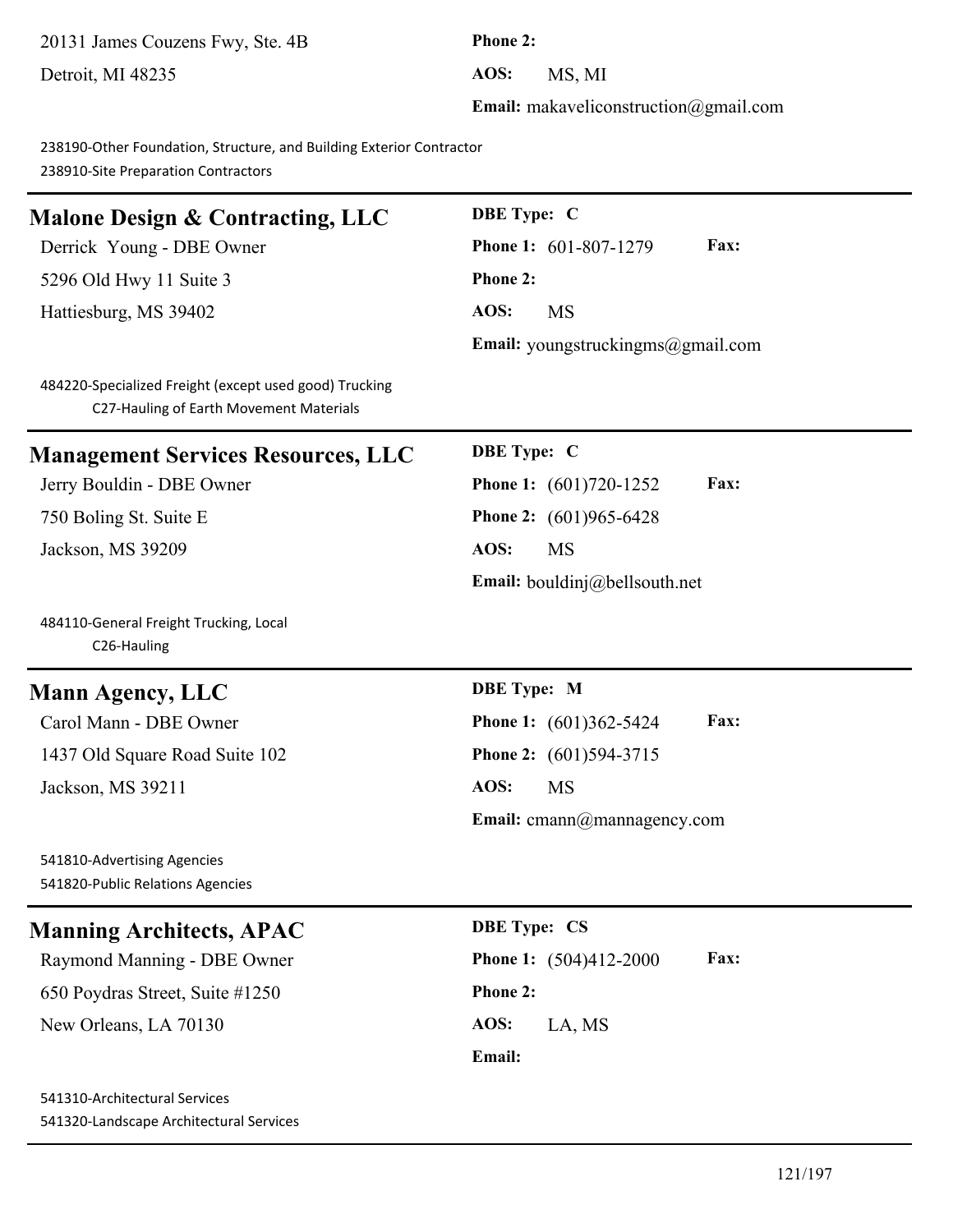| <b>Marr Arnold Planning, LLC</b>                                                                                                                                                                                                                                                                         | <b>DBE Type: CS</b>                                                                 |
|----------------------------------------------------------------------------------------------------------------------------------------------------------------------------------------------------------------------------------------------------------------------------------------------------------|-------------------------------------------------------------------------------------|
| Summer Marr - DBE Owner                                                                                                                                                                                                                                                                                  | Fax:<br>Phone 1: (515)231-0344                                                      |
| 1328 California Ave.                                                                                                                                                                                                                                                                                     | Phone 2: (513)255-4123                                                              |
| Ames, IA 50014                                                                                                                                                                                                                                                                                           | AOS:                                                                                |
|                                                                                                                                                                                                                                                                                                          | <b>Email:</b> summer@marrarnoldplanning.com                                         |
| 488119-Other Airport Operations<br><b>C31-Airport Consulting Services</b><br><b>C32-Airport Related Service</b><br><b>C35-Transportation Planning</b><br>541320-Landscape Architectural Services                                                                                                         |                                                                                     |
| <b>Marrero Couvillon &amp; Associates, LLC</b>                                                                                                                                                                                                                                                           | <b>DBE Type: CS</b>                                                                 |
| Hugo Marrero - DBE Owner                                                                                                                                                                                                                                                                                 | Fax:<br>Phone 1: 225-408-8249                                                       |
| 4354 S. Sherwood Forest Blvd.                                                                                                                                                                                                                                                                            | <b>Phone 2:</b>                                                                     |
| Baton Rouge, LA 70816                                                                                                                                                                                                                                                                                    | AOS:<br>LA, MS                                                                      |
|                                                                                                                                                                                                                                                                                                          | Email: hmarrero@mca-llc.com                                                         |
| 541330-Engineering Services<br>D19-Electrical Engineering Services<br>D21-Mechanical Engineering Services                                                                                                                                                                                                |                                                                                     |
| Martin-Pinero CPM, LLC (d/b/a AMP                                                                                                                                                                                                                                                                        | DBE Type: C, CS                                                                     |
| Group)                                                                                                                                                                                                                                                                                                   | Fax:                                                                                |
| Ana Martin-Pinero - DBE Owner                                                                                                                                                                                                                                                                            | <b>Phone 1: 678-705-7460</b>                                                        |
| PO Box 190067                                                                                                                                                                                                                                                                                            | Phone 2: 404-558-4036                                                               |
| Atlanta, GA 31119                                                                                                                                                                                                                                                                                        | AOS:<br>GA, MS                                                                      |
|                                                                                                                                                                                                                                                                                                          | <b>Email:</b> amartin@martin-pinero.com                                             |
| 238120-Structural Steel and Precast Concrete Contractors<br>A68-Cable Barriers<br>238190-Other Foundation, Structure, and Building Exterior Contractor<br><b>A87-SIP Metal Decking</b><br>541611-Administrative Management and General Management Consulting<br>541620-Environmental Consulting Services |                                                                                     |
| <b>Martinez Geospatial, Inc.</b>                                                                                                                                                                                                                                                                         | <b>DBE</b> Type: M                                                                  |
| Stephen J. Martinez - DBE Owner                                                                                                                                                                                                                                                                          | Fax:<br><b>Phone 1:</b> (615)686-8424                                               |
| 2915 Waters Rd #100                                                                                                                                                                                                                                                                                      | <b>Phone 2:</b>                                                                     |
| Eagan, MN 55121                                                                                                                                                                                                                                                                                          | AOS:<br>AL, AZ, FL,<br>GA, IA, ID, IL,<br>IN, KS, KY,<br>LA, ME, MN,<br>MO, MS, MT, |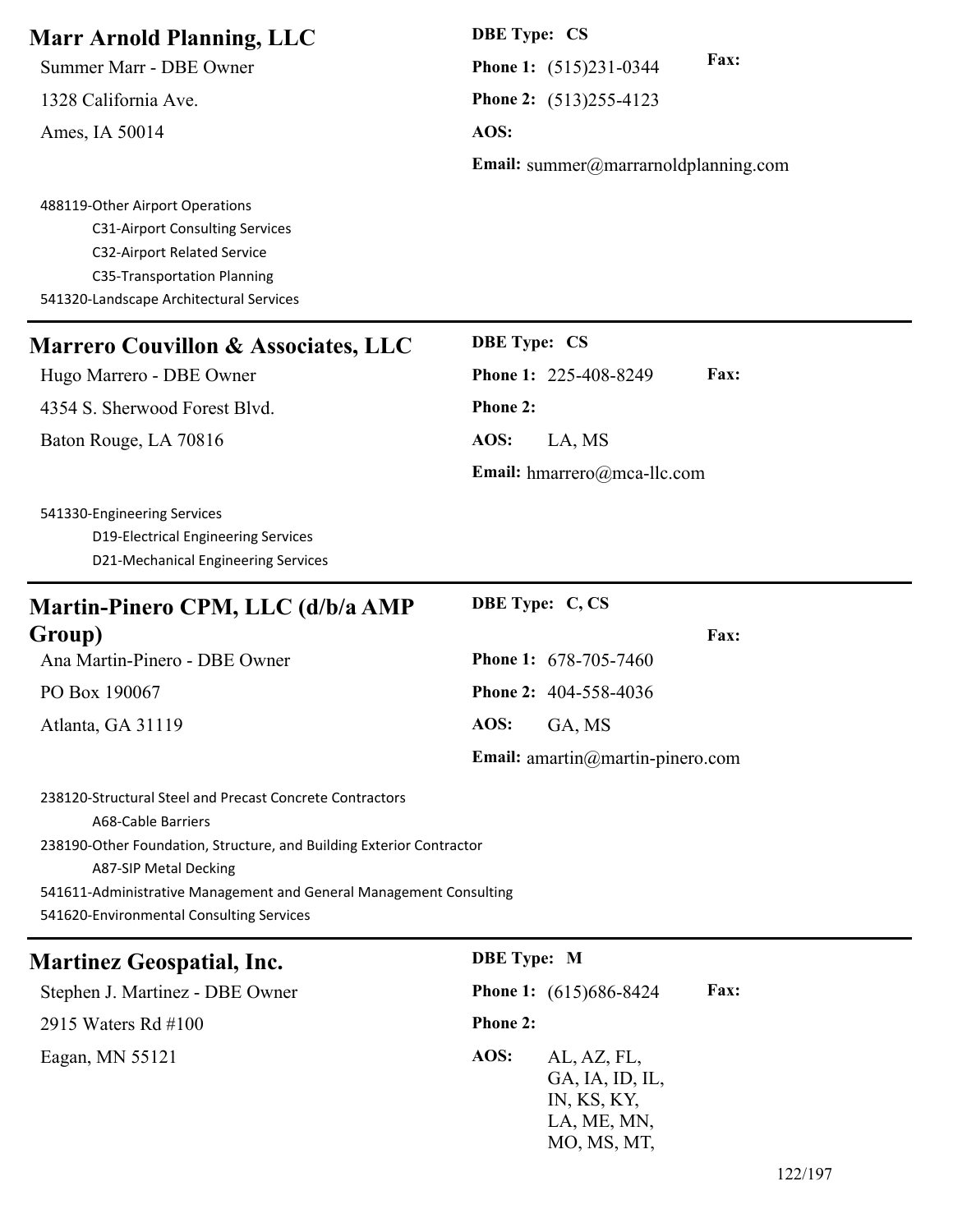ND, NV, OK, SD, TN, TX, WI, WY **Email:** steve@mtzgeo.com

541360-Geophysical Surveying and Mapping Services D29-Photogrammetry Remote Sensing

### **Mary A. Lynch DBE Type: CS**

5719 Overridge Dr. **Phone 2:** Arlington, TX 76017-1139 **AOS:** AK, AZ, CA,

Mary A. Lynch - DBE Owner **Phone 1:** (817)478-3308 **Fax:** CO, CT, FL, IL, LA, MS, OK, PA, TN, TX **Email:** MALynch316@aol.com

488119-Other Airport Operations 488190-Other Support Activities for Air Transportation 541611-Administrative Management and General Management Consulting 541613-Marketing Consulting Services

# **Master Concessionair, LLC** DBE Type: M

| Pedro Amaro, Jr. - DBE Owner | <b>Phone 1:</b> $(305)87$ |        |
|------------------------------|---------------------------|--------|
| 5727 NW 7th Street, Suite 97 | <b>Phone 2:</b>           |        |
| Miami, FL 33126              | AOS:                      | FL, MS |

Phone 1:  $(305)871-0559$  **Fax: Email:**

453998-All Other Miscellaneous Store Retailers (except Tobacco Stores) 722511-Full 722513-Limited

# **McAfee Safety Analysis Inc.** DBE Type: C Robert Bridgewater - DBE Owner **Phone 1:** (601)812-6252 **Fax:** 2080 Dunbarton Drive Ste. 1 **Phone 2:** Jackson, MS 39216 **AOS:** MS **Email:** omcafee@safety.com

541620-Environmental Consulting Services

| <b>McAfee3 Architects and General</b> | <b>DBE</b> Type: CS          |
|---------------------------------------|------------------------------|
| <b>Services PC</b>                    | <b>Fax:</b>                  |
| Cheryl & Charyl McAfee - DBE Owner    | <b>Phone 1: 404-577-0087</b> |
| 121 Martin Luther King, Jr. Dr. SW    | <b>Phone 2:</b>              |
| Atlanta, GA 30303                     | AOS:<br>GA. MS               |
|                                       | 123/197                      |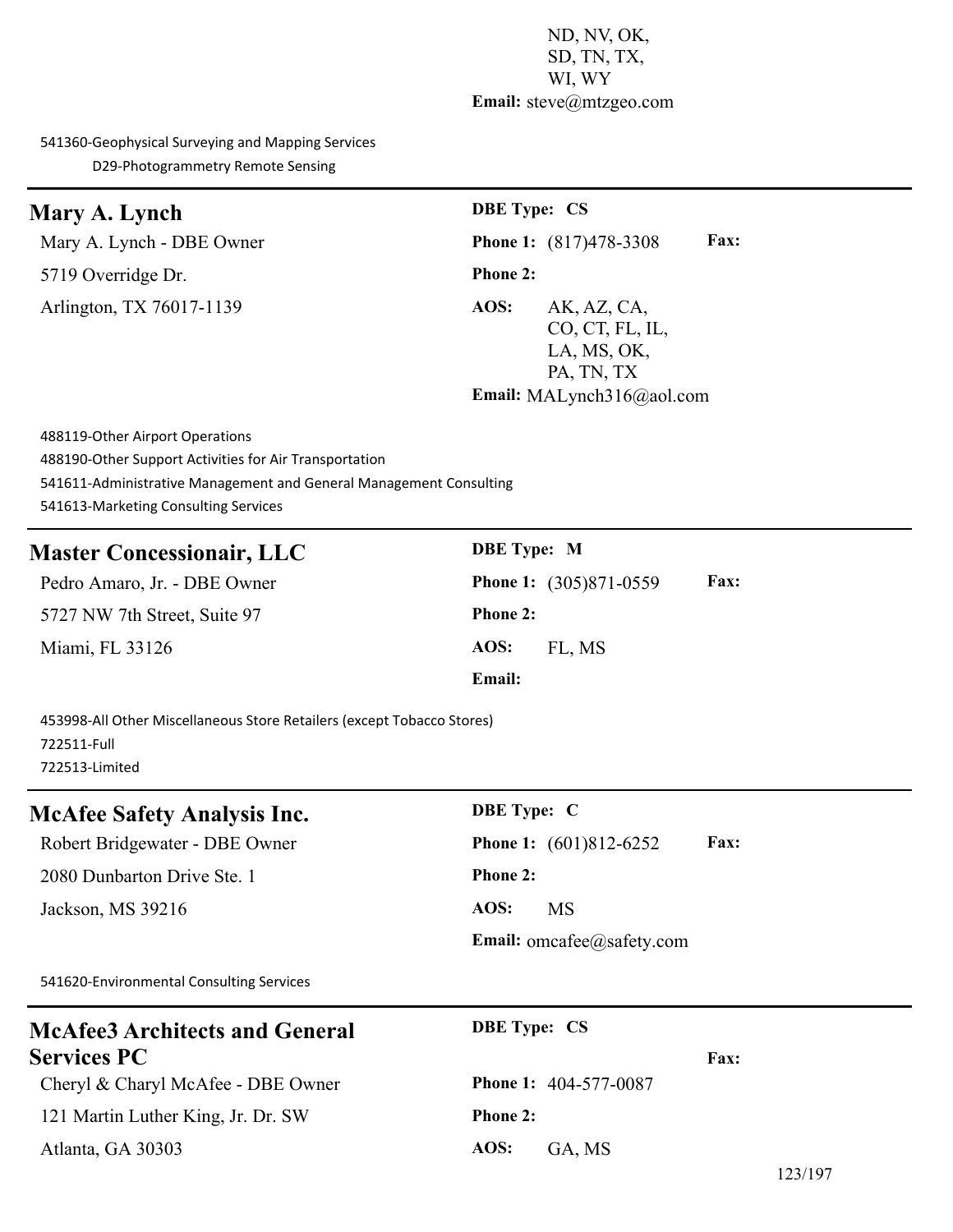236220-Commercial and Institutional Building Construction

A2-Construction Management

541310-Architectural Services

541410-Interior Design Services

541512-Computer Systems Design Services

### **McGowan Insurance Agency DBE Type: CS**

Marilyn C. McGowan - DBE Owner **Phone 1:** 769-233-7021 **Fax:** 6047 Waverly Dr. **Phone 2:** (601)201-1000 Jackson, MS 39206 **AOS:** MS

**Email:** mcgowanmarilyn61@yahoo.com

524210-Insurance Agency D10-Property D5-Accident D6-Casualty D8-Health

| <b>Medi-Surg Medical and Office Supplies</b> | <b>DBE Type: CNSP</b>                       |
|----------------------------------------------|---------------------------------------------|
| Jacqueline Morris - DBE Owner                | <b>Fax:</b><br><b>Phone 1:</b> 601-291-1923 |
| P.O. Box 12391                               | <b>Phone 2:</b>                             |
| Jackson, MS 39236                            | AOS:<br><b>MS</b>                           |
|                                              | <b>Email:</b> msmsupplies787@gmail.com      |

423450-Medical, Dental, and Hospital Equipment and Supplies Merchant Wholesalers 424120-Stationery and Office Supplies Merchant Wholesalers

| <b>Metro Atlanta Utility Contractors, Inc.</b> | <b>DBE</b> Type: C                               |
|------------------------------------------------|--------------------------------------------------|
| Paul Lewis - DBE Owner                         | <b>Phone 1:</b> (770)323-0094<br><b>Fax:</b>     |
| 2318 Mellon Ct.                                | <b>Phone 2:</b>                                  |
| Decatur, GA 30035                              | AOS:<br>GA. MS                                   |
|                                                | <b>Email:</b> metroatlantautility@mindspring.com |

238210-Electrical Contractors and Other Wiring Installation Contractors A91-Low Voltage Electrical Work

| Metro Electric & Maintenance, Inc. | <b>DBE</b> Type: C                           |
|------------------------------------|----------------------------------------------|
| Charlie R. Riser - DBE Owner       | <b>Fax:</b><br><b>Phone 1:</b> (337)232-3539 |
| PO Box 5021                        | <b>Phone 2:</b>                              |
| Lafayette, LA 70502                | AOS:<br>LA. MS                               |
|                                    | Email: metroelectric@bellsouth.net           |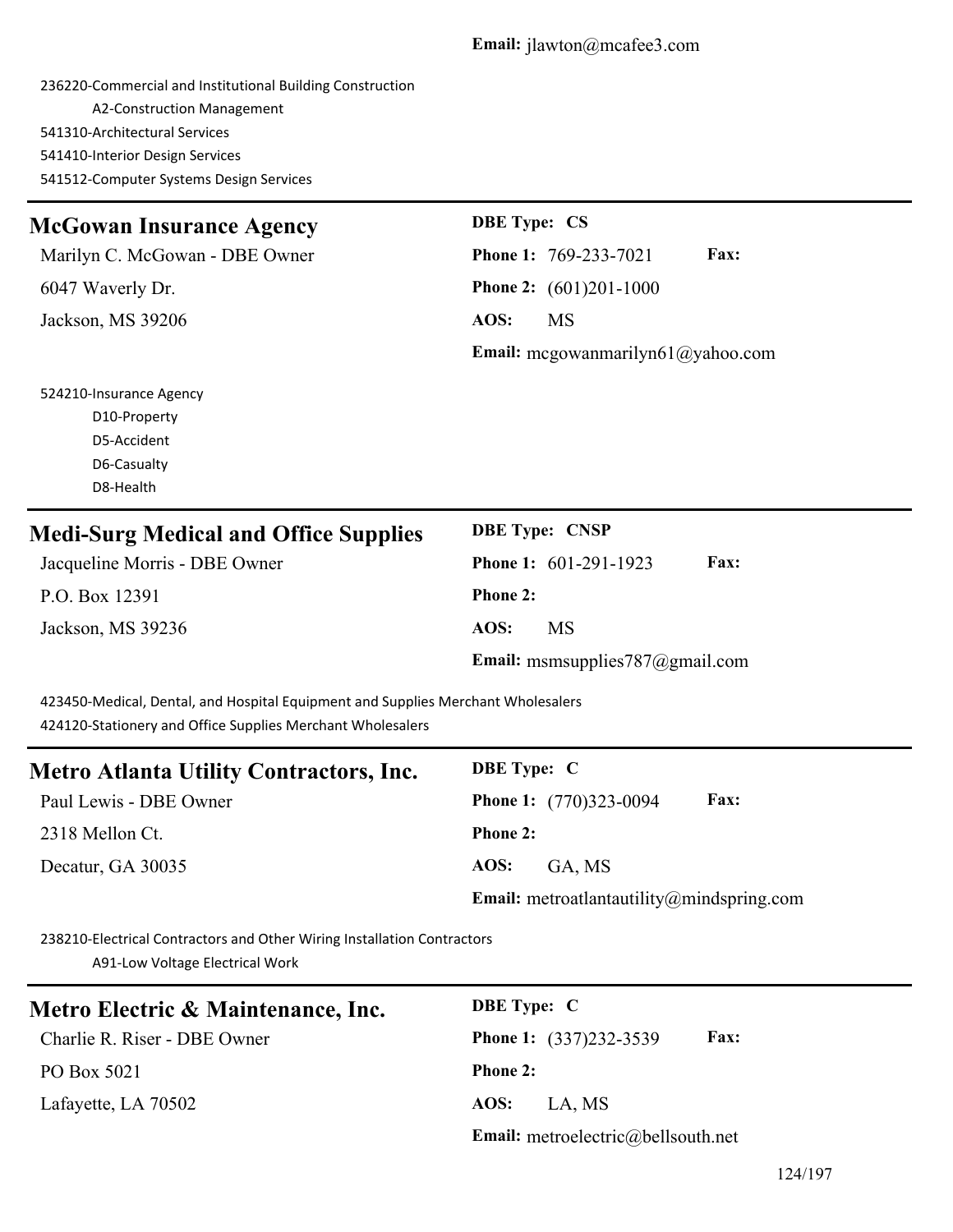238210-Electrical Contractors and Other Wiring Installation Contractors A91-Low Voltage Electrical Work A92-Residential/Commercial/Industrial electrical work A93-Traffic Signal Installation

# **Michael Jordan Services, LLC DBE Type: M** Michael Jordan - DBE Owner **Phone 1:** (601)898-4429 **Fax:** 232 Powell Road **Phone 2:** (334)538-6868 Ridgeland, MS 39157-5071 **AOS:** MS **Email:** mjstransportation1@att.net

485991-Special Needs Transportation 485999-All Other Transit and Ground Passenger Transportation

| Michelle Robinson Design      | <b>DBE</b> Type: C                           |
|-------------------------------|----------------------------------------------|
| Michelle Robinson - DBE Owner | <b>Fax:</b><br><b>Phone 1: 267-767-9644</b>  |
| PO Box 2234                   | <b>Phone 2:</b>                              |
| Leander, TX 78641             | AOS:<br>MS, TX                               |
|                               | <b>Email:</b> robinson.architect@verizon.net |

541310-Architectural Services 541340-Drafting Services 541410-Interior Design Services 541611-Administrative Management and General Management Consulting

| <b>DBE</b> Type: C<br>Mid-South Erosion Control &                                |      |
|----------------------------------------------------------------------------------|------|
| Landscaping, LLC<br>Janice Woods - DBE Owner<br><b>Phone 1: 901-870-1715</b>     | Fax: |
| <b>Phone 2:</b><br>2407 Church Street                                            |      |
| AOS:<br>Byhalia, MS 38611-9573<br><b>MS</b><br>Email:                            |      |
| 561730-Landscaping Services<br>D111-Erosion Control (only)<br>D112-Mowing (only) |      |
| <b>DBE</b> Type: C<br><b>Midwest Building Supplies, Inc.</b>                     |      |
| Elmer H. Dixon - DBE Owner<br>Phone 1: (313)592-4989                             | Fax: |
| 15319 Dale Street<br><b>Phone 2:</b> (313)587-2172                               |      |
| AOS:<br>MI, MS<br>Detroit, MI 48223                                              |      |
| <b>Email:</b> Elmerdx@aol.com                                                    |      |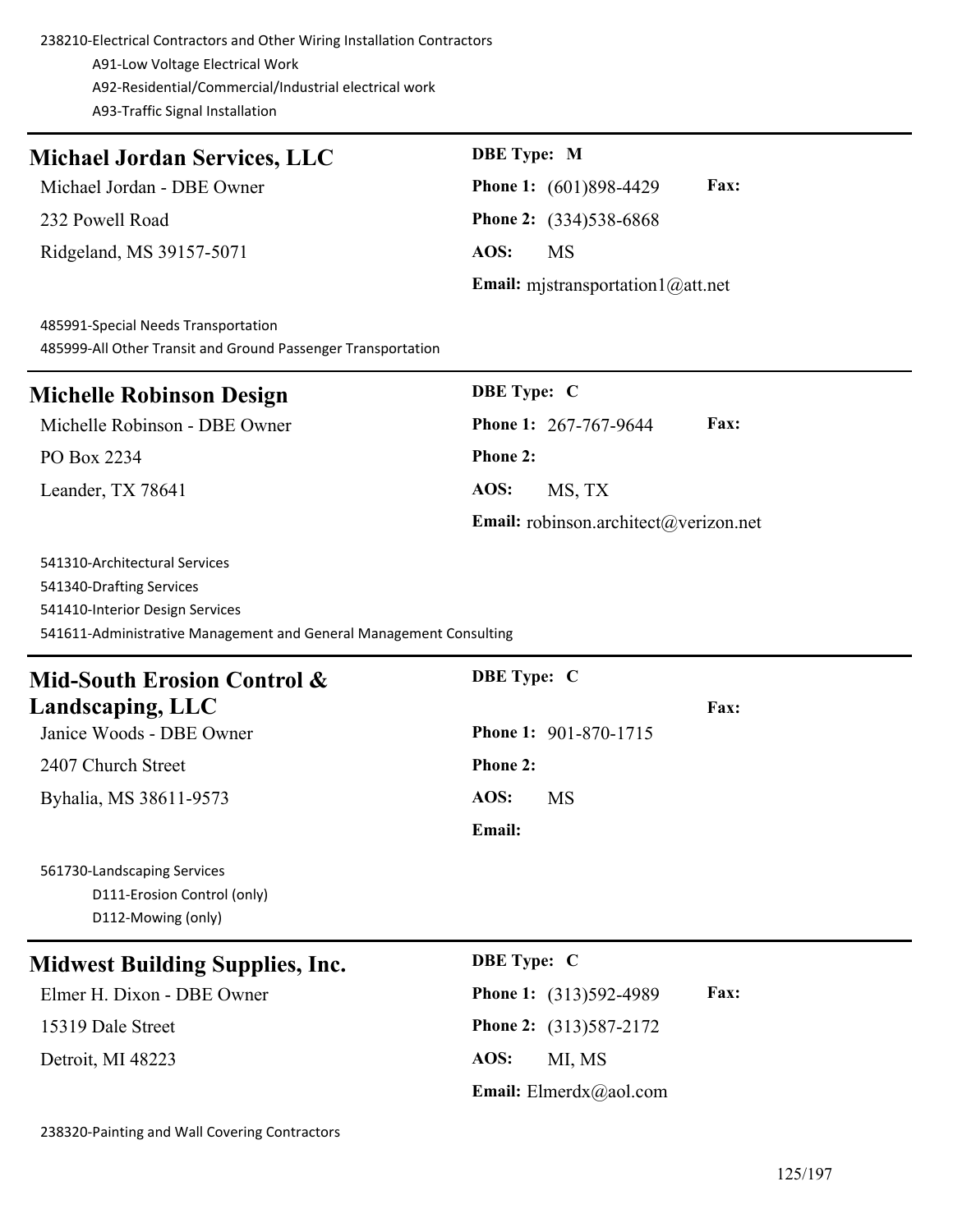| Mill It Up, LLC                                                                                                                                                                                                                                 | <b>DBE</b> Type: C                                         |
|-------------------------------------------------------------------------------------------------------------------------------------------------------------------------------------------------------------------------------------------------|------------------------------------------------------------|
| Kim Butler - DBE Owner                                                                                                                                                                                                                          | Fax:<br><b>Phone 1:</b> (205)647-2342                      |
| 734 U.S. Highway 31                                                                                                                                                                                                                             | Phone 2: (205)253-0775                                     |
| Warrior, AL 35180-4039                                                                                                                                                                                                                          | AOS:<br>AL, MS                                             |
|                                                                                                                                                                                                                                                 | Email: $k$ imbutler@hughes.net                             |
| 237310-Highway, Street and Bridge Construction<br>A48-Milling                                                                                                                                                                                   |                                                            |
| <b>Miller Building Group</b>                                                                                                                                                                                                                    | <b>DBE</b> Type: C                                         |
| Jimmie Miller - DBE Owner                                                                                                                                                                                                                       | Fax:<br><b>Phone 1:</b> (314)588-9006                      |
| 2233 Olive St.                                                                                                                                                                                                                                  | Phone 2: (314)581-9195                                     |
| St. Louis, MO 63103                                                                                                                                                                                                                             | AOS:<br>MO, MS                                             |
|                                                                                                                                                                                                                                                 | Email: $\text{imiller}(\widehat{a}$ mbgstl.com             |
| 238110-Poured Concrete Foundation and Structure Contractors<br>238350-Finish Carpentry Contractors                                                                                                                                              |                                                            |
| Mississippi Paving & Construction, Inc.                                                                                                                                                                                                         | <b>DBE</b> Type: C                                         |
| Eric Guyton - DBE Owner                                                                                                                                                                                                                         | $(662)323 - 7145$<br><b>Phone 1:</b> (662)323-7277<br>Fax: |
| PO Box 237                                                                                                                                                                                                                                      | <b>Phone 2:</b> (662)418-6351                              |
| Mathiston, MS 39752-0237                                                                                                                                                                                                                        | AOS:<br>AL, LA, MS,<br>TN                                  |
|                                                                                                                                                                                                                                                 | Email: eric@mississippipaving.com                          |
| 237310-Highway, Street and Bridge Construction<br>238910-Site Preparation Contractors<br>32412-Asphalt Paving, Roofing, and Saturated materials manufacturing<br><b>B1-Asphalt Paving Manufacturer</b><br><b>B2-Granular Materials Supplier</b> |                                                            |
| <b>Mississippi Yard Barber</b>                                                                                                                                                                                                                  | <b>DBE</b> Type: C                                         |
| Clemie Stewart, Jr. - DBE Owner                                                                                                                                                                                                                 | Fax:<br>Phone 1: 601-566-5117                              |
| 173 Northwind Drive                                                                                                                                                                                                                             | <b>Phone 2:</b>                                            |
| Madison, MS 39110                                                                                                                                                                                                                               | AOS:<br><b>MS</b>                                          |
|                                                                                                                                                                                                                                                 | <b>Email:</b> stewartboi $@g$ mail.com                     |
| 561730-Landscaping Services<br>D110-Landscape care (only)<br>D112-Mowing (only)                                                                                                                                                                 |                                                            |

# **Mitchell Contracting, Inc. DBE Type: C**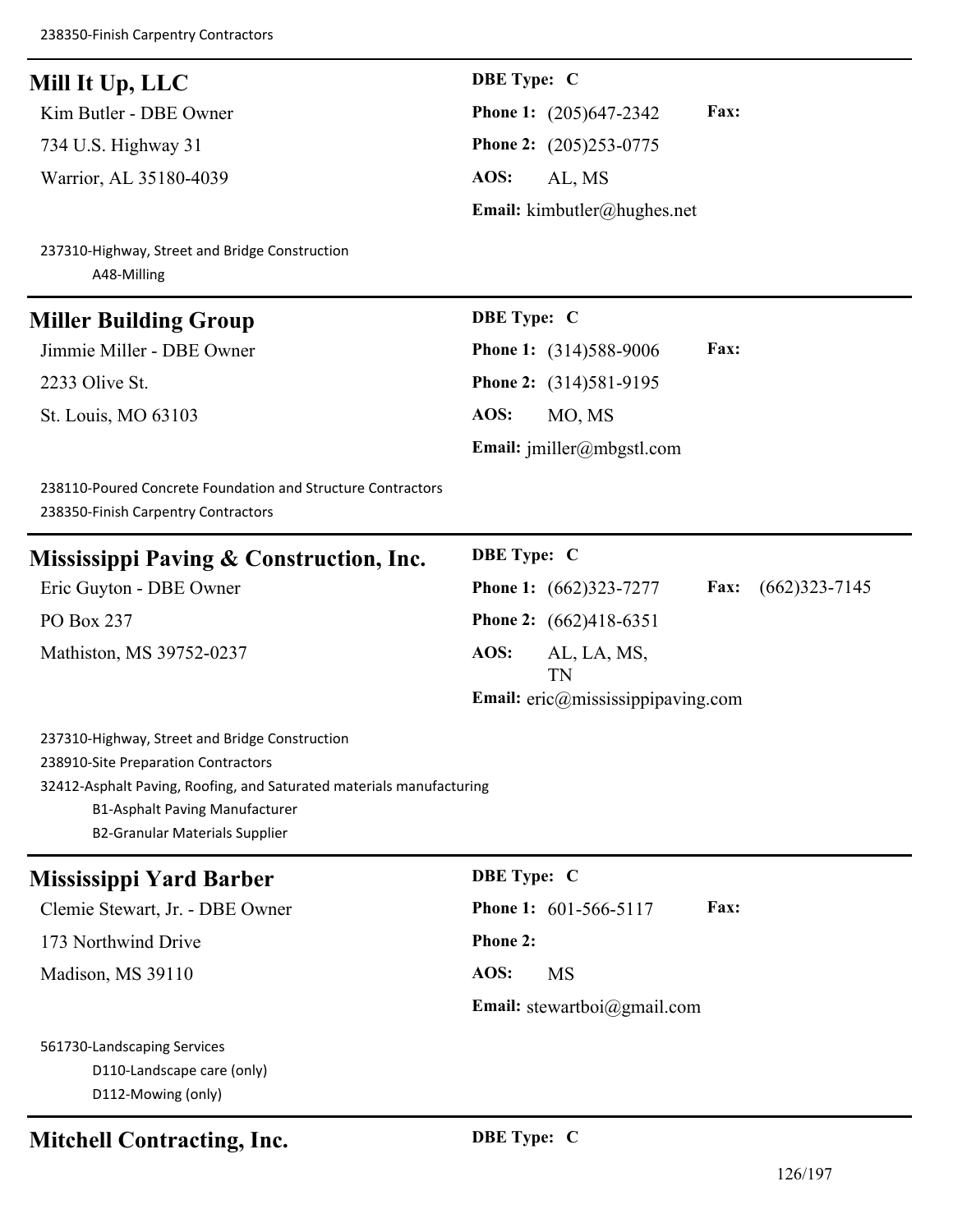Mitchell H. Pounds - DBE Owner **Phone 1:** (985)200-5180 PO Box 116 **Phone 2:** Madisonville, LA 70447 **AOS:** LA, MS **Email:** mitchell@mitchellcontractinginc.com

237110-Water and Sewer Line and Related Structures Construction 238990-All Other Specialty Trade Contractors A136-Underdrain Systems

### **Mobile Enterprises, Inc. DBE Type: C**

832 Southway Circle **Phone 2:**

Lynette Pierce - DBE Owner **Phone 1:** (817)429-7300 **Fax:** Fort Worth, TX 76115-4008 **AOS:** TX, MS

**Email:** lpierce@mobileenterprises.com

237310-Highway, Street and Bridge Construction A30-Concrete cutting, sealing A32-Crack and Joint Sealing 238110-Poured Concrete Foundation and Structure Contractors 238190-Other Foundation, Structure, and Building Exterior Contractor 238330-Flooring Contractors

423990-Other Miscellaneous Durable Goods Merchant Wholesalers

| <b>DBE</b> Type: M                             |
|------------------------------------------------|
| <b>Fax:</b><br><b>Phone 1:</b> $(616)243-9771$ |
| <b>Phone 2:</b>                                |
| MS, MI<br>AOS:                                 |
| <b>Email:</b> tdaniels@mfsscontracting.com     |
|                                                |

238210-Electrical Contractors and Other Wiring Installation Contractors

A141-Alarm system (e.g., fire,burglar), electric, installation only

A91-Low Voltage Electrical Work

561621-Security Systems Services (except Locksmiths)

| Molea, LLC                 | <b>DBE</b> Type: M                                                                            |
|----------------------------|-----------------------------------------------------------------------------------------------|
| Mollie Tolbert - DBE Owner | <b>Fax:</b><br><b>Phone 1:</b> (256)710-5368                                                  |
| 4159 Musgrove Dr.          | <b>Phone 2:</b> (256)766-1882                                                                 |
| Florence, AL 35630         | AOS:<br>AL, AZ, FL,<br>GA, HI, IN,<br>MD, MS, NC,<br>NJ, NM, OH,<br>PA, SC, TN,<br>TX, UT, VA |
|                            |                                                                                               |

### **Fax:**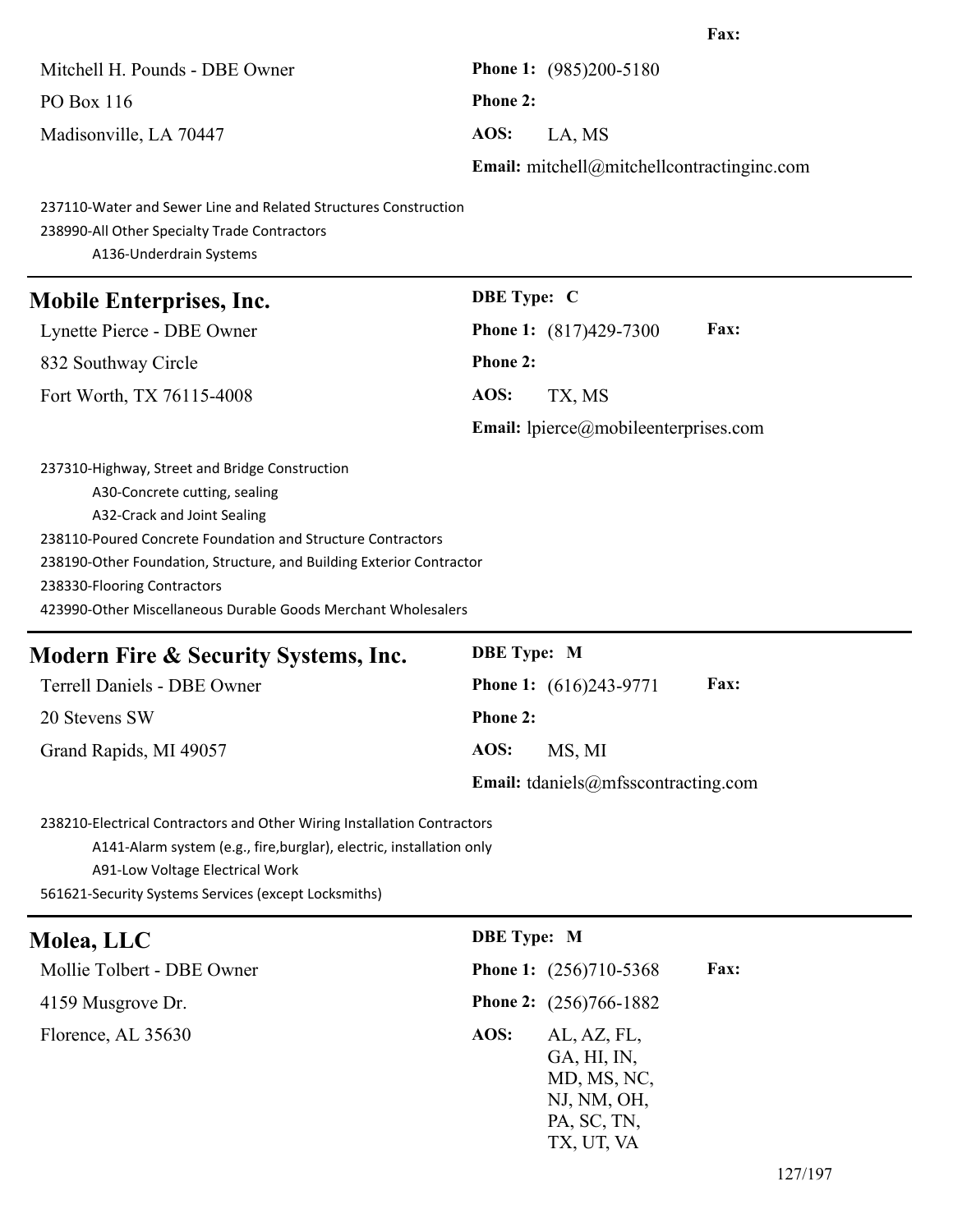332618-Other Fabricated Wire Product Manufacturing B8-Wire Mesh 423320-Brick, Stone, and Related Construction Material Merchant Wholesalers C7-Bagged Cement C9-Safety Supplies

### **Monumental Contracting Service, LLC** DBE Type: C

Birmingham, AL 35218 **AOS:** MS

William Robertson - DBE Owner **Phone 1:** (205)788-6275 **Fax:** 425-19th St, Ensley **Phone 2:** (205)283-9914 **Email:** wrobertson@monumentalcs.com

236220-Commercial and Institutional Building Construction

| Moore's Welding & Ironworks, LLC | <b>DBE</b> Type: C                           |
|----------------------------------|----------------------------------------------|
| Jerry J. Moore - DBE Owner       | <b>Fax:</b><br><b>Phone 1:</b> (662)472-2798 |
| 7795 Highway 14                  | <b>Phone 2:</b> $(601)259-5482$              |
| Goodman, MS 39079                | AOS:<br>MS                                   |
|                                  | <b>Email:</b> moorewelding@att.net           |

238190-Other Foundation, Structure, and Building Exterior Contractor A84-Decorative Steel and wrought iron installation A86-Welding on-site contractor

### **Morgan Dean, Inc. DBE Type: C**

PO Box 618 **Phone 2:** (601)540-6676 Clinton, MS 39060 **AOS:** MS

Morgan Dean - DBE Owner **Phone 1:** (601)910-2048 **Fax: Email:** morgandeaneng@gmail.com

541330-Engineering Services D15-Civil Engineering Services 541690-Other Scientific and Technical Consulting Services D94-Hydrologic and hydraulic engineering

| <b>Morning Star Transports, LLC</b> | <b>DBE</b> Type: C                           |
|-------------------------------------|----------------------------------------------|
| Annie Caldwell - DBE Owner          | <b>Fax:</b><br><b>Phone 1:</b> (901)571-8011 |
| 119 N South West Plaza Circle       | <b>Phone 2:</b>                              |
| Indianola, MS 38751-3490            | AOS:<br><b>MS</b>                            |
|                                     | Email:                                       |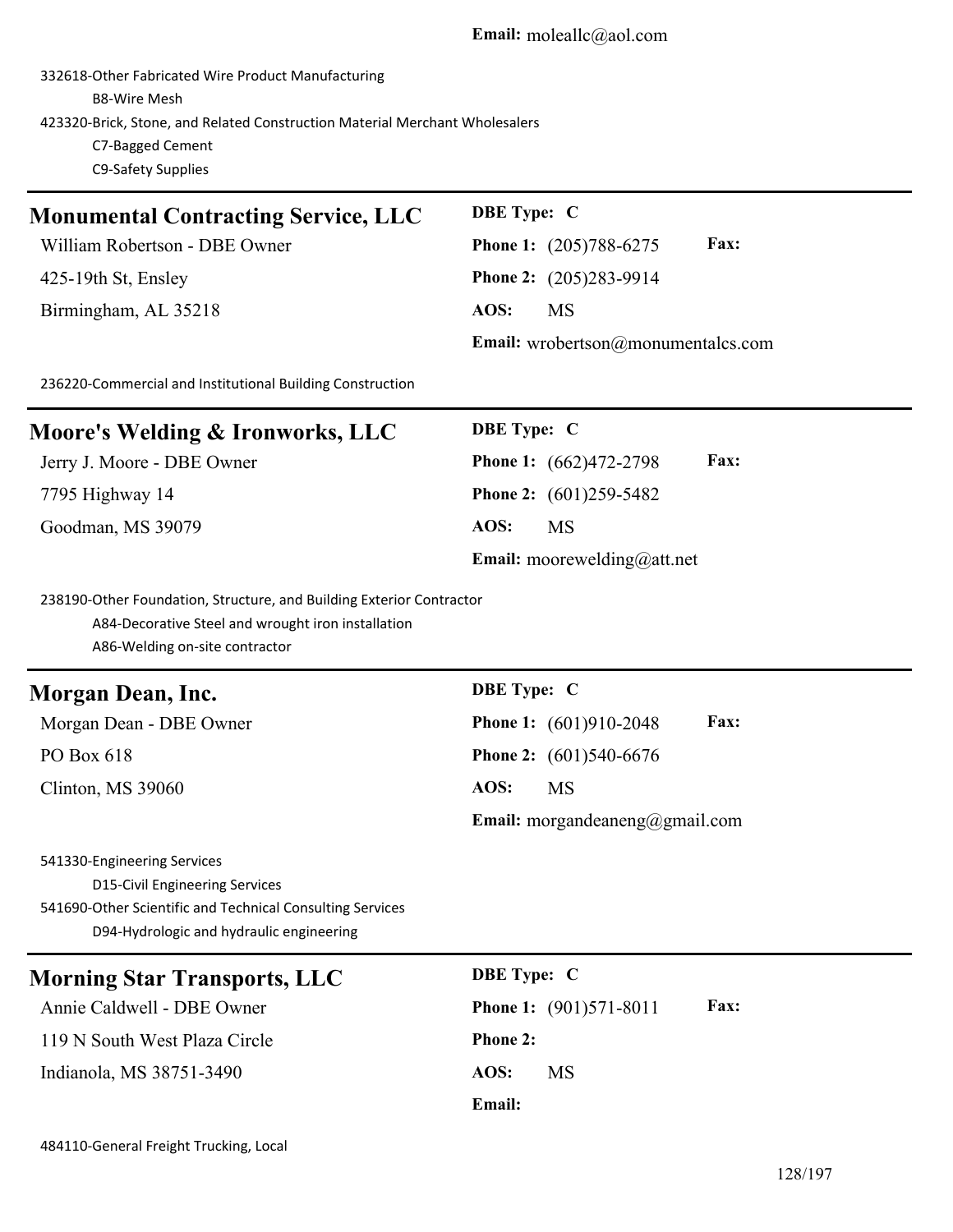484121-General Freight Trucking, Long 484122-General Freight Trucking, Long 492110-Couriers and Express Delivery Services

| <b>Morris Builders, LLC</b>  | <b>DBE</b> Type: C                                |
|------------------------------|---------------------------------------------------|
| Jimmy Morris Jr. - DBE Owner | <b>Fax:</b><br><b>Phone 1: 334-568-5020</b>       |
| PO Box 680627                | <b>Phone 2: 334-430-1048</b>                      |
| Prattville, AL 36067         | AOS:<br>AL, MS                                    |
|                              | <b>Email:</b> jimmymorrisjr@morrisbuildersllc.com |

236220-Commercial and Institutional Building Construction A121-Framing Residential Construction 238120-Structural Steel and Precast Concrete Contractors A71-Reinforced Steel

| <b>Multi-Con Electric Company</b> | <b>DBE</b> Type: C                             |
|-----------------------------------|------------------------------------------------|
| Joe Collins - DBE Owner           | <b>Fax:</b><br><b>Phone 1:</b> $(601)922-7777$ |
| P. O. Box 9325                    | <b>Phone 2:</b>                                |
| Jackson, MS 39206                 | AOS:<br>MS                                     |
|                                   | Email: multiconelec@comcast.net                |

238210-Electrical Contractors and Other Wiring Installation Contractors

A92-Residential/Commercial/Industrial electrical work

### **Murphy's Development, LLC** DBE Type: C

Douglas E. Williams - DBE Owner **Phone 1:** (601)238-1330 **Fax:** P O Box 1503 **Phone 2:** (601)854-4643 Florence, MS 39073 **AOS:** MS

**Email:** taylordan@windstream.net

236118-Residential Remodelers A3-Weatherization 484220-Specialized Freight (except used good) Trucking

### **My Basic, LLC DBE Type: M**

722 Friendly Hills Drive **Phone 2:** (404)447-4512 Decatur, GA 30035 **AOS:** GA, MS

Steward Clinton - DBE Owner **Phone 1:** (404)704-5174 **Fax: Email:** stewardc@mybasicllc.com

518210-Data Processing, Hosting, and Related Services 541430-Graphic Design Services 541511-Custom Computer Programming Services 541613-Marketing Consulting Services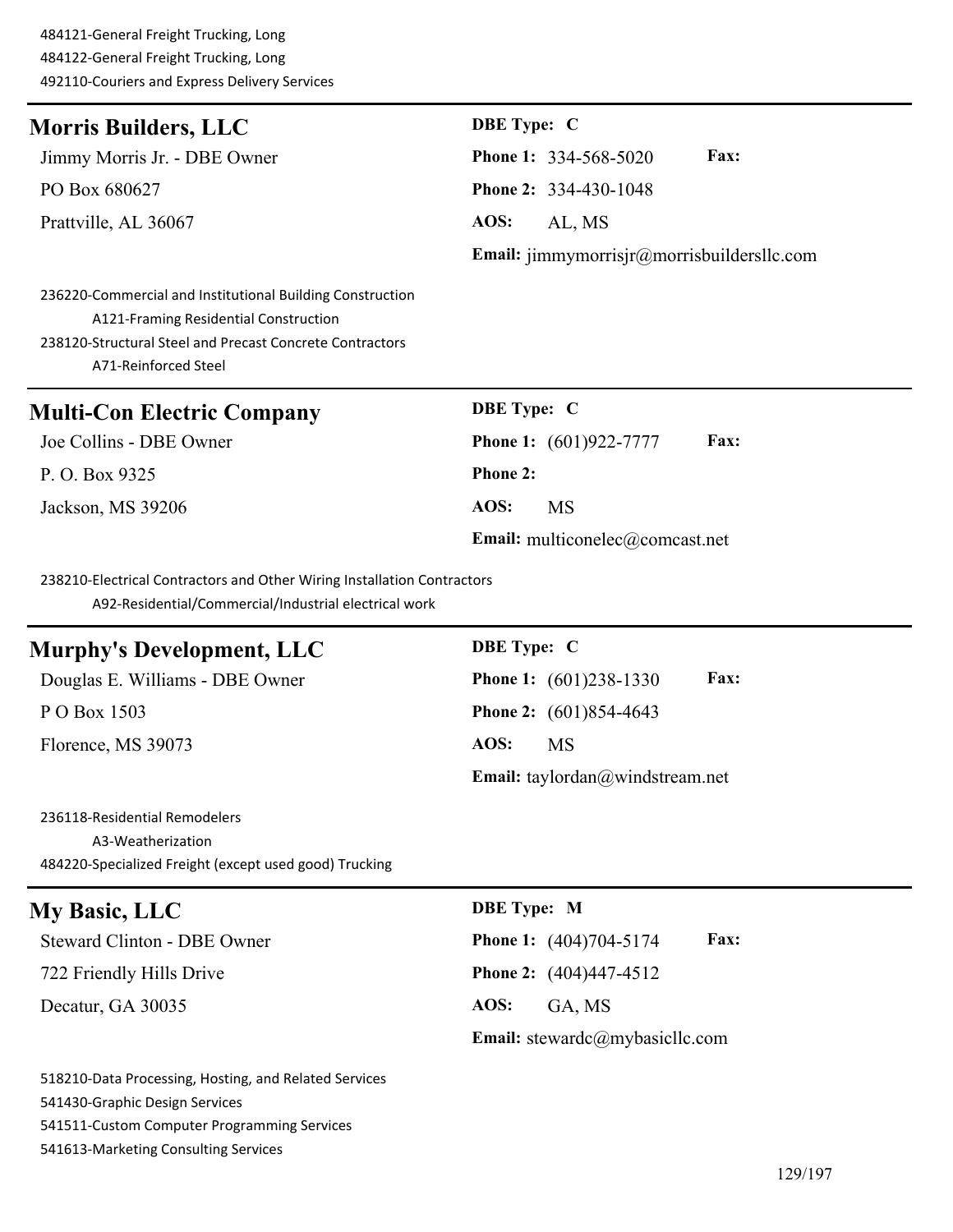# **Myriad Engineering Solutions, LLC DBE Type: CS** Stephanie Sago Vivians - DBE Owner **Phone 1:** (601)207-1560 **Fax:** 251 Levon Owens Drive **Phone 2:** (601)201-0027 Terry, MS 39170 **AOS:** MS **Email:** svivians@myriadengrsolns.com 541330-Engineering Services

D15-Civil Engineering Services D151-Traffic Engineering D152-Stormwater Design D17-Construction Inspection and Evaluation D20-Environmental Engineering Services D23-Preliminary and final plans and designs - Roadway

### **NEU Environmental, LLC DBE Type: CS**

Sara Cotton Neugaard - DBE Owner **Phone 1:** (954)540-3413 **Fax:** 6661 SW 16 St. **Phone 2:** (954)914-1030

Plantation, FL 33317-5150 **AOS:** MS, FL

**Email:** saraneugaard@gmail.com

541620-Environmental Consulting Services

# **National Insurance Consultants, Inc.** DBE Type: CS

Katrina L Wilson-Ross - DBE Owner **Phone 1:** (702)696-9586 **Fax:**

6723 Capistrano Street **Phone 2:** (800)689-2698 Irving, TX 75039 **AOS:** MS, NV, AL, AZ, CA, CO, CT, DC, FL, GA, HA, IL, IN, KS, LA, MA, MD, MI, MN, MO, NJ, NY, NC, OH, OR, PA, RI, SC, TX, UT, VA, WA **Email:** kr@niciinsure.com

524210-Insurance Agencies and Brokerages

# **National Testing Services, LLC DBE Type: M**

1520 Adeline Street, Suite B **Phone 2:** (601)564-8632

Robert Thompson - DBE Owner **Phone 1:** (601)520-8378 **Fax:**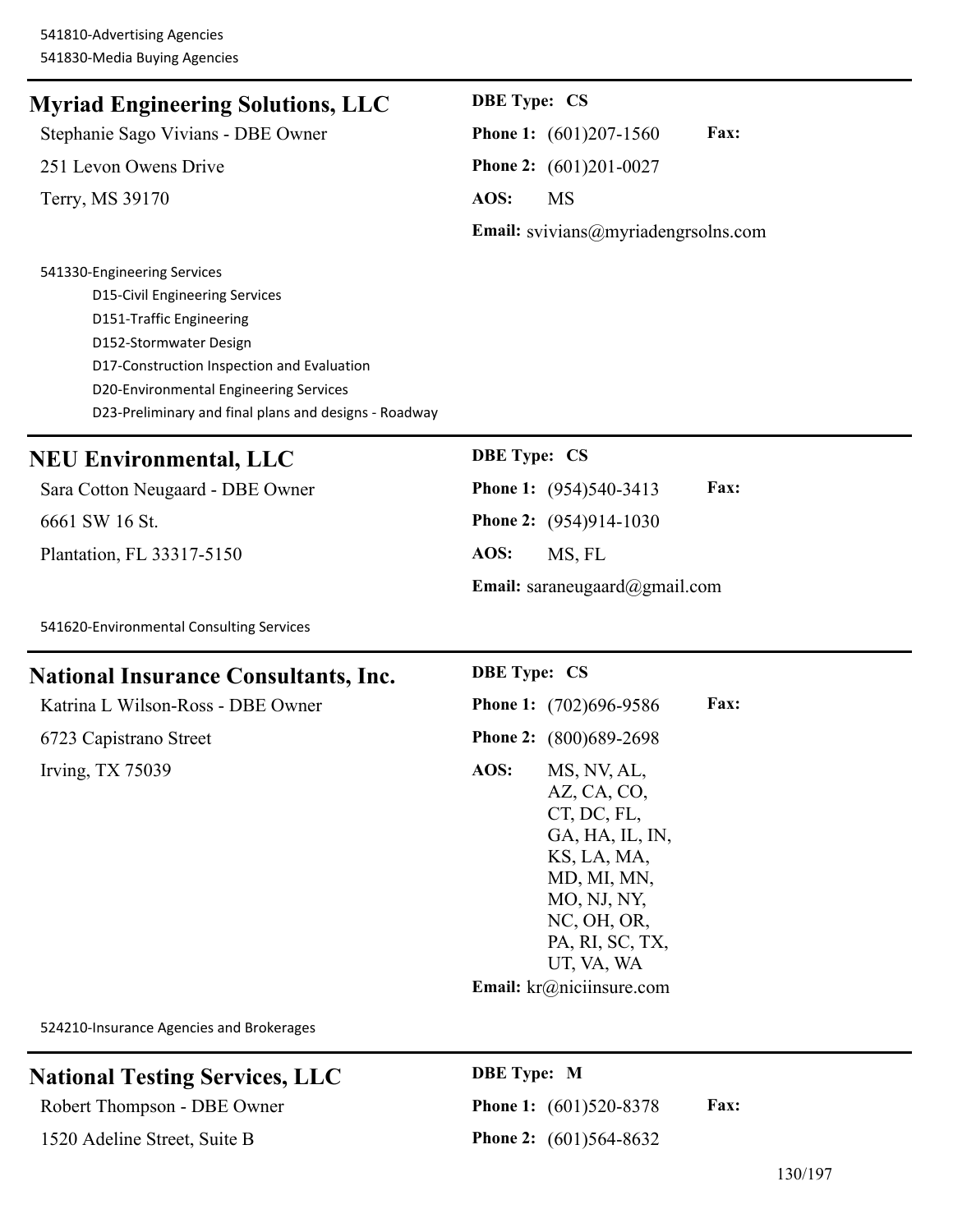621511-Medical Laboratories

| <b>Navaid Lighting Associates, Inc.</b> | <b>DBE</b> Type: C            |             |
|-----------------------------------------|-------------------------------|-------------|
| Dedra Rainey - DBE Owner                | <b>Phone 1:</b> (662)869-8655 | <b>Fax:</b> |
| 141 Autumn Glenn Rd.                    | <b>Phone 2:</b>               |             |
| Saltillo, MS 38866                      | AOS:                          |             |
|                                         | Email:                        |             |
|                                         |                               |             |

**Email:**

238210-Electrical Contractors and Other Wiring Installation Contractors A90-High Mast and taxiway lighting

| <b>Nell's Electrical Contractor</b> | <b>DBE</b> Type: C                             |
|-------------------------------------|------------------------------------------------|
| Irnell Jones - DBE Owner            | <b>Fax:</b><br><b>Phone 1:</b> $(662)574-6320$ |
| PO Box $426$                        | <b>Phone 2:</b> $(662)251-6320$                |
| Columbus, MS 39703                  | AOS:<br><b>MS</b>                              |
|                                     | <b>Email:</b> Nellelect $\omega$ Yahoo.com     |

238210-Electrical Contractors and Other Wiring Installation Contractors A92-Residential/Commercial/Industrial electrical work

### **New England Contractors, LLC (formerly East Park Properties)**

Abby Robinson - DBE Owner **Phone 1:** (601)953-7779

2633 Ridgewood Rd, Ste. 102 **Phone 2:** (601)898-1501

Jackson, MS 39216 **AOS:** MS

**DBE Type: C**

**Fax: Email:** abbybuildings@yahoo.com

236220-Commercial and Institutional Building Construction A5-Alteration and Renovation

# **Newhouse & Associates, LLC DBE Type: CS**

Carmel, IN 40633 **AOS:** IN, MS

541618-Other Management Consulting Services D56-Aviation Planning

# **Nichols & Sons Construction, Inc. DBE Type: C**

Monica Newhouse - DBE Owner **Phone 1:** (317)669-2662 **Fax:** 14152 Jamie Dr. **Phone 2:** (916)432-0553 **Email:** mrnewhouse29@gmail.com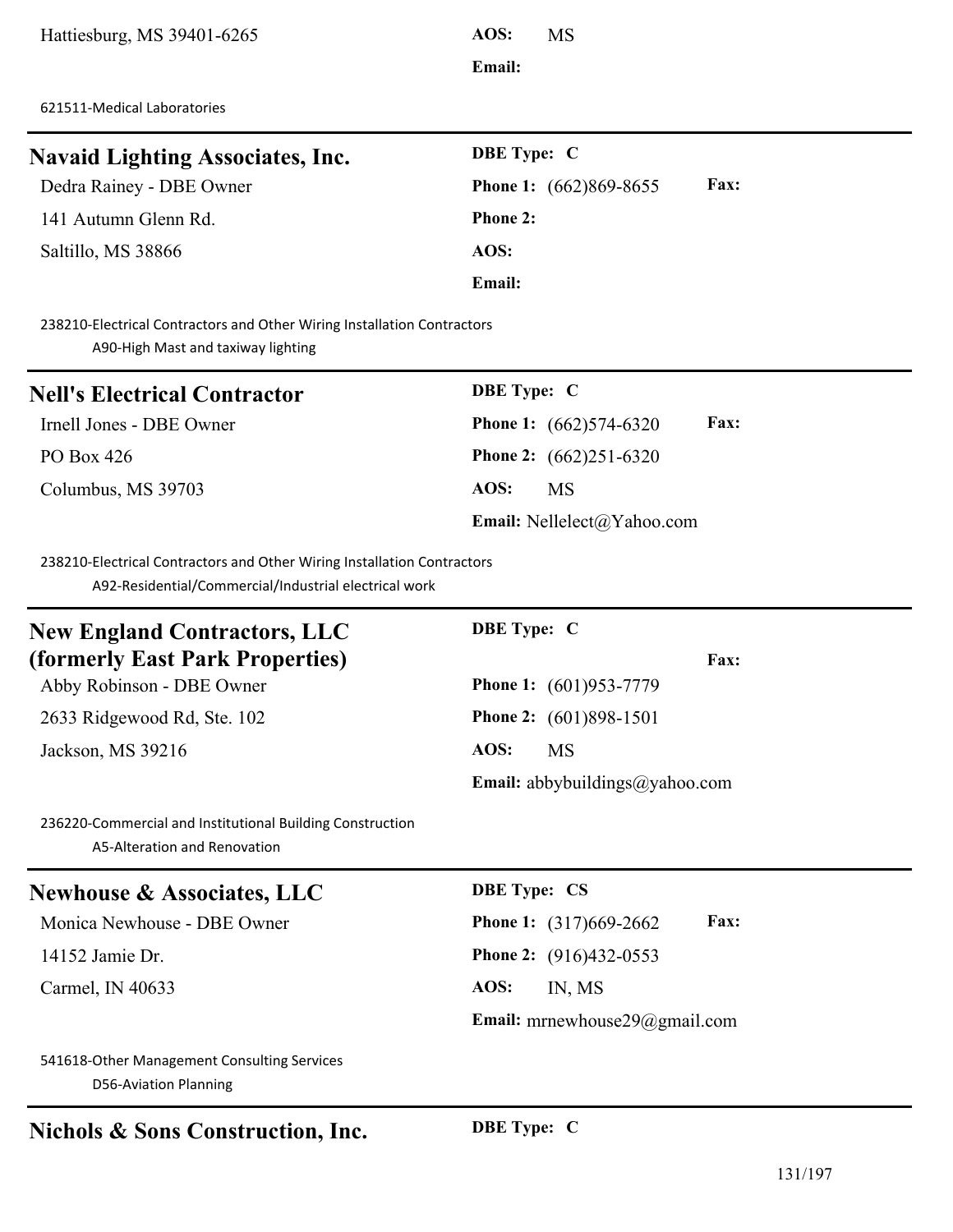| Leothas Nichols II - DBE Owner                                                                                                                                                                                                                                                               | <b>Phone 1:</b> (601)624-8971     |      |
|----------------------------------------------------------------------------------------------------------------------------------------------------------------------------------------------------------------------------------------------------------------------------------------------|-----------------------------------|------|
| 882 Way Road                                                                                                                                                                                                                                                                                 | Phone 2: (601)941-8288            |      |
| Canton, MS 39046                                                                                                                                                                                                                                                                             | AOS:<br><b>MS</b>                 |      |
|                                                                                                                                                                                                                                                                                              | <b>Email:</b> $v$ nkcat@yahoo.com |      |
| 237310-Highway, Street and Bridge Construction<br>A50-Pipe<br>238910-Site Preparation Contractors<br>A102-Clearing and Grubbing<br>A104-Dirt Work<br>A105-Excavation<br>A40-Grading<br>484220-Specialized Freight (except used good) Trucking<br>C27-Hauling of Earth Movement Materials     |                                   |      |
|                                                                                                                                                                                                                                                                                              | <b>DBE</b> Type: S                |      |
| <b>North American Safety Products, Inc.</b><br>Nicole Pfeiffer - DBE Owner                                                                                                                                                                                                                   | <b>Phone 1:</b> (815)469-1144     | Fax: |
| 8910 W. 192nd St. Unit C                                                                                                                                                                                                                                                                     | Phone 2: (800)475-6946            |      |
| Mokena, IL 60448                                                                                                                                                                                                                                                                             | AOS:<br>IL, MS                    |      |
|                                                                                                                                                                                                                                                                                              | Email: $nicole@naspinc.com$       |      |
| 332323-Ornamental and Architectural Metal Work Manufacturing<br><b>B12- Metal Gates</b><br>332999-All Other Miscellaneous Fabricated Metal Product Manufacturing<br><b>B13- Metal Barricades</b><br>334290-Other Communications Equipment Manufacturing<br><b>B14- Traffic Control Signs</b> |                                   |      |
| <b>Northern Florida Recruiting &amp;</b>                                                                                                                                                                                                                                                     | <b>DBE Type: CS</b>               |      |
| <b>Consulting Ser. Inc.</b><br>Willard Payne, Jr. - DBE Owner                                                                                                                                                                                                                                | <b>Phone 1:</b> (904) 928-9254    | Fax: |
| P.O. Box 350609                                                                                                                                                                                                                                                                              | Phone 2: (904)945-3592            |      |
| Jacksonville, FL 32235-0609                                                                                                                                                                                                                                                                  | AOS:<br>FL, MS                    |      |
|                                                                                                                                                                                                                                                                                              | <b>Email:</b> willardjr@aol.com   |      |
| 541611-Administrative Management and General Management Consulting<br>541618-Other Management Consulting Services                                                                                                                                                                            |                                   |      |
| <b>Noveau Riche Group, LLC dba NRG</b>                                                                                                                                                                                                                                                       | <b>DBE</b> Type: C                |      |
| <b>Properties, LLC</b><br>Kedrick Winfield - DBE Owner                                                                                                                                                                                                                                       | <b>Phone 1:</b> (832)390-1743     | Fax: |
| PO Box 52592                                                                                                                                                                                                                                                                                 | Phone 2:                          |      |
|                                                                                                                                                                                                                                                                                              |                                   |      |

### **Fax:**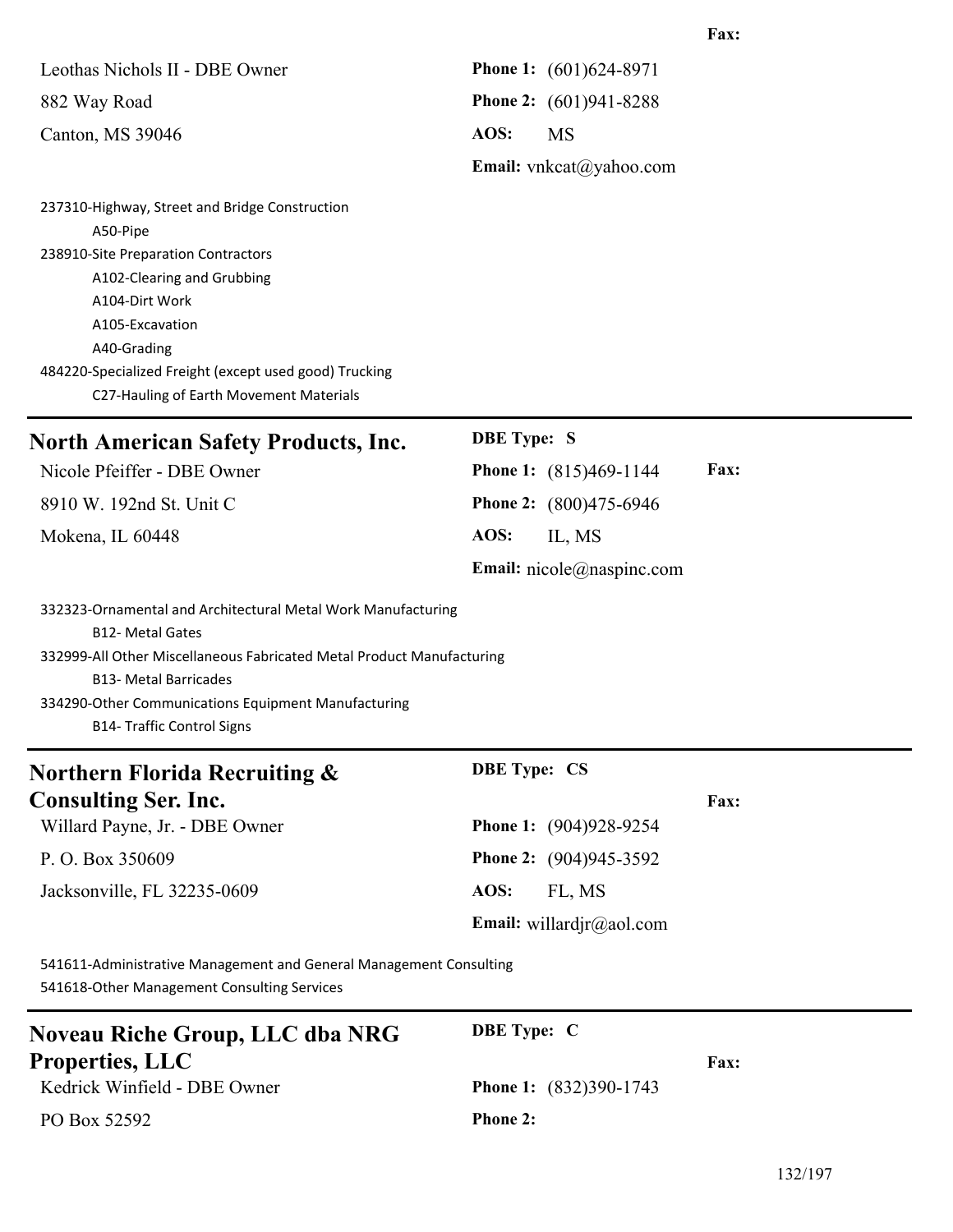Houston, TX 77052 **AOS:** TX, MS

**Email:** kedrick.winfield@gmail.com

531311-Residential Property Managers

531312-Nonresidential Property Managers

541611-Administrative Management and General Management Consulting

| <b>O. W. Jackson Sodding</b> | <b>DBE</b> Type: C |                                  |
|------------------------------|--------------------|----------------------------------|
| - DBE Owner                  | <b>Phone 1:</b>    | $(662)465 - 7518$<br><b>Fax:</b> |
| 7437 Craig Springs Road      | <b>Phone 2:</b>    |                                  |
| Sturgis, MS 39769-9032       | AOS:               |                                  |
|                              | <b>Email:</b>      |                                  |

| <b>Oliver's Upholstery</b> |  |  |
|----------------------------|--|--|
|                            |  |  |

Elizabeth Oliver Woodward - DBE Owner **Phone 1:** (228)282-5158 **Fax:** 7004 Jim Ramsey Rd. **Phone 2:** (228)826-2252 Vancleave, MS 39565 **AOS:** MS

### **DBE Type: M**

**Email:** annoliver333@aol.com

811420-Reupholstery and Furniture Repair G5-Furniture Reupholster

### **Olsen, LLC DBA Nextaff Gulf Coast DBE Type: M**

2112 Bienville Blvd., #B2 **Phone 2:** 228-327-6916 Ocean Springs, MS 39564 **AOS:** MS

Amber Olsen - DBE Owner **Phone 1:** 228-447-4820 **Fax: Email:** aolsen@nextaff.com

541612-Human Resources Consulting Services 561311-Employment Placement Agencies 561312-Executive Search Services 561320-Temporary Help Services 561720-Janitorial Services

### **One Stop Shop Event Planning Center DBE Type: M**

103 Braswell Road **Phone 2:** Hattiesburg, MS 39401 **AOS:** MS

Denise Lane - DBE Owner **Phone 1:** (601)408-3415 **Fax: Email:** onestopshopeventplanningcenter@gmail.com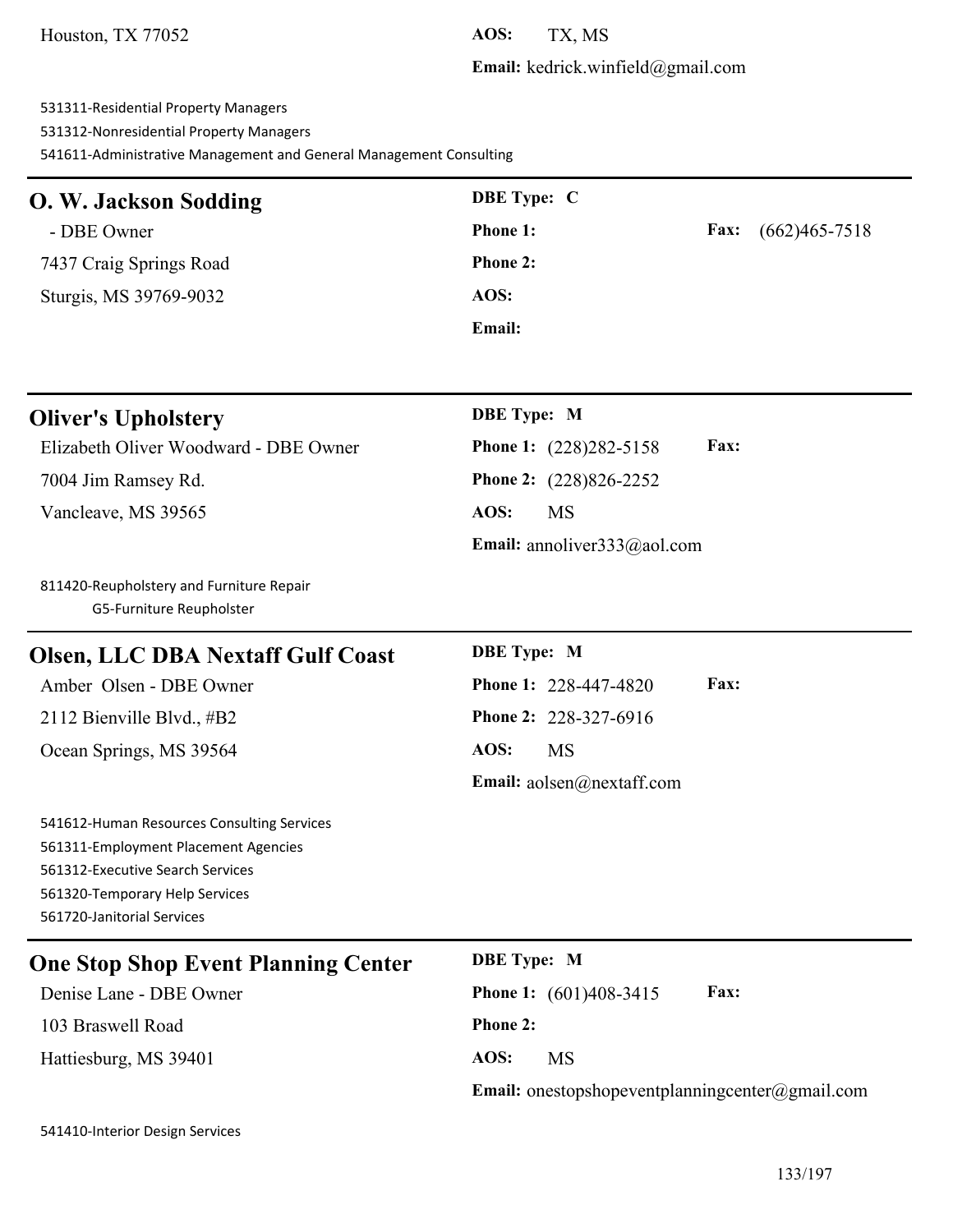| 722320-Caterers                                                                                                                                               |                                            |  |  |
|---------------------------------------------------------------------------------------------------------------------------------------------------------------|--------------------------------------------|--|--|
| <b>Orocon Construction, LLC</b>                                                                                                                               | <b>DBE</b> Type: C                         |  |  |
| John Oropesa - DBE Owner                                                                                                                                      | Fax:<br>Phone 1: (228)432-5922             |  |  |
| P O Box 1922                                                                                                                                                  | Phone 2: (228)365-2915                     |  |  |
| Biloxi, MS 39533-1922                                                                                                                                         | AOS:<br><b>MS</b>                          |  |  |
|                                                                                                                                                               | <b>Email:</b> joropesa@oroconllc.com       |  |  |
| 236220-Commercial and Institutional Building Construction<br>238110-Poured Concrete Foundation and Structure Contractors<br>A67-Minor Concrete Structure      |                                            |  |  |
| <b>Orr's Environmental, LLC</b>                                                                                                                               | <b>DBE</b> Type: B, CS                     |  |  |
| Debra R. Sanders - DBE Owner                                                                                                                                  | Phone 1: (256)556-1220<br>Fax:             |  |  |
| P O Box 11203                                                                                                                                                 | <b>Phone 2:</b>                            |  |  |
| Huntsville, AL 35814                                                                                                                                          | AOS:<br>AL, MS                             |  |  |
|                                                                                                                                                               | Email: dsanders011@yahoo.com               |  |  |
| 423850-Service Establishment Equipment and Supplies Merchant Wholesalers<br>541620-Environmental Consulting Services<br>D81-Recycling<br>D86-Waste Management |                                            |  |  |
| P. T. Trucking Company                                                                                                                                        | DBE Type: C                                |  |  |
| Paul Thames - DBE Owner                                                                                                                                       | Fax:<br><b>Phone 1:</b> (601)573-6696      |  |  |
| 1949 Longwood Dr.                                                                                                                                             | Phone 2: (601)371-2629                     |  |  |
| Jackson, MS 39212                                                                                                                                             | AOS:<br>MS                                 |  |  |
|                                                                                                                                                               | Email: andraprice@yahoo.com                |  |  |
| 484110-General Freight Trucking, Local                                                                                                                        |                                            |  |  |
| P3 Infrastructure, Inc.                                                                                                                                       | <b>DBE</b> Type: C                         |  |  |
| Puneet Singh - DBE Owner                                                                                                                                      | Phone 1: (330)408-9501<br>Fax:             |  |  |
| 671 McCauley Road                                                                                                                                             | <b>Phone 2:</b>                            |  |  |
| Stow, OH 44224                                                                                                                                                | AOS:<br>OH, MS                             |  |  |
|                                                                                                                                                               | <b>Email:</b> puneet@p3-infrastructure.com |  |  |
| 325510-Paint and Coating Manufacturing                                                                                                                        |                                            |  |  |
| PACO Technologies, Inc.                                                                                                                                       | <b>DBE Type: CS</b>                        |  |  |
| Frank Otero - DBE Owner                                                                                                                                       | Phone 1: (212)685-0578<br>Fax:             |  |  |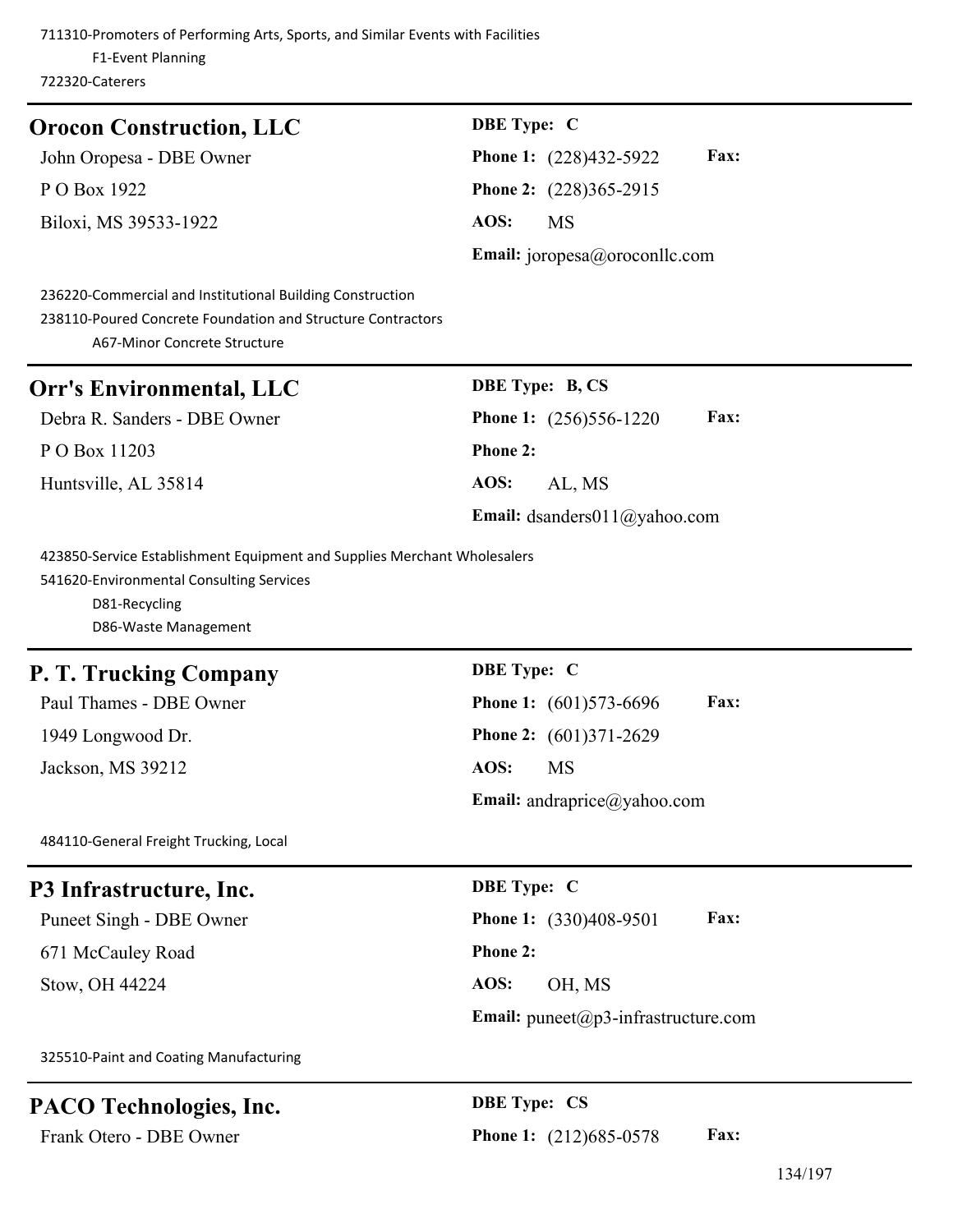110 William Street, 12th Floor **Phone 2:**

New York, NY 10038 **AOS:** NY, MS

**Email:** fotero@pacotechnologies.com

237310-Highway, Street and Bridge Construction A2-Construction Management 541611-Administrative Management and General Management Consulting 541618-Other Management Consulting Services 561320-Temporary Help Services

### **PDT Logistics, LLC DBE Type: M**

**PO Box 1372 Phone 2:** (601)750-7583 Jackson, MS 39215 **AOS:** MS

Tamika Bradley - DBE Owner **Phone 1:** (601)665-7510 **Fax: Email:** pdtlogistics@yahoo.com

237310-Highway, Street and Bridge Construction A2-Construction Management

### **PEMCCO, Inc. DBE Type: CS**

P O Box 8981 **Phone 2:** (757)437-8862 Virginia Beach, VA 23450 **AOS:** MS, VA

Prescott Sherrod - DBE Owner **Phone 1:** (757)301-0602 **Fax: Email:** maria.edwards@pemcco.com

541513-Computer Facilities Management Services D48-Traffic Management Center Operations

### **PRB Trucking, LLC** DBE Type: C

7509 Wisteria Drive **Phone 2:** (901)581-7777 Olive Branch, MS 38654-6982 **AOS:** MS

Debra Butts - DBE Owner **Phone 1:** (662)890-3495 **Fax: Email:** prbtrucking1@gmail.com

484110-General Freight Trucking, Local 484121-General Freight Trucking, Long 484220-Specialized Freight (except used good) Trucking 484230-Specialized Freight (except Used Goods) Trucking, Long

| <b>PSA Constructors, Inc.</b>     | <b>DBE</b> Type: C                           |
|-----------------------------------|----------------------------------------------|
| Patrick Aliu - DBE Owner          | <b>Fax:</b><br><b>Phone 1:</b> (407)898-9119 |
| 1516 E. Hillcrest Street Ste. 310 | <b>Phone 2:</b>                              |
| Orlando, FL 32803                 | AOS:                                         |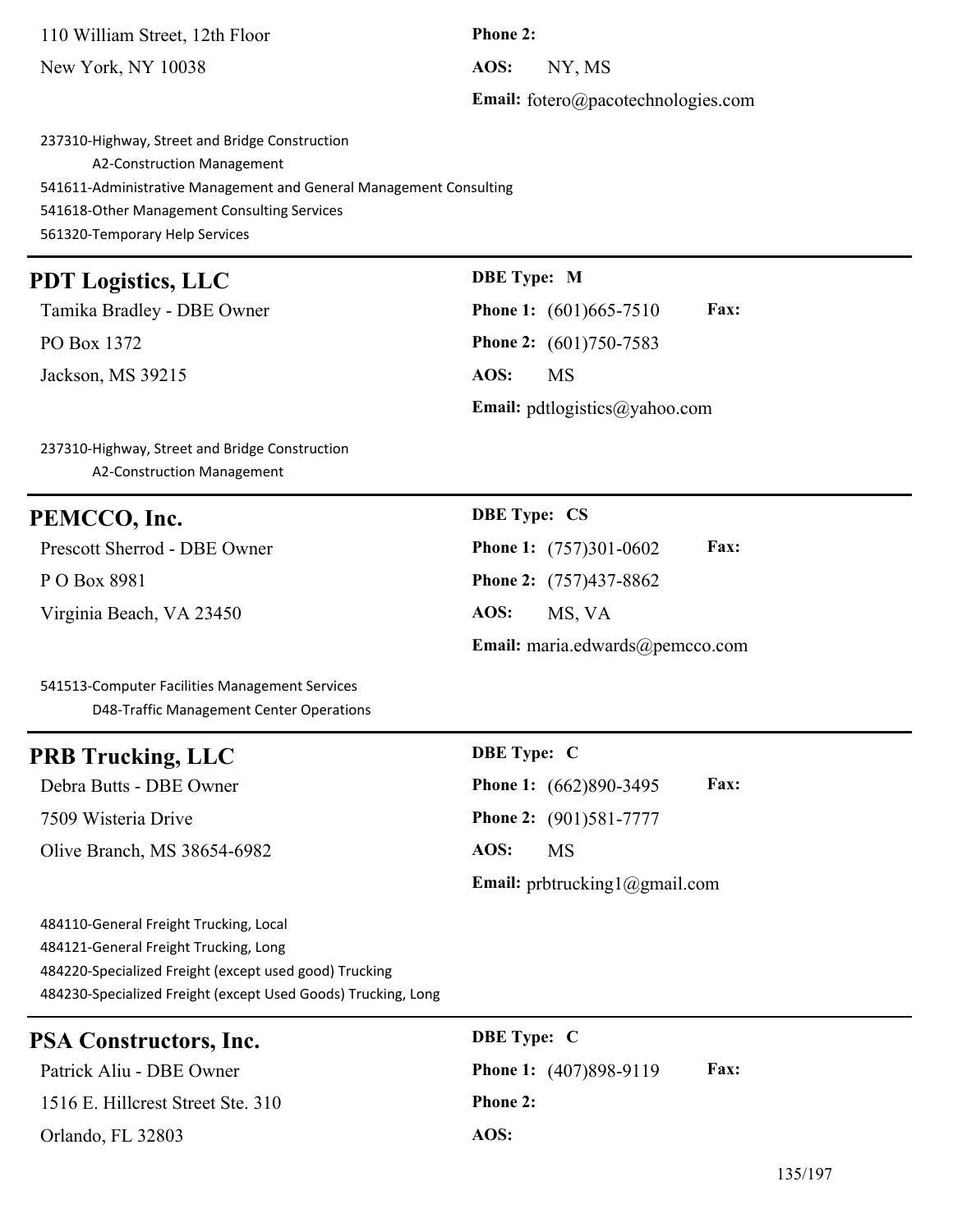236220-Commercial and Institutional Building Construction

A2-Construction Management

541340-Drafting Services

541690-Other Scientific and Technical Consulting Services

| <b>PUSH 4 J Construction Company LLC</b> | <b>DBE</b> Type: C                                    |
|------------------------------------------|-------------------------------------------------------|
| Lafayette Johnson - DBE Owner            | Fax: $(731)692-2528$<br><b>Phone 1:</b> (731)692.2526 |
| 333 N. Main Street                       | <b>Phone 2:</b> (731)692-2527                         |
| Dyer, TN 38330-1505                      | AOS:<br>MS, TN                                        |
|                                          | <b>Email:</b> 4Jinc.bellsouth.net                     |

238110-Poured Concrete Foundation and Structure Contractors

| <b>Painting Plus, LLC</b> | <b>DBE</b> Type: C                           |
|---------------------------|----------------------------------------------|
| Tonya D. Ham - DBE Owner  | <b>Fax:</b><br><b>Phone 1:</b> (769)251-3850 |
| PO Box 11096              | <b>Phone 2:</b> $(601)624-3181$              |
| Jackson, MS 39286         | AOS:<br>MS                                   |
|                           | Email: paintingpllc@comcast.net              |

236220-Commercial and Institutional Building Construction A6-Drywall A7-Flooring 238320-Painting and Wall Covering Contractors 238990-All Other Specialty Trade Contractors A111-Interior Finishing Work

# **Parker Tax Services DBE Type: M** Elvin Parker - DBE Owner **Phone 1:** 601-437-4986 **Fax:** PO Box 183 **Phone 2:** 601-415-7806 Port Gibson, MS 39150 **AOS:** MS **Email:** eparker1119@yahoo.com

54121-Accounting, Tax Preparation, Bookeeping, and Payroll Services

| <b>Parrott Enterprises, LLC</b>      | <b>DBE</b> Type: C                             |
|--------------------------------------|------------------------------------------------|
| Parrott Enterprises, LLC - DBE Owner | <b>Fax:</b><br><b>Phone 1:</b> $(904)361-1660$ |
| 1437 Delmar Street                   | <b>Phone 2:</b>                                |
| Jacksonville, FL 32205-6100          | AOS:<br>FL. MS                                 |
|                                      | <b>Email:</b> parrottei@gmail.com              |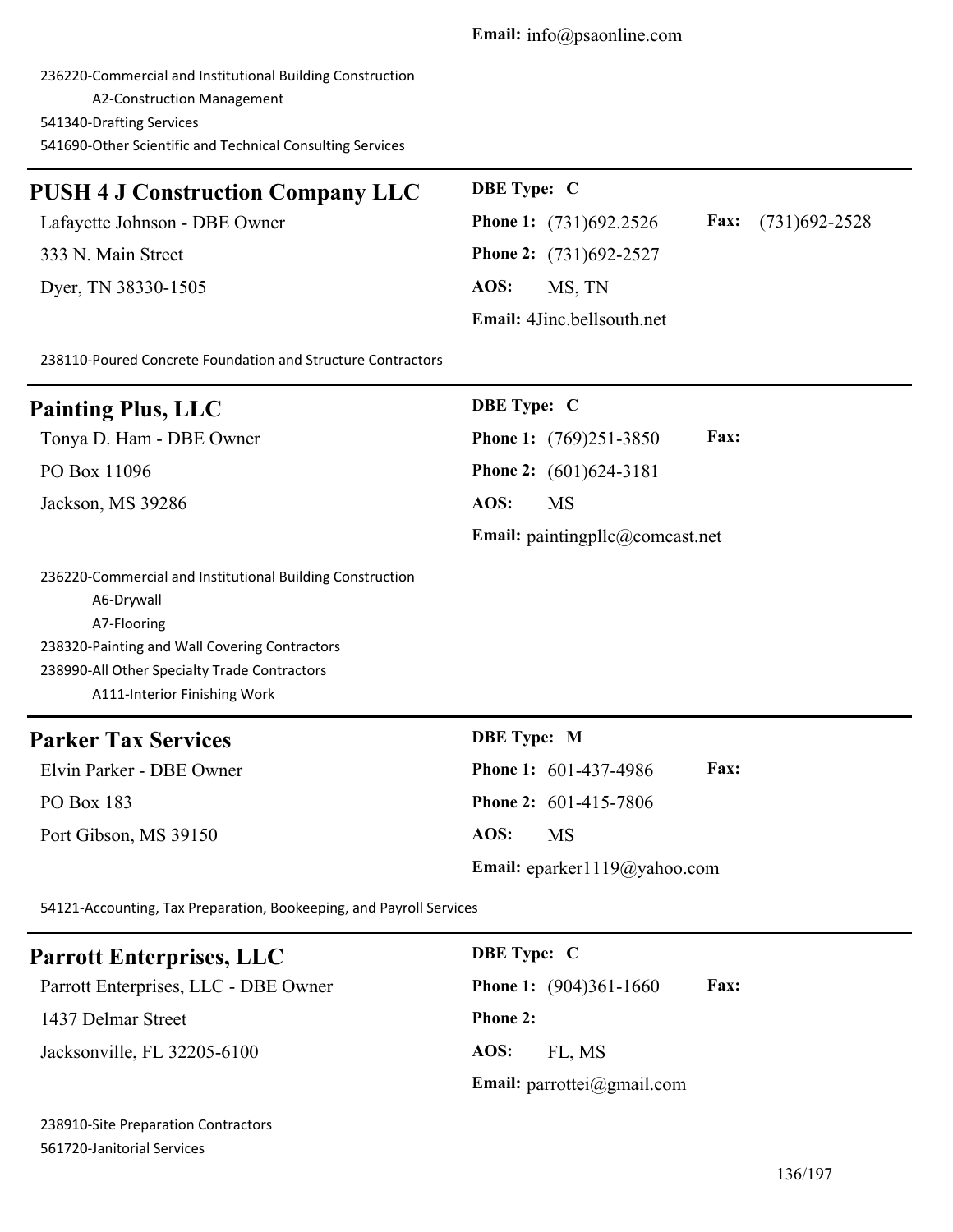### **Parson & Associates, LLC** DBE Type: CS

Robert "Jason" Parson - DBE Owner **Phone 1:** (816)216-6571 **Fax:** 1518 E. 18th Street **Phone 2:** Kansas City, MO 64108 **AOS:** MO, MS

# **Email:** jason@parsonkc.com

541611-Administrative Management and General Management Consulting 541820-Public Relations Agencies

### **Pennywise Cleaners, LLC** DBE Type: M

130 Western Hills **Phone 2:** (601)372-0097 Jackson, MS 39212 **AOS:** MS

James Carter, Jr. - DBE Owner **Phone 1:** (601)624-4982 **Fax: Email:** jamescarter39212@gmail.com

812320-Drycleaning and Laundry Services (except Coin

### **Perfect Touch Contractors, LLC** DBE Type: C

1615 S. Gallatin St. **Phone 2:** (601)513-8692 Jackson, MS 39201 **AOS:** MS

Jarvis Cole - DBE Owner **Phone 1:** (601)937-0629 **Fax: Email:** jrjones@sanjoinc.com

236115-New Single 236220-Commercial and Institutional Building Construction 238160-Roofing Contractors 561730-Landscaping Services

# **Phoenix Energy, LLC** DBE Type: M Tyronne G. Davis, Sr. - DBE Owner **Phone 1:** (501)663-0003 **Fax:** PO Box 24864 **Phone 2:** Little Rock, AR 72221-4864 **AOS:** AZ, MS **Email:** dps8a@alltel.net

424690-Other Chemical and Allied Products Merchant Wholesalers

424720-Petroleum and Petroleum Products Merchant Wholesalers (except Bulk Stations and Terminals)

# **Phoenix Global Engineering & Construction, Inc.**

### **DBE Type: CS**

**Fax:**

Paul Johnson, Jr. - DBE Owner **Phone 1:** (504)883-9021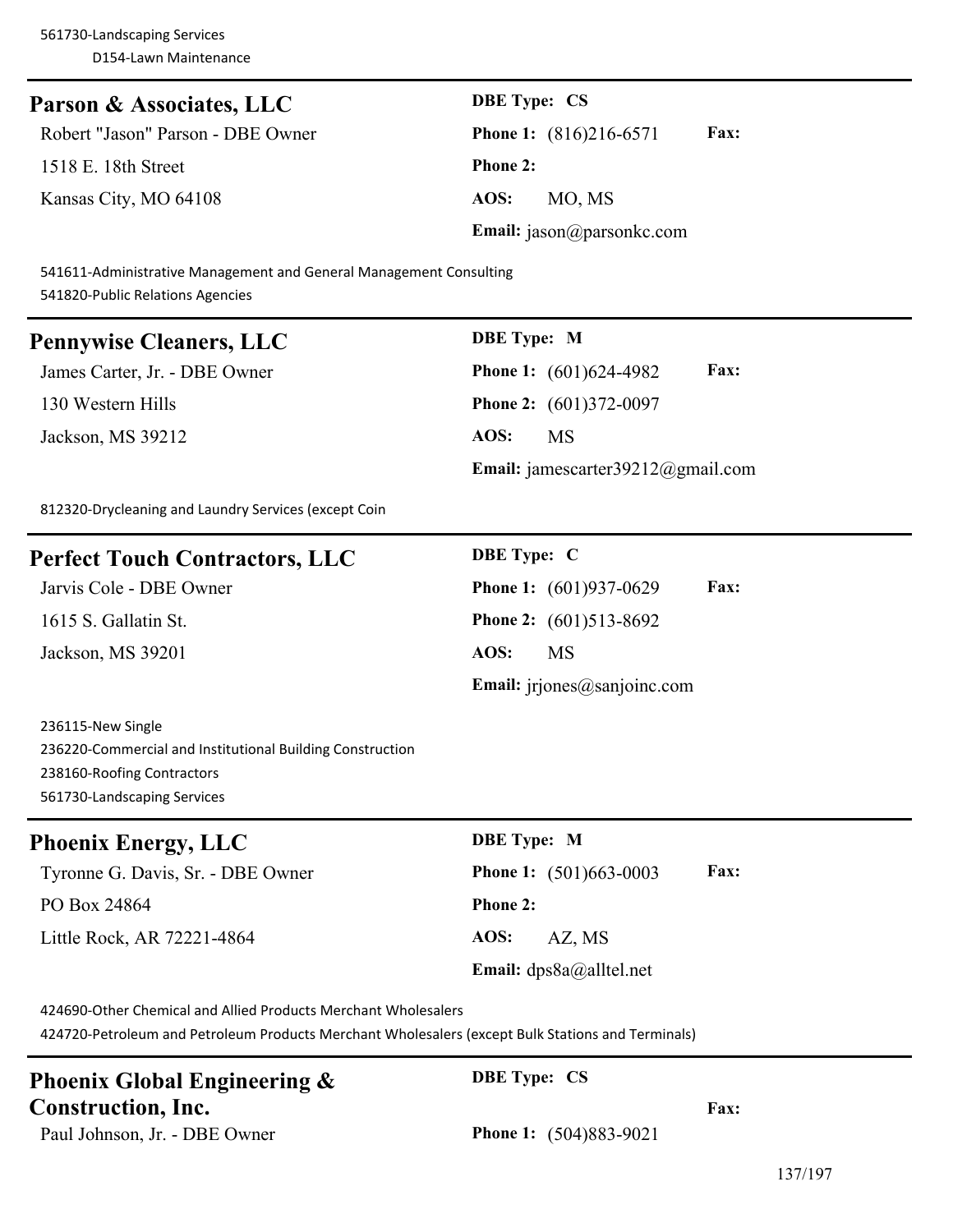2901 Independence St., Ste. 103 **Phone 2:** Metairie, LA 70006 **AOS:** LA, MS **Email:** phoenixglobal@bellsouth.net 237310-Highway, Street and Bridge Construction A2-Construction Management 541330-Engineering Services D15-Civil Engineering Services D17-Construction Inspection and Evaluation **Plan B Fiber Optics, LLC** DBE Type: C Nioclas Gilmore - DBE Owner **Phone 1:** (727)248-9435 **Fax:** 1909 Montgomery Highway - 313 **Phone 2:** Dothan, AL 36303 **AOS:** AL, MS **Email:** planbfiberoptics@gmail.com 238210-Electrical Contractors and Other Wiring Installation Contractors A116-Fiber Optics **Plenary Assets LLC DBE Type: CS, M** Taunya Miles - DBE Owner **Phone 1:** 205-305-0008 **Fax:** PO Box 538 **Phone 2:** Helena, AL 35080-0538 **AOS:** AL, MS **Email:** p.assetsllc@aol.com 541199-All Other Legal Services 541511-Custom Computer Programming Services 541611-Administrative Management and General Management Consulting 541720-Research and Development in the Social Sciences and Humanities 561110-Office Administrative Services 926110-Administration of General Economic Programs H2-Small Business Development Agencies **Potts Distributing Company DBE Type: CS** Mable Potts - DBE Owner **Phone 1:** (318)237-2631 **Fax:** (318)649-5661 PO Box 179 **Phone 2:** Columbia, LA 71418-0179 **AOS:** AR, FL, GA, LA, MO, MS, TX, VA **Email:** pottspdc@aol.com

237310-Highway, Street and Bridge Construction A39-Fencing A42-Highway guardrail 237990-Other Heavy and Civil Engineering Construction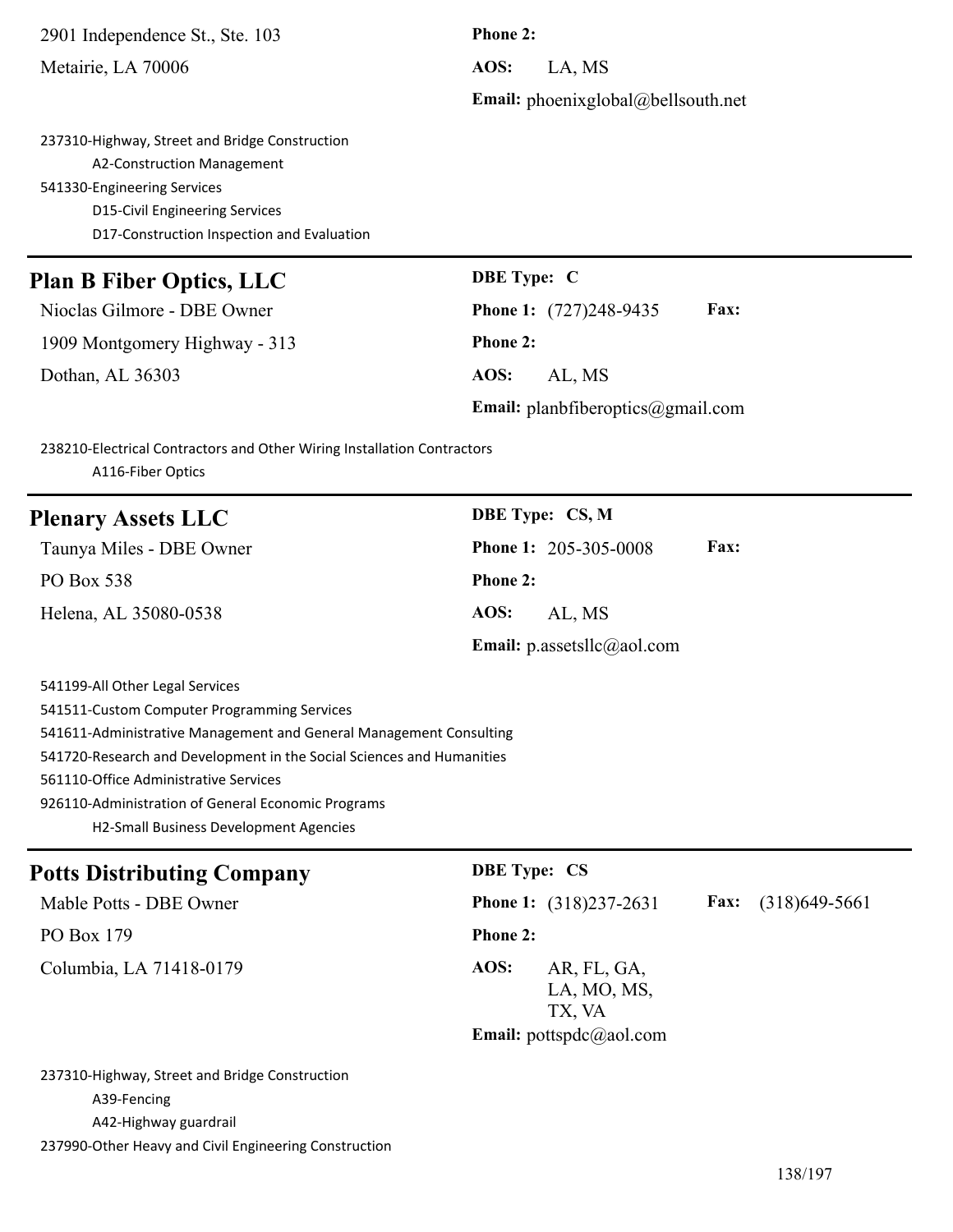A63-Revetment Construction 238140-Masonry Contractor 327332-Concrete Pipe Manufacturing B3-Concrete and Plastic Pipes 423310-Lumber, plywood, millwork, doors, windows and wood panel merchant wholesalers C5-Geotextile fabrics and geocomposite systems C6-Joint materials 423320-Brick, Stone, and Related Construction Material Merchant Wholesalers 423990-Other Miscellaneous Durable Goods Merchant Wholesalers 484110-General Freight Trucking, Local C26-Hauling

# **Premiere Solutions, LLC DBE Type: CS**

| e remiere solutions, ELC   |                 |                                       |             |
|----------------------------|-----------------|---------------------------------------|-------------|
| Tracy Porter - DBE Owner   |                 | <b>Phone 1:</b> $(925)467-1000$       | <b>Fax:</b> |
| 11501 Dublin Blvd Ste. 200 | <b>Phone 2:</b> |                                       |             |
| Dublin, CA 94568-2827      | AOS:            | CA. MS                                |             |
|                            |                 | Email: tracy@premieresolutionsllc.com |             |

423110-Automobile and Other Motor Vehicle Merchant Wholesalers 522210-Credit Card Issuing 532112-Passenger Car Leasing 532120-Truck, Utility Trailer, and RV (Recreational Vehicle) Rental and Leasing 541618-Other Management Consulting Services

# **Prestige Cleaning Service, LLC**

 $Niki$  Rivers - DBE Owner 232 Mcadoo Street Jackson, MS 39209-3333

| <b>DBE</b> Type: M |                                          |             |
|--------------------|------------------------------------------|-------------|
|                    | <b>Phone 1:</b> (601)259-6364            | <b>Fax:</b> |
| <b>Phone 2:</b>    |                                          |             |
| AOS:               | MS                                       |             |
|                    | <b>Email:</b> $n$ rivers $09$ @yahoo.com |             |

561720-Janitorial Services

# **Prime Focus, LLC** DBE Type: CS Elizabeth (Libby) Ogard - DBE Owner **Phone 1:** (920)217-7222 **Fax:** 918 Fox River Drive **Phone 2:** De Pere, WI 54115 **AOS:** WI, MS **Email:**

541613-Marketing Consulting Services 541614-Process, Physical Distribution and Logistics Consulting Services 541820-Public Relations Agencies

# **Pro-Quality Lawn & Landscape, LLC DBE Type: C**

Terrence McClenty - DBE Owner **Phone 1:** (601)862-3467 **Fax:**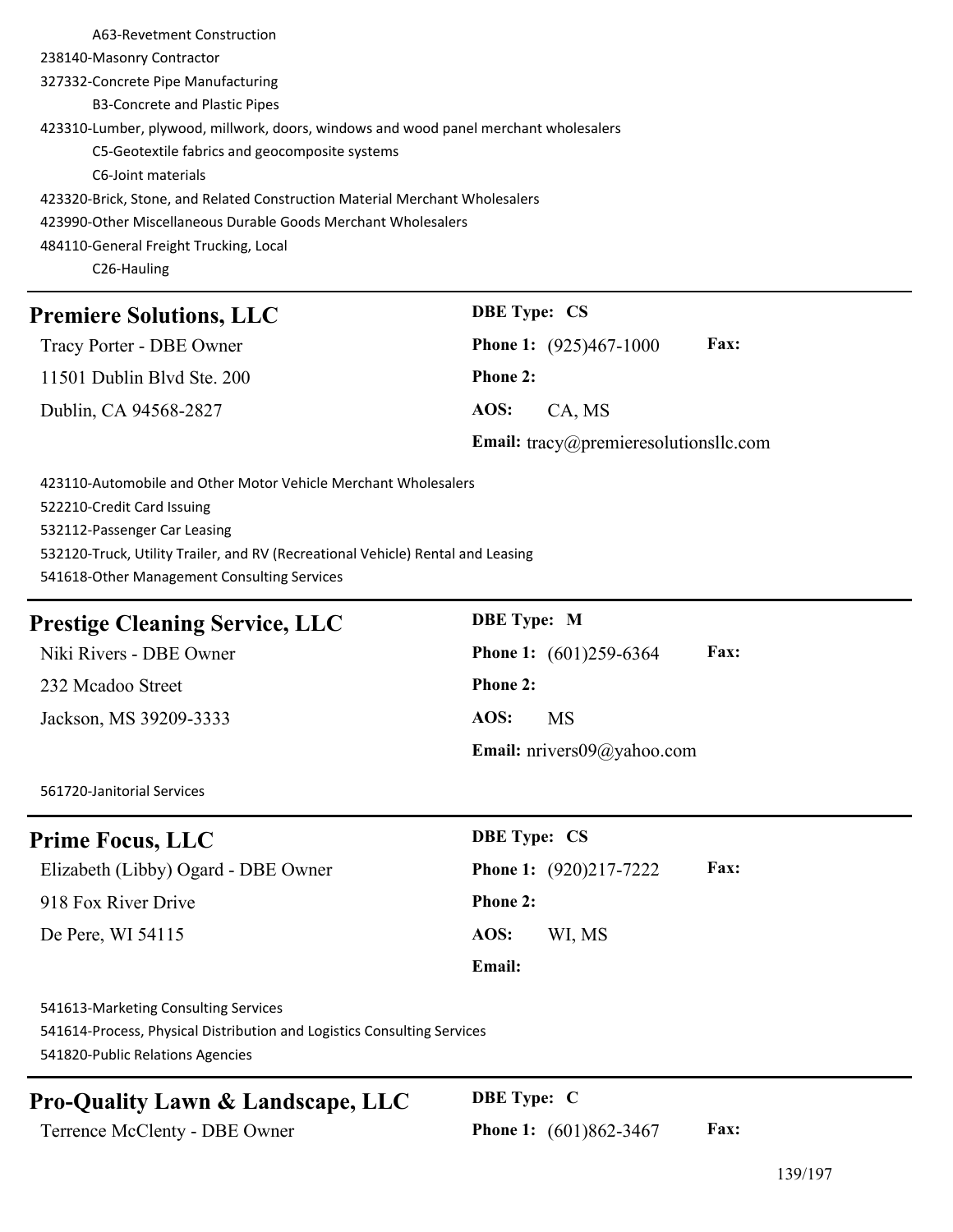**Email:** tmcclenty@proqualityms.com

### 561730-Landscaping Services

D154-Lawn Maintenance

| <b>Professional Environmental Engineers,</b>                                                                                                                                       | <b>DBE Type: CS</b>                                                  |
|------------------------------------------------------------------------------------------------------------------------------------------------------------------------------------|----------------------------------------------------------------------|
| Inc.                                                                                                                                                                               | Fax:                                                                 |
| Carolyn Green - DBE Owner                                                                                                                                                          | Phone 1: 314-531-0060                                                |
| 500 S. Ewing Ave Suite E                                                                                                                                                           | Phone 2: 314-531-0060                                                |
| St. Louis, MO 63103                                                                                                                                                                | AOS:<br>MO, MS                                                       |
|                                                                                                                                                                                    | Email: $cgreen(\omega)$ pe-engrs.com                                 |
| 541620-Environmental Consulting Services                                                                                                                                           |                                                                      |
| <b>Professional Management Solutions,</b>                                                                                                                                          | <b>DBE</b> Type: M                                                   |
| <b>LLC</b>                                                                                                                                                                         | Fax:                                                                 |
| Coretta Frazier - DBE Owner                                                                                                                                                        | <b>Phone 1:</b> (601)863-6997                                        |
| 6646 Gary Rd Suite D                                                                                                                                                               | Phone 2: (769)251-5017                                               |
| Byram, MS 39272                                                                                                                                                                    | AOS:<br><b>MS</b>                                                    |
|                                                                                                                                                                                    | <b>Email:</b> corettafrazier@professionalmanagementsolutions<br>.org |
| 541612-Human Resources Consulting Services<br>561320-Temporary Help Services                                                                                                       |                                                                      |
| <b>Progressive Industries, Inc.</b>                                                                                                                                                | <b>DBE</b> Type: M                                                   |
| Valerie R. O'Donnell - DBE Owner                                                                                                                                                   | Fax:<br>Phone 1: (773)763-9566                                       |
| 4131 W. Belmont Unit C                                                                                                                                                             | <b>Phone 2:</b>                                                      |
| Chicago, IL 60641                                                                                                                                                                  | AOS:<br>IL, MS                                                       |
|                                                                                                                                                                                    | Email: certifications@progressivepii.com                             |
| 423120-Motor Vehicle Supplies and New Parts Merchant Wholesalers<br>C2-Rail and Related Equipment Parts and Supplies<br><b>C3-Truck Supplies</b>                                   |                                                                      |
| 4234-Professional and Commercial Equipment and Supplies merchant wholesalers                                                                                                       |                                                                      |
| C12-Supplier of Industrial and Commercial                                                                                                                                          |                                                                      |
| 423450-Medical, Dental, and Hospital Equipment and Supplies Merchant Wholesalers                                                                                                   |                                                                      |
| 423610-Electrical Apparatus and Equipment, Wiring Supplies, and Related Equipment Merchant Wholesalers<br>423850-Service Establishment Equipment and Supplies Merchant Wholesalers |                                                                      |
| C15-Janitorial Supplier                                                                                                                                                            |                                                                      |
| <b>Project Controls Group, Inc.</b>                                                                                                                                                | <b>DBE Type: CS</b>                                                  |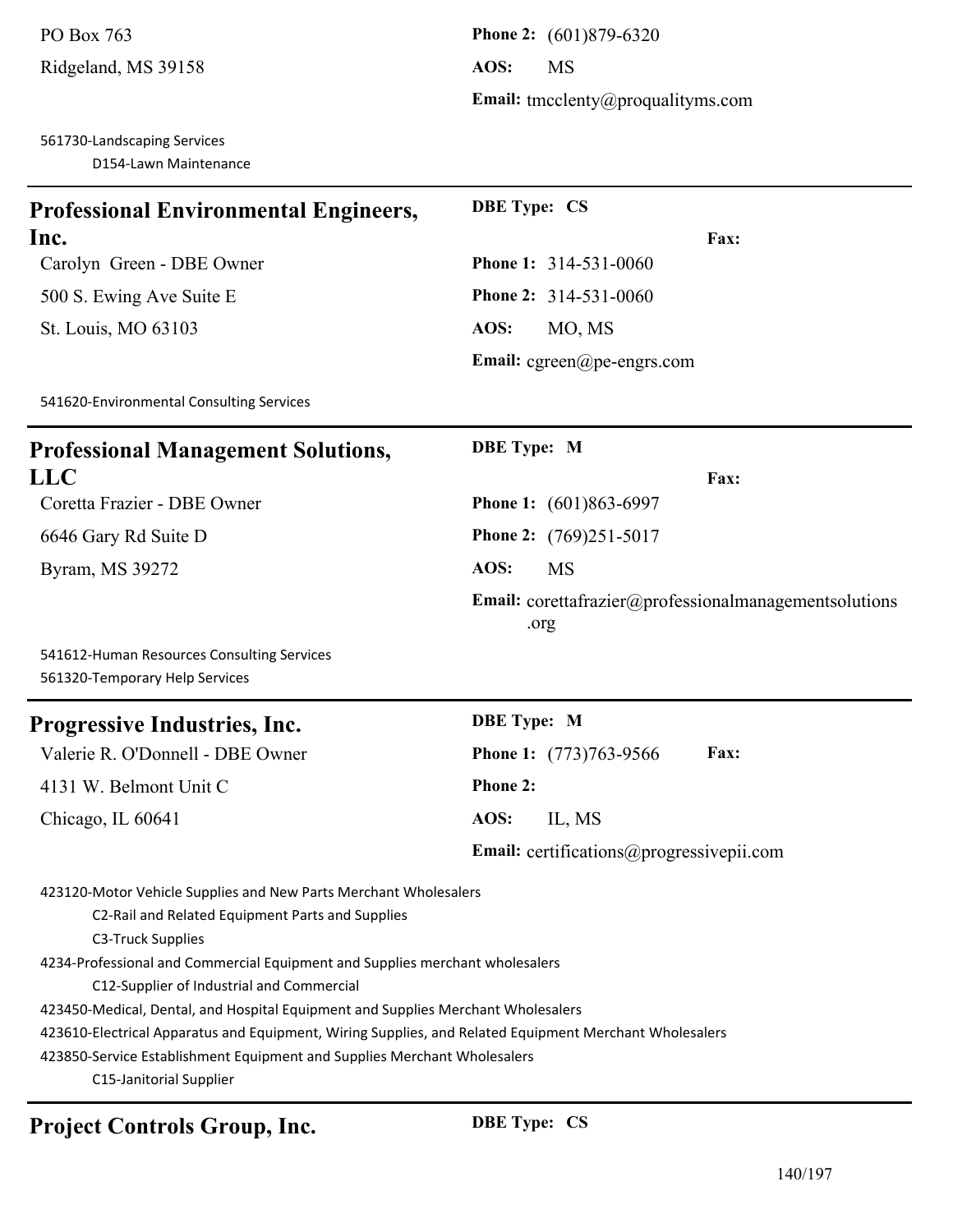| Marvin Woods - DBE Owner    | <b>Phone 1:</b> $314-647-0707$                |
|-----------------------------|-----------------------------------------------|
| $#2$ Campbell Plaza, Bldg C | <b>Phone 2:</b> 314-647-0447                  |
| St. Louis, MO 63139         | AOS:<br>MO. MS                                |
|                             | <b>Email:</b> mwoods@projectcontrolsgroup.com |

**Fax:**

541611-Administrative Management and General Management Consulting

541618-Other Management Consulting Services

| <b>Project Management Solutions Group</b> | <b>DBE</b> Type: CS          |
|-------------------------------------------|------------------------------|
| <b>DBA PMSG</b>                           | <b>Fax:</b>                  |
| Michael Ward - DBE Owner                  | <b>Phone 1: 228-207-1382</b> |
| 1126 Jackson Avenue Suite 203             | <b>Phone 2:</b> 314-504-5537 |
| Pascagoula, MS 39567                      | AOS:<br>MS                   |
|                                           | <b>Email:</b> info@pmsg.us   |

541611-Administrative Management and General Management Consulting 541612-Human Resources Consulting Services 541618-Other Management Consulting Services

561320-Temporary Help Services

| <b>Protech Coatings, Inc.</b>                                                                                                                                                     | DBE Type: C                                  |
|-----------------------------------------------------------------------------------------------------------------------------------------------------------------------------------|----------------------------------------------|
| Jennifer Diamond - DBE Owner                                                                                                                                                      | <b>Fax:</b><br><b>Phone 1:</b> (801)563-9898 |
| 1949 W 2300 South                                                                                                                                                                 | <b>Phone 2:</b> (801)946-5551                |
| Salt Lake City, UT 84119                                                                                                                                                          | AOS:<br>UT, MS                               |
|                                                                                                                                                                                   | <b>Email:</b> estimating@protechcoatings.net |
| 237310-Highway, Street and Bridge Construction<br>A30-Concrete cutting, sealing<br>238390-Other Building Finishing Contractors<br>A101-Caulking (i.e., waterproofing) contractors |                                              |
|                                                                                                                                                                                   |                                              |
| <b>Pull Up Fresh and Clean Pure Pressure,</b>                                                                                                                                     | <b>DBE</b> Type: M                           |
| LLC<br>Clarence Bolls - DBE Owner                                                                                                                                                 | Fax:<br><b>Phone 1:</b> (601)402-2278        |
| 6219 Winthrop Circle                                                                                                                                                              | Phone 2:                                     |
| Jackson, MS 39206-2323                                                                                                                                                            | AOS:<br><b>MS</b>                            |
|                                                                                                                                                                                   | <b>Email:</b> brienbolls@gmail.com           |

# **Quality Communications DBE Type: M**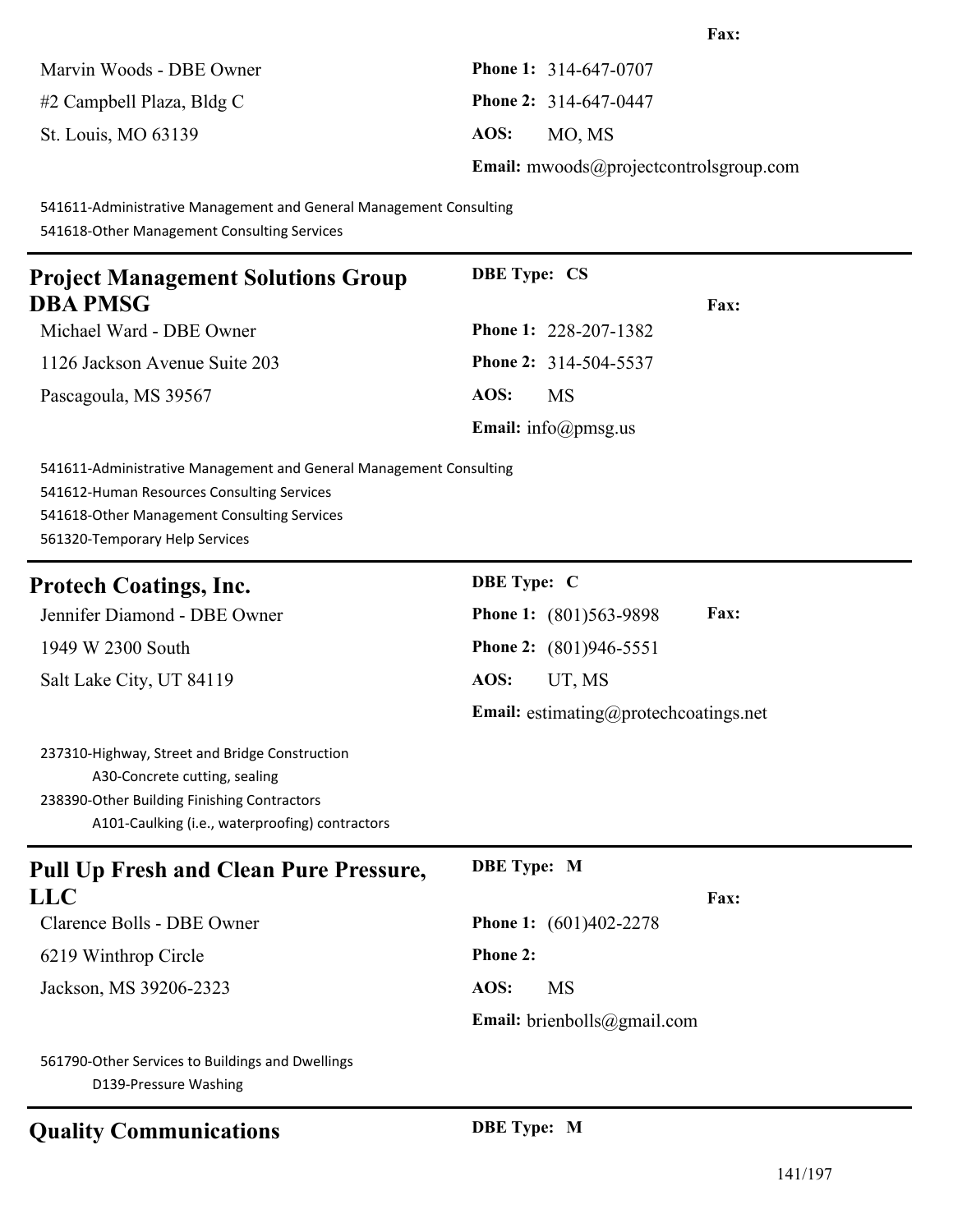James Butterfield - DBE Owner **Phone 1:** 404-817-0770 3610 DeKalb Technology Pkwy., Suite 165 **Phone 2:** 678-458-3540

Atlanta, GA 30340 **AOS:** GA, MS

**Email:** james@qualitycomminc.net

238210-Electrical Contractors and Other Wiring Installation Contractors

A114-Surveillance Cameras A115-Networking Administration/Design A116-Fiber Optics A117-Voice/Data Cabling A118-Card Access A119-Audio/Visual Installs

### **Quality Contracting, LLC**

| <b>DBE Type:</b> |  |
|------------------|--|
|                  |  |

Marilyn Carlin - DBE Owner **Phone 1:** (318)452-0144 **Fax:** 880 Robinson Bridge Road **Phone 2:** (318)443-9702 Woodworth, LA 71485 **AOS:** LA, MS **Email:** mbcarlin94@bellsouth.net

237310-Highway, Street and Bridge Construction A31-Concrete paving A33-Curb and Gutter A58-Pavement Markings 238210-Electrical Contractors and Other Wiring Installation Contractors A93-Traffic Signal Installation 238910-Site Preparation Contractors A102-Clearing and Grubbing A105-Excavation 238990-All Other Specialty Trade Contractors A109-Fence Installation 561730-Landscaping Services D111-Erosion Control (only)

# **Quality Customer Interactions, LLC DBE Type: CS**

**P** O Box 2684 **Phone 2:** 

Jackson, MS 39207 **AOS:** MS

Jamie Joiner - DBE Owner **Phone 1:** (601)918-6666 **Fax:**

**DBE Type: M**

**Email:** qci@qualitycustomerinteractions.com

541613-Marketing Consulting Services

### **Quality Professional & Accounting Services, LLC**

**Fax:**

**Fax:**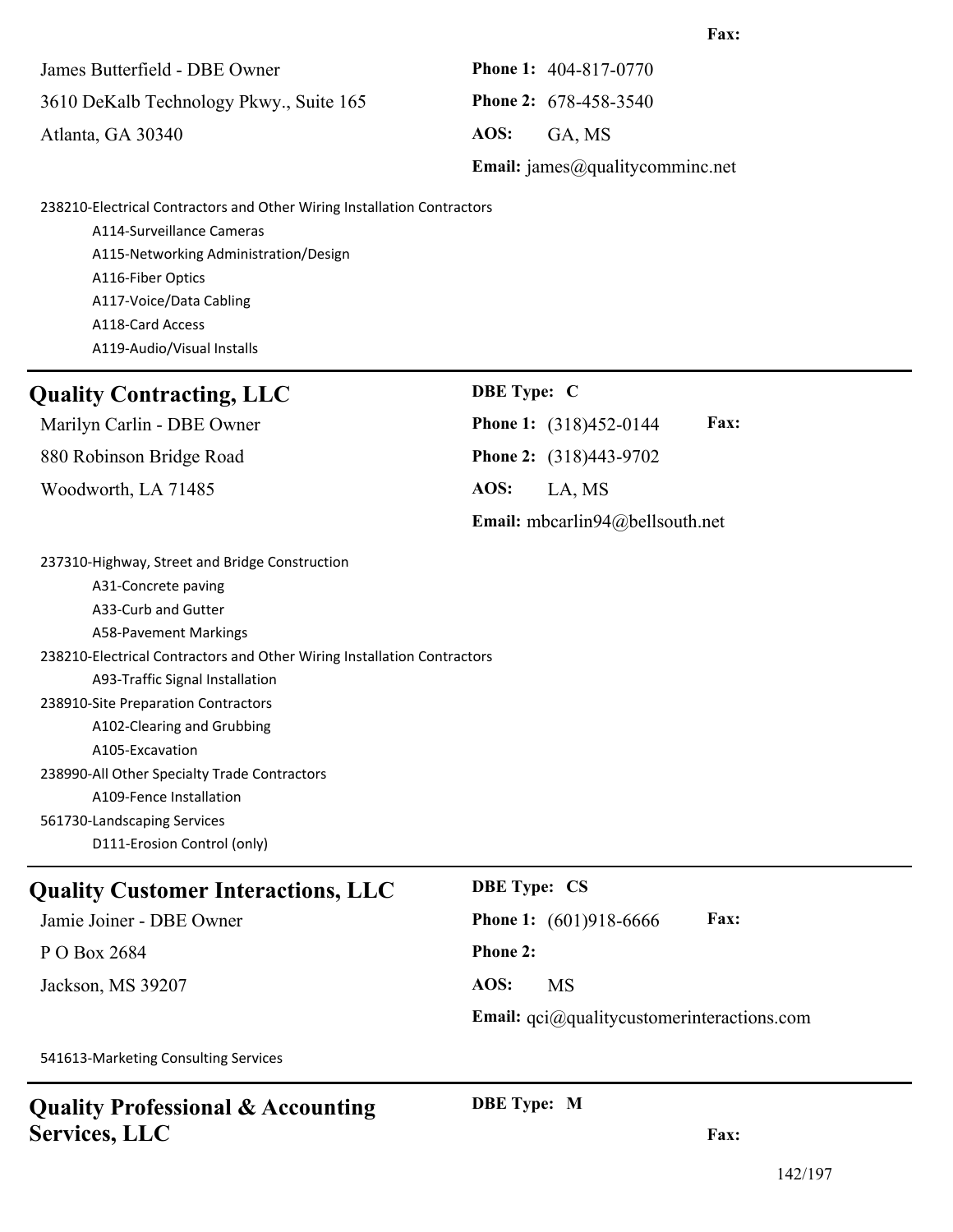Theresa Brady - DBE Owner **Phone 1:** (601)918-7623 PO Box 31312 **Phone 2:** (601)844-3005 Jackson, MS 39286-1312 **AOS:** MS

541214-Payroll Services 541219-Other Accounting Services D149-Accounting Services

### **R & C Services, LLC DBE Type: C**

PO Box 7038 **Phone 2:** Jackson, MS 39282 **AOS:** MS

**Email:** theresa.brady@qpas.org

# Raymond Granderson - DBE Owner **Phone 1:** (662)458-7773 **Fax: Email:** grandesronraymond@yahoo.com

238910-Site Preparation Contractors A103-Demolition A105-Excavation 484220-Specialized Freight (except used good) Trucking C27-Hauling of Earth Movement Materials

### **R&G Trucking, LLC** DBE Type: C

811 N. Rutherford Dr. **Phone 2:** 662-582-1661

Kilmichael, MS 39747 **AOS:** MS

Richard Campbell - DBE Owner **Phone 1:** 662-262-7338 **Fax: Email:** richardcampbell@bellsouth.net

484220-Specialized Freight (except used good) Trucking C27-Hauling of Earth Movement Materials

# **R. A. Smith Asphalt Paving Contractors DBE Type: C** Roy A. Smith - DBE Owner **Phone 1:** (404)799-3332 **Fax:** 1498 Nash Rd. NW **Phone 2:** Atlanta, GA 30331 **AOS:** AL, GA, MS **Email:** rasasphalt@bellsouth.net 237310-Highway, Street and Bridge Construction A25-Asphalt Paving A33-Curb and Gutter

238110-Poured Concrete Foundation and Structure Contractors A67-Minor Concrete Structure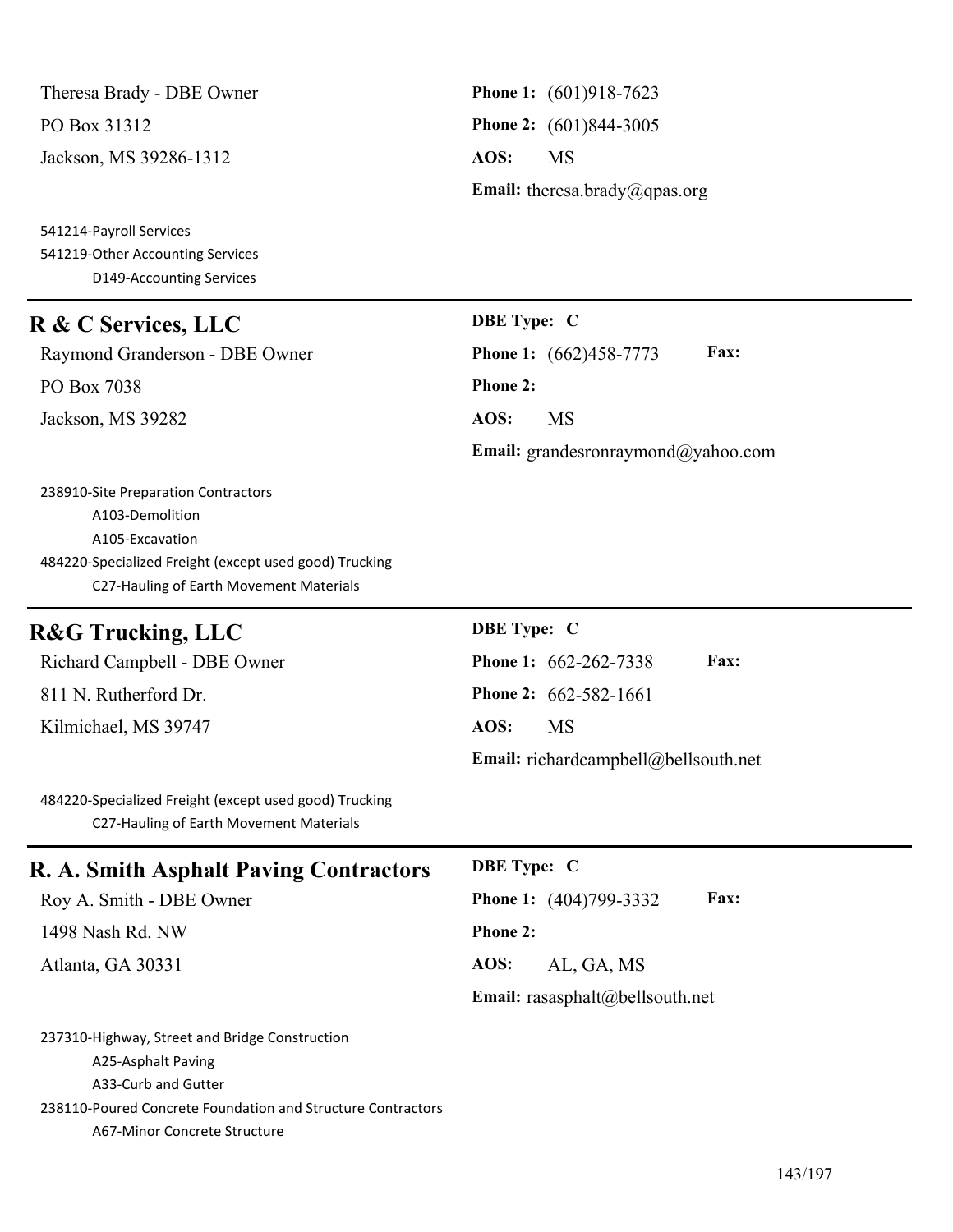### **RAKS Fire Sprinkler, LLC DBE Type: M**

Hattiesburg, MS 39401 **AOS:** MS

Romero Ali - DBE Owner **Phone 1:** 601-261-0820 **Fax:** 215 Mobile St. **Phone 2:** 334-202-0322 **Email:** rai@raksfiresprinkler.com

238220-Plumbing, Heating, and Air

A96-Conditioning Contractors-Fire Sprinkler System Installation and Maintenance

### **RDL Private Utility Locating, LLC DBE Type: C** Darlene Lyons - DBE Owner **Phone 1:** (704)605-0225 **Fax:**

7156 Weddington Road, Ste. 190 **Phone 2:** (980)781-4226

Concord, NC 38027-3485 **AOS:** NC, MS **Email:** rdllocating@gmail.com

| 237310-Highway, Street and Bridge Construction                    |
|-------------------------------------------------------------------|
| A59-Underground Utility Work                                      |
| 238910-Site Preparation Contractors                               |
| 484220-Specialized Freight (except used good) Trucking            |
| C27-Hauling of Earth Movement Materials                           |
| 541620-Environmental Consulting Services                          |
| D87-Waste Water                                                   |
| 541690-Other Scientific and Technical Consulting Services         |
| D157-Sanitary Sewer Evaluation Survey                             |
| 541990-All Other Professional, Scientific, and Technical Services |
| 561990-All Other Support Services                                 |

# **REM Consultants, PLLC DBE Type: CS**

PO Box 2696 **Phone 2:** Madison, MS 39130-2696 **AOS:** MS

Joseph Nyandoro - DBE Owner **Phone 1:** 517-775-1678 **Fax: Email:** joseph@remconsultants.net

541330-Engineering Services D145-Structural Engineering D15-Civil Engineering Services

909 Gravier St. #2316 **Phone 2:** New Orleans, LA 70112-1743 **AOS:** LA, MS

**REO, LLC DBE Type: CS** Steven Kennedy - DBE Owner **Phone 1:** (504)287-3007 **Fax: Email:** stevenkennedy78@gmail.com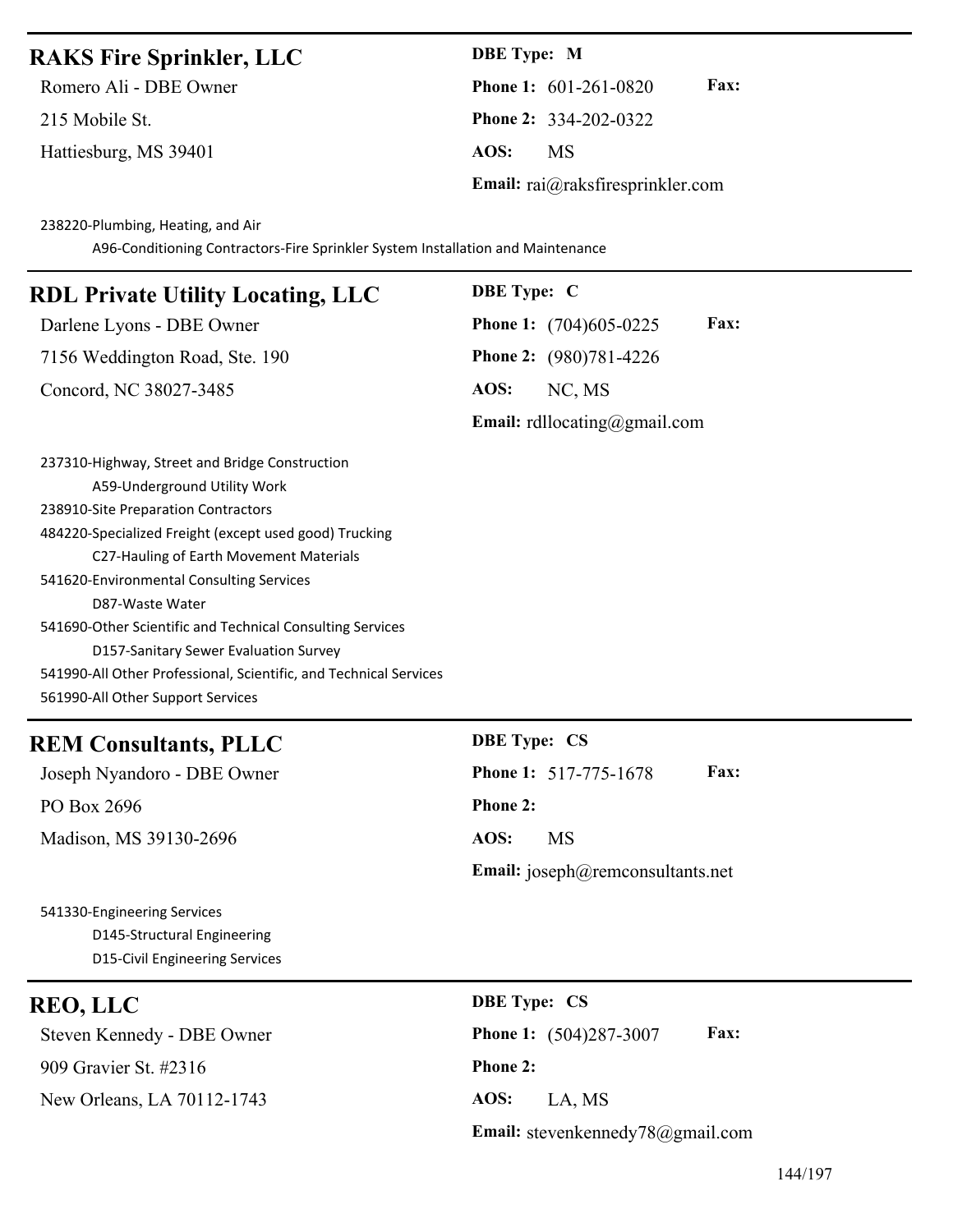523930-Investment Advice 531210-Offices of Real Estate Agents and Brokers 541320-Landscape Architectural Services 541611-Administrative Management and General Management Consulting 541618-Other Management Consulting Services D60-Transportation Planning 541620-Environmental Consulting Services 541720-Research and Development in the Social Sciences and Humanities 541990-All Other Professional, Scientific, and Technical Services **RJ Washington Company, Inc DBE Type: CS** - DBE Owner **Phone 1: Fax:** PO Box 1183 **Phone 2:** Bowie, MD 20718-1183 **AOS:** MD, MS **Email:** 236210-Industrial Building Construction 236220-Commercial and Institutional Building Construction 561210-Facilities Support Services **RJ Whisenant, LLC DBE Type: C** Suzanne Whisenant Pritchett - DBE Owner **Phone 1:** 256-881-2723 **Fax:** 914 County Road 3135 **Phone 2:** 256-797-2581 Houston, AL 35572 **AOS:** AL, GA, MS, TN **Email:** suzanne@rjwhis.com 237310-Highway, Street and Bridge Construction A33-Curb and Gutter 238110-Poured Concrete Foundation and Structure Contractors A66-Concrete Structures to include class AA, B & C Concrete **RJM-McQueen Contracting, Inc. DBE Type: C** Regina J. McQueen - DBE Owner **Phone 1:** (601)765-6563 **Fax:** (601)765-6562 80 Ramsey McQueen Road **Phone 2:** (601)943-6420 Collins, MS 39428-7044 **AOS:** MS **Email:** 237110-Water and Sewer Line and Related Structures Construction 237310-Highway, Street and Bridge Construction A162-Chip Seal A163-Fog Seal A164-Scrub Seal

A165-Stress Relief Layer

A166-Tack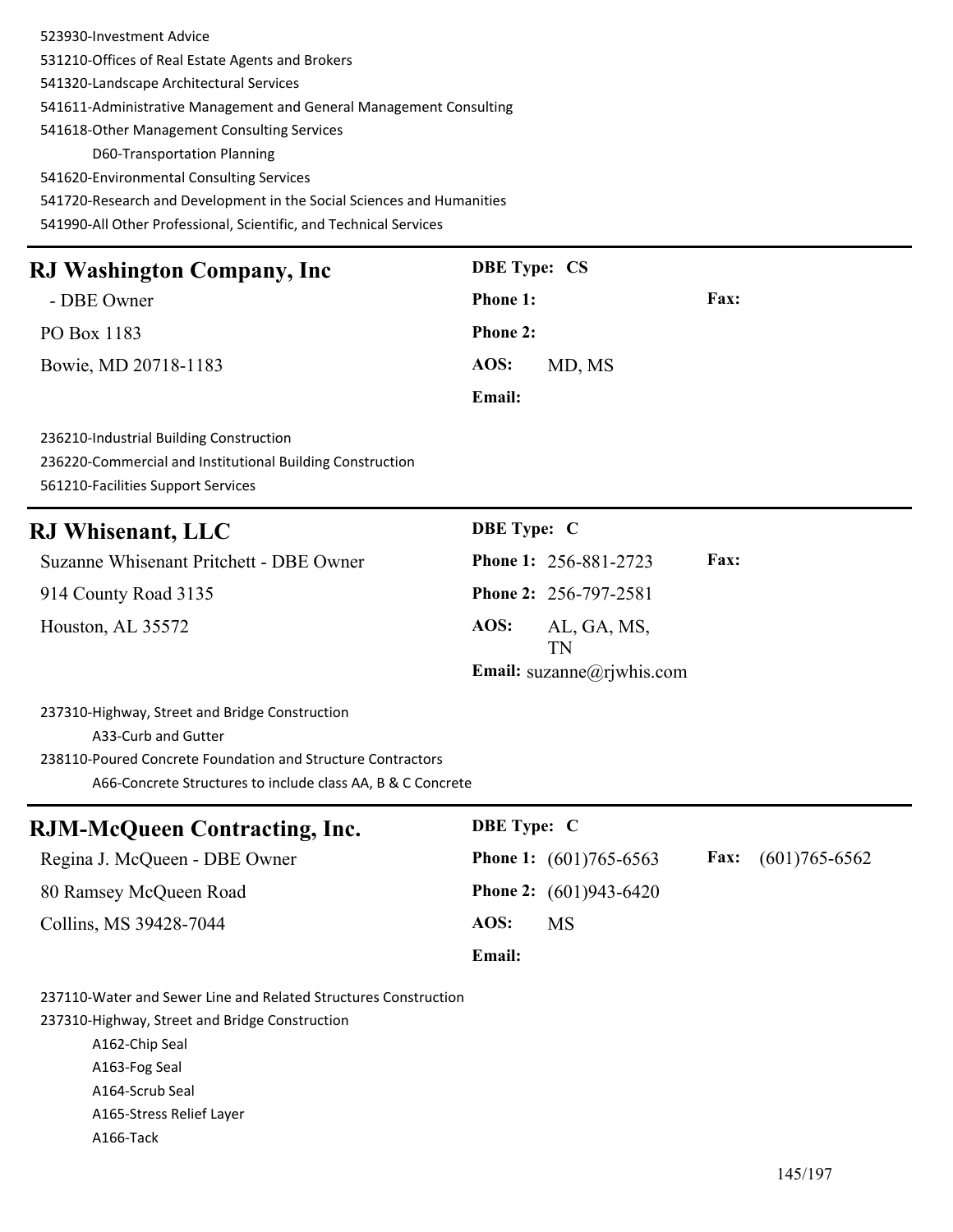A26-Box Culverts A30-Concrete cutting, sealing A31-Concrete paving A50-Pipe A52-Granular Materials Installation 238110-Poured Concrete Foundation and Structure Contractors A67-Minor Concrete Structure 238120-Structural Steel and Precast Concrete Contractors A71-Reinforced Steel 238910-Site Preparation Contractors 484110-General Freight Trucking, Local C26-Hauling

### **RLH Investments, LLC DBE Type: C**

2034 Agriculture Street **Phone 2:** New Orleans, LA 70122 **AOS:** LA, MS

Renee Landrieu - DBE Owner **Phone 1:** (504)304-4406 **Fax: Email:**

327320-Ready

# **RLS & Associates, Inc. DBE Type: CS**

3131 S. Dixie Dr., Ste 545 **Phone 2:** Dayton, OH 45439 **AOS:** MS, OH

Robbie Sarles - DBE Owner **Phone 1:** (937)299-5007 **Fax: Email:** rlsasc@mindspring.com

541618-Other Management Consulting Services D60-Transportation Planning

## **RMD Holdings LLC DBE Type: M**

6368 Coventry Way, Ste 175 **Phone 2:** (246)421-7034

Charles Hopkins - DBE Owner **Phone 1:** (301)718-3402 **Fax:** Clinton, MD 20735 **AOS:** MD, MS

**Email:** chopkins@rmdholdings.com

236220 A2-Construction Management

424920-Book, Periodical, and Newspaper Merchant Wholesalers

445120-Convenience Stores

451212-News Dealers and Newsstands

453220-Gift, Novelty, and Souvenir Stores

561110-Office Administrative Services

561790-Other Services to Buildings and Dwellings

722511-Full

722513-Limited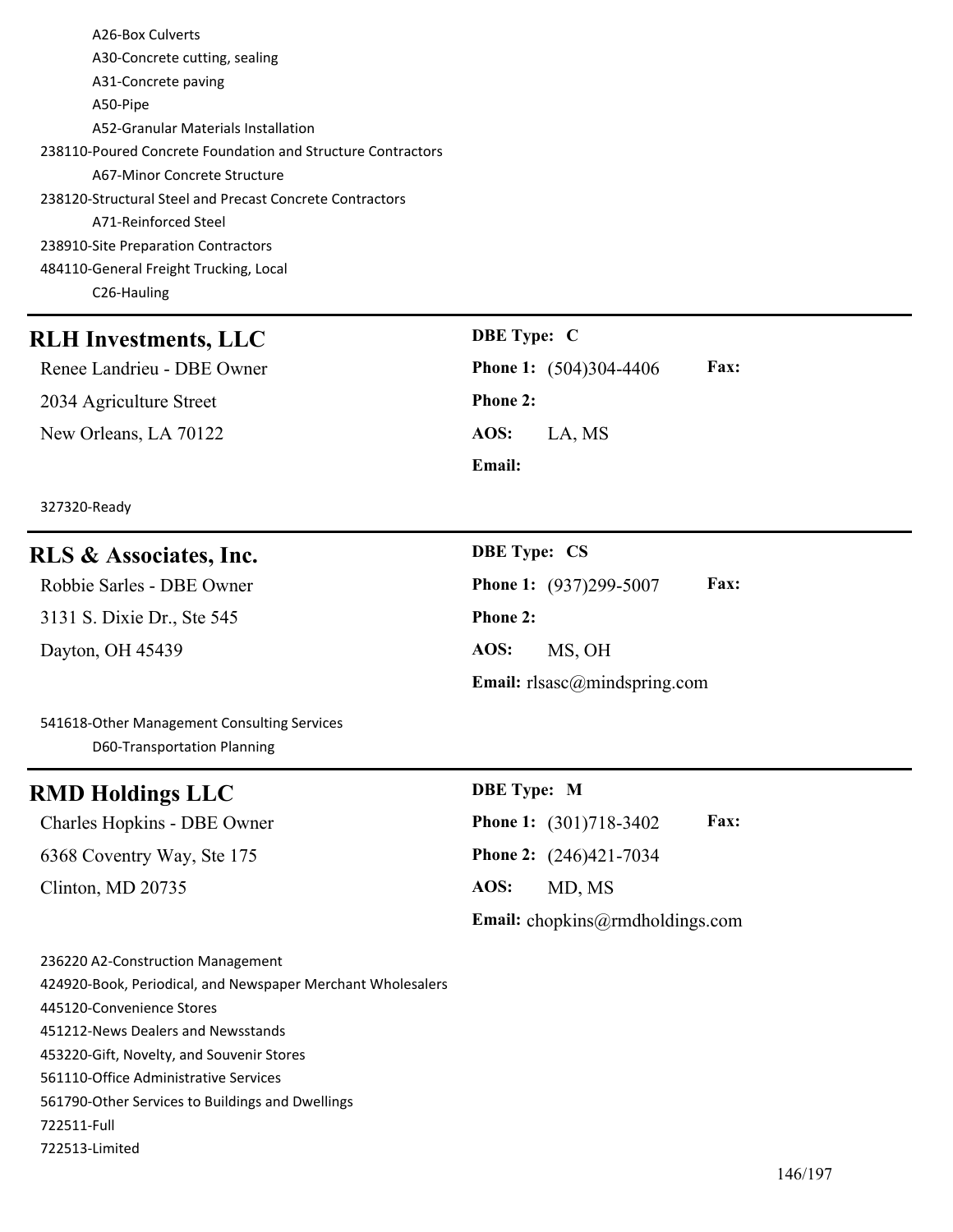| <b>RMM Ventures, LLC</b>                                                                                        | <b>DBE</b> Type: S                         |
|-----------------------------------------------------------------------------------------------------------------|--------------------------------------------|
| Michael L. Thompson - DBE Owner                                                                                 | Fax:<br><b>Phone 1:</b> (601)345-5299      |
| 1212 Robinson St.                                                                                               | Phone 2: $($                               |
| Jackson, MS 39203                                                                                               | AOS:<br><b>MS</b>                          |
|                                                                                                                 | <b>Email:</b> mthompson@vssconsulting.com  |
| 425120-Wholesale Trade Agents and Brokers<br><b>C20-Brokers of Uniforms</b><br>C21-Brokers of Promotional Items |                                            |
| <b>RR Ramsey Research</b>                                                                                       | <b>DBE Type: CS</b>                        |
| Rebecca Ramsey - DBE Owner                                                                                      | Fax:<br>Phone 1: (615)414-6977             |
| 2701 Glenoaks Drive                                                                                             | <b>Phone 2:</b>                            |
| Nashville, TN 37214                                                                                             | AOS:<br>TN, MS                             |
|                                                                                                                 | <b>Email:</b> rebecca.ramsey1963@gmail.com |
| 541611-Administrative Management and General Management Consulting                                              |                                            |

| <b>RWH Construction, Inc.</b>                            | <b>DBE</b> Type: C                                  |
|----------------------------------------------------------|-----------------------------------------------------|
| Russell Henderson - DBE Owner                            | Fax:<br>Phone 1: (352)267-6224                      |
| 331 W. Alfred St.                                        | Phone 2:                                            |
| Tavares, FL 32778                                        | AOS:<br>FL, MS                                      |
|                                                          | <b>Email:</b> russellh@rwhfabrication.com           |
| 237310-Highway, Street and Bridge Construction           |                                                     |
| A33-Curb and Gutter                                      |                                                     |
| 238120-Structural Steel and Precast Concrete Contractors |                                                     |
| A70-Rebar Installation                                   |                                                     |
| 238140-Masonry Contractor                                |                                                     |
| 238990-All Other Specialty Trade Contractors             |                                                     |
| <b>Railroad Signaling Solutions, Inc.</b>                | <b>DBE</b> Type: C                                  |
| Rachel Stayton - DBE Owner                               | Fax:<br><b>Phone 1:</b> (918) 973-1888              |
| 1103 E Houston St.                                       | <b>Phone 2:</b> (918)728-1080                       |
| Broken Arrow, OK 74012                                   | AOS:<br>OK, MS                                      |
|                                                          | <b>Email:</b> rachel@railroadsignalingsolutions.com |
|                                                          |                                                     |

# **Rea's Country Lane Construction, Inc. DBE Type: C**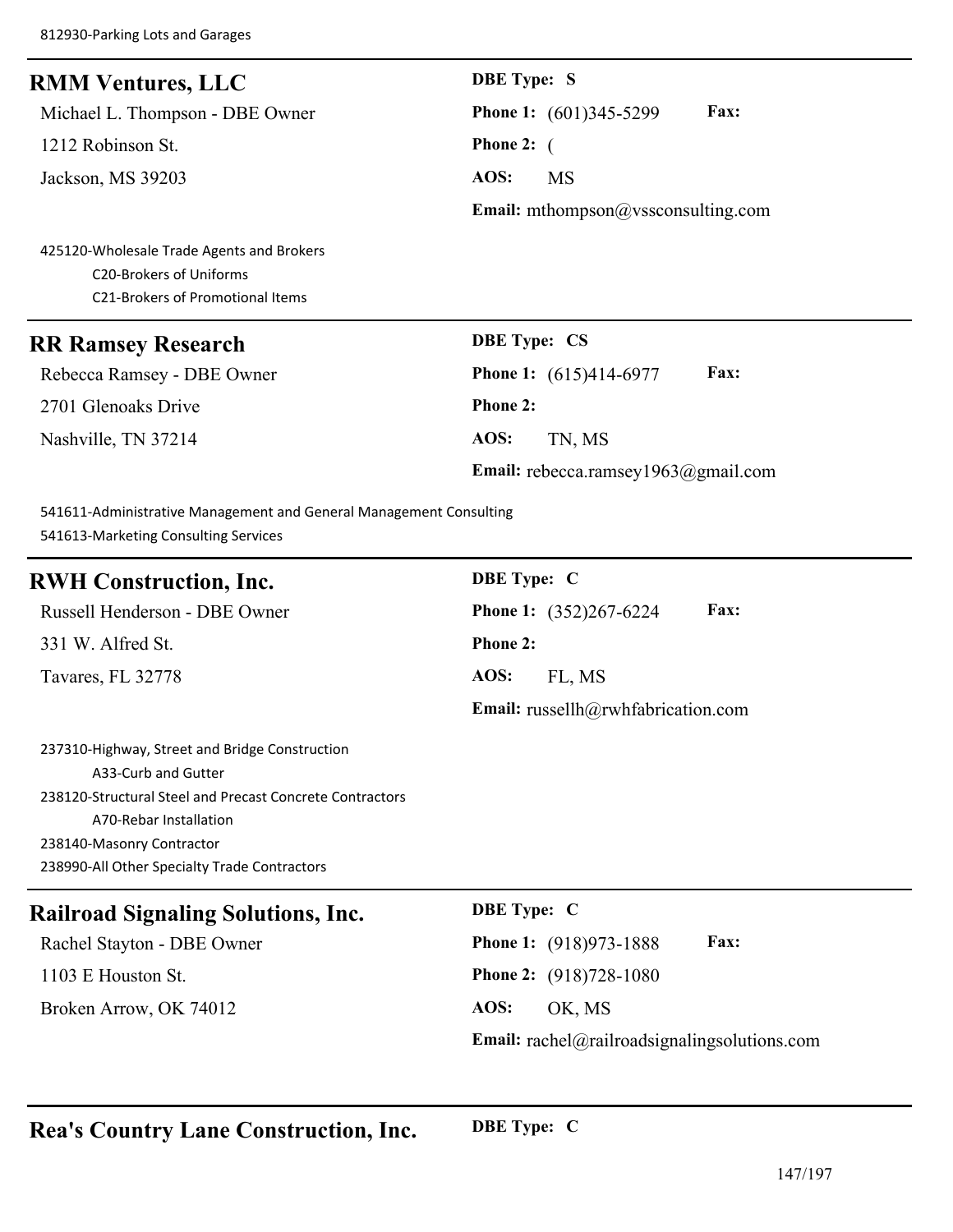|                        |      | <b>Email:</b> reascountrylane@att.net |
|------------------------|------|---------------------------------------|
| Houston, MS 38851-9621 | AOS: | MS                                    |
| 102 Rhodes Street      |      | <b>Phone 2:</b> $(662)456-5815$       |
| Joyce Rea - DBE Owner  |      | <b>Phone 1:</b> (662)456-9898         |

237110-Water and Sewer Line and Related Structures Construction 237310-Highway, Street and Bridge Construction A36-Edge Drain A50-Pipe A52-Granular Materials Installation 238910-Site Preparation Contractors A102-Clearing and Grubbing A104-Dirt Work A105-Excavation A40-Grading

# **Real Mobile, Inc. DBE Type: M**

8240 SW 24 St. #5301 **Phone 2:** (786)443-8841

517911-Telecommunications Resellers

### **Rebel Services, Inc. DBE Type: C**

P.O. Box 728 **Phone 2:** 662-587-6188 Ripley, MS 38663 **AOS:** MS

Robert Barrera - DBE Owner **Phone 1:** (303)663-8989 **Fax:** North Lauderdale, FL 33068 **AOS:** FL, MS **Email:** info@myrealmobile.com

Margie James - DBE Owner **Phone 1:** 662-512-0209 **Fax: Email:** rebelservices@yahoo.com

238220-Plumbing, Heating, and Air

A95-Conditioning Contractors-Installation of Aviation Fueling Systems

# **Recruiting Source International, LLC DBE Type: CS** Delaina Curry-Allen - DBE Owner **Phone 1:** (281)277-1411 **Fax:** 21414 Julie Marie Ln, Suite 2301 **Phone 2:** Katy, TX 77449-5416 **AOS:** MS, TX **Email:**

561311-Employment Placement Agencies 561312-Executive Search Services 561320-Temporary Help Services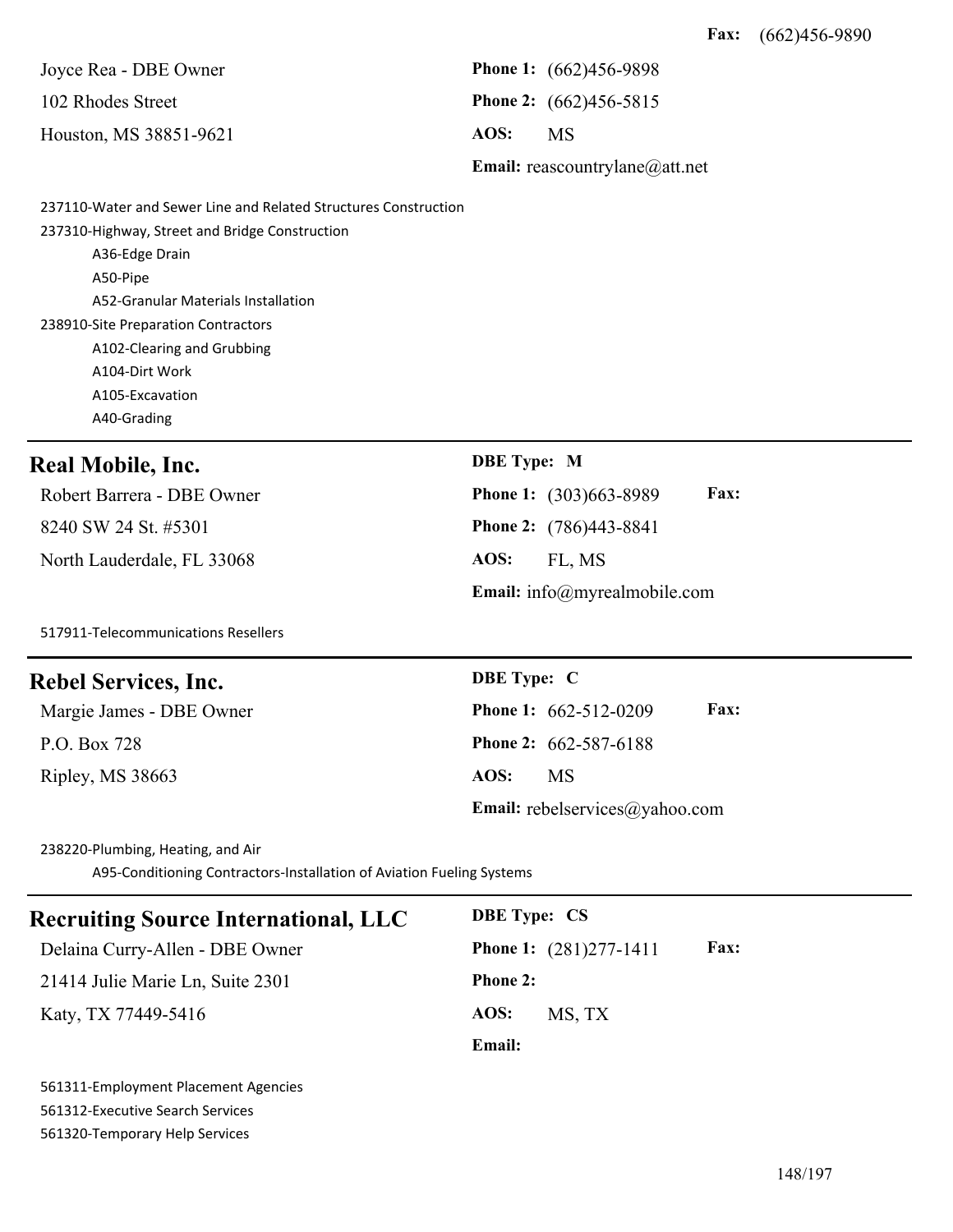### **Red Laser Technology, Inc. DBE Type: CS**

1230 Raymond Rd. Box 600 **Phone 2:** (601)573-8109 Jackson, MS 39204 **AOS:** MS

541511-Custom Computer Programming Services 541512-Computer Systems Design Services 541519-Other Computer Related Services

# **Redmond Design Service, LLC DBE Type: CS**

819 Main St. **Phone 2:** (901)230-5903 Greenville, MS 38701 **AOS:** MS

541430-Graphic Design Services 541613-Marketing Consulting Services 541810-Advertising Agencies

### **Reed Exterminating DBE Type: M**

P.O. Box 5734 **Phone 2:** 800-898-0932 Greenville, MS 38701 **AOS:** MS, TN

Adrian Jones - DBE Owner **Phone 1:** (601)965-0364 **Fax: Email:** adrianjones@redlaser.net

Jerry D. Redmond, Jr - DBE Owner **Phone 1:** (662)332-0280 **Fax: Email:** jerry@redmonddesign.com

Reginald Reed - DBE Owner **Phone 1:** 662-332-2147 **Fax: Email:** mail@reedexterminating.com

561710-Exterminating and Pest Control Services

### **Regis Infrastructure Group, LLC DBE Type: C**

18010 Cascades Avenue **Phone 2:**

Baton Rouge, LA 70810 **AOS:** LA, MS

Raul Harry Regis - DBE Owner **Phone 1:** (225)316-5842 **Fax: Email:** rhregis@regisig.com

541330-Engineering Services D15-Civil Engineering Services

| <b>Ringo Franchise Group, LLC</b> | <b>DBE</b> Type: M                      |
|-----------------------------------|-----------------------------------------|
| DeNai Ringo - DBE Owner           | <b>Phone 1:</b> $(601)665-3328$<br>Fax: |
| 1109 Dickory Ave                  | <b>Phone 2:</b>                         |
| River Ridge, LA 70123             | AOS:<br>MS                              |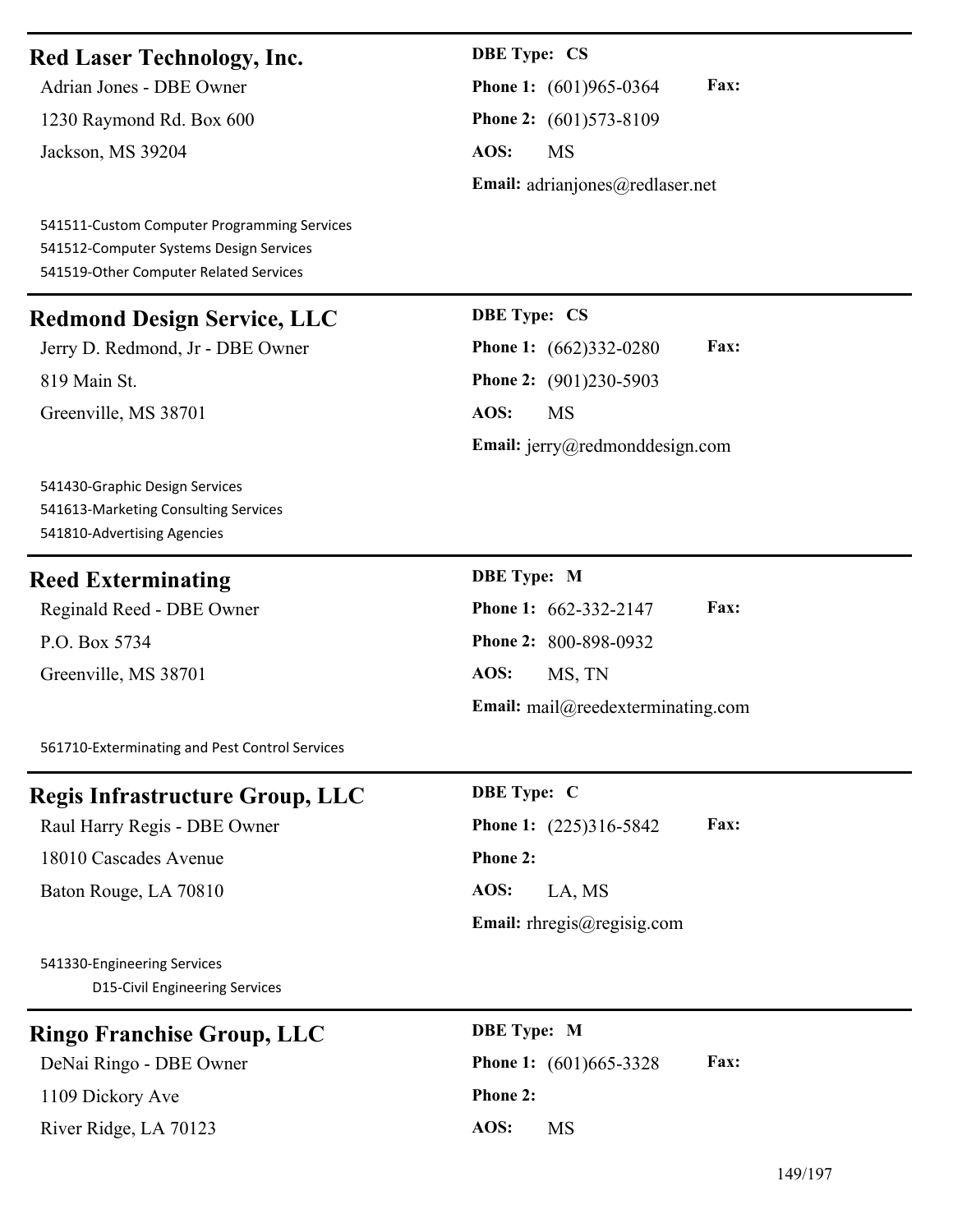812990-All Other Personal Services G8-Event Planning

| Rishaank, LLC                                                                                                                                                                                                                | <b>DBE</b> Type: M                                 |  |
|------------------------------------------------------------------------------------------------------------------------------------------------------------------------------------------------------------------------------|----------------------------------------------------|--|
| Sandeep N. Bhatt - DBE Owner                                                                                                                                                                                                 | Fax:<br>Phone 1: (480)310-2326                     |  |
| 1334 W. Seashore Drive                                                                                                                                                                                                       | Phone 2:                                           |  |
| Gilbert, AZ 85233                                                                                                                                                                                                            | AOS:<br>AZ, MS                                     |  |
|                                                                                                                                                                                                                              | Email: sbhatt@rishaank.com                         |  |
| 541512-Computer Systems Design Services<br>541513-Computer Facilities Management Services<br>541519-Other Computer Related Services                                                                                          |                                                    |  |
| <b>River City Railroad, Trolley &amp; Transit</b>                                                                                                                                                                            | <b>DBE Type: CS</b>                                |  |
| <b>Consultants</b>                                                                                                                                                                                                           | Fax:                                               |  |
| Clarence J. Harris Jr. - DBE Owner                                                                                                                                                                                           | Phone 1: (901)502-7145                             |  |
| 1759 Glenview Ave.                                                                                                                                                                                                           | <b>Phone 2:</b>                                    |  |
| Memphis, TN 38114                                                                                                                                                                                                            | AOS:<br>MS, TN                                     |  |
|                                                                                                                                                                                                                              | Email:                                             |  |
| 237310-Highway, Street and Bridge Construction<br>A2-Construction Management<br>237990-Other Heavy and Civil Engineering Construction<br>A60-Commuter Light Rail<br>485119-Other Urban Transit Systems<br>C29-Trolley System |                                                    |  |
| <b>River Science, LLC</b>                                                                                                                                                                                                    | <b>DBE Type: CS</b>                                |  |
| Jill S. Butler - DBE Owner                                                                                                                                                                                                   | Fax:<br><b>Phone 1:</b> (601)898-5550              |  |
| P O Box 353                                                                                                                                                                                                                  | Phone 2: (601)613-5262                             |  |
| Ridgeland, MS 39158                                                                                                                                                                                                          | AOS:<br><b>MS</b>                                  |  |
|                                                                                                                                                                                                                              | Email: Jill.S.Butler@comcast.net                   |  |
| 541690-Other Scientific and Technical Consulting Services<br>D94-Hydrologic and hydraulic engineering                                                                                                                        |                                                    |  |
| <b>Riverside Traffic Systems, Inc.</b>                                                                                                                                                                                       | <b>DBE</b> Type: C                                 |  |
| Kay Russell - DBE Owner                                                                                                                                                                                                      | $(662)$ 538-7658<br>Fax:<br>Phone 1: (662)534-8257 |  |
| 1283 State Highway 178 West                                                                                                                                                                                                  | <b>Phone 2:</b>                                    |  |
| New Albany, MS 38652-8905                                                                                                                                                                                                    | AOS:<br>AL, AR, MS,<br>TN<br>Email:                |  |
|                                                                                                                                                                                                                              |                                                    |  |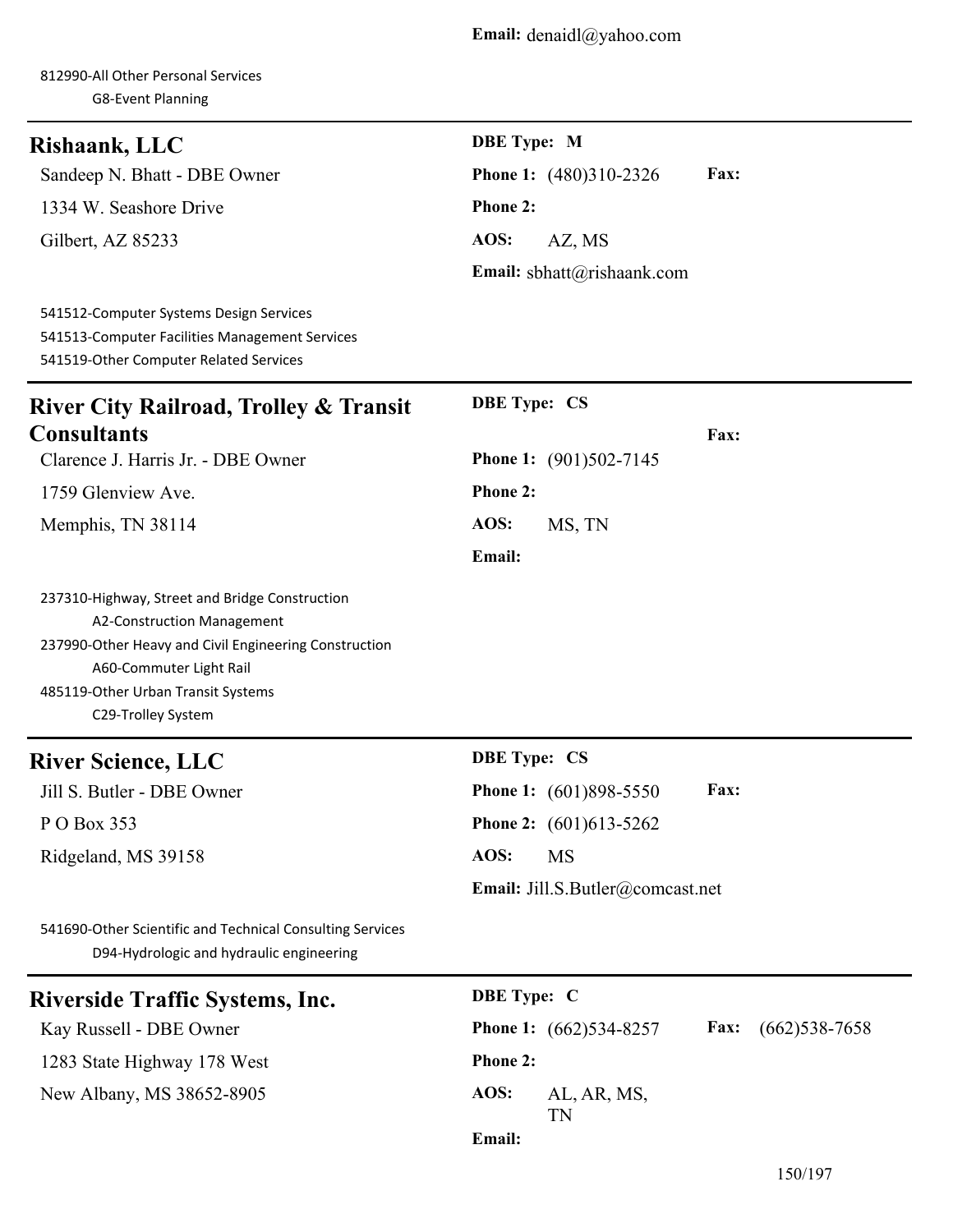237310-Highway, Street and Bridge Construction A34-Delineators A39-Fencing A46-Maintenance of Traffic, Traffic Control A53-Sign construction A57-Striping

| Road-Pro Safety, Inc.                                                                                                                                                                                                                                        | <b>DBE</b> Type: C                                         |
|--------------------------------------------------------------------------------------------------------------------------------------------------------------------------------------------------------------------------------------------------------------|------------------------------------------------------------|
| Peggy A. Miley - DBE Owner                                                                                                                                                                                                                                   | Phone 1: (601)932-8220<br>Fax:<br>$(601)932 - 0241$        |
| PO Box 54292                                                                                                                                                                                                                                                 | Phone 2:                                                   |
| Jackson, MS 39288-4292                                                                                                                                                                                                                                       | AOS:<br><b>MS</b>                                          |
|                                                                                                                                                                                                                                                              | Email: peggy@roadprosafety.com                             |
| 237310-Highway, Street and Bridge Construction<br>A46-Maintenance of Traffic, Traffic Control<br>A53-Sign construction<br>238990-All Other Specialty Trade Contractors<br>561439-Other Business Service Centers (including Copy Shops)                       |                                                            |
| <b>Robinson and Associates Architecture,</b>                                                                                                                                                                                                                 | <b>DBE</b> Type: C                                         |
| Inc.                                                                                                                                                                                                                                                         | Fax:                                                       |
| William B. Robinson - DBE Owner                                                                                                                                                                                                                              | Phone 1: (334)269-5590                                     |
| 906 South Perry Street                                                                                                                                                                                                                                       | Phone 2:                                                   |
| Montgomery, AL 36104                                                                                                                                                                                                                                         | AOS:<br>AL, MS                                             |
|                                                                                                                                                                                                                                                              | Email: administrator@wbrarch.com                           |
| 541310-Architectural Services                                                                                                                                                                                                                                |                                                            |
| <b>Roby Construction Company, Inc.</b>                                                                                                                                                                                                                       | <b>DBE</b> Type: C                                         |
| Jimmy Roby - DBE Owner                                                                                                                                                                                                                                       | $(662)453 - 5122$<br>Fax:<br><b>Phone 1:</b> (662)455-6655 |
| PO Box 9711                                                                                                                                                                                                                                                  | Phone 2: (662)453-5122                                     |
| Greenwood, MS 38930                                                                                                                                                                                                                                          | AOS:<br><b>MS</b>                                          |
|                                                                                                                                                                                                                                                              | Email: a roby 99@yahoo.com                                 |
| 237110-Water and Sewer Line and Related Structures Construction<br>237310-Highway, Street and Bridge Construction<br>A50-Pipe<br>A52-Granular Materials Installation<br>238910-Site Preparation Contractors<br>A102-Clearing and Grubbing<br>A105-Excavation |                                                            |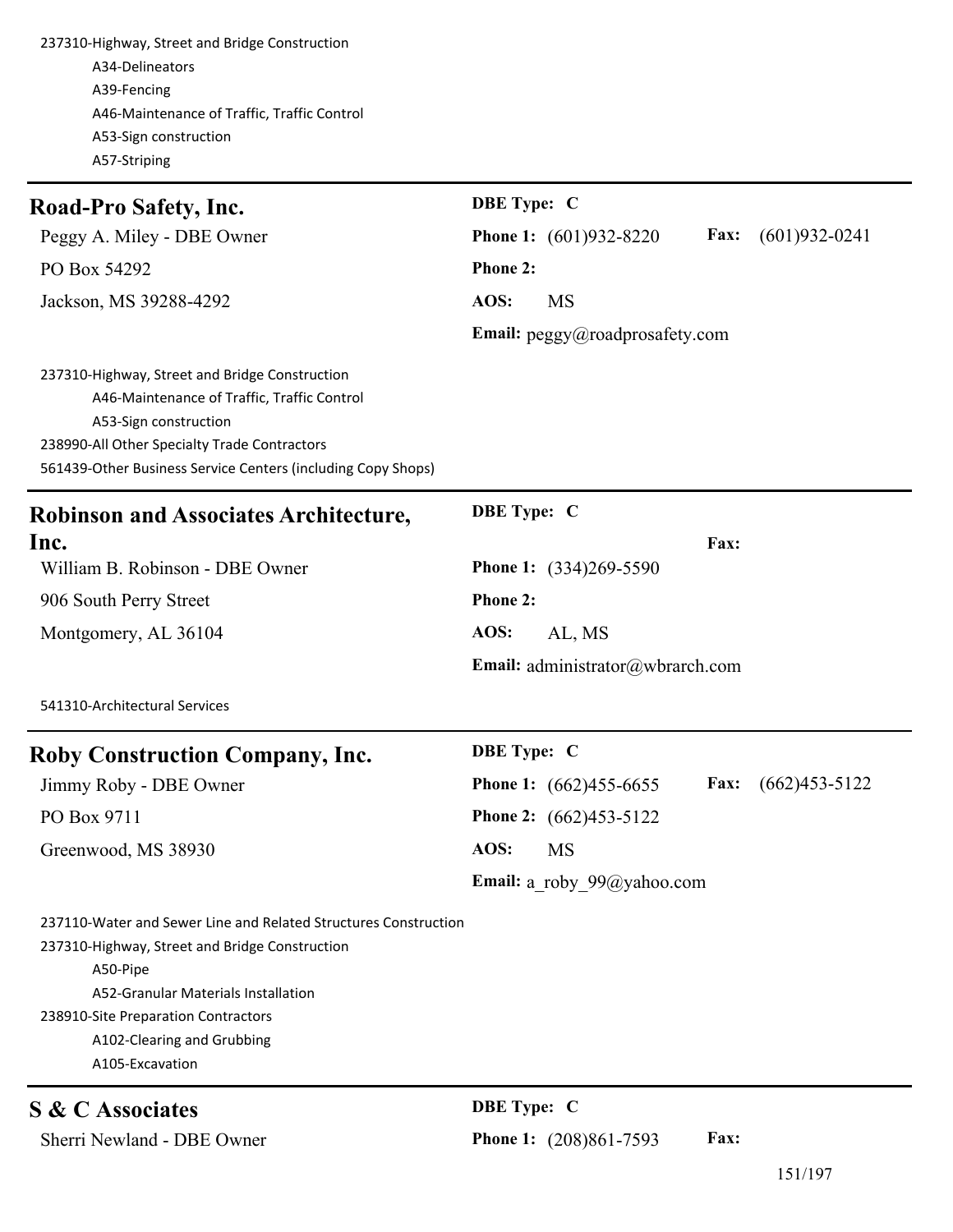3 Foxtail **Phone 2:** Sun Valley, ID 83340 **AOS:** ID, MS

541340-Drafting Services

541620-Environmental Consulting Services

**Email:** newlansm@gmail.com

| S & S Excavation, LLC                                                                                                                                                                                                                                                                                                            | DBE Type: C                             |                   |
|----------------------------------------------------------------------------------------------------------------------------------------------------------------------------------------------------------------------------------------------------------------------------------------------------------------------------------|-----------------------------------------|-------------------|
| Laura Yvonne Sudbeck - DBE Owner                                                                                                                                                                                                                                                                                                 | Phone 1: (601)572-6661<br>Fax:          | $(662)673 - 1131$ |
| PO Box 363                                                                                                                                                                                                                                                                                                                       | Phone 2:                                |                   |
| Benton, MS 39039-0363                                                                                                                                                                                                                                                                                                            | AOS:<br><b>MS</b>                       |                   |
|                                                                                                                                                                                                                                                                                                                                  | <b>Email:</b> sandsexcavation@att.net   |                   |
| 237990-Other Heavy and Civil Engineering Construction<br>A61-Drainage<br>238910-Site Preparation Contractors<br>A103-Demolition<br>A105-Excavation<br>A40-Grading                                                                                                                                                                |                                         |                   |
| S.L. King & Associates                                                                                                                                                                                                                                                                                                           | <b>DBE</b> Type: C                      |                   |
| <b>Stanley King - DBE Owner</b>                                                                                                                                                                                                                                                                                                  | Fax:<br>Phone 1: (404)832-5800          |                   |
| 270 Peachtree Street NW Suite 160                                                                                                                                                                                                                                                                                                | Phone 2: (404)832-4801                  |                   |
| Atlanta, GA 30303                                                                                                                                                                                                                                                                                                                | AOS:<br>GA, MS                          |                   |
|                                                                                                                                                                                                                                                                                                                                  | <b>Email:</b> slka marketing@slking.com |                   |
| 541320-Landscape Architectural Services<br>541330-Engineering Services<br>541690-Other Scientific and Technical Consulting Services                                                                                                                                                                                              |                                         |                   |
| S.L. King Technologies, Inc.                                                                                                                                                                                                                                                                                                     | <b>DBE</b> Type: C                      |                   |
| Zipporah Rivers King - DBE Owner                                                                                                                                                                                                                                                                                                 | Fax:<br>Phone 1: (404)832-4950          |                   |
| 225 Peachtree Street, Suite 1600                                                                                                                                                                                                                                                                                                 | <b>Phone 2:</b>                         |                   |
| South Tower, GA 30303                                                                                                                                                                                                                                                                                                            | AOS:<br>GA, MS                          |                   |
|                                                                                                                                                                                                                                                                                                                                  | Email: $zking@slkingtech.com$           |                   |
| 517110-Wired Telecommunications Carriers<br>541511-Custom Computer Programming Services<br>541512-Computer Systems Design Services<br>541513-Computer Facilities Management Services<br>541519-Other Computer Related Services<br>541611-Administrative Management and General Management Consulting<br>611420-Computer Training |                                         |                   |
|                                                                                                                                                                                                                                                                                                                                  |                                         | 152/107           |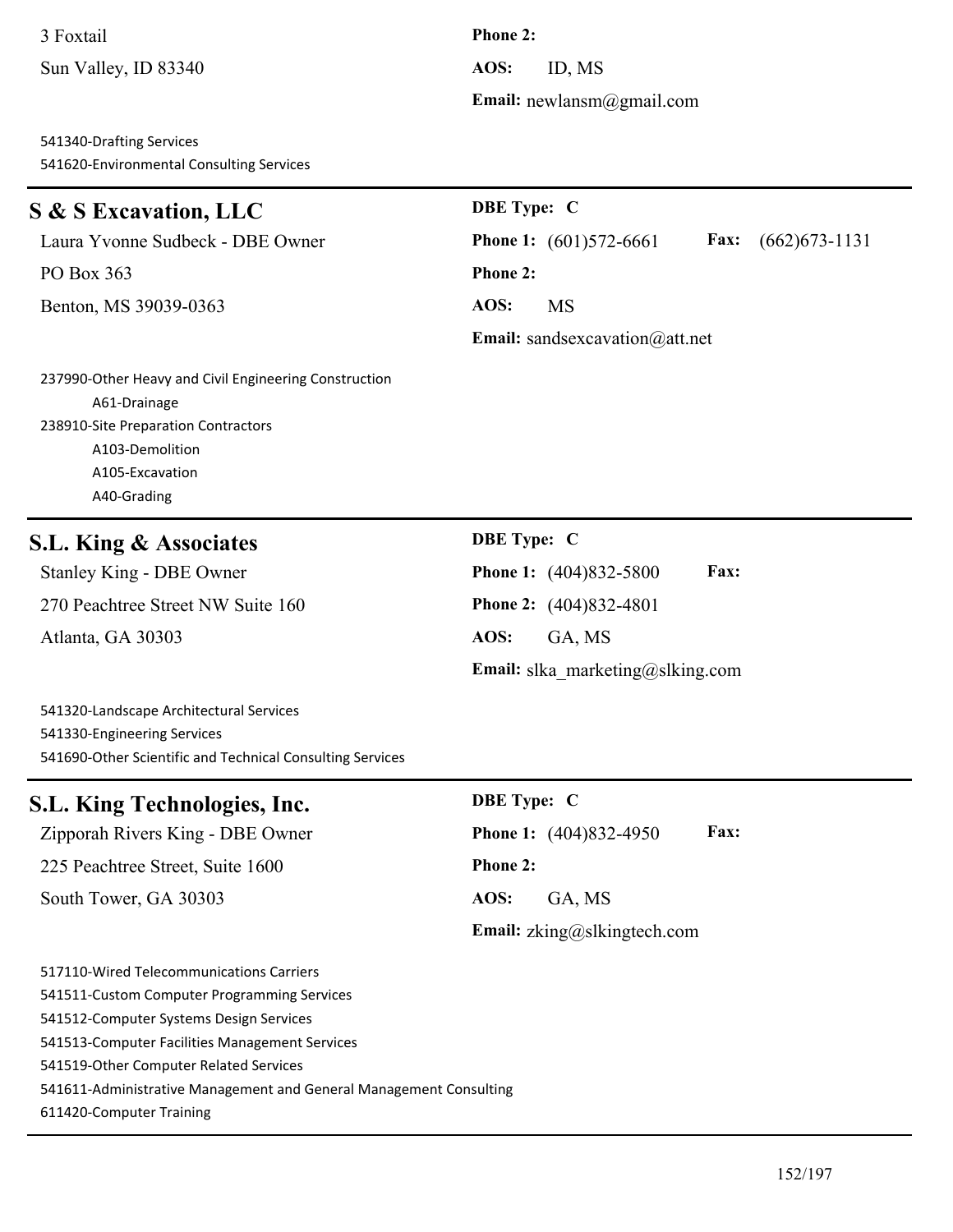### **SGJ Enterprises, LLC DBE Type: M**

Shannon Johnson - DBE Owner **Phone 1:** 225-356-6491 4052 Plank Road **Phone 2:** 225-281-1919 Baton Rouge, LA 70805 **AOS:** LA, MS

524210-Insurance Agencies and Brokerages

### **SI Partners, Inc. DBE Type: CS**

944 Tucana Drive **Phone 2:** San Marcos, CA 92078 **AOS:** AZ, CA, DC,

**Fax: Email:** flowersinsurance@att.net

# Susan Schooley - DBE Owner **Phone 1:** 760-625-1151 **Fax:** LA, MS, OR, TN **Email:** sipartners@sipartners.com

541611-Administrative Management and General Management Consulting 541618-Other Management Consulting Services

# **SMA-7 Logistics Group, LLC DBE Type: M**

Brandon, MS 39042 **AOS:** MS

Kirstie Black - DBE Owner **Phone 1:** (843)323-1173 **Fax:** 902 Poplar Drive **Phone 2:** (800)684-9284 **Email:** sma7group@gmail.com

488510-Freight Transportation Arrangement

### **SNAP, Inc. DBE Type: M**

Navneet Gupta - DBE Owner **Phone 1:** (703)393-6400 **Fax:** 4080 Lafayette Center Drive, Suite #340 **Phone 2:** (703)230-6614 Chantilly, VA 20151 **AOS:** AL, AR, FL,

GA, IN, MO, MS, NC, OK, PA, SC, TN, TX, VA, WV **Email:** aremane@snapinc.net

425120-Wholesale Trade Agents and Brokers 541511-Custom Computer Programming Services 541512-Computer Systems Design Services

# **SOL Engineering Services, LLC DBE Type: CS**

Willie A.O'Neal/DerekStarling - DBE Owner **Phone 1:** (601)961-1415 **Fax:**

106 S. President St. Suite. 400 **Phone 2:** (601)201-0291

153/197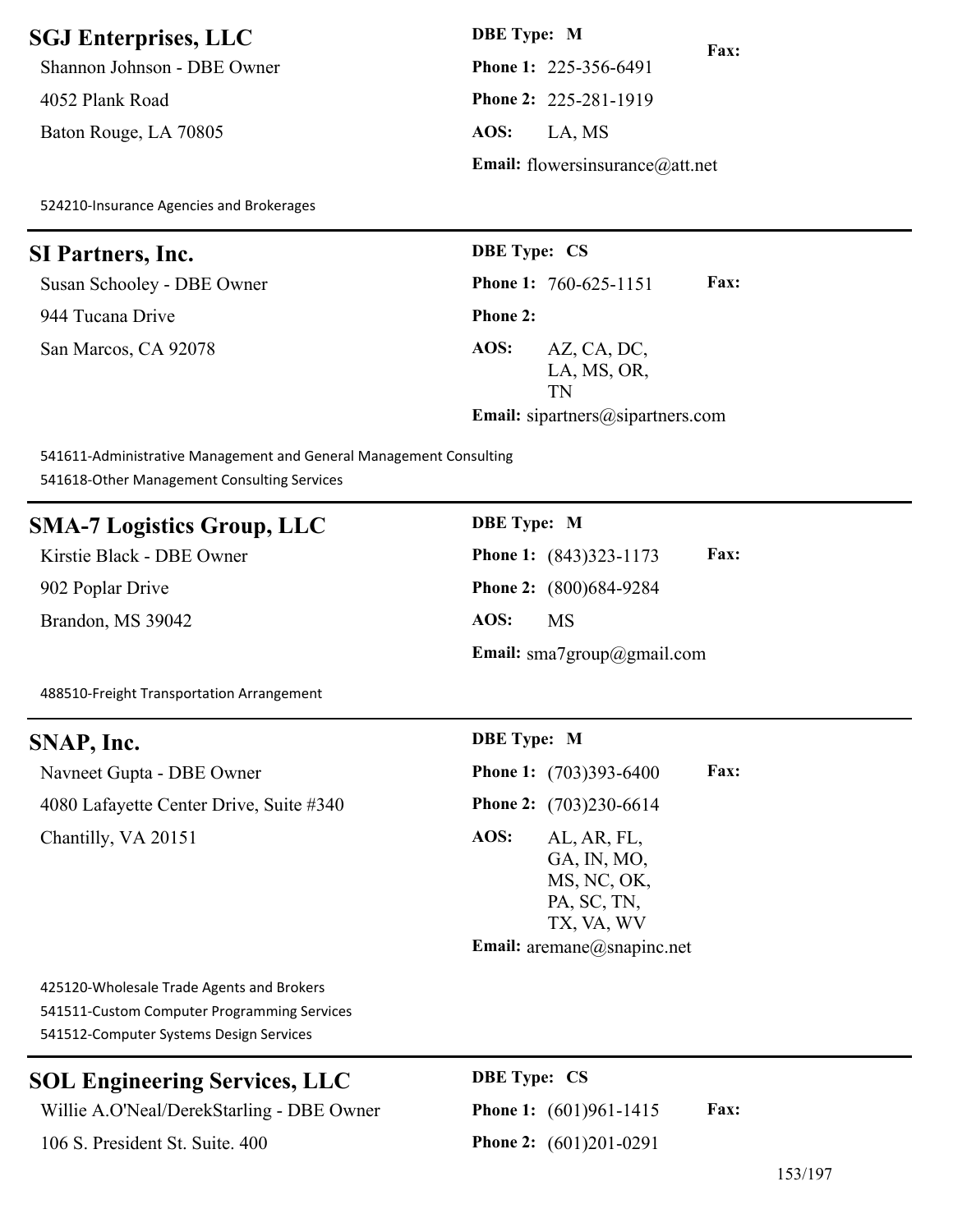541330-Engineering Services D15-Civil Engineering Services

**Email:** wonealjr@solengrs.com

# **Saber Steel, Inc. DBE Type: M** Keiven Wright - DBE Owner **Phone 1:** (918)616-0147 **Fax:** 3638 Fite Road **Phone 2:** (901)626-8607 Millington, TN 38053 **AOS:** TN, MS **Email:** sabersteelllc@gmail.com

331221-Rolled Steel Shape Manufacturing 332312-Manufacturer of Structural Steel

# $S$ afe Passage Transportation, LLC

Abbeville, MS 38601

| Safe Passage Transportation, $LLC$ | <b>DBE</b> Type: C              |             |
|------------------------------------|---------------------------------|-------------|
| Harold Cooper - DBE Owner          | <b>Phone 1:</b> $(662)380-5328$ | <b>Fax:</b> |
| 790 CR 101                         | <b>Phone 2:</b> (662)832-4876   |             |
| Abbeville, MS 38601                | AOS:<br>MS                      |             |

**Email:** hmcooper220@yahoo.com

485991-Special Needs Transportation

| Safe and Sound Surveillance dba S3 on | <b>DBE</b> Type: M                         |
|---------------------------------------|--------------------------------------------|
| Guard                                 | <b>Fax:</b>                                |
| Amos E. Pendleton - DBE Owner         | <b>Phone 1:</b> $(601)456-1211$            |
| 1427 South Main Street, Suite #204    | Phone 2: (601)831-0309                     |
| Greenville, MS 38701                  | AOS:<br>MS                                 |
|                                       | <b>Email:</b> apendleton@safesoundsurv.com |

238210-Electrical Contractors and Other Wiring Installation Contractors A114-Surveillance Cameras 561621-Security Systems Services (except Locksmiths) D108-Electronic Surveillance

### **Sallie's Wholesale & Construction, Inc. DBE Type: M**

P O Box 1266 **Phone 2:** (419)564-2084 Mansfield, OH 44901 **AOS:** MS, OH

Sallie J. Sylvester - DBE Owner **Phone 1:** (419)524-7973 **Fax: Email:** sallie s@sallieswholesale.com

423390-Other Construction Material Merchant Wholesalers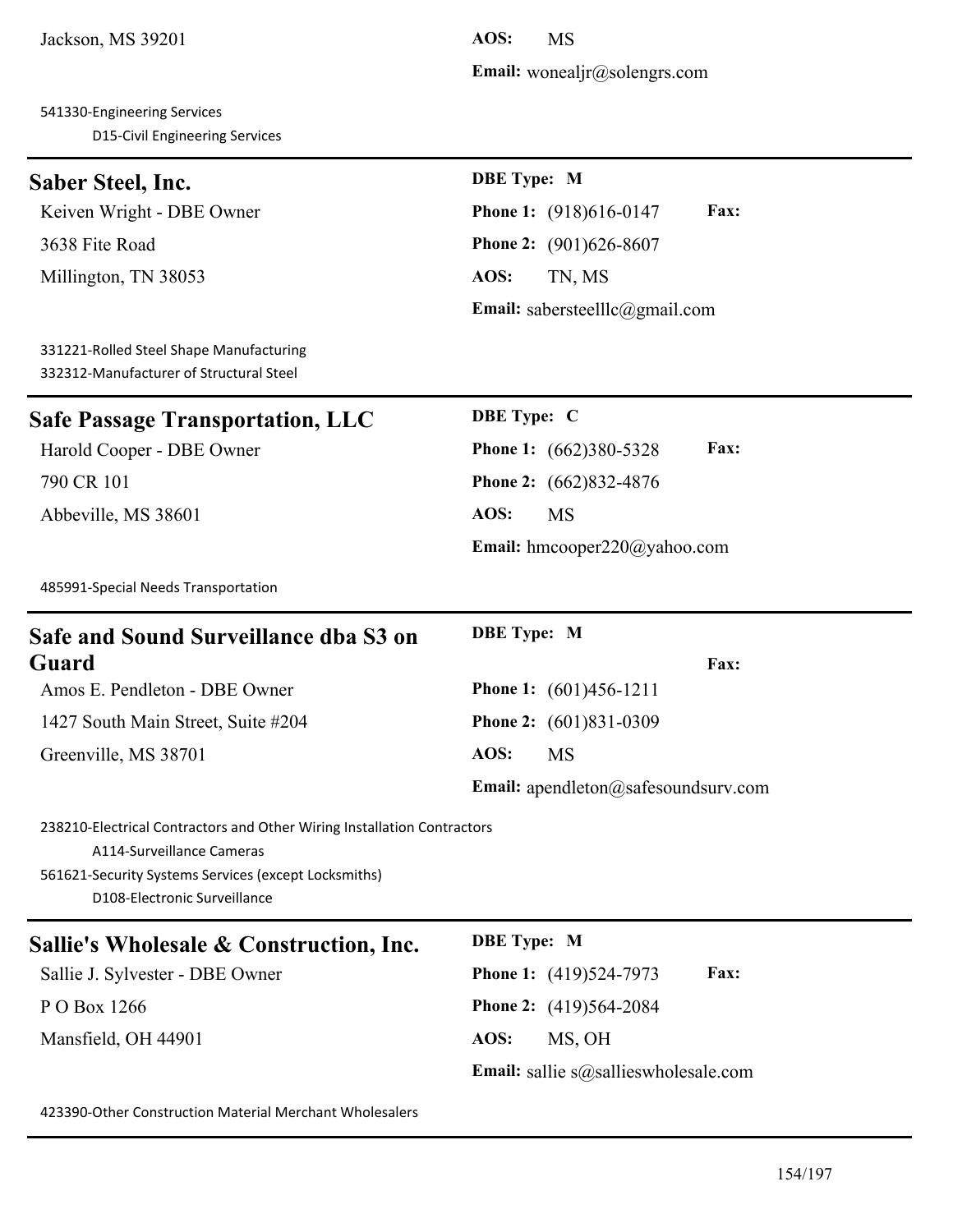# **Salmon Architect, PLLC** DBE Type: C

Amelia Salmon - DBE Owner **Phone 1:** 601-442-7090 PO Box 1582 **Phone 2:** Natchez, MS 39121 **AOS:** MS

541310-Architectural Services

# **Samuel Jones Consulting, LLC DBE Type: CS**

Ellisville, MS 39437 **AOS:** MS

**Fax: Email:** salarch@earthlink.net

Dr. Samuel Jones - DBE Owner **Phone 1:** 601-580-2805 **Fax:** 11 West Cove **Phone 2:** 601-850-0997 **Email:** drsamueljones@gmail.com

611710-Educational Support Services

### **SanJo Security Services, Inc. DBE Type: M**

1615 S. Gallatin Street **Phone 2:** Jackson, MS 39201 **AOS:** MS

531130-Lessors of Miniwarehouses and Self 541690-Other Scientific and Technical Consulting Services D138-Security Consulting Services 561611-Investigation Services 561612-Security Guard and Patrol Services 561613-Armored Car Services 561621-Security Systems Services (except Locksmiths) 561622-Locksmiths

# **Sanitary System Evaluation Survey Field Technician co.**

**DBE Type: M**

**Fax:** David L. Lumas - DBE Owner **Phone 1:** (901)313-0116 P O Box 2031 **Phone 2:** (662)420-2496 Olive Branch, MS 38654 **AOS:** MS **Email:** llumas2010@yahoo.com 541690-Other Scientific and Technical Consulting Services D135-Sewer System Inspection & Data System

D136-Digital Sewer Inspections

D137-Sanitary System Testing & Inspections

Johnny Jones - DBE Owner **Phone 1:** 601-969-7205 **Fax: Email:** jrjones099@aol.com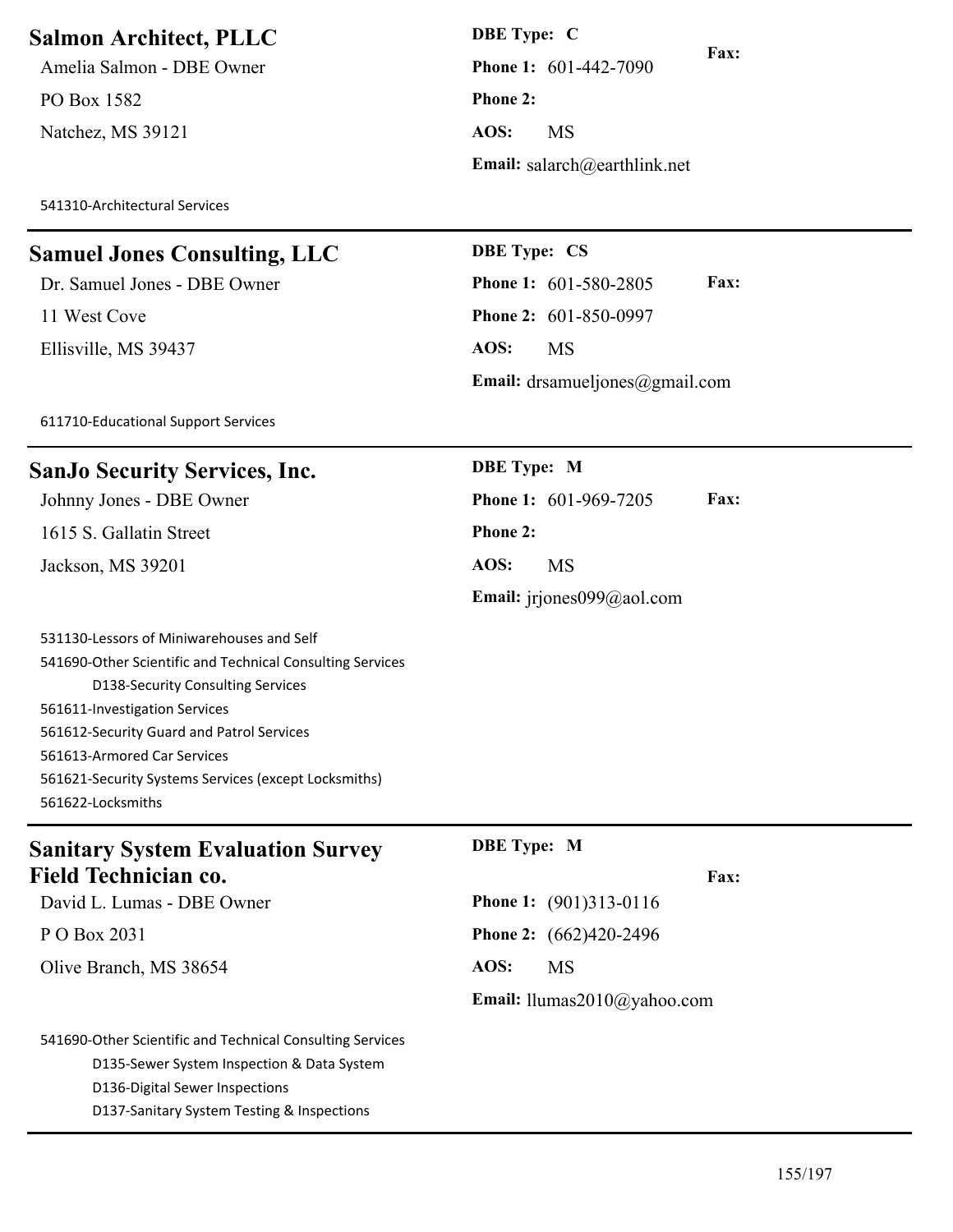| <b>Saunte Corporation dba NJW</b><br><b>Consulting Services</b>                                                                                                                           | <b>DBE Type: CS</b><br>Fax:           |
|-------------------------------------------------------------------------------------------------------------------------------------------------------------------------------------------|---------------------------------------|
| Norma Williams - DBE Owner                                                                                                                                                                | Phone 1: 312-857-1999                 |
| 134 S. LaSalle Street, Suite 1030                                                                                                                                                         | <b>Phone 2:</b>                       |
| Chicago, IL 60602                                                                                                                                                                         | AOS:<br>IL, MS                        |
|                                                                                                                                                                                           | Email: norma@njwcompanies.com         |
| 541612-Human Resources Consulting Services<br>561320-Temporary Help Services                                                                                                              |                                       |
| <b>Scott Construction and Mechanical,</b>                                                                                                                                                 | DBE Type: C                           |
| <b>LLC</b>                                                                                                                                                                                | <b>Fax:</b>                           |
| Brenda Scott - DBE Owner                                                                                                                                                                  | Phone 1: (313)823-4763                |
| 33898 Lipke                                                                                                                                                                               | <b>Phone 2:</b>                       |
| Clinton, MI 48035-3620                                                                                                                                                                    | AOS:<br>MI, MS                        |
|                                                                                                                                                                                           | Email:                                |
| 541611-Administrative Management and General Management Consulting<br>541613-Marketing Consulting Services<br>541618-Other Management Consulting Services<br><b>D56-Aviation Planning</b> |                                       |
| <b>Sevans Trucking, LLC</b>                                                                                                                                                               | <b>DBE</b> Type: C                    |
| Samuel Evans - DBE Owner                                                                                                                                                                  | Fax:<br><b>Phone 1:</b> (662)447-5130 |
| P O Box 898                                                                                                                                                                               | Phone 2: (662)5230407                 |
| West Point, MS 39773                                                                                                                                                                      | AOS:<br>MS                            |
|                                                                                                                                                                                           | <b>Email:</b> setrayl@bellsouth.net   |
| 484110-General Freight Trucking, Local<br>C26-Hauling<br>488510-Freight Transportation Arrangement                                                                                        |                                       |
| <b>Shaw Development, LLC</b>                                                                                                                                                              | <b>DBE</b> Type: S                    |
| Sharon Crump - DBE Owner                                                                                                                                                                  | Fax:<br>Phone 1: 888-834-8867         |
| PO Box 19413                                                                                                                                                                              | Phone 2: 318-655-6943                 |
| Shreveport, LA 71149-0413                                                                                                                                                                 | AOS:<br>LA, MS                        |
|                                                                                                                                                                                           | <b>Email:</b> shaw devllc@att.net     |
| <b>Sidas Computer Systems</b>                                                                                                                                                             | <b>DBE</b> Type: M                    |

Stacey Smith - DBE Owner **Phone 1:** (601)529-5376 **Fax:**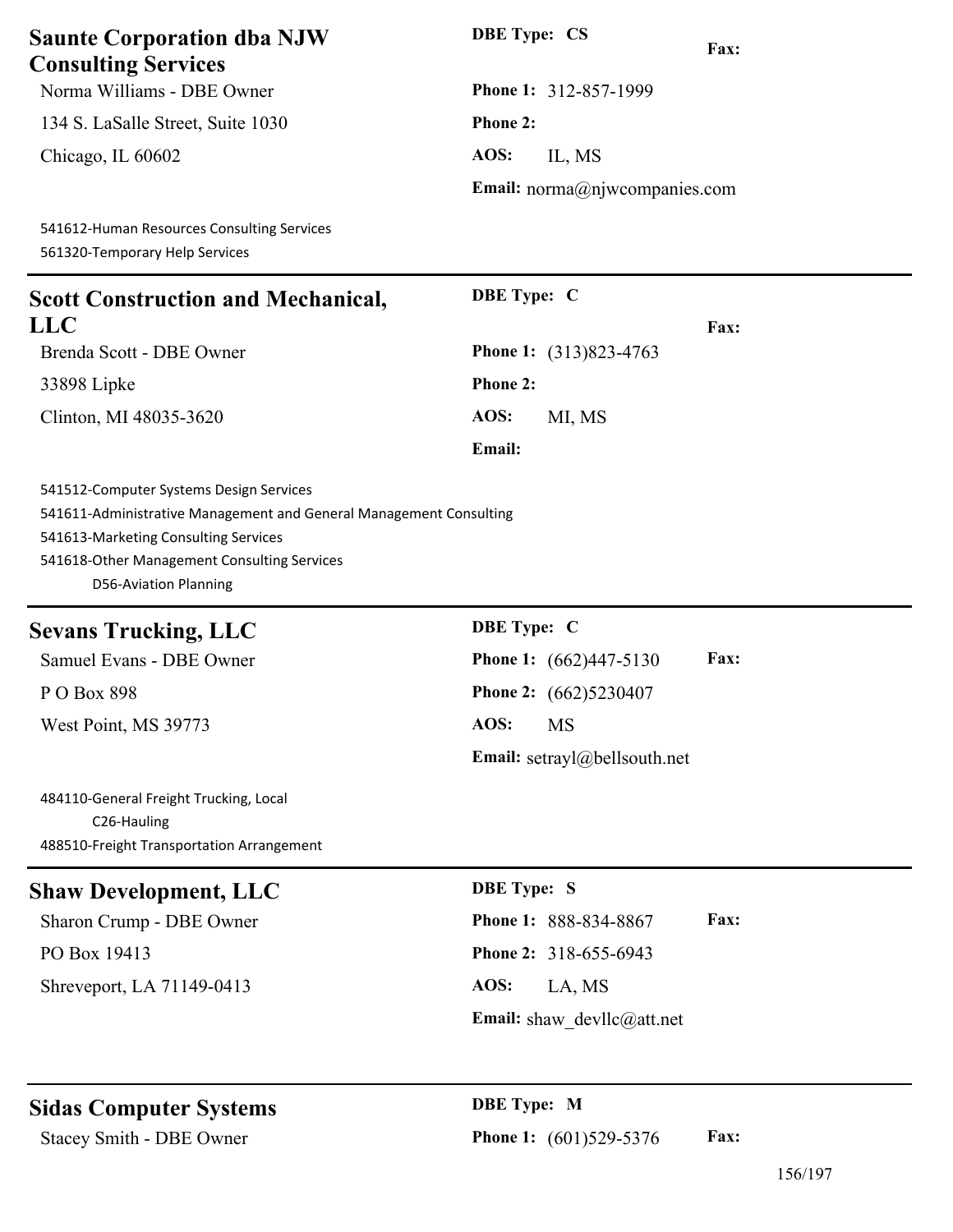| 94 Funches Road                                                                                                                                                                                                                                                                                                                                                                                                                                                       | Phone 2:                                                   |
|-----------------------------------------------------------------------------------------------------------------------------------------------------------------------------------------------------------------------------------------------------------------------------------------------------------------------------------------------------------------------------------------------------------------------------------------------------------------------|------------------------------------------------------------|
| Vicksburg, MS 39180                                                                                                                                                                                                                                                                                                                                                                                                                                                   | AOS:<br><b>MS</b>                                          |
|                                                                                                                                                                                                                                                                                                                                                                                                                                                                       | Email: quedogf94@yahoo.com                                 |
| 423430-Computer and Computer Peripheral Equipment and Software Merchant Wholesalers<br>518210-Data Processing, Hosting, and Related Services<br>519130-Internet Publishing and Broadcasting and Web Search Portals<br>541511-Custom Computer Programming Services<br>541512-Computer Systems Design Services<br>541513-Computer Facilities Management Services<br>541519-Other Computer Related Services<br>811212-Computer and Office Machine Repair and Maintenance |                                                            |
| Sierra Infosys, Inc                                                                                                                                                                                                                                                                                                                                                                                                                                                   | <b>DBE</b> Type: M                                         |
| Raghunathan Kumar - DBE Owner                                                                                                                                                                                                                                                                                                                                                                                                                                         | Fax:<br>Phone 1: (713) 747-9693                            |
| 6001 Savoy Dr., Suite#210                                                                                                                                                                                                                                                                                                                                                                                                                                             | Phone 2:                                                   |
| Houston, TX 77036                                                                                                                                                                                                                                                                                                                                                                                                                                                     | AOS:<br>MS, TX                                             |
|                                                                                                                                                                                                                                                                                                                                                                                                                                                                       | Email: www.Sierratec-us.com                                |
| 541512-Computer Systems Design Services                                                                                                                                                                                                                                                                                                                                                                                                                               |                                                            |
| Sightline, Inc.                                                                                                                                                                                                                                                                                                                                                                                                                                                       | <b>DBE Type: CS</b>                                        |
| Donna J Speidel - DBE Owner                                                                                                                                                                                                                                                                                                                                                                                                                                           | Fax:<br>Phone 1: (540)212-4544                             |
| 15483 Enterprise Way                                                                                                                                                                                                                                                                                                                                                                                                                                                  | <b>Phone 2:</b>                                            |
| Culpepper, VA 22701-4629                                                                                                                                                                                                                                                                                                                                                                                                                                              | AOS:<br>VA, MS                                             |
|                                                                                                                                                                                                                                                                                                                                                                                                                                                                       | Email:                                                     |
| 237310-Highway, Street and Bridge Construction<br>A57-Striping<br>541614-Process, Physical Distribution and Logistics Consulting Services                                                                                                                                                                                                                                                                                                                             |                                                            |
| <b>Simmons Erosion Control, Inc.</b>                                                                                                                                                                                                                                                                                                                                                                                                                                  | <b>DBE</b> Type: C                                         |
| Jennie Simmons - DBE Owner                                                                                                                                                                                                                                                                                                                                                                                                                                            | $(601)775 - 8797$<br>Phone 1: (601)775-3305<br><b>Fax:</b> |
| PO Box 206                                                                                                                                                                                                                                                                                                                                                                                                                                                            | Phone 2:                                                   |
| Lake, MS 39092-0206                                                                                                                                                                                                                                                                                                                                                                                                                                                   | AOS:<br>MS, AL, AR,<br>LA                                  |
|                                                                                                                                                                                                                                                                                                                                                                                                                                                                       | <b>Email:</b> jennie.simmons@simmonserosion.com            |
| 237310-Highway, Street and Bridge Construction<br>A151-Riprap for Construction<br>A27-Catch Basins<br>A31-Concrete paving                                                                                                                                                                                                                                                                                                                                             |                                                            |

A33-Curb and Gutter

A39-Fencing

A41-Headwalls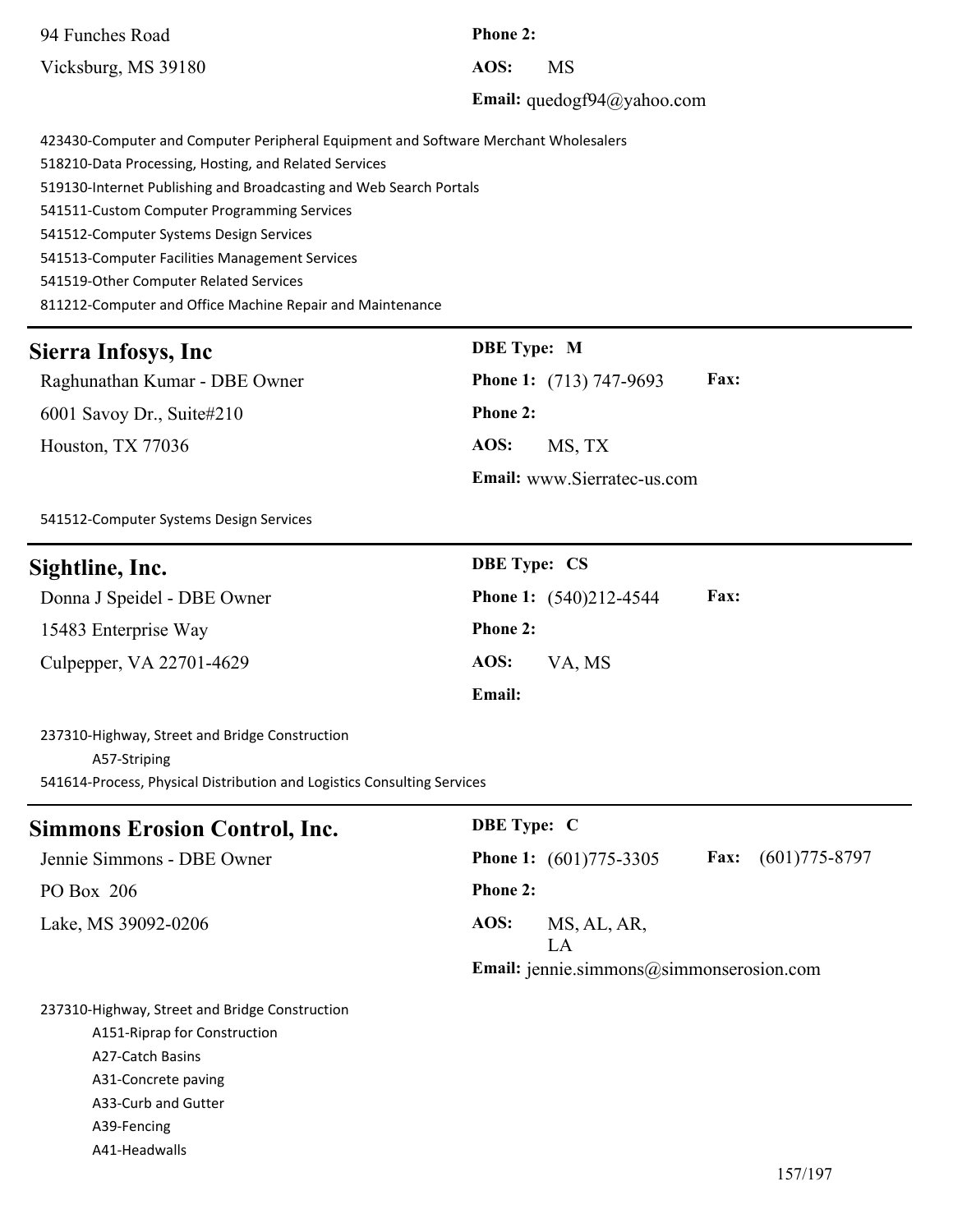A49-Minor concrete A50-Pipe A51-Ramps and Sidewalks A52-Granular Materials Installation A53-Sign construction

| Site Link, LLC           | <b>DBE</b> Type: S                             |
|--------------------------|------------------------------------------------|
| Erin Stewart - DBE Owner | <b>Fax:</b><br><b>Phone 1:</b> $(615)417-5960$ |
| PO Box 2038              | <b>Phone 2:</b>                                |
| Brentwood, TN 37024-2038 | AOS:<br>TN. MS                                 |
|                          | <b>Email:</b> emchambers $21$ @gmail.com       |

423810-Construction and Mining (except Oil Well) Machinery and Equipment Merchant Wholesalers C66- Steel Barrier Wall Supplier

| <b>Site Services, Inc.</b> | <b>DBE</b> Type: CS                          |
|----------------------------|----------------------------------------------|
| Janet Bethany - DBE Owner  | <b>Fax:</b><br><b>Phone 1:</b> (601)594-3159 |
| 5570 I-55 South, Suite D   | <b>Phone 2:</b>                              |
| Byram, MS 39272            | AOS:<br><b>MS</b>                            |
|                            | Email: siteservices877@bellsouth.net         |

531390-Other Activities Related to Real Estate

### **Skyhawk Trucking** DBE Type: C

9129 Highway 49, N **Phone 2:** (601)214-8268 Jackson, MS 39209 **AOS:** MS

Arthur Jones - DBE Owner **Phone 1:** (601)368-9114 **Fax: Email:**

484110-General Freight Trucking, Local C26-Hauling

# **Skyline Innovations, LLC** DBE Type: C

115 Riley Drive, Suite B **Phone 2:**

Jackson, MS 39209-2595 **AOS:** MS

John Hunter, Jr. - DBE Owner **Phone 1:** (601)624-0338 **Fax:**

### **Email:** skylineinnovationsllc@gmail.com

236118-Residential Remodelers A2-Construction Management 236220-Commercial and Institutional Building Construction A2-Construction Management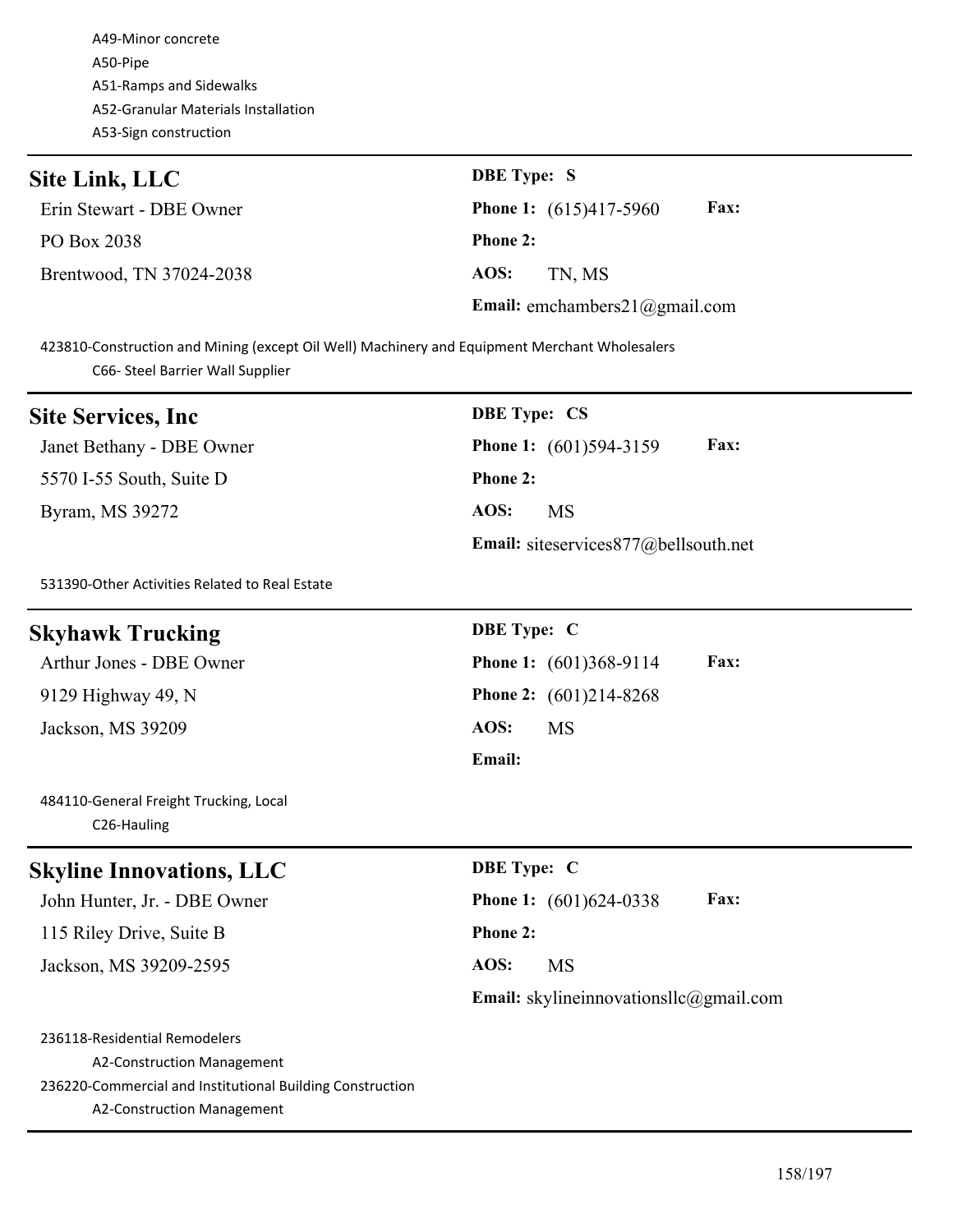| <b>Slade Land Use, Environmental, and</b><br><b>Transportation Planning</b>                                                                                                                                                                                                                     | <b>DBE Type: CS</b><br>Fax:                                                    |  |
|-------------------------------------------------------------------------------------------------------------------------------------------------------------------------------------------------------------------------------------------------------------------------------------------------|--------------------------------------------------------------------------------|--|
| L'Tryce Slade - DBE Owner                                                                                                                                                                                                                                                                       | Phone 1: 205-413-4685                                                          |  |
| 1500 First Avenue North, Unit 54                                                                                                                                                                                                                                                                | Phone 2: 866-925-5742                                                          |  |
| Birmingham, AL 35203                                                                                                                                                                                                                                                                            | AOS:<br>AL, GA, IL,<br>KY, LA, MD,<br>MS, SC, TN<br>Email: lslade@sladellc.com |  |
| 541620-Environmental Consulting Services                                                                                                                                                                                                                                                        |                                                                                |  |
| <b>Small Business Services</b>                                                                                                                                                                                                                                                                  | <b>DBE Type: CS</b>                                                            |  |
| Patricia Cordova - DBE Owner                                                                                                                                                                                                                                                                    | Fax:<br>Phone 1: 901-348-0590                                                  |  |
| 111 South Highland Street #139                                                                                                                                                                                                                                                                  | Phone 2: 516-331-0424                                                          |  |
| Memphis, TN 38111-4640                                                                                                                                                                                                                                                                          | AOS:<br>AL, GA, MS,<br>NY, TN, MO<br>Email: $sbsatl@aol.com$                   |  |
| 561320-Temporary Help Services                                                                                                                                                                                                                                                                  |                                                                                |  |
| <b>Smith Contracting CO., LLC</b>                                                                                                                                                                                                                                                               | <b>DBE</b> Type: C                                                             |  |
| Emily Smith - DBE Owner                                                                                                                                                                                                                                                                         | Fax:<br><b>Phone 1:</b> (228)669-7679                                          |  |
| 2606 17th Avenue                                                                                                                                                                                                                                                                                | Phone 2: (228)234-3359                                                         |  |
| Gulfport, MS 39501                                                                                                                                                                                                                                                                              | AOS:<br><b>MS</b>                                                              |  |
|                                                                                                                                                                                                                                                                                                 | Email: eddiesmithlawn@yahoo.com                                                |  |
| 221310-Water Supply and Irrigation Systems<br>236220-Commercial and Institutional Building Construction<br>A5-Alteration and Renovation<br>238910-Site Preparation Contractors<br>A102-Clearing and Grubbing<br>A104-Dirt Work<br>A105-Excavation<br>A40-Grading<br>561730-Landscaping Services |                                                                                |  |
| <b>Smith Engineering &amp; Associates</b>                                                                                                                                                                                                                                                       | <b>DBE Type: CS</b>                                                            |  |
| Brian Smith - DBE Owner                                                                                                                                                                                                                                                                         | <b>Fax:</b><br>Phone 1: 919-270-3227                                           |  |
| 354 Bartlett Circle NE                                                                                                                                                                                                                                                                          | <b>Phone 2:</b>                                                                |  |
| Cleveland, TN 37312                                                                                                                                                                                                                                                                             | AOS:<br>MS, TN                                                                 |  |
|                                                                                                                                                                                                                                                                                                 | <b>Email:</b> smith.eng.assc $\omega$ gmail.com                                |  |
| 541330-Engineering Services<br>D151-Traffic Engineering                                                                                                                                                                                                                                         |                                                                                |  |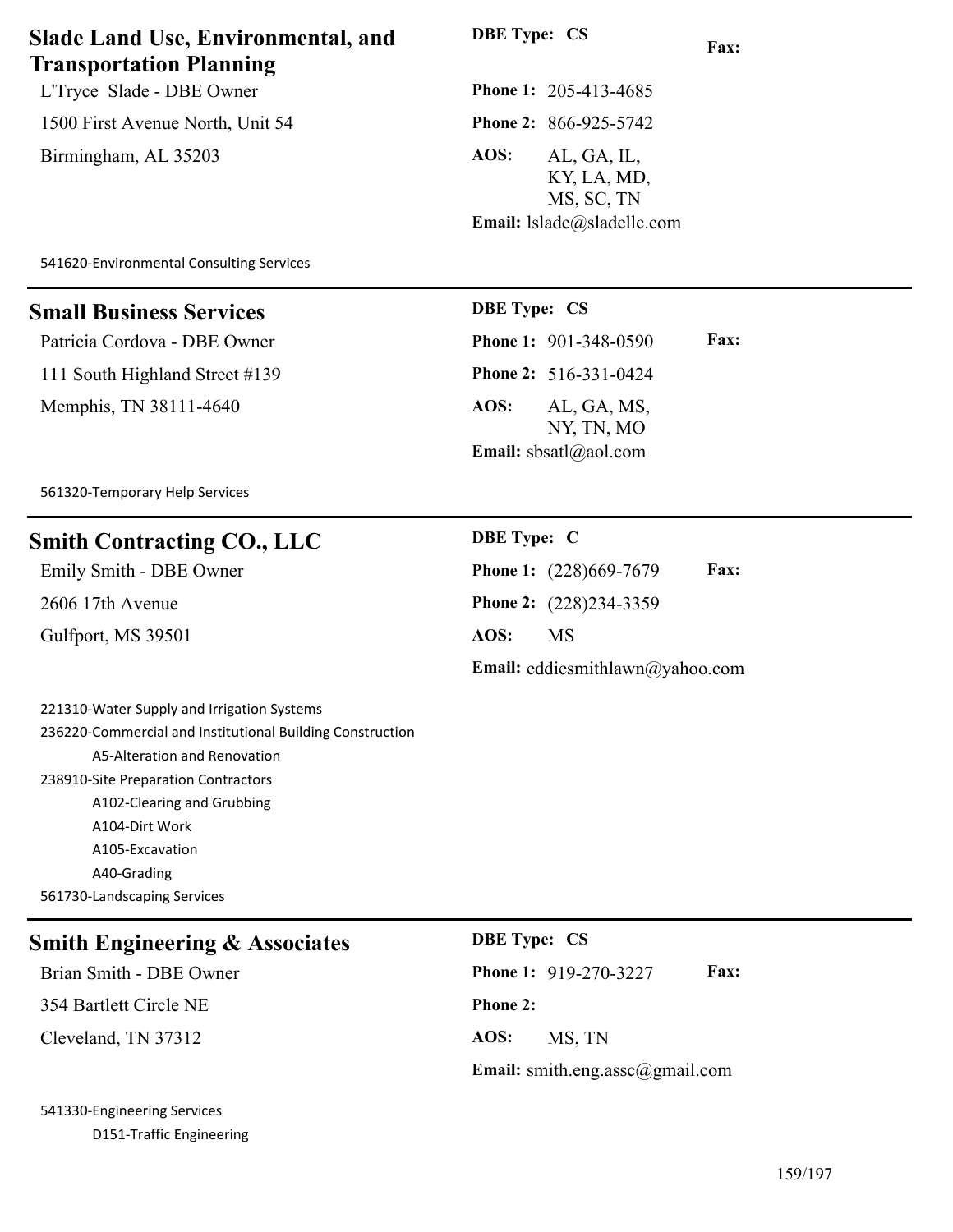D152-Stormwater Design D153-Interchange Design

| D23-Preliminary and final plans and designs - Roadway                                                                                                                                                                                    |                                              |
|------------------------------------------------------------------------------------------------------------------------------------------------------------------------------------------------------------------------------------------|----------------------------------------------|
| <b>Socrates Garrett Enterprises, Inc.</b>                                                                                                                                                                                                | <b>DBE</b> Type: C                           |
| Socrates Garrett - DBE Owner                                                                                                                                                                                                             | <b>Fax:</b><br><b>Phone 1:</b> (601)896-0084 |
| 2659 Livingston Road                                                                                                                                                                                                                     | <b>Phone 2:</b>                              |
| Jackson, MS 39213                                                                                                                                                                                                                        | AOS:                                         |
|                                                                                                                                                                                                                                          | Email:                                       |
| 212321-Construction Sand and Gravel Mining<br>237110-Water and Sewer Line and Related Structures Construction<br>A16-Water and Sewage Treatment<br>237310-Highway, Street and Bridge Construction<br>238910-Site Preparation Contractors |                                              |
| Souly 4 U Conglomerate.                                                                                                                                                                                                                  | <b>DBE</b> Type: M                           |
| Vertina Long - DBE Owner                                                                                                                                                                                                                 | Fax:<br>Phone 1: (405)498-3246               |
| 9500 Westgate Rd. Ste. 120                                                                                                                                                                                                               | Phone 2: (405)243-3589                       |
| Oklahoma City, OK 73162                                                                                                                                                                                                                  | AOS:<br>OK, MS                               |
|                                                                                                                                                                                                                                          | Email: souly4u2015@gmail.com                 |
| 561920-Convention and Trade Show Organizers<br>D170-Event and Meeting Planning Services<br>611699-All Other Miscellaneous Schools and Instruction<br>E3-CPR(Cardiopulmonary Resuscitation)Training and Certification                     |                                              |
| <b>South Point Management, LLC</b>                                                                                                                                                                                                       | <b>DBE Type: CS</b>                          |
| Don Lawhorn - DBE Owner                                                                                                                                                                                                                  | Fax:<br><b>Phone 1: 504-458-0447</b>         |
| 147 Carondelet St., Ste 1123                                                                                                                                                                                                             | <b>Phone 2:</b>                              |

New Orleans, LA 70130 **AOS:** LA, MS

**Email:** lawhorn.d@gmail.com

541611-Administrative Management and General Management Consulting

| <b>Southeast Airport Services, Inc.</b> | <b>DBE</b> Type: M                           |
|-----------------------------------------|----------------------------------------------|
| Gerald V Montgomery - DBE Owner         | <b>Fax:</b><br><b>Phone 1:</b> (407)567-8688 |
| 5812 South Semoran Blvd                 | <b>Phone 2:</b>                              |
| Orlando, FL 32822-4812                  | AOS:<br>FL. MS                               |
|                                         | <b>Email:</b> gmontgomeryprotect@gmail.com   |

488119-Other Airport Operations 561720-Janitorial Services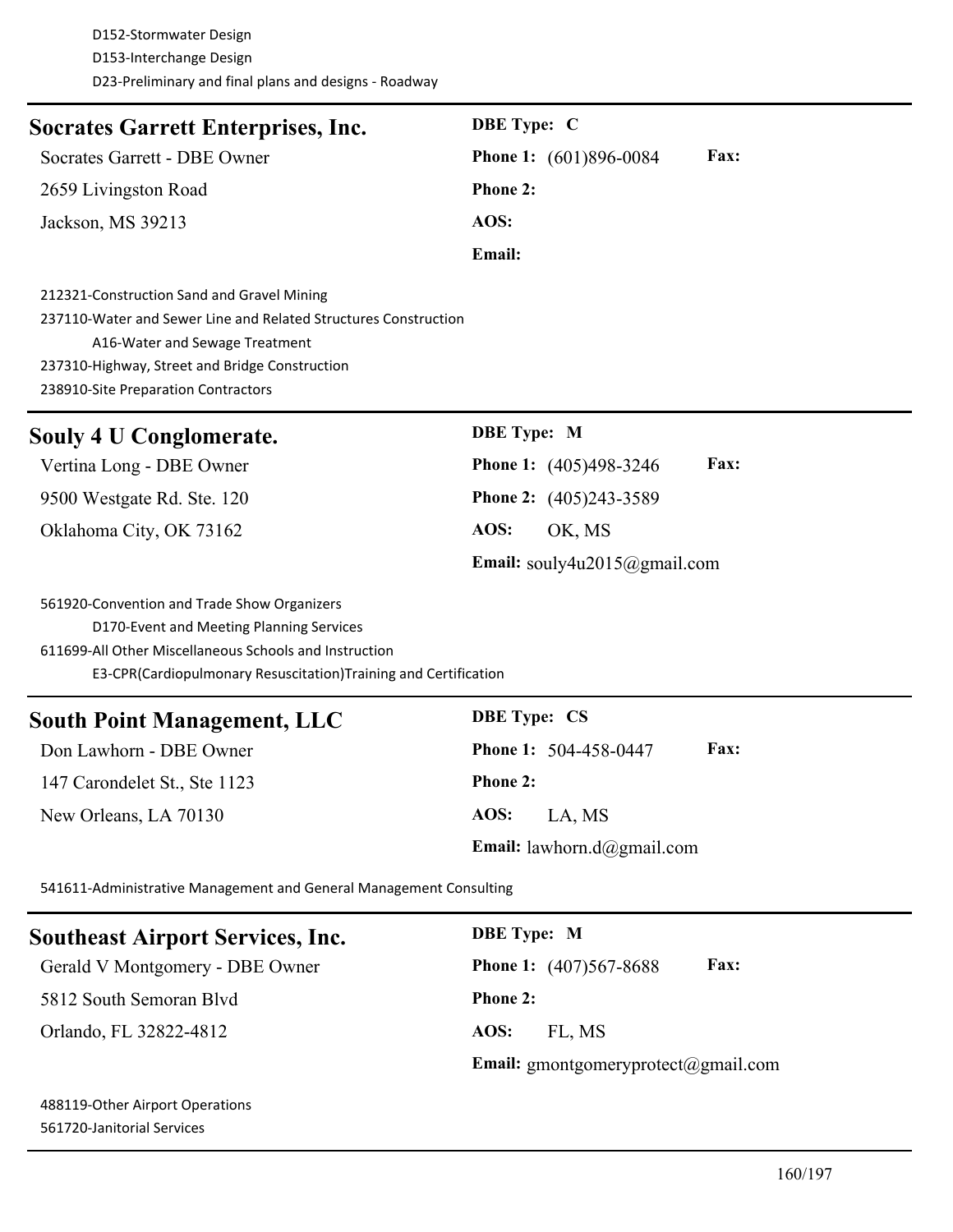### **Southeast Bridge FL Corp DBE Type: C**

Michael Tsalickis - DBE Owner **Phone 1:** (727)938-2253 **Fax:** (727)940-3431

Tarpon Springs, FL 34689 **AOS:** MS, FL, GA,

38856 US 19 North **Phone 2:** (727)667-1606

AL, MO, NY, ME, NC, SC, PA, RI, TX, LA, NJ

**Email:** sebridgecorp@aol.com

238320-Painting and Wall Covering Contractors

A140-Sandblasting and Painting of Structural Steel (Bridges, Tanks)

| <b>Southeast Stair, Inc.</b> |  |
|------------------------------|--|
|------------------------------|--|

| Asenath Buttram - DBE Owner | <b>Phone 1:</b> |
|-----------------------------|-----------------|
| 708 Davis Dr.               | <b>Phone 2:</b> |
| Gallatin, TN 37066          | AOS:            |

# **Southeast Stair, Inc. DBE Type: M Phone 1:** (615)230-7848 **Fax:**

AOS: **GA, MS, SC,** TN **Email:** ramasenath@msn.com

423390-Other Construction Material Merchant Wholesalers 423510-Metal Service Centers and Other Metal Merchant Wholesalers

| <b>Southern Business Furnishing &amp;</b> | <b>DBE</b> Type: M                    |
|-------------------------------------------|---------------------------------------|
| <b>Supplies, Inc.</b>                     | <b>Fax:</b>                           |
| Tina Johnson - DBE Owner                  | <b>Phone 1:</b> (601)487-8585         |
| P. O. Box 23814                           | <b>Phone 2:</b>                       |
| Jackson, MS 39225                         | AOS:<br>MS                            |
|                                           | <b>Email:</b> southernb2009@yahoo.com |
| 423210-Furniture Merchant Wholesalers     |                                       |

C4-Office Supplies and Furnishing

# **Southern Capital Title Company DBE Type: M**

ElizabethCarr/JanessaBlackmon - DBE Owner **Phone 1:** (601)933-0370 **Fax:**

215 Katherine Drive **Phone 2:** 

Flowood, MS 39232 **AOS:** MS

**Email:** TITLE@SOUTHERNCAPITALMS.COM

524210-Insurance Agencies and Brokerages 531210-Offices of Real Estate Agents and Brokers 541110-Office of Lawyers 541191-Title Abstract and Settlement Offices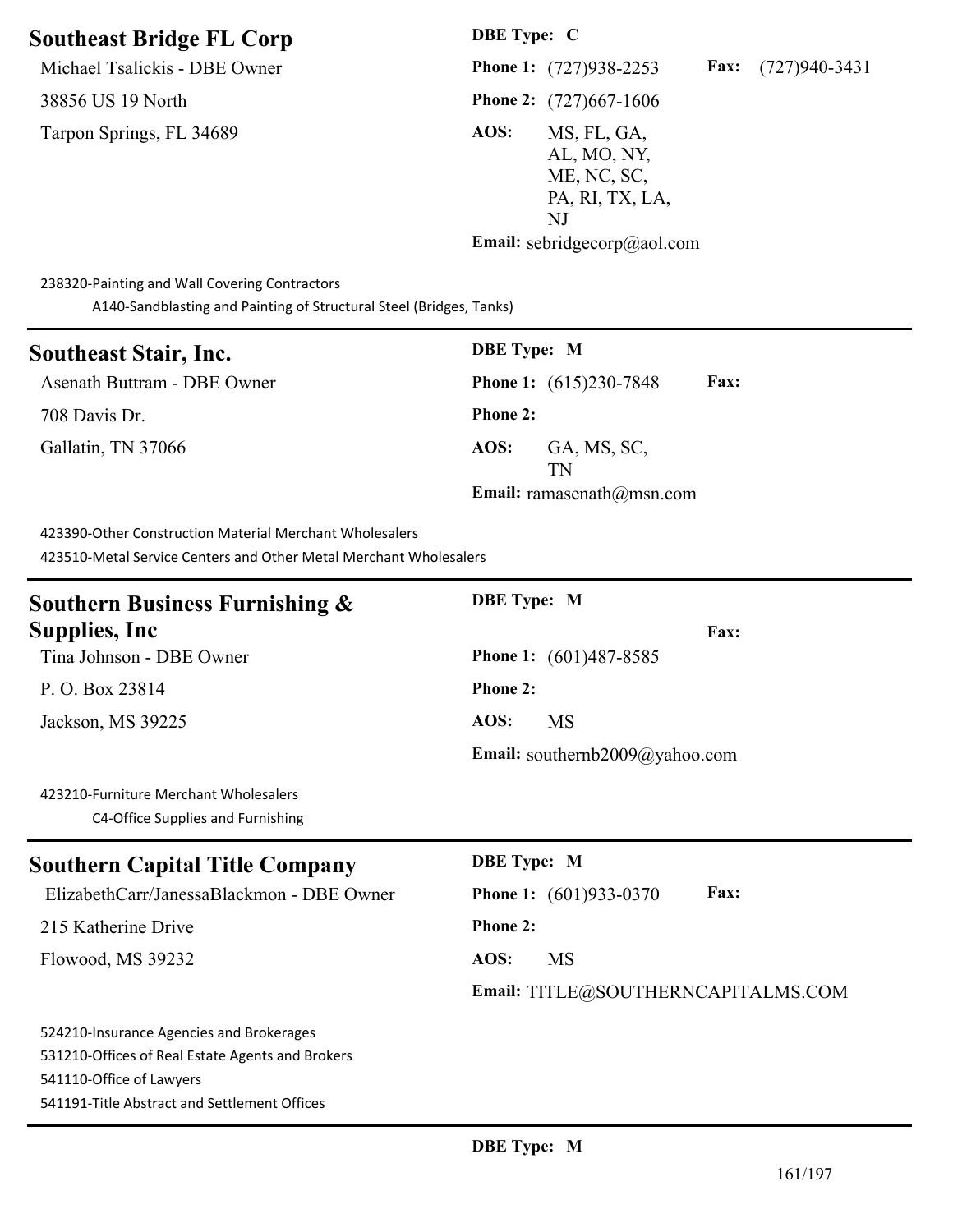| <b>Southern Partners, Inc.</b>                                                                                                            | Fax:                                         |
|-------------------------------------------------------------------------------------------------------------------------------------------|----------------------------------------------|
| Nicole Sias - DBE Owner                                                                                                                   | <b>Phone 1:</b> (714)501-2778                |
| 9 Avendia Fortuna                                                                                                                         | <b>Phone 2:</b>                              |
| San Clementa, CA 92673-3252                                                                                                               | AOS:<br>CA, MS                               |
|                                                                                                                                           | Email: msias@southern-partners.com           |
| 425120-Wholesale Trade Agents and Brokers<br>541690-Other Scientific and Technical Consulting Services<br>D127-Energy Consulting Services |                                              |
| <b>Stallion Logistics, LLC</b>                                                                                                            | <b>DBE</b> Type: M                           |
| Derrick Smith - DBE Owner                                                                                                                 | Fax:<br>Phone 1: 888-526-1572                |
| PO Box 730                                                                                                                                | Phone 2: 619-922-5268                        |
| Clinton, MS 39060                                                                                                                         | AOS:<br><b>MS</b>                            |
|                                                                                                                                           | Email: derrick.m.smith@stallionlogistics.com |
| 488510-Freight Transportation Arrangement                                                                                                 |                                              |
| <b>Stanton Body Shop &amp; Wrecker Service,</b>                                                                                           | <b>DBE</b> Type: M                           |
| LLC                                                                                                                                       | Fax:                                         |
| Deborah P. Stanton - DBE Owner                                                                                                            | <b>Phone 1:</b> (601)366-8797                |
| 2691 Livingston Rd.                                                                                                                       | Phone 2: (601)238-2937                       |
| Jackson, MS 39213                                                                                                                         | AOS:<br><b>MS</b>                            |
|                                                                                                                                           | <b>Email:</b> stantonbs@aol.com              |
| 488410-Motor Vehicle Towing<br>811121-Automotive Body, Paint, and Interior Repair and Maintenance                                         |                                              |
| <b>Start Smart, LLC</b>                                                                                                                   | <b>DBE Type: CS</b>                          |
| Norman D. Roussell - DBE Owner                                                                                                            | Fax:<br>Phone 1: (504)324-1110               |

7240 Crowder Blvd, Ste. 300 **Phone 2:** (504)957-7510

New Orleans, LA 70127 **AOS:** LA, MS

# **Email:** ndroussell@startsmartllc.com

541612-Human Resources Consulting Services 541614-Process, Physical Distribution and Logistics Consulting Services 561110-Office Administrative Services 561990-All Other Support Services 611420-Computer Training 611430-Professional and Management Development Training

# Staten Logistics, LLC DBE Type: CS

Grace Shoemaker - DBE Owner **Phone 1:** (901)216-3232 **Fax:**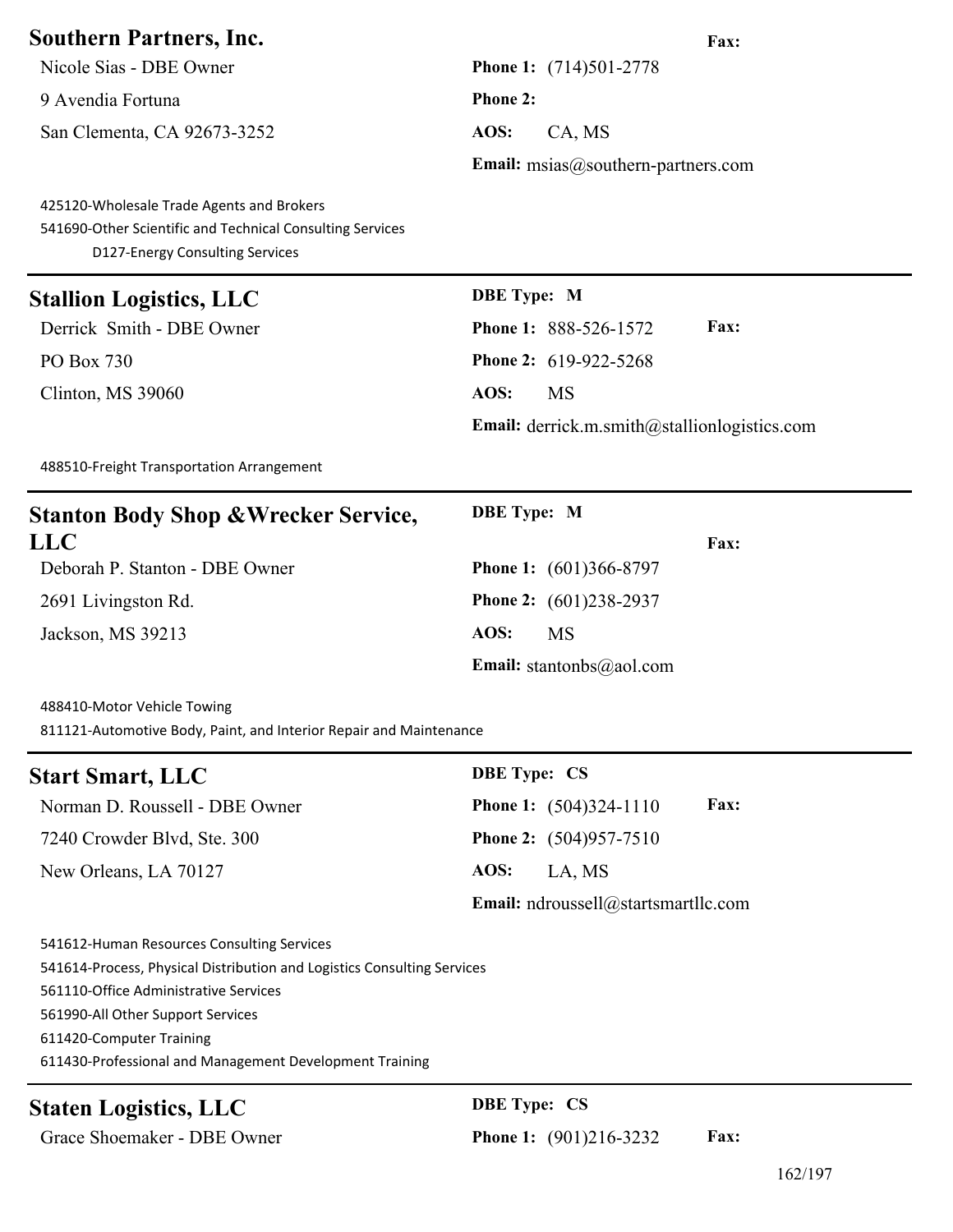| 4820 Polk lane              | <b>Phone 2:</b> $(66)$ |    |
|-----------------------------|------------------------|----|
| Olive Branch, MS 38654-8317 | AOS:                   | MS |

Phone 2:  $(662)895-0391$ **Email:** graceshoemaker.gov@gmail.com

541614-Process, Physical Distribution and Logistics Consulting Services D53-Logistics Consulting Services

| <b>Sterling Waters LLC</b>                                                                                                                                                                  | <b>DBE Type: CS</b>                    |
|---------------------------------------------------------------------------------------------------------------------------------------------------------------------------------------------|----------------------------------------|
| Dana M. Lott - DBE Owner                                                                                                                                                                    | Phone 1: 601-503-5355<br>Fax:          |
| 129 Golden Pond Dr.                                                                                                                                                                         | <b>Phone 2:</b>                        |
| Madison, MS 39110                                                                                                                                                                           | AOS:<br><b>MS</b>                      |
|                                                                                                                                                                                             | <b>Email:</b> danalott@att.net         |
| 442210-Floor Covering Stores<br>442291-Window Treatment Stores<br>442299-All Other Home Furnishings Stores<br>541410-Interior Design Services                                               |                                        |
| <b>Stevenson Elite Renovation, LLC</b>                                                                                                                                                      | DBE Type: C                            |
| Calvin Stevenson - DBE Owner                                                                                                                                                                | Fax:<br><b>Phone 1:</b> (601)310-5916  |
| 15377 Pinewood Ct                                                                                                                                                                           | Phone 2: (228)323-7695                 |
| Gulfport, MS 39503-2716                                                                                                                                                                     | AOS:<br><b>MS</b>                      |
|                                                                                                                                                                                             | <b>Email:</b> stevensonelite@yahoo.com |
| 236118-Residential Remodelers<br>A1-Building Alteration and Renovation                                                                                                                      |                                        |
| <b>Stover Developments, LLC</b>                                                                                                                                                             | <b>DBE Type: CS</b>                    |
| Addie Stover - DBE Owner                                                                                                                                                                    | Fax:<br>Phone 1: (601)427-4767         |
| P O Box 14245                                                                                                                                                                               | Phone 2: (601)955-5564                 |
| Jackson, MS 39236-4245                                                                                                                                                                      | AOS:<br><b>MS</b>                      |
|                                                                                                                                                                                             | <b>Email:</b> addiestover@hotmail.com  |
| 541611-Administrative Management and General Management Consulting<br>561410-Document Preparation Services<br>D105-Grant Writing<br>611430-Professional and Management Development Training |                                        |
| <b>Strada Professional Services, LLC</b>                                                                                                                                                    | <b>DBE Type: CS</b>                    |
|                                                                                                                                                                                             |                                        |

| Edmond Watters - DBE Owner |
|----------------------------|
| PO Box 55375               |
| Birmingham, AL 35255       |

**Phone 1:** 205-307-6655 **Fax: Phone 2:** AOS: AL, MS **Email:** edmond@stradaps.com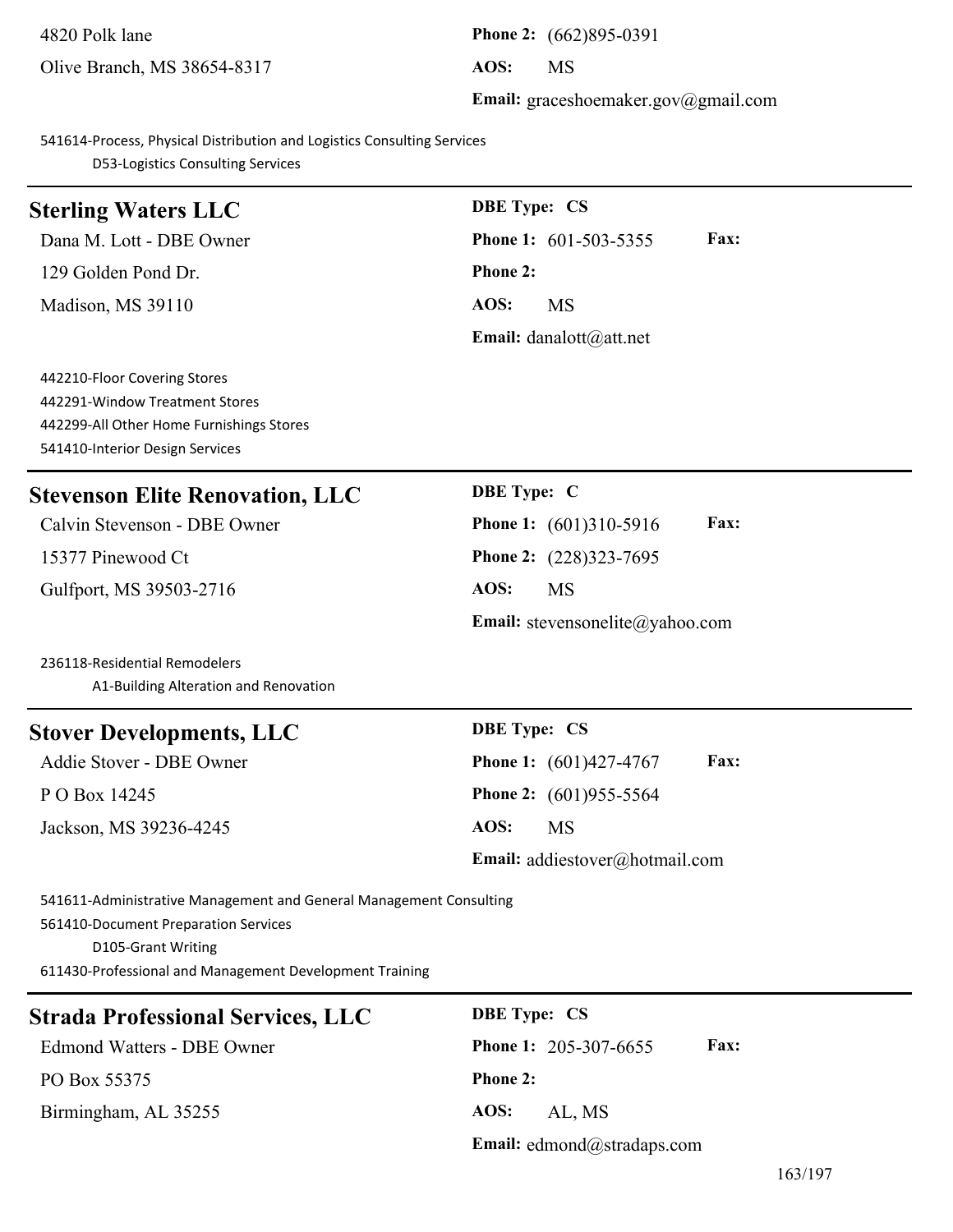541611-Administrative Management and General Management Consulting 541618-Other Management Consulting Services

| 341016-Other Ividilagement Consulting Services                                                                                                                                                                                                                                                                                                                                 |                                                     |
|--------------------------------------------------------------------------------------------------------------------------------------------------------------------------------------------------------------------------------------------------------------------------------------------------------------------------------------------------------------------------------|-----------------------------------------------------|
| <b>Structural Coatings, Inc.</b>                                                                                                                                                                                                                                                                                                                                               | <b>DBE</b> Type: C                                  |
| John Filaretou - DBE Owner                                                                                                                                                                                                                                                                                                                                                     | Fax:<br>Phone 1: (330)953-3399                      |
| 3140 Linden Pl                                                                                                                                                                                                                                                                                                                                                                 | Phone 2: (727)859-3980                              |
| Canfield, OH 44406                                                                                                                                                                                                                                                                                                                                                             | AOS:                                                |
|                                                                                                                                                                                                                                                                                                                                                                                | <b>Email:</b> info@structuralcoatingsinc.net        |
| 238320-Painting and Wall Covering Contractors<br>A140-Sandblasting and Painting of Structural Steel (Bridges, Tanks)<br>238390-Other Building Finishing Contractors                                                                                                                                                                                                            |                                                     |
| <b>Styling Your Life Smart Solutions, Inc.</b>                                                                                                                                                                                                                                                                                                                                 | <b>DBE Type: CS</b>                                 |
| Sherri Davis-Garner - DBE Owner                                                                                                                                                                                                                                                                                                                                                | Phone 1: 601-499-4243<br>Fax:                       |
| 904 Keswich Ct.                                                                                                                                                                                                                                                                                                                                                                | Phone 2: 601-896-8900                               |
| Madison, MS 39110                                                                                                                                                                                                                                                                                                                                                              | AOS:<br><b>MS</b>                                   |
|                                                                                                                                                                                                                                                                                                                                                                                | Email: sdivineor@bellsouth.net                      |
| 541612-Human Resources Consulting Services                                                                                                                                                                                                                                                                                                                                     |                                                     |
| <b>Sumrall's Construction Company</b>                                                                                                                                                                                                                                                                                                                                          | <b>DBE</b> Type: C                                  |
| Artice Sumrall - DBE Owner                                                                                                                                                                                                                                                                                                                                                     | Fax:<br>$(228)832 - 9440$<br>Phone 1: (228)832-8049 |
| PO Box 3898                                                                                                                                                                                                                                                                                                                                                                    | Phone 2: (228)861-9159                              |
| Gulfport, MS 39505-3898                                                                                                                                                                                                                                                                                                                                                        | AOS:<br><b>MS</b>                                   |
|                                                                                                                                                                                                                                                                                                                                                                                | Email: sumrall@cableone.net                         |
| 237110-Water and Sewer Line and Related Structures Construction<br>237310-Highway, Street and Bridge Construction<br>238110-Poured Concrete Foundation and Structure Contractors<br>A66-Concrete Structures to include class AA, B & C Concrete<br>238910-Site Preparation Contractors<br>484110-General Freight Trucking, Local<br>C26-Hauling<br>561730-Landscaping Services |                                                     |
| <b>Sundial Solar Power Developers, Inc.</b>                                                                                                                                                                                                                                                                                                                                    | <b>DBE</b> Type: C                                  |
| Will Shirley - DBE Owner                                                                                                                                                                                                                                                                                                                                                       | Fax:<br><b>Phone 1:</b> (601)985-8352               |
| 1722 Shirley Ave                                                                                                                                                                                                                                                                                                                                                               | <b>Phone 2:</b>                                     |
| Jackson, MS 39204-2411                                                                                                                                                                                                                                                                                                                                                         | AOS:<br><b>MS</b>                                   |
|                                                                                                                                                                                                                                                                                                                                                                                | Email: wrshirley@sundialsolar.us                    |

238210-Electrical Contractors and Other Wiring Installation Contractors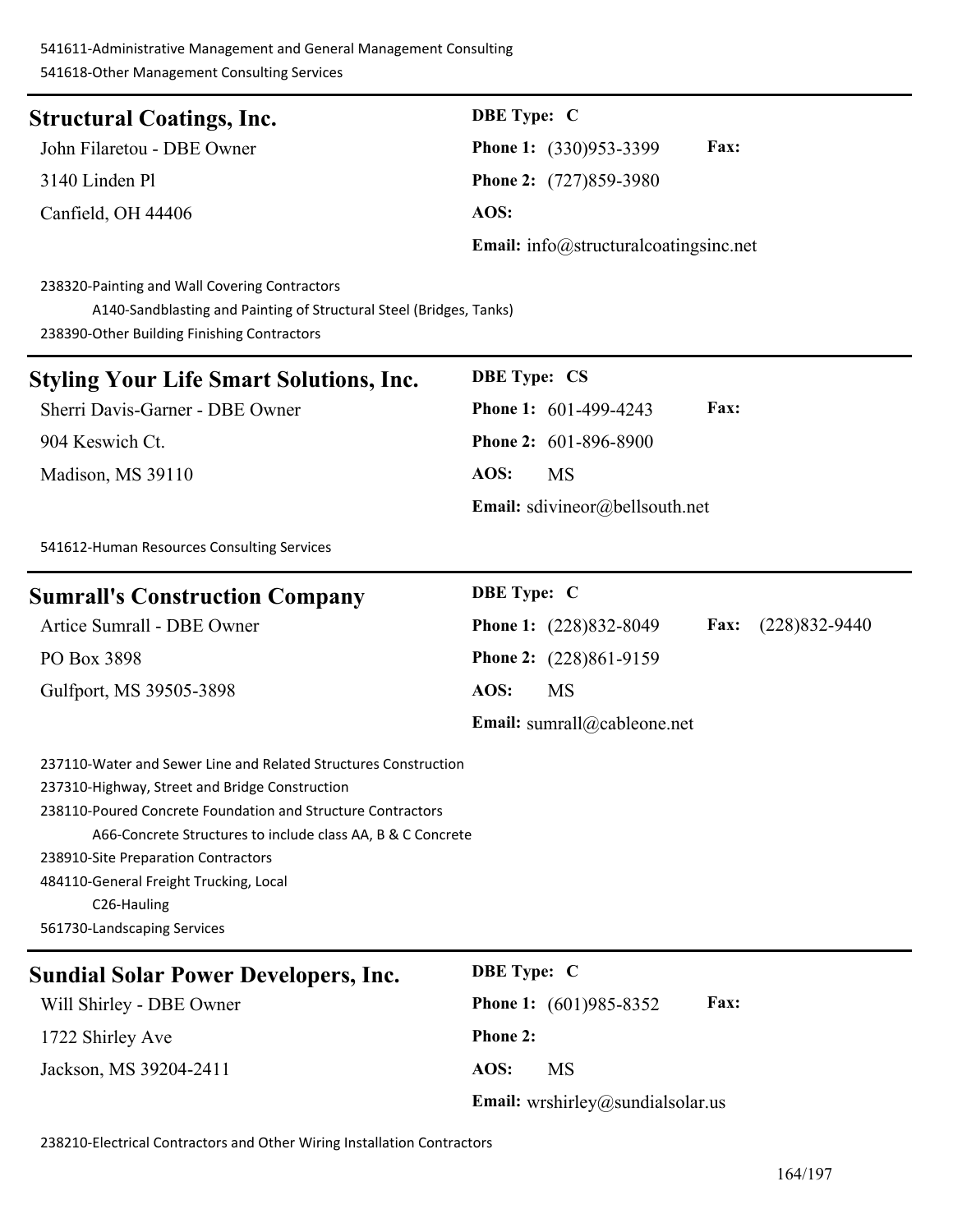# **Supreme Traffic Control Service Company, LLC**

Floyd Edwards Jr. - DBE Owner **Phone 1:** (412)478-9207

700 River Avenue Suite 334 **Phone 2:** (412)339-7159

Allegheny, PA 15212-5907 **AOS:** PA, MS

561990-All Other Support Services D113-Flagging Services

### **SurfBigData LLC DBE Type: M**

4474 Foxtail Lane **Phone 2:** (703)597-6482 Weston, FL 33331 **AOS:** FL, MS

### **DBE Type: C**

**Fax:**

**Email:** floyd.edwards@stc-flaggers.com

Zihoa Li (Andrew) - DBE Owner **Phone 1:** (954)353-5599 **Fax: Email:** andrewlee@surfbigdata.com

518210-Data Processing, Hosting, and Related Services 541511-Custom Computer Programming Services 541512-Computer Systems Design Services 541513-Computer Facilities Management Services 541519-Other Computer Related Services

### **Swanson & Associates, Inc. DBE Type: M**

5301 Elysian Fields Ave **Phone 2:** 504-256-1814

New Orleans, LA 70122 **AOS:** LA, MS

Donna Swanson - DBE Owner **Phone 1:** 504-821-0303 **Fax: Email:** donna@theswansongroup.net

524210-Insurance Agencies and Brokerages

| <b>Systems Consultants Associates, Inc.</b> | <b>DBE</b> Type: CS                            |
|---------------------------------------------|------------------------------------------------|
| Toni D. Cooley - DBE Owner                  | <b>Fax:</b><br><b>Phone 1:</b> $(601)407-2346$ |
| P. O. Box 5197                              | <b>Phone 2:</b> $(601)613-5796$                |
| Jackson, MS 39296-5197                      | AOS:<br><b>MS</b>                              |
|                                             | <b>Email:</b>                                  |

541611-Administrative Management and General Management Consulting

D52-Management Consulting

611420-Computer Training

611430-Professional and Management Development Training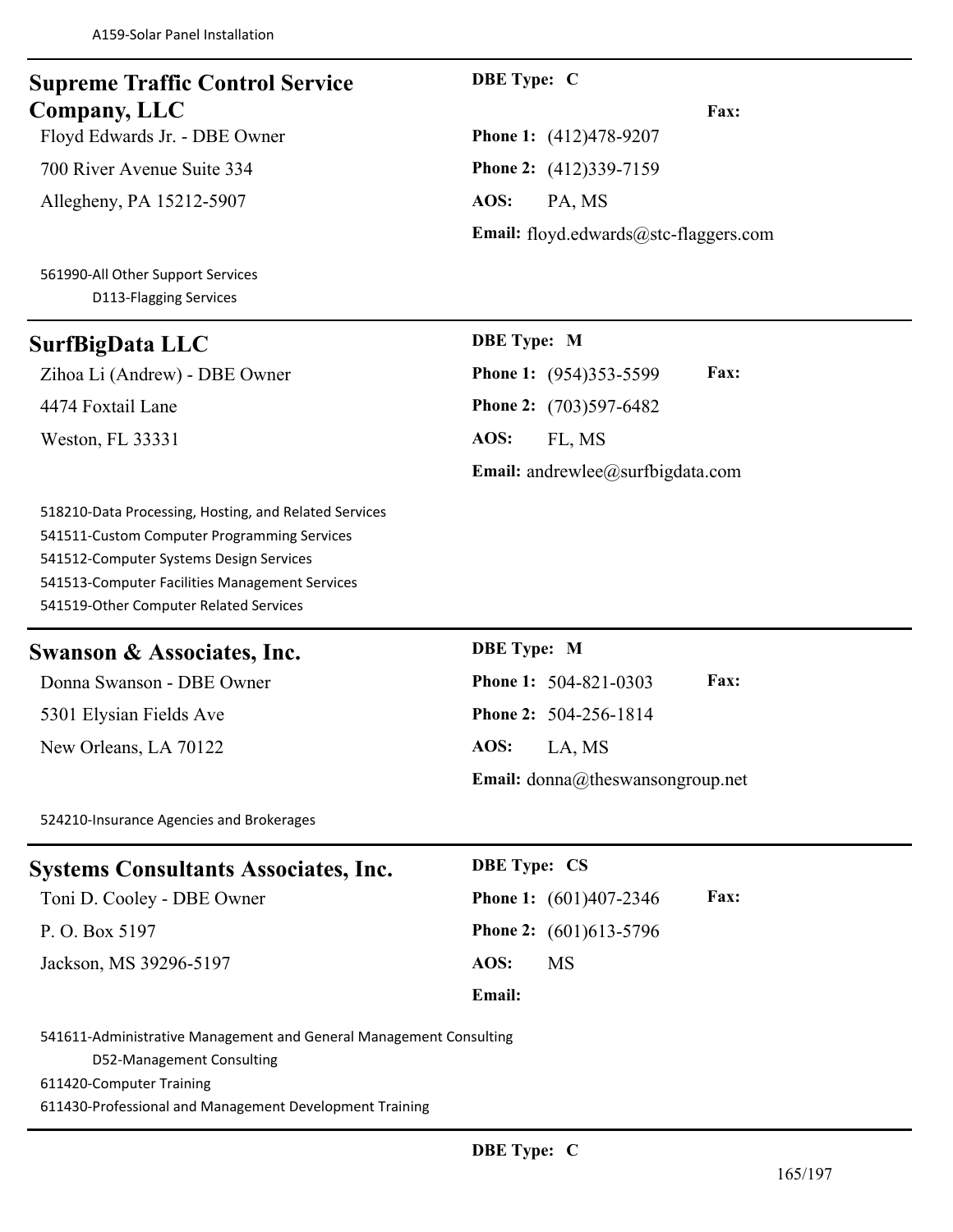# **T & W Construction, LLC Fax:**

Tuere Triplett-Wilson - DBE Owner **Phone 1:** 662-470-7135 2405 Lasonya Lane **Phone 2:** 901-282-5809 Horn Lake, MS 38637-7135 **AOS:** MS

484110-General Freight Trucking, Local

# **T&N Reinforcing, LLC** DBE Type: C

26603 J Waren Road **Phone 2:** Franklinton, LA 70438-7481 **AOS:** LA, MS

**Email:** twconstruction2015@gmail.com

# Carrie Graves - DBE Owner **Phone 1:** (985)750-0300 **Fax:**

**Email:** carriensmith78@gmail.com

238120-Structural Steel and Precast Concrete Contractors

# **T&S Regional Services, LLC DBE Type: CS**

Sherri Rayford - DBE Owner **Phone 1:** (901)229-6624 **Fax:**

14092 Stafford Lane **Phone 2:**

Olive Branch, MS 38654 **AOS:** MS

541990-All Other Professional, Scientific, and Technical Services D162-Loss Mitigation

### **T&S Trucking Services, LLC DBE Type: C**

Crandon, WI 54520-0005 **AOS:** MS, WI

484110-General Freight Trucking, Local 484121-General Freight Trucking, Long

### **T-KAM Video Production, LLC DBE Type: M**

931 Hwy 80W, Ste. 227 **Phone 2:** (601)961-4486 Jackson, MS 39204 **AOS:** MS

**Email:** srrloss@yahoo.com

Samantha Votis - DBE Owner **Phone 1:** (715)889-1653 **Fax:** PO Box 5 **Phone 2: Email:** tnstrucking@yahoo.com

Eugene Moore - DBE Owner **Phone 1:** (601)954-4363 **Fax: Email:**

512110-Motion Picture and Video Production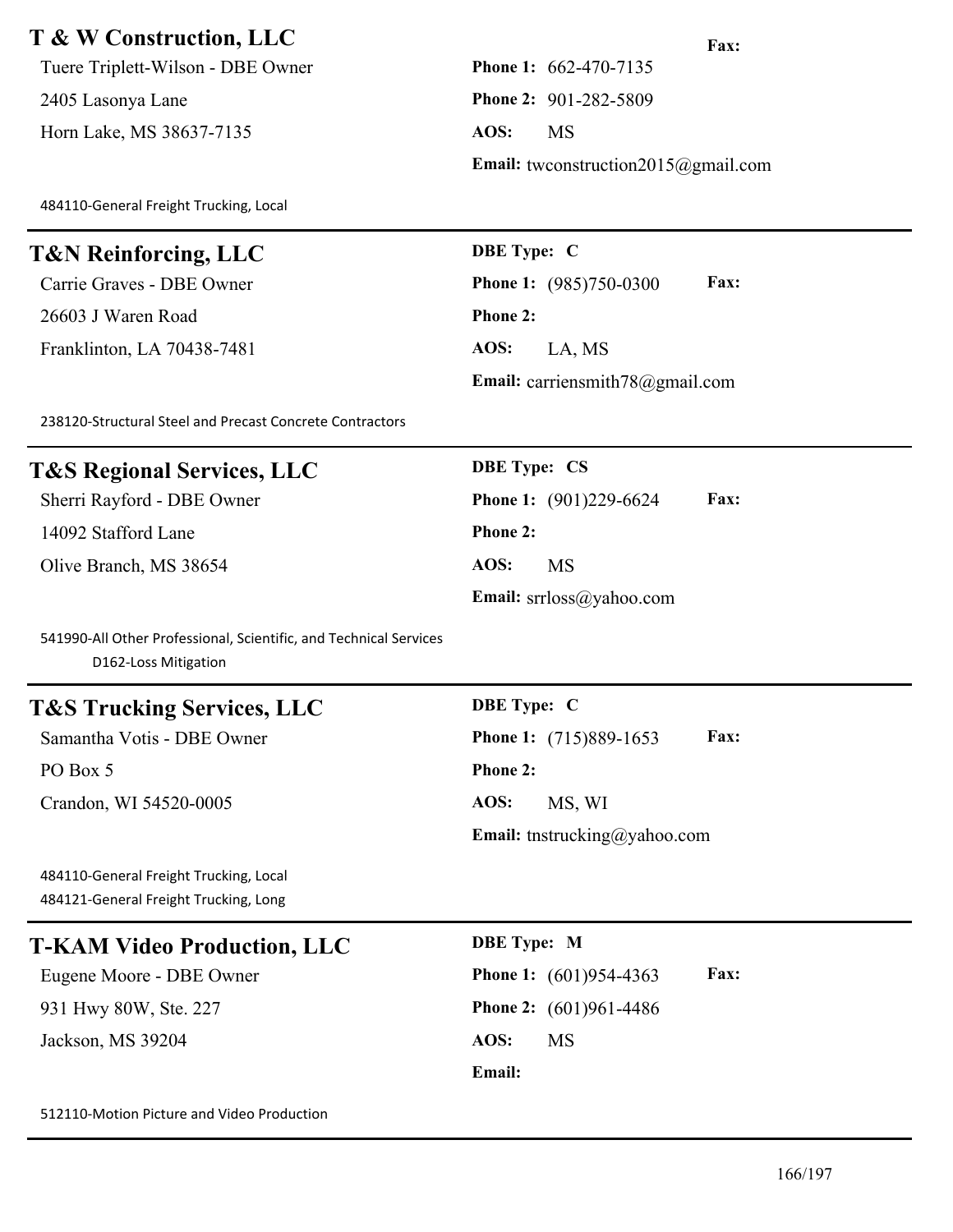**T.E.A.M. Technology Training Center DBE Type: CS Fax:** Linda Y. Thompson - DBE Owner **Phone 1:** (662)453-5777 522 West Park Avenue, West Park Village, Ste I **Phone 2:** (662)392-0348 Greenwood, MS 38930 **AOS:** MS **Email:** linda@teamtechtraining.com 541512-Computer Systems Design Services D43-Information Technology Consulting Services 541613-Marketing Consulting Services

**TA Harmon Electrical, LLC DBE Type: C** Tony A. Harmon - DBE Owner **Phone 1:** 601-212-5920 **Fax:** 5115 Harrow Dr. **Phone 2:** Jackson, MS 39211 **AOS:** MS **Email:** t.a.harmonelectricalllc@gmail.com

238210-Electrical Contractors and Other Wiring Installation Contractors

611420-Computer Training

| <b>TCM Companies, LLC</b>                                                                                                                                                                                                      | <b>DBE</b> Type: C             |      |
|--------------------------------------------------------------------------------------------------------------------------------------------------------------------------------------------------------------------------------|--------------------------------|------|
| - DBE Owner                                                                                                                                                                                                                    | Phone 1:                       | Fax: |
| 114 Suffolk Drive                                                                                                                                                                                                              | Phone 2:                       |      |
| Long Beach, FL 39560                                                                                                                                                                                                           | AOS:<br><b>MS</b>              |      |
|                                                                                                                                                                                                                                | Email:                         |      |
| 236220-Commercial and Institutional Building Construction<br>324121-Asphalt Paving Mixture and Block Manufacturing<br>561730-Landscaping Services<br>561790-Other Services to Buildings and Dwellings<br>D139-Pressure Washing |                                |      |
| <b>THY, INC</b>                                                                                                                                                                                                                | <b>DBE Type: CS</b>            |      |
| Teck Tang - DBE Owner                                                                                                                                                                                                          | Phone 1: (901)362-3300         | Fax: |
| 1760 Moriah Woods Boulevard, Ste 1                                                                                                                                                                                             | Phone 2:                       |      |
| Memphis, TN 38117-7128                                                                                                                                                                                                         | AOS:<br>MS, TN                 |      |
|                                                                                                                                                                                                                                | <b>Email:</b> ttang@thyinc.com |      |
| 541330-Engineering Services<br>541370-Surveying and Mapping (except Geophysical) Services                                                                                                                                      |                                |      |
| <b>TJS Trucking, LLC</b>                                                                                                                                                                                                       | DBE Type: C                    |      |
| Teddy Fields - DBE Owner                                                                                                                                                                                                       | Phone 1: 228-323-3081          | Fax: |
| 14111 Old Hwy 49 S                                                                                                                                                                                                             | Phone 2: 228-832-0261          |      |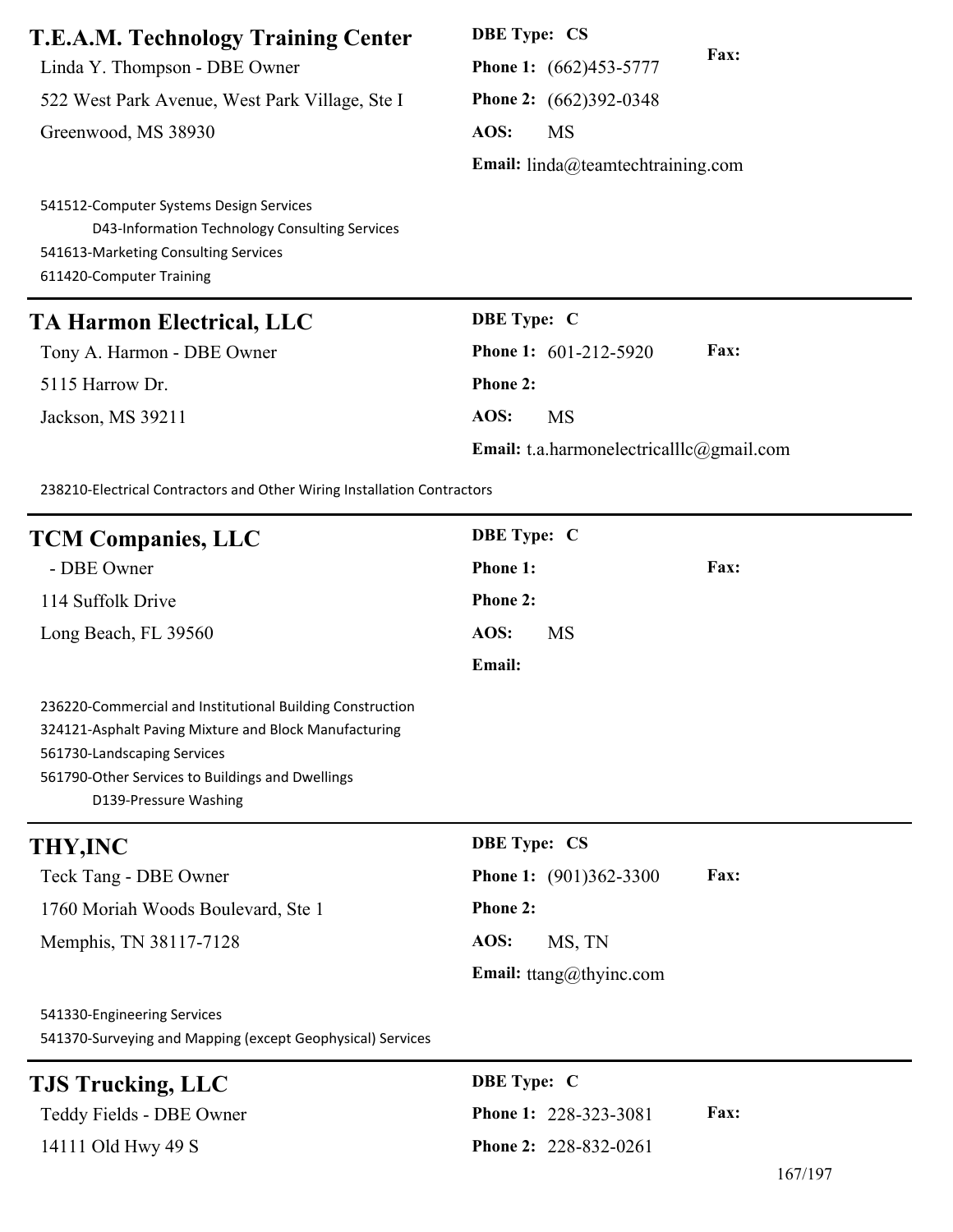Gulfport, MS 39503 **AOS:** LA, MS, TX **Email:** teddyfields@bellsouth.net

484110-General Freight Trucking, Local C26-Hauling 484121-General Freight Trucking, Long

# TKG & Associates, LLC DBE Type: C

Charlotte Knight-Marshall - DBE Owner **Phone 1:** 713-778-1707 **Fax:** 8303 Southwest Freeway, Suite 218 **Phone 2:** 832-955-2911

Houston, TX 77074 **AOS:** MS, TX **Email:** info@tkgadvisors.net

523930-Investment Advice

D4-Financial Planning Services, Customized

# **TLSL, Inc. DBE Type: C**

210 County Road 770 **Phone 2:** (901)826-5913

Loraine Null - DBE Owner **Phone 1:** (662)223-5376 **Fax:** (662)223-5600 Walnut, MS 38683-8740 **AOS:** AL, AR, MS, TN

**Email:**

237110-Water and Sewer Line and Related Structures Construction 237310-Highway, Street and Bridge Construction A50-Pipe A52-Granular Materials Installation 238910-Site Preparation Contractors A102-Clearing and Grubbing A105-Excavation 561730-Landscaping Services D111-Erosion Control (only)

# **TMM Hall Professional Services** DBE Type: C

732 Woodacre Road **Phone 2:**

Jackson, MS 39206 **AOS:** MS

Marques Hall - DBE Owner **Phone 1:** (601)540-5109 **Fax:**

**Email:** mthall1982@gmail.com

236220-Commercial and Institutional Building Construction A2-Construction Management

541330-Engineering Services

D15-Civil Engineering Services

**TV Guy Orlando, LLC dba MDB DBE Type: M**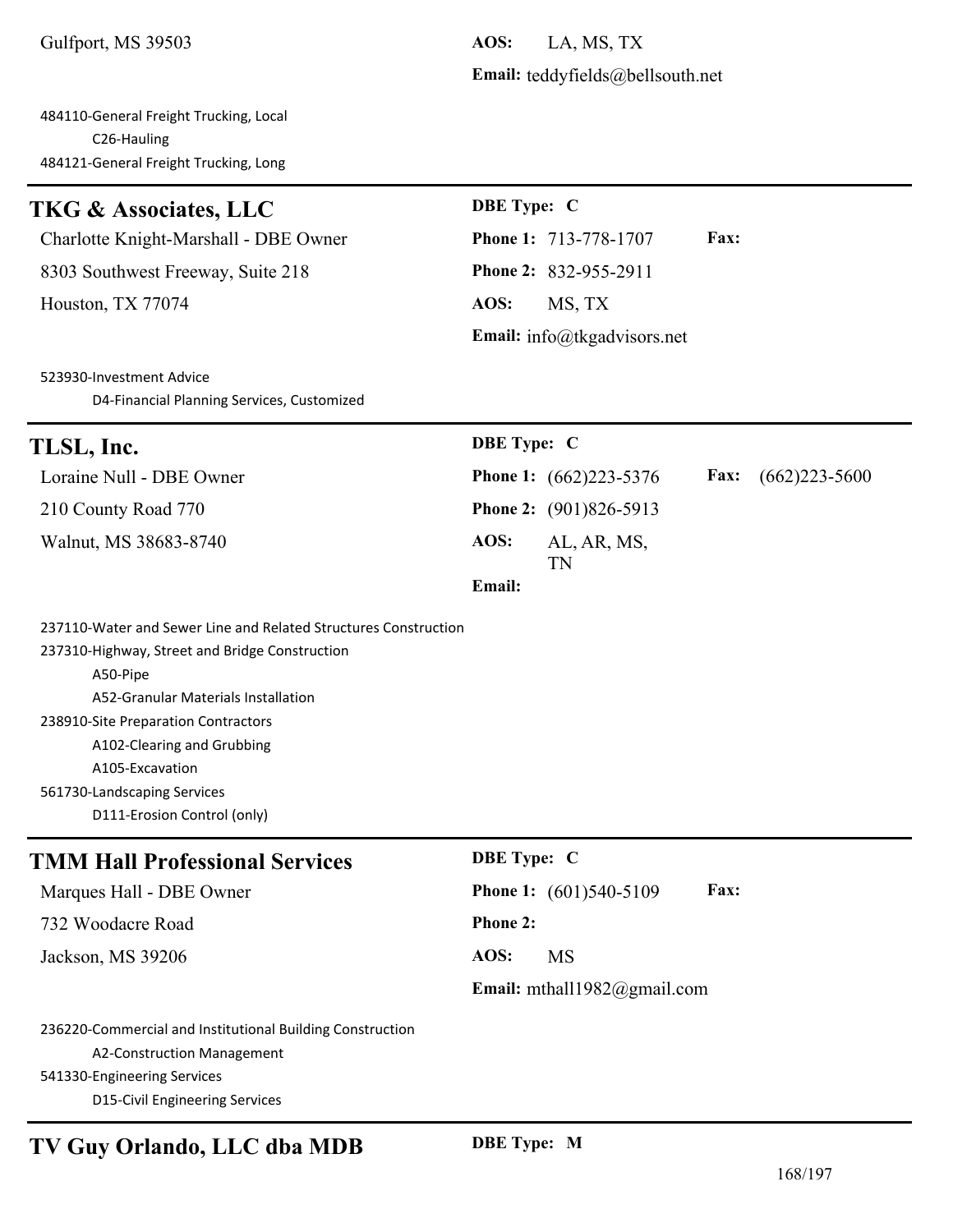### **Services Fax:**

Marius Boyd - DBE Owner **Phone 1:** (877)576-6466 8051 Rural Retreat Court **Phone 2:** Orlando, FL 32819 **AOS:** FL, MS

**Email:** mboyd@mbdservicesllc.com

424710-Petroleum Bulk Stations and Terminals

424720-Petroleum and Petroleum Products Merchant Wholesalers (except Bulk Stations and Terminals)

# **Taffy Pippin Consulting, LLC DBE Type: CS**

3153 Lexington Road **Phone 2:** 334-262-2266 Montgomery, AL 36106 **AOS:** AL, MS

Claudia Pippin - DBE Owner **Phone 1:** 334-546-4717 **Fax: Email:** taffypippin@gmail.com

541611-Administrative Management and General Management Consulting D50-DBE Program Planning

| <b>Talon Services Group, LLC</b> | <b>DBE</b> Type: C                           |
|----------------------------------|----------------------------------------------|
| Tristen Adam Long - DBE Owner    | <b>Fax:</b><br><b>Phone 1:</b> (769)223-6978 |
| 55 N Founders Way                | <b>Phone 2:</b>                              |
| Hattiesburg, MS 39401            | AOS:<br><b>MS</b>                            |
|                                  | Email:                                       |

238210-Electrical Contractors and Other Wiring Installation Contractors 541690-Other Scientific and Technical Consulting Services 541990-All Other Professional, Scientific, and Technical Services 561621-Security Systems Services (except Locksmiths)

| <b>Tatum &amp; Associates, Environmental</b> | <b>DBE</b> Type: CS                  |
|----------------------------------------------|--------------------------------------|
| <b>Consultants, LLC</b>                      | <b>Fax:</b>                          |
| Gloria Tatum - DBE Owner                     | <b>Phone 1:</b> $(601)672-8626$      |
| PO Box 10769                                 | <b>Phone 2:</b> $(601)376-9639$      |
| Jackson, MS 39289-0769                       | AOS:<br>MS                           |
|                                              | <b>Email:</b> gtatum53@bellsouth.net |
| 541620-Environmental Consulting Services     |                                      |

541820-Public Relations D102-Community Relations D131-Public Information and Involvement Services

# **Taylor Foodservice, LLC DBE Type: CS**

Homer H. Taylor - DBE Owner **Phone 1:** (770)532-0002 **Fax:**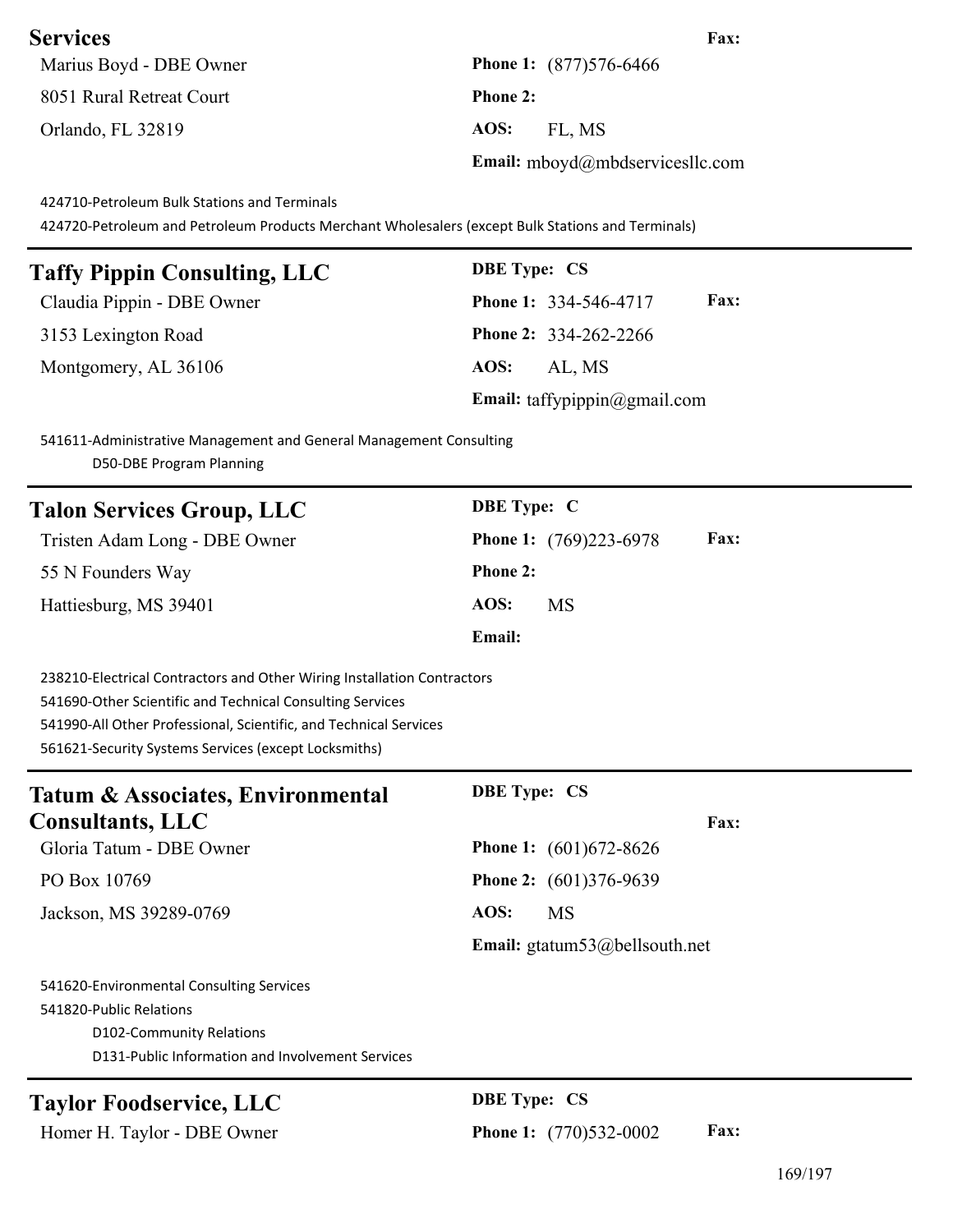4012 Summit Chase Road **Phone 2:** (770)845-3267 Gainesville, GA 30506 **AOS:** GA, MS

722110-Full Service restaurants 722310-Food Service Contractors

# **Tera Consulting, Inc. DBE Type: CNSP**

29 Elves Lane **Phone 2:** Levittown, NY 11756 **AOS:** NY, MS

**Email:** taylorfoodservice@bellsouth.net

Terry-Ann Powell - DBE Owner **Phone 1:** (516)732-1888 **Fax: Email:** tpowell@teraconsultinginc.com

425120-Wholesale Trade Agents and Brokers 541613-Marketing Consulting Services

# **Terrazzo USA and Associates, Inc. DBE Type: C**

404 E Franklin St. **Phone 2:**

238340-Tile and Terrazzo Contractors

### **The Aaron Group, Inc. DBE Type: CS**

1266 Spring Park Drive **Phone 2:** Atlanta, GA 30311 **AOS:** GA, MS

Sherry Hill - DBE Owner **Phone 1:** 405-275-7591 **Fax:** Shawnee, OK 74804 **AOS:** MS, OK **Email:** sherry@terrazzousa.com

Michel Turpeau - DBE Owner **Phone 1:** 404-622-4308 **Fax: Email:** admin@aarongroup.us

425120-Wholesale Trade Agents and Brokers C21-Brokers of Promotional Items 541611-Administrative Management and General Management Consulting 541612-Human Resources Consulting Services 541613-Marketing Consulting Services 541614-Process, Physical Distribution and Logistics Consulting Services 561210-Facilities Support Services 561330-Professional Employer Organizations

| The BETA Group Engineering $\&$   | <b>DBE</b> Type: C           |             |
|-----------------------------------|------------------------------|-------------|
| <b>Construction Services, LLC</b> |                              | <b>Fax:</b> |
| Murray White - DBE Owner          | <b>Phone 1: 504-227-2273</b> |             |
| 1428 $1/2$ Claire Ave             | <b>Phone 2:</b>              |             |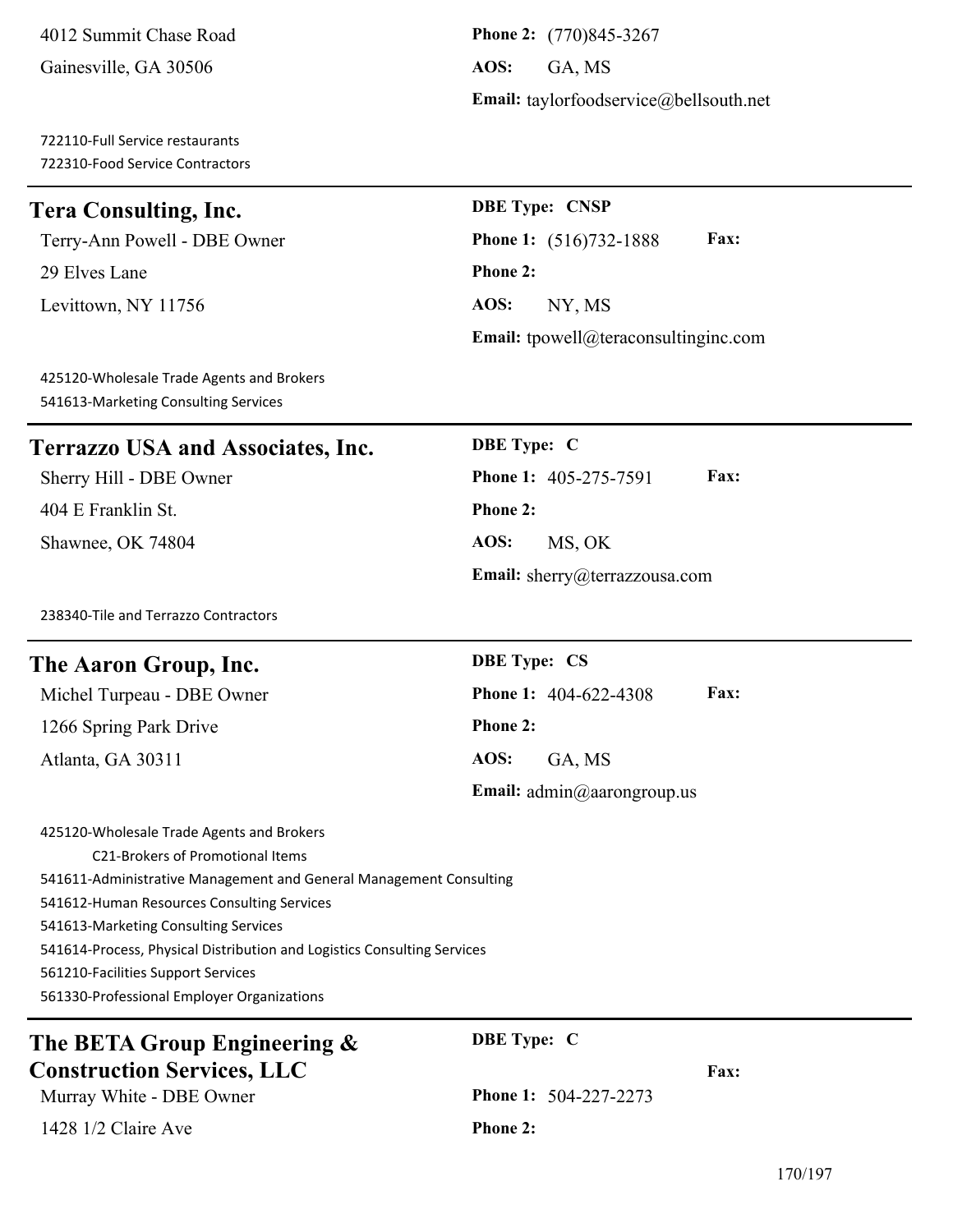**Email:** mwhite@betagroupgc.com

541380-Testing Laboratories D36-Concrete and Aggregate Testing D38-Materials Testing

### **The Bernard Johnson Group, Inc. DBE Type: M**

2815 Camino Del Rio South #290 **Phone 2:** (619)249-8444 San Diego, CA 92108 **AOS:** CA, MS

Bernard Johnson - DBE Owner **Phone 1:** (619)466-7800 **Fax: Email:** bjohnson@thebjgroup.com

531190-Lessors of Other Real Estate Property 531210-Offices of Real Estate Agents and Brokers 531311-Residential Property Managers

# **The Carter Malone Group, LLC DBE Type: CS**

Memphis, TN 38104 **AOS:** TN, MS

541613-Marketing Consulting Services 541810-Advertising Agencies 541820-Public Relations Agencies

# **The Cole Law Office DBE Type: CS**

1612 Oliver Road **Phone 2:** Leeds, AL 35094-7530 **AOS:** AL, MS

Deidre Malone - DBE Owner **Phone 1:** (901)278-0881 **Fax:** 1509 Madison Avenue **Phone 2:** (901)334-5260 **Email:**

# Lula Cole - DBE Owner **Phone 1:** (205)502-8625 **Fax:**

**Email:** lulamcole@gmail.com

531390-Other Activities Related to Real Estate 541110-Office of Lawyers 541120-Offices of Notaries 611430-Professional and Management Development Training

### **The Hawthorne Agency, Inc. DBE Type: CS**

615 Baronne St., Ste. 200 **Phone 2:** 504-333-4339 New Orleans, LA 70113 **AOS:** LA, MS

Geneva Coleman - DBE Owner **Phone 1:** 504-488-6100 **Fax: Email:** gcoleman@hawthorneagency.com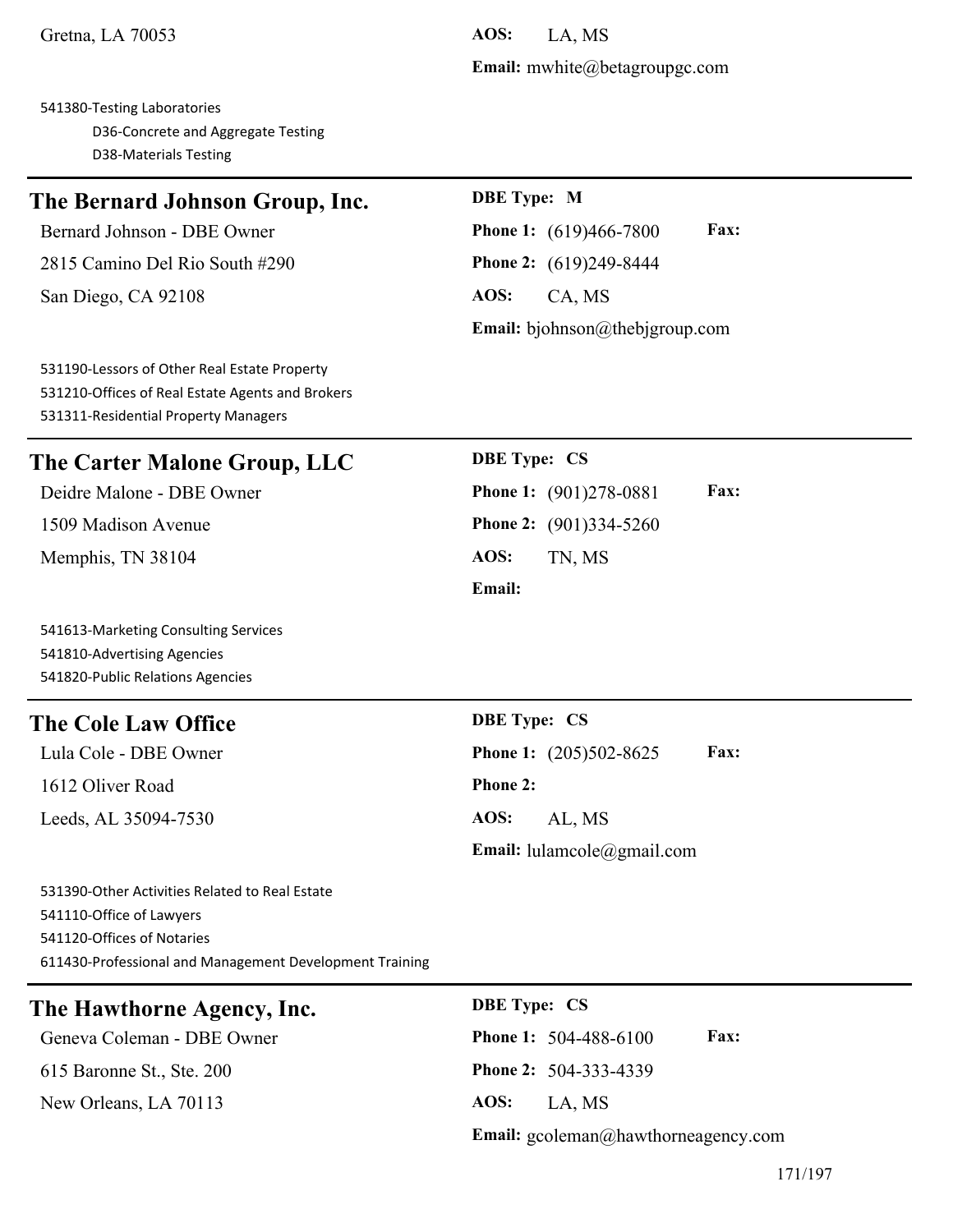# **The Laaron Company,LLC DBE Type: S** Lazarus E. Harris - DBE Owner **Phone 1:** (601)845-4657 **Fax:** 218 Shady Pecan Dr. **Phone 2:** (601)918-6348 Florence, MS 39073 **AOS:** MS **Email:** lazarusharris@yahoo.com

336390-Other Motor Vehicle Parts Manufacturing

423120-Motor Vehicle Supplies and New Parts Merchant Wholesalers

| The Nelson Ideation Group, LLC       | <b>DBE</b> Type: CS                           |
|--------------------------------------|-----------------------------------------------|
| Carla A. Nelson Chambers - DBE Owner | <b>Fax:</b><br><b>Phone 1:</b> (443) 622-1398 |
| 23 Sheraton Road                     | <b>Phone 2:</b>                               |
| Randallstown, MD 21133-1537          | MD, MS<br>AOS:                                |
|                                      | <b>Email:</b> canc@nelsonideation.com         |

541611-Administrative Management and General Management Consulting 541613-Marketing Consulting Services 541614-Process, Physical Distribution and Logistics Consulting Services 611430-Professional and Management Development Training

# **The Quotient Group, LLC DBE Type: CS**

| Kim Sippola - DBE Owner |      | <b>Phone 1:</b> (920)809-4550                        | <b>Fax:</b> |
|-------------------------|------|------------------------------------------------------|-------------|
| N1374 Tuckaway Ct.      |      | <b>Phone 2:</b> (920)475-4945                        |             |
| Greenville, WI 54942    | AOS: | WI. MS                                               |             |
|                         |      | <b>Email:</b> $\text{kim@}$ ; the quotient group.com |             |

541613-Marketing Consulting Services 541810-Advertising Agencies 541820-Public Relations Agencies 541910-Marketing Research and Public Opinion Polling

### **The Renee Group, Inc. DBE Type: C**

Shelitha Robertson - DBE Owner **Phone 1:** 404-409-1244 **Fax:** 305 Selig Drive, SW **Phone 2:** Atlanta, GA 30336 **AOS:** GA, MS

**Email:** thereneegroup@ymail.com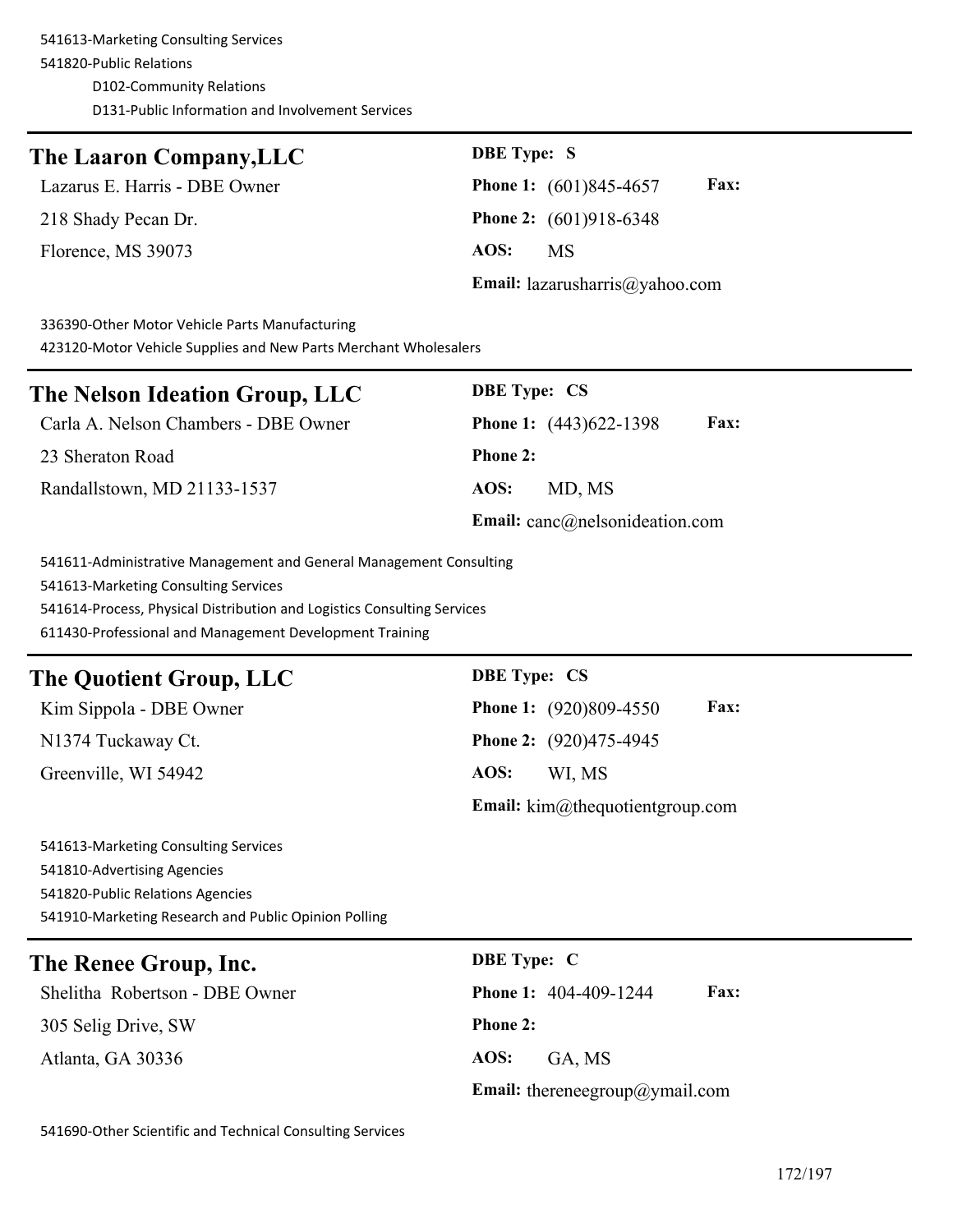| The Shepherd Company, LLC                                 | <b>DBE</b> Type: CS                              |
|-----------------------------------------------------------|--------------------------------------------------|
| Robert Ajuwon - DBE Owner                                 | <b>Fax:</b><br><b>Phone 1:</b> (202)848-8275     |
| 312 Marshall Avenue, Ste. 1010                            | <b>Phone 2:</b>                                  |
| Laurel, MD 20707                                          | AOS:<br>MD, MS                                   |
|                                                           | <b>Email:</b> akin.ajuwon@theshepherdcompany.com |
| 236220-Commercial and Institutional Building Construction |                                                  |
| A2-Construction Management                                |                                                  |
| 237310-Highway, Street and Bridge Construction            |                                                  |
|                                                           |                                                  |

A2-Construction Management

541310-Architectural Services

D168-Site Planning

541330-Engineering Services

D17-Construction Inspection and Evaluation

D24-Preparation of feasibility studies

541512-Computer Systems Design Services

D165-Computer-Aided Design (CAD) Sytems Integration Design Services

611430-Professional and Management Development Training

| The Shop II, Inc.                      | <b>DBE</b> Type: C  |      |
|----------------------------------------|---------------------|------|
| - DBE Owner                            | <b>Phone 1:</b>     | Fax: |
| 174 Patton Drive                       | <b>Phone 2:</b>     |      |
| Clinton, MS 39056-3060                 | AOS:<br><b>MS</b>   |      |
|                                        | Email:              |      |
| 323113-Commercial Screen Printing      |                     |      |
| 323117-Books Printing                  |                     |      |
| 323120-Support Activities for Printing |                     |      |
| 541430-Graphic Design Services         |                     |      |
| The Wetwork Group, LLC                 | <b>DBE</b> Type: CS |      |

|                            |             | <b>Email:</b> seanlbenton@yahoo.com |             |
|----------------------------|-------------|-------------------------------------|-------------|
| Monroe, LA 71203           | AOS: LA, MS |                                     |             |
| 74 Holiday Drive           |             | <b>Phone 2:</b> $(318)345-1576$     |             |
| Sean L. Benton - DBE Owner |             | <b>Phone 1:</b> $(318)805-6291$     | <b>Fax:</b> |

541611-Administrative Management and General Management Consulting

D146-Water and Sewer Line Construction Management

541620-Environmental Consulting Services

D87-Waste Water

D88-Water quality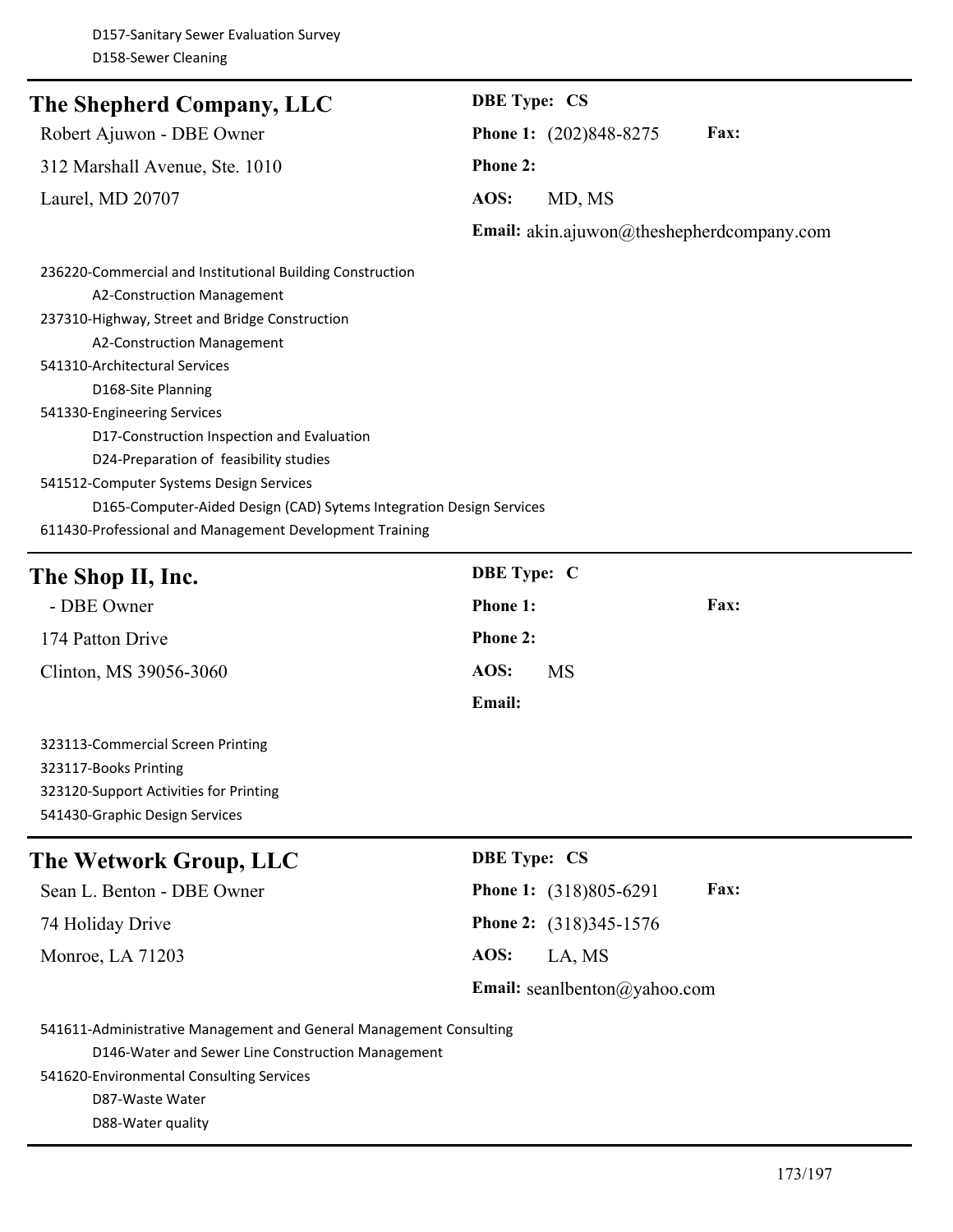| <b>Thelman Boyd, LLC</b>                                                                                                                                                                                                                  | <b>DBE Type: CS</b>                    |
|-------------------------------------------------------------------------------------------------------------------------------------------------------------------------------------------------------------------------------------------|----------------------------------------|
| Thelman Boyd - DBE Owner                                                                                                                                                                                                                  | Fax:<br>Phone 1: (601)954-2354         |
| 5430 Meadow Oaks Park Drive                                                                                                                                                                                                               | Phone 2:                               |
| Jackson, MS 39211                                                                                                                                                                                                                         | AOS:<br><b>MS</b>                      |
|                                                                                                                                                                                                                                           | <b>Email:</b> thelmanboydllc@gmail.com |
| 541611-Administrative Management and General Management Consulting<br>541990-All Other Professional, Scientific, and Technical Services                                                                                                   |                                        |
| <b>Third Rock Consultants, LLC</b>                                                                                                                                                                                                        | <b>DBE Type: CS</b>                    |
| Molly Foree - DBE Owner                                                                                                                                                                                                                   | Fax:<br><b>Phone 1:</b> (859)977-2000  |
| 2526 Regency Road, Suite 180                                                                                                                                                                                                              | Phone 2: (859)619-8003                 |
| Lexington, KY 40503                                                                                                                                                                                                                       | AOS:<br>KY, MS                         |
|                                                                                                                                                                                                                                           | Email: mforee@thirdrockconsultants.com |
| 541620-Environmental Consulting Services                                                                                                                                                                                                  |                                        |
| Thomas & Associates, Inc.                                                                                                                                                                                                                 | <b>DBE</b> Type: C                     |
| Enice Thomas - DBE Owner                                                                                                                                                                                                                  | Fax:<br>Phone 1: (501)960-7802         |
| 2704 Madison Street                                                                                                                                                                                                                       | <b>Phone 2:</b>                        |
| Little Rock, AR 72214-5214                                                                                                                                                                                                                | AOS:<br>AR, MS                         |
|                                                                                                                                                                                                                                           | Email: enicetj@aol.com                 |
| 236220-Commercial and Institutional Building Construction<br>A2-Construction Management                                                                                                                                                   |                                        |
| <b>Thomas Business Management Group,</b>                                                                                                                                                                                                  | <b>DBE</b> Type: M                     |
| <b>LLC</b>                                                                                                                                                                                                                                | Fax:                                   |
| Kevin Thomas - DBE Owner                                                                                                                                                                                                                  | Phone 1: (504)648-6815                 |
| 1615 Poydras Street Ste. 900                                                                                                                                                                                                              | <b>Phone 2:</b> (504)316-2377          |
| New Orleans, LA 70112                                                                                                                                                                                                                     | AOS:<br>LA, MS                         |
|                                                                                                                                                                                                                                           | <b>Email:</b> kevin@t-bmg.net          |
| 323111-Commercial Printing (except Screen and Books)<br>423310-Lumber, plywood, millwork, doors, windows and wood panel merchant wholesalers<br>423320-Brick, Stone, and Related Construction Material Merchant Wholesalers<br>C59-Broker |                                        |

423450-Medical, Dental, and Hospital Equipment and Supplies Merchant Wholesalers C60-Broker

423710-Hardware Merchant Wholesalers

C61-Broker

423730-Warm Air Heating and Air

C62-Conditioning Equipment and Supplies Merchant Wholesalers-Broker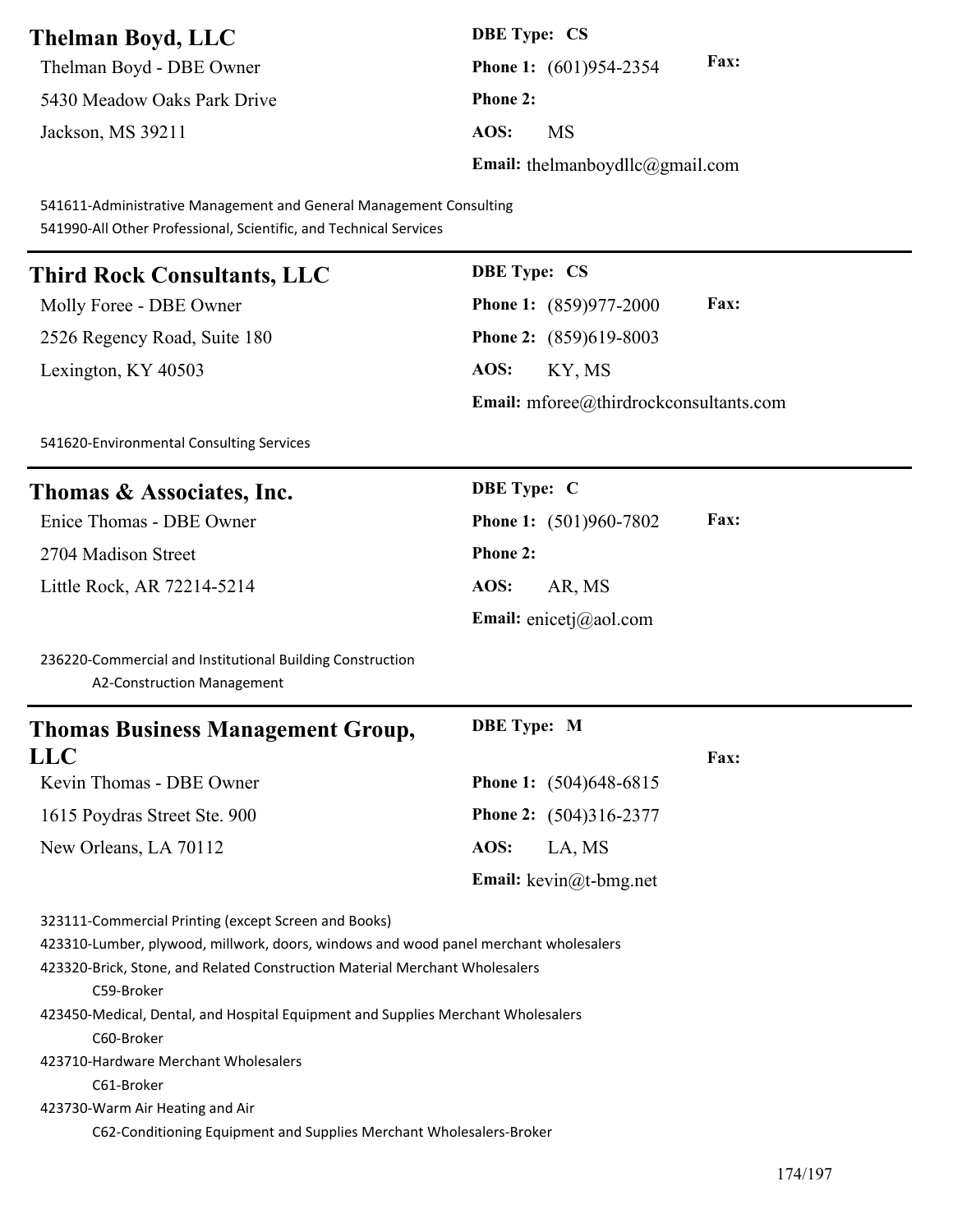# **Tioga Environmental Consultants, Inc. DBE Type: CS** Margaret Storm - DBE Owner **Phone 1:** (901)791-2432 **Fax:** 357 North Main Street **Phone 2:** Memphis, TN 38103 **AOS:** TN, MS **Email:** mstrom@tiogaenv.com 541620-Environmental Consulting Services **Today's Medical DBE Type: CNSP** Erica Nash - DBE Owner **Phone 1:** (662)887-6014 **Fax:** 309 Highway 32 E **Phone 2:** Indianola, MS 38751 **AOS:** MS **Email:** todaysmed@att.net 446199-All Other Health and Personal Care Stores **Toles & Associates, Inc. DBE Type: C** James H. Toles - DBE Owner **Phone 1:** (901)794-9815 **Fax:** 2851 Lamb Place, Ste. 2 **Phone 2:** Memphis, TN 38118-1550 **AOS:** MS, TN **Email:** tolesassuc@aol.com 541330-Engineering Services D15-Civil Engineering Services **Tony L. Walls, dba Arrow Construction DBE Type: C** Tony Walls - DBE Owner **Phone 1:** (662)415-7588 **Fax:** 815 E 4th Street **Phone 2:** Corinth, MS 38834-3557 **AOS:** MS **Email:** tonywalls79@gmail.com 236118-Residential Remodelers A1-Building Alteration and Renovation 236220-Commercial and Institutional Building Construction A2-Construction Management A5-Alteration and Renovation A7-Flooring **Tony Watson Electric, Inc. DBE Type: C**

Anthony "Tony" J. Watson - DBE Owner **Phone 1:** (601)825-8101 **Fax:** (601)825-4102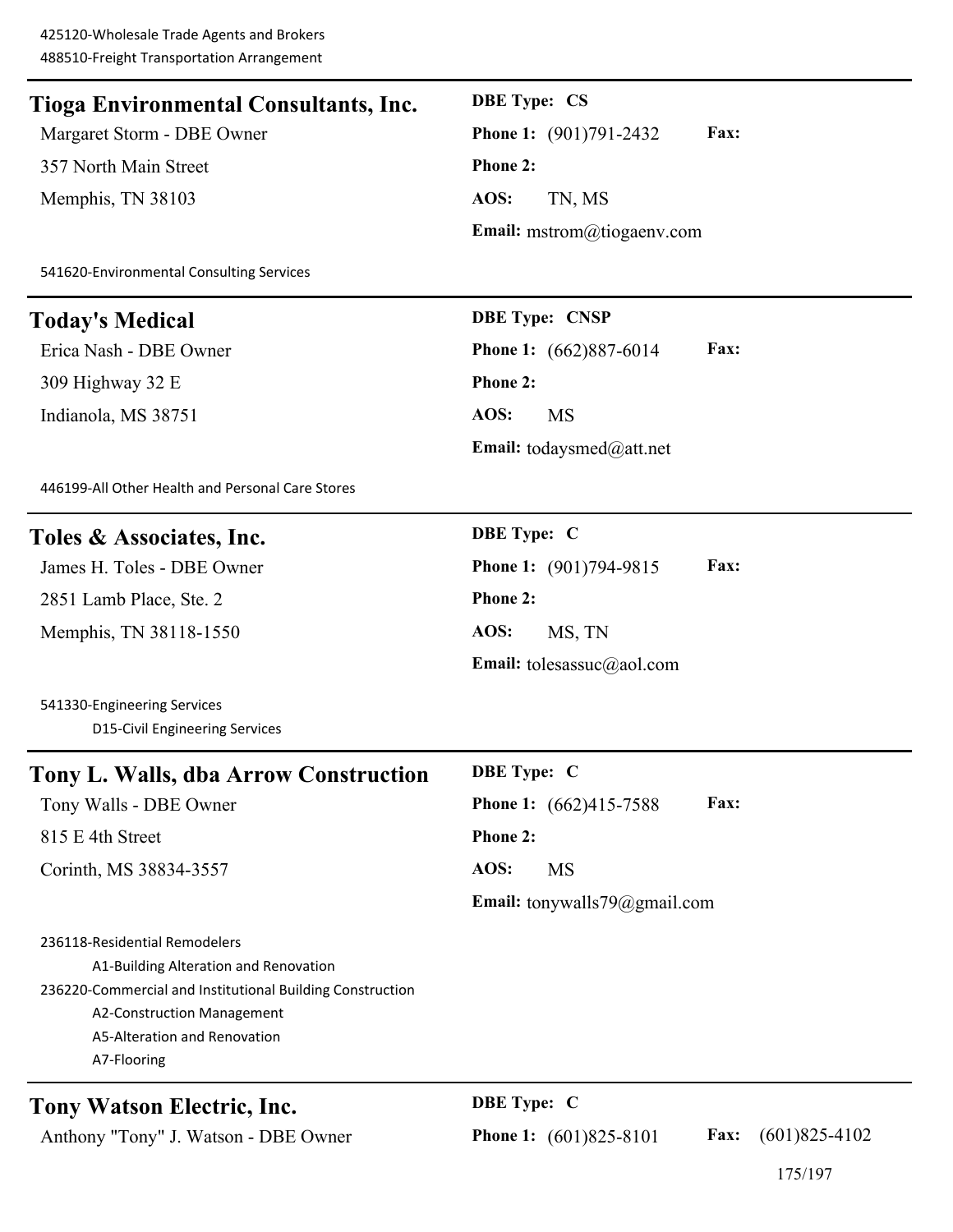163 Branstar Cove **Phone 2:** (601)825-9920 Brandon, MS 39042-9485 **AOS:** MS

**Email:** tweinc1@bellsouth.net

236220-Commercial and Institutional Building Construction 238210-Electrical Contractors and Other Wiring Installation Contractors

# **Top Belle Building Services, LLC DBE Type: CS** Charli W. Holt - DBE Owner **Phone 1:** (601)391-0001 **Fax:** 112 Lone Wolf Dr. **Phone 2:** Madison, MS 39110 **AOS:** MS **Email:** cholt@topbellebuildingservices.com

541690-Other Scientific and Technical Consulting Services D127-Energy Consulting Services 561410-Document Preparation Services D105-Grant Writing

### **Top Performance Enterprise, Inc. DBE Type: CS**

PO Box 10366 **Phone 2:** (478)225-6336 Warner Robins, GA 31095 **AOS:** GA, MS

Shirley C. Braswell - DBE Owner **Phone 1:** (478)919-4208 **Fax: Email:** braswellsrl@bellsouth.net

541611-Administrative Management and General Management Consulting 561110-Office Administrative Services

# **Total Business Development DBE Type: C**

2811 Utah St. **Phone 2:** 601-842-6232 Jackson, MS 39213 **AOS:** MS

Lucius Wright - DBE Owner **Phone 1:** 601-362-7241 **Fax: Email:** totalbiz1@yahoo.com

236118-Residential Remodelers 236220-Commercial and Institutional Building Construction 611513-Apprenticeship Training

### **Total Management Integration DBE Type: CS**

PO Box 20092 **Phone 2:** (601)948-2253 Jackson, MS 39289 **AOS:** MS

Felicia Gavin - DBE Owner **Phone 1:** (601)942-7653 **Fax: Email:** tmillc2015@gmail.com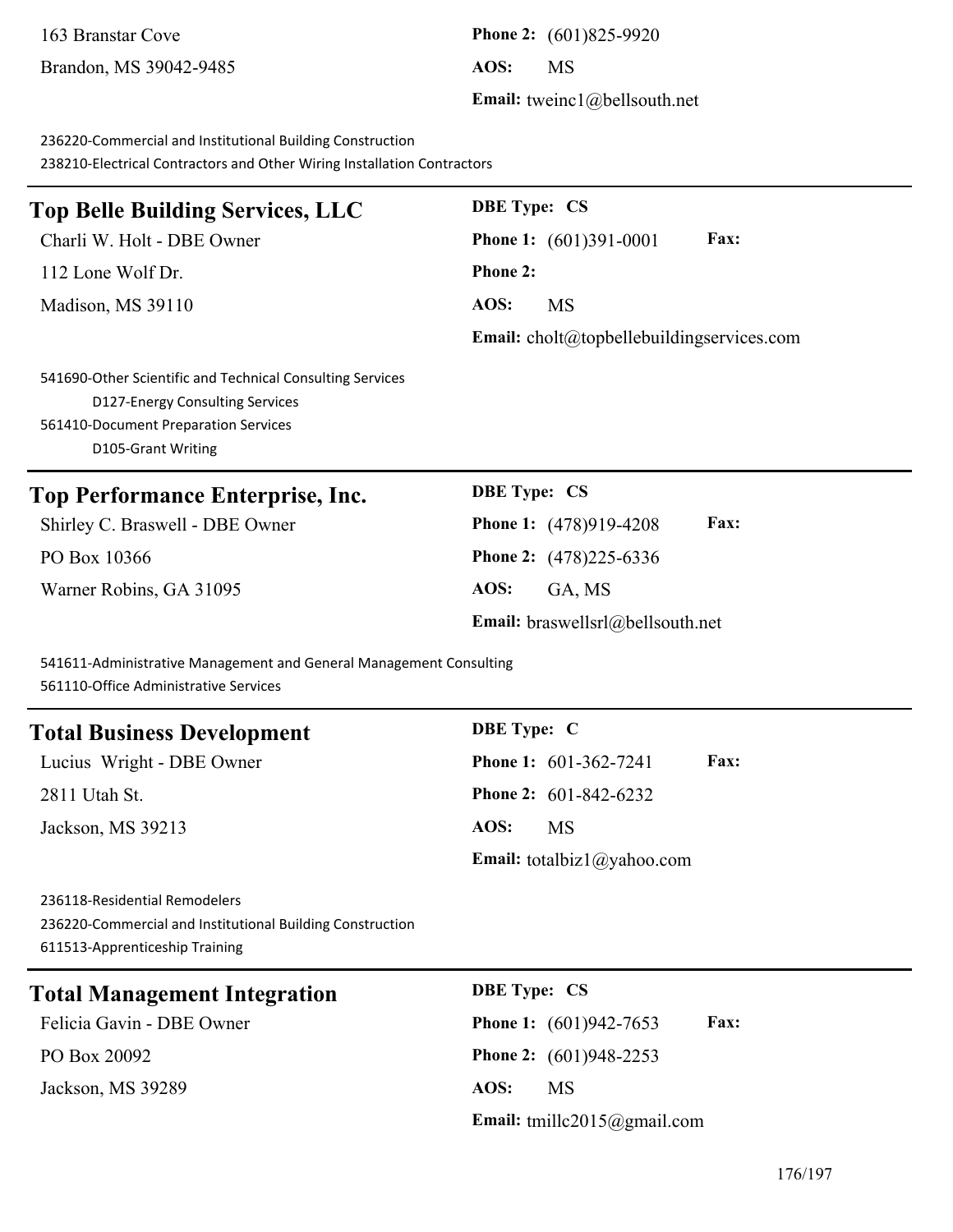54121-Accounting, Tax Preparation, Bookeeping, and Payroll Services

541611-Administrative Management and General Management Consulting

D148-Financial Management Consulting (except investment advice) Services

611430-Professional and Management Development Training

| <b>Townes Construction Company, Inc.</b>                         | DBE Type: C        |                               |      |                   |
|------------------------------------------------------------------|--------------------|-------------------------------|------|-------------------|
| Armstead Townes, III - DBE Owner                                 |                    | <b>Phone 1:</b> (662)226-4816 | Fax: | $(662)226 - 7265$ |
| 16398 Hwy 8 West                                                 |                    | <b>Phone 2:</b> (662)417-0101 |      |                   |
| Grenada, MS 38901-8099                                           | AOS:               | <b>MS</b>                     |      |                   |
|                                                                  | Email:             |                               |      |                   |
| 212321-Sand, Gravel and Rip                                      |                    |                               |      |                   |
| 212321-Construction Sand and Gravel Mining<br>A139-Rap Supplier  |                    |                               |      |                   |
| 237110-Water and Sewer Line and Related Structures Construction  |                    |                               |      |                   |
| 237310-Highway, Street and Bridge Construction                   |                    |                               |      |                   |
| A49-Minor concrete                                               |                    |                               |      |                   |
| A52-Granular Materials Installation                              |                    |                               |      |                   |
| 238910-Site Preparation Contractors                              |                    |                               |      |                   |
| A102-Clearing and Grubbing                                       |                    |                               |      |                   |
| A103-Demolition                                                  |                    |                               |      |                   |
| A104-Dirt Work                                                   |                    |                               |      |                   |
| 484110-General Freight Trucking, Local                           |                    |                               |      |                   |
| C26-Hauling                                                      |                    |                               |      |                   |
| <b>Traffic Control Products Co. of</b>                           | <b>DBE</b> Type: C |                               |      |                   |
| Louisiana, Inc.                                                  |                    |                               | Fax: | $(225)665 - 7978$ |
| Suzanne Albin - DBE Owner                                        |                    | <b>Phone 1:</b> (225)665-7950 |      |                   |
| 2230 Tower Street                                                |                    | <b>Phone 2:</b> (225)665-7951 |      |                   |
| Denham Springs, LA 70726                                         | AOS:               | LA, MS                        |      |                   |
|                                                                  |                    | Email: suzanne@tcpofla.com    |      |                   |
| 237310-Highway, Street and Bridge Construction                   |                    |                               |      |                   |
| A148-Removal or Relocating Structures and Obstructions           |                    |                               |      |                   |
| A42-Highway guardrail                                            |                    |                               |      |                   |
| <b>A58-Pavement Markings</b>                                     |                    |                               |      |                   |
|                                                                  |                    |                               |      |                   |
| 238990-All Other Specialty Trade Contractors                     |                    |                               |      |                   |
| A146-Mailboxes and Mailbox Support                               |                    |                               |      |                   |
| A147-Traffic Signs and Devices                                   |                    |                               |      |                   |
| A149-Mobilization                                                |                    |                               |      |                   |
| A150-Temporary Signs, Barricades, Barriers and Pavement Markings |                    |                               |      |                   |
| <b>Traffic Control Products Company, Inc.</b>                    | <b>DBE</b> Type: C |                               |      |                   |

PO Box 820 **Phone 2:** (601)927-6505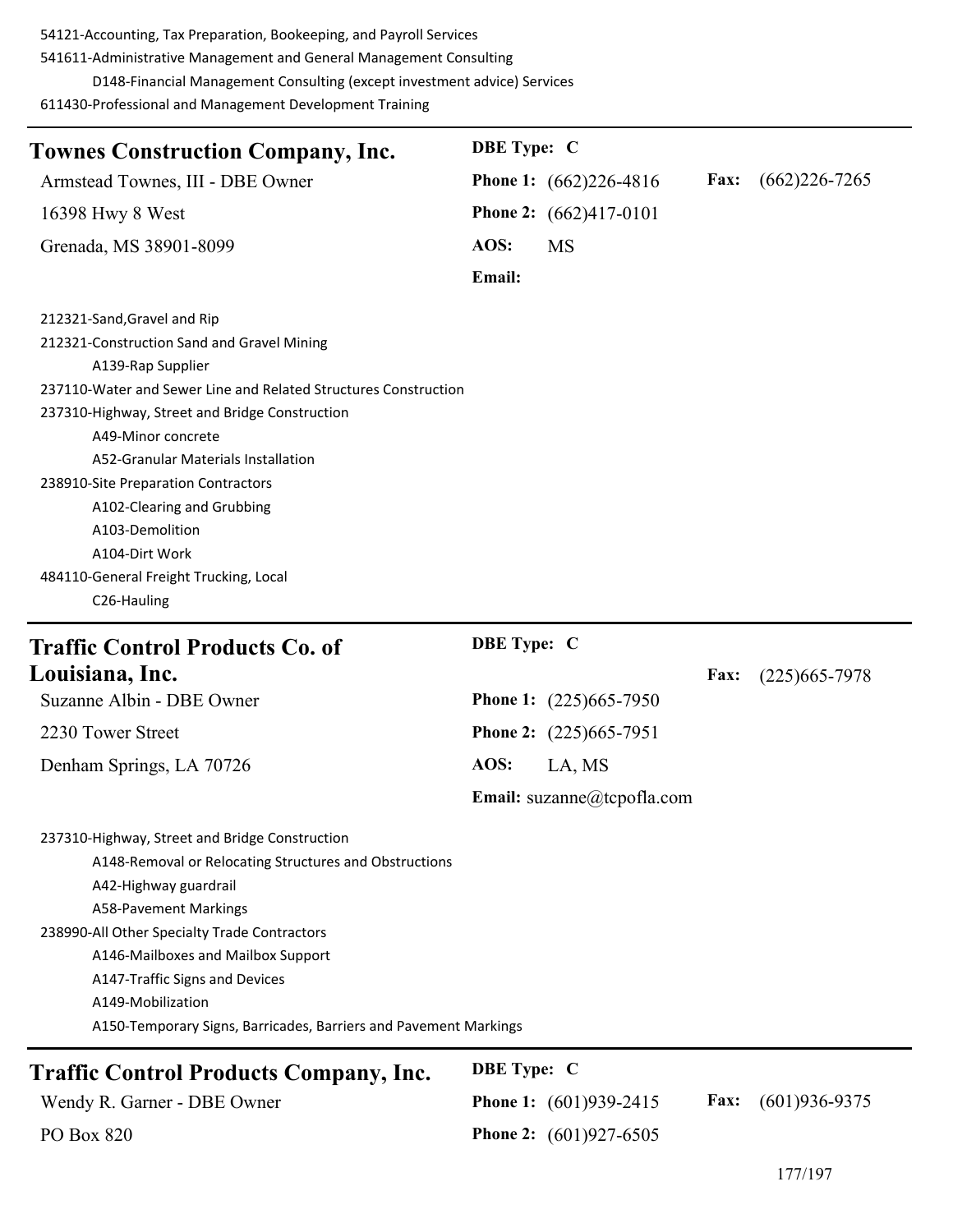**Email:** wrgarner@TCPofMS.com

237310-Highway, Street and Bridge Construction A46-Maintenance of Traffic, Traffic Control A57-Striping A58-Pavement Markings

### **TranSafe, Inc. DBE Type: S**

1625 Spectrum Dr. Suite 100 **Phone 2:** (770)330-2803 Lawrenceville, GA 30043 **AOS:** AL, GA, MS,

Betty S. Parks - DBE Owner **Phone 1:** (770)962-2222 **Fax:** SC, TN **Email:** bettysue@transafeproducts.com

423390-Other Construction Material Merchant Wholesalers C44-Highway Safety Products & Equipment Supplier C45-Traffic Paint Supplier

| <b>TransGlobal Concessions, LLC</b> | <b>DBE</b> Type: M                       |             |
|-------------------------------------|------------------------------------------|-------------|
| Jared Benton - DBE Owner            | <b>Phone 1:</b> $(407)455-0649$          | <b>Fax:</b> |
| 2208 Hillcrest Street               | <b>Phone 2:</b>                          |             |
| Orlando, FL 32803                   | FL. MS<br>AOS:                           |             |
|                                     | <b>Email:</b> jaredbenton@rocketmail.com |             |

453998-All Other Miscellaneous Store Retailers (except Tobacco Stores) 541611-Administrative Management and General Management Consulting 541613-Marketing Consulting Services 722511-Full 722513-Limited

### **TransSolutions, LLC DBE Type: CS**

14600 Trinty Blvd. Ste. 200 **Phone 2:** 817-307-9081 Fort Worth, TX 76155 **AOS:** AK, CA, FL,

Belinda Hargrove - DBE Owner **Phone 1:** 817-359-2950 **Fax:** GA, HI, IA, LA, MA, MS, NA, RI, TN, TX, VA, WA **Email:** bhargrove@transolutions.com

541614-Process, Physical Distribution and Logistics Consulting Services

D55-Transportation Management

**Transit Management Oversight & DBE Type:** CS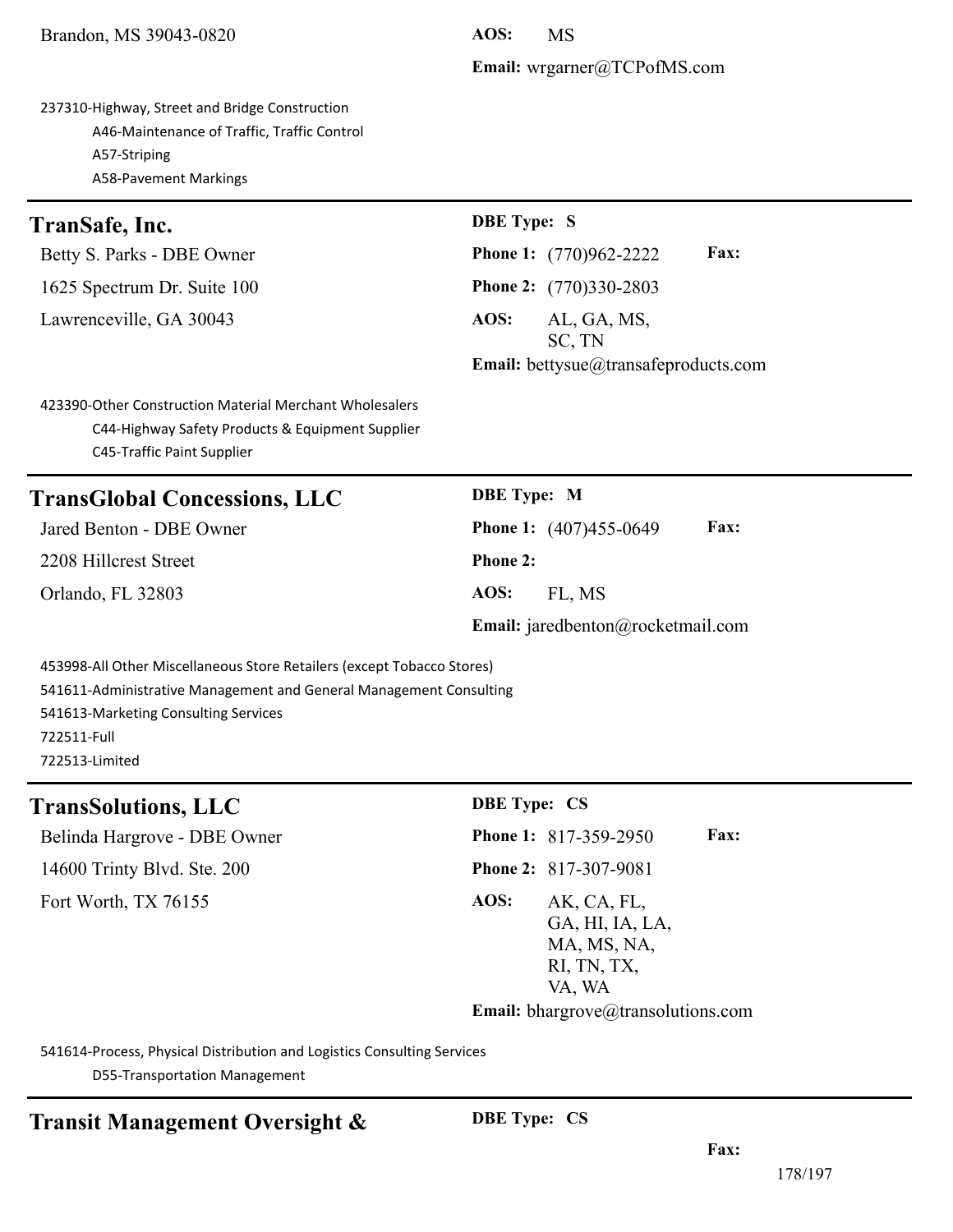# **Solutions, Inc.**

Brenda J. Perryman - DBE Owner **Phone 1:** (609)937-2032 103 Singapore Circle **Phone 2:** Birmingham, AL 35211 **AOS:** AL, MS

**Email:** tmos731@gmail.com

541611-Administrative Management and General Management Consulting 541618-Other Management Consulting Services

| <b>Transmedia, LLC</b>                                                  | <b>DBE Type: CS</b>                          |  |  |
|-------------------------------------------------------------------------|----------------------------------------------|--|--|
| Michelle Gobert - DBE Owner                                             | <b>Fax:</b><br>Phone 1: (504)915-5006        |  |  |
| 1903 Poydras Street                                                     | <b>Phone 2:</b>                              |  |  |
| New Orleans, LA 70112-1334                                              | AOS:<br>LA, MS                               |  |  |
|                                                                         | <b>Email:</b> transmediallc@gmail.com        |  |  |
| 541611-Administrative Management and General Management Consulting      |                                              |  |  |
| 541613-Marketing Consulting Services                                    |                                              |  |  |
| 541614-Process, Physical Distribution and Logistics Consulting Services |                                              |  |  |
| 541618-Other Management Consulting Services                             |                                              |  |  |
| 541810-Advertising Agencies                                             |                                              |  |  |
| 541850-Outdoor Advertising                                              |                                              |  |  |
| D173- Display Advertising                                               |                                              |  |  |
| <b>Transport Care Services, LLC</b>                                     | <b>DBE Type: CS</b>                          |  |  |
| Christopher Land - DBE Owner                                            | <b>Fax:</b><br><b>Phone 1:</b> (803)661-9662 |  |  |

**Email:**

652 Bush River Road **Phone 2:** Columbia, SC 29210-7521 **AOS:** SC, MS

485991-Special Needs Transportation 485999-All Other Transit and Ground Passenger Transportation 492110-Couriers and Express Delivery Services 492210-Local Messengers and Local Delivery 624120-Services for the Elderly and Persons with Disabilities

| <b>Travis Construction Company, LLC</b> | <b>DBE</b> Type: C                            |                                             |
|-----------------------------------------|-----------------------------------------------|---------------------------------------------|
| Donald Givens - DBE Owner               |                                               | <b>Phone 1: 228-539-4849</b><br><b>Fax:</b> |
| 11258 Bayou Bernard Road                |                                               | <b>Phone 2: 205-835-0409</b>                |
| Gulfport, MS 39503                      | AOS:                                          | MS                                          |
|                                         | <b>Email:</b> travisconstructionllc@gmail.com |                                             |

237310-Highway, Street and Bridge Construction A33-Curb and Gutter A49-Minor concrete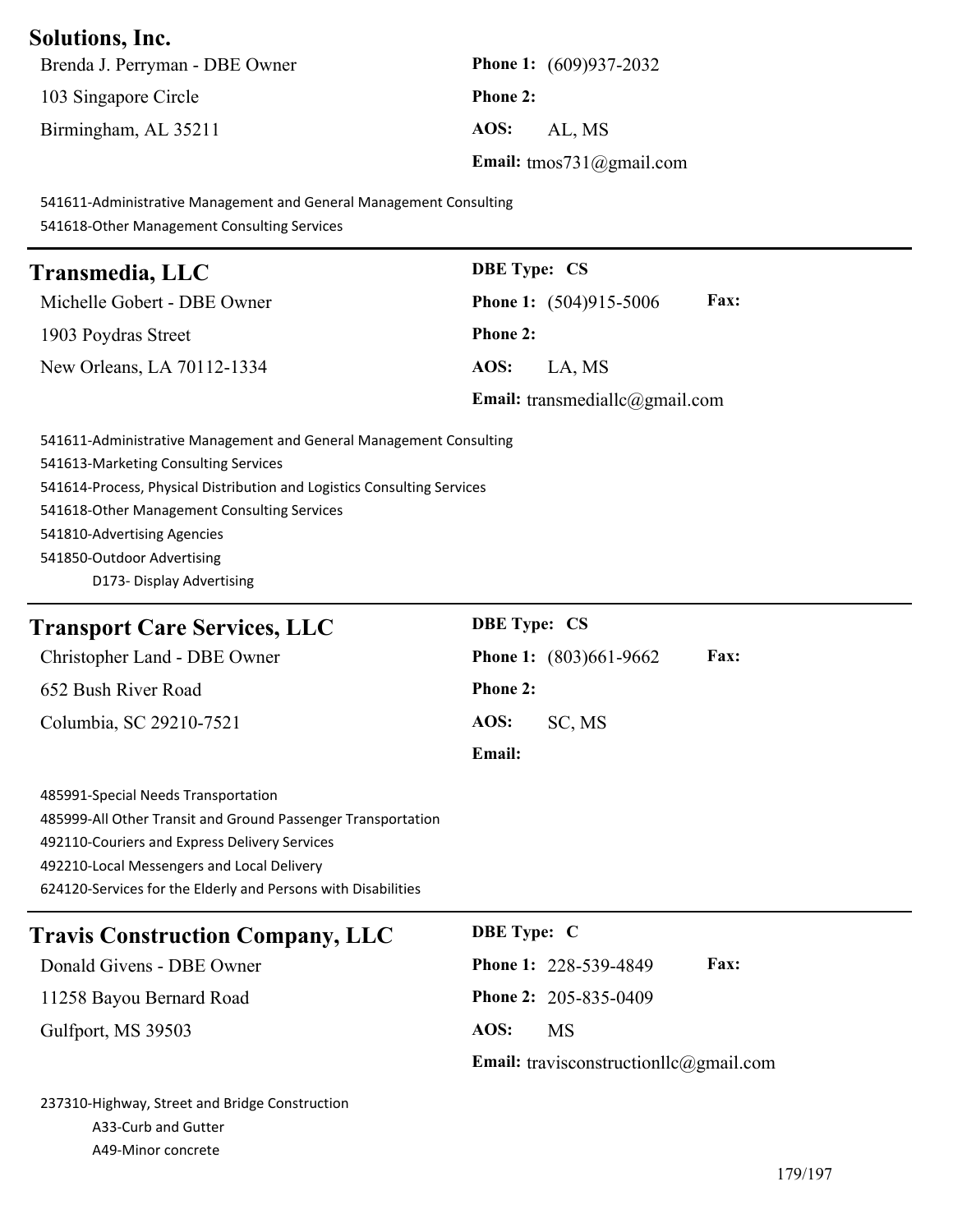238110-Poured Concrete Foundation and Structure Contractors A67-Minor Concrete Structure

|                                                                                  | <b>DBE</b> Type: C                                         |      |                   |
|----------------------------------------------------------------------------------|------------------------------------------------------------|------|-------------------|
| <b>Traweek Construction, LLC</b>                                                 |                                                            |      |                   |
| Jessica Traweek - DBE Owner                                                      | Phone 1:                                                   | Fax: | $(601)928 - 7773$ |
| 3542 Hwy 26                                                                      | Phone 2:                                                   |      |                   |
| Wiggins, MS 39577-9543                                                           | AOS:                                                       |      |                   |
|                                                                                  | Email:                                                     |      |                   |
| 221310-Water Supply and Irrigation Systems<br>561730-Landscaping Services        |                                                            |      |                   |
| <b>Tremac Resteel, Inc.</b>                                                      | <b>DBE</b> Type: C                                         |      |                   |
| Phyllis Trevathan - DBE Owner                                                    | Phone 1: (601)853-3123                                     | Fax: | $(601)853 - 3559$ |
| PO Box 1422                                                                      | <b>Phone 2:</b>                                            |      |                   |
| Madison, MS 39130-1422                                                           | AOS:<br>AL, MS                                             |      |                   |
|                                                                                  | Email:                                                     |      |                   |
| 238120-Structural Steel and Precast Concrete Contractors<br>A71-Reinforced Steel |                                                            |      |                   |
| <b>Tri-County Contractors, Inc.</b>                                              | <b>DBE</b> Type: C                                         |      |                   |
| John Hunter, Sr. - DBE Owner                                                     | <b>Phone 1:</b> (601)923-4200                              | Fax: | $(601)923 - 2771$ |
| 115 Riley Drive                                                                  | Phone 2: (601)906-9587                                     |      |                   |
| Jackson, MS 39209-2595                                                           | AOS:<br><b>MS</b>                                          |      |                   |
|                                                                                  | Email: tricountyjam@hotmail.com                            |      |                   |
| 236220-Commercial and Institutional Building Construction                        |                                                            |      |                   |
| Tri-State Guardrail & Sign Company,                                              | <b>DBE</b> Type: C                                         |      |                   |
| Inc.                                                                             |                                                            | Fax: | $(901)221 - 0076$ |
| Melynda F. Sammons - DBE Owner                                                   | <b>Phone 1:</b> (901)221-0073                              |      |                   |
| PO Box 1028                                                                      | Phone 2: (901)848-9029                                     |      |                   |
| Collierville, TN 38027-1028                                                      | AOS:<br>AR, MS, TN                                         |      |                   |
|                                                                                  | <b>Email:</b> $\text{grdraid}(\widehat{a})$ bells outh.net |      |                   |
| 237310-Highway, Street and Bridge Construction                                   |                                                            |      |                   |
| A39-Fencing                                                                      |                                                            |      |                   |
| A42-Highway guardrail<br>A53-Sign construction                                   |                                                            |      |                   |
| <b>Triple HHH Trucking, LLC</b>                                                  | <b>DBE</b> Type: C                                         |      |                   |
| Herbert Howard - DBE Owner                                                       | Phone 1: 662-230-3908                                      | Fax: |                   |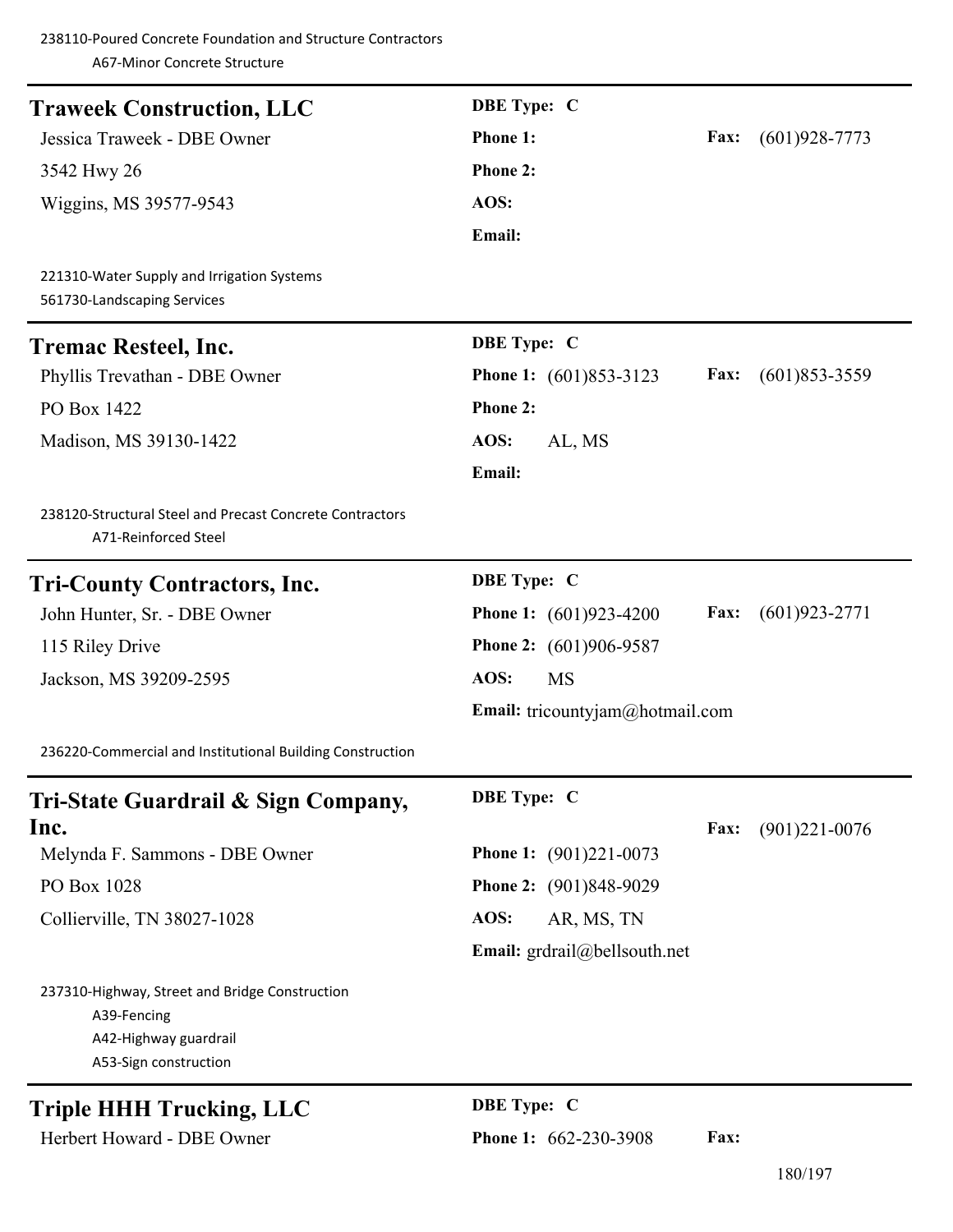| 405 Poplar Street                                                                                                                                                                                                                                                                                                                                    | <b>Phone 2:</b>    |                                                |                         |  |
|------------------------------------------------------------------------------------------------------------------------------------------------------------------------------------------------------------------------------------------------------------------------------------------------------------------------------------------------------|--------------------|------------------------------------------------|-------------------------|--|
| Grenada, MS 38901                                                                                                                                                                                                                                                                                                                                    | AOS:               | GA, IL, LA,<br>MS, OH, TN,<br><b>TX</b>        |                         |  |
|                                                                                                                                                                                                                                                                                                                                                      |                    | Email: business@triplehhhliquidbulkcarrier.com |                         |  |
| 484220-Specialized Freight (except used good) Trucking<br>C40-Local Agriculture Products Trucking<br>C41-Local Bulk Liquids Trucking<br>484230-Specialized Freight (except Used Goods) Trucking, Long<br>C42-Distance-Long-distance bulk liquid trucking<br>C43-Distance-Long-distance hazardous material trucking                                   |                    |                                                |                         |  |
| <b>Truckla Services, Inc.</b>                                                                                                                                                                                                                                                                                                                        | <b>DBE</b> Type: C |                                                |                         |  |
| Rexal Heidelberg - DBE Owner                                                                                                                                                                                                                                                                                                                         |                    | Phone 1: (601)619-9300                         | Fax:<br>$(601)619-9301$ |  |
| PO Box 6771                                                                                                                                                                                                                                                                                                                                          |                    | Phone 2: (601)218-4419                         |                         |  |
| Laurel, MS 39441                                                                                                                                                                                                                                                                                                                                     | AOS:               | <b>MS</b>                                      |                         |  |
|                                                                                                                                                                                                                                                                                                                                                      |                    | Email: trucklaservices@aol.com                 |                         |  |
| 237310-Highway, Street and Bridge Construction<br>A26-Box Culverts<br>A50-Pipe<br>237990-Other Heavy and Civil Engineering Construction<br>A61-Drainage<br>238110-Poured Concrete Foundation and Structure Contractors<br>238910-Site Preparation Contractors<br>A102-Clearing and Grubbing<br>484110-General Freight Trucking, Local<br>C26-Hauling |                    |                                                |                         |  |
| <b>Turf Doctors L&amp;LM, LLC</b>                                                                                                                                                                                                                                                                                                                    | <b>DBE</b> Type: C |                                                |                         |  |
| Brian Johnson - DBE Owner                                                                                                                                                                                                                                                                                                                            |                    | Phone 1: 901-290-2063                          | Fax:                    |  |
| 3550 Carney Street                                                                                                                                                                                                                                                                                                                                   | <b>Phone 2:</b>    |                                                |                         |  |
| Memphis, TN 38127                                                                                                                                                                                                                                                                                                                                    | AOS:               | MS, TN                                         |                         |  |
|                                                                                                                                                                                                                                                                                                                                                      |                    | Email: tnturfdocs@gmail.com                    |                         |  |
| 561730-Landscaping Services<br>D110-Landscape care (only)<br>D154-Lawn Maintenance                                                                                                                                                                                                                                                                   |                    |                                                |                         |  |
| Turner Enterprises of MS, LLC                                                                                                                                                                                                                                                                                                                        | <b>DBE</b> Type: C |                                                |                         |  |
| Deborah Turner - DBE Owner                                                                                                                                                                                                                                                                                                                           |                    | <b>Phone 1:</b> (601)878-5190                  | Fax:                    |  |
| PO Box 374                                                                                                                                                                                                                                                                                                                                           | <b>Phone 2:</b>    |                                                |                         |  |
| Terry, MS 39170                                                                                                                                                                                                                                                                                                                                      | AOS:               | <b>MS</b>                                      |                         |  |
|                                                                                                                                                                                                                                                                                                                                                      | Email:             |                                                |                         |  |
|                                                                                                                                                                                                                                                                                                                                                      |                    |                                                | 181/197                 |  |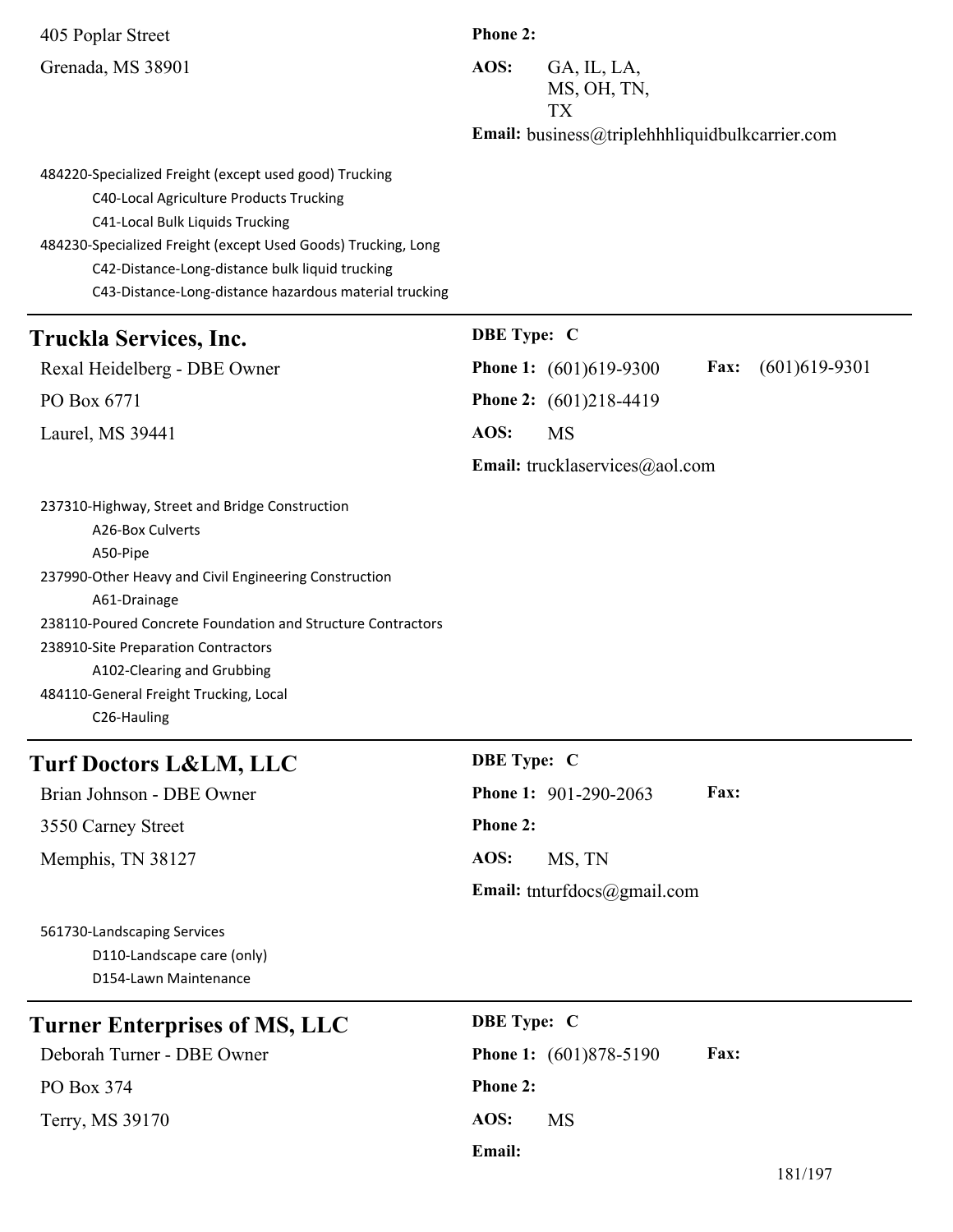| <b>Turner and Turner Contracting, LLC</b>                                                                                                                                                                                                                                                                                                    | <b>DBE</b> Type: C                              |
|----------------------------------------------------------------------------------------------------------------------------------------------------------------------------------------------------------------------------------------------------------------------------------------------------------------------------------------------|-------------------------------------------------|
| Al Turner - DBE Owner                                                                                                                                                                                                                                                                                                                        | Fax:<br>Phone 1: (318)290-3231                  |
| 3600 Jackson Street, Ste. 110                                                                                                                                                                                                                                                                                                                | Phone 2:                                        |
| Alexandria, LA 71303                                                                                                                                                                                                                                                                                                                         | AOS:<br>LA, MS                                  |
|                                                                                                                                                                                                                                                                                                                                              | <b>Email:</b> turnerturnercontracting@gmail.com |
| 237310-Highway, Street and Bridge Construction<br>A152-Asphalt Patching<br>A26-Box Culverts<br>A27-Catch Basins<br>A31-Concrete paving<br>237990-Other Heavy and Civil Engineering Construction<br>A61-Drainage<br>238910-Site Preparation Contractors<br>A102-Clearing and Grubbing<br>A103-Demolition<br>A104-Dirt Work<br>A105-Excavation |                                                 |
| <b>Turnley's Cleaning Service, Inc.</b>                                                                                                                                                                                                                                                                                                      | <b>DBE</b> Type: M                              |
| Miranda Turnley - DBE Owner                                                                                                                                                                                                                                                                                                                  | Fax:<br><b>Phone 1:</b> (601)431-5571           |
| 101 Thornhill Place Apt 4A                                                                                                                                                                                                                                                                                                                   | Phone 2: (601)431-6970                          |
| Natchez, MS 39120                                                                                                                                                                                                                                                                                                                            | AOS:<br><b>MS</b>                               |
|                                                                                                                                                                                                                                                                                                                                              | <b>Email:</b> turnleycleaning@gmail.com         |
| 561720-Janitorial Services<br>561790-Other Services to Buildings and Dwellings<br>D139-Pressure Washing                                                                                                                                                                                                                                      |                                                 |
| <b>Tyler Communications Inc.</b>                                                                                                                                                                                                                                                                                                             | <b>DBE Type: CS</b>                             |
| Tony Tyler - DBE Owner                                                                                                                                                                                                                                                                                                                       | Fax:<br>Phone 1: 404-923-0038                   |
| P.O. Box 14366                                                                                                                                                                                                                                                                                                                               | Phone 2:                                        |
| Atlanta, GA 30324                                                                                                                                                                                                                                                                                                                            | AOS:<br>GA, MS                                  |
|                                                                                                                                                                                                                                                                                                                                              | <b>Email:</b> tonytyler@tylercommunication.com  |
| 611430-Professional and Management Development Training<br>611710-Educational Support Services                                                                                                                                                                                                                                               |                                                 |
| U.S. Coating & Specialty Supplies, Inc.                                                                                                                                                                                                                                                                                                      | <b>DBE</b> Type: S                              |
| Earl Washington - DBE Owner                                                                                                                                                                                                                                                                                                                  | Fax:<br><b>Phone 1:</b> (601)981-8986           |
|                                                                                                                                                                                                                                                                                                                                              | 182/197                                         |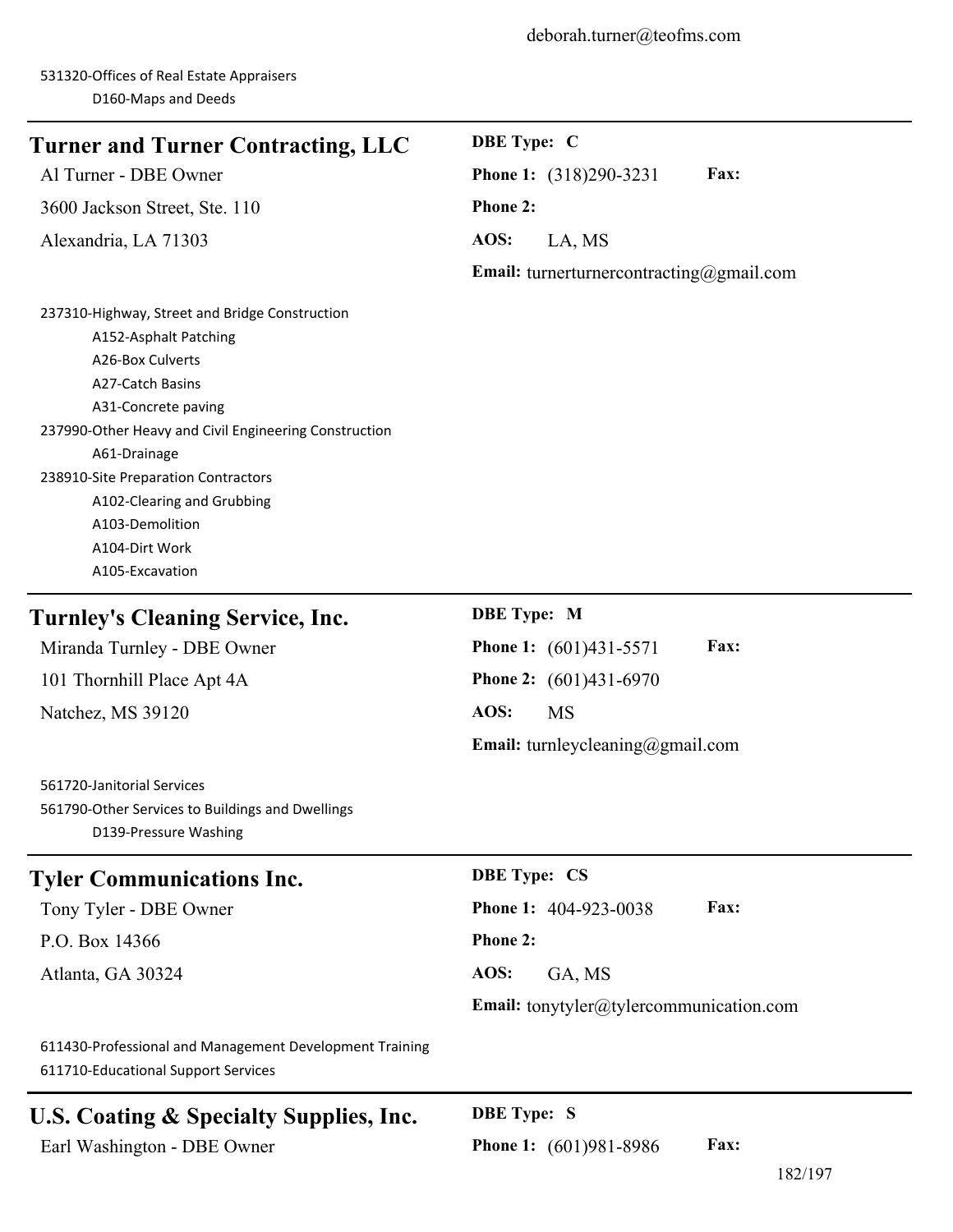| 125 West Mayes Street                                                                                                                                                                                                                                                                                                                                                                                                                            | Phone 2:                                            |
|--------------------------------------------------------------------------------------------------------------------------------------------------------------------------------------------------------------------------------------------------------------------------------------------------------------------------------------------------------------------------------------------------------------------------------------------------|-----------------------------------------------------|
| Jackson, MS 39213                                                                                                                                                                                                                                                                                                                                                                                                                                | AOS:<br><b>MS</b>                                   |
|                                                                                                                                                                                                                                                                                                                                                                                                                                                  | <b>Email:</b> uscoatingonline@jam.rr.com            |
| 238190-Other Foundation, Structure, and Building Exterior Contractor<br>A88-Epoxy Application<br>238390-Other Building Finishing Contractors<br>325510-Paint and Coating Manufacturing<br>424690-Other Chemical and Allied Products Merchant Wholesalers                                                                                                                                                                                         |                                                     |
| <b>U.S. Essential Supply &amp; Services, LLC</b>                                                                                                                                                                                                                                                                                                                                                                                                 | <b>DBE Type: CNSP</b>                               |
| Kayla Dennis - DBE Owner                                                                                                                                                                                                                                                                                                                                                                                                                         | Fax:<br>Phone 1: 314-713-2449                       |
| 2836 Locust Street                                                                                                                                                                                                                                                                                                                                                                                                                               | Phone 2:                                            |
| St. Louis City, MO 63103                                                                                                                                                                                                                                                                                                                                                                                                                         | AOS:<br>MO, MS                                      |
|                                                                                                                                                                                                                                                                                                                                                                                                                                                  | Email: kld@usessllc.com                             |
| 236220-Commercial and Institutional Building Construction<br>A2-Construction Management<br>237310-Highway, Street and Bridge Construction<br>A46-Maintenance of Traffic, Traffic Control<br>423320-Brick, Stone, and Related Construction Material Merchant Wholesalers<br>423450-Medical, Dental, and Hospital Equipment and Supplies Merchant Wholesalers<br>C48-First Aid Kits<br>561990-All Other Support Services<br>D113-Flagging Services |                                                     |
| UFL, Inc.                                                                                                                                                                                                                                                                                                                                                                                                                                        | <b>DBE</b> Type: C                                  |
| Roman Ramirez - DBE Owner                                                                                                                                                                                                                                                                                                                                                                                                                        | $(662)285 - 2292$<br>Phone 1: (662)285-2292<br>Fax: |
| PO Box 1074                                                                                                                                                                                                                                                                                                                                                                                                                                      | Phone 2:                                            |
| Ackerman, MS 39735-1074                                                                                                                                                                                                                                                                                                                                                                                                                          | AOS:<br>MS                                          |
|                                                                                                                                                                                                                                                                                                                                                                                                                                                  | Email:                                              |
| 115310-Support Activities for Forestry<br>J1-Herbicide Application                                                                                                                                                                                                                                                                                                                                                                               |                                                     |
| <b>US Eco Products Corporation</b>                                                                                                                                                                                                                                                                                                                                                                                                               | <b>DBE</b> Type: S                                  |
| Doreen Blades - DBE Owner                                                                                                                                                                                                                                                                                                                                                                                                                        | Fax:<br>Phone 1: (978)457-9229                      |
| 143 Essex St. Ste. 210                                                                                                                                                                                                                                                                                                                                                                                                                           | Phone 2:                                            |
| Haverhill, MA 01832-5553                                                                                                                                                                                                                                                                                                                                                                                                                         | AOS:<br>MA, MS                                      |
|                                                                                                                                                                                                                                                                                                                                                                                                                                                  | Email: sales@USEcoProducts.com                      |

423850-Service Establishment Equipment and Supplies Merchant Wholesalers

424690-Other Chemical and Allied Products Merchant Wholesalers

424990-Other Miscellaneous Nondurable Goods Merchant Wholesalers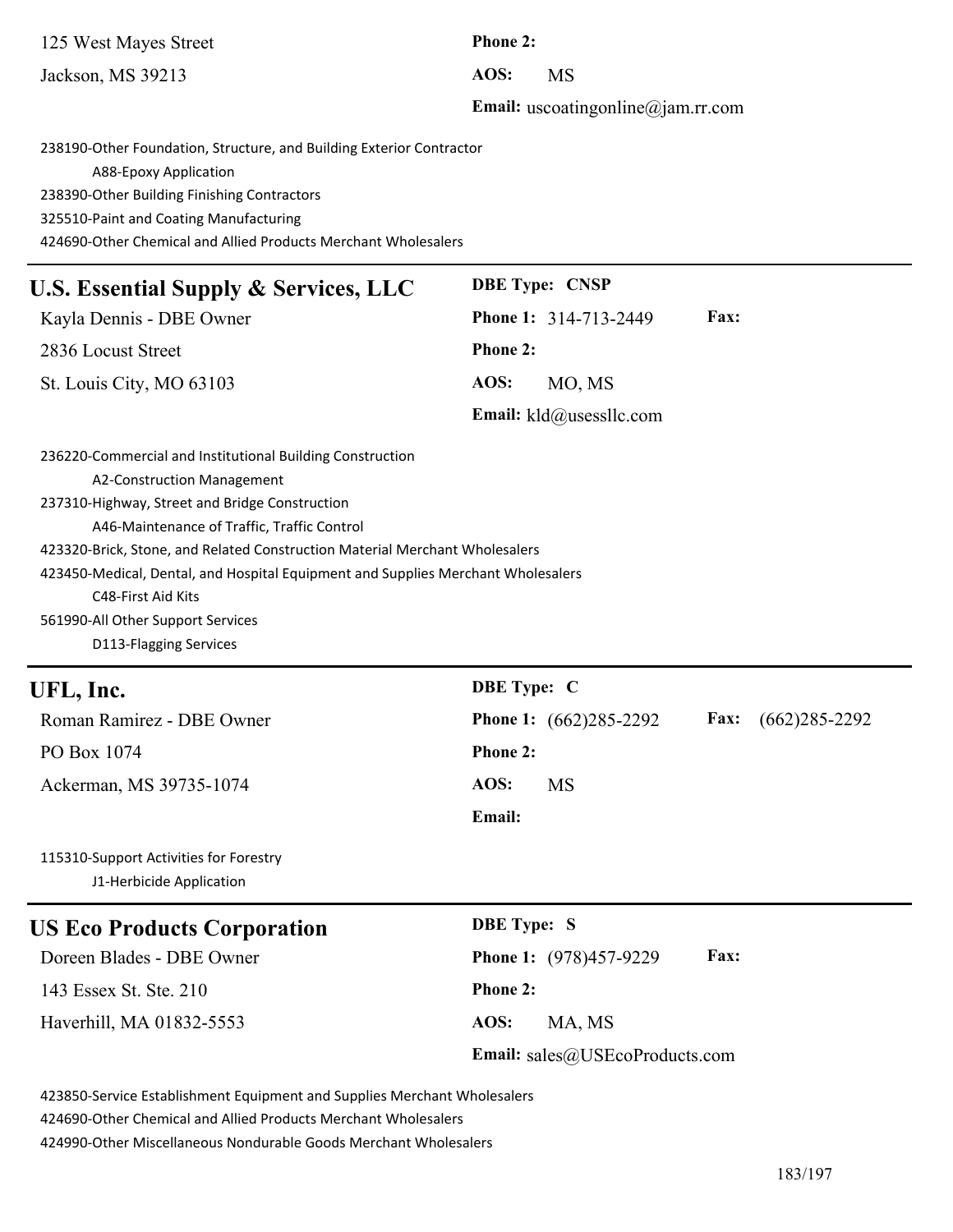| <b>Ultimate Technical Solutions, Inc.</b> | <b>DBE</b> Type: M            |             |
|-------------------------------------------|-------------------------------|-------------|
| David St. Etienne - DBE Owner             | <b>Phone 1:</b> (504)378-4801 | <b>Fax:</b> |
| 651 Leson Court                           | <b>Phone 2:</b>               |             |
| Harvey, LA 70058                          | AOS:<br>LA, MS                |             |
|                                           | <b>Email:</b> $dbs@utsi.us$   |             |

423430-Computer and Computer Peripheral Equipment and Software Merchant Wholesalers 541512-Computer Systems Design Services 541513-Computer Facilities Management Services

811212-Computer and Office Machine Repair and Maintenance

| Unified Strategic Resources, LLC | <b>DBE</b> Type: CS                         |
|----------------------------------|---------------------------------------------|
| Christian Gibbs - DBE Owner      | <b>Fax:</b><br><b>Phone 1: 713-449-1906</b> |
| 2718 Lake Forest Drive           | <b>Phone 2:</b>                             |
| Upper Marlboro, MD 20774-8854    | AOS:<br>MD. MS                              |
|                                  | Email: chrismikegibbs@gmail.com             |

541611-Administrative Management and General Management Consulting

|  | <b>Unison Consulting, Inc.</b> |  |
|--|--------------------------------|--|
|--|--------------------------------|--|

409 W. Huron Street, Suite 400 **Phone 2:** Chicago, IL 60654 **AOS:** IL, MS

**DBE Type: CS** Yovette Drake - DBE Owner **Phone 1:** (312)988-3360 **Fax: Email:** eliseholland@unison-ucg.com

541512-Computer Systems Design Services

# **United America Financial, Inc. DBE Type: M**

Elvis & Rosario Onyekwere - DBE Owner **Phone 1:** (301)879-7942 **Fax:** 512 East Randolph Road, Suite G **Phone 2:** (301)879-7941 Silver Springs, MD 20904 **AOS:** MD, MS

**Email:** helpdesk@uafinancial.com

524210-Insurance Agencies and Brokerages

# **United Region Transit Services, LLC DBE Type: CS**

1014 Thatcher Avenue **Phone 2:**

Cynthia Scott - DBE Owner **Phone 1:** (314)704-0104 **Fax:** St. Louis, MO 63135 **AOS:** MO, MS

**Email:** urtstransit@gmail.com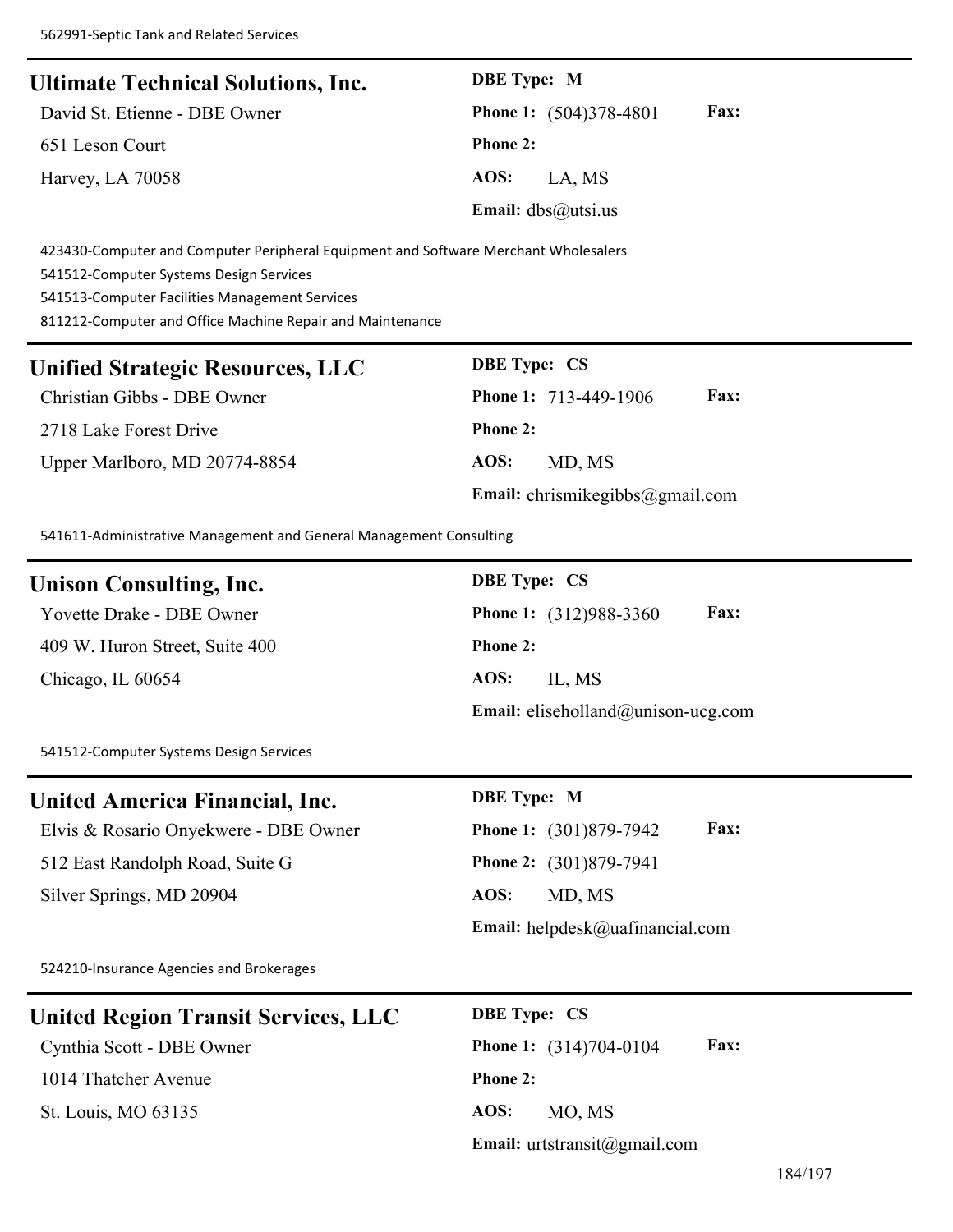| <b>Universal Resource Group Consulting,</b> | <b>DBE</b> Type: CS                    |
|---------------------------------------------|----------------------------------------|
| LLC                                         | <b>Fax:</b>                            |
| Jascon Wilson - DBE Owner                   | <b>Phone 1:</b> (225)916-7342          |
| 9341 Aspen Circle                           | <b>Phone 2:</b>                        |
| Spanish Fort, AL 36527-5625                 | AL, MS, FL<br>AOS:                     |
|                                             | <b>Email:</b> jason@urg-consulting.com |

531390-Other Activities Related to Real Estate 541611-Administrative Management and General Management Consulting 611430-Professional and Management Development Training 925110-Administration of Housing Programs 925120-Administration of Urban Planning and Community and Rural Development

| VDP Safety & Uniforms Ltd. | <b>DBE Type: CNSP</b>                          |
|----------------------------|------------------------------------------------|
| Phoebe Lee - DBE Owner     | <b>Fax:</b><br><b>Phone 1:</b> $(216)352-1026$ |
| 11811 Shaker Blvd Ste. 416 | <b>Phone 2:</b> (404)645-9990                  |
| Cleveland, OH 44120        | MS, OH<br>AOS:                                 |
|                            | <b>Email:</b> $info(\hat{a})$ vdpsafety.com    |

423990-Other Miscellaneous Durbale Goods Merchant Wholesalers C51-Broker of Safety Supplies and Uniform Apparel

| VIBEngineering, Inc.          | <b>DBE</b> Type: CS                          |
|-------------------------------|----------------------------------------------|
| Sara Calhoun - DBE Owner      | <b>Phone 1:</b> (727)317-4967<br><b>Fax:</b> |
| 700 Central Avenue Ste. 302   | <b>Phone 2:</b> (813)526-0237                |
| St. Petersburg, FL 33701-3600 | FL, MS<br>AOS:                               |
|                               | <b>Email:</b> scalhoun@vibengineering.com    |

238210-Electrical Contractors and Other Wiring Installation Contractors 541330-Engineering Services 541340-Drafting Services 541690-Other Scientific and Technical Consulting Services

| <b>Vacant Investment Protection, Inc.</b> | <b>DBE</b> Type: C                           |
|-------------------------------------------|----------------------------------------------|
| Dennis Woods - DBE Owner                  | <b>Fax:</b><br><b>Phone 1:</b> (678)705-4523 |
| 1476 Lake City Industrial Ct.             | <b>Phone 2:</b> (678) 663-4808               |
| Lake City, GA 30260                       | GA, MS<br>AOS:                               |
|                                           | <b>Email:</b> info@vacationprotection.com    |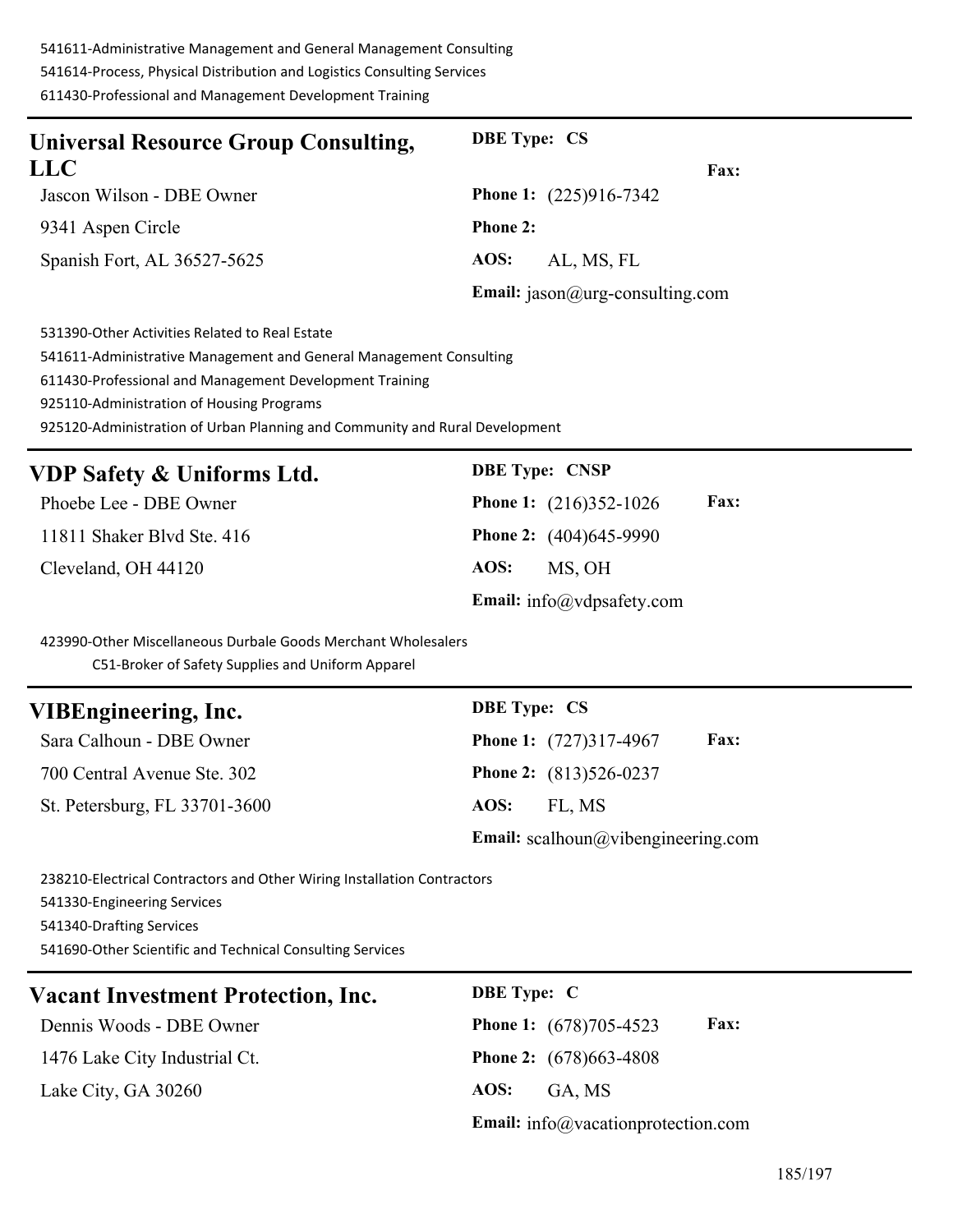238290-Other Building Equipment Contractors A143-Security Installation 238990-All Other Specialty Trade Contractors 332311-Prefabricated Metal Building and Component Manufacturing 332312-Manufacturer of Structural Steel 332321-Metal Window and Door Manufacturing

| Valiant Steersman & Strong, LLC | <b>DBE</b> Type: CS                         |
|---------------------------------|---------------------------------------------|
| Michael Thompson - DBE Owner    | <b>Phone 1: 901-233-6784</b><br><b>Fax:</b> |
| PO Box 366                      | <b>Phone 2:</b>                             |
| Jackson, MS 39205               | AOS:<br>MS                                  |
|                                 | <b>Email:</b> mthompson@vssconsulting.com   |

541611-Administrative Management and General Management Consulting

| Van Horn Vacations, LLC dba AAA | <b>DBE</b> Type: M                    |
|---------------------------------|---------------------------------------|
| <b>Medivan</b>                  | <b>Fax:</b>                           |
| Soraya Van Horn - DBE Owner     | <b>Phone 1:</b> (317)502-0958         |
| PO Box 68505                    | <b>Phone 2:</b>                       |
| Indianapolis, IN 46268          | AOS:<br>MS, IN                        |
|                                 | Email: soraya@vanhornvacationsllc.com |

485991-Special Needs Transportation 561599-All Other Travel Arrangement and Reservation Services

| Van Lissick Enterprise LLC dba                                            | <b>DBE</b> Type: CS                      |
|---------------------------------------------------------------------------|------------------------------------------|
| Nicholson Const/consult Svc                                               | <b>Fax:</b>                              |
| Roderick T. Nicholson - DBE Owner                                         | <b>Phone 1:</b> (769)233-4421            |
| 1319 Riverwood Drive                                                      | <b>Phone 2:</b>                          |
| Jackson, MS 39211-4703                                                    | AOS:<br>MS                               |
|                                                                           | <b>Email:</b> rodnicholson@bellsouth.net |
| 541330-Engineering Services<br>D17-Construction Inspection and Evaluation |                                          |

541620-Environmental Consulting Services

D71-Environmental Impact Assessments, Phase I, II

D80-NEPA Services

541720-Research and Development in the Social Sciences and Humanities

561410-Document Preparation Services

D105-Grant Writing

# **Veneklasen Associates, Inc. DBE Type: M**

Anika Atwal - DBE Owner **Phone 1:** (310)450-1733 **Fax:**

1711 16th Street **Phone 2:**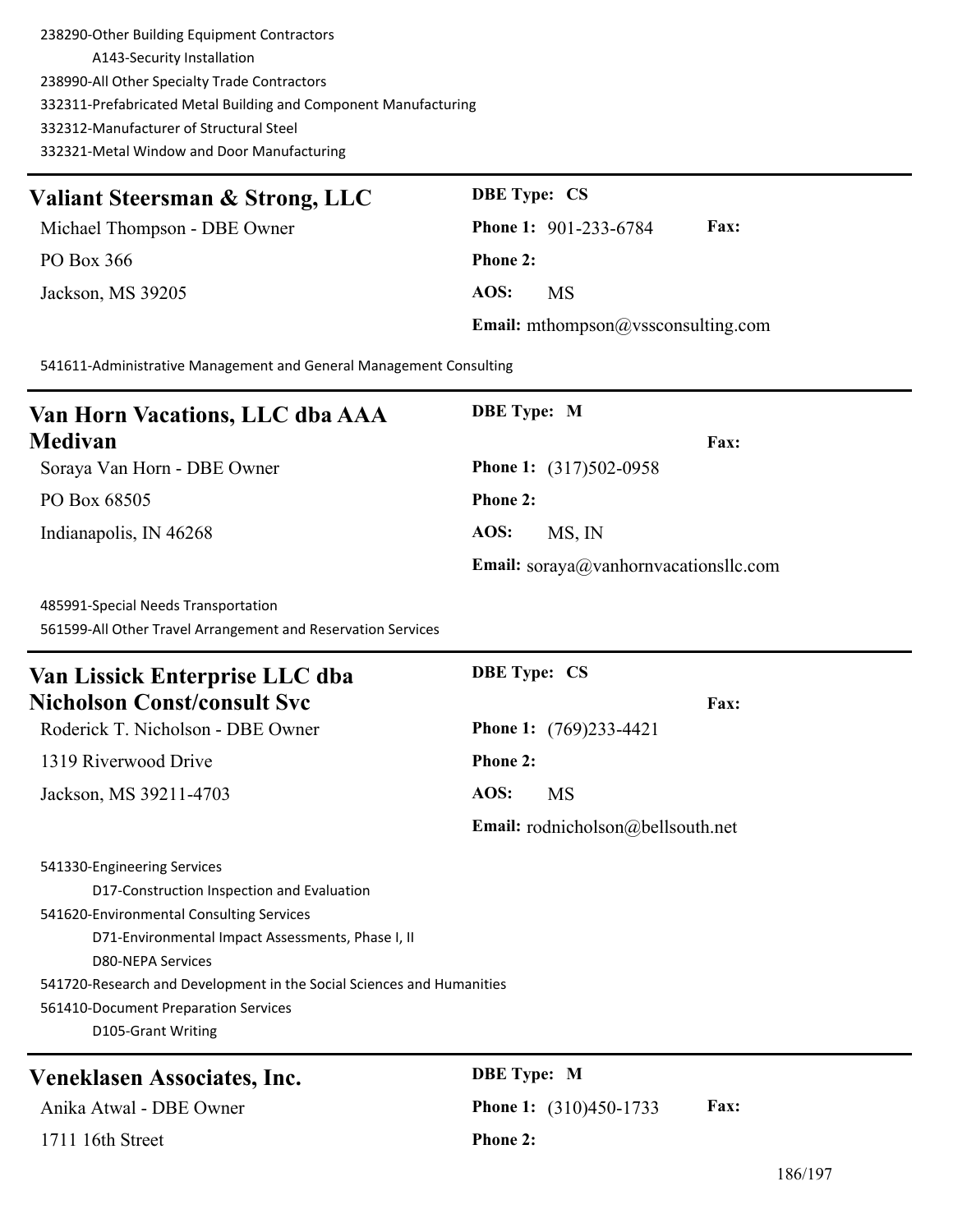Santa Monica, CA 90404 **AOS:** CA, MS

# **Email:** aatwal@veneklasen.com

541330-Engineering Services D177-Acoustical Systems Engineering Design Services 541380-Testing Laboratories 541712-Research and Development in the Physical, Engineering, and Life Sciences (except Biotechnology)

# **Vernell Barnes Architect, PLLC DBE Type: CS**

Natchez, MS 39120 **AOS:** GA, MS

Vernell Barnes - DBE Owner **Phone 1:** (770)987-9872 **Fax:** 1409 Watkins Street **Phone 2:** (770)605-9829 **Email:** Vbarnes arch@comcast.net

541310-Architectural Services 541410-Interior Design Services

# **Veteran Glass, LLC DBE Type: C**

Ogie Lee Clayton, Jr. - DBE Owner **Phone 1:** (228)234-7384 **Fax:**

15231 Oberlin Avenue **Phone 2:**

Gulfport, MS 39503 **AOS:** MS

238150-Glass and Glazing Contractors 238350-Finish Carpentry Contractors 238990-All Other Specialty Trade Contractors

# **Vic Thompson Company DBE Type: C**

Christine Norton/Robin Baughma - DBE Owner **Phone 1:** (817)557-5600 **Fax:** 3751 New York Avenue, Suite 140 **Phone 2:** Arlington, TX 76014 **AOS:** TX, MS

**Email:** vanessa2256@att.net

**Email:** cnorton@utc.us.com

238290-Other Building Equipment Contractors A100-Conveyer System Installation

541512-Computer Systems Design Services

D165-Computer-Aided Design (CAD) Sytems Integration Design Services

541712-Research and Development in the Physical, Engineering, and Life Sciences (except Biotechnology)

| <b>Vic's Construction Inc.</b> | <b>DBE</b> Type: C                             |
|--------------------------------|------------------------------------------------|
| Willie Watson, Jr. - DBE Owner | <b>Phone 1:</b> $(501)515-1169$<br><b>Fax:</b> |
| PO Box 17241                   | <b>Phone 2:</b> $(501)324-8600$                |
| North Little Rock, AR 72114    | AOS:<br>AK. MS                                 |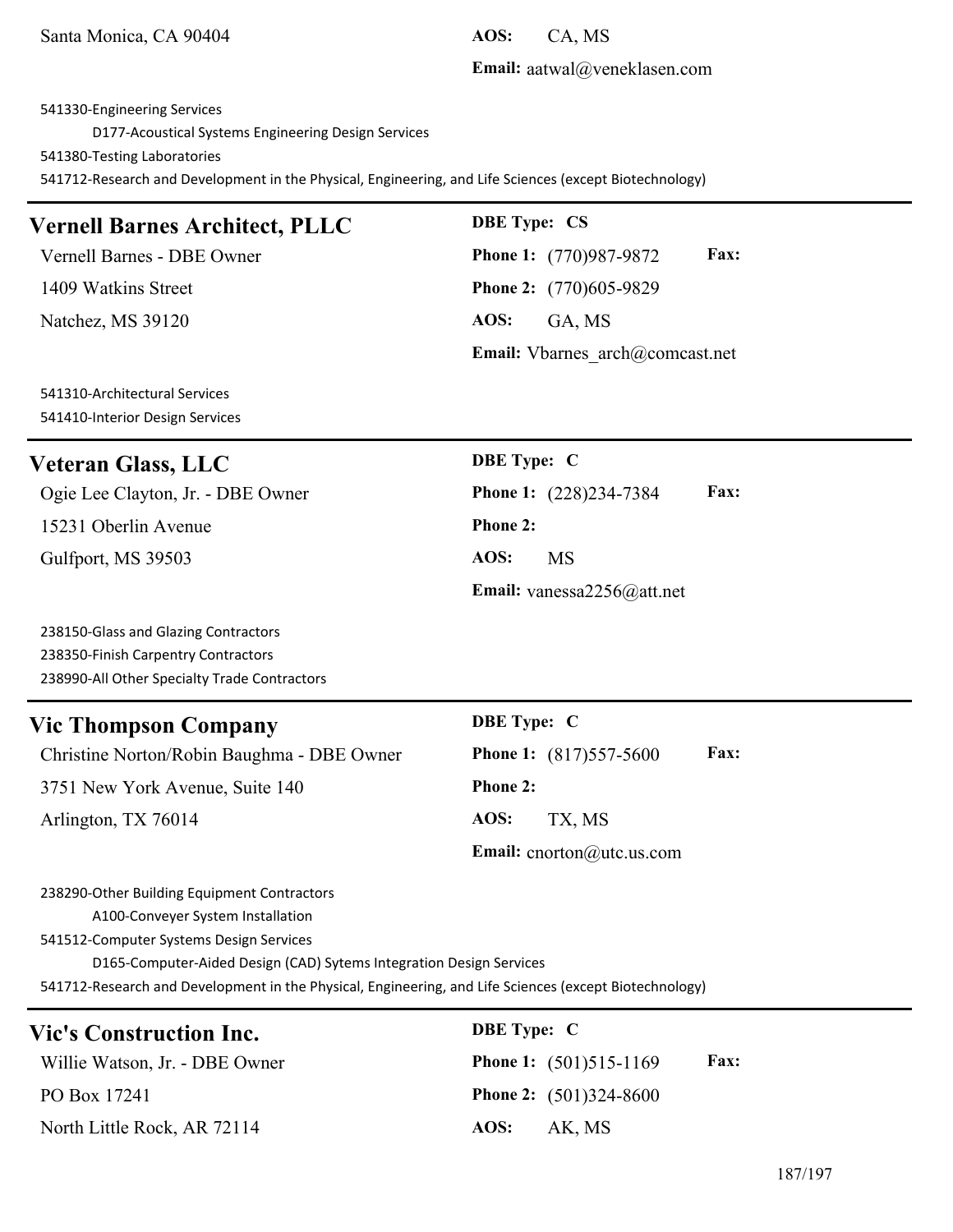| 237310-Highway, Street and Bridge Construction              |
|-------------------------------------------------------------|
| A24-Asphalt Coating                                         |
| A25-Asphalt Paving                                          |
| A26-Box Culverts                                            |
| A39-Fencing                                                 |
| A42-Highway guardrail                                       |
| A46-Maintenance of Traffic, Traffic Control                 |
| A47-Manholes                                                |
| A50-Pipe                                                    |
| 238110-Poured Concrete Foundation and Structure Contractors |
| A131-Concrete Flatwork                                      |
| A64-Concrete Reinforcing                                    |
| A65-Concrete Finishing                                      |
| A66-Concrete Structures to include class AA, B & C Concrete |
| A67-Minor Concrete Structure                                |
| 238120-Structural Steel and Precast Concrete Contractors    |
| A71-Reinforced Steel                                        |
| 238140-Masonry Contractor                                   |
| A79-Drop Inlets                                             |
| A82-Junction                                                |
| 238910-Site Preparation Contractors                         |
| A102-Clearing and Grubbing                                  |
| A105-Excavation                                             |
|                                                             |

# **Vignon Corporation DBE Type: CS**

4514 Cole Avenue, Suite 825 **Phone 2:** 888-415-1556 Dallas, TX 75205 **AOS:** MS, TX

Kathy Blanck - DBE Owner **Phone 1:** 214-827-3327 **Fax: Email:** kathy.blanck@vignon.com

541611-Administrative Management and General Management Consulting

# **Virtual Management, LLC DBE Type: CS**

2120 Haley Road **Phone 2:** 601-506-6740 Terry, MS 39170 **AOS:** MS

Betty Norman - DBE Owner **Phone 1:** 601-878-9018 **Fax: Email:** virtual\_management@att.net

541350-Energy Audit/Inspection Services

D126-Energy Audit/Inspection Services

541690-Other Scientific and Technical Consulting Services

D127-Energy Consulting Services

# **Visage Production, Inc. DBE Type: M**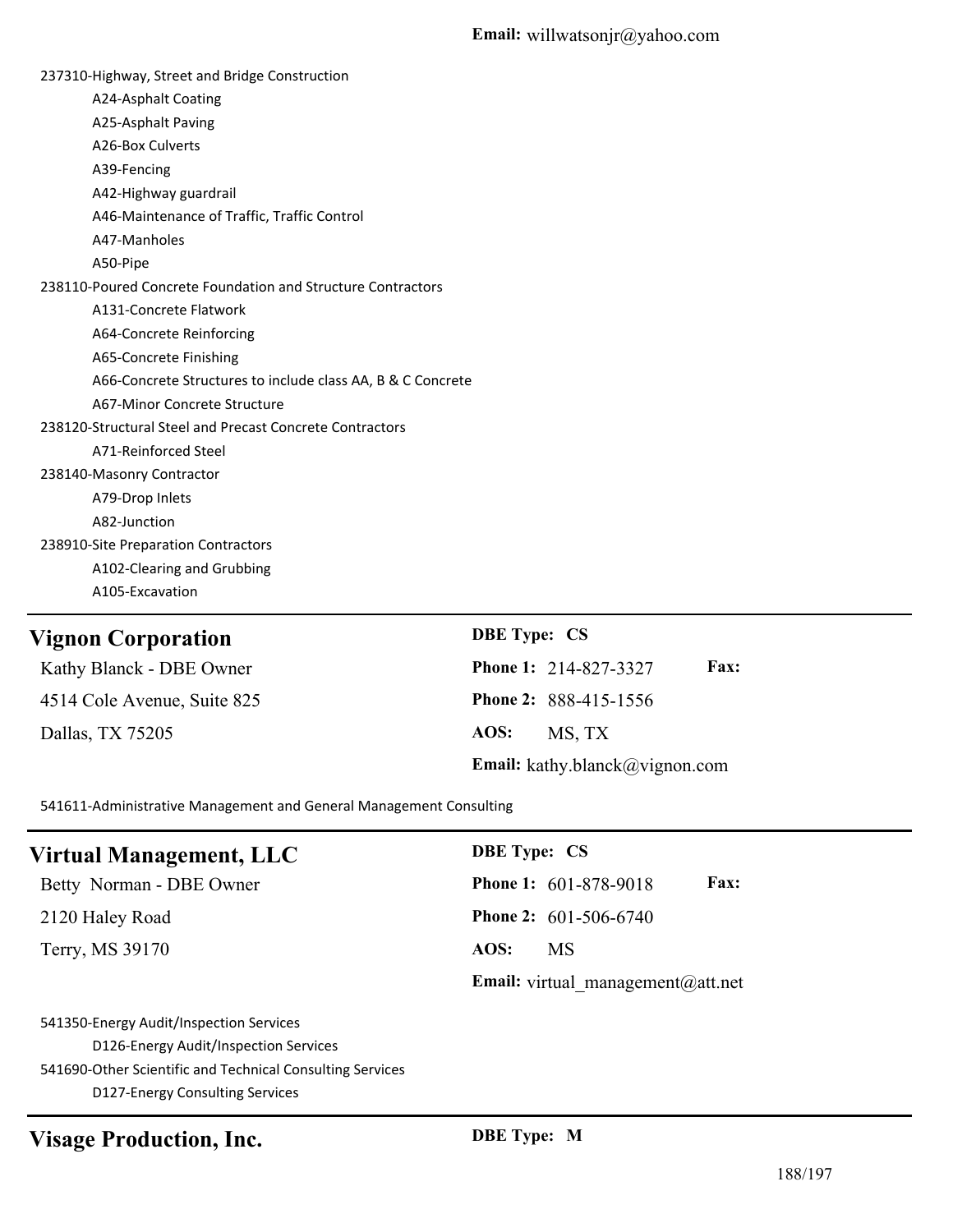Anette Colbert-Latham - DBE Owner **Phone 1:** (405)722-2800 6303 Waterford Blvd Ste. 235 **Phone 2:** (405)230-2575

512110-Motion Picture and Video Production 541810-Advertising Agencies 541820-Public Relations Agencies

# **Vision Engineering and Planning, LLC** DBE Type: CS

5850 Waterloo Road, Suite 140 **Phone 2:** (404)380-1292

Oklahoma City, OK 73118 **AOS:** OK, MS **Email:** adcolbert@yahoo.com

Paul Gilliam - DBE Owner **Phone 1:** (410)989-7751 **Fax:** Columbia, MD 21045 **AOS:** MD, MS **Email:** pgilliam@vision-ep.com

541690-Other Scientific and Technical Consulting Services D100-Travel Forecasting D95-Roadway Improvements D98-Traffic Simulation Model

# **Vizionz Unlimited dba HC2 DBE Type: M**

PO Box 7255 **Phone 2:** (601)291-8687 Jackson, MS 39204 **AOS:** MS

Putalamus White - DBE Owner **Phone 1:** (601)272-5040 **Fax: Email:** pwhite@vizionzunlimited.com

323113-Commercial Screen Printing 541430-Graphic Design Services 541511-Custom Computer Programming Services 541613-Marketing Consulting Services 541810-Advertising Agencies

# **Voltair Consulting Engineering, LLC DBE Type: C**

10011 Cypress Shadow Avenue **Phone 2:** (813)909-3151 Tampa, FL 33647 **AOS:** FL, MS

541330-Engineering Services D19-Electrical Engineering Services D21-Mechanical Engineering Services

Julius Davis - DBE Owner **Phone 1:** (813)909-3150 **Fax: Email:** juliusdavis@tampabay.rr.com

# **Fax:**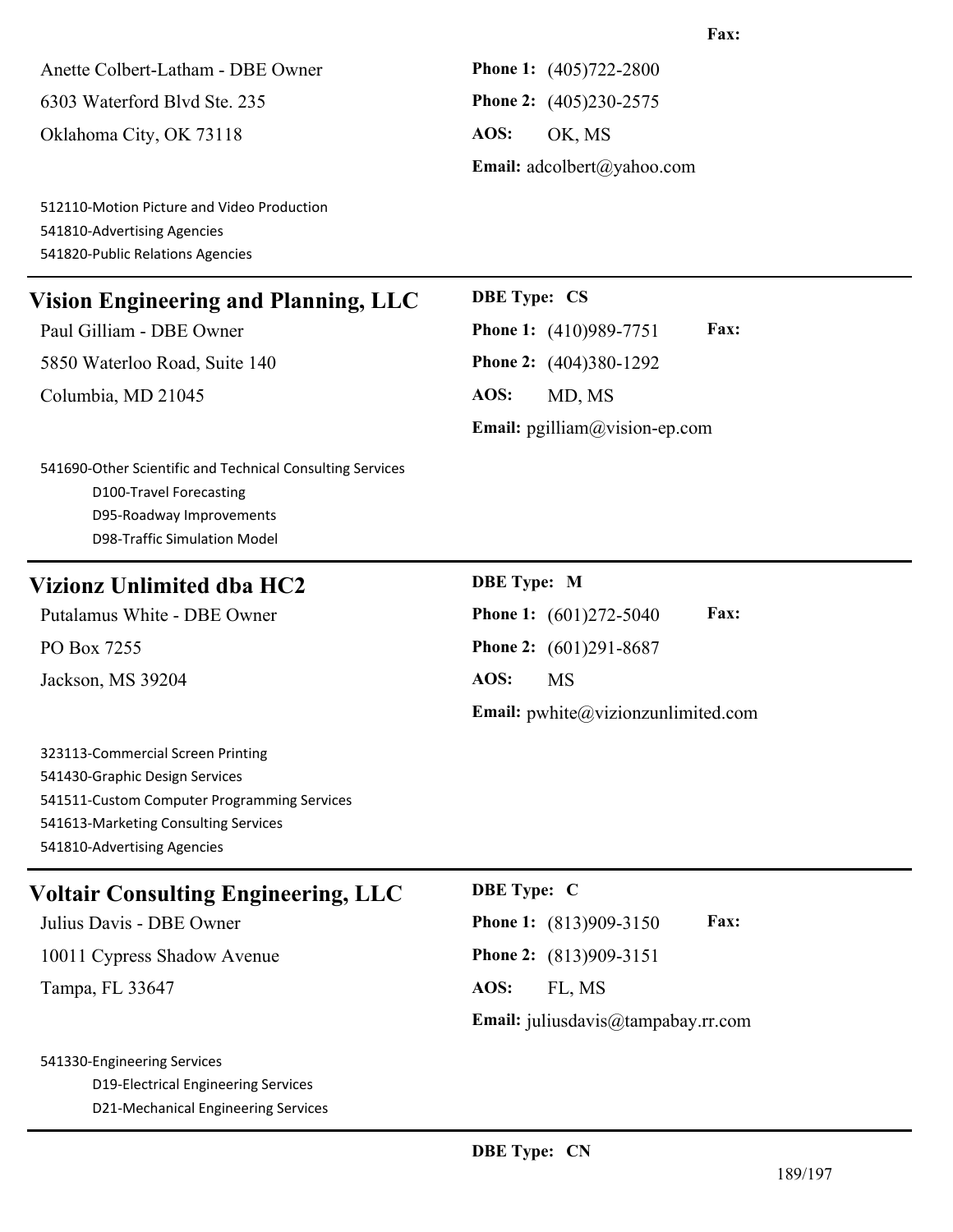# **Voyage EWR Airport, LLC** Fax:

Krupa Patel - DBE Owner **Phone 1:** (973)223-3349 35 Bennett Road **Phone 2:** (973)223-8527 Matawan, NJ 07741 **AOS:** NJ, MS

445120-Convenience Stores

**Email:** krupatel35@gmail.com

# **VuCon, LLC DBE Type: C** Trinh Johnson - DBE Owner **Phone 1:** 901-454-0522 **Fax:** (901)454-0523 527 North Hollywood **Phone 2:** 901-488-0999 Memphis, TN 38112 **AOS:** MS, TN **Email:** jessica@vuconllc.com

237310-Highway, Street and Bridge Construction A33-Curb and Gutter 237990-Other Heavy and Civil Engineering Construction A128-Soil Stabilization 238910-Site Preparation Contractors A102-Clearing and Grubbing A103-Demolition A105-Excavation A40-Grading

# **W & M Trucking, LLC** DBE Type: C

3560 NASH RD. **Phone 2:** BATESVILLE, MS 38606 **AOS:** MS

484110-General Freight Trucking, Local C26-Hauling 484121-General Freight Trucking, Long 484220-Specialized Freight (except used good) Trucking C27-Hauling of Earth Movement Materials

# **W & P, LLC dba Lab Test Depot DBE Type: M**

6242 Hwy 98 West, Suite 60 **Phone 2:** 469-223-4768 Hattiesburg, MS 39402 **AOS:** MS

# Teresa Jones Burgess - DBE Owner **Phone 1:** (662)703-9459 **Fax:** 662-563-2802 **Email:** madtaxes@bellsouth.net

Portia Pearson - DBE Owner **Phone 1:** 601-336-6380 **Fax:** 601-336-6381 **Email:** labtestdepot@gmail.com

541380-Testing Laboratories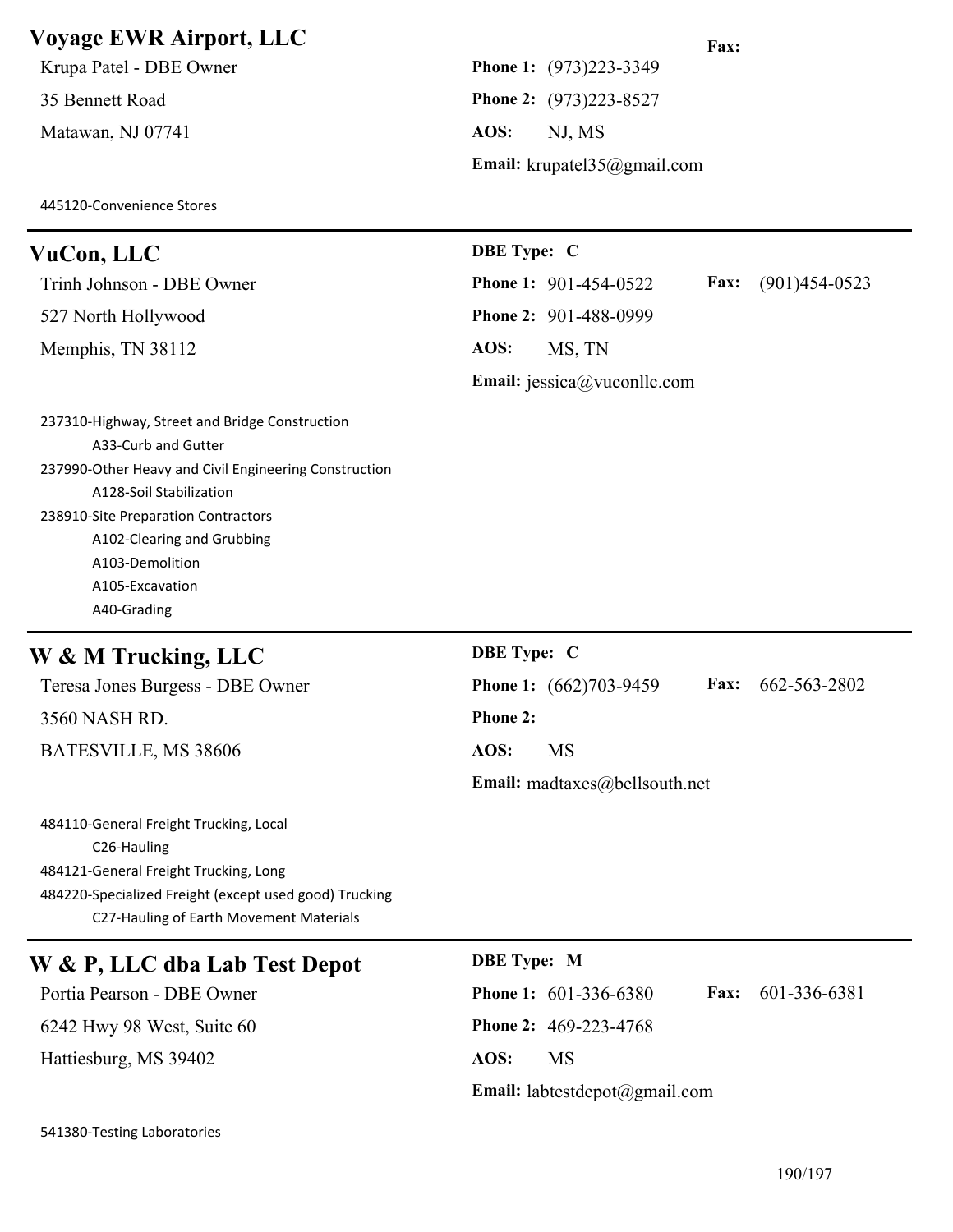| W Beverage Group, LTD                                                                                         | <b>DBE</b> Type: S                                              |
|---------------------------------------------------------------------------------------------------------------|-----------------------------------------------------------------|
| Wayne Purville - DBE Owner                                                                                    | Fax:<br>Phone 1: (914)202-0050                                  |
| 13 Bertel Avenue                                                                                              | Phone 2: (914)882-8544                                          |
| Mt. Vernon, NY 10550                                                                                          | AOS:<br>NY, MS                                                  |
|                                                                                                               | Email: $wp@$ wbeveragegroup.com                                 |
| 424810-Beer and Ale Merchant Wholesalers<br>424820-Wine and Distilled Alcoholic Beverage Merchant Wholesalers |                                                                 |
| W J & F Builders                                                                                              | DBE Type: C                                                     |
| William Jones, Jr. - DBE Owner                                                                                | $(662)327-0817$<br><b>Fax:</b><br><b>Phone 1:</b> (662)425-0772 |
| 222 Ben Morgan Drive                                                                                          | Phone 2: (662)889-7340                                          |
| Columbus, MS 39705                                                                                            | AOS:<br><b>MS</b>                                               |
|                                                                                                               | Email: wif builders@hotmail.com                                 |
| 236220-Commercial and Institutional Building Construction<br>A2-Construction Management                       |                                                                 |
| 541618-Other Management Consulting Services                                                                   |                                                                 |
| D164-Quality Control                                                                                          |                                                                 |
| <b>W&amp;T Contracting Corporation</b>                                                                        | <b>DBE</b> Type: C                                              |
| Tarrall Dichards DRE Owner                                                                                    | $\text{Fav}$ $(662)510.0491$<br><b>Phone 1:</b> $(0)112211780$  |

| 4745 Poplar Ave.  | <b>Phone 2:</b> |    |
|-------------------|-----------------|----|
| Memphis, TN 38672 | AOS:            | MS |

Terrell Richards - DBE Owner **Phone 1:** (901)331-1780 **Fax:** (662)510-0491 **Phone 2: Email:** terrellrichards@wtcontractingcorp.com

237110-Water and Sewer Line and Related Structures Construction A11-Installation of water main and services A12-Sewer Main A13-Storm Drainage 541690-Other Scientific and Technical Consulting Services D157-Sanitary Sewer Evaluation Survey

# **WDM Enterprises, LLC DBE Type: M**

PO Box 3274 **Phone 2:** (404)558-3066 Jackson, MS 39225 **AOS:** MS

Warren Miller - DBE Owner **Phone 1:** (601)856-9903 **Fax: Email:** warrenwmd@gmail.com

238210-Electrical Contractors and Other Wiring Installation Contractors A91-Low Voltage Electrical Work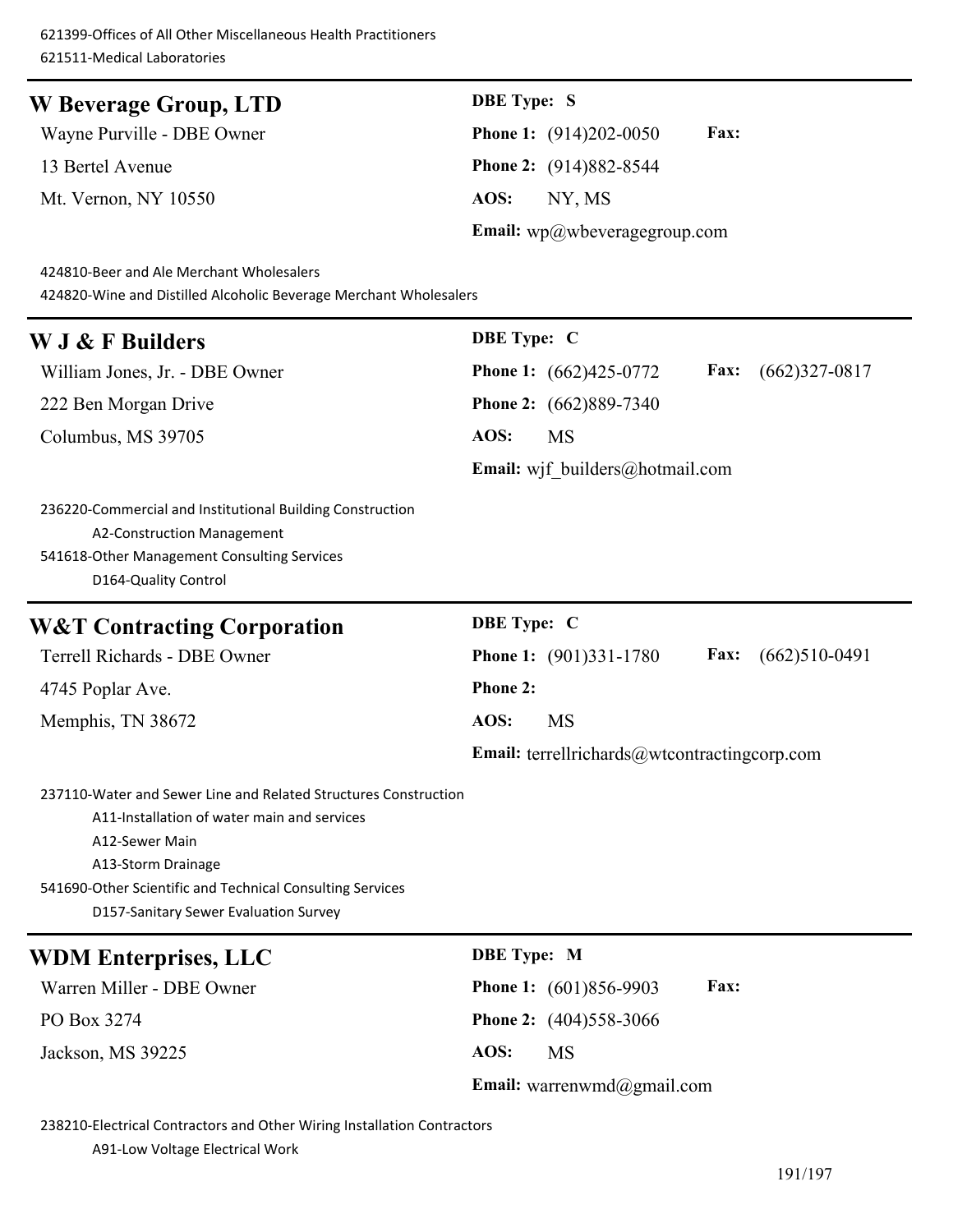| <b>WM Renier Consulting, LLC</b>                                                                                                                                | <b>DBE Type: CS</b>                                        |  |  |
|-----------------------------------------------------------------------------------------------------------------------------------------------------------------|------------------------------------------------------------|--|--|
| Wendy Renier - DBE Owner                                                                                                                                        | Fax:<br><b>Phone 1:</b> (720)833-1881                      |  |  |
| PO Box 630292                                                                                                                                                   | Phone 2:                                                   |  |  |
| Littleton, CO 80163-0292                                                                                                                                        | AOS:<br>CO, MS                                             |  |  |
|                                                                                                                                                                 | Email: wmrenier@comcast.net                                |  |  |
| 541614-Process, Physical Distribution and Logistics Consulting Services<br>D55-Transportation Management                                                        |                                                            |  |  |
| <b>WMC Contracting Company, Inc.</b>                                                                                                                            | <b>DBE</b> Type: C                                         |  |  |
| Dennis Garcia - DBE Owner                                                                                                                                       | $(731)855 - 3634$<br><b>Phone 1:</b> (731)855-1491<br>Fax: |  |  |
| PO Box 337                                                                                                                                                      | Phone 2: (731)431-6018                                     |  |  |
| Big Sandy, TN 38221                                                                                                                                             | AOS:<br>MS, TN                                             |  |  |
|                                                                                                                                                                 | Email: $d$ garcia $@$ wmccontracting.com                   |  |  |
| 237310-Highway, Street and Bridge Construction<br>A27-Catch Basins<br>A31-Concrete paving<br>A33-Curb and Gutter<br>A51-Ramps and Sidewalks<br>A55-Storm inlets |                                                            |  |  |
| <b>Washington County Properties LLC,</b>                                                                                                                        | <b>DBE</b> Type: C                                         |  |  |
| dba Gear's Construction                                                                                                                                         | Fax:                                                       |  |  |
| Kendrick Gear - DBE Owner                                                                                                                                       | <b>Phone 1:</b> (662)822-2781                              |  |  |
| 628 Hwy 82 E                                                                                                                                                    | <b>Phone 2:</b> (662)332-8200                              |  |  |
| Greenville, MS 38701                                                                                                                                            | AOS:<br><b>MS</b>                                          |  |  |
|                                                                                                                                                                 | <b>Email:</b> gearsconstruction@yahoo.com                  |  |  |
| 236118 A1-Building Alteration and Renovation<br>236220-Commercial and Institutional Building Construction                                                       |                                                            |  |  |
| <b>Waterproofing Systems, Inc.</b>                                                                                                                              | <b>DBE</b> Type: C                                         |  |  |
| Chellie Warner - DBE Owner                                                                                                                                      | Fax:<br>Phone 1: (901)743-3404                             |  |  |
| 2193 Frisco Ave                                                                                                                                                 | <b>Phone 2:</b>                                            |  |  |
| Memphis, TN 38114                                                                                                                                               | AOS:<br>MS, TN                                             |  |  |
|                                                                                                                                                                 | Email:                                                     |  |  |
| 238140-Masonry Contractor                                                                                                                                       |                                                            |  |  |

238990-All Other Specialty Trade Contractors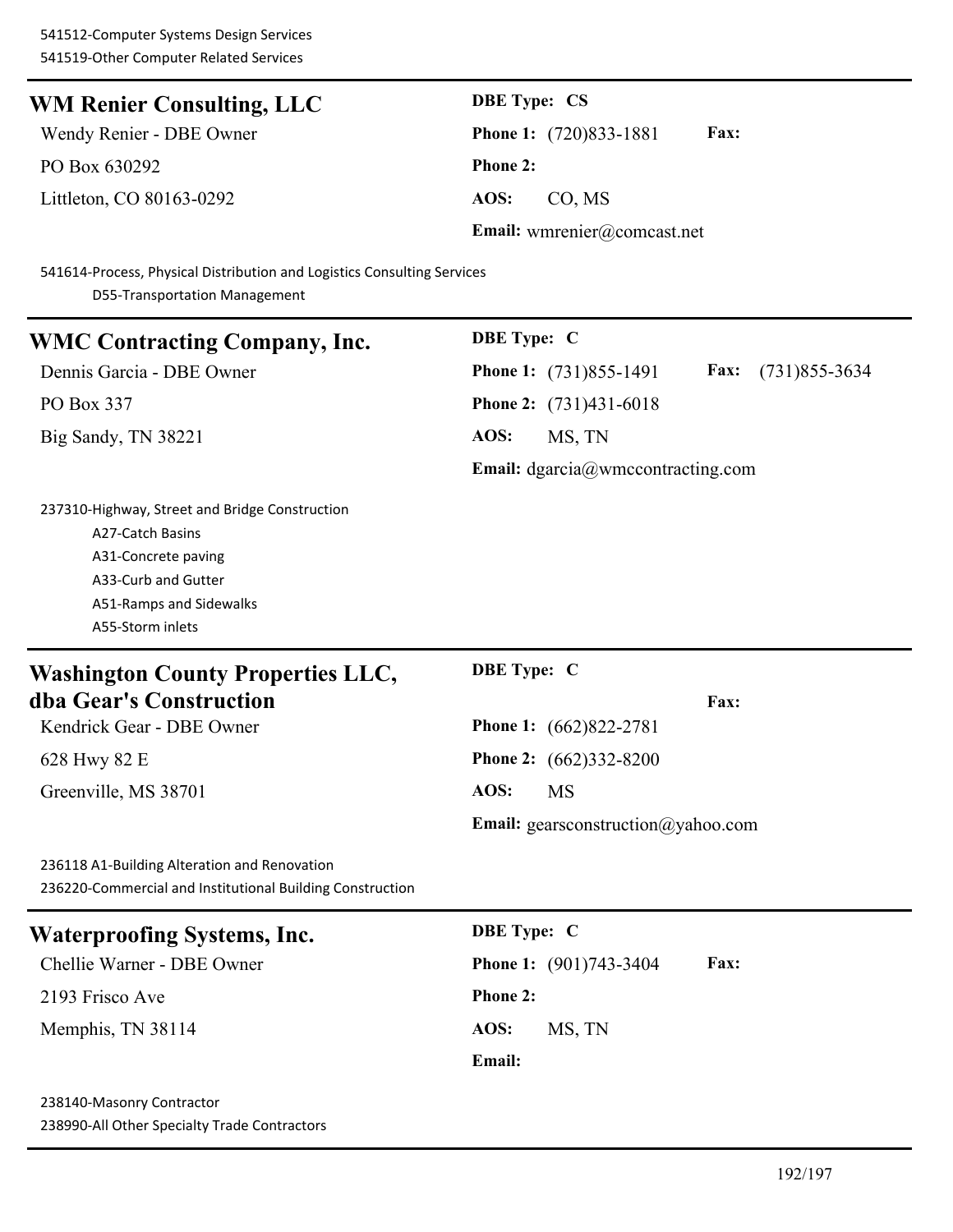# **Webb Engineering Services, Inc. DBE Type: CS**

1400 S. 3rd St. Suite 201 **Phone 2:** (314)503-4423

541330-Engineering Services D19-Electrical Engineering Services

Stanley Webb - DBE Owner **Phone 1:** (314)588-0600 **Fax:** St. Louis, MO 63104 **AOS:** MO, MS **Email:** webbs@webb-engineering.com

TN, TX

| <b>Wendt Productions, Inc. dba Wendt Pro</b><br>Susan Wendt - DBE Owner<br>17301 Solie Rd.<br>Odessa, FL 33556                                        | <b>DBE Type: CS</b><br><b>Fax:</b><br><b>Phone 1:</b> 813-920-5000<br><b>Phone 2:</b><br>AOS:<br>FL, MS |
|-------------------------------------------------------------------------------------------------------------------------------------------------------|---------------------------------------------------------------------------------------------------------|
| 541613-Marketing Consulting Services<br>541810-Advertising Agencies<br>541860-Direct Mail Advertising<br>541890-Other Services Related to Advertising | <b>Email:</b> swendt@wendtproductions.com                                                               |
| <b>Wenlight Fiber Optic Services</b>                                                                                                                  | <b>DBE</b> Type: C                                                                                      |
| Wendell Harris - DBE Owner                                                                                                                            | <b>Fax:</b><br><b>Phone 1:</b> $(205)266-3611$                                                          |
| PO Box 340                                                                                                                                            | <b>Phone 2:</b> (205)815-1770                                                                           |
| Alabaster, AL 35007                                                                                                                                   | AOS:<br>AL, MS, SC,                                                                                     |

**Email:** wen@wenlightfiber.com 423610-Electrical Apparatus and Equipment, Wiring Supplies, and Related Equipment Merchant Wholesalers C13-Broker - Electrical Supplies

811219-Other Electronic and Precision Equipment and Maintenance

G4-Fiber optic installer

| Wheeler's Janitorial Supplies $\&$ | <b>DBE</b> Type: S             |
|------------------------------------|--------------------------------|
| <b>Equipment, Inc.</b>             | <b>Fax:</b>                    |
| Stanley Wheeler - DBE Owner        | <b>Phone 1:</b> 601-540-0942   |
| P.O. Box 958                       | <b>Phone 2:</b> 601-906-4441   |
| Crystal Spring, MS 39059           | AOS:<br>MS                     |
|                                    | Email: slwheeler@bellsouth.net |

423850-Service Establishment Equipment and Supplies Merchant Wholesalers

C15-Janitorial Supplier

453998-All Other Miscellaneous Store Retailers (except Tobacco Stores)

C25-Janitorial Equipment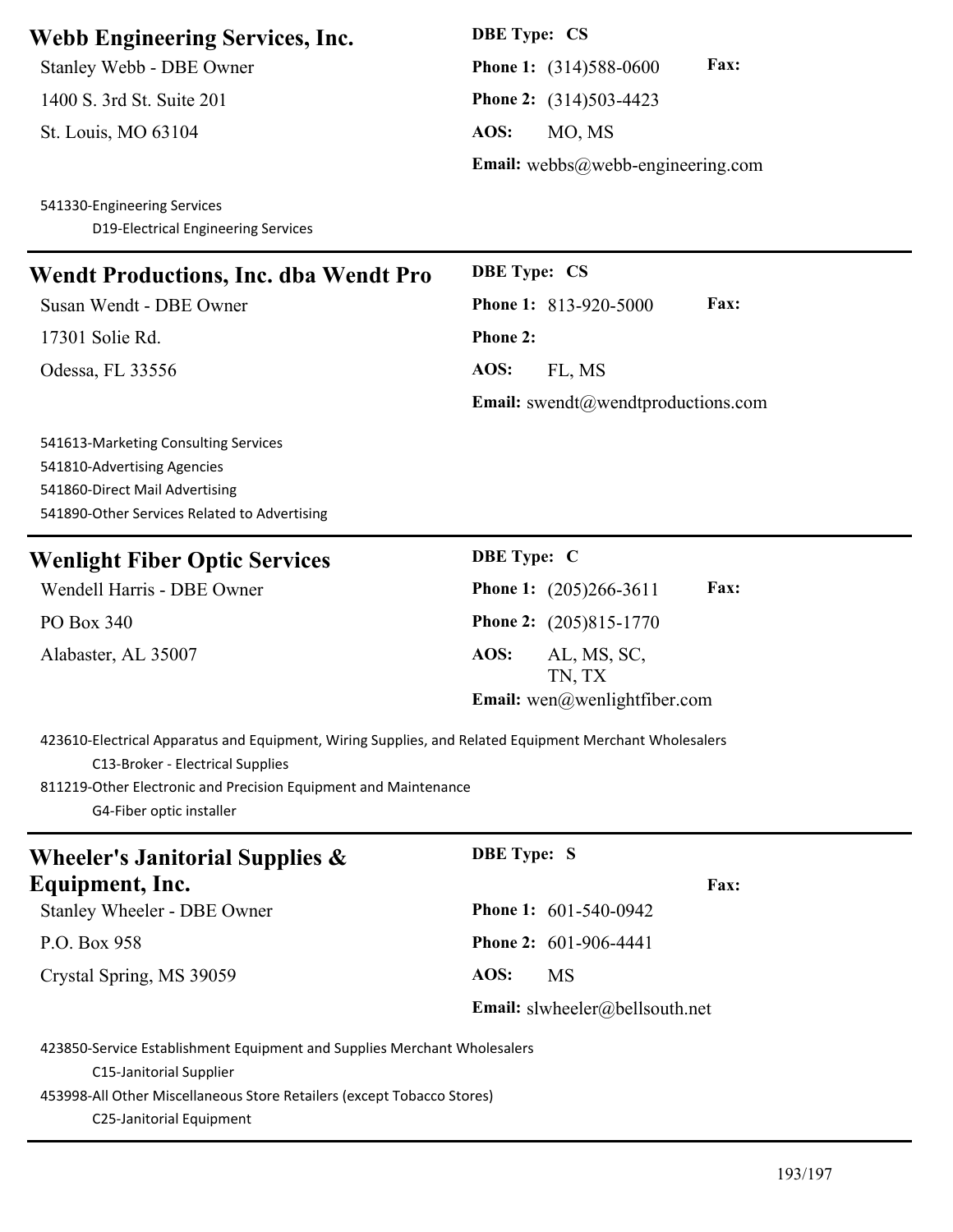# **White Star Commercial, Inc. DBE Type: C**

New Orleans, LA 70113 **AOS:** LA, MS

**Fax:** Joseph W. Lewis - DBE Owner **Phone 1:** (504)345-2649 **Fax:** 1319 S. Saratoga Street **Phone 2:** (504)416-7941 **Email:** alishia.bristow@whitestarcommercial.com

236118-Residential Remodelers

237110-Water and Sewer Line and Related Structures Construction

238220-Plumbing, Heating, and Air

A96-Conditioning Contractors-Fire Sprinkler System Installation and Maintenance

# **Whitfield Transport, LLC DBE Type: M**

919 Adkins Blvd **Phone 2:** Jackson, MS 39211-3104 **AOS:** MS

Dani Whitfield - DBE Owner **Phone 1:** (601)503-0614 **Fax: Email:** whitfieldtransport31@gmail.com

484220-Specialized Freight (except used good) Trucking 484230-Specialized Freight (except Used Goods) Trucking, Long

| Williams & Sons, Inc.      | <b>DBE</b> Type: C                           |
|----------------------------|----------------------------------------------|
| Sarah Williams - DBE Owner | <b>Fax:</b><br><b>Phone 1:</b> (601)948-2084 |
| 1215 Fairmont Ave          | <b>Phone 2:</b>                              |
| Jackson, MS 39204          | AOS:<br>MS                                   |
|                            | <b>Email:</b>                                |

484110-General Freight Trucking, Local

| Williams Flagger Logistics, LLC | <b>DBE</b> Type: C                                          |
|---------------------------------|-------------------------------------------------------------|
| Juan Williams - DBE Owner       | <b>Fax:</b><br><b>Phone 1:</b> 412-496-4755                 |
| 406 Kirkpatrick Street Apt. 2   | <b>Phone 2:</b> 412-969-0787                                |
| Allegheny, PA 15219             | AOS:<br>MS, PA                                              |
|                                 | <b>Email:</b> juanwilliams $@$ williamsflaggerlogistics.com |

237310-Highway, Street and Bridge Construction A46-Maintenance of Traffic, Traffic Control 561990-All Other Support Services D113-Flagging Services

# **Willie B. Sims Jr., CPA PLLC dba Urban Marketing PLLC**

**DBE Type: M**

**Fax:**

Willie Sims Jr - DBE Owner **Phone 1:** 601-545-3930

502 Broadway Drive **Phone 2:** 601-310-2259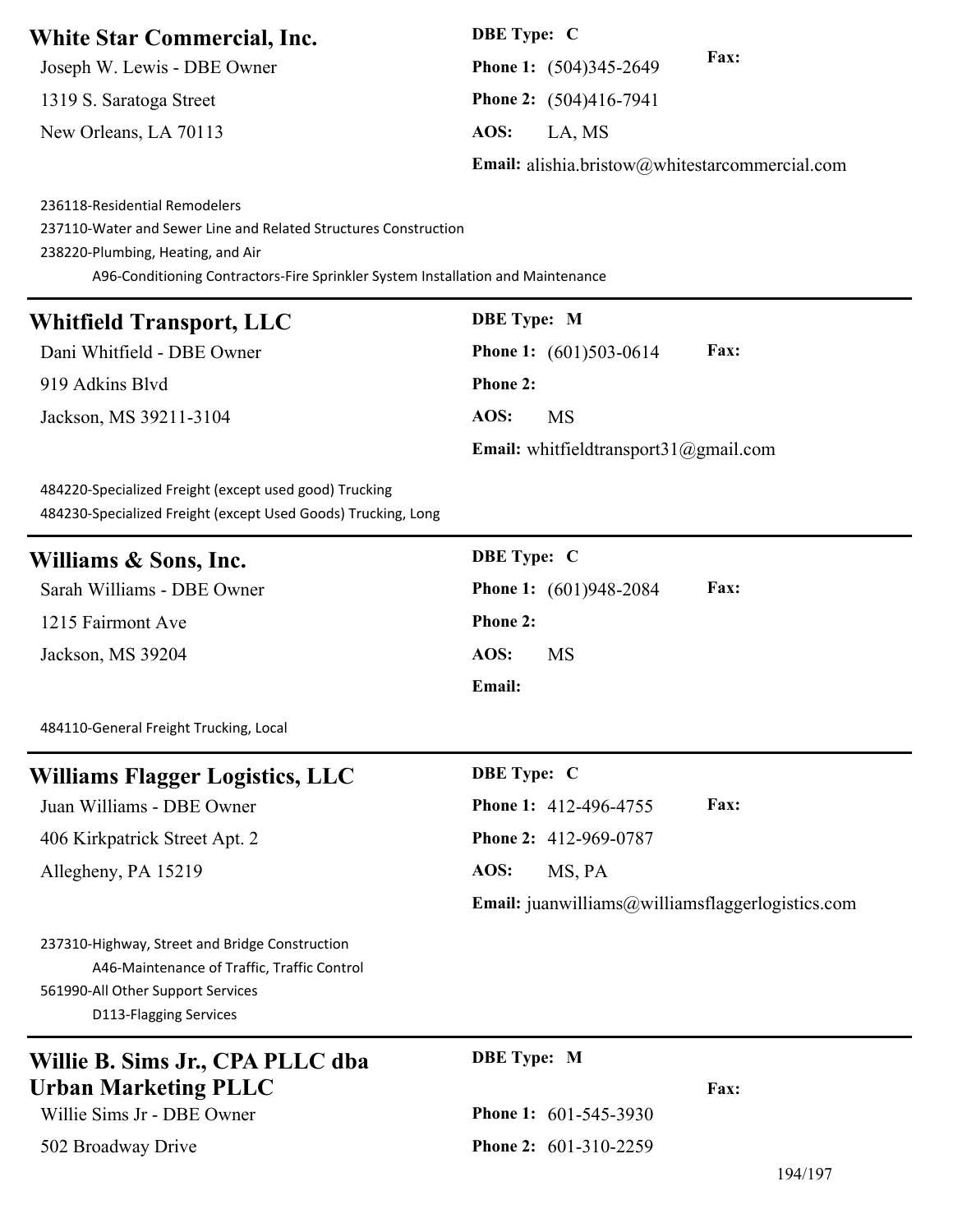Hattiesburg, MS 39401 **AOS:** MS

# **Email:** willie@williesimscpa.com

541211-Offices of Certified Public Accountants 541213-Tax Preparation Services 541214-Payroll Services

# **Willie Goss Enterprises, Inc. DBE Type: C**

PO Box 303 **Phone 2:** (662)633-2522

485991-Special Needs Transportation

D112-Mowing (only) D154-Lawn Maintenance

561612-Security Guard and Patrol Services

488410-Motor Vehicle Towing

561720-Janitorial Services 561730-Landscaping Services

Kosciusko, MS 39090 **AOS:** MS

Lisa Goss Sanders - DBE Owner **Phone 1:** (662)289-2031 **Fax:**

**Email:** lisagosssanders@gmail.com

| <b>Wilson Technology, Inc.</b>                                                                                                                                                                                                                                                | <b>DBE</b> Type: M                         |
|-------------------------------------------------------------------------------------------------------------------------------------------------------------------------------------------------------------------------------------------------------------------------------|--------------------------------------------|
| Fredrick Wilson - DBE Owner                                                                                                                                                                                                                                                   | Fax:<br>Phone 1: (601)278-3984             |
| 109 Levon Owens Drive                                                                                                                                                                                                                                                         | <b>Phone 2:</b>                            |
| Raymond, MS 39154                                                                                                                                                                                                                                                             | AOS:<br><b>MS</b>                          |
|                                                                                                                                                                                                                                                                               | Email: wilsontechnology@comcast.net        |
| 518210-Data Processing, Hosting, and Related Services<br>541430-Graphic Design Services<br>541511-Custom Computer Programming Services<br>541512-Computer Systems Design Services<br>541513-Computer Facilities Management Services<br>541519-Other Computer Related Services |                                            |
| <b>Windom Transport, LLC</b>                                                                                                                                                                                                                                                  | <b>DBE</b> Type: C                         |
| Katherine Windom - DBE Owner                                                                                                                                                                                                                                                  | Fax:<br><b>Phone 1:</b> (662)561-6850      |
| 220 Eagle Drive                                                                                                                                                                                                                                                               | Phone 2: (601)941-0776                     |
| Byram, MS 39272                                                                                                                                                                                                                                                               | AOS:<br><b>US</b>                          |
|                                                                                                                                                                                                                                                                               | <b>Email:</b> windomtransportllc@gmail.com |
| 484110-General Freight Trucking Local                                                                                                                                                                                                                                         |                                            |

eral Freight Trucking, 484121-General Freight Trucking, Long 484122-General Freight Trucking, Long 484220-Specialized Freight (except used good) Trucking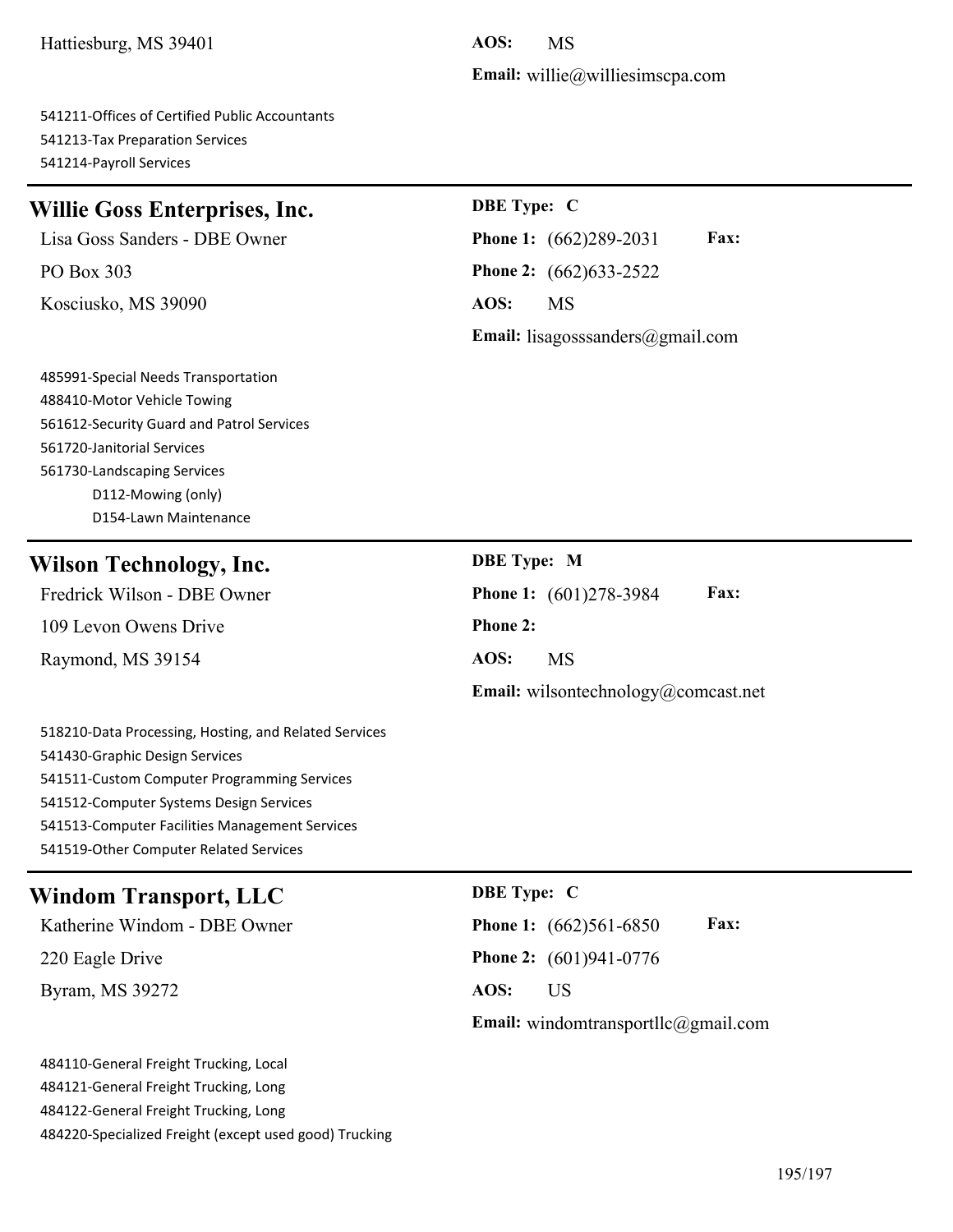| <b>World Air Duct Cleaning, Inc.</b>                                                                                                                                                                                                                                                         | <b>DBE</b> Type: M                    |
|----------------------------------------------------------------------------------------------------------------------------------------------------------------------------------------------------------------------------------------------------------------------------------------------|---------------------------------------|
| Wayne Rice - DBE Owner                                                                                                                                                                                                                                                                       | Fax:<br>Phone 1: 662-570-5460         |
| 975 Cedar Creek Road                                                                                                                                                                                                                                                                         | Phone 2: 662-726-4335                 |
| Macon, MS 39341                                                                                                                                                                                                                                                                              | AOS:<br><b>MS</b>                     |
|                                                                                                                                                                                                                                                                                              | Email: wayne $rice@yahoo.com$         |
| 561720-Janitorial Services<br>561790-Other Services to Buildings and Dwellings                                                                                                                                                                                                               |                                       |
| <b>Yahshua's Transportation Service, LLC</b>                                                                                                                                                                                                                                                 | <b>DBE</b> Type: M                    |
| Michael G. Weston - DBE Owner                                                                                                                                                                                                                                                                | Fax:<br>Phone 1: (601)383-7087        |
| 1944 Linda Lane                                                                                                                                                                                                                                                                              | Phone 2:                              |
| Jackson, MS 39213                                                                                                                                                                                                                                                                            | AOS:<br><b>MS</b>                     |
|                                                                                                                                                                                                                                                                                              | Email: waffle $011$ ( $@g$ mail.com   |
| 484220-Specialized Freight (except used good) Trucking<br>C27-Hauling of Earth Movement Materials                                                                                                                                                                                            |                                       |
| <b>Yellow Brick Media Concepts LLC</b>                                                                                                                                                                                                                                                       | <b>DBE</b> Type: M                    |
| Kathy Times - DBE Owner                                                                                                                                                                                                                                                                      | Fax:<br><b>Phone 1: 205-601-4220</b>  |
| 1230 Raymond Road Box 600                                                                                                                                                                                                                                                                    | Phone 2: 601-366-1819                 |
| Jackson, MS 39204                                                                                                                                                                                                                                                                            | AOS:<br><b>MS</b>                     |
|                                                                                                                                                                                                                                                                                              | Email: $kytimes@gmail.com$            |
| 541820-Public Relations Agencies                                                                                                                                                                                                                                                             |                                       |
| Zyaa Inc.                                                                                                                                                                                                                                                                                    | <b>DBE</b> Type: S                    |
| Cassandra Malone - DBE Owner                                                                                                                                                                                                                                                                 | Fax:<br>Phone 1: 601-321-9502         |
| 931 Hwy 80 W. Ste. 218-D                                                                                                                                                                                                                                                                     | Phone 2:                              |
| Jackson, MS 39204                                                                                                                                                                                                                                                                            | AOS:<br><b>MS</b>                     |
|                                                                                                                                                                                                                                                                                              | Email: $zyaainc@gmail.com$            |
| 423450-Medical, Dental, and Hospital Equipment and Supplies Merchant Wholesalers<br>423850-Service Establishment Equipment and Supplies Merchant Wholesalers<br>424120-Stationery and Office Supplies Merchant Wholesalers<br>424690-Other Chemical and Allied Products Merchant Wholesalers |                                       |
| duGard Communications                                                                                                                                                                                                                                                                        | <b>DBE</b> Type: M                    |
| Perri Owens - DBE Owner                                                                                                                                                                                                                                                                      | Fax:<br><b>Phone 1:</b> (615)823-4020 |
| 2817 West End Ave., Ste. 126                                                                                                                                                                                                                                                                 | Phone 2:                              |